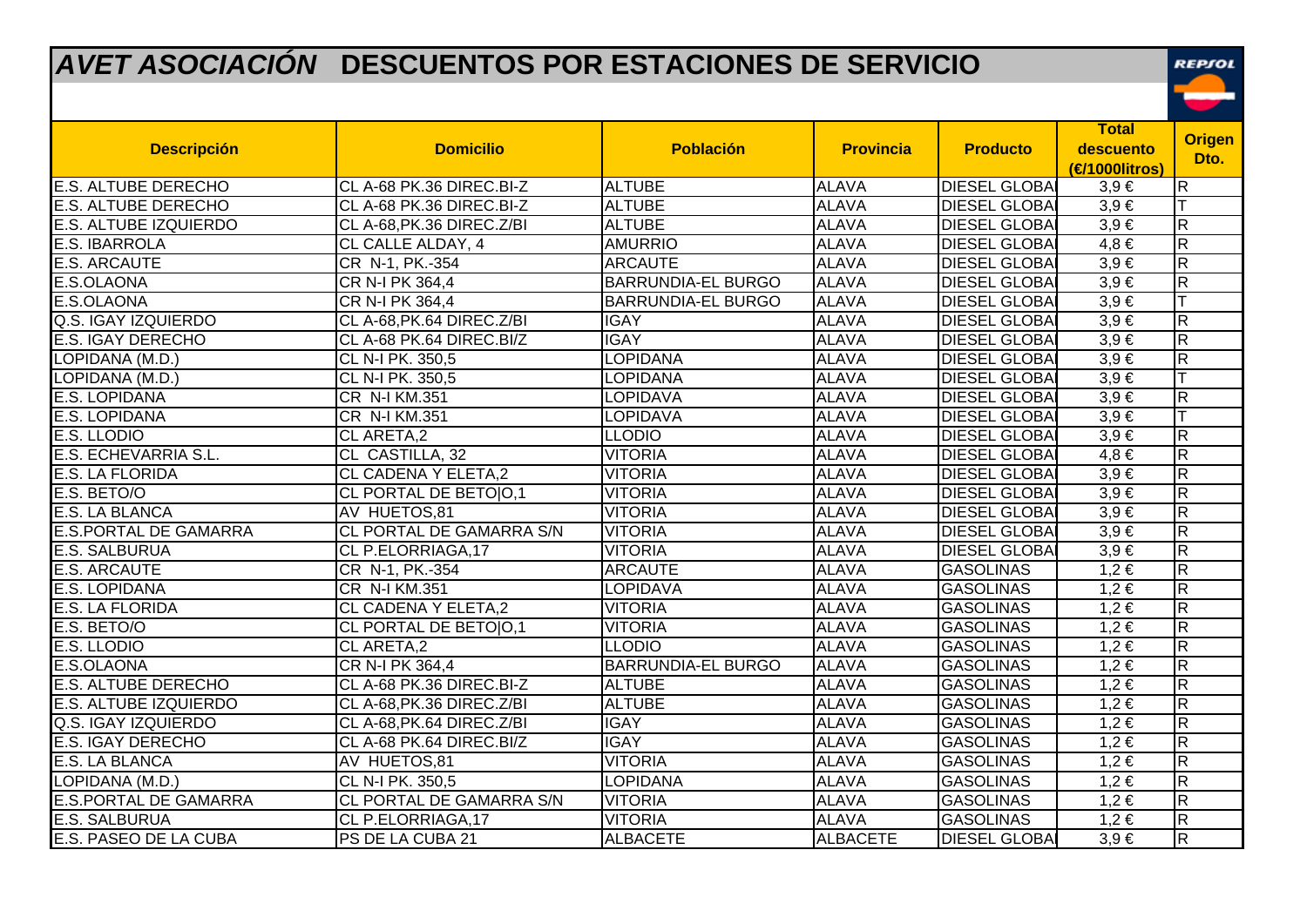| E.S. LA ZORRILLA                                         | CL ANTIG.CRA.N-301 KM.240                         | <b>ALBACETE</b>                       | <b>ALBACETE</b> | <b>DIESEL GLOBAL</b> | $3,9 \in$ | $\overline{R}$          |
|----------------------------------------------------------|---------------------------------------------------|---------------------------------------|-----------------|----------------------|-----------|-------------------------|
| <b>E.S. LA ZORRILLA</b>                                  | CL ANTIG.CRA.N-301 KM.240                         | <b>ALBACETE</b>                       | <b>ALBACETE</b> | <b>DIESEL GLOBA</b>  | $3,9 \in$ | lΤ                      |
| <b>E.S. SAN PRUDENCIO</b>                                | CL N-322 PK.353                                   | <b>ALBACETE</b>                       | <b>ALBACETE</b> | <b>DIESEL GLOBA</b>  | $4,8 \in$ | $\overline{\mathsf{R}}$ |
| E.S. LA PI/A VERDE                                       | CR N 322 KM 359                                   | <b>ALBACETE</b>                       | <b>ALBACETE</b> | <b>DIESEL GLOBA</b>  | $3,9 \in$ | $\overline{\mathbf{z}}$ |
| E.S. LA VENTA S.L.                                       | CL N-322 CORDOBA-VALENCIA PK. ALBACETE            |                                       | <b>ALBACETE</b> | <b>DIESEL GLOBA</b>  | $4,8 \in$ | $\overline{\mathbf{z}}$ |
| <b>E.S. VERTICE</b>                                      | CL AUTOVIA A-31, PK-81                            | <b>ALBACETE</b>                       | <b>ALBACETE</b> | <b>DIESEL GLOBA</b>  | $3,9 \in$ | $\overline{R}$          |
| <b>E.S. VERTICE</b>                                      | CL AUTOVIA A-31, PK-81                            | <b>ALBACETE</b>                       | <b>ALBACETE</b> | <b>DIESEL GLOBA</b>  | $3,9 \in$ | lΤ                      |
| <b>E.S. CAMPOLLANO</b>                                   | CL PG. CAMPOLLANO, PAR-2 C.T. ALBACETE            |                                       | <b>ALBACETE</b> | <b>DIESEL GLOBAL</b> | $3,9 \in$ | $\overline{R}$          |
| <b>FEDERICO GARCIA ALCANTUD</b>                          | CR. N-430 KM 520                                  | <b>ALBACETE</b>                       | <b>ALBACETE</b> | <b>DIESEL GLOBAI</b> | $3,9 \in$ | lΤ                      |
| E.S. ALBACETE                                            | CR A-31 PK 69                                     | <b>ALBACETE</b>                       | <b>ALBACETE</b> | <b>DIESEL GLOBA</b>  | $3,9 \in$ | $\overline{\mathsf{R}}$ |
| E.S. ALMANSA                                             | AV AYORA, 24                                      | <b>ALMANSA</b>                        | <b>ALBACETE</b> | <b>DIESEL GLOBA</b>  | $3,9 \in$ | $\overline{\mathbf{z}}$ |
| <b>E.S. BONETE</b>                                       | CR N-430, KM-566 HM-2                             | <b>BONETE</b>                         | <b>ALBACETE</b> | <b>DIESEL GLOBA</b>  | $3,9 \in$ | $\overline{R}$          |
| <b>E.S. BONETE</b>                                       | CR N-430, KM-566 HM-2                             | <b>BONETE</b>                         | <b>ALBACETE</b> | <b>DIESEL GLOBA</b>  | $3,9 \in$ |                         |
| <b>E.S.LOS MOLINOS</b>                                   | CL N-340 PK 566,30                                | <b>BONETE</b>                         | <b>ALBACETE</b> | <b>DIESEL GLOBA</b>  | $3,9 \in$ | $\overline{R}$          |
| <b>E.S.LOS MOLINOS</b>                                   | CL N-340 PK 566,30                                | <b>BONETE</b>                         | <b>ALBACETE</b> | <b>DIESEL GLOBA</b>  | $3,9 \in$ |                         |
| E.S. CARMONED, S.L.                                      | CL CARRETERA DE ALBACETE 94 CASAS IBAIEZ          |                                       | <b>ALBACETE</b> | <b>DIESEL GLOBA</b>  | $4,8 \in$ | $\overline{\mathbf{z}}$ |
| <b>E.S. CAUDETE</b>                                      | CR N-330 PK.71,400                                | <b>CAUDETE</b>                        | <b>ALBACETE</b> | <b>DIESEL GLOBAI</b> | $3,9 \in$ | $\overline{\mathsf{R}}$ |
| <b>E.S. CAUDETE</b>                                      | CR N-330 PK.71,400                                | <b>CAUDETE</b>                        | <b>ALBACETE</b> | <b>DIESEL GLOBA</b>  | $3,9 \in$ | lΤ                      |
| <b>E.S. PECISA</b>                                       | CR N-430, PK-526                                  | <b>CHINCHILLA</b>                     | <b>ALBACETE</b> | <b>DIESEL GLOBA</b>  | $4,8 \in$ | $\overline{\mathsf{R}}$ |
| E.S. DEL REY GONZALEZ, SL                                | CR N-3133 PK 11,100                               | <b>EL BONILLO</b>                     | <b>ALBACETE</b> | <b>DIESEL GLOBA</b>  | $3,9 \in$ | $\overline{R}$          |
| LA SIERRA E.S., S.L.                                     | AV CASTILLA LA MANCHA, 23                         | <b>ELCHE DE LA SIERRA</b>             | <b>ALBACETE</b> | <b>DIESEL GLOBA</b>  | $4,8 \in$ | $\overline{R}$          |
| <b>E.S. HELLIN II</b>                                    | CR JAEN, 47                                       | <b>HELLIN</b>                         | <b>ALBACETE</b> | <b>DIESEL GLOBA</b>  | $3,9 \in$ | $\overline{\mathbf{z}}$ |
| E.S. HELLIN, S.L.                                        | CR N-301, PK-303,7                                | <b>HELLIN</b>                         | <b>ALBACETE</b> | <b>DIESEL GLOBA</b>  | $3,9 \in$ | $\overline{R}$          |
| ADMON. Y D. DE COMBUSTIBLES, S.L.CL MURCIA, 33           |                                                   | <b>HELLIN</b>                         | <b>ALBACETE</b> | <b>DIESEL GLOBA</b>  | $3,9 \in$ | $\overline{\mathsf{R}}$ |
| <b>NU/EZ-FLORES MENCIA, SA</b>                           | CL CR.BADAJOZ-VALENC K543MD HOYA GONZALO          |                                       | <b>ALBACETE</b> | <b>DIESEL GLOBA</b>  | $3,9 \in$ | $\overline{\mathsf{R}}$ |
| ADMON.Y D.DE COMBUSTIBLES, S.L. CL CTR. CM-412, PK-266.3 |                                                   | <b>ISSO-HELLIN</b>                    | <b>ALBACETE</b> | <b>DIESEL GLOBAL</b> | $3,9 \in$ | $\overline{\mathsf{R}}$ |
| E.S. JUAN CARLOS MATEA NU#EZ                             | CL CTR. N-301, PK-231.8                           | <b>LA GINETA</b>                      | <b>ALBACETE</b> | <b>DIESEL GLOBAI</b> | $3,9 \in$ | $\overline{R}$          |
| E.S. LA GINETA AUTOVIA                                   | CL AUTOVIA DEL LEVANTE PK.235, LA GINETA          |                                       | <b>ALBACETE</b> | <b>DIESEL GLOBA</b>  | $3,9 \in$ | $\overline{\mathsf{R}}$ |
| E.S. LA GINETA AUTOVIA                                   | CL AUTOVIA DEL LEVANTE PK.235, LA GINETA          |                                       | <b>ALBACETE</b> | <b>DIESEL GLOBA</b>  | $3,9 \in$ |                         |
| ROBLEGAS, S.A.                                           | CL ALFREDO ATIENZA N 156                          | <b>LA RODA</b>                        | <b>ALBACETE</b> | <b>DIESEL GLOBA</b>  | $4,8 \in$ | $\overline{\mathbf{R}}$ |
| ROBLEGAS, S.A.                                           | CR CM-3114 PK 0,010                               | <b>LA RODA</b>                        | <b>ALBACETE</b> | <b>DIESEL GLOBAI</b> | $4,8 \in$ | $\overline{\mathbf{z}}$ |
| E.S. LA RODA                                             | CR N-301 KM214                                    | <b>LA RODA</b>                        | <b>ALBACETE</b> | <b>DIESEL GLOBAI</b> | $3,9 \in$ | $\overline{\mathsf{R}}$ |
| E.S. LA RODA                                             | CR N-301 KM214                                    | <b>LA RODA</b>                        | <b>ALBACETE</b> | <b>DIESEL GLOBAI</b> | $3,9 \in$ | T                       |
| E.S.MILLA S.L.                                           | AV DE LEVANTE, 15                                 | <b>MADRIGUERAS</b>                    | <b>ALBACETE</b> | <b>DIESEL GLOBA</b>  | $3,9 \in$ | $\overline{\mathsf{R}}$ |
| <b>E.S.SAN PRUDENCIO S.L.</b>                            | CL NACIONAL, 301 MADRID-CARTA MINAYA              |                                       | <b>ALBACETE</b> | <b>DIESEL GLOBA</b>  | $4,8 \in$ | $\overline{\mathsf{R}}$ |
| E.S. SAN JOSE DE LA FLORIDA, S.L.                        | CR CM-412 P.K. 297,5                              | <b>ONTUR</b>                          | <b>ALBACETE</b> | <b>DIESEL GLOBA</b>  | $4,8 \in$ | $\overline{\mathsf{R}}$ |
| E.S. SANCHEZ Y ESCOBAR S.L                               | <b>AV PRINCIPE 4</b>                              | <b>SANTA ANA</b>                      | <b>ALBACETE</b> | <b>DIESEL GLOBA</b>  | $4,8 \in$ | $\overline{\mathsf{R}}$ |
| <b>JUAN JOSE OSSORIO QUILEZ</b>                          | AV LA RODA-1                                      | <b>TARAZONA DE LA MANCHA ALBACETE</b> |                 | <b>DIESEL GLOBA</b>  | $2,4 \in$ | $\overline{\mathsf{R}}$ |
| <b>E.S. RODRIGUEZ Y CORCOLES</b>                         | CL N-3014 PK.300,9                                | <b>TOBARRA</b>                        | <b>ALBACETE</b> | <b>DIESEL GLOBA</b>  | $3,9 \in$ | $\overline{\mathsf{R}}$ |
| E.S. RTE. LAS POLAS, SLL                                 | CL CTR.LA RODA-ALMODOBAR, 53 VILLAGORDO DEL JUCAR |                                       | <b>ALBACETE</b> | <b>DIESEL GLOBAI</b> | $4,8 \in$ | $\overline{\mathsf{R}}$ |
| E.S. VILLAFLORES, S.L.                                   | CL N-322 PK-258,810                               | <b>VILLAPALACIOS</b>                  | <b>ALBACETE</b> | <b>DIESEL GLOBAI</b> | $2,4 \in$ | $\overline{\mathsf{R}}$ |
| DIONISIO BECERRA NAVARRO                                 | CL CN-310 PK 111,110                              | <b>VILLARROBLEDO</b>                  | <b>ALBACETE</b> | <b>DIESEL GLOBAI</b> | $3,9 \in$ | $\overline{\mathbf{z}}$ |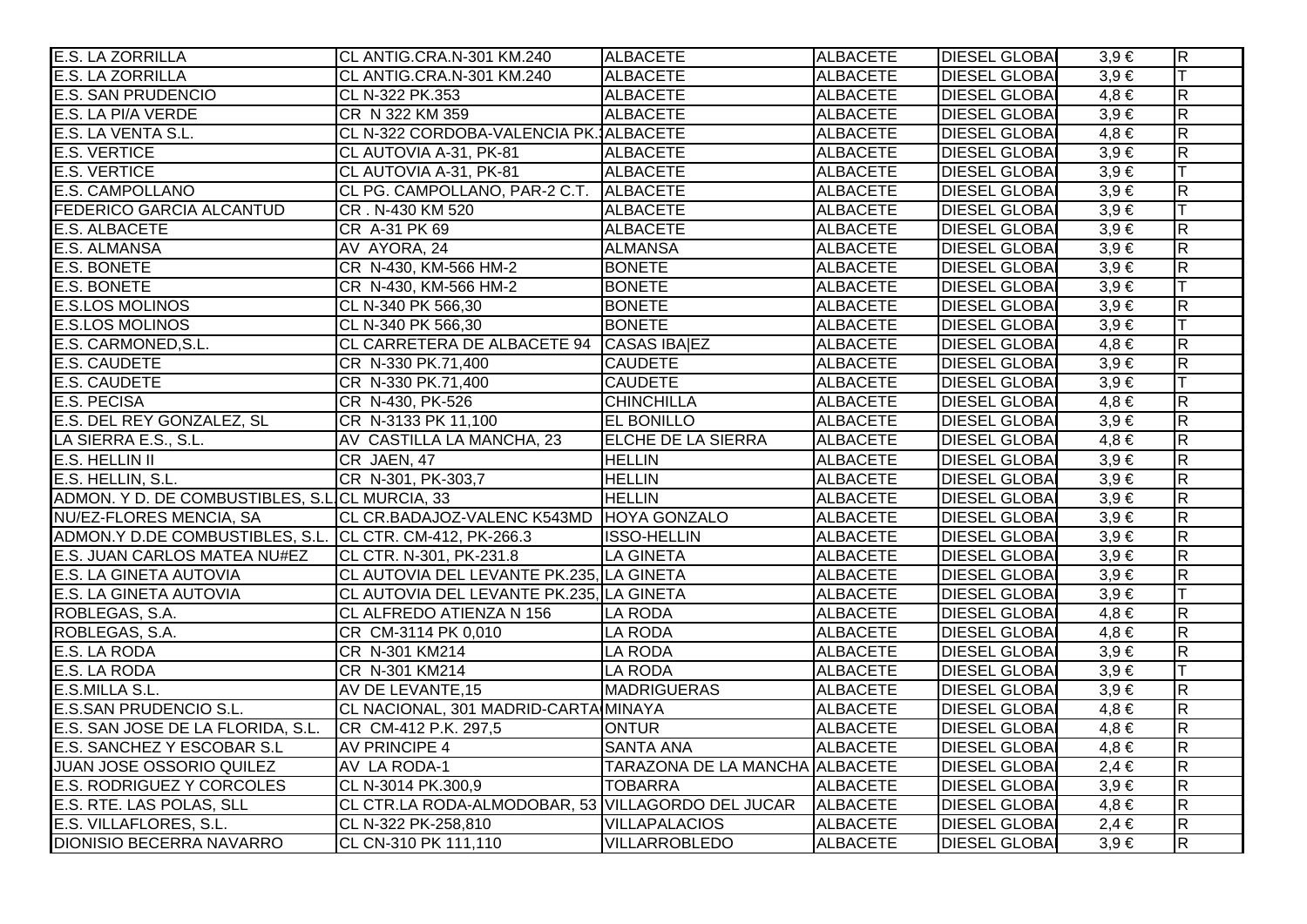| E.S. ROBLEGAS, S.A.               | CR N-310, PK-138                         | <b>VILLARROBLEDO</b>       | <b>ALBACETE</b> | <b>DIESEL GLOBAI</b> | $3,9 \in$ | $\overline{R}$          |
|-----------------------------------|------------------------------------------|----------------------------|-----------------|----------------------|-----------|-------------------------|
| E.S. ROBLEGAS, S.A.               | CR C-140, PK-1                           | <b>VILLARROBLEDO</b>       | <b>ALBACETE</b> | <b>DIESEL GLOBA</b>  | $3,9 \in$ | $\overline{\mathsf{R}}$ |
| E.S. PEDRO ISIDORO ORTIZ, S.L.    | CL C/DOS DE MAYO, 167                    | <b>VILLARROBLEDO</b>       | ALBACETE        | <b>DIESEL GLOBA</b>  | $4,8 \in$ | $\overline{R}$          |
| E.S. PASEO DE LA CUBA             | PS DE LA CUBA 21                         | <b>ALBACETE</b>            | <b>ALBACETE</b> | GASOLINAS            | $1,2 \in$ | $\overline{\mathsf{R}}$ |
| <b>E.S. LA ZORRILLA</b>           | CL ANTIG.CRA.N-301 KM.240                | <b>ALBACETE</b>            | <b>ALBACETE</b> | GASOLINAS            | $1,2 \in$ | $\overline{\mathsf{R}}$ |
| E.S. JUAN CARLOS MATEA NU#EZ      | CL CTR. N-301, PK-231.8                  | LA GINETA                  | <b>ALBACETE</b> | GASOLINAS            | $1,2 \in$ | $\overline{\mathsf{R}}$ |
| E.S. LA PI/A VERDE                | CR N 322 KM 359                          | <b>ALBACETE</b>            | <b>ALBACETE</b> | <b>GASOLINAS</b>     | $1,2 \in$ | $\overline{\mathsf{R}}$ |
| E.S. HELLIN II                    | CR JAEN, 47                              | <b>HELLIN</b>              | <b>ALBACETE</b> | <b>GASOLINAS</b>     | $1,2 \in$ | $\overline{R}$          |
| <b>E.S. LA GINETA AUTOVIA</b>     | CL AUTOVIA DEL LEVANTE PK.235, LA GINETA |                            | <b>ALBACETE</b> | <b>GASOLINAS</b>     | $1,2 \in$ | $\overline{\mathsf{R}}$ |
| <b>DIONISIO BECERRA NAVARRO</b>   | CL CN-310 PK 111,110                     | <b>VILLARROBLEDO</b>       | <b>ALBACETE</b> | GASOLINAS            | $1,2 \in$ | $\overline{R}$          |
| <b>E.S. CAUDETE</b>               | CR N-330 PK.71,400                       | <b>CAUDETE</b>             | <b>ALBACETE</b> | <b>GASOLINAS</b>     | $1,2 \in$ | $\overline{\mathsf{R}}$ |
| <b>E.S. VERTICE</b>               | CL AUTOVIA A-31, PK-81                   | <b>ALBACETE</b>            | <b>ALBACETE</b> | <b>GASOLINAS</b>     | $1,2 \in$ | $\overline{R}$          |
| <b>E.S. BONETE</b>                | CR N-430, KM-566 HM-2                    | <b>BONETE</b>              | <b>ALBACETE</b> | <b>GASOLINAS</b>     | $1,2 \in$ | $\overline{\mathsf{R}}$ |
| <b>E.S. CAMPOLLANO</b>            | CL PG. CAMPOLLANO, PAR-2 C.T. ALBACETE   |                            | <b>ALBACETE</b> | GASOLINAS            | $1,2 \in$ | $\overline{\mathsf{R}}$ |
| E.S. ALMANSA                      | AV AYORA, 24                             | <b>ALMANSA</b>             | <b>ALBACETE</b> | <b>GASOLINAS</b>     | $1,2 \in$ | $\overline{R}$          |
| E.S. LA RODA                      | CR N-301 KM214                           | <b>LA RODA</b>             | <b>ALBACETE</b> | <b>GASOLINAS</b>     | $1,2 \in$ | $\overline{R}$          |
| <b>E.S. ALBACETE</b>              | CR A-31 PK 69                            | <b>ALBACETE</b>            | <b>ALBACETE</b> | <b>GASOLINAS</b>     | $1,2 \in$ | $\overline{\mathsf{R}}$ |
| <b>E.S.LOS MOLINOS</b>            | CL N-340 PK 566,30                       | <b>BONETE</b>              | <b>ALBACETE</b> | <b>GASOLINAS</b>     | $1,2 \in$ | $\overline{\mathsf{R}}$ |
| E.S. GLEM-AGOST                   | CL CTR.SAN VICENTE-AGOST, PK-1AGOST      |                            | <b>ALICANTE</b> | <b>DIESEL GLOBAI</b> | $4,8 \in$ | $\overline{R}$          |
| E.S. LOS MARTINEZ S.L.            | CL CR.MURCIA-ALICAN, KM.34               | <b>ALBATERA</b>            | <b>ALICANTE</b> | <b>DIESEL GLOBA</b>  | $4,8 \in$ | $\overline{\mathsf{R}}$ |
| E.S. COLLAO                       | CL C/OLIVER, S/N                         | <b>ALCOY</b>               | <b>ALICANTE</b> | <b>DIESEL GLOBAI</b> | $3,9 \in$ | $\overline{R}$          |
| E.S. ALCOY                        | CL P.I. COTES BAIXES C/C PARC 1 ALCOY    |                            | <b>ALICANTE</b> | <b>DIESEL GLOBA</b>  | $3,9 \in$ | $\overline{\mathsf{R}}$ |
| <b>E.S. TIRANT LO BLANC</b>       | AV TIRANT LO BLANC, S/N                  | <b>ALCOY</b>               | <b>ALICANTE</b> | <b>DIESEL GLOBAI</b> | $3,9 \in$ | $\overline{R}$          |
| <b>E.S. ESPARTAL</b>              | CL CTR.MADRID, 19-ESQ.RIO JUCAHALICANTE  |                            | <b>ALICANTE</b> | <b>DIESEL GLOBA</b>  | $3,9 \in$ | $\overline{R}$          |
| <b>E.S. SANTA BARBARA</b>         | AV NOVELDA, 74                           | <b>ALICANTE</b>            | <b>ALICANTE</b> | <b>DIESEL GLOBAI</b> | $3,9 \in$ | $\overline{\mathsf{R}}$ |
| <b>E.S. CAROLINAS</b>             | AV JIJONA, 88                            | <b>ALICANTE</b>            | <b>ALICANTE</b> | <b>DIESEL GLOBAI</b> | $3,9 \in$ | $\overline{\mathsf{R}}$ |
| <b>E.S. ALICANTE</b>              | CR OCA A PK 408,800                      | <b>ALICANTE</b>            | <b>ALICANTE</b> | <b>DIESEL GLOBAI</b> | $3,9 \in$ | $\overline{\mathsf{R}}$ |
| E.S. RABASA                       | AV DE LA UNIVERSIDAD                     | <b>ALICANTE</b>            | <b>ALICANTE</b> | <b>DIESEL GLOBA</b>  | $3,9 \in$ | $\overline{R}$          |
| E.S. SANABDONYSENEN, S.L.         | AV DE ORIHUELA                           | <b>ALMORADI</b>            | <b>ALICANTE</b> | <b>DIESEL GLOBA</b>  | $4,8 \in$ | $\overline{\mathsf{R}}$ |
| E.S. MONTAHUD S.L.                | CR AV-1521 PK.2,8 ALTEA-LA NUCIAALTEA    |                            | <b>ALICANTE</b> | <b>DIESEL GLOBAI</b> | $4,8 \in$ | $\overline{R}$          |
| E.S.ALGAR                         | CL P.GARGCAMIALGAR,42                    | <b>ALTEA</b>               | <b>ALICANTE</b> | <b>DIESEL GLOBA</b>  | $3,9 \in$ | $\overline{\mathsf{R}}$ |
| E.S. MARTIN SERRA, S.L.           | CR N-325 KM. 5,9                         | <b>ASPE</b>                | <b>ALICANTE</b> | <b>DIESEL GLOBA</b>  | $4,8 \in$ | $\overline{\mathsf{R}}$ |
| <b>E.S. ESTACIONES PRIETO C.B</b> | AV 3 DE AGOSTO,22                        | <b>ASPE</b>                | <b>ALICANTE</b> | <b>DIESEL GLOBA</b>  | $4,8 \in$ | $\overline{\mathsf{R}}$ |
| <b>E.S. PETROLEVANTE SL</b>       | CR DE ORIHUELA GUARDAMAR, KIBENEJUZAR    |                            | <b>ALICANTE</b> | <b>DIESEL GLOBAI</b> | $4,8 \in$ | $\overline{\mathsf{R}}$ |
| E.S. RIESMA 4 BIAR                | CR ALCOY-VILLENA KM.38,228               | <b>IBIAR</b>               | <b>ALICANTE</b> | <b>DIESEL GLOBA</b>  | $4,8 \in$ | $\overline{\mathsf{R}}$ |
| CALPE AUTOMOCION, S.L.            | CR VALENCIA-ALICANTE, PK. 146 CALPE      |                            | <b>ALICANTE</b> | <b>DIESEL GLOBAI</b> | $4,8 \in$ | $\overline{\mathsf{R}}$ |
| E.S. LUISA GUARDIOLA, S.L.        | CL SAN ISIDRO, 10                        | <b>CALLOSA D EN SARRIA</b> | <b>ALICANTE</b> | <b>DIESEL GLOBA</b>  | $4,8 \in$ | $\overline{\mathsf{R}}$ |
| CALLOSA IZDO.                     | CL CTR. N-340, PK-693                    | <b>CALLOSA DE SEGURO</b>   | <b>ALICANTE</b> | <b>DIESEL GLOBA</b>  | $3,9 \in$ | $\overline{\mathsf{R}}$ |
| <b>E.S. AMERADOR</b>              | CL CR.N332, PK122 CARTA-VALE             | <b>CAMPELLO</b>            | <b>ALICANTE</b> | <b>DIESEL GLOBAI</b> | $3.9 \in$ | $\overline{\mathsf{R}}$ |
| E.S. CAMPELLO                     | CR ALICANTE-VALENCIAKM. 118              | <b>CAMPELLO</b>            | <b>ALICANTE</b> | <b>DIESEL GLOBAI</b> | $3,9 \in$ | $\overline{\mathsf{R}}$ |
| <b>LA MERCED</b>                  | CL CTA.N-332 CARTAGENA-VALEN(CAMPILLO    |                            | <b>ALICANTE</b> | <b>DIESEL GLOBA</b>  | $3,9 \in$ | $\overline{R}$          |
| E.S. RIESMA-3                     | $\overline{AV}$ DE IBI,80                | <b>CASTALLA</b>            | <b>ALICANTE</b> | <b>DIESEL GLOBAI</b> | $4,8 \in$ | $\overline{\mathsf{R}}$ |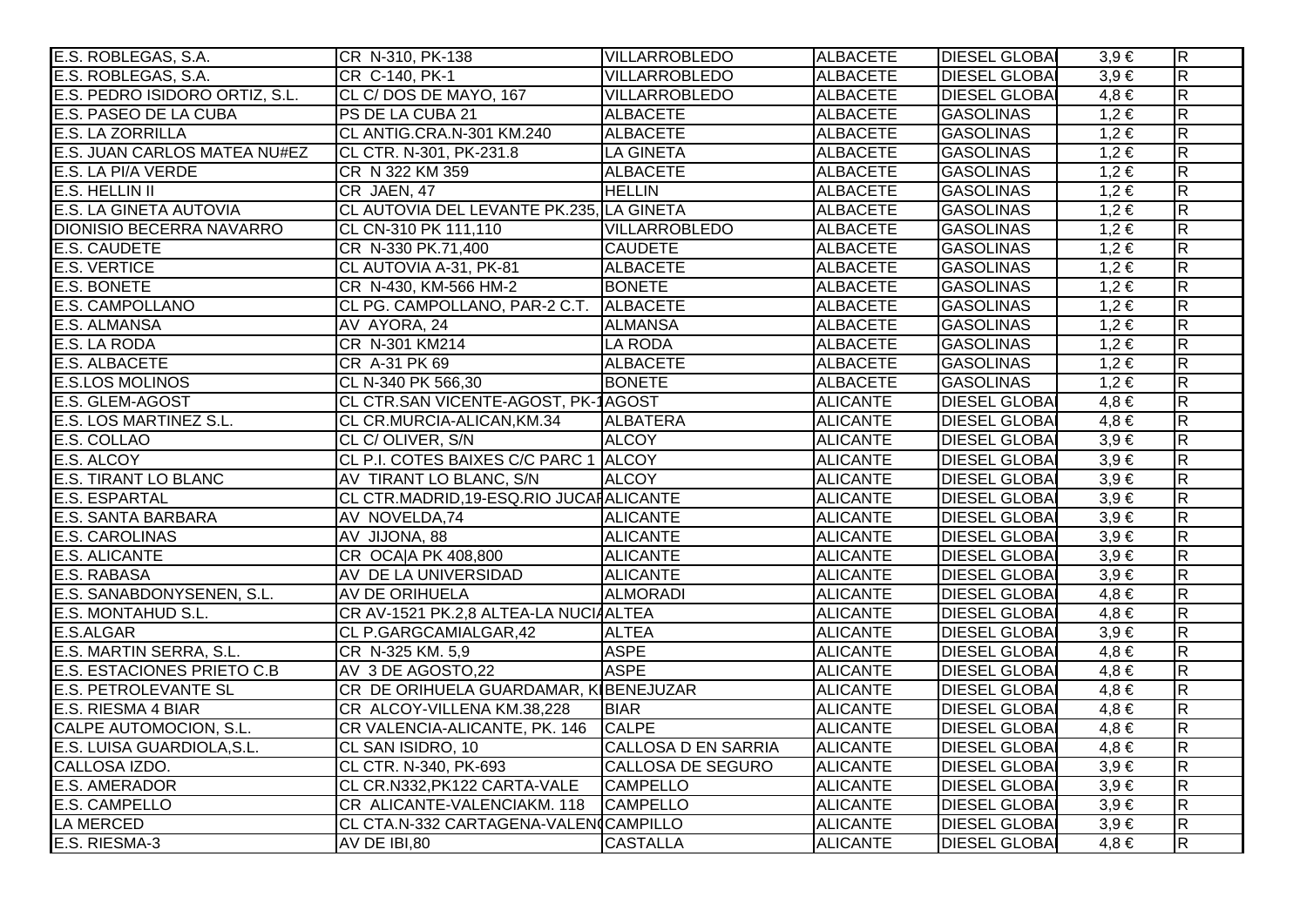| E.S. GLEM, S.L.                   | CL CR CV-815 PK 5,7                      | <b>CASTALLA</b>                      | <b>ALICANTE</b> | <b>DIESEL GLOBAL</b> | $4,8 \in$ | $\overline{R}$          |
|-----------------------------------|------------------------------------------|--------------------------------------|-----------------|----------------------|-----------|-------------------------|
| E.S. GLEM, S.L.                   | CL CR CV-815 PK 5,7                      | <b>CASTALLA</b>                      | <b>ALICANTE</b> | <b>DIESEL GLOBA</b>  | $3,9 \in$ | $\top$                  |
| E. S. COCENTAINA                  | AV PAIS VALENCIA, 117                    | <b>COCENTAINA</b>                    | <b>ALICANTE</b> | <b>DIESEL GLOBA</b>  | $3,9 \in$ | $\overline{\mathsf{R}}$ |
| <b>E.S. COX GRANJA</b>            | AV DEL CARMEN S.N.                       | <b>COX</b>                           | <b>ALICANTE</b> | <b>DIESEL GLOBA</b>  | $3,9 \in$ | $\mathsf R$             |
| <b>E.S. CREVILLENTE</b>           | CL AU AL-MU PK 722,4                     | <b>CREVILLENTE</b>                   | <b>ALICANTE</b> | <b>DIESEL GLOBAI</b> | $3,9 \in$ | $\overline{R}$          |
| <b>E.S. CREVILLENTE</b>           | CL AU AL-MU PK 722,4                     | <b>CREVILLENTE</b>                   | <b>ALICANTE</b> | <b>DIESEL GLOBAI</b> | $3,9 \in$ | $\overline{\mathsf{T}}$ |
| E.S. EL MANCHEGO, S.L.            | CL P.I. CACHAPET, S/N                    | <b>CREVILLENTE</b>                   | <b>ALICANTE</b> | <b>DIESEL GLOBA</b>  | $4,8 \in$ | R.                      |
| E.S.REALENGO (MD)                 | <b>CL A-37 PK 728</b>                    | <b>CREVILLENTE</b>                   | <b>ALICANTE</b> | <b>DIESEL GLOBAI</b> | $3,9 \in$ | $\overline{\mathsf{R}}$ |
| E.S.REALENGO M.I.(CAMPSA)         | CL A-37 PK 728,200                       | <b>CREVILLENTE</b>                   | <b>ALICANTE</b> | <b>DIESEL GLOBA</b>  | $3,9 \in$ | $\overline{\mathsf{R}}$ |
| E.S. DENIA                        | AV VALENCIA,44                           | <b>DENIA</b>                         | <b>ALICANTE</b> | <b>DIESEL GLOBAI</b> | $3,9 \in$ | $\overline{\mathsf{R}}$ |
| E.S. ALTABIX                      | AV ALICANTE, 72                          | <b>ELCHE</b>                         | <b>ALICANTE</b> | <b>DIESEL GLOBAI</b> | $3,9 \in$ | $\overline{R}$          |
| E.S. EL DESVIO                    | CR AP-3058 ELCHE-LOS DOLORES ELCHE       |                                      | <b>ALICANTE</b> | <b>DIESEL GLOBAI</b> | $3,9 \in$ | $\overline{\mathsf{R}}$ |
| <b>E.S. CARRUS</b>                | CL CTR. C-3317, PK-9.70                  | <b>ELCHE</b>                         | <b>ALICANTE</b> | <b>DIESEL GLOBA</b>  | $3,9 \in$ | R                       |
| E. S. ELCHE                       | CR N-340, KM.52                          | <b>ELCHE</b>                         | <b>ALICANTE</b> | <b>DIESEL GLOBAI</b> | $3,9 \in$ | $\overline{R}$          |
| <b>E.S. ANGEL RAMIREZ FUENTES</b> | CL CR.AP3061 KM8 ELCHE-DOL               | <b>ELCHE</b>                         | <b>ALICANTE</b> | <b>DIESEL GLOBAI</b> | $2,4 \in$ | $\overline{\mathsf{R}}$ |
| E.S. SALADAS AGRUPACIN, S.L.      | CL CTR. N-340, PK-727                    | <b>ELCHE</b>                         | <b>ALICANTE</b> | <b>DIESEL GLOBAI</b> | $3,9 \in$ | R                       |
| E.S. DIMAR CARBURANTES, S.L.      | CL CTR. C-3317 ASPE-STA.POLA, PIELCHE    |                                      | <b>ALICANTE</b> | <b>DIESEL GLOBA</b>  | $4,8 \in$ | $\overline{\mathsf{R}}$ |
| PETROSUR MEDITERRANEO, SL         | CL P. ALZABARES ALTO, P1                 | <b>ELCHE</b>                         | <b>ALICANTE</b> | <b>DIESEL GLOBA</b>  | $4,8 \in$ | R                       |
| <b>SALADAS AGRUPACION</b>         | CL N-340 PK. 727,00                      | <b>ELCHE</b>                         | <b>ALICANTE</b> | <b>DIESEL GLOBA</b>  | $3,9 \in$ | $\overline{\mathsf{R}}$ |
| <b>DIMAR CARBURANTES, S.L.</b>    | CL CTR. C-3317 ASPE-SANTAPOLA, ELCHE     |                                      | <b>ALICANTE</b> | <b>DIESEL GLOBAI</b> | $4,8 \in$ | $\overline{R}$          |
| E.S. GESTFREE, S.L.               | AV ELDA-MONOVAR PK. 15,800               | <b>ELDA</b>                          | <b>ALICANTE</b> | <b>DIESEL GLOBAI</b> | $4,8 \in$ | $\overline{\mathsf{R}}$ |
| <b>E.S. FINESTRAT</b>             | CL FEDERICO GARCIA LORCA, 21-2 FINESTRAT |                                      | <b>ALICANTE</b> | <b>DIESEL GLOBA</b>  | $3,9 \in$ | $\mathsf R$             |
| <b>EXPOGAS S.L.</b>               | CL N332 PK65,9                           | G.SEGURA                             | <b>ALICANTE</b> | <b>DIESEL GLOBAL</b> | $4,8 \in$ | $\overline{\mathsf{R}}$ |
| <b>E.S.GATA AGRUPACION</b>        | CL N-332 PK 187,50                       | <b>GATA DE GORGOS</b>                | <b>ALICANTE</b> | <b>DIESEL GLOBAI</b> | $3,9 \in$ | $\overline{\mathsf{R}}$ |
| <b>E.S. GUARDAMAR</b>             | CL C/ MADRID, S/N                        | <b>GUARDAMAR DEL SEGURA ALICANTE</b> |                 | <b>DIESEL GLOBA</b>  | $3,9 \in$ | $\overline{\mathsf{R}}$ |
| <b>E.S. ESTACIONES PRIETO C.B</b> | CL VIRGEN DE LAS NIEVES, S-N             | HONDON DE LAS NIEVES                 | <b>ALICANTE</b> | <b>DIESEL GLOBA</b>  | $4,8 \in$ | $\overline{\mathsf{R}}$ |
| <b>E.S PULIGARCI, S.L</b>         | AV JUAN CARLOS I                         | <b>IBI</b>                           | <b>ALICANTE</b> | <b>DIESEL GLOBA</b>  | $4,8 \in$ | $\overline{\mathsf{R}}$ |
| E.S. SANTACREU COSTA S.L.         | AV DEL PUERTO, 36                        | <b>JAVEA</b>                         | <b>ALICANTE</b> | <b>DIESEL GLOBA</b>  | $4,8 \in$ | $\overline{\mathsf{R}}$ |
| E.S. EL PLA                       | CR CABO LA NAO, KM.1,5                   | <b>JAVEA</b>                         | <b>ALICANTE</b> | <b>DIESEL GLOBAI</b> | $3,9 \in$ | $\overline{R}$          |
| E.S. JAVEA                        | CR A-134 GATA A JAVEA KM.3,502 JAVEA     |                                      | <b>ALICANTE</b> | <b>DIESEL GLOBAI</b> | $3,9 \in$ | $\overline{\mathsf{R}}$ |
| E.S. LA RODA                      | AV VALENCIA S/N                          | <b>JAVEA</b>                         | <b>ALICANTE</b> | <b>DIESEL GLOBAI</b> | $3,9 \in$ | $\overline{R}$          |
| <b>ARENAL</b>                     | CL CTR. CABO LA NAO-PLA, PK-2.5 JAVEA    |                                      | <b>ALICANTE</b> | <b>DIESEL GLOBAI</b> | $3,9 \in$ | $\overline{\mathsf{R}}$ |
| <b>E.S. LA NUCIA</b>              | AV MARINA BAIXA, 92                      | <b>LA NUCIA</b>                      | <b>ALICANTE</b> | <b>DIESEL GLOBAI</b> | $3,9 \in$ | $\overline{\mathsf{R}}$ |
| E.S. LO BLANC, S.L.               | CR A-340 PK-1,3                          | <b>LOS MONTESINOS</b>                | <b>ALICANTE</b> | <b>DIESEL GLOBA</b>  | $4,8 \in$ | $\overline{\mathsf{R}}$ |
| <b>E.S. MONOVAR</b>               | AV COMUNIDAD VALENCIANA, SN MONOVAR      |                                      | <b>ALICANTE</b> | <b>DIESEL GLOBAI</b> | $4,8 \in$ | $\overline{\mathsf{R}}$ |
| E.S. MA#A-MONOVAR                 | CL C-3213 PK-12 MONOVAR-PINOS MONOVAR    |                                      | <b>ALICANTE</b> | <b>DIESEL GLOBAI</b> | $4,8 \in$ | $\overline{\mathsf{R}}$ |
| E.S. TROYNOVEL, S.L.              | AV REYES CATOLICOS, 105                  | <b>NOVELDA</b>                       | <b>ALICANTE</b> | <b>DIESEL GLOBAI</b> | $3.9 \in$ | $\overline{\mathsf{R}}$ |
| PETRONOVELDA, S.L.                | CL PEREZ GALDOS, 2                       | <b>NOVELDA</b>                       | <b>ALICANTE</b> | <b>DIESEL GLOBAI</b> | $3,9 \in$ | $\overline{R}$          |
| E.S.ONDARA                        | CR N-332 PK, 198                         | <b>ONDARA</b>                        | <b>ALICANTE</b> | <b>DIESEL GLOBAI</b> | $3,9 \in$ | $\overline{\mathsf{R}}$ |
| <b>DIMAR CARBURANTES, S.L.</b>    | CR AC-330 PK 1                           | <b>ORIHUELA</b>                      | <b>ALICANTE</b> | <b>DIESEL GLOBAI</b> | $4,8 \in$ | $\overline{R}$          |
| <b>E.S. ORIHUELA</b>              | CL CR. N-340 KM. 688,6                   | <b>ORIHUELA</b>                      | <b>ALICANTE</b> | <b>DIESEL GLOBA</b>  | $3,9 \in$ | $\overline{R}$          |
| E.S.PEDREGUER                     | AV DE LA CONSTITUCION, S/N               | PEDREGUER                            | <b>ALICANTE</b> | <b>DIESEL GLOBA</b>  | $3,9 \in$ | $\overline{R}$          |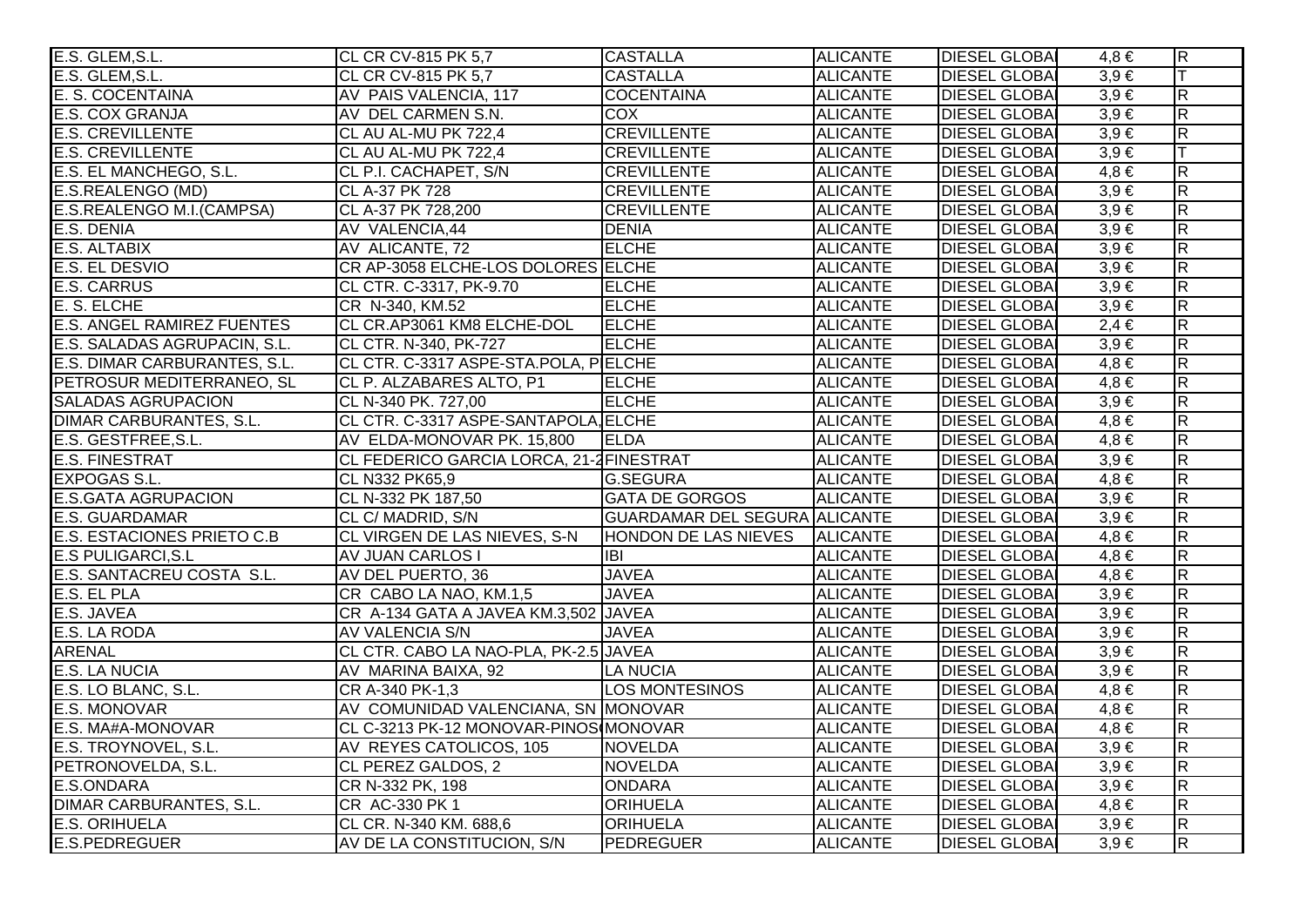| E.S. LA VIA                        | <b>CR PINOSO A YECLA</b>                   | <b>PINOSO</b>                   | <b>ALICANTE</b> | <b>DIESEL GLOBAL</b> | $4,8 \in$ | $\overline{\mathsf{R}}$ |
|------------------------------------|--------------------------------------------|---------------------------------|-----------------|----------------------|-----------|-------------------------|
| <b>DIMAR CARBURANTES, SL</b>       | CL CTR. A-7, PK-732-PG.LA GRANAISAN ISIDRO |                                 | <b>ALICANTE</b> | <b>DIESEL GLOBAI</b> | $4,8 \in$ | $\overline{\mathsf{R}}$ |
| <b>DIMAR CARBURANTES, SL</b>       | CL CTR. A-7, PK-732-PG.LA GRANAISAN ISIDRO |                                 | <b>ALICANTE</b> | <b>DIESEL GLOBA</b>  | $3,9 \in$ | lΤ                      |
| E.S. GRINYPER, S.L.                | AV MUCHAMIEL, 8                            | <b>SAN JUAN</b>                 | <b>ALICANTE</b> | <b>DIESEL GLOBAI</b> | $4,8 \in$ | $\overline{\mathsf{R}}$ |
| <b>SAN MIGUEL DE SALINAS</b>       | CL C/ VIAL URBANO NUEVO                    | <b>SAN MIGUEL DE SALINAS</b>    | <b>ALICANTE</b> | <b>DIESEL GLOBAI</b> | $3,9 \in$ | $\overline{\mathsf{R}}$ |
| E.S. ALTABIX                       | AV ALICANTE, 72                            | <b>ELCHE</b>                    | <b>ALICANTE</b> | <b>GASOLINAS</b>     | $1,2 \in$ | $\overline{R}$          |
| E.S.UNIVERSIDAD                    | <b>CR ALICANTE-AGOST KM-5</b>              | <b>SAN VICENTE</b>              | <b>ALICANTE</b> | <b>DIESEL GLOBAI</b> | $3,9 \in$ | $\overline{\mathsf{R}}$ |
| <b>E.S.HIJOS GARCIA PASTOR, SL</b> | CR A-214 PK. 1,450                         | <b>SAN VICENTE</b>              | <b>ALICANTE</b> | <b>DIESEL GLOBAI</b> | $4,8 \in$ | $\overline{\mathsf{R}}$ |
| <b>E.S.HIJOS GARCIA PASTOR, SL</b> | CR CASTALLA KM. 13                         | SAN VICENTE DEL RASPEIGALICANTE |                 | <b>DIESEL GLOBAI</b> | $4,8 \in$ | $\overline{\mathsf{R}}$ |
| <b>E.S. SAN VICENTE RASPEIG</b>    | AV DE AGOST,68                             | <b>SAN VICENTE RASPEIG</b>      | <b>ALICANTE</b> | <b>DIESEL GLOBAI</b> | $3,9 \in$ | $\overline{R}$          |
| E.S. SANTA FAZ                     | CR N-332, KM.86                            | <b>SANTA FAZ</b>                | <b>ALICANTE</b> | <b>DIESEL GLOBAI</b> | $3,9 \in$ | $\overline{\mathsf{R}}$ |
| <b>E.S. SANTA POLA</b>             | CR ALICANTE-CARTAGENA, KM-13 SANTA POLA    |                                 | <b>ALICANTE</b> | <b>DIESEL GLOBA</b>  | $3,9 \in$ | $\overline{\mathsf{R}}$ |
| E.S. SAX                           | CL PARAJE DE LAS SUERTES S/N SAX           |                                 | <b>ALICANTE</b> | <b>DIESEL GLOBAI</b> | $3,9 \in$ | $\overline{\mathsf{R}}$ |
| E.S. DURA S.L.                     | AV DE ILLICE, 22                           | <b>TORRELLANO</b>               | <b>ALICANTE</b> | <b>DIESEL GLOBA</b>  | $4,8 \in$ | $\overline{\mathsf{R}}$ |
| <b>E.S. TORREVIEJA</b>             | AV ALFREDO NOVEL 195-197                   | <b>TORREVIEJA</b>               | <b>ALICANTE</b> | <b>DIESEL GLOBAI</b> | $3,9 \in$ | $\overline{R}$          |
| <b>E.S. AGUAS NUEVAS</b>           | CR N-332 KM-60,67                          | <b>TORREVIEJA</b>               | <b>ALICANTE</b> | <b>DIESEL GLOBAI</b> | $3,9 \in$ | $\overline{\mathsf{R}}$ |
| <b>OZONE TORREVIEJA</b>            | CR. C-3321 KM1                             | <b>TORREVIEJA</b>               | <b>ALICANTE</b> | <b>DIESEL GLOBAI</b> | $3,9 \in$ | $\overline{R}$          |
| <b>GESPEVESA TORREVIEJA</b>        | CL CTR. CV-95 URB.BALCONES                 | <b>TORREVIEJA</b>               | <b>ALICANTE</b> | <b>DIESEL GLOBAI</b> | $4,8 \in$ | $\overline{R}$          |
| E.S.VILLAFRANQUEZA                 | CR VILLAFRANQUEZA, PK 5                    | VILLAFRANQUEZA                  | <b>ALICANTE</b> | <b>DIESEL GLOBAI</b> | $3,9 \in$ | $\overline{\mathsf{R}}$ |
| E.S.VILLAJOYOSA                    | AV PAIS VALENCIA S/N                       | <b>VILLAJOYOSA</b>              | <b>ALICANTE</b> | <b>DIESEL GLOBAI</b> | $3,9 \in$ | $\overline{R}$          |
| E.S. GLEM, S.L.                    | CR N-330, PK-356,8                         | <b>VILLENA</b>                  | <b>ALICANTE</b> | <b>DIESEL GLOBAI</b> | $4,8 \in$ | $\overline{\mathsf{R}}$ |
| E.S. GLEM, S.L.                    | CR N-330, PK-356,8                         | <b>VILLENA</b>                  | <b>ALICANTE</b> | <b>DIESEL GLOBA</b>  | $3,9 \in$ | lΤ                      |
| E.S. GLEM S.L.                     | AV ALICANTE, 22                            | <b>VILLENA</b>                  | <b>ALICANTE</b> | <b>DIESEL GLOBAI</b> | $4,8 \in$ | $\overline{\mathsf{R}}$ |
| E.S. EL JARDIN                     | CR DE YECLA, 6                             | <b>VILLENA</b>                  | <b>ALICANTE</b> | <b>DIESEL GLOBAI</b> | $4,8 \in$ | $\overline{\mathsf{R}}$ |
| E.S.GLEM, S.L.                     | CL AUTOVIA DE ALICANTE, PK 53 VILLENA      |                                 | <b>ALICANTE</b> | <b>DIESEL GLOBAI</b> | $4,8 \in$ | $\overline{\mathsf{R}}$ |
| E.S.GLEM, S.L.                     | CL AUTOVIA DE ALICANTE, PK 53 VILLENA      |                                 | <b>ALICANTE</b> | <b>DIESEL GLOBAI</b> | $3,9 \in$ | lT.                     |
| <b>E.S.UNIVERSIDAD</b>             | CR ALICANTE-AGOST KM-5                     | <b>SAN VICENTE</b>              | <b>ALICANTE</b> | <b>GASOLINAS</b>     | $1,2 \in$ | $\overline{R}$          |
| E.S. TROYNOVEL, S.L.               | AV REYES CATOLICOS, 105                    | <b>NOVELDA</b>                  | <b>ALICANTE</b> | <b>GASOLINAS</b>     | $1,2 \in$ | $\overline{\mathsf{R}}$ |
| E.S. EL DESVIO                     | CR AP-3058 ELCHE-LOS DOLORES ELCHE         |                                 | <b>ALICANTE</b> | <b>GASOLINAS</b>     | $1,2 \in$ | $\overline{R}$          |
| <b>E.S.PEDREGUER</b>               | AV DE LA CONSTITUCION, S/N                 | PEDREGUER                       | <b>ALICANTE</b> | <b>GASOLINAS</b>     | $1,2 \in$ | $\overline{\mathsf{R}}$ |
| <b>E.S. LA NUCIA</b>               | AV MARINA BAIXA, 92                        | <b>LA NUCIA</b>                 | <b>ALICANTE</b> | <b>GASOLINAS</b>     | $1,2 \in$ | $\overline{R}$          |
| E.S.VILLAFRANQUEZA                 | CR VILLAFRANQUEZA, PK 5                    | VILLAFRANQUEZA                  | <b>ALICANTE</b> | <b>GASOLINAS</b>     | $1,2 \in$ | $\overline{\mathsf{R}}$ |
| E.S. EL PLA                        | CR CABO LA NAO, KM.1,5                     | <b>JAVEA</b>                    | <b>ALICANTE</b> | <b>GASOLINAS</b>     | $1,2 \in$ | $\overline{\mathsf{R}}$ |
| E.S. JAVEA                         | CR A-134 GATA A JAVEA KM.3,502 JAVEA       |                                 | <b>ALICANTE</b> | <b>GASOLINAS</b>     | $1,2 \in$ | $\overline{\mathsf{R}}$ |
| <b>E.S. CREVILLENTE</b>            | CL AU AL-MU PK 722,4                       | <b>CREVILLENTE</b>              | <b>ALICANTE</b> | <b>GASOLINAS</b>     | $1,2 \in$ | $\overline{\mathsf{R}}$ |
| <b>E.S. TORREVIEJA</b>             | AV ALFREDO NOVEL 195-197                   | <b>TORREVIEJA</b>               | <b>ALICANTE</b> | <b>GASOLINAS</b>     | $1,2 \in$ | $\overline{\mathsf{R}}$ |
| <b>E.S. ESPARTAL</b>               | CL CTR.MADRID, 19-ESQ.RIO JUCAHALICANTE    |                                 | <b>ALICANTE</b> | <b>GASOLINAS</b>     | $1,2 \in$ | $\overline{\mathsf{R}}$ |
| E.S. DENIA                         | AV VALENCIA,44                             | <b>DENIA</b>                    | <b>ALICANTE</b> | <b>GASOLINAS</b>     | $1,2 \in$ | $\overline{\mathsf{R}}$ |
| <b>E.S. CARRUS</b>                 | CL CTR. C-3317, PK-9.70                    | <b>ELCHE</b>                    | <b>ALICANTE</b> | <b>GASOLINAS</b>     | $1,2 \in$ | $\overline{\mathsf{R}}$ |
| <b>E.S. AMERADOR</b>               | CL CR.N332, PK122 CARTA-VALE               | <b>CAMPELLO</b>                 | <b>ALICANTE</b> | <b>GASOLINAS</b>     | $1,2 \in$ | $\overline{\mathsf{R}}$ |
| <b>LA MERCED</b>                   | CL CTA.N-332 CARTAGENA-VALENCAMPILLO       |                                 | <b>ALICANTE</b> | <b>GASOLINAS</b>     | $1,2 \in$ | $\overline{\mathsf{R}}$ |
| PETRONOVELDA, S.L.                 | CL PEREZ GALDOS, 2                         | <b>NOVELDA</b>                  | <b>ALICANTE</b> | <b>GASOLINAS</b>     | $1,2 \in$ | $\overline{\mathsf{R}}$ |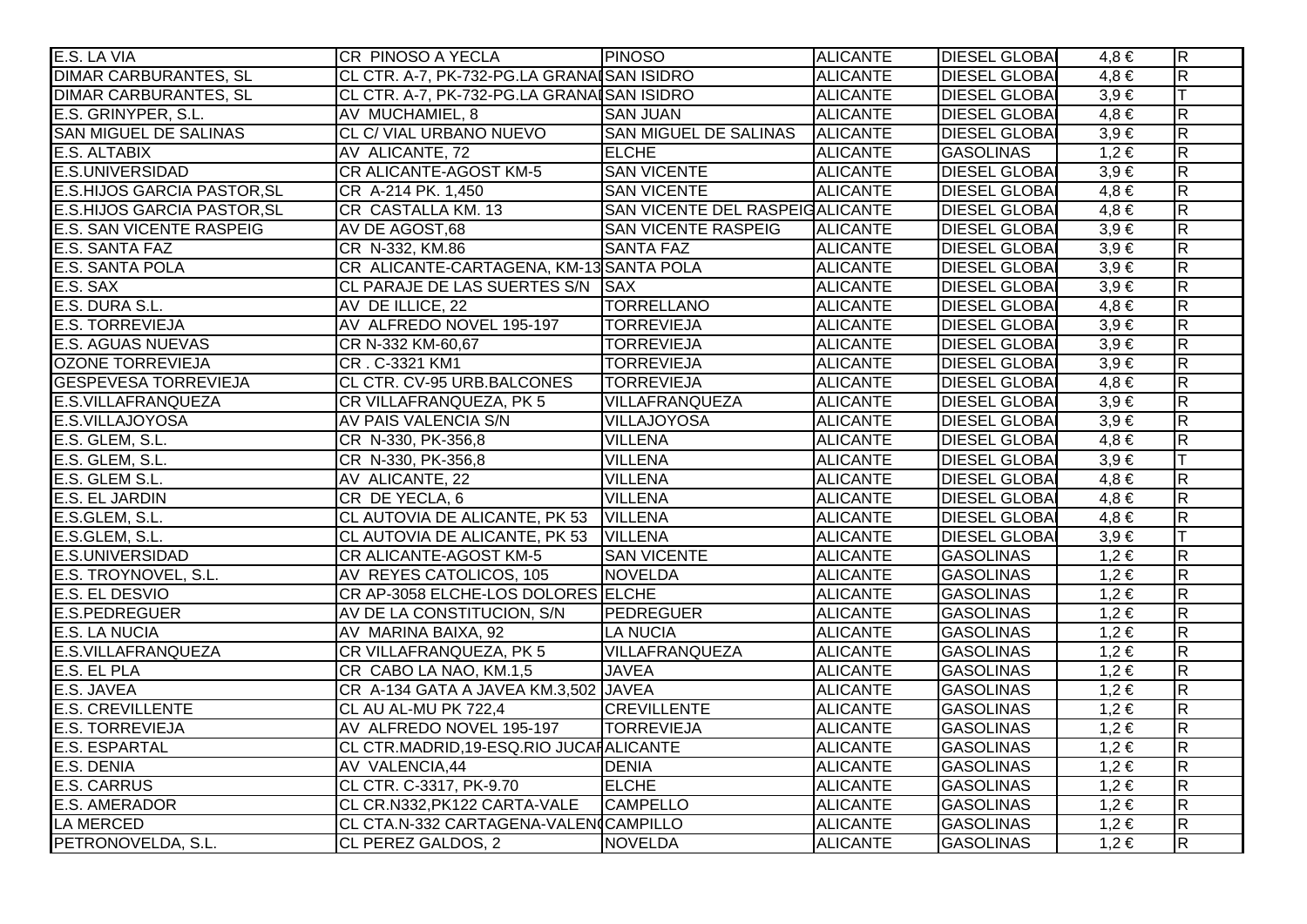| <b>E.S. CAMPELLO</b>            | CR ALICANTE-VALENCIAKM. 118 CAMPELLO     |                                      | <b>ALICANTE</b> | <b>GASOLINAS</b>     | $1,2 \in$ | $\overline{\mathsf{R}}$ |
|---------------------------------|------------------------------------------|--------------------------------------|-----------------|----------------------|-----------|-------------------------|
| <b>E.S. SANTA BARBARA</b>       | AV NOVELDA,74                            | <b>ALICANTE</b>                      | <b>ALICANTE</b> | <b>GASOLINAS</b>     | $1,2 \in$ | $\overline{\mathsf{R}}$ |
| E.S. COLLAO                     | CL C/OLIVER, S/N                         | <b>ALCOY</b>                         | <b>ALICANTE</b> | <b>GASOLINAS</b>     | $1,2 \in$ | $\overline{R}$          |
| <b>E.S. CAROLINAS</b>           | AV JIJONA, 88                            | <b>ALICANTE</b>                      | <b>ALICANTE</b> | <b>GASOLINAS</b>     | $1,2 \in$ | $\overline{\mathsf{R}}$ |
| E. S. ELCHE                     | CR N-340, KM.52                          | <b>ELCHE</b>                         | <b>ALICANTE</b> | <b>GASOLINAS</b>     | $1,2 \in$ | $\overline{\mathsf{R}}$ |
| E.S. SANTA FAZ                  | CR N-332, KM.86                          | <b>SANTA FAZ</b>                     | <b>ALICANTE</b> | <b>GASOLINAS</b>     | $1,2 \in$ | $\overline{R}$          |
| E.S.VILLAJOYOSA                 | AV PAIS VALENCIA S/N                     | <b>VILLAJOYOSA</b>                   | <b>ALICANTE</b> | <b>GASOLINAS</b>     | $1,2 \in$ | $\overline{R}$          |
| E. S. COCENTAINA                | AV PAIS VALENCIA, 117                    | <b>COCENTAINA</b>                    | <b>ALICANTE</b> | <b>GASOLINAS</b>     | $1,2 \in$ | $\overline{R}$          |
| E.S. COX GRANJA                 | AV DEL CARMEN S.N.                       | <b>COX</b>                           | <b>ALICANTE</b> | <b>GASOLINAS</b>     | $1,2 \in$ | $\overline{\mathsf{R}}$ |
| <b>E.S. SANTA POLA</b>          | CR ALICANTE-CARTAGENA, KM-13 SANTA POLA  |                                      | <b>ALICANTE</b> | <b>GASOLINAS</b>     | $1,2 \in$ | $\overline{R}$          |
| E.S. SALADAS AGRUPACIN, S.L.    | CL CTR. N-340, PK-727                    | <b>ELCHE</b>                         | <b>ALICANTE</b> | <b>GASOLINAS</b>     | $1,2 \in$ | $\overline{R}$          |
| E.S.ONDARA                      | CR N-332 PK, 198                         | <b>ONDARA</b>                        | <b>ALICANTE</b> | <b>GASOLINAS</b>     | $1,2 \in$ | $\overline{\mathsf{R}}$ |
| <b>E.S. ALICANTE</b>            | CR OCA A PK 408,800                      | <b>ALICANTE</b>                      | <b>ALICANTE</b> | <b>GASOLINAS</b>     | $1,2 \in$ | $\overline{\mathsf{R}}$ |
| E.S. LA RODA                    | AV VALENCIA S/N                          | <b>JAVEA</b>                         | <b>ALICANTE</b> | <b>GASOLINAS</b>     | $1,2 \in$ | $\overline{R}$          |
| <b>ARENAL</b>                   | CL CTR. CABO LA NAO-PLA, PK-2.5 JAVEA    |                                      | <b>ALICANTE</b> | <b>GASOLINAS</b>     | $1,2 \in$ | $\overline{R}$          |
| E.S.ALGAR                       | CL P.GARGCAMIALGAR,42                    | <b>ALTEA</b>                         | <b>ALICANTE</b> | <b>GASOLINAS</b>     | $1,2 \in$ | $\overline{R}$          |
| <b>E.S. AGUAS NUEVAS</b>        | CR N-332 KM-60,67                        | <b>TORREVIEJA</b>                    | <b>ALICANTE</b> | <b>GASOLINAS</b>     | $1,2 \in$ | $\overline{R}$          |
| <b>OZONE TORREVIEJA</b>         | CR. C-3321 KM1                           | <b>TORREVIEJA</b>                    | <b>ALICANTE</b> | <b>GASOLINAS</b>     | $1,2 \in$ | $\overline{\mathsf{R}}$ |
| <b>E.S. SAN VICENTE RASPEIG</b> | AV DE AGOST,68                           | <b>SAN VICENTE RASPEIG</b>           | <b>ALICANTE</b> | <b>GASOLINAS</b>     | $1,2 \in$ | $\overline{\mathsf{R}}$ |
| <b>E.S. RABASA</b>              | AV DE LA UNIVERSIDAD                     | <b>ALICANTE</b>                      | <b>ALICANTE</b> | <b>GASOLINAS</b>     | $1,2 \in$ | $\overline{R}$          |
| <b>E.S. GUARDAMAR</b>           | CL C/ MADRID, S/N                        | <b>GUARDAMAR DEL SEGURA ALICANTE</b> |                 | <b>GASOLINAS</b>     | $1,2 \in$ | $\overline{\mathsf{R}}$ |
| E.S. ALCOY                      | CL P.I. COTES BAIXES C/C PARC 1 ALCOY    |                                      | <b>ALICANTE</b> | <b>GASOLINAS</b>     | $1,2 \in$ | $\overline{R}$          |
| <b>E.S. ORIHUELA</b>            | CL CR. N-340 KM. 688,6                   | <b>ORIHUELA</b>                      | <b>ALICANTE</b> | <b>GASOLINAS</b>     | $1,2 \in$ | $\overline{R}$          |
| <b>E.S. FINESTRAT</b>           | CL FEDERICO GARCIA LORCA, 21-2 FINESTRAT |                                      | <b>ALICANTE</b> | <b>GASOLINAS</b>     | $1,2 \in$ | $\overline{R}$          |
| E.S. SAX                        | CL PARAJE DE LAS SUERTES S/N SAX         |                                      | <b>ALICANTE</b> | <b>GASOLINAS</b>     | $1,2 \in$ | $\overline{R}$          |
| <b>SALADAS AGRUPACION</b>       | CL N-340 PK. 727,00                      | <b>ELCHE</b>                         | <b>ALICANTE</b> | <b>GASOLINAS</b>     | $1,2 \in$ | $\overline{\mathsf{R}}$ |
| <b>E.S.GATA AGRUPACION</b>      | CL N-332 PK 187,50                       | <b>GATA DE GORGOS</b>                | <b>ALICANTE</b> | <b>GASOLINAS</b>     | $1,2 \in$ | $\overline{\mathsf{R}}$ |
| E.S.REALENGO (MD)               | CL A-37 PK 728                           | <b>CREVILLENTE</b>                   | <b>ALICANTE</b> | <b>GASOLINAS</b>     | $1,2 \in$ | $\overline{\mathsf{R}}$ |
| E.S.REALENGO M.I.(CAMPSA)       | CL A-37 PK 728,200                       | <b>CREVILLENTE</b>                   | <b>ALICANTE</b> | <b>GASOLINAS</b>     | $1,2 \in$ | $\overline{R}$          |
| <b>E.S. TIRANT LO BLANC</b>     | AV TIRANT LO BLANC, S/N                  | <b>ALCOY</b>                         | <b>ALICANTE</b> | <b>GASOLINAS</b>     | $1,2 \in$ | $\overline{\mathsf{R}}$ |
| CALLOSA IZDO.                   | CL CTR. N-340, PK-693                    | CALLOSA DE SEGURO                    | <b>ALICANTE</b> | <b>GASOLINAS</b>     | $1,2 \in$ | $\overline{R}$          |
| <b>SAN MIGUEL DE SALINAS</b>    | CL C/ VIAL URBANO NUEVO                  | SAN MIGUEL DE SALINAS                | <b>ALICANTE</b> | <b>GASOLINAS</b>     | $1,2 \in$ | $\overline{\mathsf{R}}$ |
| <b>CAMPSARED ADRA</b>           | CL N-340 PK 389,6                        | <b>ADRA</b>                          | <b>ALMERIA</b>  | <b>DIESEL GLOBAI</b> | $3,9 \in$ | $\overline{\mathsf{R}}$ |
| <b>CARBURANTES ADRA, S.L.</b>   | CR DE LA ALQUERIA, 125                   | <b>ADRA</b>                          | <b>ALMERIA</b>  | <b>DIESEL GLOBAI</b> | $4,8 \in$ | $\overline{\mathsf{R}}$ |
| <b>E.S. AV DEL MEDITERRANEO</b> | CL ALPUJART ESQ.MEDITERRANE ALMERIA      |                                      | <b>ALMERIA</b>  | <b>DIESEL GLOBAI</b> | $3,9 \in$ | $\overline{\mathsf{R}}$ |
| <b>E.S. ALMERIA</b>             | CL PADRE MENDEZ, S-N                     | <b>ALMERIA</b>                       | <b>ALMERIA</b>  | <b>DIESEL GLOBAI</b> | $3,9 \in$ | $\overline{\mathsf{R}}$ |
| E.S.BELENRAM, S.L.              | CL PROL.FED.GARCIA LORCA                 | <b>ALMERIA</b>                       | <b>ALMERIA</b>  | <b>DIESEL GLOBA</b>  | $4,8 \in$ | $\overline{\mathsf{R}}$ |
| <b>E.S. BENAHADUX</b>           | CL N-340, KM-453                         | <b>BENAHADUX</b>                     | <b>ALMERIA</b>  | <b>DIESEL GLOBAI</b> | $4,8 \in$ | $\overline{\mathsf{R}}$ |
| <b>E.S.PALOMARES</b>            | <b>CL C-ALP 118 PK 58,4</b>              | <b>CUEVAS ALMANZORA</b>              | <b>ALMERIA</b>  | <b>DIESEL GLOBAI</b> | $3.9 \in$ | $\overline{\mathsf{R}}$ |
| E.S. STO. DOMINGO               | AV OASIS, SN                             | <b>EL EJIDO</b>                      | <b>ALMERIA</b>  | <b>DIESEL GLOBAI</b> | $3,9 \in$ | $\overline{\mathsf{R}}$ |
| E.S.EDUARDO CRUZ ESCOBOSA       | AV BULEVAR, 141                          | <b>EL EJIDO</b>                      | <b>ALMERIA</b>  | <b>DIESEL GLOBAI</b> | $3,9 \in$ | $\overline{\mathsf{R}}$ |
| E.S. MOJACAR                    | <b>CL AL-100 PK.0,6</b>                  | <b>GARRUCHA</b>                      | <b>ALMERIA</b>  | <b>DIESEL GLOBA</b>  | $3,9 \in$ | $\overline{\mathsf{R}}$ |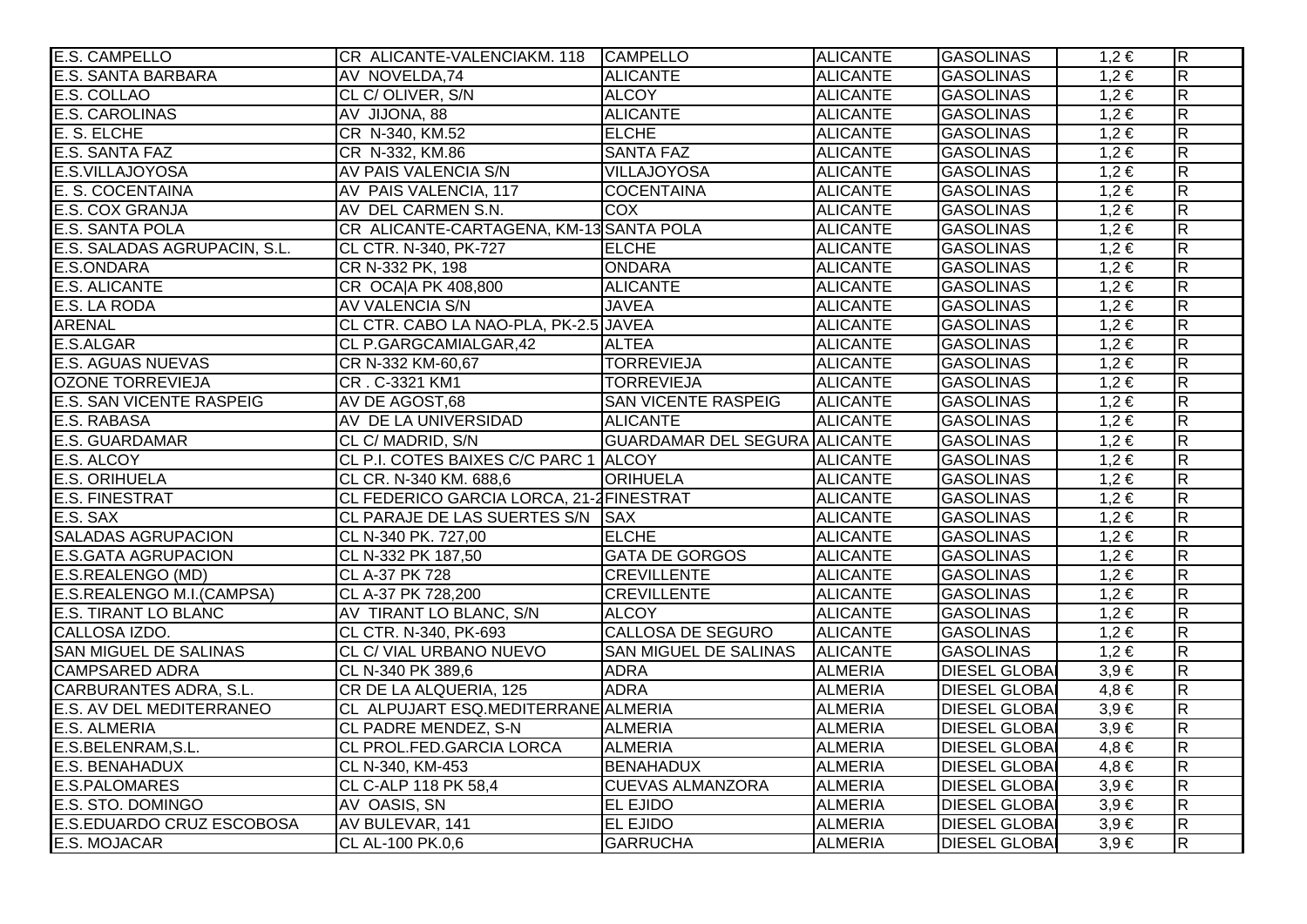| M. AMPARO BARBA ARTERO            | CR A-334, PK. 23,5                                 | <b>HIJATE</b>            | <b>ALMERIA</b>  | <b>DIESEL GLOBAI</b> | $4,8 \in$ | $\overline{R}$          |
|-----------------------------------|----------------------------------------------------|--------------------------|-----------------|----------------------|-----------|-------------------------|
| <b>E.S. HUERCAL</b>               | CL N-340 PK 446                                    | <b>HUERCAL</b>           | <b>ALMERIA</b>  | <b>DIESEL GLOBAI</b> | $3.9 \in$ | $\overline{\mathsf{R}}$ |
| <b>E.S. HUERCAL</b>               | CL N-340 PK 446                                    | <b>HUERCAL</b>           | <b>ALMERIA</b>  | <b>DIESEL GLOBAI</b> | $3,9 \in$ |                         |
| E.S. EL MAMI                      | CR ALP-201 P.K. 1.6                                | LA CA#ADA-ALMERIA        | <b>ALMERIA</b>  | <b>DIESEL GLOBAI</b> | $3,9 \in$ | R.                      |
| CIUDAD TTES. PONIENTE, S.L.       | CL N-340 PK 420,7.AV CANTINAS 2 LA MOJONERA        |                          | <b>ALMERIA</b>  | <b>DIESEL GLOBAI</b> | $4,8 \in$ | $\overline{R}$          |
| <b>CIUDAD TTES. PONIENTE, S.L</b> | CL N-340 PK 420,7.AV CANTINAS 2 LA MOJONERA        |                          | <b>ALMERIA</b>  | <b>DIESEL GLOBAI</b> | $3,9 \in$ | ΙT                      |
| <b>E.S. LOS GALLARDOS</b>         | CR N-340, PK-520                                   | <b>LOS GALLARDOS</b>     | <b>ALMERIA</b>  | <b>DIESEL GLOBAI</b> | $4,8 \in$ | $\overline{R}$          |
| E.S. EL EMPALME DE GERGAL         | CL CTR.C-3326 TABERNAS-NACIMIENACIMIENTO           |                          | <b>ALMERIA</b>  | <b>DIESEL GLOBAI</b> | $4,8 \in$ | $\overline{\mathsf{R}}$ |
| E.S. BAYO LIROLA, S.A.            | CL AUTOVIA E-15 Y N-340 PK.487                     | <b>NIJAR</b>             | <b>ALMERIA</b>  | <b>DIESEL GLOBA</b>  | $4,8 \in$ | $\overline{\mathsf{R}}$ |
| E.S. J. CARRION                   | CR N-340, E-15 PK-471                              | <b>NIJAR</b>             | <b>ALMERIA</b>  | <b>DIESEL GLOBAI</b> | $4,8 \in$ | $\overline{R}$          |
| E.S. J. CARRION                   | CR N-340, E-15 PK-471                              | <b>NIJAR</b>             | <b>ALMERIA</b>  | <b>DIESEL GLOBAI</b> | $3,9 \in$ | lΤ                      |
| E.S. HOTEL OVERA, S.L             | CL AUTOV. E-15 N-340 PK.547                        | <b>OVERA</b>             | <b>ALMERIA</b>  | <b>DIESEL GLOBAI</b> | $4,8 \in$ | $\overline{\mathsf{R}}$ |
| E.S. HOTEL OVERA, S.L             | CL AUTOV. E-15 N-340 PK.547                        | <b>OVERA</b>             | <b>ALMERIA</b>  | <b>DIESEL GLOBAI</b> | $3,9 \in$ |                         |
| E.S.PETROAL S.A.                  | CL N-340 PK.465,5                                  | <b>RIOJA</b>             | <b>ALMERIA</b>  | <b>DIESEL GLOBAI</b> | $4,8 \in$ | $\overline{\mathsf{R}}$ |
| E.S. OJEVAL, S.L.                 | AV ALICUN, 62                                      | <b>ROQUETAS DE MAR</b>   | <b>ALMERIA</b>  | <b>DIESEL GLOBAI</b> | $4,8 \in$ | $\overline{R}$          |
| <b>E.S. ROQUETAS</b>              | CL S.DE S.Y CHILLIDA, PAR-3 S-40 ROQUETAS DE MAR   |                          | <b>ALMERIA</b>  | <b>DIESEL GLOBAI</b> | $3,9 \in$ | $\overline{\mathsf{R}}$ |
| E.S. NIJAR                        | CL CTR. DE IRYDA, PK-5.2                           | S.ISIDRO DE NIJAR        | <b>ALMERIA</b>  | <b>DIESEL GLOBA</b>  | $3,9 \in$ | $\overline{R}$          |
| E.S. GALLARDO SALMERON, S.L.      | CL N-340 PK 479                                    | <b>TABERNAS</b>          | <b>ALMERIA</b>  | <b>DIESEL GLOBAI</b> | $4,8 \in$ | $\overline{\mathsf{R}}$ |
| E.S. VERA                         | CR N-340 KM. 207,1                                 | <b>VERA</b>              | <b>ALMERIA</b>  | <b>DIESEL GLOBAI</b> | $3,9 \in$ | $\overline{R}$          |
| AFA COSTA-GETION EESS, SLU        | CL SIERRA DE CAZORLA, 23                           | <b>VIATOR</b>            | <b>ALMERIA</b>  | <b>DIESEL GLOBAI</b> | $4,8 \in$ | $\overline{\mathsf{R}}$ |
| <b>E.S. VICAR II</b>              | CR 340 PK 420 P-DISEMINADO                         | <b>VICAR</b>             | <b>ALMERIA</b>  | <b>DIESEL GLOBAI</b> | $3,9 \in$ | $\overline{\mathsf{R}}$ |
| <b>E.S. MOJACAR</b>               | CL AL-100 PK.0,6                                   | <b>GARRUCHA</b>          | <b>ALMERIA</b>  | <b>GASOLINAS</b>     | $1,2 \in$ | $\overline{R}$          |
| <b>E.S.PALOMARES</b>              | CL C-ALP 118 PK 58,4                               | <b>CUEVAS ALMANZORA</b>  | <b>ALMERIA</b>  | <b>GASOLINAS</b>     | $1,2 \in$ | $\overline{\mathsf{R}}$ |
| E.S. AV DEL MEDITERRANEO          | CL ALPUJART ESQ.MEDITERRANE ALMERIA                |                          | <b>ALMERIA</b>  | <b>GASOLINAS</b>     | $1,2 \in$ | $\overline{R}$          |
| E.S. STO. DOMINGO                 | AV OASIS, SN                                       | <b>EL EJIDO</b>          | <b>ALMERIA</b>  | <b>GASOLINAS</b>     | $1,2 \in$ | $\overline{R}$          |
| <b>CAMPSARED ADRA</b>             | CL N-340 PK 389,6                                  | <b>ADRA</b>              | <b>ALMERIA</b>  | <b>GASOLINAS</b>     | $1,2 \in$ | $\overline{R}$          |
| E.S. VICAR II                     | CR 340 PK 420 P-DISEMINADO                         | <b>VICAR</b>             | <b>ALMERIA</b>  | <b>GASOLINAS</b>     | $1,2 \in$ | $\overline{R}$          |
| E.S. ALMERIA                      | CL PADRE MENDEZ, S-N                               | <b>ALMERIA</b>           | <b>ALMERIA</b>  | <b>GASOLINAS</b>     | $1,2 \in$ | $\overline{\mathsf{R}}$ |
| E.S. NIJAR                        | CL CTR. DE IRYDA, PK-5.2                           | <b>S.ISIDRO DE NIJAR</b> | <b>ALMERIA</b>  | <b>GASOLINAS</b>     | $1,2 \in$ | $\overline{R}$          |
| E.S. VERA                         | CR N-340 KM. 207,1                                 | <b>VERA</b>              | <b>ALMERIA</b>  | <b>GASOLINAS</b>     | $1.2 \in$ | $\overline{\mathsf{R}}$ |
| E.S.EDUARDO CRUZ ESCOBOSA         | AV BULEVAR, 141                                    | <b>EL EJIDO</b>          | <b>ALMERIA</b>  | <b>GASOLINAS</b>     | $1,2 \in$ | R.                      |
| <b>E.S. HUERCAL</b>               | CL N-340 PK 446                                    | <b>HUERCAL</b>           | <b>ALMERIA</b>  | <b>GASOLINAS</b>     | $1,2 \in$ | $\overline{\mathsf{R}}$ |
| E.S. EL MAMI                      | CR ALP-201 P.K. 1,6                                | LA CA#ADA-ALMERIA        | <b>ALMERIA</b>  | <b>GASOLINAS</b>     | $1,2 \in$ | $\overline{R}$          |
| <b>E.S. ROQUETAS</b>              | CL S.DE S.Y CHILLIDA, PAR-3 S-40   ROQUETAS DE MAR |                          | <b>ALMERIA</b>  | <b>GASOLINAS</b>     | $1,2 \in$ | $\overline{\mathsf{R}}$ |
| <b>E.S. BECIER</b>                | AV D ENCLAR, 142                                   | 50000 STA.COLOMA         | <b>ANDORRA</b>  | <b>DIESEL GLOBA</b>  | $2,4 \in$ | $\overline{\mathsf{R}}$ |
| <b>E.S. BERSOL</b>                | CR DE LOBAC S-N                                    | 70000 ESCALDES           | <b>ANDORRA</b>  | <b>DIESEL GLOBAI</b> | $2,4 \in$ | $\overline{\mathsf{R}}$ |
| <b>E.S. VIESQUES</b>              | CL ANSELMO SOLAR, S.N.                             | <b>VIESQUES-GIJON</b>    | <b>ASTURIAS</b> | <b>GASOLINAS</b>     | $1,2 \in$ | $\overline{\mathsf{R}}$ |
| <b>E.S. LA TENDERINA</b>          | <b>CL LA TENDERINA, S.N.</b>                       | <b>OVIEDO</b>            | <b>ASTURIAS</b> | <b>GASOLINAS</b>     | $1,2 \in$ | $\overline{\mathsf{R}}$ |
| E.S.MONT-SACRO S.A.               | CR N-630 KM.436                                    | <b>ARGAME-MORCIN</b>     | <b>ASTURIAS</b> | <b>DIESEL GLOBAI</b> | $4,8 \in$ | $\overline{\mathsf{R}}$ |
| CANIVELL LUBR.Y COMB., S.L.       | AV LUGO, 24                                        | <b>AVILES</b>            | <b>ASTURIAS</b> | <b>DIESEL GLOBAI</b> | $4,8 \in$ | $\overline{\mathsf{R}}$ |
| <b>E.S. VILLALEGRE</b>            | AV SANTA APOLONIA, 44                              | <b>AVILES</b>            | <b>ASTURIAS</b> | <b>DIESEL GLOBAI</b> | $3,9 \in$ | $\overline{\mathsf{R}}$ |
| <b>E.S. LLARANES</b>              | AV GIJON, 70                                       | <b>AVILES</b>            | <b>ASTURIAS</b> | <b>DIESEL GLOBAI</b> | $3,9 \in$ | R.                      |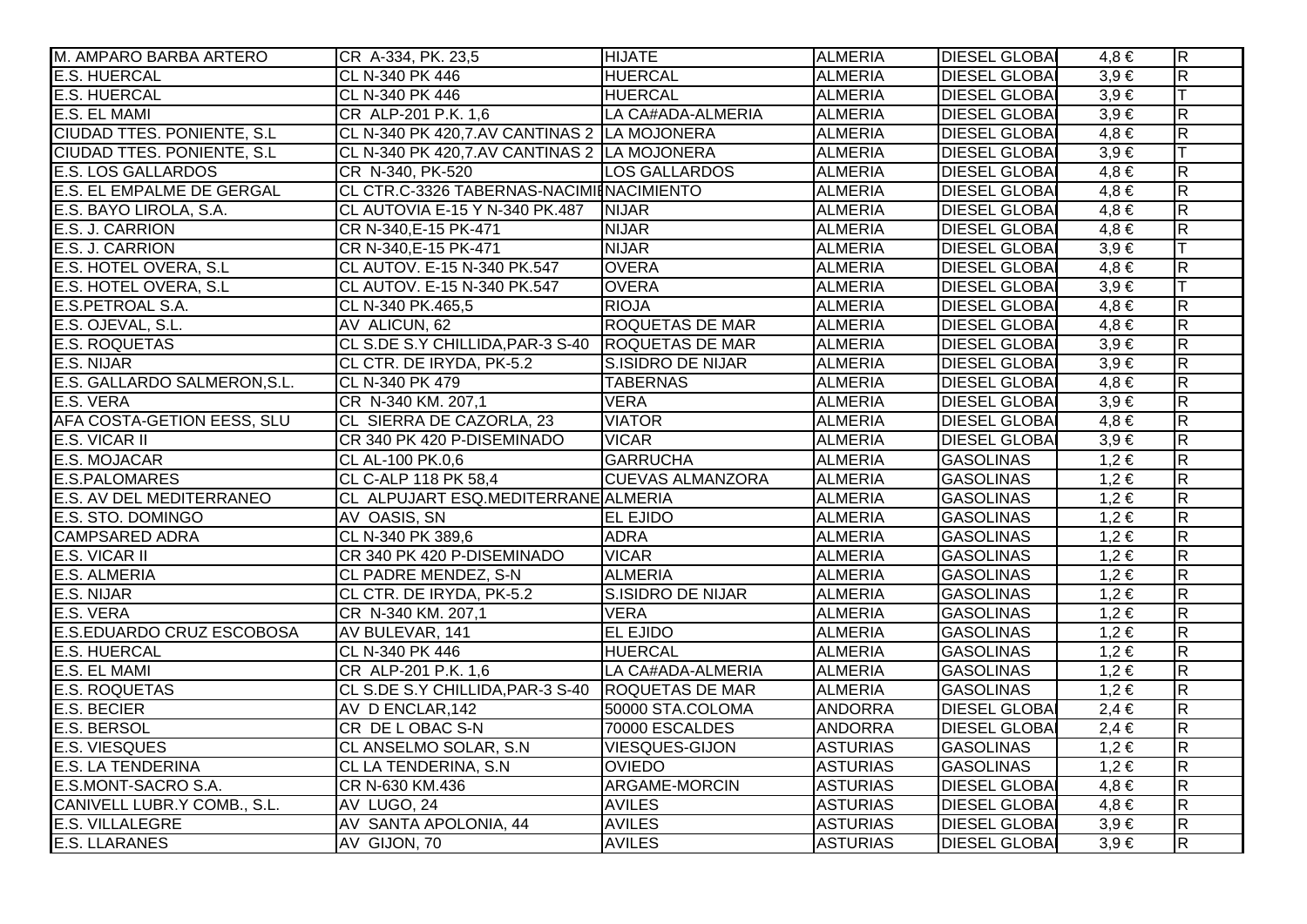| E.S. LA PEPA                                           | CL CTR. AS-238, PK-0.8 M.IZDO.             | <b>AVILES</b>                 | <b>ASTURIAS</b> | <b>DIESEL GLOBA</b>  | $3,9 \in$ | $\overline{\mathsf{R}}$ |
|--------------------------------------------------------|--------------------------------------------|-------------------------------|-----------------|----------------------|-----------|-------------------------|
| E.S. CARBURANTES CARBAYIN, S.L.                        | CR AS-17 P.K. 39,100                       | <b>BARROS-LANGREO</b>         | <b>ASTURIAS</b> | <b>DIESEL GLOBAI</b> | $4,8 \in$ | $\overline{\mathsf{R}}$ |
| E.S. DIBLAN, S.A.                                      | <b>CL AS-246 PK.26</b>                     | BENDICION-SIERO-              | <b>ASTURIAS</b> | <b>DIESEL GLOBA</b>  | $4,8 \in$ | $\overline{R}$          |
| E.S. HNOS. PRIETO, C.B.                                | CL ISIDORO FONTANA, S-N                    | <b>BOAL</b>                   | <b>ASTURIAS</b> | <b>DIESEL GLOBAI</b> | $4,8 \in$ | $\overline{R}$          |
| <b>CRED CABORANA</b>                                   | CL P.IND. CABORANA                         | CABORANA-ALLER                | <b>ASTURIAS</b> | <b>DIESEL GLOBAI</b> | $3,9 \in$ | $\overline{\mathbf{z}}$ |
| E.S. MONTICO I                                         | CL A-8 PK 14 (M.D)                         | <b>CANDAS</b>                 | <b>ASTURIAS</b> | <b>DIESEL GLOBAI</b> | $3,9 \in$ | $\overline{\mathsf{R}}$ |
| <b>E.S. MONTICO II</b>                                 | CL A-8 PK 14 (M.I)                         | <b>CANDAS</b>                 | <b>ASTURIAS</b> | <b>DIESEL GLOBAI</b> | $3,9 \in$ | $\overline{\mathsf{R}}$ |
| E.S. LA MORRA S.L.                                     | <b>CL AS-114 PK.1</b>                      | <b>CANGAS DE ONIS</b>         | <b>ASTURIAS</b> | <b>DIESEL GLOBA</b>  | $2,4 \in$ | $\overline{\mathbf{z}}$ |
| E.S. FLOREZ SIERRA, S.L.                               | AV OVIEDO, S.N                             | <b>CANGAS DEL NARCEA</b>      | <b>ASTURIAS</b> | <b>DIESEL GLOBA</b>  | $4,8 \in$ | $\overline{R}$          |
| E.S. CANIVELL LUBR. Y COMB., SL                        | CL N-634 PK.530,130                        | CARTAVIO COANA                | <b>ASTURIAS</b> | <b>DIESEL GLOBAI</b> | $4,8 \in$ | $\overline{\mathbf{z}}$ |
| E.S. CANIVELL LUBR. Y COMB., SL                        | CL N-634 PK.530,130                        | <b>CARTAVIO COANA</b>         | <b>ASTURIAS</b> | <b>DIESEL GLOBAI</b> | $3,9 \in$ |                         |
| CERDE#O                                                | CR N-634, KM. 206.8                        | CERDE#O                       | <b>ASTURIAS</b> | <b>DIESEL GLOBAI</b> | $3,9 \in$ | $\overline{R}$          |
| <b>E.S. EL PERAL</b>                                   | CR N-634 PK.283,8                          | <b>COLOMBRES</b>              | <b>ASTURIAS</b> | <b>DIESEL GLOBAI</b> | $2,4 \in$ | $\overline{\mathbf{z}}$ |
| E.S. LOS LLANOS C.B.                                   | CL LOS LLANOS S.N                          | <b>COLUNGA</b>                | <b>ASTURIAS</b> | <b>DIESEL GLOBAI</b> | $4,8 \in$ | $\overline{R}$          |
| E. S. CAMPER, C.B.                                     | CR N-634, PK.- 443                         | <b>CORNELLANA</b>             | <b>ASTURIAS</b> | <b>DIESEL GLOBAI</b> | $4,8 \in$ | $\overline{R}$          |
| M. LUISA SUAREZ ARMENTERO                              | CL CR. N-632 (EL PITO), KM-123.7 CUDILLERO |                               | <b>ASTURIAS</b> | <b>DIESEL GLOBAI</b> | $2,4 \in$ | $\overline{R}$          |
| E.S. DIBLAN, S.A.                                      | AV OVIEDO 13                               | <b>EL BERRON (SIERO)</b>      | <b>ASTURIAS</b> | <b>DIESEL GLOBA</b>  | $4.8 \in$ | $\overline{R}$          |
| <b>E.S. EL ENTREGO</b>                                 | AV DE LA VEGA, 139                         | <b>EL ENTREGO</b>             | <b>ASTURIAS</b> | <b>DIESEL GLOBA</b>  | $3,9 \in$ | $\overline{\mathbf{z}}$ |
| E.S. LA CARIDAD                                        | CL N-634 PK.535                            | <b>EL FRANCO</b>              | <b>ASTURIAS</b> | <b>DIESEL GLOBAI</b> | $3,9 \in$ | $\overline{\mathbf{R}}$ |
| <b>E.S. LA CARIDAD</b>                                 | CL N-634 PK.535                            | <b>EL FRANCO</b>              | <b>ASTURIAS</b> | <b>DIESEL GLOBAI</b> | $3,9 \in$ |                         |
| <b>E.S. CORIGOS</b>                                    | CL AS-112 PK.12,120                        | <b>ENCARGADO</b>              | <b>ASTURIAS</b> | <b>DIESEL GLOBAI</b> | $3,9 \in$ | $\overline{R}$          |
| E.S. NORA CARBURANTES, S.L.                            | CL AS-17 PK. 29,930                        | <b>FONCIELLO-SIERO</b>        | <b>ASTURIAS</b> | <b>DIESEL GLOBA</b>  | $4,8 \in$ | $\overline{R}$          |
| <b>E.S. SPORTING</b>                                   | AV MANUEL LLANEZA, N.28                    | <b>GIJON</b>                  | <b>ASTURIAS</b> | <b>DIESEL GLOBAI</b> | $2,4 \in$ | $\overline{R}$          |
| G.MADRILE#A EE.SS. S.A.                                | AV PORTUGAL, N. 44                         | <b>GIJON</b>                  | <b>ASTURIAS</b> | <b>DIESEL GLOBAI</b> | $4,8 \in$ | $\overline{R}$          |
| <b>E.S. PUMARIN</b>                                    | <b>AV CONSTITUCION</b>                     | <b>GIJON</b>                  | <b>ASTURIAS</b> | <b>DIESEL GLOBAI</b> | $3,9 \in$ | $\overline{\mathbf{z}}$ |
| <b>E.S. GIJON AVENIDA</b>                              | AV CONSTITUCION ESQ. M. LLANE GIJON        |                               | <b>ASTURIAS</b> | <b>DIESEL GLOBA</b>  | $3,9 \in$ | $\overline{\mathsf{R}}$ |
| E.S. GRADO                                             | AV GALICIA, 46                             | <b>GRADO</b>                  | <b>ASTURIAS</b> | <b>DIESEL GLOBA</b>  | $3,9 \in$ | $\overline{\mathbf{z}}$ |
| E.S. GRANDA                                            | CL N-634, PK-397, 6                        | <b>GRAN-SIERO</b>             | <b>ASTURIAS</b> | <b>DIESEL GLOBAI</b> | $3,9 \in$ | $\overline{\mathbf{z}}$ |
| E.S. HNOS.PRIETO DE BOAL, SL                           | CL PGN. RIOPINTO, PAR-102                  | JARRIO-COAIA                  | <b>ASTURIAS</b> | <b>DIESEL GLOBAI</b> | $4,8 \in$ | $\overline{R}$          |
| E.S. HNOS.PRIETO DE BOAL, SL                           | CL PGN. RIOPINTO, PAR-102                  | JARRIO-COA A                  | <b>ASTURIAS</b> | <b>DIESEL GLOBA</b>  | $3,9 \in$ |                         |
| <b>E.S. LA ESPINA</b>                                  | CR N-634 KM 464                            | LA ESPINA-SALAS               | <b>ASTURIAS</b> | <b>DIESEL GLOBAI</b> | $4,8 \in$ | $\overline{R}$          |
| GEST. MADRILE/A EESS, S.A (VALNALQCL PEPITA F.DURO S/N |                                            | LA FELGUERA-LANGREO           | <b>ASTURIAS</b> | <b>DIESEL GLOBA</b>  | $4,8 \in$ | $\overline{\mathsf{R}}$ |
| E.S. LOS CAMPOS                                        | CR AS-17 PK. 3.53                          | LOS CAMPOS-CORVERA-AVASTURIAS |                 | <b>DIESEL GLOBAI</b> | $3,9 \in$ | $\overline{\mathsf{R}}$ |
| <b>U.S. LUANCO</b>                                     | CR AS-238 PK 11,1                          | <b>LUANCO</b>                 | <b>ASTURIAS</b> | <b>DIESEL GLOBAI</b> | $3,9 \in$ | $\overline{\mathsf{R}}$ |
| <b>GASOLINERA HINOJEDO, S.L.</b>                       | AV BUENAVISTA, 79                          | <b>LUARCA</b>                 | <b>ASTURIAS</b> | <b>DIESEL GLOBAI</b> | $4,8 \in$ | $\overline{\mathsf{R}}$ |
| <b>E.S.LUGONES</b>                                     | CR SI-3 PK 2,2                             | <b>LUGONES</b>                | <b>ASTURIAS</b> | <b>DIESEL GLOBAI</b> | $3,9 \in$ | $\overline{\mathsf{R}}$ |
| E.S. SILVOTA                                           | CL PE ASANTA CC1 POLG.IND. SILVLLANERA     |                               | <b>ASTURIAS</b> | <b>DIESEL GLOBAI</b> | $3,9 \in$ | $\overline{\mathsf{R}}$ |
| E.S. DIBLAN, S.A.                                      | CR N-634 PK.386,500                        | <b>MARCENADO</b>              | <b>ASTURIAS</b> | <b>DIESEL GLOBAI</b> | $4,8 \in$ | $\overline{\mathsf{R}}$ |
| <b>E.S. SAN FERNANDO</b>                               | CL AS-III PK.12                            | <b>MIERES</b>                 | <b>ASTURIAS</b> | <b>DIESEL GLOBAI</b> | $3,9 \in$ | $\overline{\mathsf{R}}$ |
| <b>E.S. MIERES</b>                                     | CL P.I. VEGA DE ARRIBA, SN                 | <b>MIERES</b>                 | <b>ASTURIAS</b> | <b>DIESEL GLOBAI</b> | $3,9 \in$ | $\overline{\mathbf{z}}$ |
| E.S. NAVIA                                             | AV JOSE ANTONIO, 34                        | <b>NAVIA</b>                  | <b>ASTURIAS</b> | <b>DIESEL GLOBAI</b> | $3,9 \in$ | $\overline{\mathsf{R}}$ |
| E.S. GRUPO URO, S.A.                                   | CR N-632 PK 134,2                          | <b>NOVELLANA</b>              | <b>ASTURIAS</b> | <b>DIESEL GLOBA</b>  | $4,8 \in$ | $\overline{\mathbf{z}}$ |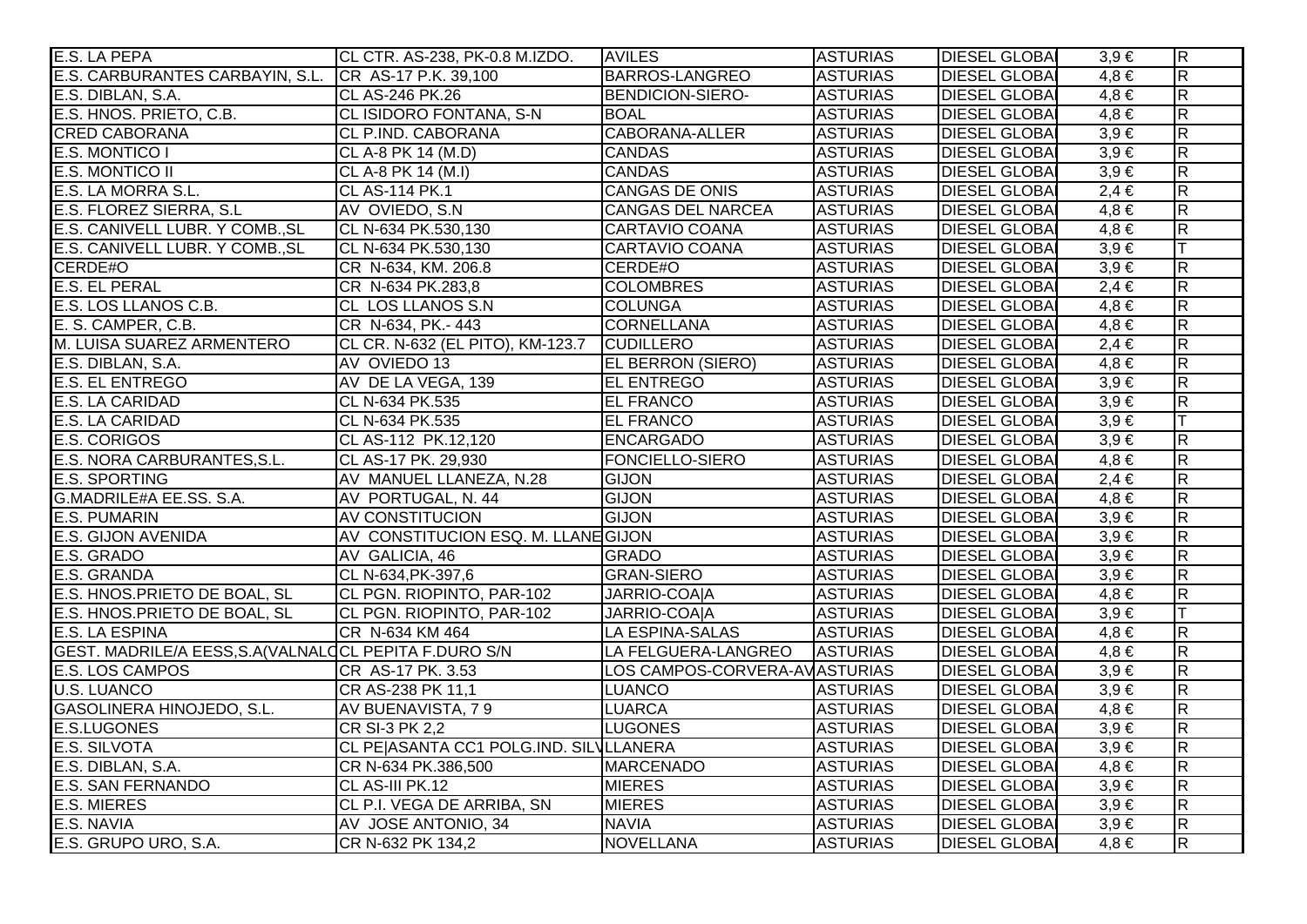| <b>E.S. LA TENDERINA</b>          | CL LA TENDERINA, S.N                             | <b>OVIEDO</b>               | <b>ASTURIAS</b> | <b>DIESEL GLOBAI</b> | $3,9 \in$ | $\overline{R}$          |
|-----------------------------------|--------------------------------------------------|-----------------------------|-----------------|----------------------|-----------|-------------------------|
| E.S. J. LEOPOLDO JAUDENES         | <b>AV BUENAVISTA</b>                             | <b>OVIEDO</b>               | <b>ASTURIAS</b> | <b>DIESEL GLOBA</b>  | $2,4 \in$ | $\overline{\mathsf{R}}$ |
| <b>E.S. FUENTESILA</b>            | CL AUTOVIA OVIEDO-MIERES, KM.10VIEDO             |                             | <b>ASTURIAS</b> | <b>DIESEL GLOBA</b>  | $4,8 \in$ | $\overline{R}$          |
| E.S. PONTON DE VAQUEROS           | CL PONTON DE VAQUEROS, S.N.                      | <b>IOVIEDO</b>              | <b>ASTURIAS</b> | <b>DIESEL GLOBA</b>  | $3,9 \in$ | $\overline{\mathsf{R}}$ |
| <b>E.S.SAN ANTONIO</b>            | AV DE GALICIA, 44                                | POLA DE ALLANDE             | <b>ASTURIAS</b> | <b>DIESEL GLOBA</b>  | $3,9 \in$ | $\overline{R}$          |
| E.S. JOSE M. IGLESIAS CORTE       | <b>CL CTR. AS-17 PK-50.5</b>                     | POLA DE LAVIANA             | <b>ASTURIAS</b> | <b>DIESEL GLOBAI</b> | $3,9 \in$ | $\overline{\mathsf{R}}$ |
| E.S. LA TABLA, S.L.               | CL POLIGONO EL SUTU                              | POLA DE LAVIANA             | <b>ASTURIAS</b> | <b>DIESEL GLOBAI</b> | $4,8 \in$ | $\overline{\mathsf{R}}$ |
| <b>AREA DE SERVCIO VIASTUR</b>    | CL AUTOVIA AS-II, PK-9.8                         | PRUVIA-LLANERA              | <b>ASTURIAS</b> | <b>DIESEL GLOBA</b>  | $4,8 \in$ | $\overline{\mathsf{R}}$ |
| E.S. MONTSACRO                    | CL PGN. I. DE RIA#O I, PAR-I                     | RIAIO LANGREO               | <b>ASTURIAS</b> | <b>DIESEL GLOBA</b>  | $4,8 \in$ | $\overline{\mathsf{R}}$ |
| GEST. MADRILE/A ES, S.A (RIA#O)   | CL CT.SAN MIG.DE BARREDA                         | RIAO-LANGREO                | <b>ASTURIAS</b> | <b>DIESEL GLOBA</b>  | $4,8 \in$ | $\overline{R}$          |
| <b>U.S. SALINAS</b>               | AV DEL CAMPON, SN                                | SALINAS-AVILES              | <b>ASTURIAS</b> | <b>DIESEL GLOBAI</b> | $3,9 \in$ | $\overline{\mathsf{R}}$ |
| <b>ES.FRANCISCO DIAZ MENENDEZ</b> | CL N-632 RIBADESELLA-CANERO PSAN MARTIN DE LUI A |                             | <b>ASTURIAS</b> | <b>DIESEL GLOBA</b>  | $4,8 \in$ | $\overline{\mathsf{R}}$ |
| E.S. SAN ROQUE, S.A.              | CR N-634, PK-299,100                             | <b>SAN ROQUE DEL ACEBAL</b> | <b>ASTURIAS</b> | <b>DIESEL GLOBA</b>  | $4,8 \in$ | $\overline{\mathsf{R}}$ |
| E.S. SANTIRSO, S.L.               | CL CTR. N-640, PK-26                             | SAN TIRSO DE ABRES          | <b>ASTURIAS</b> | <b>DIESEL GLOBAI</b> | $4,8 \in$ | $\overline{R}$          |
| VERI#A                            | CL AS-19 PK 4,5                                  | <b>VERINA-GIJON</b>         | <b>ASTURIAS</b> | <b>GASOLINAS</b>     | $1,2 \in$ | $\overline{R}$          |
| E.S.CARBUESPORT                   | CL CT AS-15 PK4,5                                | SANTIAGO DE LA BARCA        | <b>ASTURIAS</b> | <b>DIESEL GLOBAI</b> | $4,8 \in$ | $\overline{R}$          |
| E.S. MADECAR, S.L.                | CR LA FLORIDA-PTE SAN MARTIN SOTO DE LA BARCA    |                             | <b>ASTURIAS</b> | <b>DIESEL GLOBA</b>  | $3,9 \in$ | $\overline{\mathsf{R}}$ |
| <b>E.S. LA LLOBA</b>              | CL CTR. N-632 PK 109                             | <b>SOTO DEL BARCO</b>       | <b>ASTURIAS</b> | <b>DIESEL GLOBA</b>  | $3,9 \in$ | $\overline{\mathsf{R}}$ |
| E.S. LA LLOBA                     | CL CTR. N-632 PK 109                             | <b>SOTO DEL BARCO</b>       | <b>ASTURIAS</b> | <b>DIESEL GLOBA</b>  | $3,9 \in$ |                         |
| E.S. ROBLEDO I                    | CL A-66, PK-10                                   | STA.ROSA-LLANERA            | <b>ASTURIAS</b> | <b>DIESEL GLOBA</b>  | $3,9 \in$ | $\overline{R}$          |
| E.S. ROBLEDO I                    | CL A-66, PK-10                                   | STA.ROSA-LLANERA            | <b>ASTURIAS</b> | <b>DIESEL GLOBA</b>  | $3,9 \in$ | $\top$                  |
| E.S. EL ROBLEDO II                | CL A-66, PK-10                                   | STA.ROSA-LLANERA            | <b>ASTURIAS</b> | <b>DIESEL GLOBA</b>  | $3,9 \in$ | $\overline{R}$          |
| E.S. EL ROBLEDO II                | CL A-66, PK-10                                   | STA.ROSA-LLANERA            | <b>ASTURIAS</b> | <b>DIESEL GLOBAI</b> | $3,9 \in$ |                         |
| <b>E.S. TEVERGA</b>               | CL CT.AS-228, PK-28 LA FAVORITA TEVERGA          |                             | <b>ASTURIAS</b> | <b>DIESEL GLOBA</b>  | $4,8 \in$ | $\overline{R}$          |
| <b>E.S. PARQUEASTUR</b>           | CL CENTRO CIAL PARQUEASTUR TRASONA-CORVERA       |                             | <b>ASTURIAS</b> | <b>DIESEL GLOBAI</b> | $3,9 \in$ | $\overline{\mathsf{R}}$ |
| <b>E.S. LOS CAMPONES</b>          | CL POL. IND. LOS CAMPONES, PAR TREMAIES - GIJON  |                             | <b>ASTURIAS</b> | <b>DIESEL GLOBA</b>  | $3,9 \in$ | $\overline{\mathsf{R}}$ |
| <b>E.S. LOS CAMPONES</b>          | CL POL. IND. LOS CAMPONES, PAR TREMAIES - GIJON  |                             | <b>ASTURIAS</b> | <b>DIESEL GLOBA</b>  | $3,9 \in$ | lΤ                      |
| A VEIGA                           | AV DE ASTURIAS, 67                               | VEGADEO                     | <b>ASTURIAS</b> | <b>DIESEL GLOBA</b>  | $3,9 \in$ | $\overline{R}$          |
| VERI#A                            | <b>CL AS-19 PK 4,5</b>                           | <b>VERINA-GIJON</b>         | <b>ASTURIAS</b> | <b>DIESEL GLOBA</b>  | $3,9 \in$ | $\overline{\mathsf{R}}$ |
| HIDROCARBUROS DEL PPDO, S.L.      | CL CR. AS-17, PK. 24,9                           | <b>VIELLA</b>               | <b>ASTURIAS</b> | <b>DIESEL GLOBA</b>  | $4,8 \in$ | $\overline{\mathsf{R}}$ |
| HIDROCARBUROS DEL PPDO, S.L.      | CL CR. AS-17, PK. 24,9                           | <b>VIELLA</b>               | <b>ASTURIAS</b> | <b>DIESEL GLOBA</b>  | $4,8 \in$ | $\overline{R}$          |
| E.S. SIERO                        | CL A-64, PK-30 NUDO ENLACE CLASVIELLA-SIERO      |                             | <b>ASTURIAS</b> | <b>DIESEL GLOBAI</b> | $3,9 \in$ | $\overline{\mathsf{R}}$ |
| E.S. SIERO                        | CL A-64, PK-30 NUDO ENLACE CLA VIELLA-SIERO      |                             | <b>ASTURIAS</b> | <b>DIESEL GLOBA</b>  | $3,9 \in$ | T                       |
| <b>E.S. VIESQUES</b>              | CL ANSELMO SOLAR, S.N.                           | <b>VIESQUES-GIJON</b>       | <b>ASTURIAS</b> | <b>DIESEL GLOBA</b>  | $3,9 \in$ | $\overline{\mathsf{R}}$ |
| E.S.ANTONIO PALACIO GARCIA        | CL N-632 RIB.CANERO PK-32                        | <b>VILLAVICIOSA</b>         | <b>ASTURIAS</b> | <b>DIESEL GLOBA</b>  | $4,8 \in$ | $\overline{\mathsf{R}}$ |
| E.S. MAYFAL, S.L                  | CL CARLOS CIANO CANTO, 3                         | <b>VILLAVICIOSA</b>         | <b>ASTURIAS</b> | <b>DIESEL GLOBAI</b> | $4,8 \in$ | $\overline{R}$          |
| A VEIGA                           | AV DE ASTURIAS, 67                               | <b>VEGADEO</b>              | <b>ASTURIAS</b> | <b>GASOLINAS</b>     | $1,2 \in$ | $\overline{\mathsf{R}}$ |
| <b>U.S. LUANCO</b>                | CR AS-238 PK 11,1                                | <b>LUANCO</b>               | <b>ASTURIAS</b> | <b>GASOLINAS</b>     | $1,2 \in$ | $\overline{\mathsf{R}}$ |
| <b>U.S. SALINAS</b>               | AV DEL CAMPON, SN                                | <b>SALINAS-AVILES</b>       | <b>ASTURIAS</b> | <b>GASOLINAS</b>     | $1,2 \in$ | $\overline{\mathsf{R}}$ |
| E.S. GRANDA                       | CL N-634, PK-397, 6                              | <b>GRAN-SIERO</b>           | <b>ASTURIAS</b> | <b>GASOLINAS</b>     | $1,2 \in$ | $\overline{\mathsf{R}}$ |
| E.S. CORIGOS                      | CL AS-112 PK.12,120                              | <b>ENCARGADO</b>            | <b>ASTURIAS</b> | <b>GASOLINAS</b>     | $1,2 \in$ | $\overline{\mathsf{R}}$ |
| CERDE#O                           | CR N-634, KM. 206.8                              | CERDE#O                     | <b>ASTURIAS</b> | <b>GASOLINAS</b>     | $1,2 \in$ | $\overline{\mathsf{R}}$ |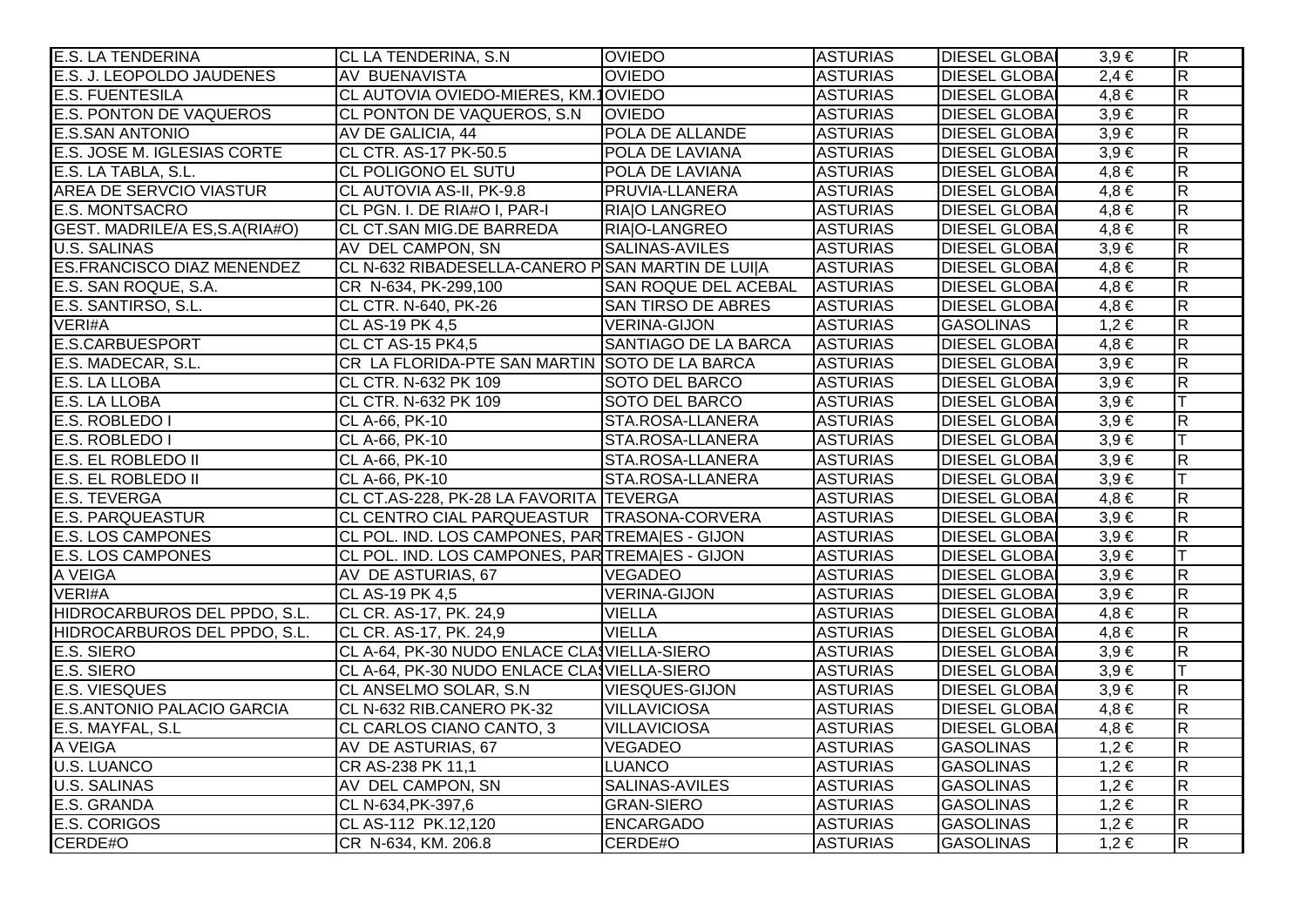| <b>E.S.LUGONES</b>               | CR SI-3 PK 2,2                                            | <b>LUGONES</b>                | <b>ASTURIAS</b> | <b>GASOLINAS</b>     | $1,2 \in$ | $\overline{R}$          |
|----------------------------------|-----------------------------------------------------------|-------------------------------|-----------------|----------------------|-----------|-------------------------|
| E.S. LA CARIDAD                  | CL N-634 PK.535                                           | <b>EL FRANCO</b>              | <b>ASTURIAS</b> | <b>GASOLINAS</b>     | $1,2 \in$ | $\overline{\mathsf{R}}$ |
| <b>E.S. SILVOTA</b>              | CL PE ASANTA CC1 POLG.IND. SILVLLANERA                    |                               | <b>ASTURIAS</b> | <b>GASOLINAS</b>     | $1,2 \in$ | $\overline{\mathsf{R}}$ |
| E.S. JOSE M. IGLESIAS CORTE      | CL CTR. AS-17 PK-50.5                                     | POLA DE LAVIANA               | <b>ASTURIAS</b> | GASOLINAS            | $1,2 \in$ | $\overline{\mathsf{R}}$ |
| E.S. LA LLOBA                    | CL CTR. N-632 PK 109                                      | SOTO DEL BARCO                | <b>ASTURIAS</b> | GASOLINAS            | $1,2 \in$ | $\overline{R}$          |
| <b>E.S. EL ENTREGO</b>           | AV DE LA VEGA, 139                                        | <b>EL ENTREGO</b>             | <b>ASTURIAS</b> | <b>GASOLINAS</b>     | $1,2 \in$ | $\overline{\mathsf{R}}$ |
| <b>E.S. PUMARIN</b>              | AV CONSTITUCION                                           | <b>GIJON</b>                  | <b>ASTURIAS</b> | <b>GASOLINAS</b>     | $1,2 \in$ | $\overline{R}$          |
| <b>E.S. PONTON DE VAQUEROS</b>   | CL PONTON DE VAQUEROS, S.N.                               | <b>OVIEDO</b>                 | <b>ASTURIAS</b> | <b>GASOLINAS</b>     | $1,2 \in$ | $\overline{\mathsf{R}}$ |
| <b>E.S. GIJON AVENIDA</b>        | AV CONSTITUCION ESQ. M. LLANE GIJON                       |                               | <b>ASTURIAS</b> | <b>GASOLINAS</b>     | $1,2 \in$ | $\overline{\mathsf{R}}$ |
| E.S. VILLALEGRE                  | AV SANTA APOLONIA, 44                                     | <b>AVILES</b>                 | <b>ASTURIAS</b> | <b>GASOLINAS</b>     | $1,2 \in$ | $\overline{R}$          |
| E.S. GRADO                       | AV GALICIA, 46                                            | <b>GRADO</b>                  | <b>ASTURIAS</b> | <b>GASOLINAS</b>     | $1,2 \in$ | $\overline{\mathsf{R}}$ |
| E.S. ROBLEDO I                   | CL A-66, PK-10                                            | STA.ROSA-LLANERA              | <b>ASTURIAS</b> | <b>GASOLINAS</b>     | $1,2 \in$ | $\overline{\mathsf{R}}$ |
| <b>E.S. EL ROBLEDO II</b>        | CL A-66, PK-10                                            | STA.ROSA-LLANERA              | <b>ASTURIAS</b> | <b>GASOLINAS</b>     | $1,2 \in$ | $\overline{\mathsf{R}}$ |
| E.S. NAVIA                       | AV JOSE ANTONIO, 34                                       | <b>NAVIA</b>                  | <b>ASTURIAS</b> | <b>GASOLINAS</b>     | $1,2 \in$ | $\overline{R}$          |
| <b>E.S. LLARANES</b>             | AV GIJON, 70                                              | <b>AVILES</b>                 | <b>ASTURIAS</b> | <b>GASOLINAS</b>     | $1,2 \in$ | $\overline{R}$          |
| E.S. SIERO                       | CL A-64, PK-30 NUDO ENLACE CLASVIELLA-SIERO               |                               | <b>ASTURIAS</b> | <b>GASOLINAS</b>     | $1,2 \in$ | $\overline{R}$          |
| <b>E.S. MIERES</b>               | CL P.I. VEGA DE ARRIBA, SN                                | <b>MIERES</b>                 | <b>ASTURIAS</b> | <b>GASOLINAS</b>     | $1,2 \in$ | $\overline{\mathsf{R}}$ |
| <b>E.S. LOS CAMPOS</b>           | CR AS-17 PK. 3.53                                         | LOS CAMPOS-CORVERA-AVASTURIAS |                 | <b>GASOLINAS</b>     | $1,2 \in$ | $\overline{\mathsf{R}}$ |
| E.S. MONTICO I                   | CL A-8 PK 14 (M.D)                                        | <b>CANDAS</b>                 | <b>ASTURIAS</b> | <b>GASOLINAS</b>     | $1,2 \in$ | $\overline{R}$          |
| <b>E.S. MONTICO II</b>           | CL A-8 PK 14 (M.I)                                        | <b>CANDAS</b>                 | <b>ASTURIAS</b> | <b>GASOLINAS</b>     | $1,2 \in$ | $\overline{\mathsf{R}}$ |
| <b>E.S. PARQUEASTUR</b>          | CL CENTRO CIAL PARQUEASTUR   TRASONA-CORVERA              |                               | <b>ASTURIAS</b> | <b>GASOLINAS</b>     | $1,2 \in$ | $\overline{\mathsf{R}}$ |
| <b>E.S. LA PEPA</b>              | CL CTR. AS-238, PK-0.8 M.IZDO.                            | <b>AVILES</b>                 | <b>ASTURIAS</b> | <b>GASOLINAS</b>     | $1,2 \in$ | $\overline{\mathsf{R}}$ |
| <b>CRED CABORANA</b>             | CL P.IND. CABORANA                                        | CABORANA-ALLER                | <b>ASTURIAS</b> | <b>GASOLINAS</b>     | $1,2 \in$ | $\overline{R}$          |
| <b>E.S. LOS CAMPONES</b>         | CL POL. IND. LOS CAMPONES, PARTREMAIES - GIJON            |                               | <b>ASTURIAS</b> | <b>GASOLINAS</b>     | $1,2 \in$ | $\overline{R}$          |
| E.S.CARB.Y SERV.AREVALO III      | CL N-VI MADRID-LA CORU A, KM 12 AREVALO                   |                               | <b>AVILA</b>    | <b>DIESEL GLOBAI</b> | $4,8 \in$ | $\overline{R}$          |
| E.S. ALMANZOR S.L.               | AV 18 DE JULIO, 64                                        | <b>AVILA</b>                  | <b>AVILA</b>    | <b>DIESEL GLOBAI</b> | $4,8 \in$ | $\overline{\mathsf{R}}$ |
| E.S.EL PINAR DE AVILA S.L.       | CL P.I.LAS HERVENCIAS PARC.51-5 AVILA                     |                               | <b>AVILA</b>    | <b>DIESEL GLOBAI</b> | $4,8 \in$ | $\overline{\mathsf{R}}$ |
| E.S. AVILA                       | AV DE MADRID,4                                            | <b>AVILA</b>                  | <b>AVILA</b>    | <b>DIESEL GLOBAI</b> | $3,9 \in$ | $\overline{R}$          |
| E.S. ANGORA NR, S.L.             | CL CTR. AV-910, PK-1.910                                  | <b>CANDELEDA</b>              | <b>AVILA</b>    | <b>DIESEL GLOBA</b>  | $4,8 \in$ | $\overline{\mathsf{R}}$ |
| <b>E.S.ESP.DE LOS CABALLEROS</b> | <b>CL N-VI PK 118,5</b>                                   | <b>ESP.CABALLEROS</b>         | <b>AVILA</b>    | <b>DIESEL GLOBAI</b> | $3,9 \in$ | $\overline{\mathsf{R}}$ |
| <b>E.S.ESP.DE LOS CABALLEROS</b> | <b>CL N-VI PK 118,5</b>                                   | <b>ESP.CABALLEROS</b>         | <b>AVILA</b>    | <b>DIESEL GLOBA</b>  | $3,9 \in$ | lΤ                      |
| <b>E.S. NAVAS LOS HUERTOS SL</b> | CL C-501 KM. 79,3                                         | <b>LA ADRADA</b>              | <b>AVILA</b>    | <b>DIESEL GLOBA</b>  | $4,8 \in$ | $\overline{\mathsf{R}}$ |
| <b>E.S. LAS NAVAS</b>            | CL PG.EL BRAJERO, CL-PARALELA LAS NAVAS DEL MARQUES AVILA |                               |                 | <b>DIESEL GLOBA</b>  | $4,8 \in$ | $\overline{R}$          |
| E.S. F. COCA P., S.L.            | CR C-610, PK-26                                           | MADRIGAL LAS ALTAS TORIAVILA  |                 | <b>DIESEL GLOBA</b>  | $4,8 \in$ | $\overline{\mathsf{R}}$ |
| E.S. SEREXMART, S.L.             | CR N-110 P.K. 284                                         | <b>MU#ANA</b>                 | <b>AVILA</b>    | <b>DIESEL GLOBAI</b> | $4,8 \in$ | $\overline{\mathsf{R}}$ |
| E.S. SIERRA DE AVILA, S.L        | CR AVILA-ALARAZ PK.28,900                                 | <b>MU ICO</b>                 | <b>AVILA</b>    | <b>DIESEL GLOBA</b>  | $4,8 \in$ | $\overline{R}$          |
| <b>E.S. PALACIOS DE GODA</b>     | CL N-VI PK.135,5 M.I.                                     | <b>PALACIOS DE GODA</b>       | <b>AVILA</b>    | <b>DIESEL GLOBA</b>  | $4,8 \in$ | $\overline{\mathsf{R}}$ |
| E.S. TERCE O S.L.                | CL N-501 PK 23,6                                          | <b>SAN PEDRO ARROYO</b>       | <b>AVILA</b>    | <b>DIESEL GLOBAI</b> | $4,8 \in$ | $\overline{\mathsf{R}}$ |
| E.S. AVILA                       | AV DE MADRID, 4                                           | <b>AVILA</b>                  | <b>AVILA</b>    | <b>GASOLINAS</b>     | $1,2 \in$ | $\overline{\mathsf{R}}$ |
| <b>E.S.ESP.DE LOS CABALLEROS</b> | <b>CL N-VI PK 118,5</b>                                   | <b>ESP.CABALLEROS</b>         | <b>AVILA</b>    | <b>GASOLINAS</b>     | $1,2 \in$ | $\overline{\mathsf{R}}$ |
| E.S. MERIDA II                   | CR N-V PK.338,8                                           | <b>MERIDA</b>                 | <b>BADAJOZ</b>  | <b>GASOLINAS</b>     | $1,2 \in$ | $\overline{\mathsf{R}}$ |
| E.S. ACEUCHAL, S.L.              | CL CTR. VILLALBA, SN                                      | <b>ACEUCHAL</b>               | <b>BADAJOZ</b>  | <b>DIESEL GLOBA</b>  | $4,8 \in$ | $\overline{\mathsf{R}}$ |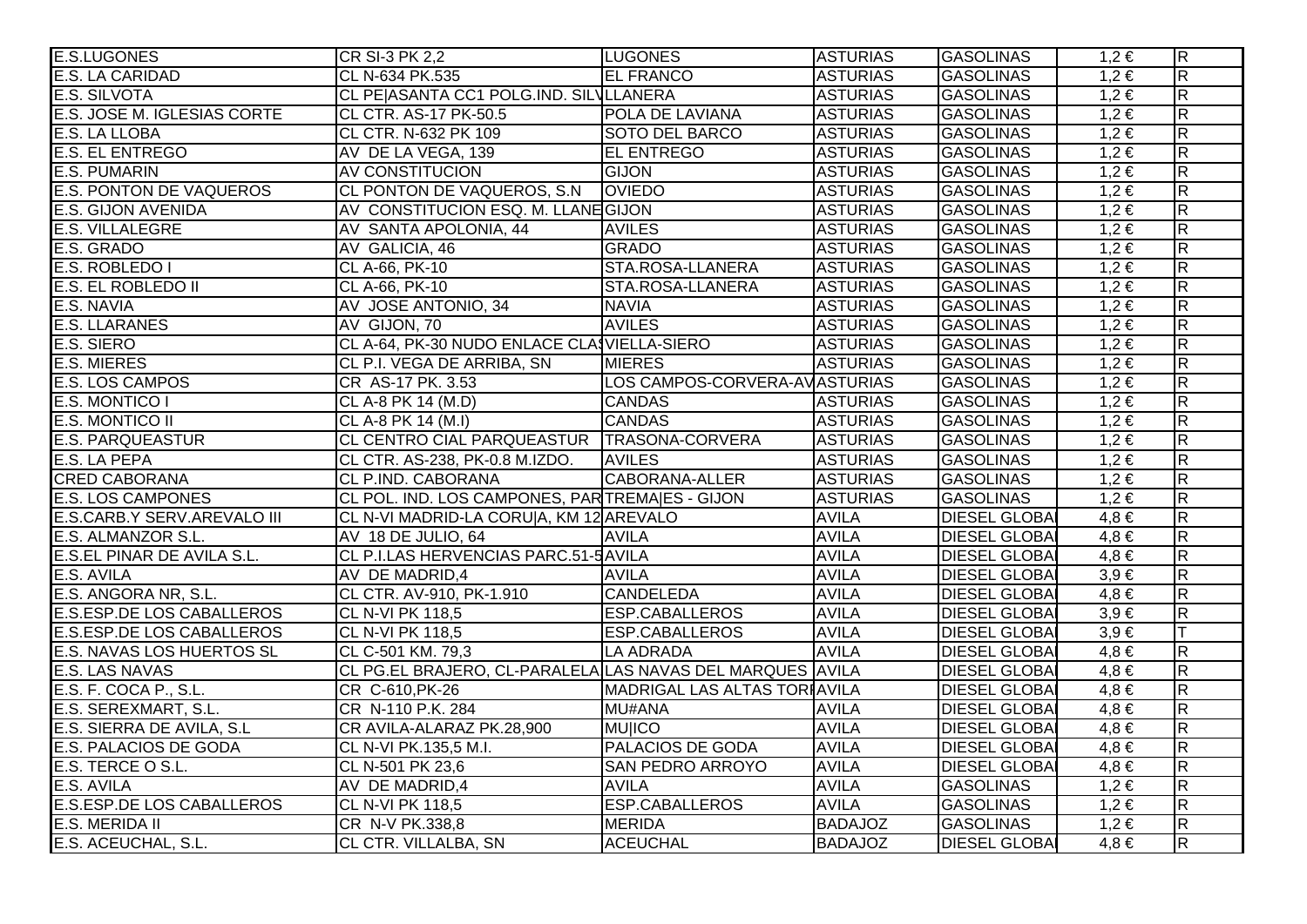| INMOB.ALBURQUERQUE 2020, S.L.                          | CL EX-110, PK.34,600                             | ALBURQUERQUE               | <b>BADAJOZ</b> | <b>DIESEL GLOBAI</b> | $3,9 \in$ | $\overline{\mathsf{R}}$ |
|--------------------------------------------------------|--------------------------------------------------|----------------------------|----------------|----------------------|-----------|-------------------------|
| <b>E.S EDUVIGIS PEREZ PEREZ</b>                        | CL CTR. N 435, KM. 34,500                        | ALMENDRAL                  | <b>BADAJOZ</b> | <b>DIESEL GLOBAI</b> | $4.8 \in$ | $\overline{\mathbf{z}}$ |
| E. S. LA PIEDAD                                        | CR GIJON-SEVILLA PK 651,3                        | ALMENDRALEJO               | <b>BADAJOZ</b> | <b>DIESEL GLOBAI</b> | $4,8 \in$ | $\overline{\mathsf{R}}$ |
| <b>E.S. SAN MARCOS</b>                                 | CR C-422 PK 57,7                                 | ALMENDRALEJO               | <b>BADAJOZ</b> | <b>DIESEL GLOBAI</b> | $4,8 \in$ | $\overline{\mathsf{R}}$ |
| E.S. LA FLORIDA ALMENDRALEJO                           | CL CR.GIJON-SEVILLA, PK.650                      | ALMENDRALEJO               | <b>BADAJOZ</b> | <b>DIESEL GLOBAI</b> | $4,8 \in$ | $\overline{R}$          |
| E.S. LEAL PAJUELO, S.L.                                | AV EXTREMADURA, S/N                              | <b>ARROYO SAN SERVAN</b>   | <b>BADAJOZ</b> | <b>DIESEL GLOBAI</b> | $4,8 \in$ | $\overline{R}$          |
| CARMEN PRIETO E HIJOS, S.C.                            | AV ESTALAJES, SN                                 | <b>AZUAGA</b>              | <b>BADAJOZ</b> | <b>DIESEL GLOBAI</b> | $3,9 \in$ | $\overline{\mathbf{z}}$ |
| D.E. PEDRERO FERNANDEZ, SA                             | CL CTR. N-432, PK-3.5                            | <b>BADAJOZ</b>             | <b>BADAJOZ</b> | <b>DIESEL GLOBA</b>  | $4,8 \in$ | $\overline{\mathsf{R}}$ |
| E.S. DIST. PETROLERAS LA ROCA, S.ICR OLIVENZA KM 6,500 |                                                  | <b>BADAJOZ</b>             | <b>BADAJOZ</b> | <b>DIESEL GLOBA</b>  | $2,4 \in$ | $\overline{\mathsf{R}}$ |
| E.S. BADAJOZ                                           | CR CIRCUNVALACION, S/N                           | <b>BADAJOZ</b>             | <b>BADAJOZ</b> | <b>DIESEL GLOBAI</b> | $3,9 \in$ | $\overline{R}$          |
| <b>GESTURSERSA</b>                                     | CL CR CACERES-BADAJOZ KM 85,6 BADAJOZ            |                            | <b>BADAJOZ</b> | <b>DIESEL GLOBA</b>  | $4,8 \in$ | $\overline{R}$          |
| E.S. PEDRERO MARTIN, S.L.                              | CL N-432 BADAJOZ-GRANADA PK 3 BADAJOZ            |                            | <b>BADAJOZ</b> | <b>DIESEL GLOBAI</b> | $2,4 \in$ | $\overline{\mathbf{z}}$ |
| BERLANGA, S.L.                                         | CR N 432 A, PK 131,1                             | <b>BERLANGA</b>            | <b>BADAJOZ</b> | <b>DIESEL GLOBA</b>  | $4,8 \in$ | $\overline{R}$          |
| E.S. S. RAFAEL C. DE BUEY, C.B.                        | AV NTRA. SE#ORA DE BELEN, S/N CABEZA DEL BUEY    |                            | <b>BADAJOZ</b> | <b>DIESEL GLOBA</b>  | $4,8 \in$ | $\overline{\mathsf{R}}$ |
| E.S.HNOS.GARCIA CAMACHO SL                             | CR MIAJADAS, PK.0,400                            | <b>DON BENITO</b>          | <b>BADAJOZ</b> | <b>DIESEL GLOBAI</b> | $4,8 \in$ | $\overline{\mathsf{R}}$ |
| E.S DIEZ GARIAS, S.L.                                  | CL N-630 GIJON-SEVILLA PK.706,4 FUENTE DE CANTOS |                            | <b>BADAJOZ</b> | <b>DIESEL GLOBA</b>  | $4,8 \in$ | $\overline{\mathbf{z}}$ |
| E.S. M. ESTRIBIO SANCHEZ                               | CR C-537 PK 11,1                                 | LA GARROVILLA              | <b>BADAJOZ</b> | <b>DIESEL GLOBA</b>  | $3,9 \in$ | $\overline{\mathsf{R}}$ |
| <b>JUAN TRINIDAD ROBLEDO</b>                           | CL CR-C 423, P.K.35,6                            | <b>LA ZARZA</b>            | <b>BADAJOZ</b> | <b>DIESEL GLOBA</b>  | $4,8 \in$ | $\overline{\mathsf{R}}$ |
| E.S. LOBON                                             | CR MADRID-PORTUGAL KM.370                        | <b>LOBON</b>               | <b>BADAJOZ</b> | <b>DIESEL GLOBA</b>  | $3,9 \in$ | $\overline{\mathsf{R}}$ |
| E.S. LOBON                                             | CR MADRID-PORTUGAL KM.370                        | <b>LOBON</b>               | <b>BADAJOZ</b> | <b>DIESEL GLOBAI</b> | $3,9 \in$ |                         |
| <b>E.S. LA MAQUINA</b>                                 | CL CT.N-630, KM-689, 5                           | <b>M.DE LAS TORRES</b>     | <b>BADAJOZ</b> | <b>DIESEL GLOBAI</b> | $4,8 \in$ | $\overline{\mathbf{z}}$ |
| <b>E.S. HRNOS GARCIA CAMACHO</b>                       | CL CARRETERA COMARCAL 520 KNMEDELLIN             |                            | <b>BADAJOZ</b> | <b>DIESEL GLOBA</b>  | $4,8 \in$ | $\overline{R}$          |
| <b>E.S. MERIDA II</b>                                  | CR N-V PK.338,8                                  | <b>MERIDA</b>              | <b>BADAJOZ</b> | <b>DIESEL GLOBA</b>  | $3,9 \in$ | $\overline{R}$          |
| <b>U.S. INLUMINATOR, S.L.</b>                          | CL CR. N-5A PK 342,5                             | <b>MERIDA</b>              | <b>BADAJOZ</b> | <b>DIESEL GLOBAI</b> | $4,8 \in$ | $\overline{R}$          |
| <b>E.S. MERIDA III</b>                                 | CR N-630, KM-618,5                               | <b>MERIDA</b>              | <b>BADAJOZ</b> | <b>DIESEL GLOBAI</b> | $3,9 \in$ | $\overline{R}$          |
| E.S. MERIDA III                                        | CR N-630, KM-618,5                               | <b>MERIDA</b>              | <b>BADAJOZ</b> | <b>DIESEL GLOBA</b>  | $3,9 \in$ | lΤ                      |
| E. S. LUSITANIA, S.L.                                  | CR N-V, KM .- 340,900                            | <b>MERIDA</b>              | <b>BADAJOZ</b> | <b>DIESEL GLOBAI</b> | $3,9 \in$ | $\overline{\mathsf{R}}$ |
| REPOSTTANDO, S.L.                                      | CL C.N.- 630, PK.343-NAVE CEPANSMERIDA           |                            | <b>BADAJOZ</b> | <b>DIESEL GLOBA</b>  | $3,9 \in$ | $\overline{R}$          |
| <b>MIGUEL ESTRIBIO SANCHEZ</b>                         | CR A-5, PK. 338                                  | <b>MERIDA</b>              | <b>BADAJOZ</b> | <b>DIESEL GLOBA</b>  | $3,9 \in$ | $\overline{R}$          |
| EXTREMADURA 2000 D.SERV. S.A.                          | CR MONTIJO, 341                                  | <b>MERIDA</b>              | <b>BADAJOZ</b> | <b>DIESEL GLOBAI</b> | $4,8 \in$ | $\overline{\mathbf{z}}$ |
| EXTREMADURA 2000 D.SERV. S.A.                          | CR MONTIJO, 341                                  | <b>MERIDA</b>              | <b>BADAJOZ</b> | <b>DIESEL GLOBA</b>  | $3,9 \in$ |                         |
| EXTREMADURA 2000 DE SERV., SA                          | CL AUTOV.SUROESTE-CT.MONTIJOMERIDA               |                            | <b>BADAJOZ</b> | <b>DIESEL GLOBA</b>  | $4,8 \in$ | $\overline{\mathsf{R}}$ |
| <b>E. S. MONESTERIO</b>                                | CL N-630 GIJON SEVILLA KM.722,20 MONESTERIO      |                            | <b>BADAJOZ</b> | <b>DIESEL GLOBA</b>  | $3,9 \in$ | $\overline{\mathsf{R}}$ |
| <b>MONESTERIO AUTOVIA</b>                              | CR A-66, PK. 727                                 | MONESTERIO                 | <b>BADAJOZ</b> | <b>DIESEL GLOBA</b>  | $3,9 \in$ | $\overline{\mathsf{R}}$ |
| <b>MONESTERIO AUTOVIA</b>                              | CR A-66, PK. 727                                 | <b>MONESTERIO</b>          | <b>BADAJOZ</b> | <b>DIESEL GLOBA</b>  | $3,9 \in$ |                         |
| E.S. VITICO, S.L.                                      | CR N-430 KM.142                                  | NAVALVILLAR DE PELA        | <b>BADAJOZ</b> | <b>DIESEL GLOBA</b>  | $3,9 \in$ | $\overline{\mathsf{R}}$ |
| E.S. GAMADO, S.L.                                      | CR ZALAMEA-DON BENITO PK.9                       | QUINTANA DE SERENA         | <b>BADAJOZ</b> | <b>DIESEL GLOBA</b>  | $3,9 \in$ | $\overline{\mathsf{R}}$ |
| E.S. SAMPER, S.L.                                      | CL CTR. A-5, PK-325                              | <b>SAN PEDRO DE MERIDA</b> | <b>BADAJOZ</b> | <b>DIESEL GLOBAI</b> | $4,8 \in$ | $\overline{\mathsf{R}}$ |
| E.S. AMALIA DE SAJONIA, S.L.                           | CL CTR. N-430, PK-92.3                           | <b>SANTA AMALIA</b>        | <b>BADAJOZ</b> | <b>DIESEL GLOBA</b>  | $4,8 \in$ | $\overline{\mathsf{R}}$ |
| VIA DE LA PLATA, S.L.                                  | AV CONSTITUCION, 105                             | <b>SANTOS DE MAIMONA</b>   | <b>BADAJOZ</b> | <b>DIESEL GLOBA</b>  | $4,8 \in$ | $\overline{\mathbf{z}}$ |
| E.S. EUROVIA A5, S.L.                                  | CL AUTOVIA MADRID-LISBOA, PK-3 TORREFRESNEDA     |                            | <b>BADAJOZ</b> | <b>DIESEL GLOBAI</b> | $4,8 \in$ | $\overline{\mathsf{R}}$ |
| DIAZ BARRIGA, S.L.                                     | CR BA-426, PK. 7,9                               | <b>VIVARES</b>             | <b>BADAJOZ</b> | <b>DIESEL GLOBAI</b> | $3,9 \in$ | $\overline{\mathbf{z}}$ |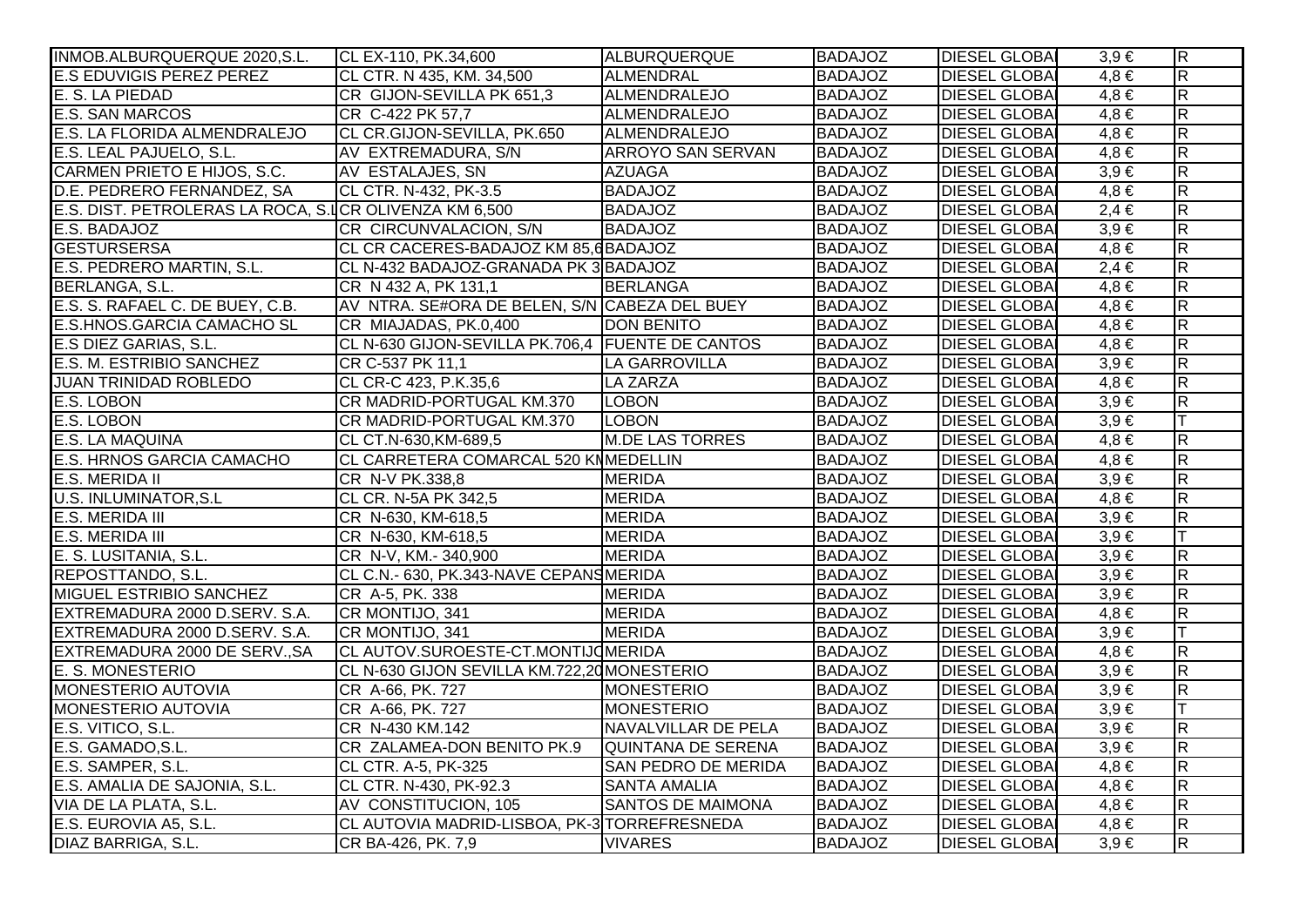| E. S. ZAFRA (PUEBLO)               | AV NIDA DE LOS SANTOS, S-N                        | <b>ZAFRA</b>                | <b>BADAJOZ</b>  | <b>DIESEL GLOBAL</b> | $3,9 \in$ | $\overline{R}$          |
|------------------------------------|---------------------------------------------------|-----------------------------|-----------------|----------------------|-----------|-------------------------|
| E. S. ZAFRA (CARRETERA)            | CR N-432, KM. 72                                  | <b>ZAFRA</b>                | <b>BADAJOZ</b>  | <b>DIESEL GLOBA</b>  | $3,9 \in$ | $\overline{\mathsf{R}}$ |
| E.S. M. ESTRIBIO SANCHEZ           | CR C-537 PK 11,1                                  | <b>LA GARROVILLA</b>        | <b>BADAJOZ</b>  | <b>GASOLINAS</b>     | $1,2 \in$ | $\overline{\mathsf{R}}$ |
| DIAZ BARRIGA, S.L.                 | CR BA-426, PK. 7,9                                | <b>VIVARES</b>              | <b>BADAJOZ</b>  | GASOLINAS            | $1,2 \in$ | $\overline{\mathsf{R}}$ |
| E.S. MERIDA III                    | CR N-630, KM-618,5                                | <b>MERIDA</b>               | <b>BADAJOZ</b>  | GASOLINAS            | $1,2 \in$ | $\overline{\mathsf{R}}$ |
| E.S. LOBON                         | CR MADRID-PORTUGAL KM.370                         | <b>LOBON</b>                | <b>BADAJOZ</b>  | <b>GASOLINAS</b>     | $1,2 \in$ | $\overline{R}$          |
| <b>CARMEN PRIETO E HIJOS, S.C.</b> | AV ESTALAJES, SN                                  | <b>AZUAGA</b>               | <b>BADAJOZ</b>  | <b>GASOLINAS</b>     | $1,2 \in$ | $\overline{R}$          |
| E. S. MONESTERIO                   | CL N-630 GIJON SEVILLA KM.722,20 MONESTERIO       |                             | <b>BADAJOZ</b>  | <b>GASOLINAS</b>     | $1,2 \in$ | $\overline{R}$          |
| E. S. ZAFRA (PUEBLO)               | AV NIDA DE LOS SANTOS, S-N                        | <b>ZAFRA</b>                | <b>BADAJOZ</b>  | GASOLINAS            | $1,2 \in$ | $\overline{\mathsf{R}}$ |
| E. S. ZAFRA (CARRETERA)            | CR N-432, KM. 72                                  | <b>ZAFRA</b>                | <b>BADAJOZ</b>  | <b>GASOLINAS</b>     | $1,2 \in$ | $\overline{R}$          |
| E.S. BADAJOZ                       | CR CIRCUNVALACION, S/N                            | <b>BADAJOZ</b>              | <b>BADAJOZ</b>  | <b>GASOLINAS</b>     | $1,2 \in$ | $\overline{R}$          |
| MIGUEL ESTRIBIO SANCHEZ            | CR A-5, PK. 338                                   | <b>MERIDA</b>               | <b>BADAJOZ</b>  | <b>GASOLINAS</b>     | $1,2 \in$ | $\overline{R}$          |
| MONESTERIO AUTOVIA                 | CR A-66, PK. 727                                  | MONESTERIO                  | <b>BADAJOZ</b>  | GASOLINAS            | $1,2 \in$ | $\overline{\mathsf{R}}$ |
| E.S. ALGAIDA                       | CR C-715 PALMA-CALA RTJADA 20, ALGAIDA            |                             | <b>BALEARES</b> | <b>GASOLINAS</b>     | $1,2 \in$ | $\overline{\mathsf{R}}$ |
| E.S. MANACOR                       | CL VIA PALMA, SN                                  | <b>MANACOR</b>              | <b>BALEARES</b> | GASOLINAS            | $1,2 \in$ | $\overline{\mathsf{R}}$ |
| E.S. CAMPOS                        | CR PALMA A SANTANYI PK 38                         | <b>CAMPOS</b>               | <b>BALEARES</b> | <b>GASOLINAS</b>     | $1,2 \in$ | $\overline{R}$          |
| <b>E.S. SANTANYI</b>               | CL PALMA, 88                                      | <b>SATANYI</b>              | <b>BALEARES</b> | <b>GASOLINAS</b>     | $1,2 \in$ | $\overline{R}$          |
| E.S. SANTA MARIA                   | CR C-730 PALMA-INCA PK 13                         | <b>SANTA MARIA DEL CAMI</b> | <b>BALEARES</b> | <b>GASOLINAS</b>     | $1,2 \in$ | $\overline{R}$          |
| E.S. FEBRER 14 S.A.                | AV JUAN CARLOS I-ESQ-C.PETUNI ALCUDIA             |                             | <b>BALEARES</b> | <b>DIESEL GLOBA</b>  | $4,8 \in$ | $\overline{\mathsf{R}}$ |
| E.S. BENALCUDIA, S.L.              | CL C. POLLENTIA ESQ. L ESTEL, S- ALCUDIA          |                             | <b>BALEARES</b> | <b>DIESEL GLOBA</b>  | $4,8 \in$ | $\overline{R}$          |
| E.S. ALGAIDA                       | CR C-715 PALMA-CALA RTJADA 20, ALGAIDA            |                             | <b>BALEARES</b> | <b>DIESEL GLOBA</b>  | $3,9 \in$ | $\overline{\mathsf{R}}$ |
| E. S. ARTA                         | <b>CL CIUTAT, S-N</b>                             | <b>ARTA</b>                 | <b>BALEARES</b> | <b>DIESEL GLOBA</b>  | $3,9 \in$ | $\overline{R}$          |
| E. S. CALA RATJADA                 | AV JUAN CARLOS I, S-N                             | <b>CALA RATJADA</b>         | <b>BALEARES</b> | <b>DIESEL GLOBA</b>  | $3,9 \in$ | $\overline{R}$          |
| E.S. CALVIA                        | CR C-719 PK 7,8 (M.I)                             | <b>CALVIA</b>               | <b>BALEARES</b> | <b>DIESEL GLOBAI</b> | $3,9 \in$ | $\overline{\mathsf{R}}$ |
| E.S. CAMPOS                        | CR PALMA A SANTANYI PK 38                         | <b>CAMPOS</b>               | <b>BALEARES</b> | <b>DIESEL GLOBAI</b> | $3,9 \in$ | $\overline{\mathsf{R}}$ |
| <b>E.S. ESTELRICH ALOS SIMON</b>   | CR ARTA-PTO ALCUDIA, KM 22,3                      | <b>CAN PICAFORT</b>         | <b>BALEARES</b> | <b>DIESEL GLOBA</b>  | $4,8 \in$ | $\overline{\mathsf{R}}$ |
| E.S. CIUDADELA                     | <b>CR CALA N BLANES</b>                           | <b>CIUDADELA</b>            | <b>BALEARES</b> | <b>DIESEL GLOBA</b>  | $3,9 \in$ | $\overline{R}$          |
| E.S.CANTO D EN MASSANA, S.L        | CL POLGONO, 19, 1.CR FELANITX FELANITX            |                             | <b>BALEARES</b> | <b>DIESEL GLOBA</b>  | $4,8 \in$ | $\overline{\mathsf{R}}$ |
| E.S.SERVIALSA                      | AV JAIME I, 143-151                               | <b>INCA</b>                 | <b>BALEARES</b> | <b>DIESEL GLOBA</b>  | $4,8 \in$ | $\overline{\mathsf{R}}$ |
| <b>E.S. LLUCMAYOR</b>              | CL PM. LLUCMAYOR-ARENAL KM. 8LLUCHMAYOR           |                             | <b>BALEARES</b> | <b>DIESEL GLOBA</b>  | $3,9 \in$ | $\overline{\mathsf{R}}$ |
| <b>MENORCA</b>                     | CL CR MAHON-ALAYON KM 1.5                         | <b>MAHON</b>                | <b>BALEARES</b> | <b>DIESEL GLOBA</b>  | $3,9 \in$ | $\overline{R}$          |
| E.S. MANACOR                       | CL VIA PALMA, SN                                  | <b>MANACOR</b>              | <b>BALEARES</b> | <b>DIESEL GLOBA</b>  | $3,9 \in$ | $\overline{\mathsf{R}}$ |
| E.S. AVENIDAS                      | AV NIDA DEL PARC, SN                              | <b>MANACOR</b>              | <b>BALEARES</b> | <b>DIESEL GLOBA</b>  | $3,9 \in$ | R                       |
| E.S. FEBRER PINARO S.L.            | <b>CL RONDA DEL OESTE, 123</b>                    | <b>MANACOR</b>              | <b>BALEARES</b> | <b>DIESEL GLOBAI</b> | $2,4 \in$ | $\overline{R}$          |
| <b>FEBRER MARTI, S.L.</b>          | CL VIA PALMA, 87                                  | <b>MANACOR</b>              | <b>BALEARES</b> | <b>DIESEL GLOBA</b>  | $2,4 \in$ | $\overline{\mathsf{R}}$ |
| E.S. CODUL, S.L                    | CR C-711 PALMA-SOLLER KM.7   PALMA DE MALLORCA    |                             | <b>BALEARES</b> | <b>DIESEL GLOBA</b>  | $4,8 \in$ | $\overline{\mathsf{R}}$ |
| E.S. MIRAMAR                       | CL CAM CECINAL LA VILETA, S/N   PALMA DE MALLORCA |                             | <b>BALEARES</b> | <b>DIESEL GLOBA</b>  | $3,9 \in$ | $\overline{\mathsf{R}}$ |
| E. S. PALMA                        | CL AEROPUERTO SON SAN JUAN   PALMA DE MALLORCA    |                             | <b>BALEARES</b> | <b>DIESEL GLOBA</b>  | $3,9 \in$ | $\overline{R}$          |
| E. S. PALMA                        | CL AEROPUERTO SON SAN JUAN PALMA DE MALLORCA      |                             | <b>BALEARES</b> | <b>DIESEL GLOBA</b>  | $3,9 \in$ |                         |
| <b>FERNANDO AMADOR PEGUERO</b>     | CL C/GREMI SUCRERS I CANDELREPALMA DE MALLORCA    |                             | <b>BALEARES</b> | <b>DIESEL GLOBA</b>  | $3,9 \in$ | $\overline{\mathsf{R}}$ |
| <b>E.S. SON CLADERA</b>            | CL C/ CALA BLANCA, 9                              | PALMA DE MALLORCA           | <b>BALEARES</b> | <b>DIESEL GLOBAI</b> | $3,9 \in$ | $\overline{\mathsf{R}}$ |
| E.S. VIA DE CINTURA, S.L.          | CL C/ SANT IGNASI, 68                             | PALMA DE MALLORCA           | <b>BALEARES</b> | <b>DIESEL GLOBAI</b> | $4,8 \in$ | $\overline{\mathsf{R}}$ |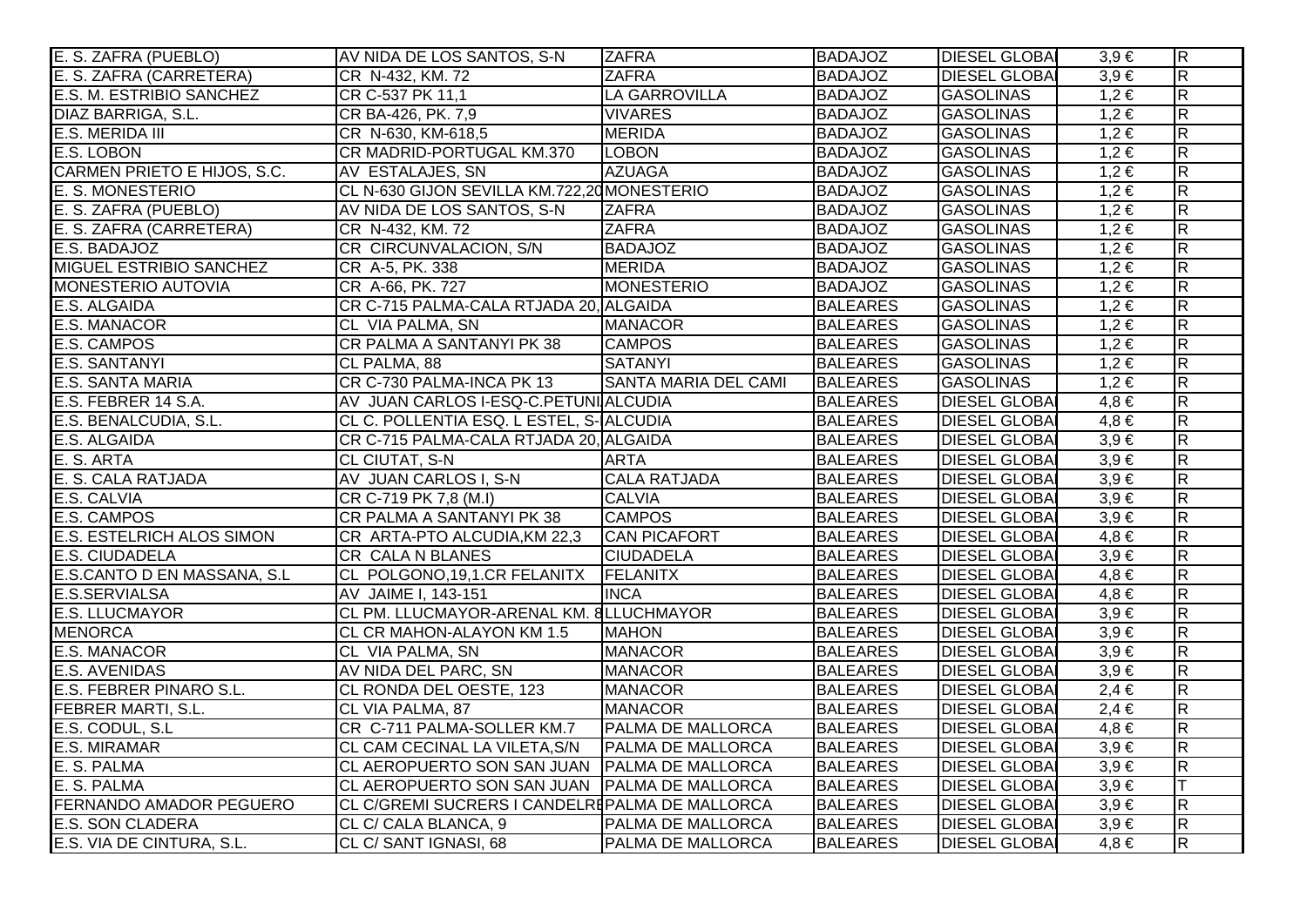| <b>E.S. SAN VALENTIN</b>   | CL CAMI DEL REIS, SN                              | PALMA DE MALLORCA           | <b>BALEARES</b>  | <b>DIESEL GLOBAL</b> | $3,9 \in$ | $\overline{\mathsf{R}}$ |
|----------------------------|---------------------------------------------------|-----------------------------|------------------|----------------------|-----------|-------------------------|
| E.S.AGAMA                  | CR. MANACOR KM 2,700                              | <b>PALMA MALLORCA</b>       | <b>BALEARES</b>  | <b>DIESEL GLOBA</b>  | $3,9 \in$ | $\overline{\mathsf{R}}$ |
| E.S. SES FERRITGES, C.B.   | CR PETRA-SANTA MARGARITA KM PETRA                 |                             | <b>BALEARES</b>  | <b>DIESEL GLOBA</b>  | $4,8 \in$ | $\overline{\mathsf{R}}$ |
| FOTOCLA, S.L.              | CL CRUCERO, 12                                    | PLAYAS DE MURO              | <b>BALEARES</b>  | <b>DIESEL GLOBA</b>  | $4,8 \in$ | $\overline{\mathsf{R}}$ |
| E.S. POLLENSA              | <b>CL CECILIO METELO</b>                          | <b>POLLENSA</b>             | <b>BALEARES</b>  | <b>DIESEL GLOBA</b>  | $3,9 \in$ | $\overline{\mathsf{R}}$ |
| PORT ANDRAITX 4G4, S.L.    | CL GARCIA MORATO, 22                              | <b>PUERTO ANDRAITX</b>      | <b>BALEARES</b>  | <b>DIESEL GLOBA</b>  | $4,8 \in$ | $\overline{R}$          |
| SERVICIOS ALCUDIA, S.A.    | CL VIA CORNELI ATIC, 5                            | <b>PUERTO DE ALCUDIA</b>    | <b>BALEARES</b>  | <b>DIESEL GLOBA</b>  | $4,8 \in$ | $\overline{\mathsf{R}}$ |
| E.S. CALVIA                | CR C-719 PK 7,8 (M.I)                             | <b>CALVIA</b>               | <b>BALEARES</b>  | <b>GASOLINAS</b>     | $1,2 \in$ | $\overline{R}$          |
| E.S. VALLDEMOSA            | CR PM-111 PK.8.6                                  | S,ESGLAIETA                 | <b>BALEARES</b>  | <b>DIESEL GLOBA</b>  | $3,9 \in$ | $\overline{\mathsf{R}}$ |
| E.S.SANTA MARIA AGRUP.     | CL C-713 PK 13                                    | <b>SANTA MARIA</b>          | <b>BALEARES</b>  | <b>DIESEL GLOBA</b>  | $3,9 \in$ | $\overline{R}$          |
| E.S. SANTA MARIA           | CR C-730 PALMA-INCA PK 13                         | <b>SANTA MARIA DEL CAMI</b> | <b>BALEARES</b>  | <b>DIESEL GLOBA</b>  | $3,9 \in$ | $\overline{\mathsf{R}}$ |
| <b>E.S. SANTANYI</b>       | CL PALMA, 88                                      | <b>SATANYI</b>              | <b>BALEARES</b>  | <b>DIESEL GLOBA</b>  | $3,9 \in$ | $\overline{R}$          |
| E.S. AGUAS SON COMPANY, SA | CL CR.STA.MARIA-SENCELLAS KM. SENCELLES           |                             | <b>BALEARES</b>  | <b>DIESEL GLOBA</b>  | $4,8 \in$ | $\overline{\mathsf{R}}$ |
| <b>E.S. SINEU</b>          | CR INCA-SINEU KM.11,5 PM 324                      | <b>TSINEU</b>               | <b>BALEARES</b>  | <b>DIESEL GLOBA</b>  | $3,9 \in$ | $\overline{\mathsf{R}}$ |
| JAIME OLIVER DURAN, S.A.   | CR PALMA-MANACOR 336                              | <b>SON FERRIOL</b>          | <b>BALEARES</b>  | <b>DIESEL GLOBA</b>  | $4,8 \in$ | $\overline{R}$          |
| E.S. CIUDADELA             | <b>CR CALA N BLANES</b>                           | <b>CIUDADELA</b>            | <b>BALEARES</b>  | <b>GASOLINAS</b>     | $1,2 \in$ | $\overline{R}$          |
| <b>E.S. LLUCMAYOR</b>      | CL PM. LLUCMAYOR-ARENAL KM. 8LLUCHMAYOR           |                             | <b>BALEARES</b>  | <b>GASOLINAS</b>     | $1,2 \in$ | $\overline{R}$          |
| <b>E.S. AVENIDAS</b>       | AV NIDA DEL PARC, SN                              | <b>MANACOR</b>              | <b>BALEARES</b>  | <b>GASOLINAS</b>     | $1,2 \in$ | $\overline{\mathsf{R}}$ |
| E.S. MIRAMAR               | CL CAM CECINAL LA VILETA, S/N   PALMA DE MALLORCA |                             | <b>BALEARES</b>  | <b>GASOLINAS</b>     | $1,2 \in$ | $\overline{R}$          |
| <b>E.S. SINEU</b>          | CR INCA-SINEU KM.11,5 PM 324                      | SINEU                       | <b>BALEARES</b>  | <b>GASOLINAS</b>     | $1,2 \in$ | $\overline{\mathsf{R}}$ |
| <b>E.S. POLLENSA</b>       | <b>CL CECILIO METELO</b>                          | <b>POLLENSA</b>             | <b>BALEARES</b>  | <b>GASOLINAS</b>     | $1,2 \in$ | $\overline{R}$          |
| E. S. PALMA                | CL AEROPUERTO SON SAN JUAN PALMA DE MALLORCA      |                             | <b>BALEARES</b>  | <b>GASOLINAS</b>     | $1,2 \in$ | $\overline{\mathsf{R}}$ |
| E.S. VALLDEMOSA            | CR PM-111 PK.8.6                                  | S, ESGLAIETA                | <b>BALEARES</b>  | <b>GASOLINAS</b>     | $1,2 \in$ | $\overline{\mathsf{R}}$ |
| E.S.AGAMA                  | CR. MANACOR KM 2,700                              | <b>PALMA MALLORCA</b>       | <b>BALEARES</b>  | <b>GASOLINAS</b>     | $1,2 \in$ | $\overline{R}$          |
| E. S. ARTA                 | <b>CL CIUTAT, S-N</b>                             | <b>ARTA</b>                 | <b>BALEARES</b>  | <b>GASOLINAS</b>     | $1,2 \in$ | $\overline{R}$          |
| E. S. CALA RATJADA         | AV JUAN CARLOS I, S-N                             | <b>CALA RATJADA</b>         | <b>BALEARES</b>  | <b>GASOLINAS</b>     | $1,2 \in$ | $\overline{R}$          |
| FERNANDO AMADOR PEGUERO    | CL C/GREMI SUCRERS I CANDELREPALMA DE MALLORCA    |                             | <b>BALEARES</b>  | <b>GASOLINAS</b>     | $1,2 \in$ | $\overline{\mathsf{R}}$ |
| <b>E.S. SON CLADERA</b>    | CL C/ CALA BLANCA, 9                              | <b>PALMA DE MALLORCA</b>    | <b>BALEARES</b>  | <b>GASOLINAS</b>     | $1,2 \in$ | $\overline{R}$          |
| E.S. SAN VALENTIN          | CL CAMI DEL REIS, SN                              | PALMA DE MALLORCA           | <b>BALEARES</b>  | <b>GASOLINAS</b>     | $1,2 \in$ | $\overline{\mathsf{R}}$ |
| <b>MENORCA</b>             | CL CR MAHON-ALAYON KM 1.5                         | <b>MAHON</b>                | <b>BALEARES</b>  | <b>GASOLINAS</b>     | $1,2 \in$ | $\overline{R}$          |
| E.S.SANTA MARIA AGRUP.     | CL C-713 PK 13                                    | <b>SANTA MARIA</b>          | <b>BALEARES</b>  | <b>GASOLINAS</b>     | $1,2 \in$ | $\overline{R}$          |
| E.S. CAMPASARED HOSPITALET | <b>CL SANTA EULALIA</b>                           | <b>HOSPITALET LLOBREGAT</b> | BARCELONA        | <b>GASOLINAS</b>     | $1,2 \in$ | $\overline{\mathsf{R}}$ |
| E.S. VALLIRANA             | CL MAJOR, 610                                     | VALLIRANA                   | <b>BARCELONA</b> | <b>GASOLINAS</b>     | $1,2 \in$ | $\overline{\mathsf{R}}$ |
| E.S. COLON I               | CL COLON, 125                                     | <b>TERRASSA</b>             | <b>BARCELONA</b> | <b>GASOLINAS</b>     | $1,2 \in$ | R                       |
| E.S. MERIDIANA             | AV MERIDIANA, 257                                 | <b>BARCELONA</b>            | <b>BARCELONA</b> | <b>GASOLINAS</b>     | $1,2 \in$ | $\overline{\mathsf{R}}$ |
| <b>E.S. MARGALL</b>        | AV PI Y MARGALL, N-118                            | <b>CALDES DE MONTBUI</b>    | <b>BARCELONA</b> | <b>GASOLINAS</b>     | $1,2 \in$ | $\overline{R}$          |
| <b>E.S. CUBELLES</b>       | CL BARNA S CRUZ CALAFELL, KM.5 CUBELLES           |                             | <b>BARCELONA</b> | <b>GASOLINAS</b>     | $1,2 \in$ | R                       |
| <b>E.S. CANET</b>          | CR N-II, KM-660                                   | <b>CANET DE MAR</b>         | <b>BARCELONA</b> | <b>GASOLINAS</b>     | $1,2 \in$ | $\overline{\mathsf{R}}$ |
| <b>E.S. CARDEDEU</b>       | CR C-251 KM.5,500                                 | <b>CARDEDEU</b>             | <b>BARCELONA</b> | <b>GASOLINAS</b>     | $1,2 \in$ | $\overline{\mathsf{R}}$ |
| E.S. GUBAU S.A.            | CR A. ARENYS S.CELONI K-2,200 ARENYS DE MUNT      |                             | <b>BARCELONA</b> | <b>DIESEL GLOBA</b>  | $4,8 \in$ | $\overline{\mathsf{R}}$ |
| <b>E.S. LLOREDA</b>        | CL RAMBLA DE SANT JOAN, SN                        | <b>BADALONA</b>             | <b>BARCELONA</b> | <b>DIESEL GLOBA</b>  | $3,9 \in$ | $\overline{\mathsf{R}}$ |
| E.S. BADALONA I            | CL INDUSTRIA, 629                                 | <b>BADALONA</b>             | <b>BARCELONA</b> | <b>DIESEL GLOBA</b>  | $3,9 \in$ | $\overline{R}$          |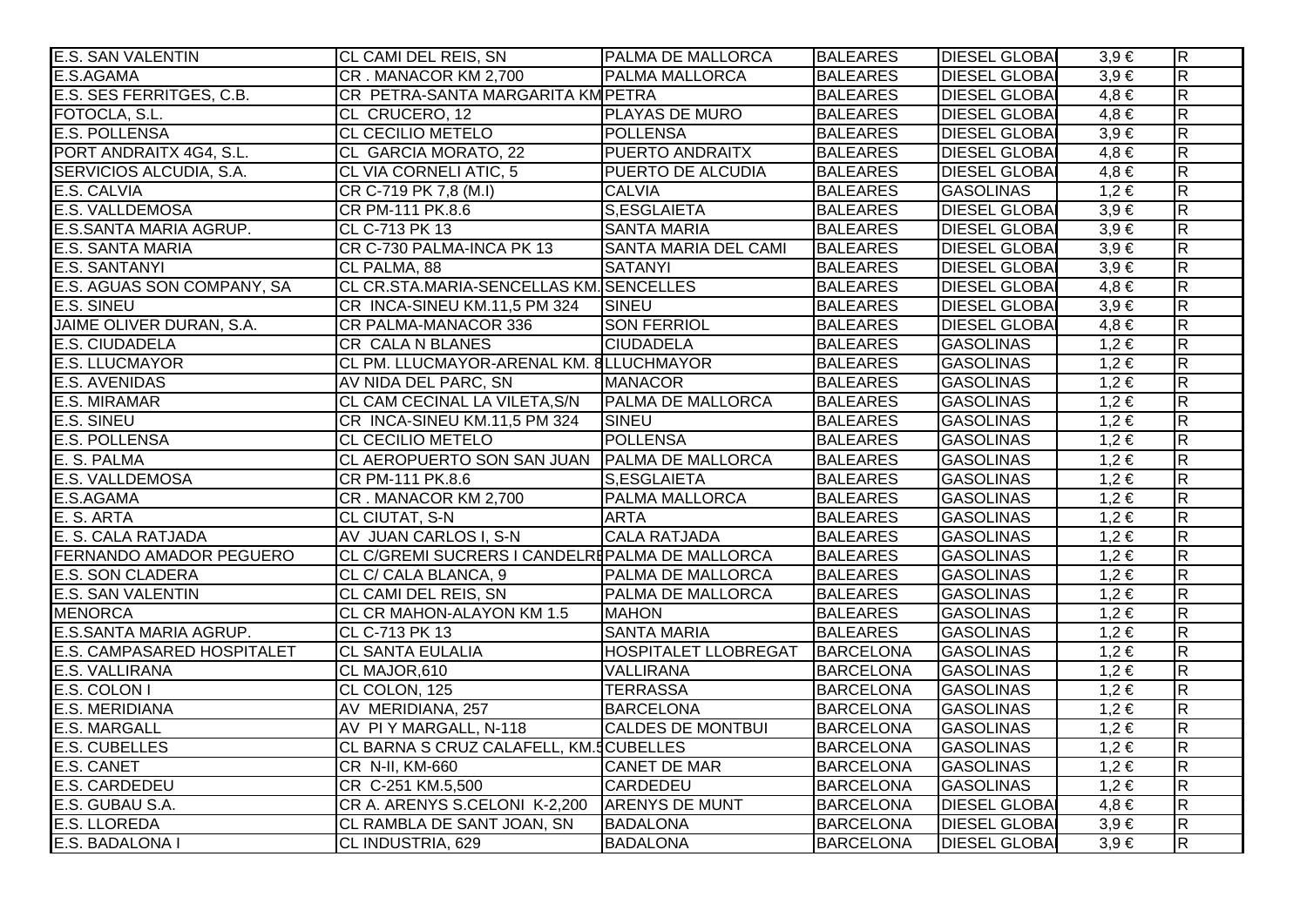| <b>E.S. SANT BRU</b>                                        | CL SAN BRUNO,17                                    | <b>BADALONA</b>               | <b>BARCELONA</b> | <b>DIESEL GLOBAL</b> | $3,9 \in$ | $\overline{R}$          |
|-------------------------------------------------------------|----------------------------------------------------|-------------------------------|------------------|----------------------|-----------|-------------------------|
| E.S.PETROBADALONA, S.L.                                     | CL ALFONSO XIII, 628                               | <b>BADALONA</b>               | <b>BARCELONA</b> | <b>DIESEL GLOBA</b>  | $4,8 \in$ | $\overline{\mathsf{R}}$ |
| E.S. BADALONA II                                            | CL C.PRESID COMPAN,280 B500                        | <b>BADALONA</b>               | <b>BARCELONA</b> | <b>DIESEL GLOBA</b>  | $3,9 \in$ | $\overline{R}$          |
| <b>E.S. NOVA BARBERA</b>                                    | AV STA.MARIA, ESQ.                                 | <b>BARBERA DEL VALLES</b>     | <b>BARCELONA</b> | <b>DIESEL GLOBA</b>  | $3,9 \in$ | $\overline{\mathbf{z}}$ |
| E.S. PASEO SAN JUAN-DIAGONAL, S.I PS SAN JUAN-DIAGONAL, S/N |                                                    | <b>BARCELONA</b>              | <b>BARCELONA</b> | <b>DIESEL GLOBA</b>  | $3,9 \in$ | $\overline{R}$          |
| <b>E.S. MERIDIANA</b>                                       | AV MERIDIANA, 257                                  | <b>BARCELONA</b>              | <b>BARCELONA</b> | <b>DIESEL GLOBA</b>  | $3,9 \in$ | $\overline{\mathsf{R}}$ |
| E.S. GAUDI                                                  | AV GAUDI, 1                                        | <b>BARCELONA</b>              | <b>BARCELONA</b> | <b>DIESEL GLOBAI</b> | $3,9 \in$ | $\overline{\mathsf{R}}$ |
| <b>E.S.SOC.CAT.DE PETROLIS</b>                              | CL BACH DE RODA, 134                               | <b>BARCELONA</b>              | <b>BARCELONA</b> | <b>DIESEL GLOBA</b>  | $3,9 \in$ | $\overline{\mathsf{R}}$ |
| <b>E.S. VIRGEN MONTSERRAT</b>                               | AV VIRGEN DE MONTSERRAT, 87 B BARCELONA            |                               | <b>BARCELONA</b> | <b>DIESEL GLOBA</b>  | $3,9 \in$ | $\overline{\mathsf{R}}$ |
| <b>E.S. BARCELONA</b>                                       | CL CALLE 6 SECTOR C ZONA FRANBARCELONA             |                               | <b>BARCELONA</b> | <b>DIESEL GLOBA</b>  | $3,9 \in$ | $\overline{R}$          |
| <b>E.S. CARLOS III</b>                                      | AV GRAN VIA CARLOS III,71                          | <b>BARCELONA</b>              | <b>BARCELONA</b> | <b>DIESEL GLOBA</b>  | $3,9 \in$ | $\overline{\mathbf{z}}$ |
| <b>E.S.PASEO VALLDAURA</b>                                  | CL PO.VALLDAURA, 112                               | <b>BARCELONA</b>              | <b>BARCELONA</b> | <b>DIESEL GLOBAI</b> | $3,9 \in$ | $\overline{R}$          |
| E.S. AVDA. SARRIA                                           | AV SARRIA, N. 126                                  | <b>BARCELONA</b>              | <b>BARCELONA</b> | <b>DIESEL GLOBA</b>  | $3,9 \in$ | $\overline{\mathbf{z}}$ |
| <b>E.S. BOGATELL</b>                                        | AV BOGATELL, 49                                    | <b>BARCELONA</b>              | <b>BARCELONA</b> | <b>DIESEL GLOBA</b>  | $3,9 \in$ | $\overline{R}$          |
| E.S. ZONA FRANCA 35                                         | PS ZONA FRANCA, 35-37                              | <b>BARCELONA</b>              | <b>BARCELONA</b> | <b>DIESEL GLOBA</b>  | $3,9 \in$ | $\overline{\mathsf{R}}$ |
| <b>E.S. MATARO</b>                                          | CR N-2, PK. 647,9                                  | <b>BARCELONA</b>              | <b>BARCELONA</b> | <b>DIESEL GLOBA</b>  | $3,9 \in$ | $\overline{R}$          |
| E.S.SANTANDER AUTOSERV.S.L                                  | CL SANTANDER, 91                                   | <b>BARCELONA</b>              | <b>BARCELONA</b> | <b>DIESEL GLOBA</b>  | $4,8 \in$ | $\overline{\mathsf{R}}$ |
| <b>E.S. POTOSI</b>                                          | PS GUAYAQUIL, 25-27                                | <b>BARCELONA</b>              | <b>BARCELONA</b> | <b>DIESEL GLOBA</b>  | $4,8 \in$ | $\overline{\mathsf{R}}$ |
| E.S. RACC                                                   | AV DIAGONAL, N 687                                 | <b>BARCELONA</b>              | <b>BARCELONA</b> | <b>DIESEL GLOBA</b>  | $3,9 \in$ | $\overline{R}$          |
| E.S. DR. AIGUADER                                           | CL DR. AIGUADER, 74                                | <b>BARCELONA</b>              | <b>BARCELONA</b> | <b>DIESEL GLOBA</b>  | $3,9 \in$ | $\overline{R}$          |
| E.S. BALLUS, S.A.                                           | CL PERE II, S-N                                    | <b>BERGA</b>                  | <b>BARCELONA</b> | <b>DIESEL GLOBA</b>  | $4,8 \in$ | $\overline{R}$          |
| <b>E.S. CABRERA</b>                                         | CL RIERA DE ARGENTONA, 1                           | CABRERA DE MAR                | <b>BARCELONA</b> | <b>DIESEL GLOBA</b>  | $3,9 \in$ | $\overline{R}$          |
| <b>E.S. PLANAMAR-CABRERA</b>                                | CR B-502, PK.-1                                    | CABRERA DE MAR                | <b>BARCELONA</b> | <b>DIESEL GLOBA</b>  | $4,8 \in$ | $\overline{\mathsf{R}}$ |
| E.S. CABRERA II                                             | CR N-II P.K. 643 M.D.                              | CABRERA DE MAR                | <b>BARCELONA</b> | <b>DIESEL GLOBAI</b> | $3,9 \in$ | $\overline{\mathsf{R}}$ |
| <b>E.S. MARGALL</b>                                         | AV PI Y MARGALL, N-118                             | <b>CALDES DE MONTBUI</b>      | <b>BARCELONA</b> | <b>DIESEL GLOBAI</b> | $3,9 \in$ | $\overline{R}$          |
| <b>E.S. CALDES</b>                                          | CR B-143 MOLLET A MOIA, KM. 15, CALDES DE MONTBUI  |                               | <b>BARCELONA</b> | <b>DIESEL GLOBA</b>  | $3,9 \in$ | $\overline{\mathsf{R}}$ |
| <b>E.S. CALELLA</b>                                         | CR N-II PK. 667                                    | CALELLA DE MAR                | <b>BARCELONA</b> | <b>DIESEL GLOBAL</b> | $3,9 \in$ | $\overline{\mathsf{R}}$ |
| <b>E.S. CALLDETENES</b>                                     | CL CN-141 KM. 3,325                                | <b>CALLDETENES</b>            | <b>BARCELONA</b> | <b>DIESEL GLOBA</b>  | $3,9 \in$ | $\overline{R}$          |
| <b>E.S. CANET</b>                                           | CR N-II, KM-660                                    | <b>CANET DE MAR</b>           | <b>BARCELONA</b> | <b>DIESEL GLOBA</b>  | $3,9 \in$ | $\overline{R}$          |
| <b>E.S. CANOVELLES</b>                                      | CL INDUSTRIA, 104                                  | <b>CANOVELLES</b>             | <b>BARCELONA</b> | <b>DIESEL GLOBA</b>  | $3,9 \in$ | $\overline{\mathbf{z}}$ |
| <b>E.S. CANYELLES</b>                                       | CR C-244 PK.45,44                                  | <b>CANYELLES</b>              | <b>BARCELONA</b> | <b>DIESEL GLOBA</b>  | $3,9 \in$ | $\overline{R}$          |
| <b>E.S. CARDEDEU</b>                                        | CR C-251 KM.5,500                                  | <b>CARDEDEU</b>               | <b>BARCELONA</b> | <b>DIESEL GLOBAI</b> | $3,9 \in$ | $\overline{\mathsf{R}}$ |
| <b>E.S. CARDEDEU II</b>                                     | CL CT.C-251 PK 5,500 (M.D)                         | CARDEDEU                      | <b>BARCELONA</b> | <b>DIESEL GLOBAI</b> | $3,9 \in$ | $\overline{\mathsf{R}}$ |
| <b>E.S. CASTELLAR</b>                                       | CR B-124 SABAD.A PRATS LLUCAN CASTELLAR DEL VALLES |                               | <b>BARCELONA</b> | <b>DIESEL GLOBAI</b> | $3,9 \in$ | $\overline{\mathsf{R}}$ |
| <b>E.S. BRUGUERA</b>                                        | CR B-124 PK-5,400                                  | <b>CASTELLAR DEL VALLES</b>   | <b>BARCELONA</b> | <b>DIESEL GLOBA</b>  | $3,9 \in$ | $\overline{\mathsf{R}}$ |
| <b>E.S. CASTELLBELL II</b>                                  | CL C-55 PK 17,10 MI                                | <b>CASTELLBELL</b>            | <b>BARCELONA</b> | <b>DIESEL GLOBA</b>  | $3,9 \in$ | $\overline{\mathsf{R}}$ |
| <b>E.S.CASTELLBELL I</b>                                    | CL C-55 PK 17,10                                   | <b>CASTELLBELL I EL VILAR</b> | <b>BARCELONA</b> | <b>DIESEL GLOBA</b>  | $3,9 \in$ | $\overline{\mathsf{R}}$ |
| E. S. CASTELLDEFELS                                         | AV NIDA 303, 1                                     | <b>CASTELLDEFELS</b>          | <b>BARCELONA</b> | <b>DIESEL GLOBA</b>  | $3,9 \in$ | $\overline{\mathsf{R}}$ |
| CARBURANTS GRAN VIA, S.L.                                   | CL C/ SAN RAMON, 259                               | <b>CERDANYOLA</b>             | <b>BARCELONA</b> | <b>DIESEL GLOBA</b>  | $3,9 \in$ | $\overline{\mathsf{R}}$ |
| <b>E.S.CERDANYOLA</b>                                       | <b>CL CAN JEROMI MARTI</b>                         | <b>CERDANYOLA</b>             | <b>BARCELONA</b> | <b>DIESEL GLOBA</b>  | $3,9 \in$ | $\overline{\mathsf{R}}$ |
| <b>RESER CARBURANTS, S.L.</b>                               | CL SANTA ROSA, 49                                  | <b>CERDANYOLA</b>             | <b>BARCELONA</b> | <b>DIESEL GLOBAI</b> | $4,8 \in$ | $\overline{\mathsf{R}}$ |
| E.S.CERVELLO                                                | <b>CL CTR N-340 PK 1242</b>                        | <b>CERVELLO</b>               | <b>BARCELONA</b> | <b>DIESEL GLOBAL</b> | $3,9 \in$ | $\overline{R}$          |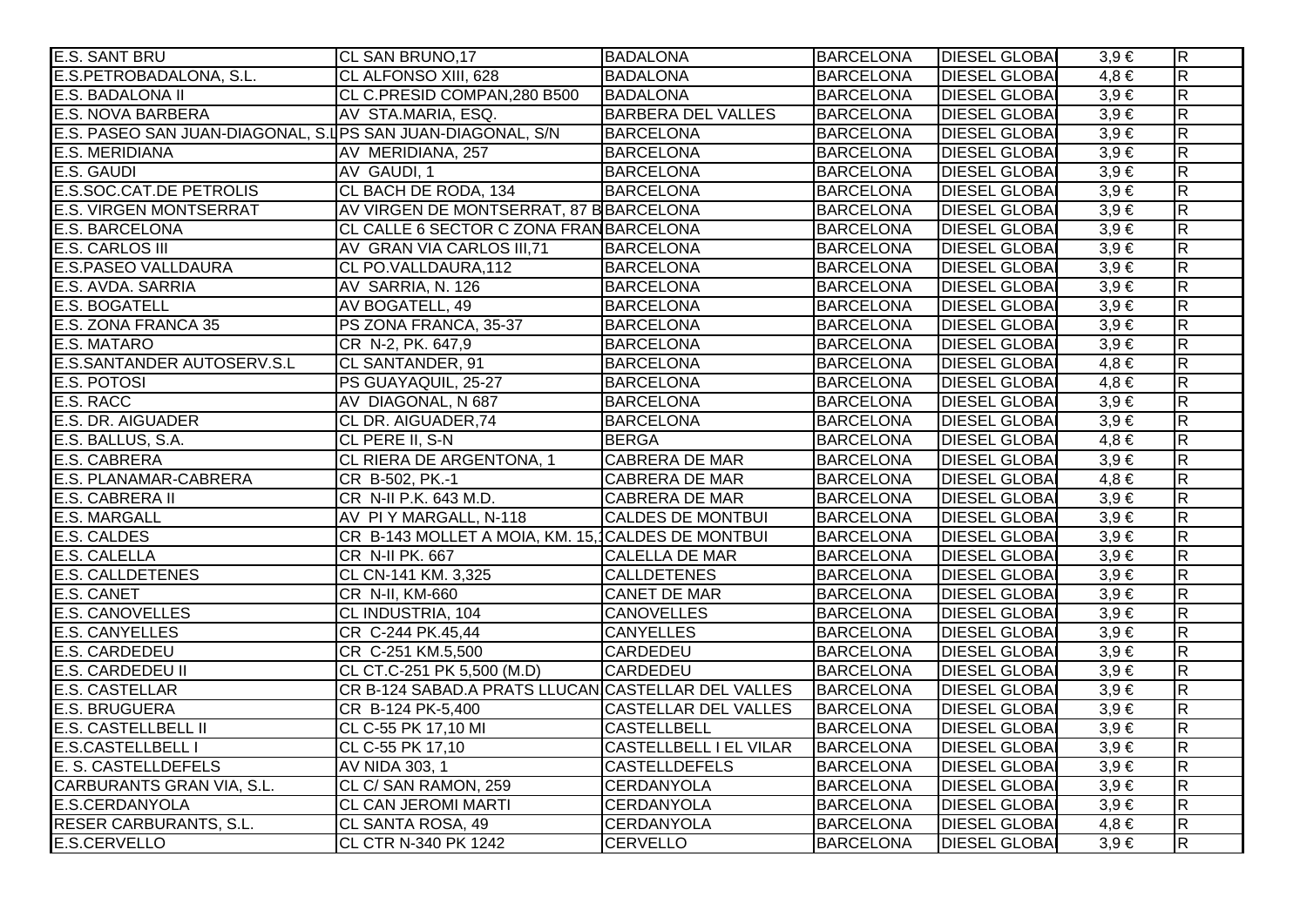| <b>E.S. CORNELLA</b>                             | CL CAM DEL MIG 23-25 ESQ. CL.SA CORNELLA DE LLOBREGAT BARCELONA |                                  |                  | <b>DIESEL GLOBA</b>  | $3,9 \in$ | $\overline{R}$          |
|--------------------------------------------------|-----------------------------------------------------------------|----------------------------------|------------------|----------------------|-----------|-------------------------|
| <b>E.S. CUBELLES</b>                             | CL BARNA S CRUZ CALAFELL, KM.5 CUBELLES                         |                                  | <b>BARCELONA</b> | <b>DIESEL GLOBAI</b> | $3,9 \in$ | $\overline{\mathsf{R}}$ |
| <b>E.S. AREA DE GARRAF</b>                       | CL CR C-32 PK 16,15                                             | <b>CUBELLES</b>                  | <b>BARCELONA</b> | <b>DIESEL GLOBAI</b> | $4,8 \in$ | $\overline{\mathsf{R}}$ |
| <b>E.S. AREA DE GARRAF</b>                       | CL CR C-32 PK 14,75                                             | <b>CUBELLES</b>                  | <b>BARCELONA</b> | <b>DIESEL GLOBAI</b> | $4,8 \in$ | $\overline{\mathsf{R}}$ |
| <b>ES.SANT VICEN DE MONTALT</b>                  | CR N-II P.K. 653                                                | <b>SANT VICEN DE MONTALT</b>     | <b>BARCELONA</b> | <b>GASOLINAS</b>     | $1,2 \in$ | $\overline{R}$          |
| <b>E.S. CUBELLES SUR</b>                         | CL BARNA S.CRUZ CALAFELL PK 5 CUBELLES                          |                                  | <b>BARCELONA</b> | <b>DIESEL GLOBAI</b> | $3,9 \in$ | $\overline{R}$          |
| E.S. EL BRUCH S.A.                               | CR N-II PK 567                                                  | <b>EL BRUCH</b>                  | <b>BARCELONA</b> | <b>DIESEL GLOBAI</b> | $4,8 \in$ | R                       |
| E.S. EL BRUCH S.A.                               | <b>CR N-II PK 567</b>                                           | <b>EL BRUCH</b>                  | <b>BARCELONA</b> | <b>DIESEL GLOBAI</b> | $3,9 \in$ | lΤ                      |
| <b>E.S. ESPARRAGUERA</b>                         | CR N-II KM.581,54 (M.IZDO)                                      | ESPARRAGUERA                     | <b>BARCELONA</b> | <b>DIESEL GLOBAI</b> | $3,9 \in$ | $\overline{R}$          |
| <b>E.S. ESPARRAGUERA</b>                         | CR N-II KM.581,54 (M.IZDO)                                      | ESPARRAGUERA                     | <b>BARCELONA</b> | <b>DIESEL GLOBAI</b> | $3,9 \in$ |                         |
| E.S. ESPARRAGUERA II                             | CR ANTIGUA N-II KM. 577                                         | <b>ESPARREGUERA</b>              | <b>BARCELONA</b> | <b>DIESEL GLOBAI</b> | $3,9 \in$ | R                       |
| STA.EUL.DE RONSANA                               | CL BV 1435 PAR.A BIG.                                           | EUL.RONSANA                      | <b>BARCELONA</b> | <b>DIESEL GLOBAI</b> | $4,8 \in$ | $\overline{\mathsf{R}}$ |
| E.S. LA PAVA, S.L.                               | CL C-31 PK 182,6                                                | <b>GAVA</b>                      | <b>BARCELONA</b> | <b>DIESEL GLOBA</b>  | $4,8 \in$ | $\overline{R}$          |
| E.S. REGASOIL, S.L.                              | CL TARRAGONA, 29-31                                             | <b>GAVA</b>                      | <b>BARCELONA</b> | <b>DIESEL GLOBA</b>  | $4,8 \in$ | $\overline{R}$          |
| E.S. A-16 GAVA                                   | CL A-16 KM. 9,050                                               | <b>GAVA</b>                      | <b>BARCELONA</b> | <b>DIESEL GLOBAI</b> | $3,9 \in$ | $\overline{R}$          |
| $E.S. C-32$                                      | CL A-16 PK 9,050 (M.D)                                          | <b>GAVA</b>                      | <b>BARCELONA</b> | <b>DIESEL GLOBAI</b> | $3,9 \in$ | $\overline{R}$          |
| E.S. LA PAVA, S.A.                               | CL CTR. C-31 PK 182,6                                           | <b>GAVA</b>                      | <b>BARCELONA</b> | <b>DIESEL GLOBA</b>  | $4,8 \in$ | $\overline{R}$          |
| ES BALLUS S.A.SANT MARC                          | CL CTR. C-1411, KM.57,5                                         | <b>GIRONELLA</b>                 | <b>BARCELONA</b> | <b>DIESEL GLOBAI</b> | $4,8 \in$ | $\overline{\mathsf{R}}$ |
| <b>E.S. GRANOLLERS</b>                           | CR DE MASNOU KM.15,650                                          | <b>GRANOLLERS</b>                | <b>BARCELONA</b> | <b>DIESEL GLOBAI</b> | $3,9 \in$ | $\overline{R}$          |
| <b>E.S. ULTRA</b>                                | CL RAMBLA MARINA, 428                                           | HOSPITALET DE LLOBREGA BARCELONA |                  | <b>DIESEL GLOBAI</b> | $3,9 \in$ | $\overline{R}$          |
| PETROLNOU, S.L.                                  | CL TRAV.INDUSTRIAL, 83                                          | HOSPITALET DE LLOBREGA BARCELONA |                  | <b>DIESEL GLOBAI</b> | $3,9 \in$ | $\overline{R}$          |
| E.S. CAMPASARED HOSPITALET                       | <b>CL SANTA EULALIA</b>                                         | HOSPITALET LLOBREGAT   BARCELONA |                  | <b>DIESEL GLOBA</b>  | $3,9 \in$ | $\overline{R}$          |
| E.S.UNIO COMERCIA GASOILS, S.L.                  | AV EUROPA, 26                                                   | <b>IGUALADA</b>                  | <b>BARCELONA</b> | <b>DIESEL GLOBAI</b> | $3,9 \in$ | $\overline{R}$          |
| E.S. JORBA                                       | CL N-II PK 543                                                  | <b>JORBA</b>                     | <b>BARCELONA</b> | <b>DIESEL GLOBAI</b> | $3,9 \in$ | $\overline{R}$          |
| E.S. JORBA, S.L.                                 | CL CR. N-II, PK.543                                             | <b>JORBA</b>                     | <b>BARCELONA</b> | <b>DIESEL GLOBAI</b> | $4,8 \in$ | $\overline{R}$          |
| E.S. SANT JORDI                                  | CR N-152 KM. 34,300                                             | L AMETLLA DEL VALLES             | <b>BARCELONA</b> | <b>DIESEL GLOBAI</b> | $3.9 \in$ | $\overline{\mathsf{R}}$ |
| <b>E.S. LA BATLLORIA</b>                         | CR C-251, KM. 26,400                                            | LA BATLLORIA                     | <b>BARCELONA</b> | <b>DIESEL GLOBA</b>  | $4,8 \in$ | $\overline{R}$          |
| <b>E.S.GASOLINERA FONTSERE SL</b>                | CR N-152 KM. 37,300                                             | <b>LA GARRIGA</b>                | <b>BARCELONA</b> | <b>DIESEL GLOBAI</b> | $4,8 \in$ | $\overline{\mathsf{R}}$ |
| BLOCS CATALANS I INTERNACIONALSCL N-152 PK 38,26 |                                                                 | <b>LA GARRIGA</b>                | <b>BARCELONA</b> | <b>DIESEL GLOBAI</b> | $4,8 \in$ | $\overline{R}$          |
| APSIL DISTRIBUCIONES, S.L.                       | CL C/VULCA, 11                                                  | <b>LA GARRIGA</b>                | <b>BARCELONA</b> | <b>DIESEL GLOBAI</b> | $4,8 \in$ | $\overline{\mathsf{R}}$ |
| E.S. SANTA AGNES                                 | CR C-60 KM 10,9                                                 | LA ROCA DEL VALLES               | <b>BARCELONA</b> | <b>DIESEL GLOBAI</b> | $3,9 \in$ | $\overline{\mathsf{R}}$ |
| E.S. C-60                                        | CR C-60 KM 10,9                                                 | LA ROCA DEL VALLES               | <b>BARCELONA</b> | <b>DIESEL GLOBAI</b> | $3,9 \in$ | $\overline{\mathsf{R}}$ |
| <b>ES ANTONIO ABADIN PI/EIRO</b>                 | CL CTR. RUBI-TERRASSA, PK-24,7 LES FONTS-TERRASA                |                                  | <b>BARCELONA</b> | <b>DIESEL GLOBAI</b> | $4,8 \in$ | $\overline{\mathsf{R}}$ |
| <b>E.S.MASSIES</b>                               | CL CR.C-17 PK 72,73                                             | LES MASIES DEL VOLTREG/BARCELONA |                  | <b>DIESEL GLOBAI</b> | $3,9 \in$ | $\overline{\mathsf{R}}$ |
| E. S. LAS FRANQUESAS                             | <b>CL CATALUNYA,43</b>                                          | <b>LLERONA</b>                   | <b>BARCELONA</b> | <b>DIESEL GLOBA</b>  | $3,9 \in$ | $\overline{\mathsf{R}}$ |
| <b>E.S. LLICA D.AMUNT</b>                        | CR N-152, KM-27,200                                             | <b>LLICA D AMUNT</b>             | <b>BARCELONA</b> | <b>DIESEL GLOBAI</b> | $3,9 \in$ | $\overline{\mathsf{R}}$ |
| E.S. COMAUSE, S.A.                               | CR DE VIC. KM-225                                               | <b>MANRESA</b>                   | <b>BARCELONA</b> | <b>DIESEL GLOBA</b>  | $4,8 \in$ | $\overline{\mathsf{R}}$ |
| <b>E.S. MANRESA</b>                              | CR C-1410 KM 2,1                                                | <b>MANRESA</b>                   | <b>BARCELONA</b> | <b>DIESEL GLOBA</b>  | $3,9 \in$ | $\overline{\mathsf{R}}$ |
| <b>E.S.MANRESA II</b>                            | CR VIC, 163                                                     | <b>MANRESA</b>                   | <b>BARCELONA</b> | <b>DIESEL GLOBA</b>  | $3,9 \in$ | $\overline{\mathsf{R}}$ |
| <b>E.S. MARSAL</b>                               | CL MURALLA SANT FRANCESC, 54 MANRESA                            |                                  | <b>BARCELONA</b> | <b>DIESEL GLOBAI</b> | $3,9 \in$ | $\overline{\mathsf{R}}$ |
| <b>E.S. MARTORELL</b>                            | <b>CL N II KM 591</b>                                           | <b>MARTORELL</b>                 | <b>BARCELONA</b> | <b>DIESEL GLOBAI</b> | $3,9 \in$ | $\overline{R}$          |
| <b>E.S. CAN CARRERES</b>                         | CL C/ PAU CLARIS, 13                                            | <b>MARTORELL</b>                 | <b>BARCELONA</b> | <b>DIESEL GLOBA</b>  | $3.9 \in$ | $\overline{\mathsf{R}}$ |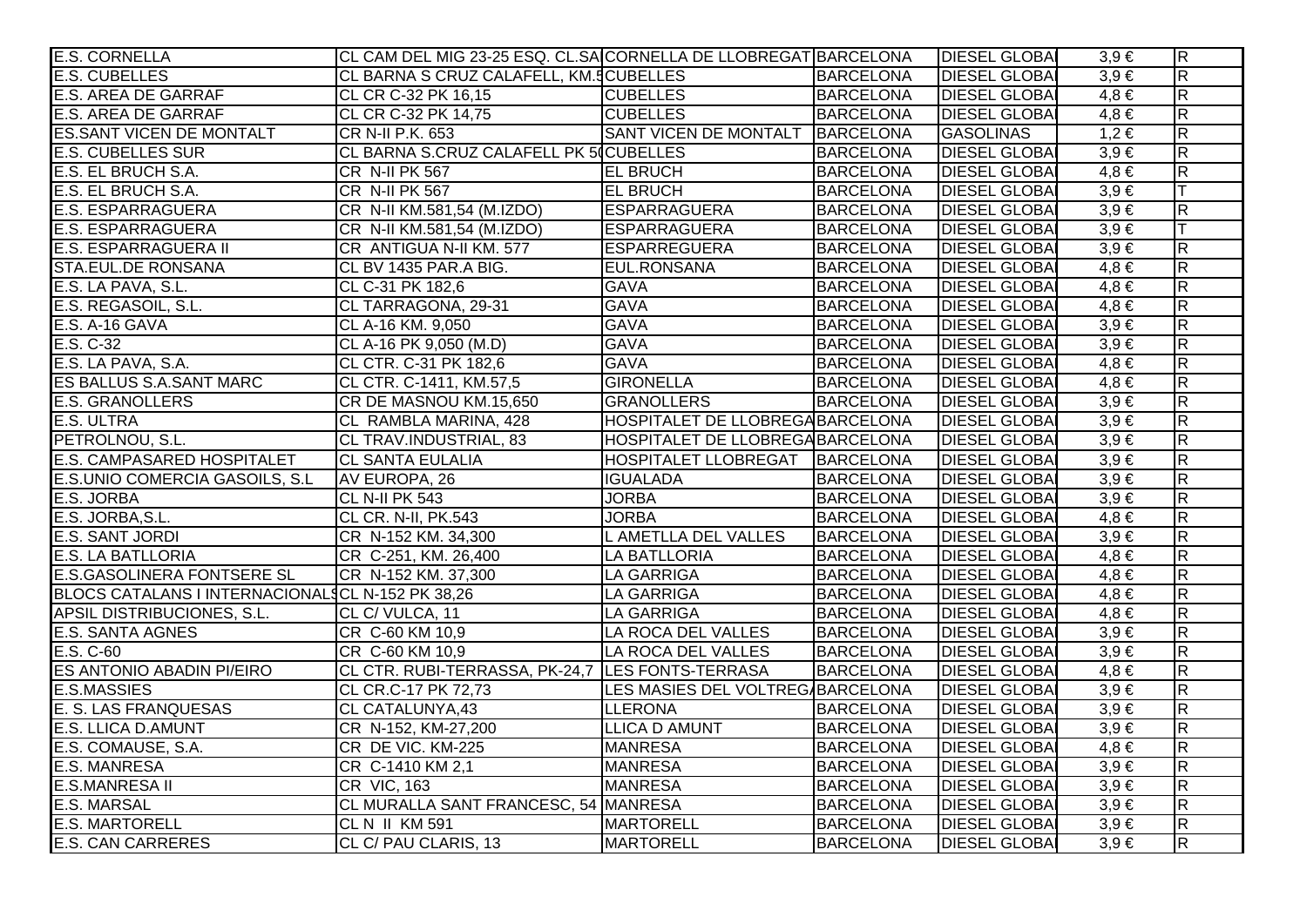| <b>E.S. MARTORELL II</b>                                              | AV CONDE LLOBREGAT, 107                        | <b>MARTORELL</b>                 | <b>BARCELONA</b> | <b>DIESEL GLOBAI</b> | $3,9 \in$ | $\overline{R}$          |
|-----------------------------------------------------------------------|------------------------------------------------|----------------------------------|------------------|----------------------|-----------|-------------------------|
| <b>E.S. MATARO III</b>                                                | CL ENERGIA 2-4 PG.MATA ROCAF. MATARO           |                                  | <b>BARCELONA</b> | <b>DIESEL GLOBAL</b> | $3,9 \in$ | $\overline{\mathsf{R}}$ |
| E.S. MATARO I                                                         | AV PUIG I CADAFALCH N 282                      | <b>MATARO</b>                    | <b>BARCELONA</b> | <b>DIESEL GLOBA</b>  | $3,9 \in$ | $\overline{\mathsf{R}}$ |
| E.S. VIA EUROPA                                                       | CL C. VIA EUROPA, 220                          | <b>MATARO</b>                    | <b>BARCELONA</b> | <b>DIESEL GLOBA</b>  | $3,9 \in$ | $\overline{\mathbf{z}}$ |
| <b>E.S. LLICA D.AMUNT</b>                                             | CR N-152, KM-27,200                            | <b>LLICA D AMUNT</b>             | <b>BARCELONA</b> | <b>GASOLINAS</b>     | $1,2 \in$ | $\overline{\mathbf{z}}$ |
| <b>DARA</b>                                                           | CL C-1415 PK. 1,4                              | <b>MATARO</b>                    | <b>BARCELONA</b> | <b>DIESEL GLOBAI</b> | $3,9 \in$ | $\overline{\mathsf{R}}$ |
| E.S. RUBI III                                                         | CR C-1413 KM. 9,8                              | <b>MOLINS A CALDES</b>           | <b>BARCELONA</b> | <b>DIESEL GLOBA</b>  | $3,9 \in$ | $\overline{R}$          |
| <b>E.S. MOLINS</b>                                                    | CL AUTOPISTA A-2 KM.8,500                      | <b>MOLINS DE REI</b>             | <b>BARCELONA</b> | <b>DIESEL GLOBA</b>  | $3,9 \in$ | $\overline{\mathsf{R}}$ |
| E.S. SANT JORDI                                                       | CL BOSC S/N                                    | <b>MOLLET</b>                    | <b>BARCELONA</b> | <b>DIESEL GLOBA</b>  | $4,8 \in$ | $\overline{R}$          |
| E.S.MONTCADA                                                          | CL CR.C-17 KM4,85                              | MONTCADA I REIXAC                | <b>BARCELONA</b> | <b>DIESEL GLOBAL</b> | $3,9 \in$ | $\overline{\mathsf{R}}$ |
| E.S. REIXAC                                                           | CR DE LA ROCA KM.7                             | <b>MONTCADA REIXAC</b>           | <b>BARCELONA</b> | <b>DIESEL GLOBAI</b> | $4,8 \in$ | $\overline{\mathbf{z}}$ |
| <b>E.S. MONTMELO</b>                                                  | CL C/VIC, 69                                   | <b>MONTMELO</b>                  | <b>BARCELONA</b> | <b>DIESEL GLOBAI</b> | $3,9 \in$ | $\overline{R}$          |
| <b>E.S. MONTORNES</b>                                                 | AV MOGENT, 3                                   | MONTORNES DEL VALLES BARCELONA   |                  | <b>DIESEL GLOBA</b>  | $3,9 \in$ | $\overline{\mathbf{z}}$ |
| OLESA IZQ.                                                            | CR. C-55 P.K.5,5                               | <b>OLESA</b>                     | <b>BARCELONA</b> | <b>DIESEL GLOBA</b>  | $3,9 \in$ | $\overline{R}$          |
| E.S. OLESA DERECHO                                                    | CL C-1411, KM 5,450                            | <b>OLESA DE MONTS.</b>           | <b>BARCELONA</b> | <b>DIESEL GLOBAI</b> | $3,9 \in$ | $\overline{R}$          |
| <b>ADRIA SOLE GIRALT</b>                                              | CL CR. 154 - P.K. 20                           | <b>OLOST LLUCANES</b>            | <b>BARCELONA</b> | <b>DIESEL GLOBAI</b> | $3,9 \in$ | $\overline{\mathsf{R}}$ |
| E.S. BALLUS, S.A.                                                     | CL C-1411 ABRERA-VELLVER KM.71OLVAN            |                                  | <b>BARCELONA</b> | <b>DIESEL GLOBA</b>  | $4,8 \in$ | $\overline{\mathsf{R}}$ |
| E.S. LA TORDERA                                                       | CL AUTOPISTA C-32 PK.129,8                     | <b>PALAFOLLS</b>                 | <b>BARCELONA</b> | <b>DIESEL GLOBA</b>  | $4,8 \in$ | $\overline{R}$          |
| E.S. AREA DE LA TORDERA                                               | CL CTR. C-32, PK-129.8                         | <b>PALAFOLLS</b>                 | <b>BARCELONA</b> | <b>DIESEL GLOBA</b>  | $4,8 \in$ | $\overline{\mathsf{R}}$ |
| E.S. ADRIA SOLE                                                       | CR C-244, KM. 29,4                             | PLA DEL PENEDES                  | <b>BARCELONA</b> | <b>DIESEL GLOBAI</b> | $3,9 \in$ | $\overline{\mathbf{z}}$ |
| <b>E.S. PUIGDALBERT</b>                                               | CL CTR. C-244, PK-29.4                         | PLA DEL PENEDES                  | <b>BARCELONA</b> | <b>DIESEL GLOBA</b>  | $3,9 \in$ | $\overline{R}$          |
| E.S.HROS.R.PUIGFEL BACH CB                                            | CR SANTIGA, KM-0,430                           | <b>RIPOLLET</b>                  | <b>BARCELONA</b> | <b>DIESEL GLOBA</b>  | $4,8 \in$ | $\overline{\mathbf{z}}$ |
| E.S. LA ROCA                                                          | CL CRA.C-1415 PK.17,4                          | <b>ROCA DEL VALLES</b>           | <b>BARCELONA</b> | <b>DIESEL GLOBA</b>  | $3,9 \in$ | $\overline{R}$          |
| E.S. PLA DE VINYET                                                    | CR SAN CUGAT, PK. 18,4                         | <b>RUBI</b>                      | <b>BARCELONA</b> | <b>DIESEL GLOBAI</b> | $3,9 \in$ | $\overline{R}$          |
| E.S. RUBI E-9                                                         | CL AUTOPISTA E-9 P.K. 14,9                     | <b>RUBI</b>                      | <b>BARCELONA</b> | <b>DIESEL GLOBAI</b> | $3,9 \in$ | $\overline{\mathsf{R}}$ |
| E.S. RUBI II                                                          | CL A.C-16, PK-14.815 M.IZDO.                   | <b>RUBI</b>                      | <b>BARCELONA</b> | <b>DIESEL GLOBA</b>  | $3,9 \in$ | $\overline{\mathsf{R}}$ |
| E.S. SALELLAS                                                         | CR A. BUCH MANRESA, KM.14                      | S. SALVADOR DE GUARDIO BARCELONA |                  | <b>DIESEL GLOBA</b>  | $4,8 \in$ | $\overline{R}$          |
| E.S. TUNEL DE VALLVIDRERA                                             | CL A E-9 PK 6,5 (M.D)                          | <b>S.CUGAT DEL VALLES</b>        | <b>BARCELONA</b> | <b>DIESEL GLOBA</b>  | $3,9 \in$ | $\overline{\mathsf{R}}$ |
| E.S. SETELSIS, S.L.                                                   | CL CTR. C-25, PK-111.52                        | <b>S.PERE SALLAVINERA</b>        | <b>BARCELONA</b> | <b>DIESEL GLOBAI</b> | $4,8 \in$ | $\overline{\mathbf{z}}$ |
| E.S. SETELSIS, S.L.                                                   | CL CTR. C-25, PK-111.52                        | <b>S.PERE SALLAVINERA</b>        | <b>BARCELONA</b> | <b>DIESEL GLOBAI</b> | $3,9 \in$ |                         |
| <b>E.S. CREU ALTA</b>                                                 | CL PRATS DE LLUCANES, ESQ. CONSABADELL         |                                  | <b>BARCELONA</b> | <b>DIESEL GLOBA</b>  | $3,9 \in$ | $\overline{\mathsf{R}}$ |
| <b>CARBURANTS GRAN VIA, SL</b>                                        | CL DOMENECH I MONTANER,96                      | <b>SABADELL</b>                  | <b>BARCELONA</b> | <b>DIESEL GLOBA</b>  | $3,9 \in$ | $\overline{\mathsf{R}}$ |
| SDAD. CATALANA DE PETROLIS, SA CR TARRASA, 216                        |                                                | <b>SABADELL</b>                  | <b>BARCELONA</b> | <b>DIESEL GLOBA</b>  | $4,8 \in$ | $\overline{\mathsf{R}}$ |
| <b>E.S. JOAQUIN BLUME</b>                                             | <b>CL JOAQUIN BLUME.1</b>                      | <b>SABADELL</b>                  | <b>BARCELONA</b> | <b>DIESEL GLOBA</b>  | $3,9 \in$ | $\overline{\mathsf{R}}$ |
| SDAD. CATALANA DE PETROLIS, SA CL C. CARRETERA DE TERRASA, 24SABADELL |                                                |                                  | <b>BARCELONA</b> | <b>DIESEL GLOBA</b>  | $4,8 \in$ | $\overline{\mathsf{R}}$ |
| E.S. CAN ORIACH                                                       | AV MATADEPERA, 247 ESQ. C/ LLE SABADELL        |                                  | <b>BARCELONA</b> | <b>DIESEL GLOBAI</b> | $3,9 \in$ | $\overline{\mathsf{R}}$ |
| <b>E.S.SALLENT</b>                                                    | CL CTR. C-16, PK-60.400                        | <b>SALLENT</b>                   | <b>BARCELONA</b> | <b>DIESEL GLOBA</b>  | $3,9 \in$ | $\overline{\mathsf{R}}$ |
| <b>E.S. SAN CELONI</b>                                                | CL C-251 KM. 19,700                            | <b>SAN CELONI</b>                | <b>BARCELONA</b> | <b>DIESEL GLOBAI</b> | $4,8 \in$ | $\overline{\mathsf{R}}$ |
| <b>SAN CUGAT DEL VALLES</b>                                           | CL CERDANYA ESQ RONDA                          | <b>SAN CUGAT</b>                 | <b>BARCELONA</b> | <b>DIESEL GLOBAI</b> | $4,8 \in$ | $\overline{\mathsf{R}}$ |
| <b>E.S.CAN JARDI</b>                                                  | CR, MOLINS-CALDES MANTBUI KM. SAN CUGAT VALLES |                                  | <b>BARCELONA</b> | <b>DIESEL GLOBA</b>  | $4,8 \in$ | R                       |
| E.S. PINEDA                                                           | CR L-4501 PK-3.500                             | SAN FRUITOS DE BAGES             | <b>BARCELONA</b> | <b>DIESEL GLOBAI</b> | $3,9 \in$ | $\overline{\mathsf{R}}$ |
| E.S. SAVALL                                                           | CR B-124 KM. 18,2                              | <b>SAN LLORENC SAVALL</b>        | <b>BARCELONA</b> | <b>DIESEL GLOBA</b>  | $3,9 \in$ | $\overline{\mathbf{z}}$ |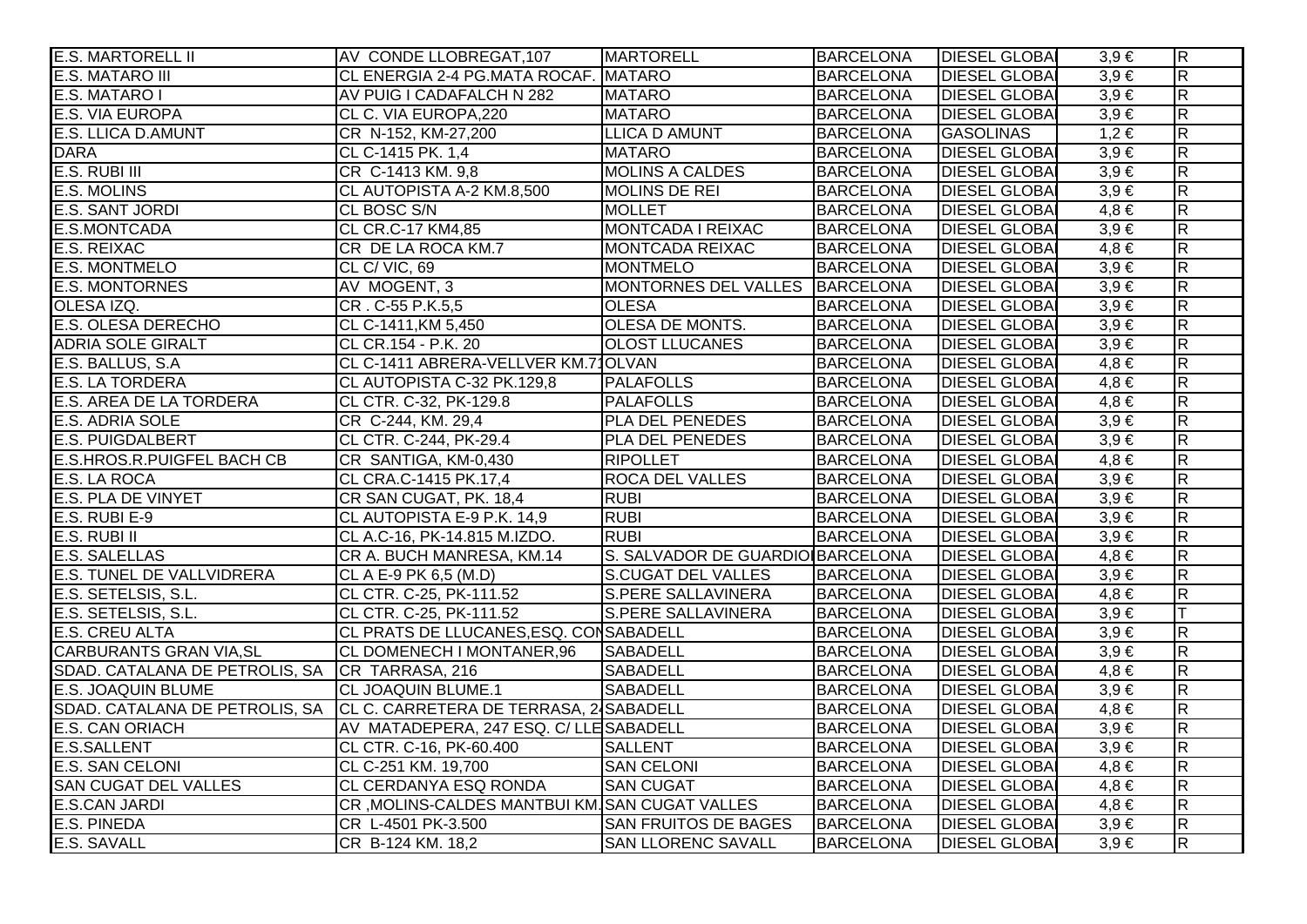| <b>E.S. CASTELLET</b>              | CR C-55, PK-21                                                | SAN VICENT CASTELLET   BARCELONA |                  | <b>DIESEL GLOBAL</b> | $3,9 \in$ | $\overline{\mathsf{R}}$ |
|------------------------------------|---------------------------------------------------------------|----------------------------------|------------------|----------------------|-----------|-------------------------|
| <b>E.S. PUENTE BESOS</b>           | CL GUIPUZCOA, S-N ESQ. MATAROSANT ADRIAN DEL BESOS BARCELONA  |                                  |                  | <b>DIESEL GLOBA</b>  | $3,9 \in$ | $\overline{\mathsf{R}}$ |
| E.S. GAUDI                         | AV GAUDI, 1                                                   | <b>BARCELONA</b>                 | <b>BARCELONA</b> | <b>GASOLINAS</b>     | $1,2 \in$ | $\overline{R}$          |
| AREA DE SERVEIS CAN CALDERON       | CL C/ MURCIA,46 CANTONADA CR SANT BOI DE LLOBREGAT BARCELONA  |                                  |                  | <b>DIESEL GLOBAI</b> | $4,8 \in$ | $\overline{\mathsf{R}}$ |
| <b>E.S. SANT CUGAT</b>             | AV VIA AUGUSTA S/N                                            | SANT CUGAT DEL VALLES BARCELONA  |                  | <b>DIESEL GLOBA</b>  | $3,9 \in$ | $\overline{R}$          |
| <b>E.S. SANT ESTEVE SESROVIRES</b> | CR B-224 P.K. 23,65 M.D.                                      | SANT ESTEVE SESROVIRES BARCELONA |                  | <b>DIESEL GLOBAI</b> | $3,9 \in$ | $\overline{\mathsf{R}}$ |
| SAN FELIU DE LLOBREGAT, SL         | CL LAUR.MIRO 403-405 BAJOS                                    | SANT FELIU DE LLOBREGATBARCELONA |                  | <b>DIESEL GLOBAI</b> | $4,8 \in$ | $\overline{\mathsf{R}}$ |
| <b>E.S.EL GOLF</b>                 | CR B-224, PK 20,8                                             | <b>SANT LLORENC</b>              | <b>BARCELONA</b> | <b>DIESEL GLOBA</b>  | $3,9 \in$ | $\overline{\mathsf{R}}$ |
| <b>E.S. MOLINS</b>                 | CL AUTOPISTA A-2 KM.8,500                                     | MOLINS DE REI                    | <b>BARCELONA</b> | <b>GASOLINAS</b>     | $1,2 \in$ | $\overline{R}$          |
| <b>E.S. SANT PERE DE RIBES</b>     | CL CR.B-211(SITGES), KM.40,8                                  | <b>SANT PERE DE RIBES</b>        | BARCELONA        | <b>DIESEL GLOBAI</b> | $3,9 \in$ | $\overline{\mathsf{R}}$ |
| SETELSIS, S.L.                     | CR C-25, PK-111.5                                             | SANT PERE SALLAVINERA BARCELONA  |                  | <b>DIESEL GLOBAI</b> | $4,8 \in$ | $\overline{R}$          |
| SETELSIS, S.L.                     | CR C-25, PK-111.5                                             | SANT PERE SALLAVINERA BARCELONA  |                  | <b>DIESEL GLOBA</b>  | $3,9 \in$ | ΙT                      |
| E.S. PERE AMAT, S.A.               | CL C/ SAN QUINTIN, 28                                         | SANT SADURNI D ANOIA             | BARCELONA        | <b>DIESEL GLOBAI</b> | $4,8 \in$ | $\overline{R}$          |
| PERE AMAT, S.A.                    | CL ITALIA ESQ.ALEMANIA                                        | <b>SANT SADURNI DANOIA</b>       | <b>BARCELONA</b> | <b>DIESEL GLOBA</b>  | $4,8 \in$ | $\overline{R}$          |
| <b>ES.SANT VICEN DE MONTALT</b>    | CR N-II P.K. 653                                              | SANT VICEN DE MONTALT BARCELONA  |                  | <b>DIESEL GLOBA</b>  | $3,9 \in$ | $\overline{R}$          |
| <b>GESMOVIL BAIX LLOBREGAT, SL</b> | CL CTR. TORRELLES, 68                                         | SANT VICENC DELS HORTS BARCELONA |                  | <b>DIESEL GLOBAI</b> | $4,8 \in$ | $\overline{R}$          |
| PETROLNOU, S.L.                    | CL MOZART, 24                                                 | SANTA COLOMA DE GRAMA BARCELONA  |                  | <b>DIESEL GLOBAI</b> | $3,9 \in$ | $\overline{\mathsf{R}}$ |
| <b>E.S. SANTA COLOMA II</b>        | AV GENERALITAT, 97                                            | SANTA COLOMA GRAMANE BARCELONA   |                  | <b>DIESEL GLOBAI</b> | $3,9 \in$ | $\overline{R}$          |
| <b>E.S. CIM VALLES</b>             | CL CIM VALLES PARCELA-7 NAVE-CSANTA PERPETUA DE MOG BARCELONA |                                  |                  | <b>DIESEL GLOBAI</b> | $3,9 \in$ | $\overline{\mathsf{R}}$ |
| <b>E.S. CIM VALLES</b>             | CL CIM VALLES PARCELA-7 NAVE-CSANTA PERPETUA DE MOG BARCELONA |                                  |                  | <b>DIESEL GLOBAI</b> | $3,9 \in$ |                         |
| <b>E.S. CIM VALLES II</b>          | <b>CL CIM VALLES PARCELA 14</b>                               | SANTA PERPETUA DE MOG BARCELONA  |                  | <b>DIESEL GLOBA</b>  | $3,9 \in$ | $\overline{R}$          |
| <b>E.S. CIM VALLES II</b>          | CL CIM VALLES PARCELA 14                                      | SANTA PERPETUA DE MOG BARCELONA  |                  | <b>DIESEL GLOBA</b>  | $3,9 \in$ | $\top$                  |
| <b>SENTMENAT</b>                   | CL CR.C-1413, PK.32,7                                         | <b>SENTMENAT</b>                 | <b>BARCELONA</b> | <b>DIESEL GLOBA</b>  | $3,9 \in$ | $\overline{R}$          |
| <b>E.S. EL MOLINO</b>              | CL CTR.BARNA-CALAFELL, KM-34,7SITGES                          |                                  | BARCELONA        | <b>DIESEL GLOBAI</b> | $3,9 \in$ | $\overline{\mathsf{R}}$ |
| E.S.STA.PERPETUA DE NOGODA         | CL B-140 KM.5,31 SABADELL-MOLE STA PERPETUA MOGODA BARCELONA  |                                  |                  | <b>DIESEL GLOBAI</b> | $3,9 \in$ | $\overline{R}$          |
| <b>E.S. PALAUTORDERA</b>           | CR C-35, PK-51                                                | STA. M. PALAUTORDERA             | <b>BARCELONA</b> | <b>DIESEL GLOBAI</b> | $3,9 \in$ | $\overline{\mathsf{R}}$ |
| E.S. MOVIL S.A.                    | CR BARACELONA-PUIGCERDA, KMTAGAMANENT                         |                                  | <b>BARCELONA</b> | <b>DIESEL GLOBAI</b> | $4,8 \in$ | $\overline{R}$          |
| E.S.SOC.CAT.DE PETROLIS, SA        | CL C-17 PK 36.98                                              | <b>TAGAMANENT</b>                | <b>BARCELONA</b> | <b>DIESEL GLOBA</b>  | $3,9 \in$ | $\overline{R}$          |
| <b>E.S. TERRASSA</b>               | CL CT. MART.-TARR.KKM12,800                                   | <b>TARRASA</b>                   | <b>BARCELONA</b> | <b>DIESEL GLOBA</b>  | $3,9 \in$ | $\overline{R}$          |
| $E.S.$ COLON I (M.I.)              | CL C/ COLON N 125                                             | <b>TARRASSA</b>                  | <b>BARCELONA</b> | <b>DIESEL GLOBAI</b> | $3,9 \in$ | $\overline{R}$          |
| <b>E.S.LA TALAIA</b>               | CL A-C-32 PK 88,5 A.S.MARESME                                 | <b>TEIA</b>                      | <b>BARCELONA</b> | <b>DIESEL GLOBA</b>  | $3,9 \in$ | $\overline{\mathsf{R}}$ |
| E.S. COLON I                       | CL COLON, 125                                                 | <b>TERRASSA</b>                  | <b>BARCELONA</b> | <b>DIESEL GLOBAI</b> | $3,9 \in$ | $\overline{\mathsf{R}}$ |
| CATALA GRANADOS, S.L.              | AV DEL TEXTIL, 34-40 P.I.STA.MARGTERRASSA                     |                                  | <b>BARCELONA</b> | <b>DIESEL GLOBA</b>  | $4,8 \in$ | $\overline{\mathsf{R}}$ |
| <b>E.S. CAN CASANOVES</b>          | CR BP-1503, PK. 22,5                                          | <b>TERRASSA</b>                  | <b>BARCELONA</b> | <b>DIESEL GLOBA</b>  | $3,9 \in$ | $\overline{\mathsf{R}}$ |
| E.S. VALLGOGUINA, S.L.             | CR C-61 P.K.11                                                | VALLGORGUINA                     | <b>BARCELONA</b> | <b>DIESEL GLOBA</b>  | $3,9 \in$ | $\overline{R}$          |
| E.S. VALLIRANA                     | CL MAJOR, 610                                                 | <b>VALLIRANA</b>                 | <b>BARCELONA</b> | <b>DIESEL GLOBAI</b> | $3,9 \in$ | $\overline{R}$          |
| E.S. MOVIL S.A.                    | CL 11 DE SEPTIEMBRE, 12                                       | <b>VIC</b>                       | <b>BARCELONA</b> | <b>DIESEL GLOBAI</b> | $4,8 \in$ | $\overline{\mathsf{R}}$ |
| E.S. VIC II                        | CL P. DE LA GENERALITAT                                       | <b>VIC</b>                       | <b>BARCELONA</b> | <b>DIESEL GLOBAI</b> | $3,9 \in$ | $\overline{\mathsf{R}}$ |
| E.S. MORALES I VILARO, S.L.        | CR C-153 POLIG.MALLOLAS 2-7                                   | <b>VIC</b>                       | <b>BARCELONA</b> | <b>DIESEL GLOBAI</b> | $3,9 \in$ | R                       |
| <b>E.S. VILADECANS</b>             | CR C-246 KM.12,5(M.I)                                         | <b>VILADECANS</b>                | <b>BARCELONA</b> | <b>DIESEL GLOBA</b>  | $3,9 \in$ | $\overline{R}$          |
| <b>E.S. VILADECAVALLS</b>          | CL BP-1213 PK.1,85                                            | VILADECAVALS                     | <b>BARCELONA</b> | <b>DIESEL GLOBAI</b> | $3,9 \in$ | $\overline{R}$          |
| <b>E.S. VILAFRANCA</b>             | AV BARCELONA, 34                                              | VILAFRANCA DEL PENEDES BARCELONA |                  | <b>DIESEL GLOBA</b>  | $3,9 \in$ | $\overline{R}$          |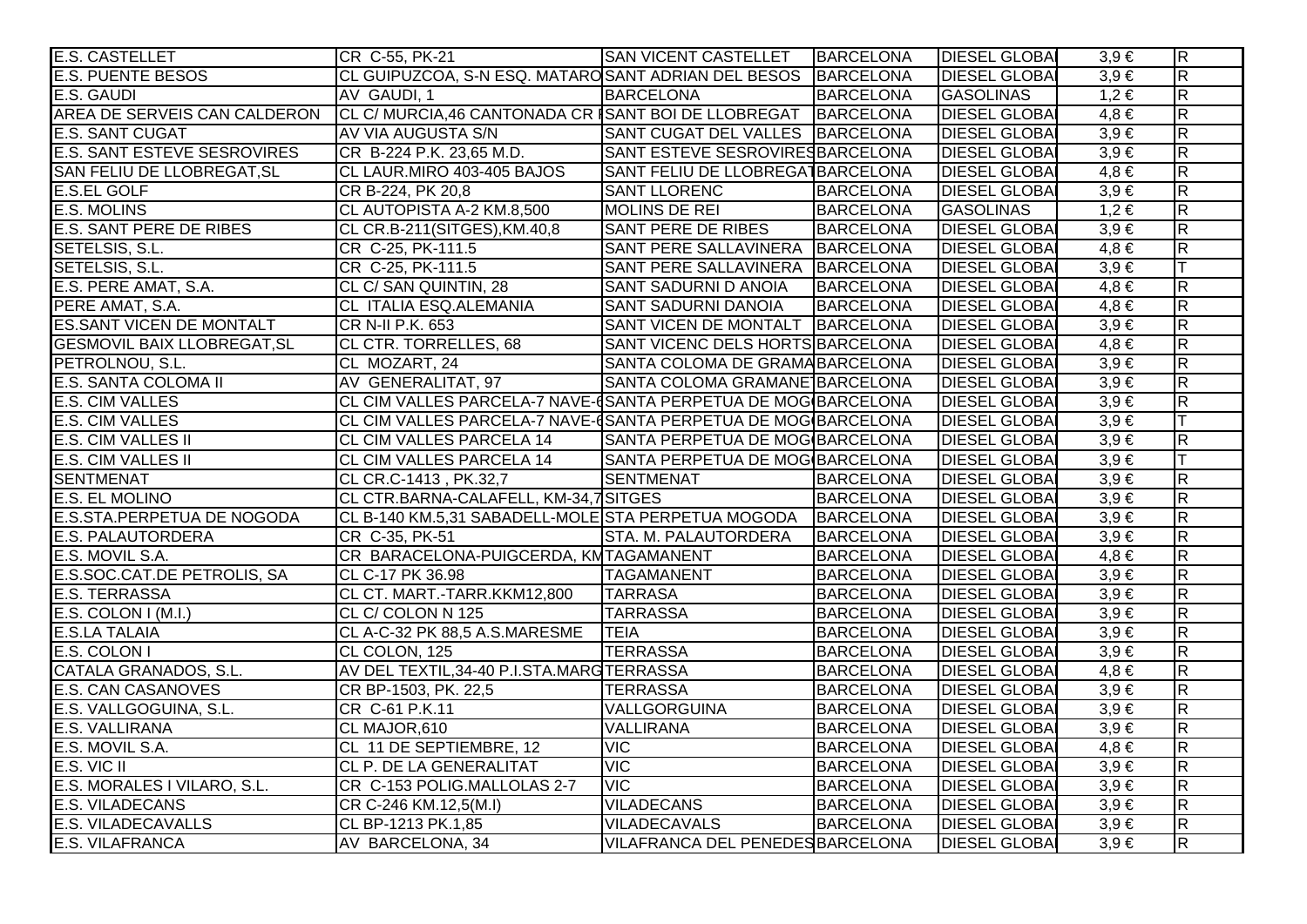| E. S. VILANOVA                  | CR SAN ADRIAN-LA ROCA, KM. 19, VILANOVA DEL VALLES              |                                  | <b>BARCELONA</b> | <b>DIESEL GLOBAI</b> | $3,9 \in$ | $\overline{R}$          |
|---------------------------------|-----------------------------------------------------------------|----------------------------------|------------------|----------------------|-----------|-------------------------|
| E.S. LA GELTRU                  | CL RONDA EUROPA, 58                                             | <b>VILANOVA I LA GELTRU</b>      | <b>BARCELONA</b> | <b>DIESEL GLOBA</b>  | $3,9 \in$ | $\overline{\mathsf{R}}$ |
| <b>E.S. VILASSAR</b>            | CL C. PIO XII, S/N                                              | <b>VILASSAR DE DALT</b>          | <b>BARCELONA</b> | <b>DIESEL GLOBA</b>  | $3,9 \in$ | $\overline{R}$          |
| E.S. SAVALL                     | CR B-124 KM. 18,2                                               | <b>SAN LLORENC SAVALL</b>        | <b>BARCELONA</b> | <b>GASOLINAS</b>     | $1,2 \in$ | $\overline{\mathsf{R}}$ |
| E.S. ADRIA SOLE                 | CR C-244, KM. 29,4                                              | PLA DEL PENEDES                  | <b>BARCELONA</b> | <b>GASOLINAS</b>     | $1,2 \in$ | $\overline{\mathsf{R}}$ |
| E.S. CABRERA                    | CL RIERA DE ARGENTONA, 1                                        | CABRERA DE MAR                   | <b>BARCELONA</b> | <b>GASOLINAS</b>     | $1,2 \in$ | $\overline{\mathsf{R}}$ |
| <b>E.S. CANYELLES</b>           | CR C-244 PK.45,44                                               | <b>CANYELLES</b>                 | <b>BARCELONA</b> | <b>GASOLINAS</b>     | $1,2 \in$ | $\overline{R}$          |
| <b>E.S. MANRESA</b>             | CR C-1410 KM 2,1                                                | <b>MANRESA</b>                   | <b>BARCELONA</b> | <b>GASOLINAS</b>     | $1,2 \in$ | $\overline{R}$          |
| E.S. CALLDETENES                | CL CN-141 KM. 3,325                                             | <b>CALLDETENES</b>               | <b>BARCELONA</b> | <b>GASOLINAS</b>     | $1,2 \in$ | $\overline{\mathsf{R}}$ |
| E.S.SOC.CAT.DE PETROLIS         | CL BACH DE RODA, 134                                            | <b>BARCELONA</b>                 | <b>BARCELONA</b> | GASOLINAS            | $1,2 \in$ | $\overline{R}$          |
| E.S.SOC.CAT.DE PETROLIS, SA     | CL C-17 PK 36.98                                                | <b>TAGAMANENT</b>                | <b>BARCELONA</b> | <b>GASOLINAS</b>     | $1,2 \in$ | $\overline{\mathsf{R}}$ |
| <b>E.S. MATARO III</b>          | CL ENERGIA 2-4 PG.MATA ROCAF. MATARO                            |                                  | <b>BARCELONA</b> | <b>GASOLINAS</b>     | $1,2 \in$ | $\overline{R}$          |
| E.S. VALLGOGUINA, S.L.          | CR C-61 P.K.11                                                  | <b>VALLGORGUINA</b>              | <b>BARCELONA</b> | <b>GASOLINAS</b>     | $1,2 \in$ | $\overline{\mathsf{R}}$ |
| <b>E.S. ESPARRAGUERA</b>        | CR N-II KM.581,54 (M.IZDO)                                      | ESPARRAGUERA                     | <b>BARCELONA</b> | <b>GASOLINAS</b>     | $1,2 \in$ | $\overline{\mathsf{R}}$ |
| E.S. SANT JORDI                 | CR N-152 KM. 34,300                                             | L AMETLLA DEL VALLES             | <b>BARCELONA</b> | <b>GASOLINAS</b>     | $1,2 \in$ | $\overline{R}$          |
| E.S.UNIO COMERCIA GASOILS, S.L. | AV EUROPA, 26                                                   | <b>IGUALADA</b>                  | <b>BARCELONA</b> | <b>GASOLINAS</b>     | $1,2 \in$ | $\overline{R}$          |
| <b>E.S. CORNELLA</b>            | CL CAM DEL MIG 23-25 ESQ. CL.SA CORNELLA DE LLOBREGAT BARCELONA |                                  |                  | <b>GASOLINAS</b>     | $1,2 \in$ | $\overline{R}$          |
| E.S. MONTORNES                  | AV MOGENT, 3                                                    | MONTORNES DEL VALLES BARCELONA   |                  | <b>GASOLINAS</b>     | $1,2 \in$ | $\overline{\mathsf{R}}$ |
| <b>E.S. TERRASSA</b>            | CL CT. MART.-TARR.KKM12,800                                     | <b>TARRASA</b>                   | <b>BARCELONA</b> | <b>GASOLINAS</b>     | $1,2 \in$ | $\overline{R}$          |
| <b>E.S. PALAUTORDERA</b>        | CR C-35, PK-51                                                  | STA. M. PALAUTORDERA             | <b>BARCELONA</b> | <b>GASOLINAS</b>     | $1,2 \in$ | $\overline{\mathsf{R}}$ |
| <b>E.S. VIRGEN MONTSERRAT</b>   | AV VIRGEN DE MONTSERRAT, 87 BBARCELONA                          |                                  | <b>BARCELONA</b> | <b>GASOLINAS</b>     | $1,2 \in$ | $\overline{R}$          |
| <b>E.S. PUENTE BESOS</b>        | CL GUIPUZCOA, S-N ESQ. MATAROSANT ADRIAN DEL BESOS BARCELONA    |                                  |                  | <b>GASOLINAS</b>     | $1,2 \in$ | $\overline{R}$          |
| <b>E.S.LA TALAIA</b>            | CL A-C-32 PK 88,5 A.S.MARESME TEIA                              |                                  | <b>BARCELONA</b> | <b>GASOLINAS</b>     | $1,2 \in$ | $\overline{\mathsf{R}}$ |
| E.S.STA.PERPETUA DE NOGODA      | CL B-140 KM.5,31 SABADELL-MOLE STA PERPETUA MOGODA              |                                  | BARCELONA        | <b>GASOLINAS</b>     | $1,2 \in$ | $\overline{R}$          |
| <b>E.S. GRANOLLERS</b>          | CR DE MASNOU KM.15,650                                          | <b>GRANOLLERS</b>                | <b>BARCELONA</b> | <b>GASOLINAS</b>     | $1,2 \in$ | $\overline{R}$          |
| E.S. SANTA COLOMA II            | AV GENERALITAT, 97                                              | SANTA COLOMA GRAMANE BARCELONA   |                  | <b>GASOLINAS</b>     | $1,2 \in$ | $\overline{R}$          |
| E.S. BARCELONA                  | CL CALLE 6 SECTOR C ZONA FRANBARCELONA                          |                                  | <b>BARCELONA</b> | <b>GASOLINAS</b>     | $1,2 \in$ | $\overline{\mathsf{R}}$ |
| E.S. ESPARRAGUERA II            | CR ANTIGUA N-II KM. 577                                         | <b>ESPARREGUERA</b>              | <b>BARCELONA</b> | <b>GASOLINAS</b>     | $1,2 \in$ | $\overline{R}$          |
| E.S. CARLOS III                 | AV GRAN VIA CARLOS III,71                                       | <b>BARCELONA</b>                 | <b>BARCELONA</b> | <b>GASOLINAS</b>     | $1,2 \in$ | $\overline{\mathsf{R}}$ |
| <b>E.S. CREU ALTA</b>           | CL PRATS DE LLUCANES, ESQ. CONSABADELL                          |                                  | <b>BARCELONA</b> | <b>GASOLINAS</b>     | $1,2 \in$ | $\overline{R}$          |
| E.S. LA ROCA                    | CL CRA.C-1415 PK.17,4                                           | <b>ROCA DEL VALLES</b>           | <b>BARCELONA</b> | <b>GASOLINAS</b>     | $1,2 \in$ | $\overline{R}$          |
| E.S. PLA DE VINYET              | CR SAN CUGAT, PK. 18,4                                          | <b>RUBI</b>                      | <b>BARCELONA</b> | <b>GASOLINAS</b>     | $1,2 \in$ | $\overline{\mathsf{R}}$ |
| <b>E.S.PASEO VALLDAURA</b>      | CL PO.VALLDAURA, 112                                            | <b>BARCELONA</b>                 | <b>BARCELONA</b> | <b>GASOLINAS</b>     | $1,2 \in$ | $\overline{\mathsf{R}}$ |
| E.S.MONTCADA                    | CL CR.C-17 KM4,85                                               | MONTCADA I REIXAC                | <b>BARCELONA</b> | <b>GASOLINAS</b>     | $1,2 \in$ | $\overline{\mathsf{R}}$ |
| <b>E.S. OLESA DERECHO</b>       | CL C-1411, KM 5,450                                             | <b>OLESA DE MONTS.</b>           | <b>BARCELONA</b> | <b>GASOLINAS</b>     | $1,2 \in$ | $\overline{\mathsf{R}}$ |
| <b>CARBURANTS GRAN VIA, SL</b>  | CL DOMENECH I MONTANER, 96                                      | <b>SABADELL</b>                  | <b>BARCELONA</b> | <b>GASOLINAS</b>     | $1,2 \in$ | $\overline{R}$          |
| <b>E.S. LLOREDA</b>             | CL RAMBLA DE SANT JOAN, SN                                      | <b>BADALONA</b>                  | <b>BARCELONA</b> | <b>GASOLINAS</b>     | $1,2 \in$ | R                       |
| <b>E.S. MARTORELL</b>           | CLN II KM 591                                                   | <b>MARTORELL</b>                 | <b>BARCELONA</b> | <b>GASOLINAS</b>     | $1,2 \in$ | $\overline{\mathsf{R}}$ |
| E.S. AVDA. SARRIA               | AV SARRIA, N. 126                                               | <b>BARCELONA</b>                 | <b>BARCELONA</b> | <b>GASOLINAS</b>     | $1,2 \in$ | $\overline{\mathsf{R}}$ |
| <b>E.S. BOGATELL</b>            | AV BOGATELL, 49                                                 | <b>BARCELONA</b>                 | <b>BARCELONA</b> | <b>GASOLINAS</b>     | $1,2 \in$ | $\overline{\mathsf{R}}$ |
| E.S. VILAFRANCA                 | AV BARCELONA, 34                                                | VILAFRANCA DEL PENEDES BARCELONA |                  | <b>GASOLINAS</b>     | $1,2 \in$ | $\overline{R}$          |
| E.S. ZONA FRANCA 35             | PS ZONA FRANCA, 35-37                                           | <b>BARCELONA</b>                 | <b>BARCELONA</b> | <b>GASOLINAS</b>     | $1,2 \in$ | $\overline{\mathsf{R}}$ |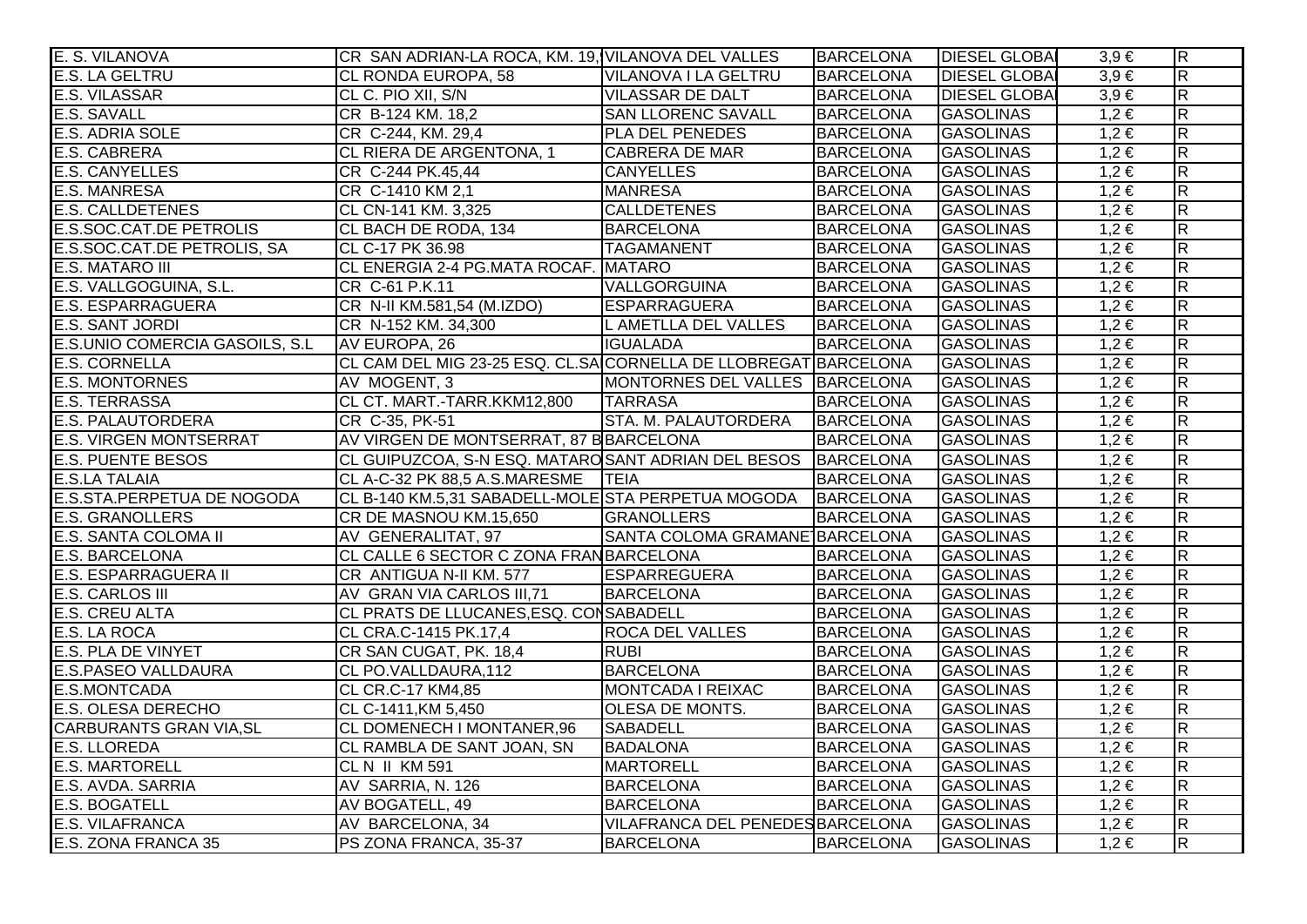| <b>E.S. VILADECAVALLS</b>      | CL BP-1213 PK.1,85                                 | <b>VILADECAVALS</b>              | <b>BARCELONA</b> | <b>GASOLINAS</b> | $1,2 \in$ | $\overline{R}$          |
|--------------------------------|----------------------------------------------------|----------------------------------|------------------|------------------|-----------|-------------------------|
| <b>E.S. VILADECANS</b>         | CR C-246 KM.12,5(M.I)                              | <b>VILADECANS</b>                | <b>BARCELONA</b> | <b>GASOLINAS</b> | $1,2 \in$ | $\overline{\mathsf{R}}$ |
| E.S. BADALONA I                | CL INDUSTRIA, 629                                  | <b>BADALONA</b>                  | <b>BARCELONA</b> | <b>GASOLINAS</b> | $1,2 \in$ | $\overline{\mathsf{R}}$ |
| <b>E.S. CAN CARRERES</b>       | CL C/ PAU CLARIS, 13                               | MARTORELL                        | <b>BARCELONA</b> | <b>GASOLINAS</b> | $1,2 \in$ | $\overline{\mathsf{R}}$ |
| <b>E.S. MATARO</b>             | CR N-2, PK. 647,9                                  | <b>BARCELONA</b>                 | <b>BARCELONA</b> | <b>GASOLINAS</b> | $1,2 \in$ | $\overline{R}$          |
| <b>E.S. SANT BRU</b>           | CL SAN BRUNO, 17                                   | <b>BADALONA</b>                  | <b>BARCELONA</b> | <b>GASOLINAS</b> | $1,2 \in$ | $\overline{\mathsf{R}}$ |
| PETROLNOU, S.L.                | CL MOZART, 24                                      | SANTA COLOMA DE GRAMA BARCELONA  |                  | <b>GASOLINAS</b> | $1,2 \in$ | $\overline{\mathsf{R}}$ |
| <b>E.S. SANT PERE DE RIBES</b> | CL CR.B-211(SITGES), KM.40,8                       | <b>SANT PERE DE RIBES</b>        | <b>BARCELONA</b> | <b>GASOLINAS</b> | $1,2 \in$ | $\overline{R}$          |
| <b>E.S. MONTMELO</b>           | CL C/VIC, 69                                       | <b>MONTMELO</b>                  | <b>BARCELONA</b> | <b>GASOLINAS</b> | $1,2 \in$ | $\overline{\mathsf{R}}$ |
| <b>SENTMENAT</b>               | CL CR.C-1413, PK.32,7                              | <b>SENTMENAT</b>                 | <b>BARCELONA</b> | <b>GASOLINAS</b> | $1,2 \in$ | $\overline{\mathsf{R}}$ |
| <b>E. S. LAS FRANQUESAS</b>    | CL CATALUNYA, 43                                   | <b>LLERONA</b>                   | <b>BARCELONA</b> | <b>GASOLINAS</b> | $1,2 \in$ | $\overline{\mathsf{R}}$ |
| <b>E.S. CALDES</b>             | CR B-143 MOLLET A MOIA, KM. 15, CALDES DE MONTBUI  |                                  | <b>BARCELONA</b> | <b>GASOLINAS</b> | $1,2 \in$ | $\overline{R}$          |
| <b>E.S. CASTELLET</b>          | CR C-55, PK-21                                     | <b>SAN VICENT CASTELLET</b>      | <b>BARCELONA</b> | <b>GASOLINAS</b> | $1,2 \in$ | $\overline{\mathsf{R}}$ |
| <b>E.S. MARTORELL II</b>       | AV CONDE LLOBREGAT, 107                            | <b>MARTORELL</b>                 | <b>BARCELONA</b> | <b>GASOLINAS</b> | $1,2 \in$ | $\overline{\mathsf{R}}$ |
| E. S. VILANOVA                 | CR SAN ADRIAN-LA ROCA, KM. 19, VILANOVA DEL VALLES |                                  | <b>BARCELONA</b> | <b>GASOLINAS</b> | $1,2 \in$ | $\overline{\mathsf{R}}$ |
| E. S. CASTELLDEFELS            | AV NIDA 303, 1                                     | <b>CASTELLDEFELS</b>             | <b>BARCELONA</b> | <b>GASOLINAS</b> | $1,2 \in$ | $\overline{R}$          |
| E.S. EL MOLINO                 | CL CTR.BARNA-CALAFELL, KM-34,7SITGES               |                                  | <b>BARCELONA</b> | <b>GASOLINAS</b> | $1,2 \in$ | $\overline{R}$          |
| CARBURANTS GRAN VIA, S.L.      | CL C/ SAN RAMON, 259                               | CERDANYOLA                       | <b>BARCELONA</b> | <b>GASOLINAS</b> | $1,2 \in$ | $\overline{\mathsf{R}}$ |
| <b>E.S.MANRESA II</b>          | CR VIC, 163                                        | <b>MANRESA</b>                   | <b>BARCELONA</b> | <b>GASOLINAS</b> | $1,2 \in$ | $\overline{R}$          |
| <b>E.S.SALLENT</b>             | CL CTR. C-16, PK-60.400                            | <b>SALLENT</b>                   | <b>BARCELONA</b> | <b>GASOLINAS</b> | $1,2 \in$ | $\overline{R}$          |
| <b>E.S. MARSAL</b>             | CL MURALLA SANT FRANCESC, 54 MANRESA               |                                  | <b>BARCELONA</b> | <b>GASOLINAS</b> | $1,2 \in$ | $\overline{\mathsf{R}}$ |
| <b>ADRIA SOLE GIRALT</b>       | CL CR.154 - P.K. 20                                | <b>OLOST LLUCANES</b>            | <b>BARCELONA</b> | <b>GASOLINAS</b> | $1,2 \in$ | $\overline{R}$          |
| <b>E.S. PINEDA</b>             | CR L-4501 PK-3.500                                 | <b>SAN FRUITOS DE BAGES</b>      | <b>BARCELONA</b> | <b>GASOLINAS</b> | $1,2 \in$ | $\overline{\mathsf{R}}$ |
| $E.S.$ VIC II                  | CL P. DE LA GENERALITAT                            | <b>VIC</b>                       | <b>BARCELONA</b> | <b>GASOLINAS</b> | $1,2 \in$ | $\overline{R}$          |
| E.S. CALELLA                   | CR N-II PK. 667                                    | <b>CALELLA DE MAR</b>            | <b>BARCELONA</b> | <b>GASOLINAS</b> | $1,2 \in$ | $\overline{\mathsf{R}}$ |
| E.S. MATARO I                  | AV PUIG I CADAFALCH N 282                          | <b>MATARO</b>                    | <b>BARCELONA</b> | <b>GASOLINAS</b> | $1,2 \in$ | $\overline{R}$          |
| <b>E.S. CASTELLAR</b>          | CR B-124 SABAD.A PRATS LLUCAN CASTELLAR DEL VALLES |                                  | <b>BARCELONA</b> | <b>GASOLINAS</b> | $1,2 \in$ | $\overline{\mathsf{R}}$ |
| <b>E.S.CASTELLBELL I</b>       | CL C-55 PK 17,10                                   | <b>CASTELLBELL I EL VILAR</b>    | BARCELONA        | <b>GASOLINAS</b> | $1,2 \in$ | $\overline{R}$          |
| <b>E.S. VILASSAR</b>           | CL C. PIO XII, S/N                                 | <b>VILASSAR DE DALT</b>          | <b>BARCELONA</b> | <b>GASOLINAS</b> | $1,2 \in$ | $\overline{R}$          |
| <b>E.S. BADALONA II</b>        | CL C.PRESID COMPAN, 280 B500                       | <b>BADALONA</b>                  | <b>BARCELONA</b> | <b>GASOLINAS</b> | $1,2 \in$ | $\overline{R}$          |
| E.S. RUBI III                  | CR C-1413 KM. 9,8                                  | MOLINS A CALDES                  | <b>BARCELONA</b> | <b>GASOLINAS</b> | $1,2 \in$ | R                       |
| E.S. ULTRA                     | CL RAMBLA MARINA, 428                              | HOSPITALET DE LLOBREGA BARCELONA |                  | <b>GASOLINAS</b> | $1,2 \in$ | $\overline{\mathsf{R}}$ |
| E.S. RACC                      | AV DIAGONAL, N 687                                 | <b>BARCELONA</b>                 | <b>BARCELONA</b> | <b>GASOLINAS</b> | $1,2 \in$ | $\overline{R}$          |
| E.S. MORALES I VILARO, S.L.    | CR C-153 POLIG.MALLOLAS 2-7                        | <b>VIC</b>                       | <b>BARCELONA</b> | <b>GASOLINAS</b> | $1,2 \in$ | $\overline{\mathsf{R}}$ |
| <b>E.S. CANOVELLES</b>         | CL INDUSTRIA, 104                                  | <b>CANOVELLES</b>                | <b>BARCELONA</b> | <b>GASOLINAS</b> | $1,2 \in$ | $\overline{R}$          |
| E.S. DR. AIGUADER              | CL DR. AIGUADER, 74                                | <b>BARCELONA</b>                 | <b>BARCELONA</b> | <b>GASOLINAS</b> | $1,2 \in$ | $\overline{\mathsf{R}}$ |
| <b>E.S. JOAQUIN BLUME</b>      | <b>CL JOAQUIN BLUME.1</b>                          | <b>SABADELL</b>                  | <b>BARCELONA</b> | <b>GASOLINAS</b> | $1,2 \in$ | $\overline{\mathsf{R}}$ |
| <b>E.S. BRUGUERA</b>           | CR B-124 PK-5,400                                  | <b>CASTELLAR DEL VALLES</b>      | <b>BARCELONA</b> | <b>GASOLINAS</b> | $1,2 \in$ | $\overline{\mathsf{R}}$ |
| PETROLNOU, S.L.                | CL TRAV.INDUSTRIAL, 83                             | HOSPITALET DE LLOBREGA BARCELONA |                  | <b>GASOLINAS</b> | $1,2 \in$ | $\overline{\mathsf{R}}$ |
| <b>E.S. VIA EUROPA</b>         | CL C. VIA EUROPA,220                               | <b>MATARO</b>                    | <b>BARCELONA</b> | <b>GASOLINAS</b> | $1,2 \in$ | $\overline{\mathsf{R}}$ |
| E.S. LA GELTRU                 | CL RONDA EUROPA, 58                                | VILANOVA I LA GELTRU             | <b>BARCELONA</b> | <b>GASOLINAS</b> | $1,2 \in$ | $\overline{\mathsf{R}}$ |
| E.S. CABRERA II                | CR N-II P.K. 643 M.D.                              | CABRERA DE MAR                   | <b>BARCELONA</b> | <b>GASOLINAS</b> | $1,2 \in$ | $\overline{\mathsf{R}}$ |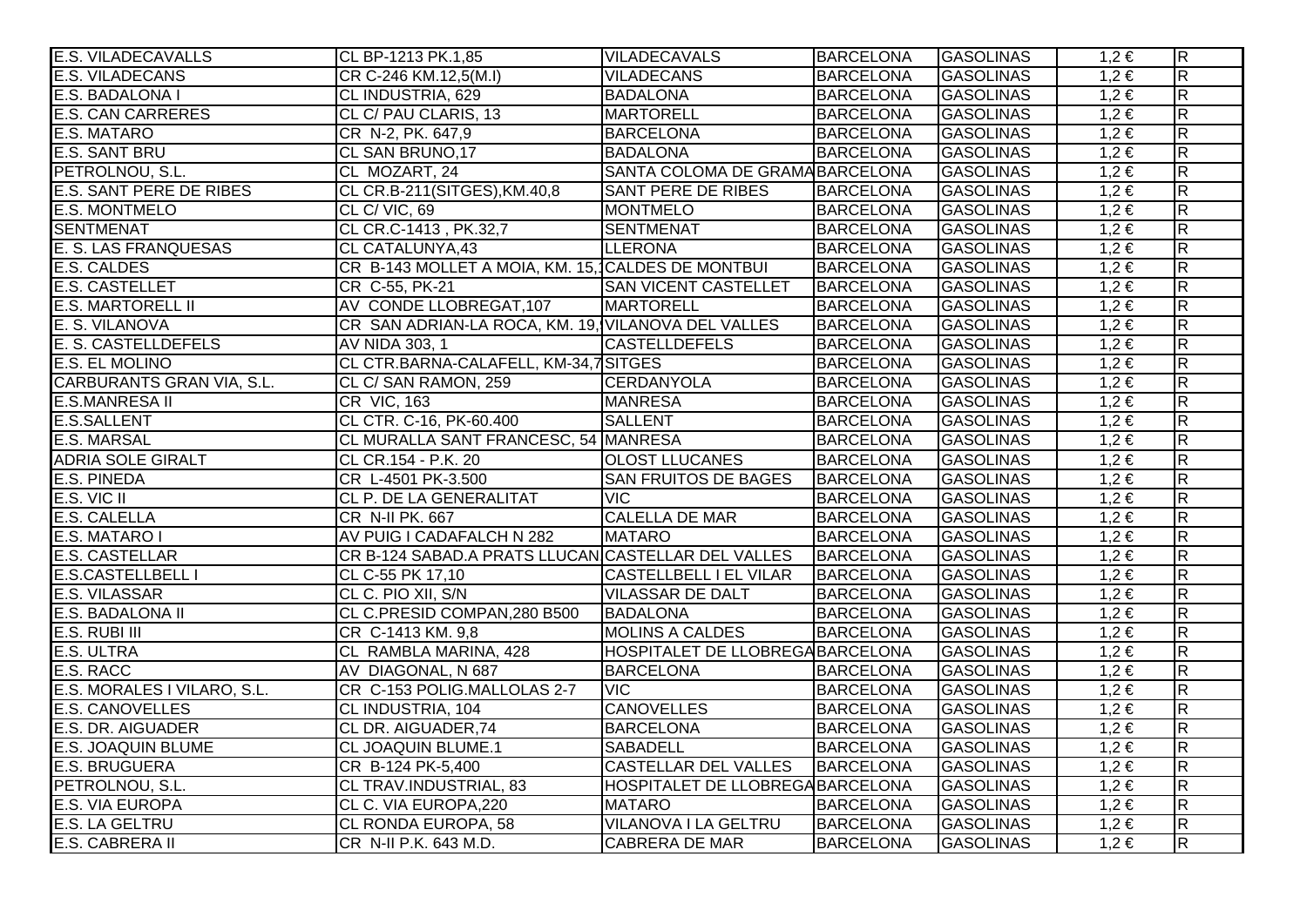| E.S. RUBI E-9                      | CL AUTOPISTA E-9 P.K. 14,9                                    | RUBI                             | <b>BARCELONA</b> | <b>GASOLINAS</b>     | $1,2 \in$ | $ \mathsf{R} $          |
|------------------------------------|---------------------------------------------------------------|----------------------------------|------------------|----------------------|-----------|-------------------------|
| E.S. SANT CUGAT                    | AV VIA AUGUSTA S/N                                            | SANT CUGAT DEL VALLES BARCELONA  |                  | <b>GASOLINAS</b>     | $1,2 \in$ | $\overline{R}$          |
| E.S. A-16 GAVA                     | CL A-16 KM. 9,050                                             | <b>GAVA</b>                      | <b>BARCELONA</b> | <b>GASOLINAS</b>     | $1,2 \in$ | $\overline{\mathsf{R}}$ |
| <b>E.S.MASSIES</b>                 | CL CR.C-17 PK 72,73                                           | LES MASIES DEL VOLTREG/BARCELONA |                  | <b>GASOLINAS</b>     | $1,2 \in$ | R.                      |
| E.S. CIM VALLES                    | CL CIM VALLES PARCELA-7 NAVE-CSANTA PERPETUA DE MOG BARCELONA |                                  |                  | <b>GASOLINAS</b>     | $1,2 \in$ | $\overline{\mathsf{R}}$ |
| <b>E.S.EL GOLF</b>                 | CR B-224, PK 20,8                                             | <b>SANT LLORENC</b>              | <b>BARCELONA</b> | <b>GASOLINAS</b>     | $1,2 \in$ | $\overline{\mathsf{R}}$ |
| <b>E.S. CIM VALLES II</b>          | <b>CL CIM VALLES PARCELA 14</b>                               | SANTA PERPETUA DE MOG BARCELONA  |                  | <b>GASOLINAS</b>     | $1,2 \in$ | $\overline{\mathsf{R}}$ |
| <b>E.S. SANTA AGNES</b>            | CR C-60 KM 10,9                                               | LA ROCA DEL VALLES               | <b>BARCELONA</b> | <b>GASOLINAS</b>     | $1,2 \in$ | $\overline{R}$          |
| E.S. C-60                          | CR C-60 KM 10,9                                               | LA ROCA DEL VALLES               | <b>BARCELONA</b> | <b>GASOLINAS</b>     | $1,2 \in$ | $\overline{\mathsf{R}}$ |
| E.S. RUBI II                       | CL A.C-16, PK-14.815 M.IZDO.                                  | <b>RUBI</b>                      | <b>BARCELONA</b> | <b>GASOLINAS</b>     | $1,2 \in$ | $\overline{\mathsf{R}}$ |
| <b>E.S. CAN ORIACH</b>             | AV MATADEPERA, 247 ESQ. C/LLESABADELL                         |                                  | <b>BARCELONA</b> | <b>GASOLINAS</b>     | $1,2 \in$ | $\overline{\mathbf{z}}$ |
| <b>E.S. TUNEL DE VALLVIDRERA</b>   | CL A E-9 PK 6,5 (M.D)                                         | <b>S.CUGAT DEL VALLES</b>        | <b>BARCELONA</b> | <b>GASOLINAS</b>     | $1,2 \in$ | $\overline{R}$          |
| <b>E.S. SANT ESTEVE SESROVIRES</b> | CR B-224 P.K. 23,65 M.D.                                      | SANT ESTEVE SESROVIRES BARCELONA |                  | <b>GASOLINAS</b>     | $1,2 \in$ | R.                      |
| E.S.CERDANYOLA                     | CL CAN JEROMI MARTI                                           | CERDANYOLA                       | <b>BARCELONA</b> | <b>GASOLINAS</b>     | $1,2 \in$ | $\overline{\mathsf{R}}$ |
| <b>E.S. CAN CASANOVES</b>          | CR BP-1503, PK. 22,5                                          | <b>TERRASSA</b>                  | <b>BARCELONA</b> | <b>GASOLINAS</b>     | $1,2 \in$ | $\overline{\mathsf{R}}$ |
| <b>DARA</b>                        | CL C-1415 PK. 1,4                                             | <b>MATARO</b>                    | <b>BARCELONA</b> | <b>GASOLINAS</b>     | $1,2 \in$ | $\overline{\mathsf{R}}$ |
| <b>E.S. CUBELLES SUR</b>           | CL BARNA S.CRUZ CALAFELL PK 50 CUBELLES                       |                                  | <b>BARCELONA</b> | <b>GASOLINAS</b>     | $1,2 \in$ | $\overline{\mathsf{R}}$ |
| E.S. CARDEDEU II                   | CL CT.C-251 PK 5,500 (M.D)                                    | <b>CARDEDEU</b>                  | <b>BARCELONA</b> | <b>GASOLINAS</b>     | $1,2 \in$ | $\overline{\mathsf{R}}$ |
| <b>E.S. PUIGDALBERT</b>            | CL CTR. C-244, PK-29.4                                        | PLA DEL PENEDES                  | <b>BARCELONA</b> | <b>GASOLINAS</b>     | $1,2 \in$ | $\overline{\mathsf{R}}$ |
| E.S. C-32                          | CL A-16 PK 9,050 (M.D)                                        | <b>GAVA</b>                      | <b>BARCELONA</b> | <b>GASOLINAS</b>     | $1,2 \in$ | $\overline{\mathbf{z}}$ |
| E.S. JORBA                         | CL N-II PK 543                                                | <b>JORBA</b>                     | <b>BARCELONA</b> | <b>GASOLINAS</b>     | $1,2 \in$ | R.                      |
| <b>E.S. NOVA BARBERA</b>           | AV STA.MARIA, ESQ.                                            | <b>BARBERA DEL VALLES</b>        | <b>BARCELONA</b> | <b>GASOLINAS</b>     | $1,2 \in$ | R.                      |
| OLESA IZQ.                         | CR. C-55 P.K.5,5                                              | <b>OLESA</b>                     | <b>BARCELONA</b> | <b>GASOLINAS</b>     | $1,2 \in$ | $\overline{\mathsf{R}}$ |
| $E.S.$ COLON I (M.I.)              | CL C/ COLON N 125                                             | <b>TARRASSA</b>                  | <b>BARCELONA</b> | <b>GASOLINAS</b>     | $1,2 \in$ | $\overline{\mathsf{R}}$ |
| E.S.CERVELLO                       | CL CTR N-340 PK 1242                                          | <b>CERVELLO</b>                  | <b>BARCELONA</b> | <b>GASOLINAS</b>     | $1,2 \in$ | $\overline{\mathsf{R}}$ |
| E.S. CASTELLBELL II                | CL C-55 PK 17,10 MI                                           | <b>CASTELLBELL</b>               | <b>BARCELONA</b> | <b>GASOLINAS</b>     | $1,2 \in$ | $\overline{\mathsf{R}}$ |
| <b>E.S. PANCORBO</b>               | <b>CL N-I KM.302</b>                                          | PANCORBO                         | <b>BURGOS</b>    | <b>GASOLINAS</b>     | $1,2 \in$ | $\overline{\mathsf{R}}$ |
| E.S. SALAS                         | CL N-234 KM.437,5                                             | <b>SALAS DE LOS INFANTES</b>     | <b>BURGOS</b>    | <b>GASOLINAS</b>     | $1,2 \in$ | $\overline{\mathsf{R}}$ |
| <b>E.S. GUMIEL DE HIZAN</b>        | CL N-I MADRID-IRUN PK.171                                     | <b>GUMIEL DE HIZAN</b>           | <b>BURGOS</b>    | <b>GASOLINAS</b>     | $1,2 \in$ | $\overline{\mathbf{z}}$ |
| <b>E.S. CALIFORNIA</b>             | CR MADRID-IRUN N-I PK.319                                     | <b>MIRANDA DE EBRO</b>           | <b>BURGOS</b>    | <b>GASOLINAS</b>     | $1,2 \in$ | $\overline{\mathsf{R}}$ |
| <b>ES.EL FRONTON DE ALCHER, SL</b> | CL SAN FRANCISCO,39                                           | ARANDA DE DUERO                  | <b>BURGOS</b>    | <b>DIESEL GLOBA</b>  | $4,8 \in$ | R.                      |
| E.S. ARANDA                        | AV CASTILLA, 64                                               | ARANDA DE DUERO                  | <b>BURGOS</b>    | <b>DIESEL GLOBAI</b> | $3,9 \in$ | $\overline{\mathsf{R}}$ |
| E.S. CARDENAJIMENO                 | CR N-120, KM-106                                              | <b>B.CASTANARES</b>              | <b>BURGOS</b>    | <b>DIESEL GLOBA</b>  | $3,9 \in$ | $\overline{\mathsf{R}}$ |
| ALVAREZ PEREZ, ISIDRO J.           | CL N-120 PK.67                                                | <b>BELORADO</b>                  | <b>BURGOS</b>    | <b>DIESEL GLOBA</b>  | $4,8 \in$ | $\overline{\mathsf{R}}$ |
| E. S. RIO TIRON, S.A.              | CR N-120, PK.- 68,3                                           | <b>BELORADO</b>                  | <b>BURGOS</b>    | <b>DIESEL GLOBA</b>  | $4,8 \in$ | $\overline{\mathsf{R}}$ |
| <b>GASOLEOS FERREIRA, S.L.</b>     | CL CTR. N-625, PK-337                                         | <b>BERBERANA</b>                 | <b>BURGOS</b>    | <b>DIESEL GLOBA</b>  | $4,8 \in$ | $\overline{\mathsf{R}}$ |
| E.S. SAN MIGUEL, S.L.              | CR C-629, PK-60                                               | <b>BERCEDO DE MONTIJA</b>        | <b>BURGOS</b>    | <b>DIESEL GLOBA</b>  | $4,8 \in$ | $\overline{\mathsf{R}}$ |
| E. S. HERMELA, S.A.                | CR R-I MADRID-IRUN, PK.- 234                                  | <b>BURGOS</b>                    | <b>BURGOS</b>    | <b>DIESEL GLOBA</b>  | $4,8 \in$ | $\overline{\mathsf{R}}$ |
| E.S.CABIA                          | CL N-620 PK 18,800 (M.D)                                      | <b>CABIA</b>                     | <b>BURGOS</b>    | <b>DIESEL GLOBAI</b> | $3,9 \in$ | $\overline{\mathsf{R}}$ |
| E.S.DOMINGO BRAVO, S.L.            | CL C.ARANDA DE DUERO-STO.DONCALERUEGA                         |                                  | <b>BURGOS</b>    | <b>DIESEL GLOBAI</b> | $4,8 \in$ | $\overline{\mathsf{R}}$ |
| E.S. MIRALA DIST., S.L.            | CL CTR. N-I, PK-289                                           | <b>CALZADA DE BUREBA</b>         | <b>BURGOS</b>    | <b>DIESEL GLOBAI</b> | $3,9 \in$ | $\overline{\mathsf{R}}$ |
| E.S. AMELIA NARCISA PETRUT         | CL CT. N-I, PK-289-M.DCHO                                     | <b>CALZADA DE BUREBA</b>         | <b>BURGOS</b>    | <b>DIESEL GLOBA</b>  | $3,9 \in$ | $\overline{\mathsf{R}}$ |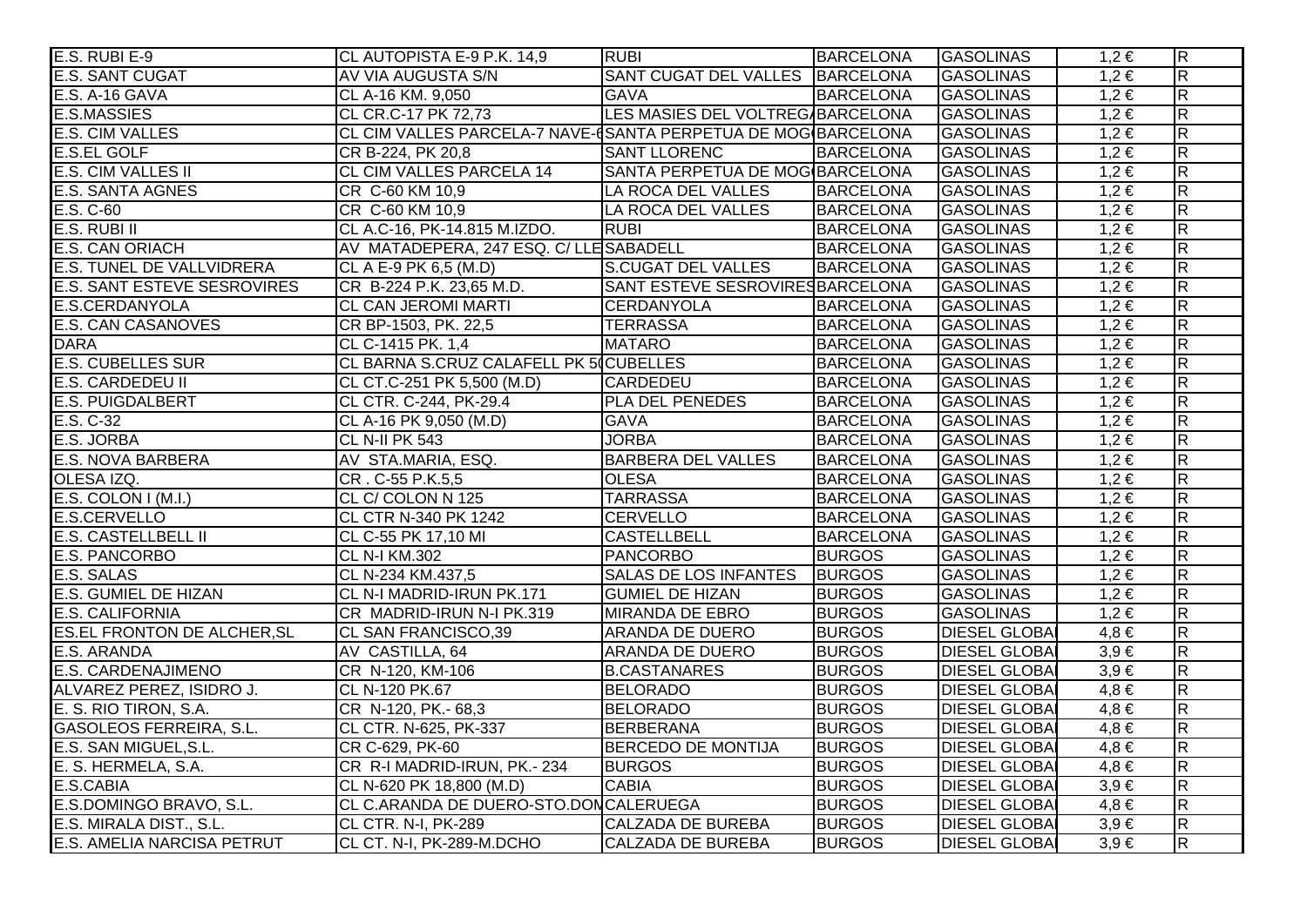| E.S. SAN MIGUEL, S.L.              | CL CTR. C-6318, PK-43                                     | <b>ENTRAMBASAGUAS DE MENBURGOS</b> |                | <b>DIESEL GLOBAI</b> | 4.8 €     | $\overline{\mathsf{R}}$ |
|------------------------------------|-----------------------------------------------------------|------------------------------------|----------------|----------------------|-----------|-------------------------|
| E. S MELON, S.A.                   | CR N-620, PK.- 22,100                                     | <b>ESTEPAR</b>                     | <b>BURGOS</b>  | <b>DIESEL GLOBA</b>  | $4,8 \in$ | $\overline{\mathsf{R}}$ |
| <b>E.S. FONTIOSO II</b>            | CR N-I, PK.186                                            | <b>FONTIOSO</b>                    | <b>BURGOS</b>  | <b>DIESEL GLOBA</b>  | $3,9 \in$ | $\overline{R}$          |
| <b>E.S. FONTIOSO II</b>            | CR N-I, PK.186                                            | <b>FONTIOSO</b>                    | <b>BURGOS</b>  | <b>DIESEL GLOBA</b>  | $3,9 \in$ |                         |
| <b>E.S. GUMIEL DE HIZAN</b>        | CL N-I MADRID-IRUN PK.171                                 | <b>GUMIEL DE HIZAN</b>             | <b>BURGOS</b>  | <b>DIESEL GLOBAI</b> | $3,9 \in$ | $\overline{\mathbf{z}}$ |
| E.S. ZU/EGAS, S.L.                 | AV BILBAO S-N                                             | <b>MEDINA DE POMAR</b>             | <b>BURGOS</b>  | <b>DIESEL GLOBA</b>  | $3,9 \in$ | $\overline{\mathbf{z}}$ |
| E.S. CANDIDO MESTU E HIJOS         | CR N-120, KM-164                                          | MELGAR DE FERNAMENTAL BURGOS       |                | <b>DIESEL GLOBA</b>  | $4,8 \in$ | $\overline{R}$          |
| <b>E.S. CALIFORNIA</b>             | CR MADRID-IRUN N-I PK.319                                 | <b>MIRANDA DE EBRO</b>             | <b>BURGOS</b>  | <b>DIESEL GLOBA</b>  | $3,9 \in$ | $\overline{R}$          |
| E.S. ROA, S.A.                     | CR N-1, KM-318,4                                          | MIRANDA DE EBRO                    | <b>BURGOS</b>  | <b>DIESEL GLOBA</b>  | $4,8 \in$ | $\overline{\mathsf{R}}$ |
| E.S. SERV. OLMEDILLO, S.L.         | CL C-619 PK. 26                                           | <b>OLMEDILLO DE ROA</b>            | <b>BURGOS</b>  | <b>DIESEL GLOBAI</b> | $4,8 \in$ | $\overline{R}$          |
| GASOLMILLOS, S.L.                  | CL CR. N-120 PK 144                                       | <b>OLMILLOS DE SASAMON</b>         | <b>BURGOS</b>  | <b>DIESEL GLOBAI</b> | $4,8 \in$ | $\overline{\mathsf{R}}$ |
| <b>E.S. PANCORBO</b>               | <b>CL N-I KM.302</b>                                      | <b>PANCORBO</b>                    | <b>BURGOS</b>  | <b>DIESEL GLOBA</b>  | $3,9 \in$ | $\overline{R}$          |
| <b>E.S. QUINTANAPALLAI</b>         | CL AUTOPISTA A-1, PK. 12                                  | QUINTANAPALLA                      | <b>BURGOS</b>  | <b>DIESEL GLOBA</b>  | $3,9 \in$ | R.                      |
| <b>E.S. QUINTANAPALLAI</b>         | CL AUTOPISTA A-1, PK. 12                                  | QUINTANAPALLA                      | <b>BURGOS</b>  | <b>DIESEL GLOBA</b>  | $3,9 \in$ |                         |
| <b>E.S. QUINTANAPALLAII</b>        | CL AUTOPISTA A-1, PK. 12                                  | <b>QUINTANAPALLA</b>               | <b>BURGOS</b>  | <b>DIESEL GLOBA</b>  | $3,9 \in$ | $\overline{\mathbf{z}}$ |
| <b>E.S. QUINTANAPALLAII</b>        | CL AUTOPISTA A-1, PK. 12                                  | QUINTANAPALLA                      | <b>BURGOS</b>  | <b>DIESEL GLOBA</b>  | $3,9 \in$ | T                       |
| E.S. RUBENA M.I.                   | CR N-I, PK-251.7                                          | <b>RUBENA</b>                      | <b>BURGOS</b>  | <b>DIESEL GLOBA</b>  | $3,9 \in$ | $\overline{\mathbf{z}}$ |
| RUBENA (M.D)                       | CL N-I PK 251,00                                          | <b>RUBENA</b>                      | <b>BURGOS</b>  | <b>DIESEL GLOBA</b>  | $3,9 \in$ | $\overline{R}$          |
| <b>E.S. SALAS</b>                  | CL N-234 KM.437,5                                         | <b>SALAS DE LOS INFANTES</b>       | <b>BURGOS</b>  | <b>DIESEL GLOBAI</b> | $3,9 \in$ | $\overline{R}$          |
| E.S. CARBUSAN, S.L                 | CR VILLAHOZ-STA M DEL CAMPO, SANTA MARIA DEL CAMPO BURGOS |                                    |                | <b>DIESEL GLOBA</b>  | $4,8 \in$ | $\overline{\mathsf{R}}$ |
| E.S. EL BERRON, S.L                | CR C-618 PK. 34                                           | SANTECILLA DE MENA                 | <b>BURGOS</b>  | <b>DIESEL GLOBA</b>  | $4,8 \in$ | $\overline{\mathbf{z}}$ |
| E.S.SERV. OLMEDILLO, S.L.          | CL CTR. N-122, PK-257                                     | <b>VADOCONDES</b>                  | <b>BURGOS</b>  | <b>DIESEL GLOBA</b>  | $4,8 \in$ | $\overline{\mathbf{z}}$ |
| E.S. VILLAFRIA, S.A.               | CR MADRID-IRUN, PK-245                                    | <b>VILLAFRIA</b>                   | <b>BURGOS</b>  | <b>DIESEL GLOBAI</b> | $4,8 \in$ | $\overline{\mathbf{z}}$ |
| E.S.YRAZUSTA-VILLAFRIA S.L         | CR A. N-I PK.245,5                                        | <b>VILLAFRIA DE BURGOS</b>         | <b>BURGOS</b>  | <b>DIESEL GLOBA</b>  | $4,8 \in$ | $\overline{R}$          |
| E.S. VILLARCE, S.L.                | CR R-1, KM-233                                            | VILLAGONZALO PEDERNALIBURGOS       |                | <b>DIESEL GLOBA</b>  | $4.8 \in$ | $\overline{R}$          |
| E.S. HERMELA2 S.A.                 | CL N-620 PK.5,7 M.D.                                      | VILLAGONZALO PEDERNALIBURGOS       |                | <b>DIESEL GLOBA</b>  | $4,8 \in$ | $\overline{R}$          |
| VILLARCE, S.L.-LAVARGA             | CL CTR. A-1, PK-232.7                                     | VILLAGONZALO PEDERNALIBURGOS       |                | <b>DIESEL GLOBA</b>  | $4,8 \in$ | $\overline{\mathbf{z}}$ |
| E. S. BLAS DE LA VILLA             | CR N-I, PK.-203                                           | VILLALMANZO                        | <b>BURGOS</b>  | <b>DIESEL GLOBA</b>  | $4,8 \in$ | $\overline{\mathsf{R}}$ |
| E. S. BLAS DE LA VILLA             | CR N-I, PK.- 203                                          | <b>VILLALMANZO</b>                 | <b>BURGOS</b>  | <b>DIESEL GLOBA</b>  | $3,9 \in$ |                         |
| <b>E.S. FONTIOSO II</b>            | CR N-I, PK.186                                            | <b>FONTIOSO</b>                    | <b>BURGOS</b>  | <b>GASOLINAS</b>     | $1,2 \in$ | $\overline{\mathbf{z}}$ |
| E.S. RUBENA M.I.                   | CR N-I, PK-251.7                                          | <b>RUBENA</b>                      | <b>BURGOS</b>  | <b>GASOLINAS</b>     | $1,2 \in$ | $\overline{\mathbf{z}}$ |
| <b>E.S. CARDENAJIMENO</b>          | CR N-120, KM-106                                          | <b>B.CASTANARES</b>                | <b>BURGOS</b>  | <b>GASOLINAS</b>     | $1,2 \in$ | R                       |
| E.S. MIRALA DIST., S.L.            | <b>CL CTR. N-I, PK-289</b>                                | <b>CALZADA DE BUREBA</b>           | <b>BURGOS</b>  | <b>GASOLINAS</b>     | $1,2 \in$ | $\overline{\mathsf{R}}$ |
| E.S.CABIA                          | CL N-620 PK 18,800 (M.D)                                  | <b>CABIA</b>                       | <b>BURGOS</b>  | <b>GASOLINAS</b>     | $1,2 \in$ | $\overline{\mathsf{R}}$ |
| E.S. ARANDA                        | AV CASTILLA, 64                                           | <b>ARANDA DE DUERO</b>             | <b>BURGOS</b>  | <b>GASOLINAS</b>     | $1,2 \in$ | $\overline{\mathsf{R}}$ |
| E.S. QUINTANAPALLAI                | CL AUTOPISTA A-1, PK. 12                                  | QUINTANAPALLA                      | <b>BURGOS</b>  | <b>GASOLINAS</b>     | $1,2 \in$ | $\overline{\mathsf{R}}$ |
| <b>E.S. QUINTANAPALLAII</b>        | CL AUTOPISTA A-1, PK. 12                                  | QUINTANAPALLA                      | <b>BURGOS</b>  | <b>GASOLINAS</b>     | $1,2 \in$ | $\overline{\mathsf{R}}$ |
| RUBENA (M.D)                       | CL N-I PK 251,00                                          | <b>RUBENA</b>                      | <b>BURGOS</b>  | <b>GASOLINAS</b>     | $1,2 \in$ | $\overline{\mathsf{R}}$ |
| <b>E.S. AMELIA NARCISA PETRUT</b>  | CL CT. N-I, PK-289-M.DCHO                                 | <b>CALZADA DE BUREBA</b>           | <b>BURGOS</b>  | <b>GASOLINAS</b>     | $1,2 \in$ | $\overline{\mathsf{R}}$ |
| <b>E.S. PLASENCIA II</b>           | CR N-630 PK.473,300                                       | <b>PLASENCIA</b>                   | <b>CACERES</b> | <b>GASOLINAS</b>     | $1,2 \in$ | R                       |
| <b>E.S. CACERES</b>                | CR N.630 KM. 549                                          | <b>CACERES</b>                     | <b>CACERES</b> | <b>GASOLINAS</b>     | $1,2 \in$ | $\overline{\mathsf{R}}$ |
| <b>E.S.CRUCE LAS HERRERIAS, SL</b> | CL N-630 PK. 590,5                                        | <b>ALCUESCAR</b>                   | <b>CACERES</b> | <b>DIESEL GLOBA</b>  | $4,8 \in$ | $\overline{\mathbf{z}}$ |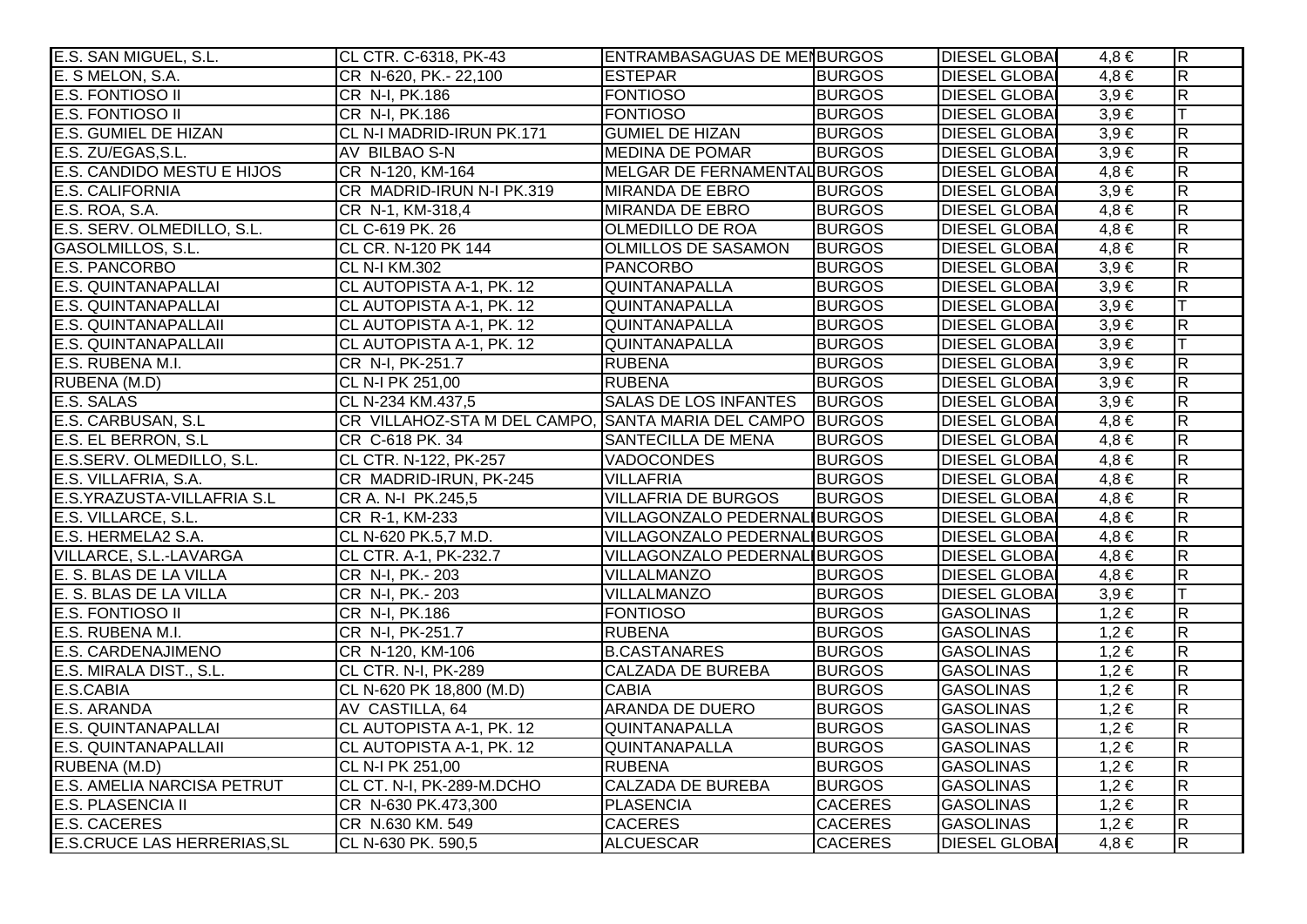| E.S. MELON S.A.                                         | CR N-630 KM.435,700           | ALDEANUEVA DEL CAMINO CACERES  |                | <b>DIESEL GLOBAL</b> | $4,8 \in$ | $\overline{\mathsf{R}}$ |
|---------------------------------------------------------|-------------------------------|--------------------------------|----------------|----------------------|-----------|-------------------------|
| E.S. ALMARAZ KM. 200, S.L.                              | CR N-V P.K. 200               | ALMARAZ                        | <b>CACERES</b> | <b>DIESEL GLOBAI</b> | $3,9 \in$ | $\overline{\mathsf{R}}$ |
| BROCANO PALOMINO, S.L.                                  | CL CC-520 PK. 49,2            | <b>ALMOHARIN</b>               | <b>CACERES</b> | <b>DIESEL GLOBAI</b> | $3,9 \in$ | $\overline{\mathsf{R}}$ |
| <b>JOSE M. PORTELA TORRES</b>                           | CL CR N-630, PK-428.5         | <b>BAIOS DE MONTEMAYOR</b>     | <b>CACERES</b> | <b>DIESEL GLOBAI</b> | $4,8 \in$ | $\overline{\mathsf{R}}$ |
| E.S. LA PISTA, S.L                                      | CR CN-630 PK.509,3            | <b>CAAVERAL</b>                | <b>CACERES</b> | <b>DIESEL GLOBA</b>  | $4,8 \in$ | $\overline{R}$          |
| <b>E.S. CACERES</b>                                     | CR N.630 KM. 549              | <b>CACERES</b>                 | <b>CACERES</b> | <b>DIESEL GLOBAI</b> | $3,9 \in$ | $\overline{R}$          |
| <b>E.S. CACERES</b>                                     | CR N.630 KM. 549              | <b>CACERES</b>                 | <b>CACERES</b> | <b>DIESEL GLOBAI</b> | $3,9 \in$ |                         |
| <b>E.S. CACERES II</b>                                  | AV DE LOS QUIJOTES, 14        | <b>CACERES</b>                 | <b>CACERES</b> | <b>DIESEL GLOBAI</b> | $3,9 \in$ | $\overline{\mathsf{R}}$ |
| E.S ROLO, S.L.                                          | CR C-512 PK 49                | <b>CAMINOMORISCO</b>           | <b>CACERES</b> | <b>DIESEL GLOBAI</b> | $3,9 \in$ | $\overline{R}$          |
| E.S. RUTA DE LA PLATA, S.L.                             | CR N-630 PK. 543              | <b>CASAR DE CACERES</b>        | <b>CACERES</b> | <b>DIESEL GLOBA</b>  | $4,8 \in$ | $\overline{R}$          |
| E.S. BLANCO ROMERO, S.A.                                | CR C-511 PK.9,700             | <b>CASATEJADA</b>              | <b>CACERES</b> | <b>DIESEL GLOBAI</b> | $3,9 \in$ | $\overline{R}$          |
| GASOLINERA ROLO, S.L.                                   | CR MONTEHERMOSO KM. 1,5       | <b>CORIA</b>                   | <b>CACERES</b> | <b>DIESEL GLOBAI</b> | $4,8 \in$ | $\overline{\mathsf{R}}$ |
| E.S. CORIA                                              | CL CTR. C-526, PK-29.200 M.D. | <b>CORIA</b>                   | <b>CACERES</b> | <b>DIESEL GLOBAI</b> | $3,9 \in$ | $\overline{R}$          |
| MIGUEL CORISCO GARCIA                                   | CL CC-904 PK.19,8             | <b>CUACOS DE YUSTE</b>         | <b>CACERES</b> | <b>DIESEL GLOBAI</b> | $4,8 \in$ | $\overline{R}$          |
| E.S.HJOS.VTE.JIMENEZ S.L.                               | AV CONSTITUCION, 161          | <b>JARAIZ DE LA VERA</b>       | <b>CACERES</b> | <b>DIESEL GLOBAI</b> | $4,8 \in$ | $\overline{\mathsf{R}}$ |
| E.S. HIJOS DE VICENTE JIMENEZ, S.L. CL C.EX-203 PK 12,8 |                               | JARAIZ DE LA VERA              | <b>CACERES</b> | <b>DIESEL GLOBAI</b> | $4,8 \in$ | $\overline{\mathsf{R}}$ |
| E.S. LOGROSAN, S.A.                                     | CL C-401 PK.203,6             | <b>LOGROSAN</b>                | <b>CACERES</b> | <b>DIESEL GLOBAI</b> | $2,4 \in$ | $\overline{R}$          |
| E.S. MONFRAGUE, S.L.                                    | AV CONSTITUCION, S-N          | MALPARTIDA DE PLASENCI/CACERES |                | <b>DIESEL GLOBAI</b> | $4,8 \in$ | $\overline{\mathsf{R}}$ |
| E.S. VIA DE LA PLATA                                    | CL CTR. A-66, PK-494          | MALPARTIDA DE PLASENCI/CACERES |                | <b>DIESEL GLOBAI</b> | $3,9 \in$ | $\overline{R}$          |
| E.S. VIA DE LA PLATA                                    | CL CTR. A-66, PK-494          | MALPARTIDA DE PLASENCI/CACERES |                | <b>DIESEL GLOBAI</b> | $3,9 \in$ | lΤ                      |
| E. S. ELEX, S.A.                                        | CR N-V, PK .- 292             | <b>MIAJADAS</b>                | <b>CACERES</b> | <b>DIESEL GLOBAI</b> | $3,9 \in$ | $\overline{\mathsf{R}}$ |
| ES E GARRIDO E HIJOS SL                                 | CR C-204 PK 26,3              | <b>MONTEHERMOSO</b>            | <b>CACERES</b> | <b>DIESEL GLOBAI</b> | $4,8 \in$ | $\overline{R}$          |
| E.S. ROLO, S.L.                                         | CL CTR. CC-526, PK-46.1       | MORALEJA                       | <b>CACERES</b> | <b>DIESEL GLOBAI</b> | $4,8 \in$ | $\overline{\mathsf{R}}$ |
| E. S. SERVIMOSA                                         | CR N-V, PK .- 180,8           | NAVALMORAL DE LA MATA CACERES  |                | <b>DIESEL GLOBAI</b> | $3,9 \in$ | $\overline{R}$          |
| E.S. NAVALMORAL, S.L.                                   | CR N-V P.K. 179               | NAVALMORAL DE LA MATA CACERES  |                | <b>DIESEL GLOBAI</b> | $3,9 \in$ | $\overline{\mathsf{R}}$ |
| A.S.PERALEDA, S.L.                                      | <b>CL A-5 PK 174</b>          | PERALEDA DE LA MATA            | <b>CACERES</b> | <b>DIESEL GLOBAI</b> | $3,9 \in$ | $\overline{R}$          |
| <b>E.S. PLASENCIA II</b>                                | CR N-630 PK.473,300           | <b>PLASENCIA</b>               | <b>CACERES</b> | <b>DIESEL GLOBAI</b> | $3,9 \in$ | $\overline{\mathsf{R}}$ |
| <b>E.S. PLASENCIA</b>                                   | CR N-630 PK.483,150           | <b>PLASENCIA</b>               | <b>CACERES</b> | <b>DIESEL GLOBAI</b> | $3,9 \in$ | $\overline{\mathsf{R}}$ |
| E.S. SODIMARBLAN, S.L.                                  | CL N-630 PK 472,5             | PLASENCIA                      | <b>CACERES</b> | <b>DIESEL GLOBAI</b> | $4,8 \in$ | $\overline{\mathsf{R}}$ |
| E.S. JUMCON, S.L.                                       | <b>CL CN-110 PK-403</b>       | <b>PLASENCIA</b>               | <b>CACERES</b> | <b>DIESEL GLOBAI</b> | $4,8 \in$ | $\overline{\mathsf{R}}$ |
| JOSE M. HERNANDE RODRIGUEZ                              | CL CT. N-630, PK-489.9        | <b>PLASENCIA</b>               | <b>CACERES</b> | <b>DIESEL GLOBA</b>  | $3,9 \in$ | $\overline{\mathsf{R}}$ |
| JOSE M. HERNANDE RODRIGUEZ                              | CL CT. N-630, PK-489.9        | <b>PLASENCIA</b>               | <b>CACERES</b> | <b>DIESEL GLOBA</b>  | $3,9 \in$ |                         |
| <b>E.S. RETORTILLO</b>                                  | CL N-630 PK 483,150           | <b>PLASENCIA</b>               | <b>CACERES</b> | <b>DIESEL GLOBAI</b> | $3,9 \in$ | $\overline{R}$          |
| <b>E.S. RETORTILLO</b>                                  | CL N-630 PK 483,150           | <b>PLASENCIA</b>               | <b>CACERES</b> | <b>DIESEL GLOBAI</b> | $3,9 \in$ |                         |
| E.S. MIRASIERRA, S.L.                                   | CR N-5, PK. 268               | SANTA CRUZ DE LA SIERRACACERES |                | <b>DIESEL GLOBAI</b> | $4,8 \in$ | $\overline{\mathsf{R}}$ |
| E.S.J.BRE#A E HIJAS S.A.                                | CR C-904 PK. 12,4             | <b>TALAYUELA</b>               | <b>CACERES</b> | <b>DIESEL GLOBAI</b> | $3,9 \in$ | $\overline{\mathsf{R}}$ |
| E.S. MIRAT COMBUSTIBLES, S.L.                           | <b>CR N-V PK.253</b>          | <b>TRUJILLO</b>                | <b>CACERES</b> | <b>DIESEL GLOBAI</b> | $3,9 \in$ | $\overline{\mathsf{R}}$ |
| E.S. JUMCOM, S.L                                        | CR N-110, PK-382,200          | <b>VALDASTILLAS</b>            | <b>CACERES</b> | <b>DIESEL GLOBAI</b> | $4,8 \in$ | $\overline{\mathsf{R}}$ |
| <b>E.S. TRAEXA</b>                                      | CR N-630 KM.564,3             | VALDESALOR                     | <b>CACERES</b> | <b>DIESEL GLOBAI</b> | $4,8 \in$ | $\overline{\mathsf{R}}$ |
| E.S. CRISFAL LUSOPOR, S.L.                              | CL PIZARRO, 8                 | VALENCIA DE ALCANTARA CACERES  |                | <b>DIESEL GLOBAI</b> | $2,4 \in$ | $\overline{\mathsf{R}}$ |
| E. S. CASARES DAZA, S.L.                                | CL CN-521 KM. 151,300         | VALENCIA DE ALCANTARA CACERES  |                | <b>DIESEL GLOBAI</b> | $2,4 \in$ | $\overline{\mathsf{R}}$ |
| <b>EL AVION S.L.</b>                                    | CL N-630 PK.454               | <b>VILLAR DE PLASENCIA</b>     | <b>CACERES</b> | <b>DIESEL GLOBAI</b> | $4,8 \in$ | $\overline{\mathsf{R}}$ |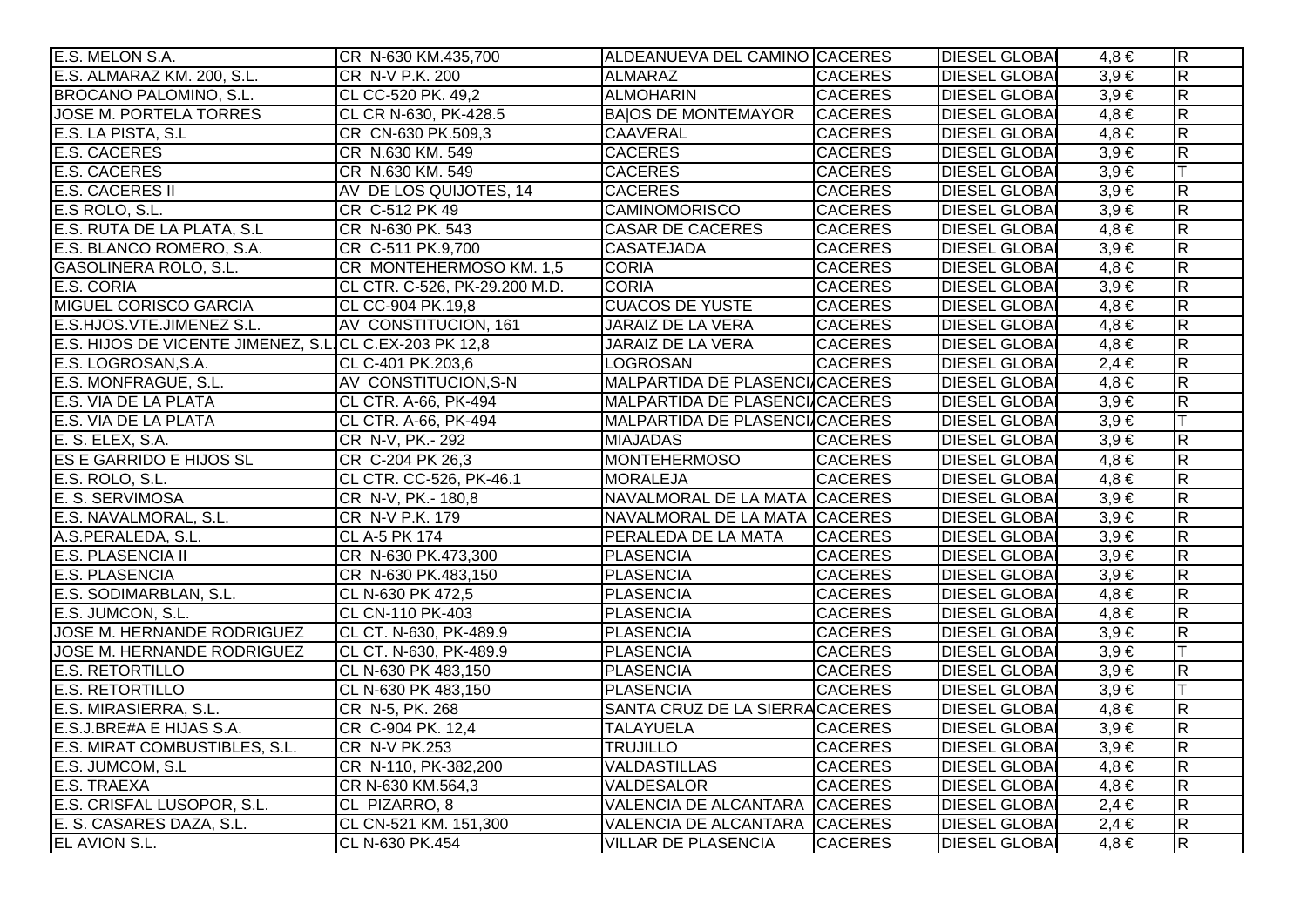| <b>E.S. PLASENCIA</b>      | CR N-630 PK.483,150                                  | <b>PLASENCIA</b>               | <b>CACERES</b> | <b>GASOLINAS</b>     | $1,2 \in$ | $\overline{R}$          |
|----------------------------|------------------------------------------------------|--------------------------------|----------------|----------------------|-----------|-------------------------|
| <b>E.S. CACERES II</b>     | AV DE LOS QUIJOTES, 14                               | <b>CACERES</b>                 | <b>CACERES</b> | <b>GASOLINAS</b>     | $1,2 \in$ | $\overline{\mathsf{R}}$ |
| JOSE M. HERNANDE RODRIGUEZ | CL CT. N-630, PK-489.9                               | PLASENCIA                      | <b>CACERES</b> | <b>GASOLINAS</b>     | $1,2 \in$ | $\overline{\mathsf{R}}$ |
| E.S. CORIA                 | CL CTR. C-526, PK-29.200 M.D.                        | <b>CORIA</b>                   | <b>CACERES</b> | <b>GASOLINAS</b>     | $1,2 \in$ | $\overline{R}$          |
| <b>E.S. RETORTILLO</b>     | CL N-630 PK 483,150                                  | PLASENCIA                      | <b>CACERES</b> | <b>GASOLINAS</b>     | $1,2 \in$ | $\overline{R}$          |
| E.S. VIA DE LA PLATA       | CL CTR. A-66, PK-494                                 | MALPARTIDA DE PLASENCI/CACERES |                | <b>GASOLINAS</b>     | $1,2 \in$ | $\overline{\mathsf{R}}$ |
| <b>E.S. LAS MURALLITAS</b> | PZ DE LA VICTORIA, S/N                               | <b>CADIZ</b>                   | <b>CADIZ</b>   | <b>GASOLINAS</b>     | $1,2 \in$ | $\overline{R}$          |
| E.S. JEREZ II              | CR ARCOS, PK 1                                       | <b>JEREZ DE LA FRONTERA</b>    | <b>CADIZ</b>   | <b>GASOLINAS</b>     | $1,2 \in$ | $\overline{\mathsf{R}}$ |
| MONCADA OIL 2003, S.L.     | CL PS. VICTORIA EUGENIA, SN                          | <b>ALGECIRAS</b>               | CADIZ          | <b>DIESEL GLOBAI</b> | $4,8 \in$ | $\overline{\mathsf{R}}$ |
| E.S. ALGODONALES, S.L.     | CL CTR.JEREZ-CARTAG.KM-77.500 ALGODONALES            |                                | <b>CADIZ</b>   | <b>DIESEL GLOBAI</b> | $4,8 \in$ | $\overline{R}$          |
| <b>E.S EL PERAL</b>        | CL P.I. EL PERAL                                     | <b>ARCOS D LA FRONTERA</b>     | CADIZ          | <b>DIESEL GLOBAI</b> | $4,8 \in$ | $\overline{\mathsf{R}}$ |
| E.S. GESPAVE, S.L.         | CR ARCOS-EL BOSQUE KM.3                              | ARCOS DE LA FRONTERA           | <b>CADIZ</b>   | <b>DIESEL GLOBAI</b> | $4,8 \in$ | $\overline{\mathsf{R}}$ |
| <b>E.S. BORNOS</b>         | CR N-342, PK-30                                      | <b>BORNOS</b>                  | <b>CADIZ</b>   | <b>DIESEL GLOBAI</b> | $3,9 \in$ | $\overline{\mathsf{R}}$ |
| <b>E.S. LAS MURALLITAS</b> | PZ DE LA VICTORIA, S/N                               | <b>CADIZ</b>                   | <b>CADIZ</b>   | <b>DIESEL GLOBAL</b> | $3,9 \in$ | $\overline{R}$          |
| E. S. PUERTA TIERRA        | AV ANDALUCIA, 2                                      | <b>CADIZ</b>                   | <b>CADIZ</b>   | <b>DIESEL GLOBA</b>  | $4,8 \in$ | $\overline{R}$          |
| CORTADURA-PEREZ CARREO, SA | AV J.LEON CARRANZA, 16                               | <b>CADIZ</b>                   | <b>CADIZ</b>   | <b>DIESEL GLOBAI</b> | $4,8 \in$ | $\overline{R}$          |
| E.S. CADIZ, S.L.           | AV CAYETANO DEL TORO 32                              | <b>CADIZ</b>                   | <b>CADIZ</b>   | <b>DIESEL GLOBAI</b> | $4,8 \in$ | $\overline{\mathsf{R}}$ |
| <b>E.S. EL MILAGRO</b>     | AV ALCALDE MANUEL P,22                               | <b>CADIZ</b>                   | CADIZ          | <b>DIESEL GLOBAI</b> | $4,8 \in$ | $\overline{\mathsf{R}}$ |
| E.S. CONIL                 | CL GONZALO SANCHEZ FUENTES CONIL                     |                                | <b>CADIZ</b>   | <b>DIESEL GLOBAL</b> | $3,9 \in$ | $\overline{\mathsf{R}}$ |
| E.S. EL COLORADO S.A.      | CR N-340, KM-16,700                                  | <b>CHICLANA</b>                | CADIZ          | <b>DIESEL GLOBAI</b> | $4,8 \in$ | $\overline{\mathsf{R}}$ |
| E.S. EL COLORADO S.A.      | CR N-340, KM-16,700                                  | <b>CHICLANA</b>                | <b>CADIZ</b>   | <b>DIESEL GLOBAI</b> | $3,9 \in$ | lΤ                      |
| E.S. CAMPANO               | CL CTR. N-340, PK-12.300                             | <b>CHICLANA</b>                | <b>CADIZ</b>   | <b>DIESEL GLOBAI</b> | $4,8 \in$ | $\overline{R}$          |
| E.S. HUERTA DEL ROSARIO    | CR MEDINA PK.0,6                                     | <b>CHICLANA</b>                | <b>CADIZ</b>   | <b>DIESEL GLOBAL</b> | $4,8 \in$ | $\overline{R}$          |
| E.S. EL PILAR              | <b>CL REYES CATOLICOS, S-N</b>                       | <b>CHICLANA</b>                | <b>CADIZ</b>   | <b>DIESEL GLOBA</b>  | $4,8 \in$ | $\overline{R}$          |
| E.S. MANUEL MEJIAS SOUSA   | AV DE JAEN, S-N                                      | <b>CHIPIONA</b>                | <b>CADIZ</b>   | <b>DIESEL GLOBAI</b> | $4,8 \in$ | $\overline{R}$          |
| <b>E.S. ESPERA</b>         | CL C-343 KM.21 - UTRERA-BARBATIESPERA                |                                | <b>CADIZ</b>   | <b>DIESEL GLOBAI</b> | $3,9 \in$ | $\overline{\mathsf{R}}$ |
| <b>E.S. GUADALCACIN</b>    | CR P-0435, PK-5                                      | <b>GUADALCACIN</b>             | <b>CADIZ</b>   | <b>DIESEL GLOBAI</b> | $4,8 \in$ | $\overline{R}$          |
| <b>E.S.MONTEALEGRE</b>     | <b>CL C-440 PK 2</b>                                 | <b>JEREZ</b>                   | <b>CADIZ</b>   | <b>DIESEL GLOBA</b>  | $3,9 \in$ | $\overline{R}$          |
| E.S. VULCANO               | AV DE ARCOS, 59                                      | <b>JEREZ DE LA FRONTERA</b>    | <b>CADIZ</b>   | <b>DIESEL GLOBAI</b> | $4,8 \in$ | $\overline{\mathsf{R}}$ |
| E.S. JEREZ II              | CR ARCOS, PK 1                                       | <b>JEREZ DE LA FRONTERA</b>    | <b>CADIZ</b>   | <b>DIESEL GLOBAI</b> | $3,9 \in$ | $\overline{\mathsf{R}}$ |
| E.S. LA PLATA              | <b>CL LA PLATA</b>                                   | JEREZ DE LA FRONTERA           | <b>CADIZ</b>   | <b>DIESEL GLOBAI</b> | $4,8 \in$ | R                       |
| <b>E.S. LA CARTUJA</b>     | CL A-381 P.K.2,5 LAS PACHECAS   JEREZ DE LA FRONTERA |                                | <b>CADIZ</b>   | <b>DIESEL GLOBAI</b> | $4,8 \in$ | $\overline{\mathsf{R}}$ |
| <b>E.S. LA CARTUJA</b>     | CL A-381 P.K.2,5 LAS PACHECAS                        | <b>JEREZ DE LA FRONTERA</b>    | <b>CADIZ</b>   | <b>DIESEL GLOBA</b>  | $3,9 \in$ | $\top$                  |
| <b>E.S. MONTEALTO</b>      | CR N-IV, KM-635,800                                  | <b>JEREZ DE LA FRONTERA</b>    | <b>CADIZ</b>   | <b>DIESEL GLOBA</b>  | $4,8 \in$ | $\overline{\mathsf{R}}$ |
| <b>E.S. MONTEALTO</b>      | CR N-IV, KM-635,800                                  | <b>JEREZ DE LA FRONTERA</b>    | <b>CADIZ</b>   | <b>DIESEL GLOBAI</b> | $3,9 \in$ |                         |
| E.S. LAS COPAS             | CL RODRIGO DE JEREZ, 2                               | <b>JEREZ DE LA FRONTERA</b>    | <b>CADIZ</b>   | <b>DIESEL GLOBAI</b> | $4,8 \in$ | $\overline{R}$          |
| E. S. JEREZ                | CL MARTIN FERRADOR, 4                                | <b>JEREZ DE LA FRONTERA</b>    | <b>CADIZ</b>   | <b>DIESEL GLOBAI</b> | $3,9 \in$ | $\overline{\mathsf{R}}$ |
| <b>E.S.NUEVAS COPAS</b>    | CL CTR.N-IV PK 641,5 (M.D)                           | <b>JEREZ DE LA FRONTERA</b>    | <b>CADIZ</b>   | <b>DIESEL GLOBAI</b> | $3,9 \in$ | $\overline{\mathsf{R}}$ |
| <b>E.S. CAULINA</b>        | CL COLONIA CAULINA, ACC N-IV, PUEREZ DE LA FRONTERA  |                                | <b>CADIZ</b>   | <b>DIESEL GLOBAI</b> | $3.9 \in$ | $\overline{\mathsf{R}}$ |
| <b>E.S. LOS BARRIOS</b>    | CL CTR. A-381, PK-94                                 | <b>LOS BARRIOS</b>             | <b>CADIZ</b>   | <b>DIESEL GLOBAI</b> | $3,9 \in$ | $\overline{\mathsf{R}}$ |
| <b>E.S. LOS BARRIOS</b>    | CL CTR. A-381, PK-94                                 | <b>LOS BARRIOS</b>             | <b>CADIZ</b>   | <b>DIESEL GLOBAI</b> | $3,9 \in$ |                         |
| <b>E.S. LOS ANGELES</b>    | CR JEREZ-ALGECIRAS, PK-32                            | <b>MEDINA SIDONIA</b>          | <b>CADIZ</b>   | <b>DIESEL GLOBAI</b> | $4,8 \in$ | $\overline{R}$          |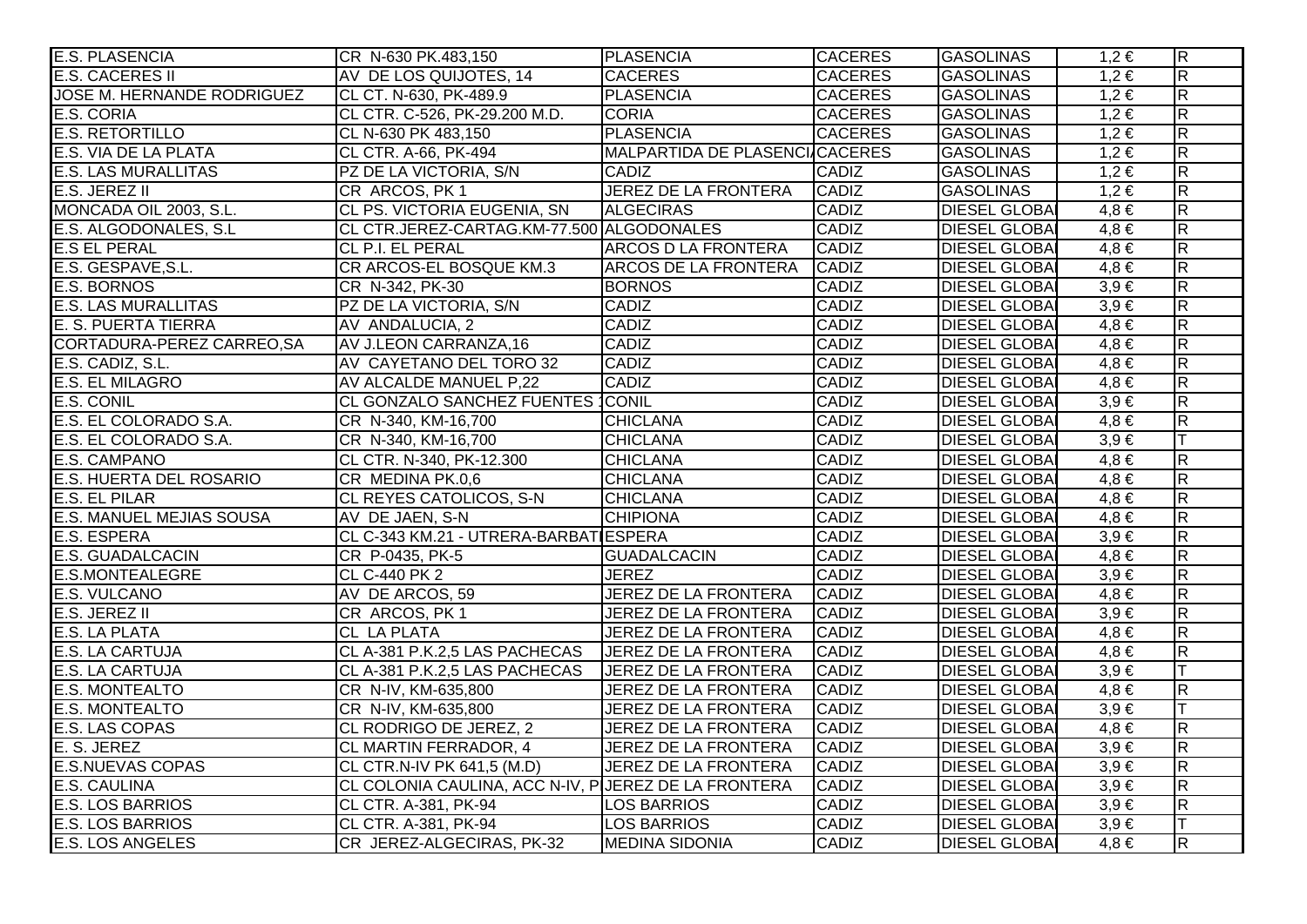| <b>ES.NTRA.S.DE LOS REMEDIOS</b>   | AV JULIAN BESTEIRO, 41                              | <b>OLVERA</b>               | <b>CADIZ</b>     | <b>DIESEL GLOBAL</b> | $4,8 \in$ | $\overline{\mathsf{R}}$ |
|------------------------------------|-----------------------------------------------------|-----------------------------|------------------|----------------------|-----------|-------------------------|
| E.S. PUERTO SANTA MARIA            | AV FUENTE BRAVIA, 1                                 | PTO. DE SANTA MARIA         | CADIZ            | <b>DIESEL GLOBAI</b> | $3.9 \in$ | $\overline{\mathsf{R}}$ |
| E.S.NTRA.S.DE LOS MILAGROS         | CR PTO. STA. MARIA-SANLUCAR PTO. STA. MARIA         |                             | <b>CADIZ</b>     | <b>DIESEL GLOBA</b>  | $3,9 \in$ | $\overline{\mathsf{R}}$ |
| <b>E.S. VISTAHERMOSA</b>           | AV FUENTE BRAVIA, 1                                 | PTO. STA. MARIA             | <b>CADIZ</b>     | <b>DIESEL GLOBA</b>  | $3,9 \in$ | $\overline{\mathsf{R}}$ |
| E.S. RIO SAN PEDRO, S.L.           | CL POL. IND.EL TROCADERO-PARC PUERTO REAL           |                             | <b>CADIZ</b>     | <b>DIESEL GLOBA</b>  | $4,8 \in$ | $\overline{\mathsf{R}}$ |
| <b>E.S.PUERTO REAL II</b>          | CL N-IV PK 668,6 (M.I.)                             | <b>PUERTO REAL</b>          | CADIZ            | <b>DIESEL GLOBAI</b> | $3,9 \in$ | $\overline{\mathsf{R}}$ |
| E.S.FERMARSA                       | <b>CL POL. INDTRIAL PARCELA 83</b>                  | <b>ROTA</b>                 | <b>CADIZ</b>     | <b>DIESEL GLOBAI</b> | $4,8 \in$ | $\overline{\mathsf{R}}$ |
| ARAVAL, S.L.                       | CL FERROCAR,10 PI.FADRIC                            | <b>SAN FERNANDO</b>         | CADIZ            | <b>DIESEL GLOBA</b>  | $4,8 \in$ | $\overline{R}$          |
| <b>E.S.HNOS. BANDERA LIMA</b>      | CR CAMPILLO-RONDA KM. 112,700 SAN PABLO DE BUCEITE  |                             | <b>CADIZ</b>     | <b>DIESEL GLOBAI</b> | $4,8 \in$ | $\overline{\mathsf{R}}$ |
| <b>E.S.MIRAFLORES</b>              | CR N-340 PK.116                                     | <b>SAN ROQUE</b>            | <b>CADIZ</b>     | <b>DIESEL GLOBAI</b> | $4,8 \in$ | $\overline{R}$          |
| <b>E.S.MIRAFLORES</b>              | CR N-340 PK.116                                     | <b>SAN ROQUE</b>            | <b>CADIZ</b>     | <b>DIESEL GLOBAI</b> | $3,9 \in$ |                         |
| E.S. CONIL                         | CL GONZALO SANCHEZ FUENTES CONIL                    |                             | <b>CADIZ</b>     | <b>GASOLINAS</b>     | $1,2 \in$ | $\overline{\mathsf{R}}$ |
| <b>E.S. LA MILAGROSA</b>           | AV DE SEVILLA, 45                                   | <b>TREBUJENA</b>            | <b>CADIZ</b>     | <b>DIESEL GLOBAI</b> | $4,8 \in$ | $\overline{\mathsf{R}}$ |
| <b>E.S. UBRIQUE</b>                | CR UBRIQUE-EL BOSQUE, SN                            | <b>UBRIQUE</b>              | <b>CADIZ</b>     | <b>DIESEL GLOBA</b>  | $3,9 \in$ | $\overline{R}$          |
| MEJIAS GONZALEZ ISMAEL, S.L.       | AV ARCOS S/N                                        | VILLAMARTIN                 | <b>CADIZ</b>     | <b>DIESEL GLOBA</b>  | $4,8 \in$ | $\overline{R}$          |
| E.S. VIRGEN DEL ROCIO, S.L.        | CL CTR. A-382, KM-53.6                              | VILLAMARTIN                 | <b>CADIZ</b>     | <b>DIESEL GLOBA</b>  | $4,8 \in$ | $\overline{R}$          |
| <b>E.S. UBRIQUE</b>                | CR UBRIQUE-EL BOSQUE, SN                            | <b>UBRIQUE</b>              | <b>CADIZ</b>     | <b>GASOLINAS</b>     | $1,2 \in$ | $\overline{R}$          |
| <b>E.S. VISTAHERMOSA</b>           | AV FUENTE BRAVIA, 1                                 | PTO. STA. MARIA             | <b>CADIZ</b>     | <b>GASOLINAS</b>     | $1,2 \in$ | $\overline{\mathsf{R}}$ |
| <b>E.S.MONTEALEGRE</b>             | CL C-440 PK 2                                       | <b>JEREZ</b>                | <b>CADIZ</b>     | <b>GASOLINAS</b>     | $1,2 \in$ | $\overline{\mathsf{R}}$ |
| E. S. JEREZ                        | CL MARTIN FERRADOR, 4                               | JEREZ DE LA FRONTERA        | CADIZ            | <b>GASOLINAS</b>     | $1,2 \in$ | $\overline{R}$          |
| <b>E.S.NUEVAS COPAS</b>            | CL CTR.N-IV PK 641,5 (M.D)                          | <b>JEREZ DE LA FRONTERA</b> | <b>CADIZ</b>     | <b>GASOLINAS</b>     | $1,2 \in$ | $\overline{\mathsf{R}}$ |
| <b>E.S.PUERTO REAL II</b>          | CL N-IV PK 668,6 (M.I.)                             | <b>PUERTO REAL</b>          | CADIZ            | <b>GASOLINAS</b>     | $1,2 \in$ | $\overline{R}$          |
| <b>E.S. LOS BARRIOS</b>            | CL CTR. A-381, PK-94                                | LOS BARRIOS                 | <b>CADIZ</b>     | GASOLINAS            | $1,2 \in$ | $\overline{R}$          |
| E.S. PUERTO SANTA MARIA            | AV FUENTE BRAVIA, 1                                 | PTO. DE SANTA MARIA         | <b>CADIZ</b>     | GASOLINAS            | $1,2 \in$ | $\overline{R}$          |
| E.S. CAULINA                       | CL COLONIA CAULINA, ACC N-IV, PUEREZ DE LA FRONTERA |                             | <b>CADIZ</b>     | <b>GASOLINAS</b>     | $1,2 \in$ | $\overline{R}$          |
| <b>CALLE CASTILLA</b>              | CL CASTILLA, 91                                     | <b>SANTANDER</b>            | <b>CANTABRIA</b> | <b>GASOLINAS</b>     | $1,2 \in$ | $\overline{\mathsf{R}}$ |
| E.S. GAJANO                        | CL CR. CA-141, PK.4                                 | <b>GAJANO</b>               | <b>CANTABRIA</b> | <b>GASOLINAS</b>     | $1,2 \in$ | $\overline{\mathsf{R}}$ |
| <b>E.S. PATRICIA GONZALEZ DIEZ</b> | CL A-8 PK 194 (M.I)                                 | <b>ANERO</b>                | <b>CANTABRIA</b> | <b>DIESEL GLOBA</b>  | $3,9 \in$ | $\overline{\mathsf{R}}$ |
| E.S. BESAYA, S.L.                  | CL N-611 PK 163,2                                   | <b>ARENA DE IGUANA</b>      | <b>CANTABRIA</b> | <b>DIESEL GLOBA</b>  | $4,8 \in$ | $\overline{\mathsf{R}}$ |
| E.S. BESAYA, S.L.                  | CL N-611 PK 163,2                                   | ARENA DE IGUANA             | <b>CANTABRIA</b> | <b>DIESEL GLOBA</b>  | $3.9 \in$ | IТ                      |
| <b>E.S. MONCALIAN</b>              | CL AUTOVIA A-8 (BILBAO-SANTANDBARCENA DE CICERO     |                             | <b>CANTABRIA</b> | <b>DIESEL GLOBA</b>  | $3,9 \in$ | $\overline{R}$          |
| <b>E.S. MONCALIAN</b>              | CL AUTOVIA A-8 (BILBAO-SANTANDBARCENA DE CICERO     |                             | <b>CANTABRIA</b> | <b>DIESEL GLOBAI</b> | $3,9 \in$ | lΤ                      |
| <b>E.S. BERANGA</b>                | CR SAN SEBASTIAN-SANTIAGO, PIBERANGA                |                             | <b>CANTABRIA</b> | <b>DIESEL GLOBA</b>  | $2,4 \in$ | $\overline{\mathsf{R}}$ |
| A.S. LA VEGA                       | <b>CL A-67 PK 133 MD</b>                            | <b>BOLMIR</b>               | <b>CANTABRIA</b> | <b>DIESEL GLOBAI</b> | $4,8 \in$ | $\overline{\mathsf{R}}$ |
| A.S. LA VEGA                       | CL A-67 PK 133 MD                                   | <b>BOLMIR</b>               | <b>CANTABRIA</b> | <b>DIESEL GLOBA</b>  | $3,9 \in$ |                         |
| AS VIRGEN D L PE/A SL              | CL CTR N-634 PK244.2 MD                             | <b>CABEZON DE LA SAL</b>    | <b>CANTABRIA</b> | <b>DIESEL GLOBAI</b> | $4,8 \in$ | $\overline{\mathsf{R}}$ |
| E.S. RAOS, S.L.                    | CL POLIG.RAOS, PARCELA C                            | <b>CAMARGO</b>              | <b>CANTABRIA</b> | <b>DIESEL GLOBA</b>  | $4,8 \in$ | $\overline{\mathsf{R}}$ |
| <b>E.S. CARTES</b>                 | CL B.DEL RIVERO N611 KM182                          | <b>CARTES</b>               | <b>CANTABRIA</b> | <b>DIESEL GLOBA</b>  | $3,9 \in$ | $\overline{\mathsf{R}}$ |
| E.S.VALDALIGA (M.D)                | <b>CL A-8 PK 256</b>                                | <b>CAVIEDES-VALDALIGA</b>   | <b>CANTABRIA</b> | <b>DIESEL GLOBAI</b> | $3.9 \in$ | $\overline{\mathsf{R}}$ |
| E.S.VALDALIGA (M.D)                | <b>CL A-8 PK 256</b>                                | <b>CAVIEDES-VALDALIGA</b>   | <b>CANTABRIA</b> | <b>DIESEL GLOBA</b>  | $3,9 \in$ |                         |
| E.S.VALDALIGA (M.I)                | CL A-8 PK 256                                       | CAVIEDES-VALDALIGA          | <b>CANTABRIA</b> | <b>DIESEL GLOBAI</b> | $3,9 \in$ | $\overline{\mathsf{R}}$ |
| E.S.VALDALIGA (M.I)                | <b>CL A-8 PK 256</b>                                | CAVIEDES-VALDALIGA          | <b>CANTABRIA</b> | <b>DIESEL GLOBA</b>  | $3,9 \in$ | lΤ                      |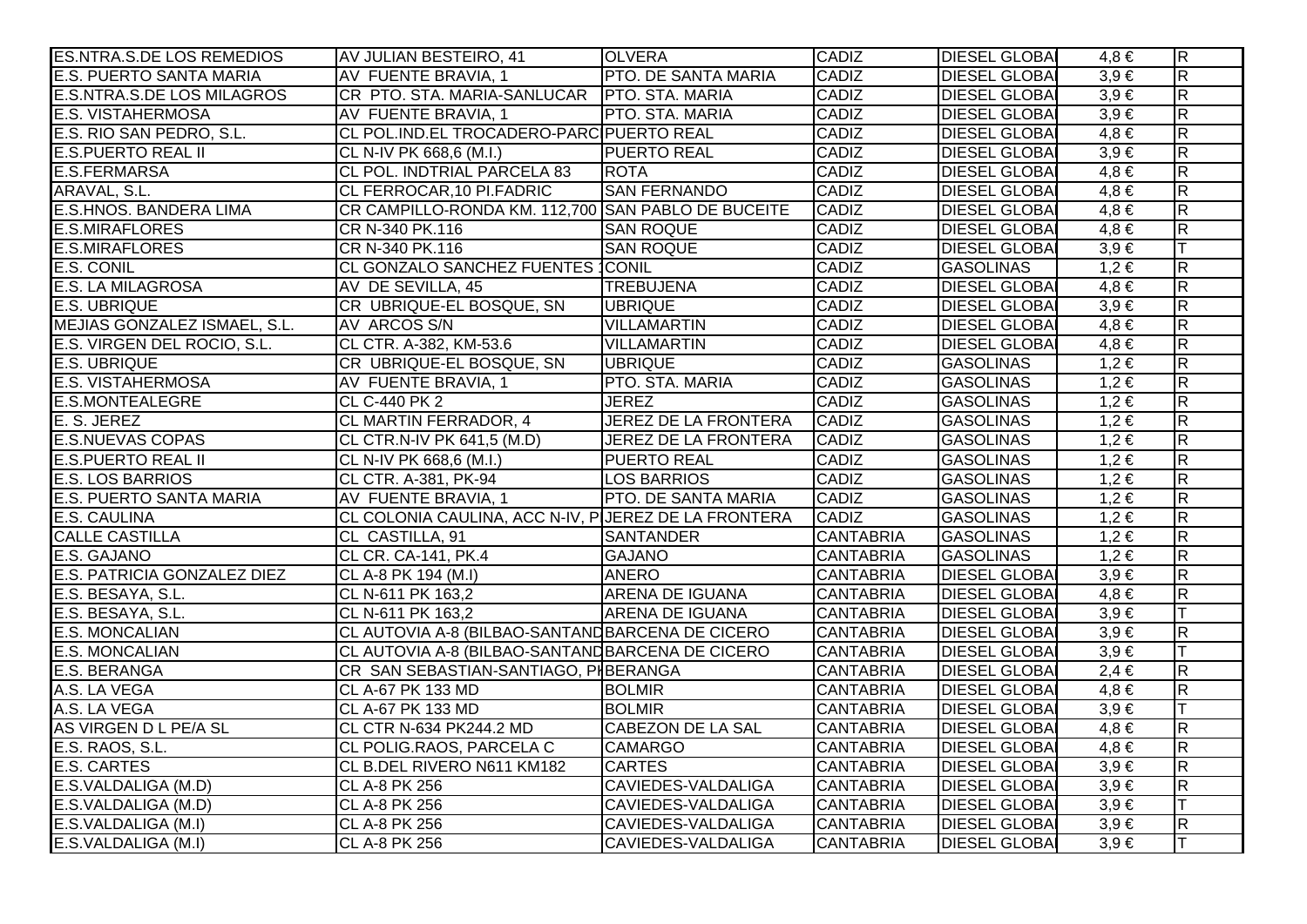| E.S. PUCHAR                        | CR A. NACIONAL, 634 PK-173                      | <b>COLINDRES</b>                 | <b>CANTABRIA</b> | <b>DIESEL GLOBAL</b> | $3,9 \in$ | $\overline{\mathsf{R}}$ |
|------------------------------------|-------------------------------------------------|----------------------------------|------------------|----------------------|-----------|-------------------------|
| <b>GASOLINERA DE ELECHAS, SL</b>   | CL ELECHAS, S/N CR.S-430 PK 5,20 ELECHAS        |                                  | <b>CANTABRIA</b> | <b>DIESEL GLOBA</b>  | $4,8 \in$ | $\overline{R}$          |
| E.S. TRANSP.ADE-TER, S.L.          | CL B LAS BARRERAS 81 A                          | <b>ENTRAMBASAGUAS</b>            | <b>CANTABRIA</b> | <b>DIESEL GLOBA</b>  | $4,8 \in$ | $\overline{\mathsf{R}}$ |
| E.S. GAJANO                        | CL CR. CA-141, PK.4                             | <b>GAJANO</b>                    | <b>CANTABRIA</b> | <b>DIESEL GLOBAI</b> | $3,9 \in$ | $\overline{R}$          |
| E.S. GAMA                          | CR C-629, KM.147                                | <b>GAMA</b>                      | <b>CANTABRIA</b> | <b>DIESEL GLOBAI</b> | $3,9 \in$ | $\overline{R}$          |
| <b>AREA DE SERVICIO ADELMA, SL</b> | <b>CL CR N-634 PK 195</b>                       | <b>HOZNAYO</b>                   | <b>CANTABRIA</b> | <b>DIESEL GLOBAI</b> | $4,8 \in$ | $\overline{R}$          |
| AREA DE SERVICIO ADELMA, SL        | <b>CL CR N-634 PK 195</b>                       | <b>HOZNAYO</b>                   | <b>CANTABRIA</b> | <b>DIESEL GLOBAI</b> | $3,9 \in$ | lΤ                      |
| <b>E.S. LA ENCINA</b>              | CR CN-634 KM. 213                               | LA ENCIANA DE CAYON              | <b>CANTABRIA</b> | <b>DIESEL GLOBA</b>  | $2,4 \in$ | $\overline{R}$          |
| <b>ES.MARTINEZ CASTANEDO H, SL</b> | CL RECONQUISTA DE SEVILLA S-N LAREDO            |                                  | <b>CANTABRIA</b> | <b>DIESEL GLOBAI</b> | $4,8 \in$ | $\overline{R}$          |
| <b>E.S. LAREDO</b>                 | CL EL CALLEJO S/N                               | LAREDO                           | <b>CANTABRIA</b> | <b>DIESEL GLOBA</b>  | $3,9 \in$ | $\overline{\mathsf{R}}$ |
| E.S. LA CERRADA                    | CL P.I. LA CERRADA, 32                          | <b>MALIAO</b>                    | <b>CANTABRIA</b> | <b>DIESEL GLOBAI</b> | $3,9 \in$ | $\overline{R}$          |
| E. S. PARAYAS                      | AV NIDA PARAYAS, KM. 3                          | <b>MALIAO</b>                    | <b>CANTABRIA</b> | <b>DIESEL GLOBA</b>  | $3,9 \in$ | $\overline{R}$          |
| E.S. BESAYA, S.L                   | CL EL MESON STA. OLALLA, 25                     | MOLLEDO                          | <b>CANTABRIA</b> | <b>DIESEL GLOBA</b>  | $4,8 \in$ | $\overline{R}$          |
| E.S. FELISA, S.L.                  | CL BARRIO VISTA ALEGRE, S.N                     | <b>PUENTE SAN MIGUEL</b>         | <b>CANTABRIA</b> | <b>DIESEL GLOBAI</b> | $4,8 \in$ | $\overline{R}$          |
| E.S. CARRERA CUESTA, S.L.          | AV CANTABRIA, 73-75                             | <b>REINOSA</b>                   | <b>CANTABRIA</b> | <b>DIESEL GLOBAI</b> | $4,8 \in$ | $\overline{\mathsf{R}}$ |
| <b>E.S. MERUELO</b>                | <b>CL LOS BEREZALES, SN</b>                     | SAN MAMES DE MERUELO CANTABRIA   |                  | <b>DIESEL GLOBAI</b> | $3,9 \in$ | $\overline{R}$          |
| <b>CALLE CASTILLA</b>              | <b>CL CASTILLA, 91</b>                          | <b>SANTANDER</b>                 | <b>CANTABRIA</b> | <b>DIESEL GLOBAI</b> | $3,9 \in$ | $\overline{\mathsf{R}}$ |
| <b>E.S. ALBERICIA</b>              | CL LA ALBERICIA-SARDINERO SV-4 SANTANDER        |                                  | <b>CANTABRIA</b> | <b>DIESEL GLOBAI</b> | $3,9 \in$ | $\overline{R}$          |
| E.S. CAZO/A                        | CL CRDNAL HERRERA ORIA 38                       | SANTANDER                        | <b>CANTABRIA</b> | <b>DIESEL GLOBA</b>  | $2,4 \in$ | $\overline{\mathsf{R}}$ |
| <b>E.S.EL CAMPON</b>               | <b>CL POLIGONO EL CAMPON</b>                    | SANTANDER-PENACASTILL CANTABRIA  |                  | <b>DIESEL GLOBAI</b> | $4,8 \in$ | $\overline{R}$          |
| E.S. SANTO/A                       | CR CN-629 KM.156                                | <b>SANTOJA</b>                   | <b>CANTABRIA</b> | <b>DIESEL GLOBAI</b> | $3,9 \in$ | $\overline{R}$          |
| E.S M.C. GARCIA RODRIGUEZ          | CL CR. S-6316, PK. 1,8                          | <b>VIVEDA</b>                    | <b>CANTABRIA</b> | <b>GASOLINAS</b>     | $1,2 \in$ | $\overline{R}$          |
| E.S. LOS OCHOS                     | CL N-634, KM-232,5                              | <b>TORRELAVEGA</b>               | <b>CANTABRIA</b> | <b>DIESEL GLOBAI</b> | $3,9 \in$ | $\overline{R}$          |
| <b>GASOL.DE CARRIEDO SL</b>        | AV SANTANDER, S.N.                              | VILLACARRIEDO                    | <b>CANTABRIA</b> | <b>DIESEL GLOBAI</b> | $4,8 \in$ | $\overline{\mathsf{R}}$ |
| E.S.GASOLIN. VILLANUEVA S.L        | CL LA RIEGA, 62                                 | VILLANUEVA VILLAESCUSA CANTABRIA |                  | <b>DIESEL GLOBAI</b> | $4,8 \in$ | $\overline{R}$          |
| <b>E.S. VILLEGAR</b>               | CR BURGOS-SANTANDER, PK-116 VILLEGAR DE TORANZO |                                  | <b>CANTABRIA</b> | <b>DIESEL GLOBA</b>  | $3,9 \in$ | $\overline{R}$          |
| E.S M.C. GARCIA RODRIGUEZ          | CL CR. S-6316, PK. 1,8                          | <b>VIVEDA</b>                    | <b>CANTABRIA</b> | <b>DIESEL GLOBA</b>  | $3,9 \in$ | $\overline{R}$          |
| E.S. LA CERRADA                    | CL P.I. LA CERRADA, 32                          | <b>MALIAO</b>                    | <b>CANTABRIA</b> | <b>GASOLINAS</b>     | $1,2 \in$ | $\overline{\mathsf{R}}$ |
| E.S. SANTO/A                       | CR CN-629 KM.156                                | <b>SANTOJA</b>                   | <b>CANTABRIA</b> | <b>GASOLINAS</b>     | $1,2 \in$ | $\overline{R}$          |
| <b>E.S. MERUELO</b>                | <b>CL LOS BEREZALES, SN</b>                     | SAN MAMES DE MERUELO CANTABRIA   |                  | <b>GASOLINAS</b>     | $1,2 \in$ | $\overline{R}$          |
| <b>E.S. ALBERICIA</b>              | CL LA ALBERICIA-SARDINERO SV-4 SANTANDER        |                                  | <b>CANTABRIA</b> | <b>GASOLINAS</b>     | $1,2 \in$ | $\overline{\mathsf{R}}$ |
| <b>E.S. LAREDO</b>                 | <b>CL EL CALLEJO S/N</b>                        | LAREDO                           | <b>CANTABRIA</b> | <b>GASOLINAS</b>     | $1,2 \in$ | $\overline{\mathsf{R}}$ |
| E. S. PARAYAS                      | AV NIDA PARAYAS, KM. 3                          | <b>MALIAIO</b>                   | <b>CANTABRIA</b> | <b>GASOLINAS</b>     | $1,2 \in$ | $\overline{\mathsf{R}}$ |
| <b>E.S. PUCHAR</b>                 | CR A. NACIONAL, 634 PK-173                      | <b>COLINDRES</b>                 | <b>CANTABRIA</b> | <b>GASOLINAS</b>     | $1,2 \in$ | $\overline{R}$          |
| E.S. LOS OCHOS                     | CL N-634, KM-232,5                              | <b>TORRELAVEGA</b>               | <b>CANTABRIA</b> | <b>GASOLINAS</b>     | $1,2 \in$ | $\overline{\mathsf{R}}$ |
| <b>E.S. VILLEGAR</b>               | CR BURGOS-SANTANDER, PK-116 VILLEGAR DE TORANZO |                                  | <b>CANTABRIA</b> | <b>GASOLINAS</b>     | $1,2 \in$ | $\overline{\mathsf{R}}$ |
| E.S. GAMA                          | CR C-629, KM.147                                | <b>GAMA</b>                      | <b>CANTABRIA</b> | <b>GASOLINAS</b>     | $1,2 \in$ | $\overline{\mathsf{R}}$ |
| E.S. PATRICIA GONZALEZ DIEZ        | CL A-8 PK 194 (M.I)                             | <b>ANERO</b>                     | <b>CANTABRIA</b> | <b>GASOLINAS</b>     | $1,2 \in$ | $\overline{R}$          |
| <b>E.S. MONCALIAN</b>              | CL AUTOVIA A-8 (BILBAO-SANTANDBARCENA DE CICERO |                                  | <b>CANTABRIA</b> | <b>GASOLINAS</b>     | $1,2 \in$ | $\overline{\mathsf{R}}$ |
| <b>E.S. CARTES</b>                 | CL B.DEL RIVERO N611 KM182                      | <b>CARTES</b>                    | <b>CANTABRIA</b> | <b>GASOLINAS</b>     | $1,2 \in$ | $\overline{\mathsf{R}}$ |
| E.S.VALDALIGA (M.D)                | CL A-8 PK 256                                   | <b>CAVIEDES-VALDALIGA</b>        | <b>CANTABRIA</b> | <b>GASOLINAS</b>     | $1,2 \in$ | $\overline{R}$          |
| E.S.VALDALIGA (M.I)                | <b>CL A-8 PK 256</b>                            | <b>CAVIEDES-VALDALIGA</b>        | <b>CANTABRIA</b> | <b>GASOLINAS</b>     | $1,2 \in$ | $\overline{\mathsf{R}}$ |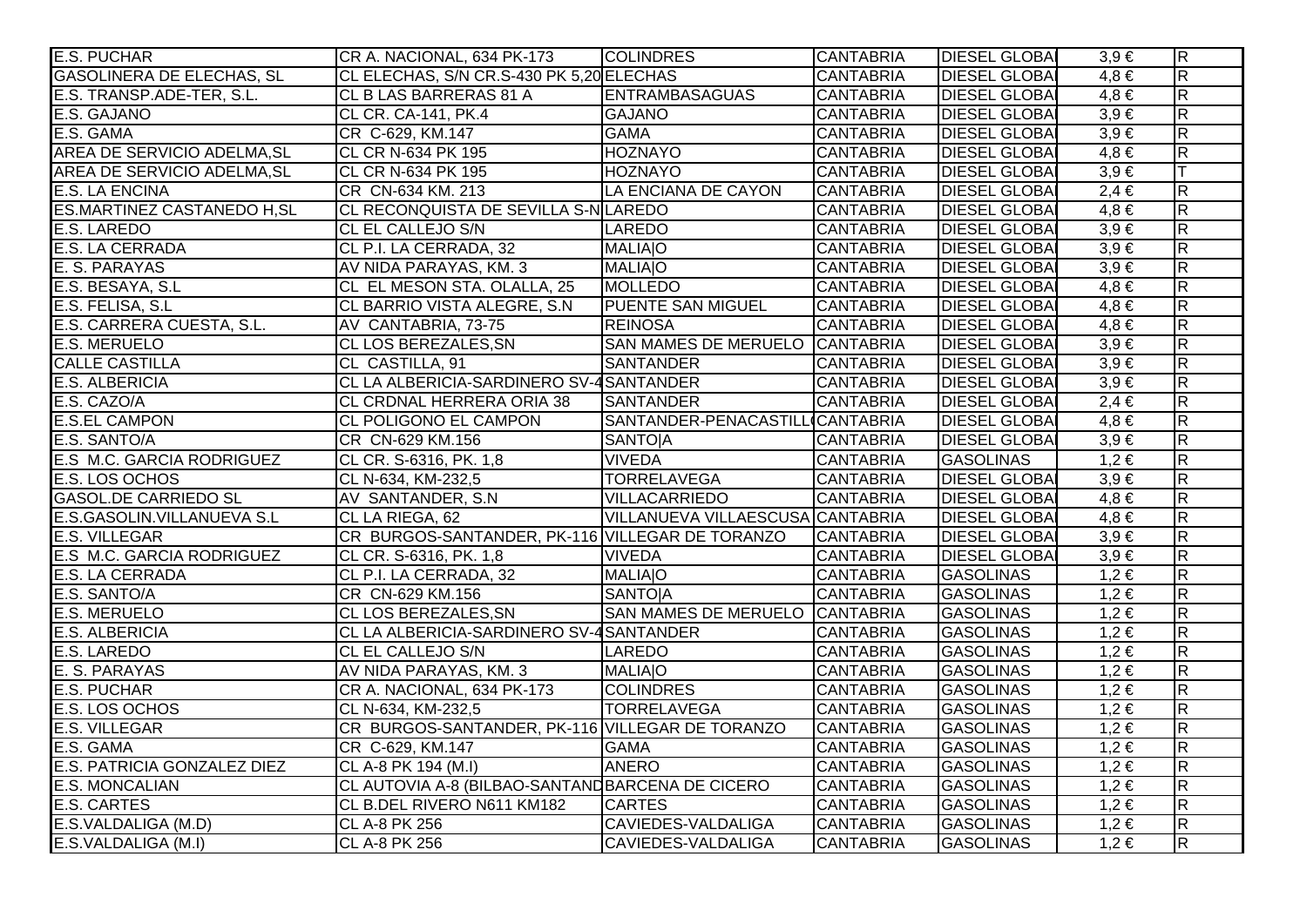| <b>E.S. RATLLA</b>                             | CL N-340 PK.981                               | <b>CASTELLON</b>          | <b>CASTELLON</b> | <b>GASOLINAS</b>     | $1,2 \in$ | $\overline{\mathsf{R}}$ |
|------------------------------------------------|-----------------------------------------------|---------------------------|------------------|----------------------|-----------|-------------------------|
| <b>CARLOS BARBERA ROIG</b>                     | CR CS-830 PK 0.1                              | <b>ADZANETA</b>           | <b>CASTELLON</b> | <b>DIESEL GLOBAI</b> | $4,8 \in$ | $\overline{\mathbf{z}}$ |
| CDAD. BIENES SANT PAU, C.B.                    | CR CS-800 KM. 32,3                            | ALBOCACER                 | <b>CASTELLON</b> | <b>DIESEL GLOBAI</b> | $4,8 \in$ | $\overline{\mathsf{R}}$ |
| E.S. CASTELL XIVERT, S.L.                      | CR N-340, KM-113                              | <b>ALCALA DE XIVERT</b>   | <b>CASTELLON</b> | <b>DIESEL GLOBA</b>  | $4,8 \in$ | $\overline{\mathsf{R}}$ |
| E.S. VIANLI, S.L.                              | CR GRAO-CASTELLON-TERUEL, PKALCORA            |                           | <b>CASTELLON</b> | <b>DIESEL GLOBAI</b> | $4,8 \in$ | $\overline{\mathsf{R}}$ |
| E.S. ARTANA                                    | AV SIERRA ESPADAN, 1                          | <b>ARTANA</b>             | <b>CASTELLON</b> | <b>DIESEL GLOBA</b>  | $4,8 \in$ | $\overline{R}$          |
| E.S. BATRA, S.L.                               | CR N-340 PK. 1043,8 CADIZ-BARCE BENICARLO     |                           | <b>CASTELLON</b> | <b>DIESEL GLOBA</b>  | $4,8 \in$ | $\overline{\mathsf{R}}$ |
| E.S. BATRA, S.L.                               | CR N-340 PK. 1043,8 CADIZ-BARCE BENICARLO     |                           | <b>CASTELLON</b> | <b>DIESEL GLOBA</b>  | $3,9 \in$ |                         |
| E.S.BATRA S.L.                                 | CR N-340 KM.1042,2                            | <b>BENICARLO</b>          | <b>CASTELLON</b> | <b>DIESEL GLOBA</b>  | $4,8 \in$ | $\overline{\mathsf{R}}$ |
| <b>E.S. BENICASIM</b>                          | CR N-340 PK.987                               | <b>BENICASIM</b>          | <b>CASTELLON</b> | <b>DIESEL GLOBA</b>  | $2,4 \in$ | $\overline{\mathbf{z}}$ |
| E.S ATEN.Y SERV.AUTOMOVIL S.L                  | CL CT. MORELLA CV-10, PK-46.7                 | BENLLOCH                  | <b>CASTELLON</b> | <b>DIESEL GLOBA</b>  | $4,8 \in$ | $\overline{\mathsf{R}}$ |
| E.S. HERMANOS SIMO, S.L.                       | <b>ICL CAMINO DE ONDA, 90</b>                 | <b>BURRIANA</b>           | <b>CASTELLON</b> | <b>DIESEL GLOBA</b>  | $2,4 \in$ | $\overline{R}$          |
| E.S. JAIME I                                   | AV JAIME CHICHARRO S-N                        | <b>BURRIANA</b>           | <b>CASTELLON</b> | <b>DIESEL GLOBA</b>  | $3,9 \in$ | $\overline{\mathbf{z}}$ |
| <b>E.S. RATLLA</b>                             | CL N-340 PK.981                               | <b>CASTELLON</b>          | <b>CASTELLON</b> | <b>DIESEL GLOBA</b>  | $3,9 \in$ | R.                      |
| <b>E.S. RATLLA</b>                             | CL N-340 PK.981                               | <b>CASTELLON</b>          | <b>CASTELLON</b> | <b>DIESEL GLOBA</b>  | $3,9 \in$ |                         |
| <b>E.S. GRAO DE CASTELLON</b>                  | CR A. GRAO A TERUEL, KM.1                     | <b>CASTELLON</b>          | <b>CASTELLON</b> | <b>DIESEL GLOBA</b>  | $3,9 \in$ | $\overline{\mathbf{z}}$ |
| <b>E.S.LA MADALENA</b>                         | CR VALENCIA-BARCELONA, KM.67, 7CASTELLON      |                           | <b>CASTELLON</b> | <b>DIESEL GLOBA</b>  | $3,9 \in$ | $\overline{\mathbf{z}}$ |
| <b>GESPEVESA CASTELLON</b>                     | AV VALENCIA, 96                               | <b>CASTELLON</b>          | <b>CASTELLON</b> | <b>DIESEL GLOBA</b>  | $4,8 \in$ | $\overline{\mathbf{z}}$ |
| ESTACION DE SERVICIO CASTELLON AV VALENCIA 115 |                                               | <b>CASTELLON</b>          | <b>CASTELLON</b> | <b>DIESEL GLOBA</b>  | $3,9 \in$ | $\overline{\mathbf{z}}$ |
| ALNICAR-HOTEL, S.L.                            | AV HERMANOS BOU, 152                          | <b>CASTELLON</b>          | <b>CASTELLON</b> | <b>DIESEL GLOBA</b>  | $4,8 \in$ | $\overline{\mathsf{R}}$ |
| <b>VEHICLES, S.A.</b>                          | AV VALENCIA, 221                              | <b>CASTELLON</b>          | <b>CASTELLON</b> | <b>DIESEL GLOBAI</b> | $4,8 \in$ | $\overline{\mathsf{R}}$ |
| ES. CUEVAS DE VINROMA, S.L.                    | CR CASTELLON-SAN MATEO KM. 4CUEVAS DE VINROMA |                           | <b>CASTELLON</b> | <b>DIESEL GLOBA</b>  | $4,8 \in$ | $\overline{\mathsf{R}}$ |
| E. S. LLOSA                                    | CR N-340, KM. 37                              | <b>LA LLOSA</b>           | <b>CASTELLON</b> | <b>DIESEL GLOBA</b>  | $3,9 \in$ | $\overline{R}$          |
| E. S. LLOSA                                    | CR N-340, KM. 37                              | <b>LA LLOSA</b>           | <b>CASTELLON</b> | <b>DIESEL GLOBA</b>  | $3,9 \in$ |                         |
| <b>LLOSA AGRUPACION</b>                        | CL N-340 PK. 946,00                           | <b>LA LLOSA</b>           | <b>CASTELLON</b> | <b>DIESEL GLOBA</b>  | $3,9 \in$ | $\overline{\mathbf{z}}$ |
| <b>LLOSA AGRUPACION</b>                        | CL N-340 PK. 946,00                           | <b>LA LLOSA</b>           | <b>CASTELLON</b> | <b>DIESEL GLOBA</b>  | $3,9 \in$ |                         |
| <b>E.S.ALFINATX-LA LLOSA</b>                   | CL A-7 SALIDA 289                             | LA LLOSA                  | <b>CASTELLON</b> | <b>DIESEL GLOBA</b>  | $4,8 \in$ | $\overline{\mathbf{z}}$ |
| <b>E.S. LUCENA DEL CID</b>                     | AV FERNANDO LEON,35                           | LUCENA DEL CID            | <b>CASTELLON</b> | <b>DIESEL GLOBA</b>  | $4,8 \in$ | $\overline{R}$          |
| <b>MOAL GASOLINERAS, S.L.</b>                  | CL CTR.N-340, PK-950,5 M.D.                   | <b>MONCOFAR</b>           | <b>CASTELLON</b> | <b>DIESEL GLOBA</b>  | $3,9 \in$ |                         |
| <b>E.S. AGUILAR</b>                            | CL CTR. N-232, PK-63.5                        | <b>MORELLA</b>            | <b>CASTELLON</b> | <b>DIESEL GLOBA</b>  | $4,8 \in$ | $\overline{\mathbf{z}}$ |
| <b>E.S. LA VILAVELLA</b>                       | CR NULES VILAVELLA, KM-1,2                    | <b>NULES</b>              | <b>CASTELLON</b> | <b>DIESEL GLOBA</b>  | $3,9 \in$ | $\overline{\mathbf{z}}$ |
| E.S. BATRA, S.L.                               | CR CS-500 KM. 5                               | <b>PE#ISCOLA</b>          | <b>CASTELLON</b> | <b>DIESEL GLOBA</b>  | $4,8 \in$ | $\overline{\mathsf{R}}$ |
| E.S. RIBES Y ARAGON S.L.                       | CR PUEBLA DE ALBOCACER, KM.1 PUEBLA TORNESA   |                           | <b>CASTELLON</b> | <b>DIESEL GLOBA</b>  | $4,8 \in$ | $\overline{\mathsf{R}}$ |
| E.S. SAN RAFAEL DEL RIO                        | CL DR. SALVADOR PONS, N.30                    | <b>SAN RAFAEL DEL RIO</b> | <b>CASTELLON</b> | <b>DIESEL GLOBA</b>  | $4,8 \in$ | $\overline{\mathsf{R}}$ |
| <b>E.S.GRUPO MAICAS PEIRO SLU</b>              | CL CT CU-16 PK 5,1                            | <b>SANY JOAN DE MORO</b>  | <b>CASTELLON</b> | <b>DIESEL GLOBA</b>  | $3,9 \in$ | $\overline{\mathsf{R}}$ |
| <b>E.S. SEGORBE</b>                            | AV DEL MEDITERRANEO,30                        | <b>SEGORBE</b>            | <b>CASTELLON</b> | <b>DIESEL GLOBA</b>  | $3,9 \in$ | $\overline{\mathsf{R}}$ |
| E.S. JUNCAR, S.L.                              | CL CRA.N-234, PK-19.6                         | <b>SOT DE FERRER</b>      | <b>CASTELLON</b> | <b>DIESEL GLOBA</b>  | $4,8 \in$ | $\overline{\mathsf{R}}$ |
| E.S. JUNCAR, S.L.                              | CL CRA.N-234, PK-19.6                         | <b>SOT DE FERRER</b>      | <b>CASTELLON</b> | <b>DIESEL GLOBA</b>  | $3,9 \in$ |                         |
| E.S. LA TORRE, S.L.                            | CR N-340 KM. 102,7                            | <b>TORREBLANCA</b>        | <b>CASTELLON</b> | <b>DIESEL GLOBAI</b> | $4,8 \in$ | $\overline{\mathsf{R}}$ |
| <b>LA TORRE II U.S. 6731</b>                   | AV BARCELONA, 40                              | <b>TORREBLANCA</b>        | <b>CASTELLON</b> | <b>DIESEL GLOBAI</b> | $4,8 \in$ | $\overline{\mathsf{R}}$ |
| E.S. FORTUNY BELLES, S.L.                      | CR N-340 KM. 1008,4                           | <b>TORREBLANCA</b>        | <b>CASTELLON</b> | <b>DIESEL GLOBA</b>  | $4,8 \in$ | $\overline{R}$          |
| E.S. FORTUNY BELLES, S.L.                      | CR N-340 KM. 1008,4                           | <b>TORREBLANCA</b>        | <b>CASTELLON</b> | <b>DIESEL GLOBAL</b> | $3,9 \in$ |                         |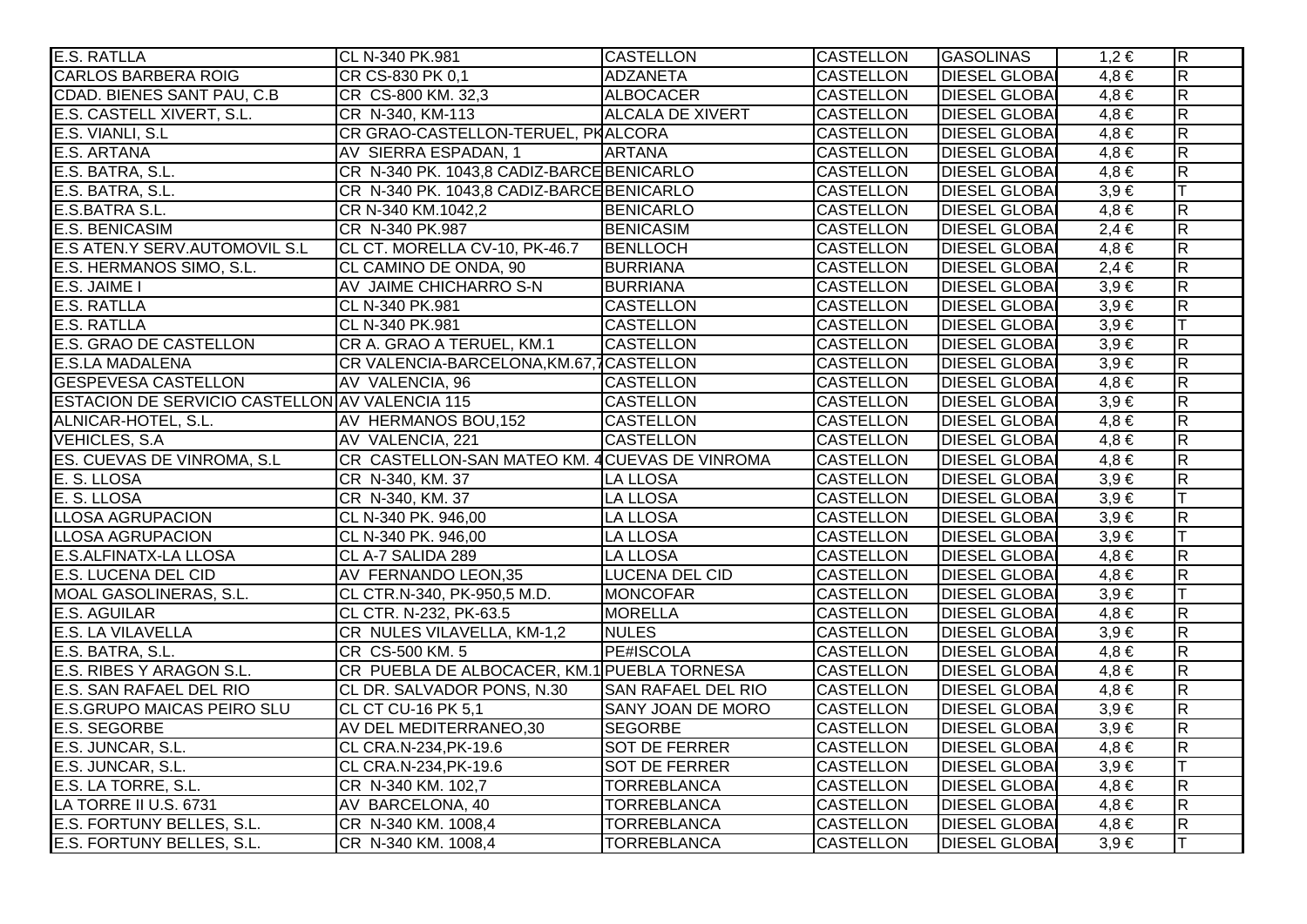| E.S. RIBES Y ARAGON, S.L.                      | CR PUE-ALBOCA KM.13                             | <b>VALL D ALBA</b>                | <b>CASTELLON</b>                  | <b>DIESEL GLOBAI</b> | 4.8 €     | $\overline{R}$          |
|------------------------------------------------|-------------------------------------------------|-----------------------------------|-----------------------------------|----------------------|-----------|-------------------------|
| E.S. PETROUXO, S.L.                            | CL C-225 PK. 23,3                               | VALL DUXO                         | <b>CASTELLON</b>                  | <b>DIESEL GLOBA</b>  | $4,8 \in$ | $\overline{R}$          |
| <b>VILLARREAL</b>                              | AV DE CASTELLON, 33                             | VILLARREAL                        | <b>CASTELLON</b>                  | <b>DIESEL GLOBA</b>  | $3,9 \in$ | $\overline{R}$          |
| <b>E.S. SEGORBE</b>                            | AV DEL MEDITERRANEO,30                          | <b>SEGORBE</b>                    | <b>CASTELLON</b>                  | <b>GASOLINAS</b>     | $1,2 \in$ | R.                      |
| E.S. GRAO DE CASTELLON                         | CR A. GRAO A TERUEL, KM.1                       | <b>CASTELLON</b>                  | <b>CASTELLON</b>                  | <b>GASOLINAS</b>     | $1,2 \in$ | $\overline{\mathsf{R}}$ |
| <b>VILLARREAL</b>                              | AV DE CASTELLON, 33                             | VILLARREAL                        | <b>CASTELLON</b>                  | <b>GASOLINAS</b>     | $1,2 \in$ | $\overline{R}$          |
| E. S. LLOSA                                    | CR N-340, KM. 37                                | <b>LA LLOSA</b>                   | <b>CASTELLON</b>                  | <b>GASOLINAS</b>     | $1,2 \in$ | $\overline{R}$          |
| E.S. JAIME I                                   | AV JAIME CHICHARRO S-N                          | <b>BURRIANA</b>                   | <b>CASTELLON</b>                  | <b>GASOLINAS</b>     | $1,2 \in$ | $\overline{R}$          |
| <b>E.S.LA MADALENA</b>                         | CR VALENCIA-BARCELONA, KM.67, 7CASTELLON        |                                   | <b>CASTELLON</b>                  | <b>GASOLINAS</b>     | $1,2 \in$ | $\overline{R}$          |
| E.S. LA VILAVELLA                              | CR NULES VILAVELLA, KM-1,2                      | <b>NULES</b>                      | CASTELLON                         | <b>GASOLINAS</b>     | $1,2 \in$ | $\overline{\mathsf{R}}$ |
| ESTACION DE SERVICIO CASTELLON AV VALENCIA 115 |                                                 | <b>CASTELLON</b>                  | <b>CASTELLON</b>                  | <b>GASOLINAS</b>     | $1,2 \in$ | $\overline{\mathsf{R}}$ |
| <b>E.S.GRUPO MAICAS PEIRO SLU</b>              | CL CT CU-16 PK 5,1                              | <b>SANY JOAN DE MORO</b>          | <b>CASTELLON</b>                  | <b>GASOLINAS</b>     | $1,2 \in$ | $\overline{\mathsf{R}}$ |
| <b>LLOSA AGRUPACION</b>                        | CL N-340 PK. 946,00                             | LA LLOSA                          | <b>CASTELLON</b>                  | <b>GASOLINAS</b>     | $1,2 \in$ | $\overline{\mathbf{z}}$ |
| E.S. ALCAZAR                                   | CL N-420 CORDOBA-TARRAGONA FALCAZAR DE SAN JUAN |                                   | <b>CIUDAD REAL</b>                | GASOLINAS            | $1,2 \in$ | $\overline{R}$          |
| E.S. TOMELLOSO II                              | <b>CL SOCUELLANOS, 92</b>                       | <b>TOMELLOSO</b>                  | <b>CIUDAD REAL</b>                | <b>GASOLINAS</b>     | $1,2 \in$ | $\overline{\mathsf{R}}$ |
| <b>E.S. LA SOLANA</b>                          | <b>CR VALDEPE#AS S-N</b>                        | <b>LA SOLANA</b>                  | <b>CIUDAD REAL</b>                | <b>GASOLINAS</b>     | $1,2 \in$ | $\overline{R}$          |
| E.S. IZQUIERDO                                 | CL CAMPO, 117                                   | <b>TOMELLOSO</b>                  | <b>CIUDAD REAL</b>                | <b>GASOLINAS</b>     | $1,2 \in$ | $\overline{\mathsf{R}}$ |
| <b>E.S. SAN BLAS</b>                           | CR CM-412 P.K. 71,5                             | MORAL DE CALATRAVA                | <b>CIUDAD REAL</b>                | <b>GASOLINAS</b>     | $1,2 \in$ | $\overline{R}$          |
| <b>E.S. EL PLATERO</b>                         | CL CTR. N-310, PK-73.1                          | <b>MANZANARES</b>                 | <b>CIUDAD REAL</b>                | <b>GASOLINAS</b>     | $1,2 \in$ | $\overline{\mathsf{R}}$ |
| <b>E.S. LARACHE</b>                            | <b>CR FUENSANTA S-N</b>                         | <b>CIUDAD REAL</b>                | <b>CIUDAD REAL</b>                | <b>GASOLINAS</b>     | $1,2 \in$ | $\overline{\mathsf{R}}$ |
| E.S.ARGAMASILLA                                | CL C-505 PK3,35(M.I)                            | ARG.DE.CALATRAVA                  | <b>CIUDAD REAL</b>                | <b>GASOLINAS</b>     | $1,2 \in$ | $\overline{R}$          |
| <b>E.S. ALCAZAR</b>                            | CL N-420 CORDOBA-TARRAGONA FALCAZAR DE SAN JUAN |                                   | <b>CIUDAD REAL</b>                | <b>DIESEL GLOBA</b>  | $3,9 \in$ | $\overline{\mathbf{z}}$ |
| E.S. ALDEA DEL REY, S.L.                       | CR ARGAMASILLA-ALMURADIEL, KALDEA DEL REY       |                                   | <b>CIUDAD REAL</b>                | <b>DIESEL GLOBA</b>  | $4,8 \in$ | $\overline{\mathsf{R}}$ |
| E.S.DANIMA, S.L.                               | CR C-424 PK 80,300                              | ALMODOVAR DEL CAMPO               | CIUDAD REAL   DIESEL GLOBA        |                      | $4,8 \in$ | $\overline{\mathsf{R}}$ |
| E. S. SURTIMOVIL, S.A.                         | CL N-IV, PK.232                                 | ALMURADIEL                        | <b>CIUDAD REAL</b>                | <b>DIESEL GLOBAI</b> | $4,8 \in$ | $\overline{\mathsf{R}}$ |
| E.S. LA ZAGALA                                 | CL N-420 PK.252,3                               | ARENAS DE SAN JUAN                | <b>CIUDAD REAL</b>                | <b>DIESEL GLOBA</b>  | $3,9 \in$ | $\overline{\mathsf{R}}$ |
| <b>E.S.ARGAMASILLA</b>                         | CL C-505 PK3,35(M.I)                            | ARG.DE.CALATRAVA                  | <b>CIUDAD REAL</b>                | <b>DIESEL GLOBA</b>  | $3,9 \in$ | $\overline{\mathsf{R}}$ |
| MILA HNOS.REDONDO, SL                          | CL N-310 PK.85,180                              | ARGAMASILLA DE ALBA               | <b>CIUDAD REAL</b>                | <b>DIESEL GLOBA</b>  | $4,8 \in$ | $\overline{R}$          |
| S.L.ARGAMASILLA VIRGEN PE.                     | CR N-310 PK.82,6                                | ARGAMASILLA DE ALBA               | <b>CIUDAD REAL</b>                | <b>DIESEL GLOBA</b>  | $4,8 \in$ | $\overline{R}$          |
| E.S. CONTINUUM D.I. S.L.                       | CR N-420 P.K. 165,5                             | ARGAMASILLA DE CALATRACIUDAD REAL |                                   | <b>DIESEL GLOBA</b>  | $4,8 \in$ | $\overline{\mathsf{R}}$ |
| VALERIANO LORENZO, S.A.                        | AV HISPANIDAD, 10                               | <b>CAMPO DE CRIPTANA</b>          | <b>CIUDAD REAL</b>                | <b>DIESEL GLOBA</b>  | $4,8 \in$ | $\overline{\mathbf{z}}$ |
| VIBEYUSMAR, S.L.                               | CL CTR. N-420, PK-296                           | <b>CAMPO DE CRIPTANA</b>          | <b>CIUDAD REAL</b>                | <b>DIESEL GLOBA</b>  | $4,8 \in$ | $\overline{\mathsf{R}}$ |
| E.S. CALATRAVA, S.L.                           | CR N-430 P.K. 317                               | <b>CARRION DE CVA</b>             | <b>CIUDAD REAL   DIESEL GLOBA</b> |                      | $4,8 \in$ | $\overline{\mathsf{R}}$ |
| E.S. FAM.LEON RODRIGUEZ SL                     | <b>CR INFANTES, S/N</b>                         | <b>CARRIZOSA</b>                  | <b>CIUDAD REAL</b>                | <b>DIESEL GLOBAI</b> | $2,4 \in$ | $\overline{\mathsf{R}}$ |
| E.S. CARRERO SIMON, C.B.                       | CR ALDEAQUEMADA,2                               | CASTELLAR DE SANTIAGO CIUDAD REAL |                                   | <b>DIESEL GLOBA</b>  | $4,8 \in$ | $\overline{\mathsf{R}}$ |
| E.S.CARBURANTES RGUEZ.S.L.                     | CL PUERTA DE TOLEDO, S-N                        | <b>CIUDAD REAL</b>                | <b>CIUDAD REAL</b>                | <b>DIESEL GLOBA</b>  | $4,8 \in$ | $\overline{\mathsf{R}}$ |
| E.S. EL ENCUENTRO, S.A.                        | CL RONDA DE ALARCOS, N.25                       | <b>CIUDAD REAL</b>                | <b>CIUDAD REAL</b>                | <b>DIESEL GLOBA</b>  | $2,4 \in$ | $\overline{\mathsf{R}}$ |
| <b>E.S. LARACHE</b>                            | <b>CR FUENSANTA S-N</b>                         | <b>CIUDAD REAL</b>                | <b>CIUDAD REAL</b>                | <b>DIESEL GLOBAI</b> | $3,9 \in$ | $\overline{\mathsf{R}}$ |
| <b>E.S. BECARES</b>                            | CR N-430 PK. 1,5                                | <b>CIUDAD REAL</b>                | <b>CIUDAD REAL</b>                | <b>DIESEL GLOBA</b>  | $4,8 \in$ | $\overline{\mathsf{R}}$ |
| E.S. LUVALMUR, S.L.                            | CL N-340 PK 304,422                             | <b>CIUDAD REAL</b>                | <b>CIUDAD REAL</b>                | <b>DIESEL GLOBA</b>  | $4,8 \in$ | $\overline{\mathsf{R}}$ |
| <b>E.S. CERVANTES</b>                          | CR VALDEPENAS, 1                                | <b>CIUDAD REAL</b>                | <b>CIUDAD REAL</b>                | <b>DIESEL GLOBA</b>  | $3,9 \in$ | $\overline{\mathsf{R}}$ |
| E. S. EL ENCUENTRO, S.A.                       | CR N-401 PK. 183                                | <b>CIUDAD REAL</b>                | CIUDAD REAL   DIESEL GLOBA        |                      | $2,4 \in$ | $\overline{R}$          |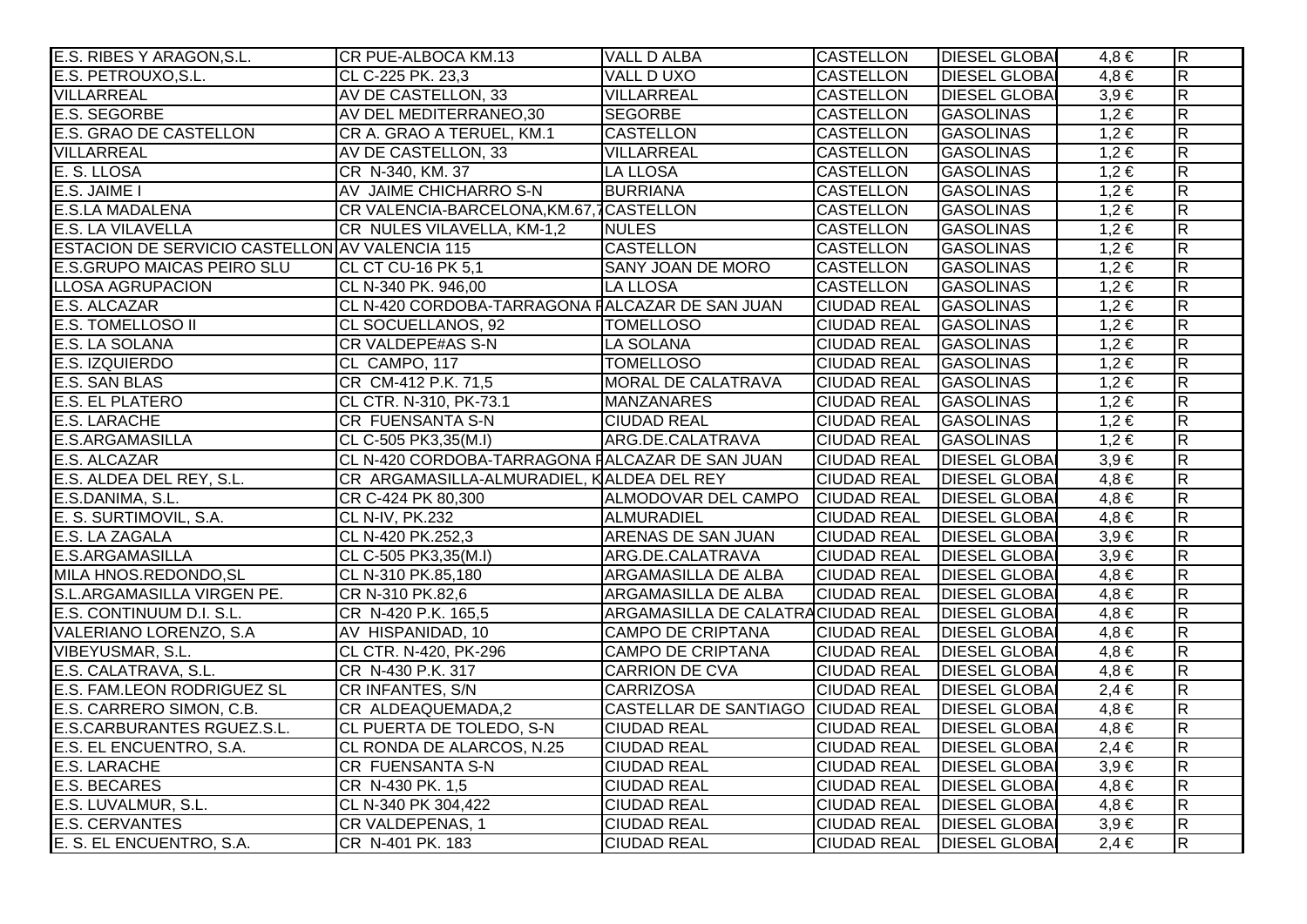| E.S. GRANDE PETROLEOS, S.L.                      | CL P.I. LARACHE PARCELA 93                        | <b>CIUDAD REAL</b>        | CIUDAD REAL   DIESEL GLOBA |                      | $4,8 \in$ | $\overline{\mathsf{R}}$ |
|--------------------------------------------------|---------------------------------------------------|---------------------------|----------------------------|----------------------|-----------|-------------------------|
| <b>E.S.COMBUSTIBLES MANCHEGOS</b>                | CR N-420 CORD.-TARRAG. PK.180 CORRAL DE CALATRAVA |                           | <b>CIUDAD REAL</b>         | <b>DIESEL GLOBAI</b> | $4.8 \in$ | $\overline{R}$          |
| E.S.HNOS.ROBLES COMBY CARBUR, CR N-420 PK 236,60 |                                                   | <b>DAIMIEL</b>            | <b>CIUDAD REAL</b>         | <b>DIESEL GLOBAI</b> | $4,8 \in$ | $\overline{\mathsf{R}}$ |
| E.S. DAIMIEL                                     | CL DON TIBURCIO, 98                               | <b>DAIMIEL</b>            | <b>CIUDAD REAL</b>         | <b>DIESEL GLOBAI</b> | $3,9 \in$ | $\mathsf R$             |
| E.S. PILAR LEON, S.L                             | CR N-401 PK.169,500                               | <b>FERNAN CABALLERO</b>   | <b>CIUDAD REAL</b>         | <b>DIESEL GLOBA</b>  | $4,8 \in$ | $\overline{R}$          |
| DIF-LO, S.L.                                     | CL CTR. N-420, PK-269.100                         | <b>HERENCIA</b>           | <b>CIUDAD REAL</b>         | <b>DIESEL GLOBAI</b> | $4,8 \in$ | $\overline{\mathsf{R}}$ |
| E.S. MENCHERO Y RUBIO, S.L.                      | CR N-IV PK-153,350                                | <b>HERENCIA</b>           | <b>CIUDAD REAL</b>         | <b>DIESEL GLOBAI</b> | $4,8 \in$ | $\mathsf R$             |
| E.S. MARITORNES, S.L.                            | CR N-420 P.K. 276                                 | <b>HERENCIA</b>           | <b>CIUDAD REAL</b>         | <b>DIESEL GLOBAI</b> | $4,8 \in$ | $\overline{R}$          |
| E.S. LA SOLANA                                   | <b>CR VALDEPE#AS S-N</b>                          | LA SOLANA                 | <b>CIUDAD REAL</b>         | <b>DIESEL GLOBAI</b> | $3,9 \in$ | $\overline{R}$          |
| E.S. CARMELIN, S.L.                              | AV DE LA CONSTITUCION, S-N                        | LA SOLANA                 | <b>CIUDAD REAL</b>         | <b>DIESEL GLOBAI</b> | $4.8 \in$ | $\overline{\mathsf{R}}$ |
| <b>JULIAN SIERRA ZU/IGA</b>                      | CL CTR. N-430, PK-268.6                           | <b>LUCIANA</b>            | <b>CIUDAD REAL</b>         | <b>DIESEL GLOBAI</b> | $4,8 \in$ | $\overline{R}$          |
| E.S. PILAR LEON S.L.                             | CL N-401 PK.165                                   | <b>MALAGON</b>            | <b>CIUDAD REAL</b>         | <b>DIESEL GLOBAI</b> | $4,8 \in$ | $\overline{\mathsf{R}}$ |
| E.S.BLANCA MU/OZ MU/OZ                           | PS CRISTOBAL COLON S.N                            | <b>MANZANARES</b>         | <b>CIUDAD REAL</b>         | <b>DIESEL GLOBA</b>  | $4,8 \in$ | $\mathsf R$             |
| <b>E.S. EL PLATERO</b>                           | CL CTR. N-310, PK-73.1                            | <b>MANZANARES</b>         | <b>CIUDAD REAL</b>         | <b>DIESEL GLOBA</b>  | $3,9 \in$ | $\overline{R}$          |
| C NTA SRA PENARROYA SL                           | CR CR-141 KM 3,7                                  | <b>MANZANARES</b>         | <b>CIUDAD REAL</b>         | <b>DIESEL GLOBAI</b> | $4,8 \in$ | $\overline{R}$          |
| E.S.MANZANARES SERV.GENERALES CL N-4 PK 167,1    |                                                   | <b>MANZANARES</b>         | <b>CIUDAD REAL</b>         | <b>DIESEL GLOBAI</b> | $4,8 \in$ | $\overline{R}$          |
| <b>E.S. MANZANARES I</b>                         | CR LA SOLANA, S-N                                 | <b>MANZANARES</b>         | <b>CIUDAD REAL</b>         | <b>DIESEL GLOBAI</b> | $3,9 \in$ | $\overline{R}$          |
| E.S. NUNEZ BARRANCO, S.L.                        | <b>CR R-IV PK.173</b>                             | <b>MANZANARES</b>         | <b>CIUDAD REAL</b>         | <b>DIESEL GLOBAI</b> | $4,8 \in$ | $\overline{R}$          |
| <b>E.S. MANZANARES III</b>                       | CL R-IV MADRID-CADIZ P.K. 171                     | <b>MANZANARES</b>         | <b>CIUDAD REAL</b>         | <b>DIESEL GLOBAI</b> | $3,9 \in$ | $\overline{R}$          |
| <b>E.S. MANZANARES III</b>                       | CL R-IV MADRID-CADIZ P.K. 171                     | <b>MANZANARES</b>         | <b>CIUDAD REAL</b>         | <b>DIESEL GLOBAI</b> | $3,9 \in$ |                         |
| E.S.C.NTRA.SRA.PENARROYA, S.L.                   | CL N-430, PK-368                                  | <b>MEMBRILLA</b>          | <b>CIUDAD REAL</b>         | <b>DIESEL GLOBAI</b> | $4,8 \in$ | $\overline{R}$          |
| <b>E.S. SAN BLAS</b>                             | CR CM-412 P.K. 71,5                               | MORAL DE CALATRAVA        | <b>CIUDAD REAL</b>         | <b>DIESEL GLOBAI</b> | $3,9 \in$ | $\overline{R}$          |
| E.S. M.LUISA GONZALEZ DIAZ                       | CL N-420 CORDOBA-TARRAGONA F PEDRO MUJOZ          |                           | <b>CIUDAD REAL</b>         | <b>DIESEL GLOBAI</b> | $4,8 \in$ | $\overline{\mathsf{R}}$ |
| E.S. NTRA.SRA.CARMEN, SL                         | CR C-403 KM.112                                   | PORZUNA                   | <b>CIUDAD REAL</b>         | <b>DIESEL GLOBAI</b> | $4,8 \in$ | $\overline{\mathsf{R}}$ |
| <b>AUTOTRANS, S.L.U</b>                          | CL NTRA SRA DE LOS SANTOS,34 POZUELO DE CALATRAVA |                           | <b>CIUDAD REAL</b>         | <b>DIESEL GLOBAI</b> | $4,8 \in$ | $\overline{R}$          |
| <b>E.S. LOS 4 PUNTALES</b>                       | CL N-430 PK-230                                   | PUEBLA DE D.RODRIGO       | <b>CIUDAD REAL</b>         | <b>DIESEL GLOBAI</b> | $4,8 \in$ | $\overline{\mathsf{R}}$ |
| E.S. F.J. GONZALEZ GONZALEZ                      | CR N-IV KM.134,800                                | <b>PUERTOLAPICE</b>       | <b>CIUDAD REAL</b>         | <b>DIESEL GLOBA</b>  | $3,9 \in$ | $\overline{R}$          |
| <b>JUAN MANUEL ROBLES ARIAS</b>                  | CR CR-503, P.K 3.2                                | <b>PUERTOLLANO</b>        | <b>CIUDAD REAL</b>         | <b>DIESEL GLOBAI</b> | $3,9 \in$ | T                       |
| E.S. PUERTOLLANO S.A.                            | CL ASDRUBAL, S.N.                                 | <b>PUERTOLLANO</b>        | <b>CIUDAD REAL</b>         | <b>DIESEL GLOBAI</b> | $4,8 \in$ | $\overline{R}$          |
| E.S. PROVACA S.L.                                | CR N-420 PK.160,500                               | <b>PUERTOLLANO</b>        | <b>CIUDAD REAL</b>         | <b>DIESEL GLOBAI</b> | $4,8 \in$ | $\overline{R}$          |
| <b>E.S. CASTILLETE</b>                           | CR N-420, KM-160                                  | <b>PUERTOLLANO</b>        | <b>CIUDAD REAL</b>         | <b>DIESEL GLOBA</b>  | $3,9 \in$ | $\overline{R}$          |
| E.S. MANIANTAL S.L.                              | CR PLLANO.COMPLEJO IND.                           | <b>PUERTOLLANO</b>        | <b>CIUDAD REAL</b>         | <b>DIESEL GLOBAI</b> | $4,8 \in$ | $\overline{\mathsf{R}}$ |
| <b>GRUPO OLIVER UCEDA, S.L.</b>                  | CL N-430 PK.415                                   | <b>RUIDERA</b>            | <b>CIUDAD REAL</b>         | <b>DIESEL GLOBAI</b> | $4,8 \in$ | $\overline{\mathsf{R}}$ |
| E.S. STA. CRUZ DE MUDELA                         | CL AU ANDAL.PK.217                                | <b>S.CRUZ D MUDELA</b>    | <b>CIUDAD REAL</b>         | <b>DIESEL GLOBAI</b> | $3,9 \in$ | $\overline{R}$          |
| E.S. STA. CRUZ DE MUDELA                         | CL AU ANDAL.PK.217                                | <b>S.CRUZ D MUDELA</b>    | <b>CIUDAD REAL</b>         | <b>DIESEL GLOBAI</b> | $3,9 \in$ | T                       |
| E.S.MARIANO MARTINEZ BRAVO                       | CR P-4191 ALMADEN-PTE.RETAMASACERUELA             |                           | <b>CIUDAD REAL</b>         | <b>DIESEL GLOBAI</b> | $4,8 \in$ | $\overline{R}$          |
| <b>E.S PRAXEDES COMBUSTIBLES</b>                 | PS DE LOS MARTIRES SN                             | <b>SOCUELLAMOS</b>        | <b>CIUDAD REAL</b>         | <b>DIESEL GLOBAI</b> | $4,8 \in$ | $\overline{\mathsf{R}}$ |
| <b>STA CRUZ DE MUDELA II</b>                     | <b>CL N-IV PK 216,9</b>                           | <b>STA CRUZ DE MUDELA</b> | <b>CIUDAD REAL</b>         | <b>DIESEL GLOBAI</b> | $3,9 \in$ | $\overline{R}$          |
| <b>STA CRUZ DE MUDELA II</b>                     | <b>CL N-IV PK 216,9</b>                           | <b>STA CRUZ DE MUDELA</b> | <b>CIUDAD REAL</b>         | <b>DIESEL GLOBAI</b> | $3,9 \in$ |                         |
| E.S. TOMELLOSO II                                | <b>CL SOCUELLANOS, 92</b>                         | <b>TOMELLOSO</b>          | <b>CIUDAD REAL</b>         | <b>DIESEL GLOBAI</b> | $3,9 \in$ | $\overline{R}$          |
| E.S. IZQUIERDO                                   | CL CAMPO, 117                                     | <b>TOMELLOSO</b>          | <b>CIUDAD REAL</b>         | <b>DIESEL GLOBA</b>  | $3,9 \in$ | $\overline{\mathsf{R}}$ |
| GASOGAS CALEFACCIN, S.L.                         | CR N-122 P.K.26,100                               | <b>TOMELLOSO</b>          | <b>CIUDAD REAL</b>         | <b>DIESEL GLOBAL</b> | $3,9 \in$ | $\overline{\mathsf{R}}$ |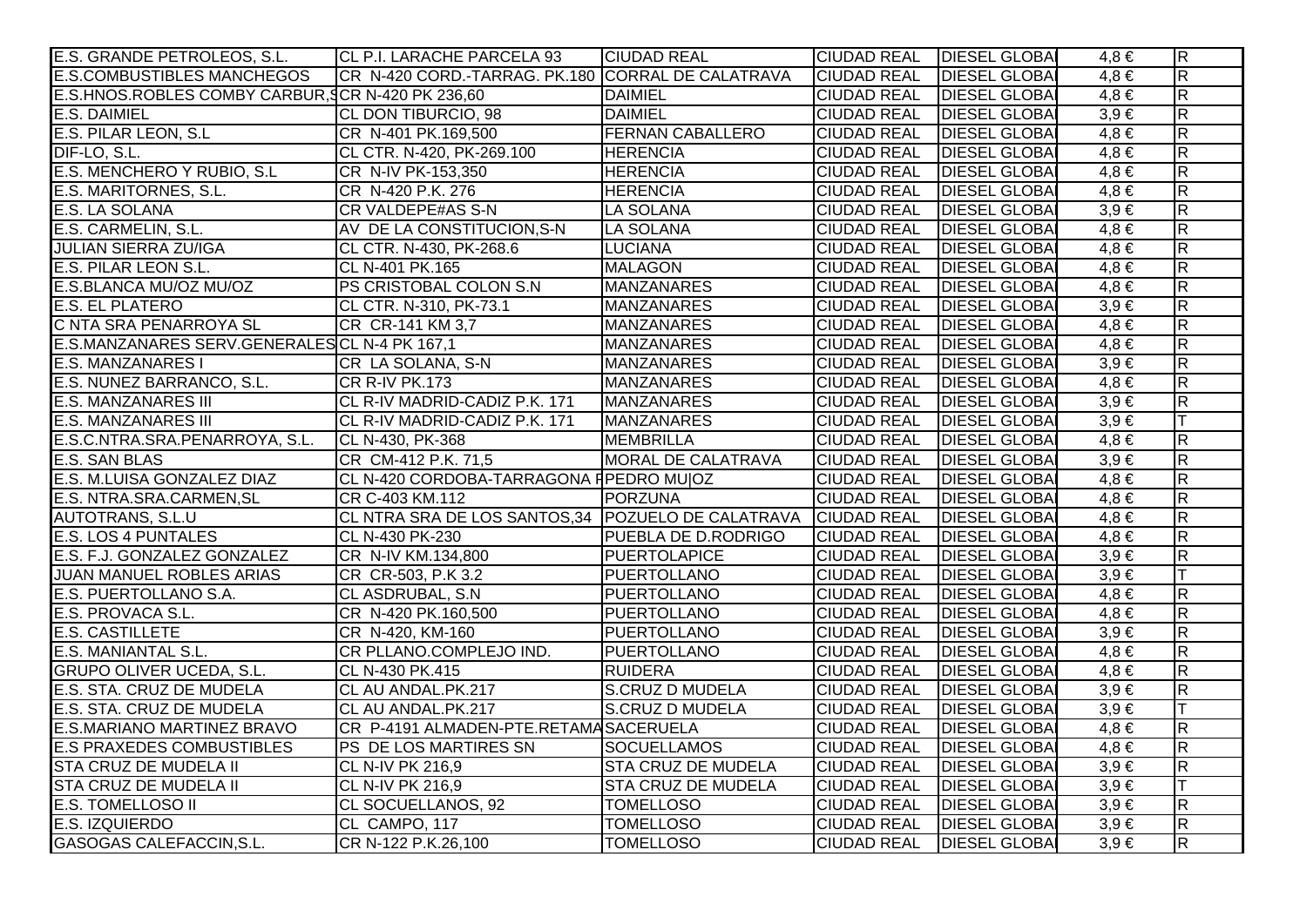| <b>E.S. REYES GUERRERO SOLIS</b>   | CR TORRENUEVA, 6                                 | TORRE DE JUAN ABAD                 | <b>CIUDAD REAL DIESEL GLOBA</b> |                      | $4.8 \in$ | $\overline{R}$          |
|------------------------------------|--------------------------------------------------|------------------------------------|---------------------------------|----------------------|-----------|-------------------------|
| E.S.FRANCISCO TORRES RDGUEZ.       | CL CR 604 PK 1,4                                 | <b>V.DE LOS INFANTE</b>            | <b>CIUDAD REAL</b>              | <b>DIESEL GLOBA</b>  | $4,8 \in$ | $\overline{R}$          |
| <b>GASOLINERA OBREGON, C.B.</b>    | CL CM-412 PK.84,800                              | <b>VALDEPE AS</b>                  | <b>CIUDAD REAL</b>              | <b>DIESEL GLOBAI</b> | $4,8 \in$ | $\overline{\mathsf{R}}$ |
| SANCHEZ AREVALO E HIJOS SA         | CL SEIS DE JUNIO, 247                            | <b>VALDEPE AS</b>                  | <b>CIUDAD REAL</b>              | <b>DIESEL GLOBA</b>  | $4,8 \in$ | $\overline{\mathbf{z}}$ |
| SANCHEZ AREVALO E HIJOS SA         | CR N-IV (E-5), PK-185                            | VILLANUEVA DE FRANCO               | <b>CIUDAD REAL</b>              | <b>DIESEL GLOBAI</b> | $4,8 \in$ | $\overline{R}$          |
| SANCHEZ AREVALO E HIJOS SA         | CR N-IV (E-5), PK-185                            | VILLANUEVA DE FRANCO               | <b>CIUDAD REAL</b>              | <b>DIESEL GLOBA</b>  | $3,9 \in$ |                         |
| <b>E.S.FRESNEDA LIMONCHE S.L.</b>  | CL C-415 C.REAL-MURCIA, PK.93                    | VILLANUEVA DE INFANTES CIUDAD REAL |                                 | <b>DIESEL GLOBAI</b> | $4,8 \in$ | $\overline{R}$          |
| <b>E.S. VADILLO</b>                | CR PUERTOLLANO-CALZADA KM. 1 VILLANUEVA S.CARLOS |                                    | <b>CIUDAD REAL</b>              | <b>DIESEL GLOBA</b>  | $4,8 \in$ | $\overline{R}$          |
| E. S. MENCHERO Y RUBIO             | CR N-IV PK.147,530                               | VILLARTA DE SAN JUAN               | <b>CIUDAD REAL</b>              | <b>DIESEL GLOBAI</b> | $4,8 \in$ | $\overline{\mathbf{z}}$ |
| E.S. SURTIMOVIL, S.A.              | CR C-110 KM. 64                                  | <b>VISO DEL MARQUES</b>            | <b>CIUDAD REAL</b>              | <b>DIESEL GLOBAI</b> | $4,8 \in$ | $\overline{\mathsf{R}}$ |
| E.S. CERVANTES                     | CR VALDEPENAS, 1                                 | <b>CIUDAD REAL</b>                 | <b>CIUDAD REAL</b>              | <b>GASOLINAS</b>     | $1,2 \in$ | $\overline{R}$          |
| <b>E.S. MANZANARES I</b>           | CR LA SOLANA, S-N                                | <b>MANZANARES</b>                  | <b>CIUDAD REAL</b>              | <b>GASOLINAS</b>     | $1,2 \in$ | $\overline{\mathsf{R}}$ |
| <b>E.S. STA. CRUZ DE MUDELA</b>    | CL AU ANDAL.PK.217                               | S.CRUZ D MUDELA                    | <b>CIUDAD REAL</b>              | <b>GASOLINAS</b>     | $1,2 \in$ | $\overline{\mathbf{z}}$ |
| <b>E.S. DAIMIEL</b>                | CL DON TIBURCIO, 98                              | <b>DAIMIEL</b>                     | <b>CIUDAD REAL</b>              | <b>GASOLINAS</b>     | $1,2 \in$ | $\overline{R}$          |
| <b>E.S. MANZANARES III</b>         | CL R-IV MADRID-CADIZ P.K. 171                    | <b>MANZANARES</b>                  | <b>CIUDAD REAL</b>              | <b>GASOLINAS</b>     | $1,2 \in$ | $\overline{R}$          |
| E.S. F.J. GONZALEZ GONZALEZ        | CR N-IV KM.134,800                               | <b>PUERTOLAPICE</b>                | <b>CIUDAD REAL</b>              | <b>GASOLINAS</b>     | $1,2 \in$ | $\overline{\mathbf{z}}$ |
| GASOGAS CALEFACCIN, S.L.           | CR N-122 P.K.26,100                              | <b>TOMELLOSO</b>                   | <b>CIUDAD REAL</b>              | <b>GASOLINAS</b>     | $1,2 \in$ | $\overline{\mathsf{R}}$ |
| <b>E.S. CASTILLETE</b>             | CR N-420, KM-160                                 | <b>PUERTOLLANO</b>                 | <b>CIUDAD REAL</b>              | <b>GASOLINAS</b>     | $1,2 \in$ | $\overline{R}$          |
| STA CRUZ DE MUDELA II              | <b>CL N-IV PK 216,9</b>                          | <b>STA CRUZ DE MUDELA</b>          | <b>CIUDAD REAL</b>              | <b>GASOLINAS</b>     | $1,2 \in$ | $\overline{\mathbf{z}}$ |
| E.S. POZOBLANCO                    | CR C-420 P.K. 131,4                              | <b>POZOBLANCO</b>                  | <b>CORDOBA</b>                  | <b>GASOLINAS</b>     | $1,2 \in$ | $\overline{R}$          |
| E.S. ALMODOVAR                     | CR C-431, PK-21                                  | ALMODOVAR DEL RIO                  | <b>CORDOBA</b>                  | <b>GASOLINAS</b>     | $1,2 \in$ | $\overline{\mathbf{z}}$ |
| <b>E.S. VILLA DEL RIO</b>          | CL ANT.N-IV(T.ORIENTAL)PK-16-M.IVILLA DEL RIO    |                                    | <b>CORDOBA</b>                  | <b>GASOLINAS</b>     | $1,2 \in$ | $\overline{R}$          |
| <b>E.S. AGUILAR</b>                | CR N-331 P.K. 51                                 | AGUILAR DE LA FRONTERA CORDOBA     |                                 | <b>DIESEL GLOBAI</b> | $4,8 \in$ | $\overline{\mathsf{R}}$ |
| E.S. CASABLANCA                    | CR MADRID-CADIZ, KM.385                          | <b>ALCOLEA</b>                     | <b>CORDOBA</b>                  | <b>DIESEL GLOBAI</b> | $4,8 \in$ | $\overline{R}$          |
| E.S. CASABLANCA                    | CR MADRID-CADIZ, KM.385                          | <b>ALCOLEA</b>                     | <b>CORDOBA</b>                  | <b>DIESEL GLOBAI</b> | $3,9 \in$ | IТ                      |
| <b>E.S.LAS CIGUE#AS</b>            | CL N-IV PK 394 (M.I)                             | <b>ALCOLEA</b>                     | <b>CORDOBA</b>                  | <b>DIESEL GLOBA</b>  | $3,9 \in$ | $\overline{\mathsf{R}}$ |
| <b>E.S.LAS PALMERAS CORDOBA</b>    | CL AUT.N-IV E-5 P.K.392,9                        | <b>ALCOLEA</b>                     | <b>CORDOBA</b>                  | <b>DIESEL GLOBAI</b> | $3,9 \in$ | $\overline{R}$          |
| <b>E.S.LAS PALMERAS CORDOBA</b>    | CL AUT.N-IV E-5 P.K.392,9                        | <b>ALCOLEA</b>                     | <b>CORDOBA</b>                  | <b>DIESEL GLOBAI</b> | $3,9 \in$ |                         |
| <b>E.S. LOS CANSINOS</b>           | CL CN-IV, PK 384,800                             | ALCOLEA-CORDOBA                    | <b>CORDOBA</b>                  | <b>DIESEL GLOBAI</b> | $4,8 \in$ | $\overline{R}$          |
| E.S. LA CALZADA DE PRIEGO          | CR AGUILAR-IZNALLUZ KM 51                        | ALMADENILLA-PRIEGO CORCORDOBA      |                                 | <b>DIESEL GLOBAI</b> | $2,4 \in$ | $\overline{\mathbf{z}}$ |
| <b>E.S. SOTILLO BAJO</b>           | CL CR. CO-234 CU-POSA PK 18,8                    | ALMODOVAR DEL RIO                  | <b>CORDOBA</b>                  | <b>DIESEL GLOBAI</b> | $4,8 \in$ | $\overline{R}$          |
| E.S. ALMODOVAR                     | CR C-431, PK-21                                  | ALMODOVAR DEL RIO                  | <b>CORDOBA</b>                  | <b>DIESEL GLOBAI</b> | $3,9 \in$ | $\overline{\mathsf{R}}$ |
| <b>E.S. DIEGO CRESPO</b>           | CR CORDOBA-ALMERIA, PK.49                        | <b>CAIETE DE LAS TORRES</b>        | <b>CORDOBA</b>                  | <b>DIESEL GLOBAI</b> | $4,8 \in$ | $\overline{\mathsf{R}}$ |
| E.S. RUIZ AVEDA\O S.L.             | CR C-336 PK. 17,3 D                              | <b>CABRA</b>                       | <b>CORDOBA</b>                  | <b>DIESEL GLOBAI</b> | $4,8 \in$ | $\overline{\mathsf{R}}$ |
| E.S. LA ZAMORA                     | CR C-336 PK.28                                   | <b>CARCABUEY</b>                   | <b>CORDOBA</b>                  | <b>DIESEL GLOBA</b>  | $4,8 \in$ | $\overline{\mathsf{R}}$ |
| <b>US.C.MONTILLAS Y MERINO, SL</b> | AV DIPUTACION, S-N                               | <b>CASTRO DEL RIO</b>              | <b>CORDOBA</b>                  | <b>DIESEL GLOBA</b>  | $4,8 \in$ | $\overline{\mathsf{R}}$ |
| E.S.SAN ALVARO                     | AV REPUBLICA ARGENTINA S/N                       | <b>CORDOBA</b>                     | <b>CORDOBA</b>                  | <b>DIESEL GLOBA</b>  | $4,8 \in$ | $\overline{\mathsf{R}}$ |
| E.S. ARROYO PEDROCHES, S.L.        | CL POLIGONO PEDROCHES, PARC CORDOBA              |                                    | <b>CORDOBA</b>                  | <b>DIESEL GLOBAI</b> | $4,8 \in$ | $\overline{R}$          |
| <b>E.S. CHINALES</b>               | CR N-432 P.K. 269,2                              | <b>CORDOBA</b>                     | <b>CORDOBA</b>                  | <b>DIESEL GLOBAI</b> | $3,9 \in$ | $\overline{\mathsf{R}}$ |
| E.S. LA GRANJA                     | CR C-431 PK.5,3                                  | <b>CORDOBA</b>                     | <b>CORDOBA</b>                  | <b>DIESEL GLOBA</b>  | $3,9 \in$ | $\overline{\mathsf{R}}$ |
| E.S. CUESTA DEL ESPINO             | CL N-IV, P.K. 419,900                            | <b>CORDOBA</b>                     | <b>CORDOBA</b>                  | <b>DIESEL GLOBA</b>  | $4,8 \in$ | $\overline{R}$          |
| E.S. CUESTA DEL ESPINO             | CL N-IV, P.K. 419,900                            | <b>CORDOBA</b>                     | <b>CORDOBA</b>                  | <b>DIESEL GLOBAL</b> | $3,9 \in$ | T                       |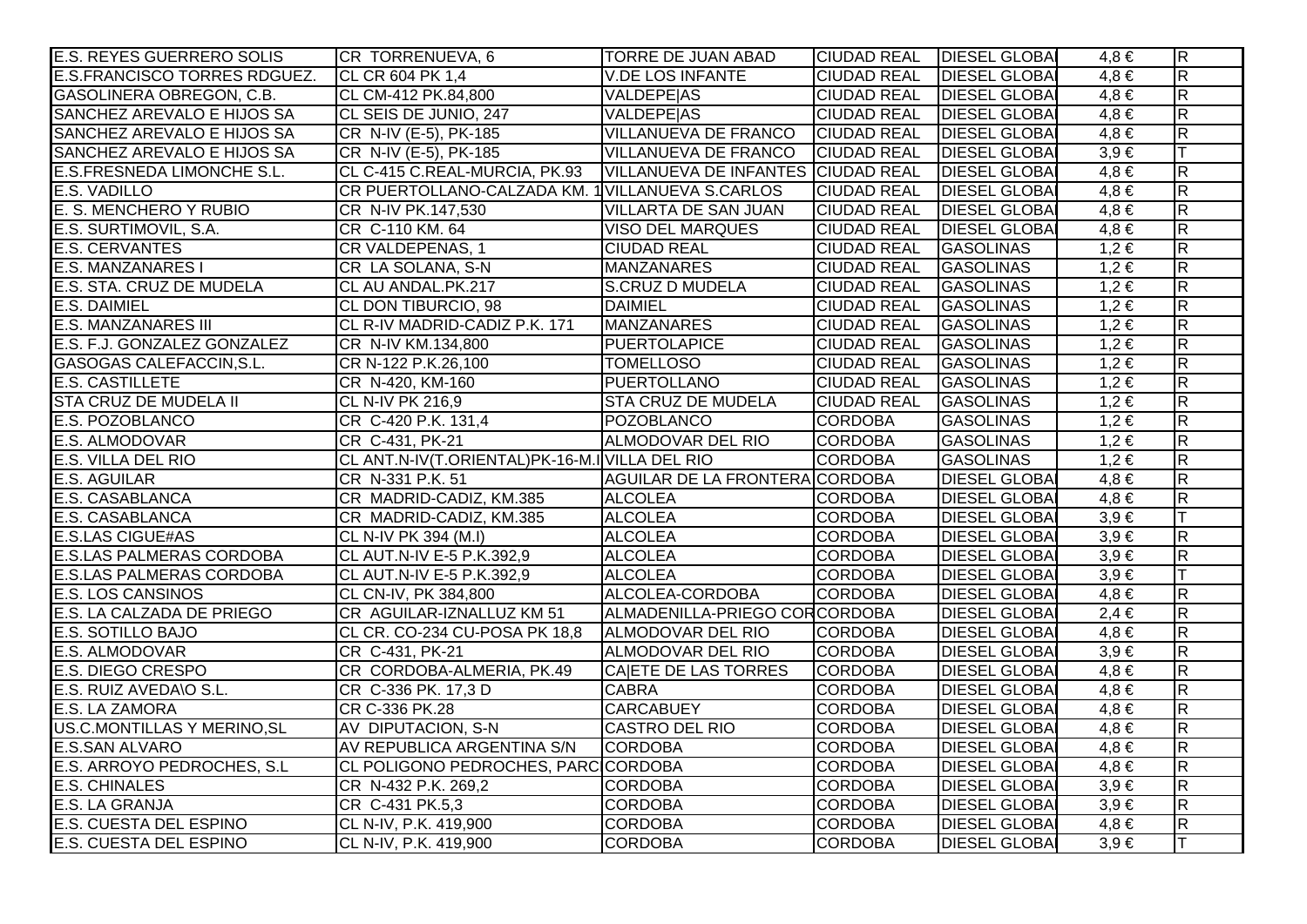| E.S. LAS CANTERAS, S.L.            | CL N-432 PK 265 MI                                  | <b>CORDOBA</b>        | <b>CORDOBA</b> | <b>DIESEL GLOBAI</b> | 4.8 €     | $\overline{R}$          |
|------------------------------------|-----------------------------------------------------|-----------------------|----------------|----------------------|-----------|-------------------------|
| <b>E.S. LOS ALAMOS</b>             | CL N-IV PK 412                                      | <b>CORDOBA</b>        | <b>CORDOBA</b> | <b>DIESEL GLOBAI</b> | $3,9 \in$ | $\overline{\mathsf{R}}$ |
| E.S. LOS ALAMOS                    | CL N-IV PK 412                                      | <b>CORDOBA</b>        | <b>CORDOBA</b> | <b>DIESEL GLOBAI</b> | $3,9 \in$ | IT.                     |
| <b>E.S. SECTOR SUR</b>             | AV CADIZ, 72-74                                     | <b>CORDOBA</b>        | <b>CORDOBA</b> | <b>DIESEL GLOBAI</b> | $3,9 \in$ | $\overline{\mathsf{R}}$ |
| <b>E.S.SAN CARLOS</b>              | CL N-IV PK 398                                      | <b>CORDOBA</b>        | <b>CORDOBA</b> | <b>DIESEL GLOBAI</b> | $3,9 \in$ | $\overline{\mathsf{R}}$ |
| <b>E.S. RABANALES</b>              | CR N-IV P.K. 394                                    | <b>CORDOBA</b>        | <b>CORDOBA</b> | <b>DIESEL GLOBAI</b> | $3,9 \in$ | $\overline{\mathsf{R}}$ |
| <b>E.S MAJANEQUE</b>               | CL CR N-437 PK 8,1                                  | <b>CORDOBA</b>        | <b>CORDOBA</b> | <b>DIESEL GLOBAI</b> | $4,8 \in$ | $\overline{R}$          |
| E.S. GUADALOIL, S.L.               | CR BADAJOZ-GRANADA KM 276.5 CORDOBA                 |                       | <b>CORDOBA</b> | <b>DIESEL GLOBA</b>  | $4,8 \in$ | $\overline{\mathsf{R}}$ |
| <b>ARCANGEL</b>                    | AV EL ARCANGEL, S/N                                 | <b>CORDOBA</b>        | <b>CORDOBA</b> | <b>DIESEL GLOBAI</b> | $3,9 \in$ | $\overline{R}$          |
| <b>GASOLINERA LAS QUEMADAS</b>     | CL POLIGONO LAS QUEMADAS PAICORDOBA                 |                       | <b>CORDOBA</b> | <b>DIESEL GLOBAI</b> | $4,8 \in$ | $\overline{\mathsf{R}}$ |
| <b>E.S. SAN CARLOS II</b>          | CL N-IV, PK.398,300 M.D.                            | <b>CORDOBA</b>        | <b>CORDOBA</b> | <b>DIESEL GLOBAI</b> | $3,9 \in$ | $\overline{\mathsf{R}}$ |
| LOS ALAMOS DE CORDOBA, S.L.        | CL CT. N-IV, PK-412 M.I.                            | <b>CORDOBA</b>        | <b>CORDOBA</b> | <b>DIESEL GLOBAI</b> | $3,9 \in$ | $\overline{\mathsf{R}}$ |
| <b>E.S.LA MOLINERA</b>             | CR DE CABRA, S-N                                    | <b>DONA MENCIA</b>    | <b>CORDOBA</b> | <b>DIESEL GLOBAI</b> | $4,8 \in$ | $\overline{\mathsf{R}}$ |
| E.S. EL VACAR                      | CL N-432 PK 239,5                                   | <b>EL VACAR-OBEJO</b> | <b>CORDOBA</b> | <b>DIESEL GLOBAI</b> | $4,8 \in$ | $\overline{\mathsf{R}}$ |
| <b>E.S. SAN FRANCISCO</b>          | AV VIA CALATRAVEIO,9                                | <b>EL VISO</b>        | <b>CORDOBA</b> | <b>DIESEL GLOBAI</b> | $4,8 \in$ | $\overline{\mathsf{R}}$ |
| <b>E.S. LA MORATALLA</b>           | CL A-431 CORDOBA-SEVILLA PK. 40HORNACHUELOS         |                       | <b>CORDOBA</b> | <b>DIESEL GLOBAI</b> | $4,8 \in$ | $\overline{R}$          |
| E.S. CARO CUMPLIDO, S.L.           | AV CARLOS III, 138                                  | LA CARLOTA            | <b>CORDOBA</b> | <b>DIESEL GLOBA</b>  | $4,8 \in$ | $\overline{\mathsf{R}}$ |
| E.S. CARO CUMPLIDO, S.L.           | AV CARLOS III, 138                                  | LA CARLOTA            | <b>CORDOBA</b> | <b>DIESEL GLOBAI</b> | $3,9 \in$ | lΤ                      |
| E.S. LA CARLOTA                    | CR N-IV P.K. 430 M.I.                               | LA CARLOTA            | <b>CORDOBA</b> | <b>DIESEL GLOBAI</b> | $3.9 \in$ | $\overline{R}$          |
| <b>E.S. LA CARLOTA</b>             | CR N-IV P.K. 430 M.I.                               | <b>LA CARLOTA</b>     | <b>CORDOBA</b> | <b>DIESEL GLOBAI</b> | $3,9 \in$ | lΤ                      |
| <b>U.S. LA MONTIELA</b>            | CL CR. CO-740 PK.22,8                               | LA MONTIELA-SANTAELLA | <b>CORDOBA</b> | <b>DIESEL GLOBAI</b> | $4,8 \in$ | $\overline{\mathsf{R}}$ |
| <b>E.S. EL MIRADOR</b>             | CL CR. CO-741 RAMBLA-MONTALBALA RAMBLA              |                       | <b>CORDOBA</b> | <b>DIESEL GLOBAI</b> | $4,8 \in$ | $\overline{R}$          |
| E.S. LAS CHIQUITAS, S.L.           | CR C-338 KM-58,500                                  | <b>LUCENA</b>         | <b>CORDOBA</b> | <b>DIESEL GLOBAI</b> | $4,8 \in$ | $\overline{\mathsf{R}}$ |
| <b>E.S. LUCENA</b>                 | CL RONDA SAN FRANCISCO S-N   LUCENA                 |                       | <b>CORDOBA</b> | <b>DIESEL GLOBAI</b> | $3,9 \in$ | $\overline{R}$          |
| LA VI#UELA                         | <b>CL C LA VI#UELA, 2</b>                           | <b>LUCENA</b>         | <b>CORDOBA</b> | <b>DIESEL GLOBAI</b> | $3,9 \in$ | $\overline{R}$          |
| <b>E.S. LAFUENTE</b>               | CL LA RAMBLA MONTALBAN, PK-3,2 MONTALBAN            |                       | <b>CORDOBA</b> | <b>DIESEL GLOBA</b>  | $4,8 \in$ | $\overline{\mathsf{R}}$ |
| E.S. NTRA. SRA. DE ARACELI         | CL N-331 PK.38,1                                    | MONTEMAYOR            | <b>CORDOBA</b> | <b>DIESEL GLOBAI</b> | $3,9 \in$ | IТ                      |
| <b>SURTIDOR LAS UVADAS</b>         | CL CR-MORILES-LAS NAVAS KM.1 MORILES                |                       | <b>CORDOBA</b> | <b>DIESEL GLOBAI</b> | $4,8 \in$ | $\overline{R}$          |
| <b>E.S. NUEVA CARTEYA</b>          | CL MONTILLA-NUEVA CARTEYA, PHNUEVA CARTEYA          |                       | <b>CORDOBA</b> | <b>DIESEL GLOBAI</b> | $4,8 \in$ | $\overline{R}$          |
| E.S. TERESA CALLEJON S.L.          | AV DE LA PAZ, S-N                                   | PALMA DEL RIO         | <b>CORDOBA</b> | <b>DIESEL GLOBAI</b> | $4,8 \in$ | $\overline{\mathsf{R}}$ |
| E.S. CARO CUMPLIDO, S.L            | AV M.AUXILIADORA, 51                                | <b>PALMA DEL RIO</b>  | <b>CORDOBA</b> | <b>DIESEL GLOBAI</b> | $4,8 \in$ | $\overline{R}$          |
| E. S. LOS TOREROS                  | CR C-431, PK-53,100                                 | PALMA DEL RIO         | <b>CORDOBA</b> | <b>DIESEL GLOBAI</b> | $3.9 \in$ | $\overline{\mathsf{R}}$ |
| E.S. POZOBLANCO                    | CR C-420 P.K. 131,4                                 | <b>POZOBLANCO</b>     | <b>CORDOBA</b> | <b>DIESEL GLOBAI</b> | $3,9 \in$ | $\overline{R}$          |
| E.S. PALMERA MIRAGENIL, SL         | CR C-338 PK.38,7                                    | <b>PUENTE GENIL</b>   | <b>CORDOBA</b> | <b>DIESEL GLOBAI</b> | $4,8 \in$ | $\overline{\mathsf{R}}$ |
| E.S. PALMERA MIRAGENIL, SL         | CR C-338 PK.38,7                                    | <b>PUENTE GENIL</b>   | <b>CORDOBA</b> | <b>DIESEL GLOBA</b>  | $3,9 \in$ | lΤ                      |
| E.S. LA REINA, S.L                 | CL N-432 PK.92,5                                    | <b>SANTA CRUZ</b>     | <b>CORDOBA</b> | <b>DIESEL GLOBAI</b> | $4,8 \in$ | $\overline{\mathsf{R}}$ |
| <b>U.S. SANTAELLA</b>              | CL C/ CIRCUNVALACION, S/N                           | <b>SANTAELLA</b>      | <b>CORDOBA</b> | <b>DIESEL GLOBAI</b> | $4,8 \in$ | $\overline{\mathsf{R}}$ |
| E.S. VILLA DEL RIO                 | CL ANT.N-IV(T.ORIENTAL)PK-16-M.IVILLA DEL RIO       |                       | <b>CORDOBA</b> | <b>DIESEL GLOBAI</b> | $3,9 \in$ | $\overline{R}$          |
| <b>E.S. VILLAFRANCA</b>            | CL CP-5,68 DE VILLAFRANCA PK-1 VILLAFRANCA DE GORBA |                       | <b>CORDOBA</b> | <b>DIESEL GLOBAI</b> | $3,9 \in$ | $\overline{\mathsf{R}}$ |
| <b>E.S.PUERTA DE LOS PEDROCHES</b> | CR N-502 P.K.366,5                                  | VILLANUEVA DEL DUQUE  | <b>CORDOBA</b> | <b>DIESEL GLOBAI</b> | $4,8 \in$ | $\overline{\mathsf{R}}$ |
| <b>E.S. CHINALES</b>               | CR N-432 P.K. 269,2                                 | <b>CORDOBA</b>        | <b>CORDOBA</b> | <b>GASOLINAS</b>     | $1,2 \in$ | $\overline{\mathsf{R}}$ |
| E.S. LA GRANJA                     | CR C-431 PK.5,3                                     | <b>CORDOBA</b>        | <b>CORDOBA</b> | <b>GASOLINAS</b>     | $1,2 \in$ | R.                      |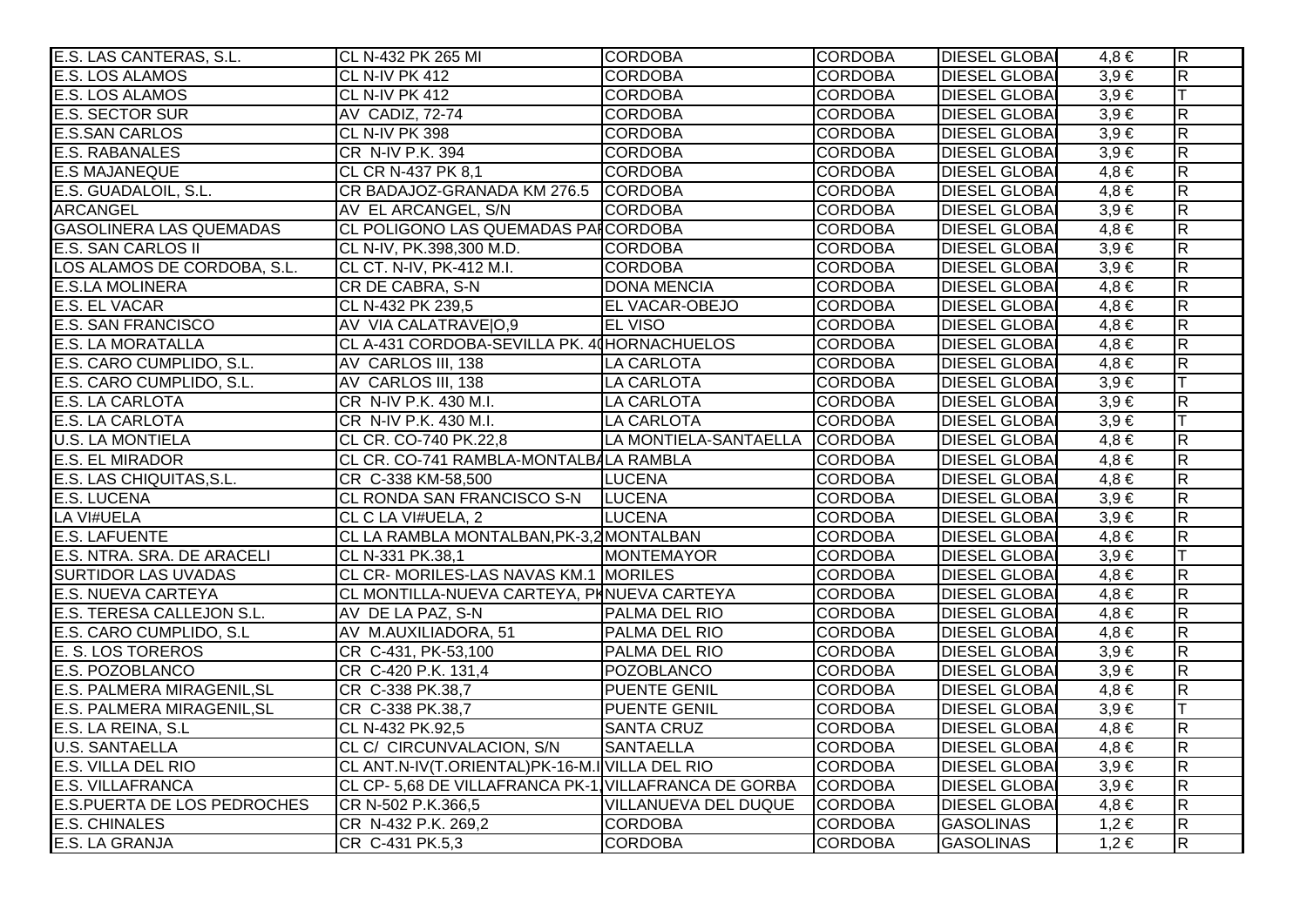| <b>E.S. LUCENA</b>                 | CL RONDA SAN FRANCISCO S-N                        | <b>LUCENA</b>          | <b>CORDOBA</b> | <b>GASOLINAS</b>     | $1,2 \in$ | $\overline{\mathsf{R}}$ |
|------------------------------------|---------------------------------------------------|------------------------|----------------|----------------------|-----------|-------------------------|
| E.S. LOS ALAMOS                    | CL N-IV PK 412                                    | <b>CORDOBA</b>         | <b>CORDOBA</b> | <b>GASOLINAS</b>     | $1,2 \in$ | $\overline{\mathsf{R}}$ |
| <b>E.S. SECTOR SUR</b>             | AV CADIZ, 72-74                                   | <b>CORDOBA</b>         | <b>CORDOBA</b> | <b>GASOLINAS</b>     | $1,2 \in$ | $\overline{R}$          |
| <b>E.S.LAS CIGUE#AS</b>            | CL N-IV PK 394 (M.I)                              | <b>ALCOLEA</b>         | <b>CORDOBA</b> | <b>GASOLINAS</b>     | $1,2 \in$ | $\overline{\mathsf{R}}$ |
| <b>E.S.SAN CARLOS</b>              | CL N-IV PK 398                                    | <b>CORDOBA</b>         | <b>CORDOBA</b> | <b>GASOLINAS</b>     | $1,2 \in$ | $\overline{\mathsf{R}}$ |
| <b>E. S. LOS TOREROS</b>           | CR C-431, PK-53,100                               | PALMA DEL RIO          | <b>CORDOBA</b> | <b>GASOLINAS</b>     | $1,2 \in$ | $\overline{\mathsf{R}}$ |
| <b>E.S. RABANALES</b>              | CR N-IV P.K. 394                                  | <b>CORDOBA</b>         | <b>CORDOBA</b> | <b>GASOLINAS</b>     | $1,2 \in$ | $\overline{R}$          |
| <b>E.S.LAS PALMERAS CORDOBA</b>    | CL AUT.N-IV E-5 P.K.392,9                         | <b>ALCOLEA</b>         | <b>CORDOBA</b> | <b>GASOLINAS</b>     | $1,2 \in$ | $\overline{R}$          |
| <b>E.S. LA CARLOTA</b>             | CR N-IV P.K. 430 M.I.                             | <b>LA CARLOTA</b>      | <b>CORDOBA</b> | <b>GASOLINAS</b>     | $1,2 \in$ | $\overline{\mathsf{R}}$ |
| <b>ARCANGEL</b>                    | AV EL ARCANGEL, S/N                               | <b>CORDOBA</b>         | <b>CORDOBA</b> | <b>GASOLINAS</b>     | $1,2 \in$ | $\overline{R}$          |
| <b>E.S. SAN CARLOS II</b>          | CL N-IV, PK.398,300 M.D.                          | <b>CORDOBA</b>         | <b>CORDOBA</b> | <b>GASOLINAS</b>     | $1,2 \in$ | $\overline{R}$          |
| LOS ALAMOS DE CORDOBA, S.L.        | CL CT. N-IV, PK-412 M.I.                          | <b>CORDOBA</b>         | <b>CORDOBA</b> | <b>GASOLINAS</b>     | $1,2 \in$ | $\overline{\mathsf{R}}$ |
| <b>LA VI#UELA</b>                  | CL C LA VI#UELA, 2                                | <b>LUCENA</b>          | <b>CORDOBA</b> | <b>GASOLINAS</b>     | $1,2 \in$ | $\overline{\mathsf{R}}$ |
| <b>E.S. VILLARRODIS</b>            | CR LOCAL 410 CORU A-ARTEIXO PIVILLARRODIS-ARTEIXO |                        | <b>CORUÑA</b>  | <b>GASOLINAS</b>     | $1,2 \in$ | $\overline{\mathsf{R}}$ |
| <b>E.S. FONTECULLER</b>            | AV FONTECULLER S-N                                | <b>CULLEREDO</b>       | <b>CORUÑA</b>  | <b>GASOLINAS</b>     | $1,2 \in$ | $\overline{R}$          |
| <b>E.S. ROALSA</b>                 | <b>CL PUENTE DEL PUERTO</b>                       | <b>CAMARI AS</b>       | <b>CORUÑA</b>  | <b>GASOLINAS</b>     | $1,2 \in$ | $\overline{R}$          |
| <b>E.S. FERROL</b>                 | CR C-646, PK 2                                    | <b>EL FERROL</b>       | <b>CORUÑA</b>  | <b>GASOLINAS</b>     | $1,2 \in$ | $\overline{R}$          |
| E.S. LIMCO SOC. COOP. GALLEGA      | CL C/ LUIS LOPEZ CASANEGRA, N 1A CORU A           |                        | <b>CORUÑA</b>  | <b>DIESEL GLOBAI</b> | $3,9 \in$ | $\overline{\mathsf{R}}$ |
| <b>E.S. AMEIXEIRA I</b>            | CR A-9 PK 39,400                                  | AMEIXEIRA-ORDENES      | <b>CORUÑA</b>  | <b>DIESEL GLOBAI</b> | $3,9 \in$ | $\overline{\mathsf{R}}$ |
| <b>E.S. MONTESALGUEIRO</b>         | CL P.MUNIFERRAL-N-VI, PK-565.5                    | ARANGA                 | <b>CORUÑA</b>  | <b>DIESEL GLOBAI</b> | $4,8 \in$ | $\overline{\mathsf{R}}$ |
| <b>ES LA BASCULA REPSOL YPF</b>    | CR ACORU#A-CARBALLO, KM 3.8 MARTEIXO              |                        | <b>CORUÑA</b>  | <b>DIESEL GLOBAI</b> | $3,9 \in$ | $\overline{\mathsf{R}}$ |
| E.S.VILLARRODIS IZQ.               | CL CT.LOCAL 410 PK 10 (M.I)                       | <b>ARTEIXO</b>         | <b>CORUÑA</b>  | <b>DIESEL GLOBAI</b> | $3,9 \in$ | $\overline{R}$          |
| HIDROCARBUROS DEL NORTE, SL        | CL L-141 PK.11 LAS NIEVES                         | <b>AS NEVES-CAPELA</b> | <b>CORUÑA</b>  | <b>DIESEL GLOBAI</b> | $4,8 \in$ | $\overline{R}$          |
| E.S. LA CASILLA, S.A.              | CL LA CASILLA,33                                  | <b>AS PONTES</b>       | <b>CORUÑA</b>  | <b>DIESEL GLOBAI</b> | $4,8 \in$ | $\overline{R}$          |
| <b>E.S. BERDEOGAS</b>              | CL C-552 PK.81                                    | <b>BERDEOGAS</b>       | <b>CORUÑA</b>  | <b>DIESEL GLOBAI</b> | $4,8 \in$ | $\overline{\mathsf{R}}$ |
| E.S. BETANGAS, S.L.                | CR BETANZOS-MESON DO VENTO, BETANZOS              |                        | <b>CORUÑA</b>  | <b>DIESEL GLOBAI</b> | $3,9 \in$ | $\overline{\mathsf{R}}$ |
| <b>E.S. GALURESA BRINS</b>         | CL C-54,5 PK.6,702 BRINS-PEREGR BRAJAS-BRINS      |                        | <b>CORUÑA</b>  | <b>DIESEL GLOBAI</b> | $4,8 \in$ | $\overline{R}$          |
| <b>E.S. ROALSA</b>                 | CL PUENTE DEL PUERTO                              | <b>CAMARIIAS</b>       | <b>CORUÑA</b>  | <b>DIESEL GLOBA</b>  | $3,9 \in$ | $\overline{\mathsf{R}}$ |
| E.S. LA TELVA, S.L.                | CL CONFLUENCIA AC-220 AC-213 CAMBRE               |                        | <b>CORUÑA</b>  | <b>DIESEL GLOBAI</b> | $4,8 \in$ | R.                      |
| <b>E.S MINGACHO</b>                | AV DE MALPICA PK 1,270                            | <b>CARBALLO</b>        | <b>CORUÑA</b>  | <b>DIESEL GLOBAI</b> | $4,8 \in$ | $\overline{\mathsf{R}}$ |
| <b>E.S. AEROPUERTO SANTISO SL</b>  | CR N-634 PK 707,116 M.I.                          | CASTROFEITO- O PINO    | <b>CORUÑA</b>  | <b>DIESEL GLOBAI</b> | $4,8 \in$ | $\overline{R}$          |
| <b>ES.J.MARTINEZ REGUEIRA, S.L</b> | CR C-646 FERROL-CEDEIRA                           | <b>CATABOIS-FERROL</b> | <b>CORUÑA</b>  | <b>DIESEL GLOBAI</b> | $4,8 \in$ | $\overline{\mathsf{R}}$ |
| E S BAZARRA S.L                    | CL CT CORU A-FINISTERRE K 93 40 CEE               |                        | <b>CORUÑA</b>  | <b>DIESEL GLOBA</b>  | $4,8 \in$ | $\overline{\mathsf{R}}$ |
| <b>COIROS</b>                      | CL A-6, PK. 558                                   | <b>COIROS</b>          | <b>CORUÑA</b>  | <b>DIESEL GLOBAI</b> | $3,9 \in$ | $\overline{\mathsf{R}}$ |
| <b>COIROS II</b>                   | CL A-6, PK. 558                                   | <b>COIROS</b>          | <b>CORUÑA</b>  | <b>DIESEL GLOBAI</b> | $3,9 \in$ | $\overline{\mathsf{R}}$ |
| <b>E.S. MANUELA POSE PORTEIRO</b>  | CL C-552 KM.45-AGUALADA                           | <b>CORISTANCO</b>      | <b>CORUÑA</b>  | <b>DIESEL GLOBAI</b> | $3,9 \in$ | $\overline{R}$          |
| <b>E.S. FONTECULLER</b>            | AV FONTECULLER S-N                                | <b>CULLEREDO</b>       | <b>CORUÑA</b>  | <b>DIESEL GLOBAI</b> | $3,9 \in$ | $\overline{\mathsf{R}}$ |
| E.S. EIRIS                         | AV MONELOS, S/N                                   | <b>EIRIS DE ARRIBA</b> | <b>CORUÑA</b>  | <b>DIESEL GLOBAI</b> | $3,9 \in$ | $\overline{\mathsf{R}}$ |
| E.S. SADA                          | CL CP-5813 PK 5,3                                 | <b>TARABELO</b>        | <b>CORUÑA</b>  | <b>GASOLINAS</b>     | $1,2 \in$ | $\overline{\mathsf{R}}$ |
| <b>E.S. FERROL</b>                 | CR C-646, PK 2                                    | <b>EL FERROL</b>       | <b>CORUÑA</b>  | <b>DIESEL GLOBAI</b> | $3,9 \in$ | $\overline{R}$          |
| <b>E.S. BARRAL MOLEDO SL</b>       | <b>CR N-547 KM.85 ARCA</b>                        | EL PINO                | <b>CORUÑA</b>  | <b>DIESEL GLOBAI</b> | $4,8 \in$ | $\overline{\mathsf{R}}$ |
| E.S. FENE                          | CR N-651 KM. 30                                   | <b>FENE</b>            | <b>CORUÑA</b>  | <b>DIESEL GLOBAI</b> | $3,9 \in$ | $\overline{\mathsf{R}}$ |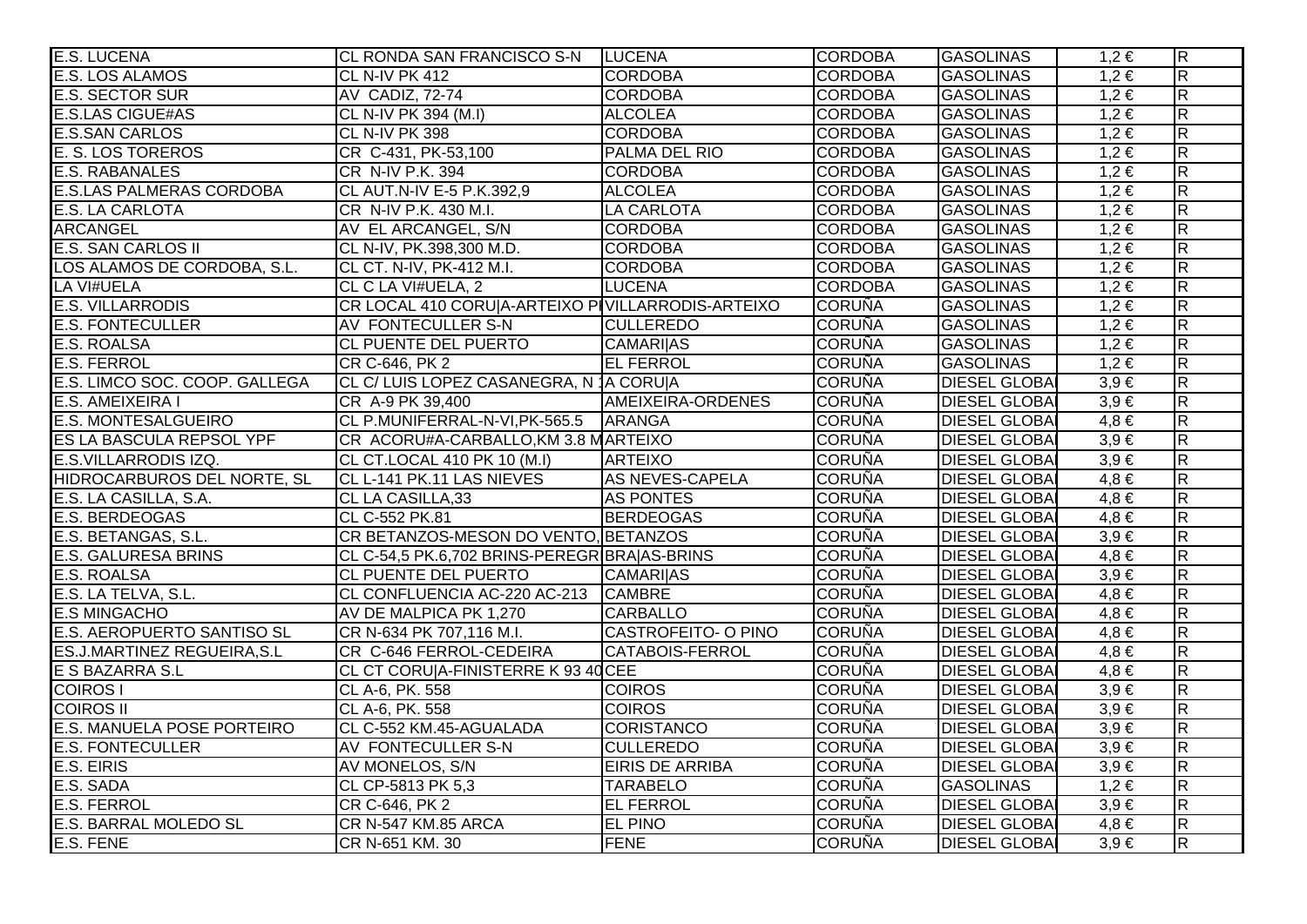| E.S. FENE                        | CR N-651 KM. 30                                    | <b>FENE</b>                         | <b>CORUÑA</b> | <b>DIESEL GLOBAI</b> | $3,9 \in$ | lΤ                      |
|----------------------------------|----------------------------------------------------|-------------------------------------|---------------|----------------------|-----------|-------------------------|
| <b>E.S. M.FERNANDEZ MACEIRAS</b> | CL PGNO. B CARREFOUR ELVI#A   LA CORU#A            |                                     | <b>CORUÑA</b> | <b>DIESEL GLOBA</b>  | $3,9 \in$ | $\overline{R}$          |
| E.S. LEDO#O                      | CL CENTRO LOGISTICO LEDO#O, 9 LA CORU#A            |                                     | <b>CORUÑA</b> | <b>DIESEL GLOBAI</b> | $4,8 \in$ | $\overline{R}$          |
| <b>E.S. SAN CRISTOBAL</b>        | AV JOAQUIN PLANELLS, 123                           | LA CORUIA                           | <b>CORUÑA</b> | <b>DIESEL GLOBAI</b> | $4,8 \in$ | $\mathsf R$             |
| E.S. ELVI/A                      | AV ALFONSO MOLINA S-N                              | LA CORUIA                           | <b>CORUÑA</b> | <b>DIESEL GLOBAI</b> | $3,9 \in$ | R                       |
| E.S. DAS RONDAS, S.L.            | CL SALVADOR DE MADARIAGA, S/NLA CORU A             |                                     | <b>CORUÑA</b> | <b>DIESEL GLOBAI</b> | $2,4 \in$ | $\overline{R}$          |
| <b>E.S. LAS JUBIAS</b>           | <b>CL N-VI LAS JUBIAS</b>                          | LA CORUIA                           | <b>CORUÑA</b> | <b>DIESEL GLOBAI</b> | $2,4 \in$ | $\overline{R}$          |
| E.S. AS MOAS S.A.                | AV EJERCITO, S-N                                   | <b>LA CORU A</b>                    | <b>CORUÑA</b> | <b>DIESEL GLOBAI</b> | $3,9 \in$ | $\overline{R}$          |
| <b>E.S. DAS RONDAS</b>           | <b>CL ALFONSO MOLINA S-N</b>                       | <b>LA CORUIA</b>                    | <b>CORUÑA</b> | <b>DIESEL GLOBAI</b> | $2,4 \in$ | $\overline{R}$          |
| E.S GALIMOVIL GALICIA, S.L       | AV FINISTERRE 324                                  | LA CORU A                           | <b>CORUÑA</b> | <b>DIESEL GLOBAI</b> | $4,8 \in$ | $\overline{R}$          |
| A.S. CORU/ESAS, S.L.             | CR ACCESO POC KM1,540                              | <b>LA CORUIA</b>                    | <b>CORUÑA</b> | <b>DIESEL GLOBAI</b> | $2,4 \in$ | $\overline{R}$          |
| <b>E.S. EL BIRLOQUE</b>          | AV S. CRISTOBAL, S-N                               | <b>LA CORU A</b>                    | <b>CORUÑA</b> | <b>DIESEL GLOBA</b>  | $3,9 \in$ | $\overline{\mathsf{R}}$ |
| <b>E.S. EL BIRLOQUE</b>          | AV S. CRISTOBAL, S-N                               | LA CORUIA                           | <b>CORUÑA</b> | <b>DIESEL GLOBA</b>  | $3,9 \in$ | T                       |
| E.S CAMPSARED LOS ROSALES        | CL TRAV. LOS ROSALES S-N ES AVILA CORUJA           |                                     | <b>CORUÑA</b> | <b>DIESEL GLOBAI</b> | $3,9 \in$ | R                       |
| <b>E.S. FALCON</b>               | CL C-642 NEDA-VIVERO KM.0,8                        | LA MOURELA-NEDA                     | <b>CORUÑA</b> | <b>DIESEL GLOBAI</b> | $4,8 \in$ | $\overline{R}$          |
| E.S. SAN MARCOS, S.L.            | CL CTR. C-552, PK-23                               | <b>LARACHA</b>                      | <b>CORUÑA</b> | <b>DIESEL GLOBAI</b> | $4,8 \in$ | $\mathsf R$             |
| <b>E.S.COMBREY LARAXE</b>        | CL N-651 PK 25,1                                   | LARAXE                              | <b>CORUÑA</b> | <b>DIESEL GLOBA</b>  | $3.9 \in$ | $\overline{\mathsf{R}}$ |
| <b>E.S LARIN</b>                 | CL CR A-55 KM 15,3                                 | <b>LARIN</b>                        | <b>CORUÑA</b> | <b>DIESEL GLOBAI</b> | $3,9 \in$ | $\mathsf{R}$            |
| <b>LARIN II</b>                  | CL CTR.A-55, PK 15.3 M.D.                          | <b>LARIN</b>                        | <b>CORUÑA</b> | <b>DIESEL GLOBAI</b> | $3,9 \in$ | $\overline{R}$          |
| E.S. GALURESA-POCOMACO           | CL POL. IND. POCOMACO                              | <b>MESOIRO</b>                      | <b>CORUÑA</b> | <b>DIESEL GLOBAI</b> | $4,8 \in$ | $\overline{R}$          |
| A.S. DE MI#O                     | CL A-9 PK 15,5                                     | M <sub>H</sub>                      | <b>CORUÑA</b> | <b>DIESEL GLOBAI</b> | $4,8 \in$ | $\overline{R}$          |
| <b>E.S.MI/O</b>                  | CR N-651 KM.9,5                                    | <b>MIO</b>                          | <b>CORUÑA</b> | <b>DIESEL GLOBA</b>  | $3,9 \in$ | $\overline{R}$          |
| <b>CAO MOTOR S.L</b>             | CL LC-115 PK.616,569                               | <b>NEDA</b>                         | <b>CORUÑA</b> | <b>DIESEL GLOBAI</b> | $4,8 \in$ | $\overline{R}$          |
| <b>GALURESA NEGREIRA</b>         | CL C-543 PK.20                                     | NEGREIRA                            | <b>CORUÑA</b> | <b>DIESEL GLOBAI</b> | $4,8 \in$ | $\overline{R}$          |
| E.S. O BURGO                     | CR A-9 KM. 6                                       | O BURGO - CULLEREDO                 | <b>CORUÑA</b> | <b>DIESEL GLOBAI</b> | $3,9 \in$ | $\overline{R}$          |
| E.S. O BURGO                     | CR A-9 KM. 6                                       | O BURGO - CULLEREDO                 | <b>CORUÑA</b> | <b>DIESEL GLOBAI</b> | $3,9 \in$ | T                       |
| E.S. MESON DEL VIENTO, S.L.      | <b>CL MESON DEL VIENTO</b>                         | <b>ORDENES</b>                      | <b>CORUÑA</b> | <b>DIESEL GLOBA</b>  | $4,8 \in$ | $\overline{R}$          |
| E.S. AMEI/EIRA II                | CR A-9 PK 39,400                                   | ORDENES-AMEIXEIRA                   | <b>CORUÑA</b> | <b>DIESEL GLOBAI</b> | $3,9 \in$ | $\mathsf R$             |
| ES. COMB.CESAREO PARDAL, SL      | CR N-550 PK. 78,623                                | <b>PADRON</b>                       | <b>CORUÑA</b> | <b>DIESEL GLOBAI</b> | $4,8 \in$ | $\overline{R}$          |
| E.S. ESANJULIAN, S.L.            | CL CT.CORU/A-FINISTE.KM20,1                        | PAIOSACO-LARACHA                    | <b>CORUÑA</b> | <b>DIESEL GLOBAI</b> | $3,9 \in$ | $\overline{R}$          |
| E.S. O SEIXO, S.L.               | CR N-VI, KM-589                                    | PERILLO-OLEIROS                     | <b>CORUÑA</b> | <b>DIESEL GLOBA</b>  | $4,8 \in$ | R                       |
| POBRA I                          | CL V.R.PADRON-RIBEIRA, KM-34.7 POBRA DO CARMAI#AL  |                                     | <b>CORUÑA</b> | <b>DIESEL GLOBA</b>  | $3,9 \in$ | $\overline{\mathsf{R}}$ |
| SERPREMIGA, S.L.-33841           | CR N-634 PK. 688                                   | PONTECARREIRA-FRADES CORUÑA         |               | <b>DIESEL GLOBAI</b> | $3,9 \in$ | $\overline{\mathsf{R}}$ |
| <b>POBRA II</b>                  | CL N.E.PADRON-RIBEIRA, PK-34                       | <b>PUEBLA CARAMINAL</b>             | <b>CORUÑA</b> | <b>DIESEL GLOBAI</b> | $3,9 \in$ | $\overline{R}$          |
| E.S. PUENTE ULLA, S.L.           | CL CN-525 SANTIAGO-ORENSE KM PUENTE ULLA - VEDRA - |                                     | <b>CORUÑA</b> | <b>DIESEL GLOBAI</b> | $4,8 \in$ | $\overline{R}$          |
| E.S. CHAMOSELO S.L.              | CL C-641 PK.477                                    | <b>PUENTES DE GARCIA RDGUCORUÑA</b> |               | <b>DIESEL GLOBAI</b> | $4,8 \in$ | $\overline{R}$          |
| E.S. RIAS ALTAS 67, S.L.         | CR CARBALLO-PORTOMOURO, PK. RUS                    |                                     | <b>CORUÑA</b> | <b>DIESEL GLOBAI</b> | $4,8 \in$ | $\overline{\mathsf{R}}$ |
| <b>E.S.LA SUSANA</b>             | CL CR. N-525 PK 333                                | <b>SANTIAGO</b>                     | <b>CORUÑA</b> | <b>DIESEL GLOBAI</b> | $3,9 \in$ | $\overline{R}$          |
| E.S. SANTA LUCIA, S.L.           | CR N-525, PK.336,4                                 | <b>SANTIAGO</b>                     | <b>CORUÑA</b> | <b>DIESEL GLOBAI</b> | $4,8 \in$ | $\overline{\mathsf{R}}$ |
| E.S. GALURESA PUENTEPEDRI#A      | CL ROMERO DONALO, S.M.                             | SANTIAGO DE COMPOSTEL CORUÑA        |               | <b>DIESEL GLOBAI</b> | $4,8 \in$ | $\overline{R}$          |
| E.S. GALURESA SAN CAYETANO       | <b>CL SAN CAYETANO</b>                             | SANTIAGO DE COMPOSTEL CORUÑA        |               | <b>DIESEL GLOBAI</b> | $4,8 \in$ | $\overline{R}$          |
| E.S. GALURESA LA ROCHA           | <b>CL LA ROCHA</b>                                 | SANTIAGO DE COMPOSTEL CORUÑA        |               | <b>DIESEL GLOBA</b>  | $4,8 \in$ | $\overline{R}$          |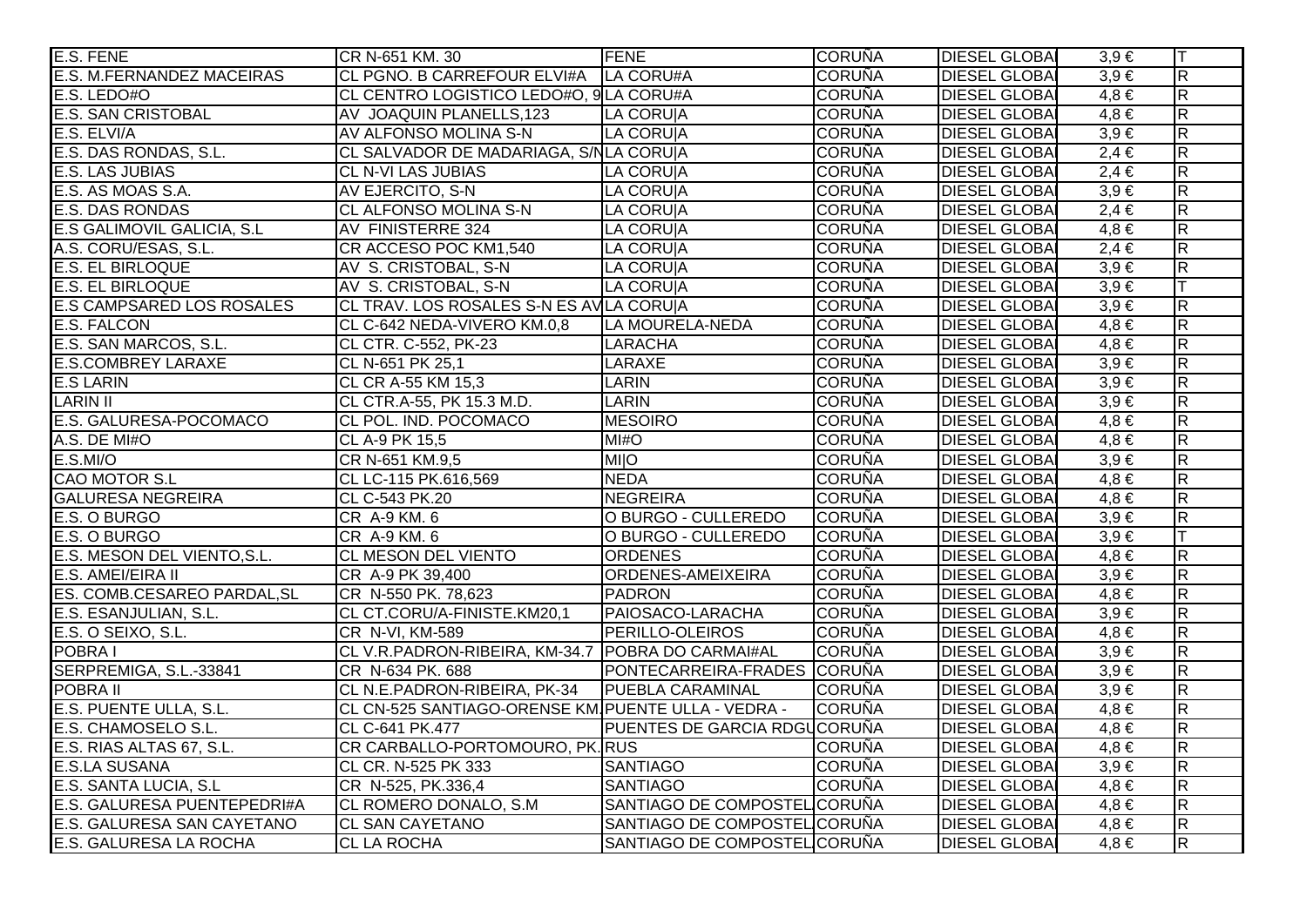| <b>E.S. GALURESA TAMBRE</b>      | CL VIA EDISON POLIG.TAMBRE                                 | SANTIAGO DE COMPOSTEL CORUÑA |               | <b>DIESEL GLOBA</b>  | 4.8 €     | $\overline{R}$          |
|----------------------------------|------------------------------------------------------------|------------------------------|---------------|----------------------|-----------|-------------------------|
| <b>E.S. GALURESA TAMBRE</b>      | CL VIA EDISON POLIG.TAMBRE                                 | SANTIAGO DE COMPOSTEL CORUÑA |               | <b>DIESEL GLOBAI</b> | $3,9 \in$ | lΤ                      |
| <b>E.S. GALURESA ROXOS</b>       | CL ROXOS C-543 KM.6,38                                     | SANTIAGO DE COMPOSTEL CORUÑA |               | <b>DIESEL GLOBAI</b> | $4,8 \in$ | $\overline{\mathsf{R}}$ |
| E.S. GALURESA-PAXONAL            | CL RUA DO RESTOLLAL, S/N PAXOISANTIAGO DE COMPOSTEL CORUÑA |                              |               | <b>DIESEL GLOBAI</b> | $4,8 \in$ | R.                      |
| E.S. MEIXONFRIO                  | CL CTR. N-550, PK-60-M.DCHO.                               | SANTIAGO DE COMPOSTEL CORUÑA |               | <b>DIESEL GLOBAI</b> | $3,9 \in$ | $\overline{R}$          |
| E.S. SADA                        | CL CP-5813 PK 5,3                                          | <b>TARABELO</b>              | <b>CORUÑA</b> | <b>DIESEL GLOBAI</b> | $3,9 \in$ | $\overline{R}$          |
| E.S. GOMPA S.L.                  | CL C-550 P.K.=16,35                                        | TARAGONA-RIANXO              | <b>CORUÑA</b> | <b>DIESEL GLOBAI</b> | $3,9 \in$ | $\overline{R}$          |
| E.S. J.R. VALI#O, S.L.           | CL C-547 OK. 62                                            | TEIRABOA-ARZUA               | <b>CORUÑA</b> | <b>DIESEL GLOBAI</b> | $4,8 \in$ | $\overline{\mathsf{R}}$ |
| CARBURANTES DE TEIXEIRO, S.L.    | CL CN-634 KM-663.                                          | <b>TEIXEIRO</b>              | <b>CORUÑA</b> | <b>DIESEL GLOBAI</b> | $4,8 \in$ | R                       |
| <b>E.S. VILLASANTAR</b>          | CR C-540 PK.38                                             | <b>VILASANTAR</b>            | <b>CORUÑA</b> | <b>DIESEL GLOBAI</b> | $3,9 \in$ | $\overline{R}$          |
| <b>E.S. VILLARRODIS</b>          | CR LOCAL 410 CORU A-ARTEIXO PIVILLARRODIS-ARTEIXO          |                              | <b>CORUÑA</b> | <b>DIESEL GLOBAI</b> | $3,9 \in$ | $\overline{\mathsf{R}}$ |
| <b>E.S.PETROSONEIRA S.L.</b>     | CL LA TORRE, 10                                            | <b>VIMIANZO</b>              | <b>CORUÑA</b> | <b>DIESEL GLOBAI</b> | $4,8 \in$ | $\overline{\mathsf{R}}$ |
| <b>E.S. VILLASANTAR</b>          | CR C-540 PK.38                                             | <b>VILASANTAR</b>            | <b>CORUÑA</b> | <b>GASOLINAS</b>     | $1,2 \in$ | $\overline{R}$          |
| E.S. ELVI/A                      | AV ALFONSO MOLINA S-N                                      | LA CORU A                    | <b>CORUÑA</b> | <b>GASOLINAS</b>     | $1,2 \in$ | $\overline{\mathsf{R}}$ |
| <b>ES LA BASCULA REPSOL YPF</b>  | CR ACORU#A-CARBALLO, KM 3.8 MARTEIXO                       |                              | <b>CORUÑA</b> | <b>GASOLINAS</b>     | $1,2 \in$ | $\overline{R}$          |
| E.S. AMEIXEIRA I                 | CR A-9 PK 39,400                                           | AMEIXEIRA-ORDENES            | <b>CORUÑA</b> | <b>GASOLINAS</b>     | $1,2 \in$ | $\overline{R}$          |
| E.S. AMEI/EIRA II                | CR A-9 PK 39,400                                           | ORDENES-AMEIXEIRA            | <b>CORUÑA</b> | <b>GASOLINAS</b>     | $1,2 \in$ | $\overline{R}$          |
| E.S. O BURGO                     | CR A-9 KM. 6                                               | O BURGO - CULLEREDO          | <b>CORUÑA</b> | <b>GASOLINAS</b>     | $1,2 \in$ | R                       |
| <b>E.S.LA SUSANA</b>             | CL CR. N-525 PK 333                                        | <b>SANTIAGO</b>              | <b>CORUÑA</b> | <b>GASOLINAS</b>     | $1,2 \in$ | $\overline{R}$          |
| SERPREMIGA, S.L.-33841           | CR N-634 PK. 688                                           | PONTECARREIRA-FRADES CORUÑA  |               | <b>GASOLINAS</b>     | 1,2€      | $\overline{R}$          |
| E.S.MI/O                         | CR N-651 KM.9,5                                            | <b>O</b>                     | <b>CORUÑA</b> | <b>GASOLINAS</b>     | $1,2 \in$ | $\overline{R}$          |
| E.S. FENE                        | CR N-651 KM. 30                                            | <b>FENE</b>                  | <b>CORUÑA</b> | <b>GASOLINAS</b>     | $1,2 \in$ | $\overline{R}$          |
| <b>E.S.COMBREY LARAXE</b>        | CL N-651 PK 25,1                                           | <b>LARAXE</b>                | <b>CORUÑA</b> | <b>GASOLINAS</b>     | $1,2 \in$ | $\overline{R}$          |
| E.S. LIMCO SOC. COOP. GALLEGA    | CL C/ LUIS LOPEZ CASANEGRA, N 1A CORUIA                    |                              | <b>CORUÑA</b> | <b>GASOLINAS</b>     | $1,2 \in$ | $\overline{R}$          |
| <b>E.S LARIN</b>                 | CL CR A-55 KM 15,3                                         | LARIN                        | <b>CORUÑA</b> | <b>GASOLINAS</b>     | $1,2 \in$ | $\overline{R}$          |
| <b>LARIN II</b>                  | CL CTR.A-55, PK 15.3 M.D.                                  | <b>LARIN</b>                 | <b>CORUÑA</b> | <b>GASOLINAS</b>     | $1,2 \in$ | $\overline{R}$          |
| POBRA I                          | CL V.R.PADRON-RIBEIRA, KM-34.7   POBRA DO CARMAI#AL        |                              | <b>CORUÑA</b> | <b>GASOLINAS</b>     | $1,2 \in$ | R.                      |
| POBRA II                         | CL N.E.PADRON-RIBEIRA, PK-34                               | <b>PUEBLA CARAMINAL</b>      | <b>CORUÑA</b> | <b>GASOLINAS</b>     | $1,2 \in$ | $\overline{R}$          |
| <b>E.S. EL BIRLOQUE</b>          | AV S. CRISTOBAL, S-N                                       | LA CORUIA                    | <b>CORUÑA</b> | <b>GASOLINAS</b>     | $1,2 \in$ | $\overline{R}$          |
| E.S. M.FERNANDEZ MACEIRAS        | CL PGNO. B CARREFOUR ELVI#A   LA CORU#A                    |                              | <b>CORUÑA</b> | <b>GASOLINAS</b>     | $1,2 \in$ | $\overline{\mathsf{R}}$ |
| <b>E.S CAMPSARED LOS ROSALES</b> | CL TRAV. LOS ROSALES S-N ES AVILA CORUIA                   |                              | <b>CORUÑA</b> | <b>GASOLINAS</b>     | $1,2 \in$ | $\overline{R}$          |
| E.S.VILLARRODIS IZQ.             | CL CT.LOCAL 410 PK 10 (M.I)                                | <b>ARTEIXO</b>               | <b>CORUÑA</b> | <b>GASOLINAS</b>     | $1,2 \in$ | $\overline{\mathsf{R}}$ |
| E.S. EIRIS                       | AV MONELOS, S/N                                            | <b>EIRIS DE ARRIBA</b>       | <b>CORUÑA</b> | <b>GASOLINAS</b>     | $1,2 \in$ | $\overline{R}$          |
| <b>E.S. MEIXONFRIO</b>           | CL CTR. N-550, PK-60-M.DCHO.                               | SANTIAGO DE COMPOSTEL CORUÑA |               | <b>GASOLINAS</b>     | $1,2 \in$ | $\overline{R}$          |
| <b>COIROS I</b>                  | CL A-6, PK. 558                                            | <b>COIROS</b>                | <b>CORUÑA</b> | <b>GASOLINAS</b>     | $1,2 \in$ | $\overline{\mathsf{R}}$ |
| <b>COIROS II</b>                 | CL A-6, PK. 558                                            | <b>COIROS</b>                | <b>CORUÑA</b> | <b>GASOLINAS</b>     | $1,2 \in$ | $\overline{\mathsf{R}}$ |
| <b>U.S. CUENCA CIUDAD</b>        | CL C/ HNOS. BECERRIL, N2                                   | <b>BECERRIL</b>              | <b>CUENCA</b> | <b>GASOLINAS</b>     | $1,2 \in$ | $\overline{R}$          |
| <b>E.S. MOTILLA</b>              | CR N-III, KM.- 197                                         | <b>MOTILLA DEL PALANCAR</b>  | <b>CUENCA</b> | <b>GASOLINAS</b>     | $1,2 \in$ | $\overline{R}$          |
| E.S. GEOSCRI, S.L.               | CR N-3 PK-131                                              | <b>VILLARES DEL SAZ</b>      | <b>CUENCA</b> | <b>GASOLINAS</b>     | $1,2 \in$ | $\overline{\mathsf{R}}$ |
| <b>E.S. INIESTA</b>              | AV CONSTITUCION, 30                                        | <b>INIESTA</b>               | <b>CUENCA</b> | <b>GASOLINAS</b>     | $1,2 \in$ | $\overline{\mathsf{R}}$ |
| E.S. ALVAREZ, S.L.               | CR N-320 KM. 91,9                                          | ALMODOVAR DEL PINAR          | <b>CUENCA</b> | <b>DIESEL GLOBAI</b> | $4,8 \in$ | $\overline{\mathsf{R}}$ |
| E.S. WAY ATALAYA, S.L.           | CR CUV-8306 KM. 6,6                                        | ATALAYA DEL CA#AVATE         | <b>CUENCA</b> | <b>DIESEL GLOBAI</b> | $2,4 \in$ | R.                      |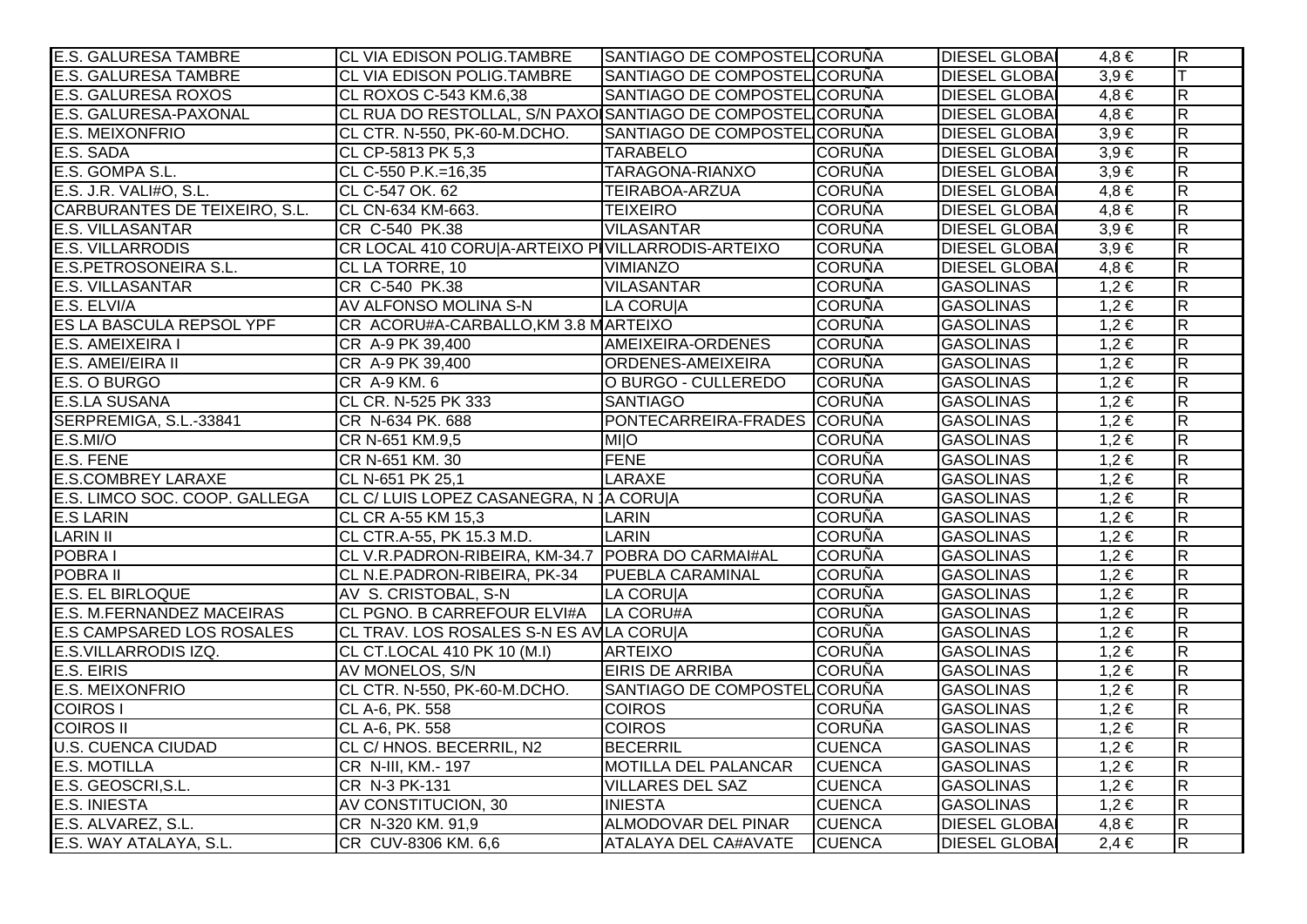| <b>U.S. CUENCA CIUDAD</b>     | CL C/HNOS. BECERRIL, N2                         | <b>BECERRIL</b>              | <b>CUENCA</b> | <b>DIESEL GLOBAI</b> | $3,9 \in$ | $\overline{R}$          |
|-------------------------------|-------------------------------------------------|------------------------------|---------------|----------------------|-----------|-------------------------|
| <b>E.S. BELINCHON</b>         | CR N-III KM. 71,9                               | <b>BELINCHON</b>             | <b>CUENCA</b> | <b>DIESEL GLOBA</b>  | $3,9 \in$ | $\overline{\mathbf{z}}$ |
| <b>E.S. BELINCHON</b>         | CR N-III KM. 71,9                               | <b>BELINCHON</b>             | <b>CUENCA</b> | <b>DIESEL GLOBA</b>  | $3,9 \in$ |                         |
| E.S. AREA LA TORRETA, S.L.    | CR A-3 KM. 225,075                              | <b>CASTILLEJO DE INIESTA</b> | <b>CUENCA</b> | <b>DIESEL GLOBA</b>  | $4,8 \in$ | $\overline{R}$          |
| E.S. AREA LA TORRETA, S.L.    | CR A-3 KM. 225,075                              | <b>CASTILLEJO DE INIESTA</b> | <b>CUENCA</b> | <b>DIESEL GLOBA</b>  | $3,9 \in$ |                         |
| <b>E.S. LOS PALANCARES</b>    | CR N-320 PK. 85,4                               | <b>CUENCA</b>                | <b>CUENCA</b> | <b>DIESEL GLOBAI</b> | $3,9 \in$ | $\overline{R}$          |
| <b>JULIAN GOMEZ LOPEZ</b>     | CR N-400, PK 176,9                              | <b>CUENCA</b>                | <b>CUENCA</b> | <b>DIESEL GLOBAI</b> | $3,9 \in$ | $\overline{\mathbf{z}}$ |
| <b>E.S. HONRUBIA</b>          | CR CM-3112 P.K. 28                              | <b>HONRUBIA</b>              | <b>CUENCA</b> | <b>DIESEL GLOBA</b>  | $3,9 \in$ | $\overline{R}$          |
| <b>E.S. HONRUBIA</b>          | CR CM-3112 P.K. 28                              | <b>HONRUBIA</b>              | <b>CUENCA</b> | <b>DIESEL GLOBA</b>  | $3,9 \in$ | lΤ                      |
| <b>E.S. INIESTA</b>           | AV CONSTITUCION, 30                             | <b>INIESTA</b>               | <b>CUENCA</b> | <b>DIESEL GLOBAI</b> | $3,9 \in$ | $\overline{\mathsf{R}}$ |
| <b>ES.CPCION.TRILLO IRNAN</b> | CR DE EL PEDERNOSO, 11                          | <b>LAS MESAS</b>             | <b>CUENCA</b> | <b>DIESEL GLOBA</b>  | $3,9 \in$ | $\overline{\mathbf{z}}$ |
| <b>E.S. MOTILLA</b>           | CR N-III, KM.- 197                              | <b>MOTILLA DEL PALANCAR</b>  | <b>CUENCA</b> | <b>DIESEL GLOBAI</b> | $3,9 \in$ | $\overline{\mathsf{R}}$ |
| <b>E.S. MOTILLA</b>           | CR N-III, KM.- 197                              | MOTILLA DEL PALANCAR         | <b>CUENCA</b> | <b>DIESEL GLOBA</b>  | $3,9 \in$ |                         |
| ALMENDROS DE POZOAMARGO, SL   | CL CV8305 POZOAM-CASA KM1,4 POZO AMARGO         |                              | <b>CUENCA</b> | <b>DIESEL GLOBAI</b> | $4,8 \in$ | $\overline{R}$          |
| <b>E.S. SAN ANTONIO</b>       | CR N-330 PK.227                                 | <b>TALAYUELAS</b>            | <b>CUENCA</b> | <b>DIESEL GLOBA</b>  | $4,8 \in$ | $\overline{R}$          |
| E.S. VALENCIANO MEDINA, S.L.  | CL CTR. CM-310, PK-47.6 M.IZDO. V. DE SANTIAGO  |                              | <b>CUENCA</b> | <b>DIESEL GLOBAI</b> | $4,8 \in$ | $\overline{\mathbf{z}}$ |
| E.S. GEOSCRI, S.L.            | CR N-3 PK-131                                   | <b>VILLARES DEL SAZ</b>      | <b>CUENCA</b> | <b>DIESEL GLOBA</b>  | $3,9 \in$ | $\overline{\mathsf{R}}$ |
| E.S. K 124, S.L.              | CL AUTOVIA A-3, P.K.124                         | <b>VILLARES DEL SAZ</b>      | <b>CUENCA</b> | <b>DIESEL GLOBA</b>  | $4,8 \in$ | $\overline{R}$          |
| E.S. CARLOS CALVO VIZCAINO    | CL CTR. A-3, PK-111.15                          | <b>VILLAS VIEJAS</b>         | <b>CUENCA</b> | <b>DIESEL GLOBAI</b> | $4,8 \in$ | $\overline{\mathsf{R}}$ |
| E.S. ZAFRA DE ZANCARA         | CL AUTOVIA LEVANTE KM. 121,300 ZAFRA DE ZANCARA |                              | <b>CUENCA</b> | <b>DIESEL GLOBA</b>  | $3,9 \in$ | $\overline{\mathbf{z}}$ |
| E.S. ZAFRA DE ZANCARA         | CL AUTOVIA LEVANTE KM. 121,300 ZAFRA DE ZANCARA |                              | <b>CUENCA</b> | <b>DIESEL GLOBAI</b> | $3,9 \in$ |                         |
| <b>E.S. LOS PALANCARES</b>    | CR N-320 PK. 85,4                               | <b>CUENCA</b>                | <b>CUENCA</b> | <b>GASOLINAS</b>     | $1,2 \in$ | $\overline{R}$          |
| JULIAN GOMEZ LOPEZ            | CR N-400, PK 176,9                              | <b>CUENCA</b>                | <b>CUENCA</b> | <b>GASOLINAS</b>     | $1,2 \in$ | $\overline{R}$          |
| E.S. ZAFRA DE ZANCARA         | CL AUTOVIA LEVANTE KM. 121,300 ZAFRA DE ZANCARA |                              | <b>CUENCA</b> | <b>GASOLINAS</b>     | $1,2 \in$ | $\overline{R}$          |
| <b>E.S. BELINCHON</b>         | CR N-III KM. 71,9                               | <b>BELINCHON</b>             | <b>CUENCA</b> | <b>GASOLINAS</b>     | $1,2 \in$ | $\overline{\mathbf{z}}$ |
| <b>E.S. HONRUBIA</b>          | CR CM-3112 P.K. 28                              | <b>HONRUBIA</b>              | <b>CUENCA</b> | <b>GASOLINAS</b>     | $1,2 \in$ | $\overline{\mathbf{z}}$ |
| <b>MARCELINO CORCHS</b>       | CR ESTARTIT KM.1                                | <b>TORROELLA MONTGRI</b>     | <b>GERONA</b> | <b>GASOLINAS</b>     | $1,2 \in$ | $\overline{R}$          |
| E.S. BESALU                   | CL N-260 KM.63,730                              | <b>BESALU</b>                | <b>GERONA</b> | <b>GASOLINAS</b>     | $1,2 \in$ | $\overline{\mathsf{R}}$ |
| M ISABEL CONTRERAS ALVARADO   | CR C-31 KM-344,8                                | <b>FONTANILLES</b>           | <b>GERONA</b> | <b>GASOLINAS</b>     | $1,2 \in$ | $\overline{\mathbf{z}}$ |
| E.S.JOAQUIN MASCARO SALARICH  | CR. C-250, PK.24,3                              | <b>LLAGOSTERA</b>            | <b>GERONA</b> | <b>GASOLINAS</b>     | $1,2 \in$ | $\overline{\mathbf{z}}$ |
| <b>E.S. CELRA</b>             | CR C-255 PK.4,4                                 | <b>CELRA</b>                 | <b>GERONA</b> | <b>GASOLINAS</b>     | $1,2 \in$ | $\overline{\mathbf{K}}$ |
| <b>E.S. FIGUERAS</b>          | CL C-260 FIGUE-ROSAS KM27,56                    | <b>FIGUERES</b>              | <b>GERONA</b> | <b>GASOLINAS</b>     | $1,2 \in$ | $\overline{R}$          |
| <b>E.S. CALONGE</b>           | CR GE-667 PK.1,03                               | <b>CALONGE</b>               | <b>GERONA</b> | <b>GASOLINAS</b>     | $1,2 \in$ | $\overline{\mathsf{R}}$ |
| E.S. CALIFORNIA, S.L.         | CR N.II KM.708,2                                | <b>AIGUAVIVA</b>             | <b>GERONA</b> | <b>DIESEL GLOBAI</b> | $4,8 \in$ | $\overline{\mathsf{R}}$ |
| E.S. CALIFORNIA, S.L.         | CR N.II KM.708,2                                | <b>AIGUAVIVA</b>             | <b>GERONA</b> | <b>DIESEL GLOBA</b>  | $3,9 \in$ |                         |
| <b>E.S. JOSE REUS PALAU</b>   | <b>CL HOSTALRIC-ARGUCIES</b>                    | <b>ARBUCIES</b>              | <b>GERONA</b> | <b>DIESEL GLOBA</b>  | $3,9 \in$ | R                       |
| E.S. BA/OLAS                  | CL LIBERTAD, 161                                | <b>BAJOLAS</b>               | <b>GERONA</b> | <b>DIESEL GLOBA</b>  | $3,9 \in$ | $\overline{\mathsf{R}}$ |
| E.S. BESALU                   | CL N-260 KM.63,730                              | <b>BESALU</b>                | <b>GERONA</b> | <b>DIESEL GLOBA</b>  | $3,9 \in$ | $\overline{\mathsf{R}}$ |
| E.S. BLANES S.A.              | CL ACCES COSTA BRAVA, KM. 4,7 (BLANES           |                              | <b>GERONA</b> | <b>DIESEL GLOBA</b>  | $4,8 \in$ | $\overline{\mathsf{R}}$ |
| <b>E.S. CALONGE</b>           | CR GE-667 PK.1,03                               | <b>CALONGE</b>               | <b>GERONA</b> | <b>DIESEL GLOBA</b>  | $3,9 \in$ | R                       |
| E.S. MOVIL S.A.               | CR BARCELONA-PUIGCERDA, KM. CAMPELLES           |                              | <b>GERONA</b> | <b>DIESEL GLOBAI</b> | $4,8 \in$ | $\overline{R}$          |
| E.S. MOVIL S.A.               | CR RIPOLL-PUIGCERDA, KM.23 CAMPRODON            |                              | <b>GERONA</b> | <b>DIESEL GLOBA</b>  | $4,8 \in$ | $\overline{\mathbf{z}}$ |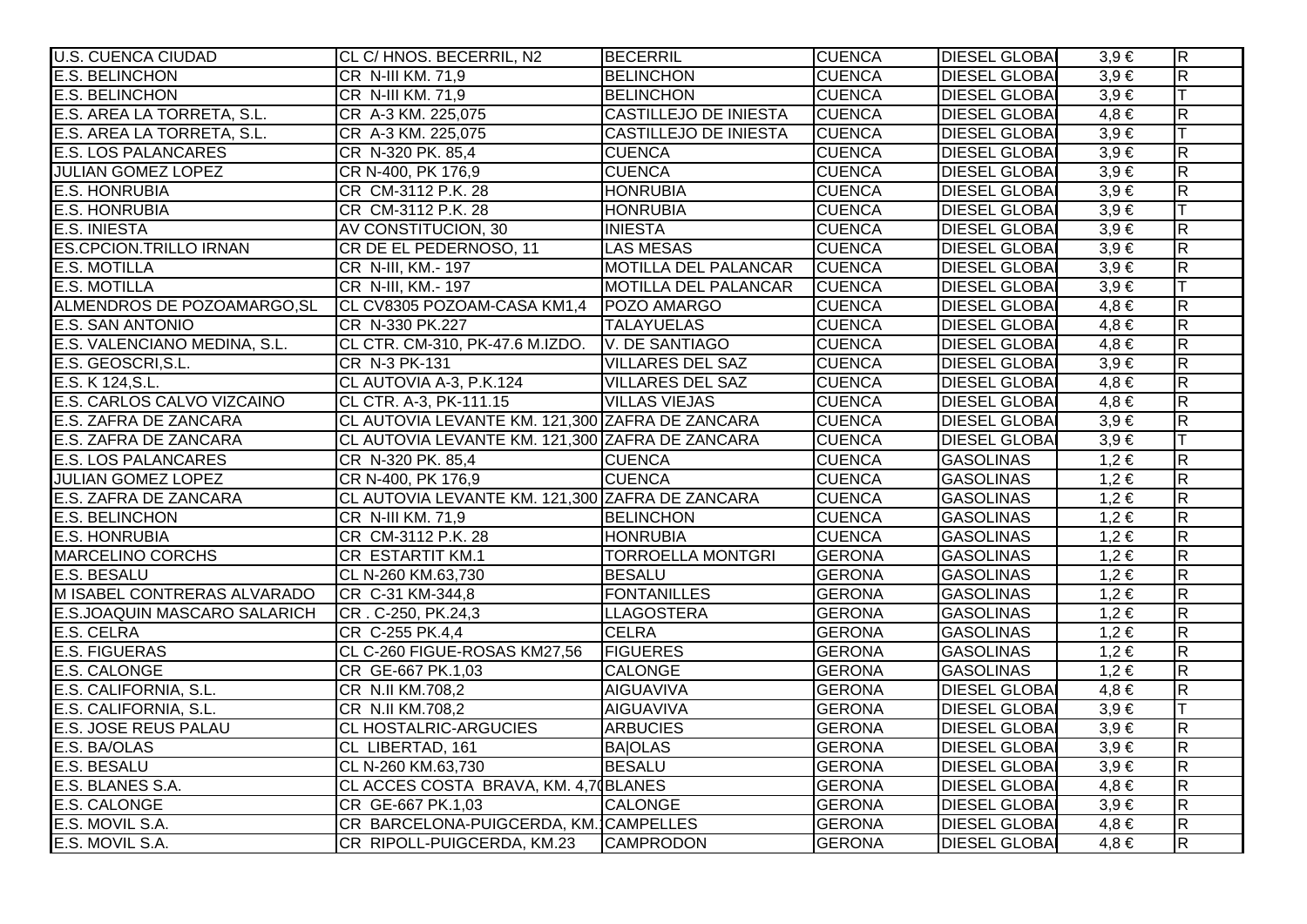| E.S. COSERVI, S.A.                               | CL CRA.C250 GIRONA-S.FELIU           | CASSA DE LA SELVA          | <b>GERONA</b> | <b>DIESEL GLOBAL</b> | 4.8 €     | $\overline{R}$          |
|--------------------------------------------------|--------------------------------------|----------------------------|---------------|----------------------|-----------|-------------------------|
| E.S.EMPURIABRAVA                                 | CL ORLINA, S/N                       | <b>CASTELLO D'EMPURIES</b> | <b>GERONA</b> | <b>DIESEL GLOBAI</b> | $3,9 \in$ | $\overline{R}$          |
| E.S. CELRA                                       | CR C-255 PK.4,4                      | <b>CELRA</b>               | <b>GERONA</b> | <b>DIESEL GLOBAI</b> | $3,9 \in$ | $\overline{\mathsf{R}}$ |
| <b>E.S. FIGUERAS</b>                             | CL C-260 FIGUE-ROSAS KM27,56         | <b>FIGUERES</b>            | <b>GERONA</b> | <b>DIESEL GLOBAI</b> | $3,9 \in$ | $\overline{\mathsf{R}}$ |
| E.S. RALLY, S.A.                                 | CR N-II, KM-760,2                    | <b>FIGUERES</b>            | <b>GERONA</b> | <b>DIESEL GLOBAI</b> | $4,8 \in$ | $\overline{\mathsf{R}}$ |
| E.S. RALLY, S.A.                                 | CR N-II, KM-763,3                    | <b>FIGUERES</b>            | <b>GERONA</b> | <b>DIESEL GLOBAI</b> | $4,8 \in$ | $\overline{\mathsf{R}}$ |
| E.S. RALLY, S.A.                                 | CR N-II, KM-763,3                    | <b>FIGUERES</b>            | <b>GERONA</b> | <b>DIESEL GLOBAI</b> | $3,9 \in$ | Iт                      |
| E.S. RALLY, S.A.                                 | CR C-260 PK.28                       | <b>FIGUERES</b>            | <b>GERONA</b> | <b>DIESEL GLOBA</b>  | $4,8 \in$ | $\overline{\mathsf{R}}$ |
| M ISABEL CONTRERAS ALVARADO                      | CR C-31 KM-344,8                     | <b>FONTANILLES</b>         | <b>GERONA</b> | <b>DIESEL GLOBAI</b> | $3,9 \in$ | $\overline{\mathsf{R}}$ |
| <b>E.S. LA TRAMUNTANA</b>                        | CL AU A-7 PK 35 A.S.EMPORDA          | GARRIGAS                   | <b>GERONA</b> | <b>DIESEL GLOBAI</b> | $3,9 \in$ | $\overline{\mathsf{R}}$ |
| <b>E.S. LA TRAMUNTANA</b>                        | CL AU A-7 PK 35 A.S.EMPORDA          | GARRIGAS                   | <b>GERONA</b> | <b>DIESEL GLOBAI</b> | $3,9 \in$ | lΤ                      |
| E.S. AVELLANEDA S.L.                             | CL BARCELONA, 236                    | <b>GERONA</b>              | <b>GERONA</b> | <b>DIESEL GLOBAI</b> | $4,8 \in$ | $\overline{\mathsf{R}}$ |
| <b>E.S. GERONA</b>                               | CL CRUZ, S-N                         | <b>GERONA</b>              | <b>GERONA</b> | <b>DIESEL GLOBAI</b> | $3,9 \in$ | R.                      |
| E.S. DE GERONA II                                | CL CTR. DE BARCELONA, 208-216 GERONA |                            | <b>GERONA</b> | <b>DIESEL GLOBAI</b> | $3.9 \in$ | $\overline{\mathsf{R}}$ |
| <b>ESTACIO SERVEI GUELL, S.L.</b>                | CL CTR. STA. EUGENIA, 122-124        | <b>GUELL</b>               | <b>GERONA</b> | <b>DIESEL GLOBAI</b> | $3,9 \in$ | $\overline{R}$          |
| <b>E.S. HOSTALRICH</b>                           | AV CORONEL ESTRADA, 136              | <b>HOSTALRICH</b>          | <b>GERONA</b> | <b>DIESEL GLOBA</b>  | $4,8 \in$ | $\overline{R}$          |
| E.S. AUSELLE I FILLS, S.L.                       | CL DOCTOR CODINA, 3                  | LA CELLERA DE TER          | <b>GERONA</b> | <b>DIESEL GLOBA</b>  | $4,8 \in$ | $\overline{\mathsf{R}}$ |
| <b>E.S.LA EUROPEA</b>                            | CL A-7 PK 7,5 A.S.LA JONQUERA        | LA JONQUERA                | <b>GERONA</b> | <b>DIESEL GLOBAI</b> | $3,9 \in$ | $\overline{R}$          |
| <b>E.S.LA EUROPEA</b>                            | CL A-7 PK 7,5 A.S.LA JONQUERA        | LA JONQUERA                | <b>GERONA</b> | <b>DIESEL GLOBAI</b> | $3,9 \in$ | $\top$                  |
| E.S. REPSOL LA JONQUERA                          | CR N-II KM. 772,5 M.I.               | LA JONQUERA                | <b>GERONA</b> | <b>DIESEL GLOBAI</b> | $3,9 \in$ | $\overline{\mathsf{R}}$ |
| E.S. REPSOL LA JONQUERA                          | CR N-II KM. 772,5 M.I.               | LA JONQUERA                | <b>GERONA</b> | <b>DIESEL GLOBAI</b> | $3,9 \in$ |                         |
| <b>E.S. REPSOL MAS MORATO</b>                    | CR N-II PK 772 (M.D)                 | LA JONQUERA                | <b>GERONA</b> | <b>DIESEL GLOBAI</b> | $3,9 \in$ | R                       |
| <b>E.S. REPSOL MAS MORATO</b>                    | CR N-II PK 772 (M.D)                 | LA JONQUERA                | <b>GERONA</b> | <b>DIESEL GLOBAI</b> | $3,9 \in$ | IТ                      |
| E.S.SERVEIS LA PERA S.L.                         | CR PALAMOS KM.15,800                 | <b>LA PERA</b>             | <b>GERONA</b> | <b>DIESEL GLOBAI</b> | $4,8 \in$ | $\overline{R}$          |
| E.S.JOAQUIN MASCARO SALARICH                     | CR. C-250, PK.24,3                   | <b>LLAGOSTERA</b>          | <b>GERONA</b> | <b>DIESEL GLOBA</b>  | $3,9 \in$ | $\overline{\mathsf{R}}$ |
| <b>E.S. LLAGOSTERA</b>                           | CR C-250 PK.19                       | <b>LLAGOSTERA</b>          | <b>GERONA</b> | <b>DIESEL GLOBAI</b> | $3,9 \in$ | $\overline{\mathsf{R}}$ |
| C.I.S. EMPORDA, S.L                              | CL N-260 PK. 17,400                  | <b>LLANCA</b>              | <b>GERONA</b> | <b>DIESEL GLOBAI</b> | $4,8 \in$ | R.                      |
| E.S. LLIVIA                                      | AV CATALU A, 31                      | <b>LLIVIA</b>              | <b>GERONA</b> | <b>DIESEL GLOBAI</b> | $3,9 \in$ | $\overline{R}$          |
| <b>E.S.LA CLARIANA</b>                           | CL A-7 PK 86 A.S.LA SELVA            | <b>MACANET</b>             | <b>GERONA</b> | <b>DIESEL GLOBAI</b> | $3,9 \in$ | $\overline{\mathsf{R}}$ |
| <b>E.S.LA CLARIANA</b>                           | CL A-7 PK 86 A.S.LA SELVA            | <b>MACANET</b>             | <b>GERONA</b> | <b>DIESEL GLOBAI</b> | $3,9 \in$ |                         |
| E.S. MOVIL S.A.                                  | CR RIPOLL-FRANCIA, KM.36,200         | <b>MOLLO</b>               | <b>GERONA</b> | <b>DIESEL GLOBAI</b> | $4,8 \in$ | R.                      |
| <b>E.S. PARQUE</b>                               | AV SANTA COLOMA, S/N                 | <b>OLOT</b>                | <b>GERONA</b> | <b>DIESEL GLOBA</b>  | $3,9 \in$ | $\overline{\mathsf{R}}$ |
| <b>E.S. LES TRIES</b>                            | <b>CL CTR.LES TRIES, 70</b>          | <b>OLOT</b>                | <b>GERONA</b> | <b>DIESEL GLOBA</b>  | $3,9 \in$ | $\overline{\mathsf{R}}$ |
| <b>E.S. LES TRIES</b>                            | <b>CL CTR.LES TRIES, 70</b>          | <b>OLOT</b>                | <b>GERONA</b> | <b>DIESEL GLOBA</b>  | $3.9 \in$ | T                       |
| SDAD. CATALANA DE PETROLIS, SA AV EUROPA, PAR-27 |                                      | <b>OLOT</b>                | <b>GERONA</b> | <b>DIESEL GLOBA</b>  | $4,8 \in$ | $\overline{\mathsf{R}}$ |
| E.S. CLASERVE, S.L.                              | CL CTR.SANT JOAN ABADESSES, 1OLOT    |                            | <b>GERONA</b> | <b>DIESEL GLOBA</b>  | $4,8 \in$ | $\overline{R}$          |
| E.S. PALOL                                       | CR C-33, PK-36                       | <b>PALOL DE REVARDIT</b>   | <b>GERONA</b> | <b>DIESEL GLOBAI</b> | $3,9 \in$ | $\overline{\mathsf{R}}$ |
| E.S. PAU                                         | CR GE-610 KM.6,850                   | <b>PAU</b>                 | <b>GERONA</b> | <b>DIESEL GLOBAI</b> | $4,8 \in$ | $\overline{\mathsf{R}}$ |
| E.S. PLATJA D ARO                                | CR GI-662 KM. 4,400                  | <b>PLATJA D ARO</b>        | <b>GERONA</b> | <b>DIESEL GLOBAI</b> | $3,9 \in$ | $\overline{\mathsf{R}}$ |
| E.S. ARMENGOL MORALES, S.L.                      | CR BOURGMADAME, S-N                  | <b>PUIGCERDA</b>           | <b>GERONA</b> | <b>DIESEL GLOBAI</b> | $4,8 \in$ | $\overline{R}$          |
| E.S. MORER PUIGCERDA S.A.                        | AV CATALU A, 28                      | <b>PUIGCERDA</b>           | <b>GERONA</b> | <b>DIESEL GLOBAI</b> | $4,8 \in$ | $\overline{\mathsf{R}}$ |
| E.S. QUART, S.L.                                 | CR GERONA-SAN FELUI KM.7,7           | <b>QUART</b>               | <b>GERONA</b> | <b>DIESEL GLOBAI</b> | $4,8 \in$ | $\overline{\mathsf{R}}$ |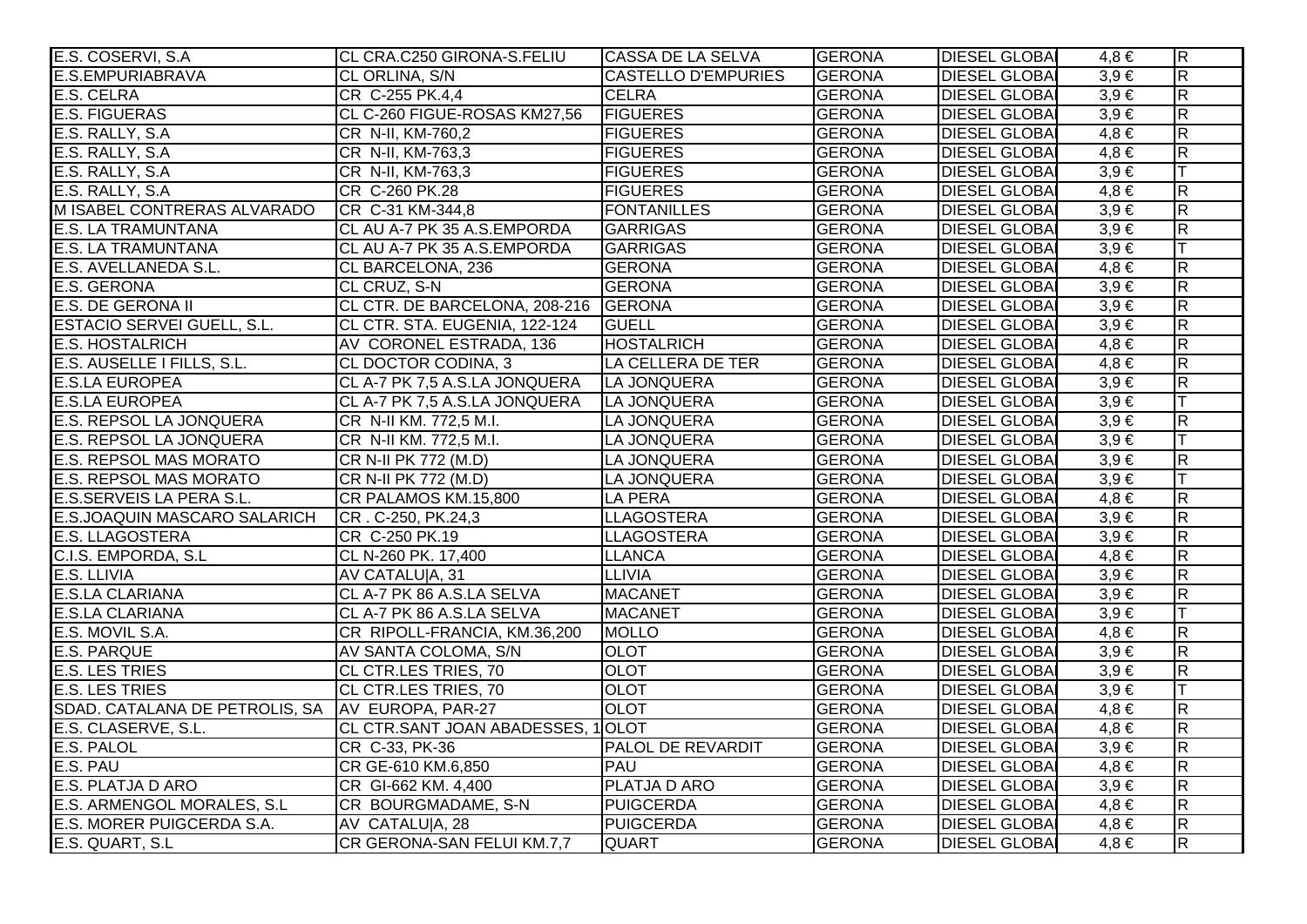| <b>E.S.RIPOLL</b>                 | PS RAGULL, 14                                              | <b>RIPOLL</b>                 | <b>GERONA</b>  | <b>DIESEL GLOBAL</b> | $3,9 \in$ | $\overline{\mathsf{R}}$ |
|-----------------------------------|------------------------------------------------------------|-------------------------------|----------------|----------------------|-----------|-------------------------|
| PETITMARC RIUDARENAS, S.L.        | CR GE-555 P.K. 7                                           | <b>RIUDARENES</b>             | <b>GERONA</b>  | <b>DIESEL GLOBAI</b> | $3.9 \in$ | $\overline{\mathsf{R}}$ |
| E.S. RALLY, S.A.                  | CR C-260, KM-44                                            | <b>ROSES</b>                  | <b>GERONA</b>  | <b>DIESEL GLOBAI</b> | $4,8 \in$ | $\overline{\mathsf{R}}$ |
| <b>E.S.FORUM GIRONES</b>          | CL CAMI DELS CARLINS, 10                                   | <b>SALT</b>                   | <b>GERONA</b>  | <b>DIESEL GLOBAI</b> | $3,9 \in$ | $\overline{\mathsf{R}}$ |
| E.S. MOVIL S.A.                   | CR RIPOLL-FRANCIA, KM.10,6                                 | SANT JOAN DE LES ABADERGERONA |                | <b>DIESEL GLOBAI</b> | $4,8 \in$ | $\overline{\mathsf{R}}$ |
| <b>ES PETROGARROTXA SL</b>        | CR C-150 KM. 24,100                                        | <b>SERINYA</b>                | <b>GERONA</b>  | <b>DIESEL GLOBAI</b> | $3,9 \in$ | $\overline{\mathsf{R}}$ |
| E.S. GELBAR S.A.                  | CL TORROELLA DE MONTGRI-PARISERRA DE DARO                  |                               | <b>GERONA</b>  | <b>DIESEL GLOBAI</b> | $4,8 \in$ | $\overline{R}$          |
| NIMACI, S.L.                      | CL CR.TORROELLA-L'ESTARTIT, PKTORROELLA DE MONTGRI  GERONA |                               |                | <b>DIESEL GLOBA</b>  | $4,8 \in$ | $\overline{R}$          |
| <b>MARCELINO CORCHS</b>           | <b>CR ESTARTIT KM.1</b>                                    | <b>TORROELLA MONTGRI</b>      | <b>GERONA</b>  | <b>DIESEL GLOBAI</b> | $3,9 \in$ | $\overline{\mathsf{R}}$ |
| E.S. ULLA                         | CR ESTARTIT-MEDINYA KM.8                                   | <b>ULLA</b>                   | <b>GERONA</b>  | <b>DIESEL GLOBAI</b> | $3,9 \in$ | $\overline{R}$          |
| <b>E.S. VIDRERES</b>              | CR C-63, PK. 9,4                                           | <b>VIDRERES</b>               | <b>GERONA</b>  | <b>DIESEL GLOBAI</b> | $3,9 \in$ | $\overline{\mathsf{R}}$ |
| <b>E.S. VILADEMULS</b>            | CR N-II PK. 731                                            | <b>VILADEMULS</b>             | <b>GERONA</b>  | <b>DIESEL GLOBAI</b> | $3,9 \in$ | $\overline{\mathsf{R}}$ |
| <b>E.S. VILADEMULS</b>            | <b>CR N-II PK. 731</b>                                     | <b>VILADEMULS</b>             | <b>GERONA</b>  | <b>DIESEL GLOBAI</b> | $3,9 \in$ | lΤ                      |
| E.S. MASET, S.A.                  | CR N-II, PK.731                                            | <b>VILADEMULS</b>             | <b>GERONA</b>  | <b>DIESEL GLOBAI</b> | $3,9 \in$ | $\overline{\mathsf{R}}$ |
| <b>E.S.LA CLARIANA</b>            | CL A-7 PK 86 A.S.LA SELVA                                  | <b>MACANET</b>                | <b>GERONA</b>  | <b>GASOLINAS</b>     | $1,2 \in$ | $\overline{R}$          |
| E.S. MASET, S.A.                  | CR N-II, PK.731                                            | <b>VILADEMULS</b>             | <b>GERONA</b>  | <b>DIESEL GLOBAI</b> | $3,9 \in$ | IТ                      |
| E.S. BA/OLAS                      | CL LIBERTAD, 161                                           | <b>BAIOLAS</b>                | <b>GERONA</b>  | <b>GASOLINAS</b>     | $1,2 \in$ | $\overline{R}$          |
| <b>E.S.LA EUROPEA</b>             | CL A-7 PK 7,5 A.S.LA JONQUERA                              | LA JONQUERA                   | <b>GERONA</b>  | <b>GASOLINAS</b>     | $1,2 \in$ | $\overline{\mathsf{R}}$ |
| <b>E.S. LA TRAMUNTANA</b>         | CL AU A-7 PK 35 A.S.EMPORDA                                | GARRIGAS                      | <b>GERONA</b>  | <b>GASOLINAS</b>     | $1,2 \in$ | $\overline{\mathsf{R}}$ |
| <b>E.S. GERONA</b>                | CL CRUZ, S-N                                               | <b>GERONA</b>                 | <b>GERONA</b>  | <b>GASOLINAS</b>     | $1,2 \in$ | $\overline{R}$          |
| <b>ESTACIO SERVEI GUELL, S.L.</b> | CL CTR. STA. EUGENIA, 122-124                              | <b>GUELL</b>                  | <b>GERONA</b>  | <b>GASOLINAS</b>     | $1,2 \in$ | $\overline{\mathsf{R}}$ |
| <b>E.S. DE GERONA II</b>          | CL CTR. DE BARCELONA, 208-216                              | <b>GERONA</b>                 | <b>GERONA</b>  | <b>GASOLINAS</b>     | $1,2 \in$ | $\overline{R}$          |
| <b>E.S. VILADEMULS</b>            | CR N-II PK. 731                                            | <b>VILADEMULS</b>             | <b>GERONA</b>  | <b>GASOLINAS</b>     | $1,2 \in$ | $\overline{R}$          |
| <b>E.S.RIPOLL</b>                 | PS RAGULL, 14                                              | <b>RIPOLL</b>                 | <b>GERONA</b>  | <b>GASOLINAS</b>     | $1,2 \in$ | $\overline{R}$          |
| <b>E.S. LLAGOSTERA</b>            | CR C-250 PK.19                                             | LLAGOSTERA                    | <b>GERONA</b>  | <b>GASOLINAS</b>     | $1,2 \in$ | $\overline{R}$          |
| E.S. ULLA                         | CR ESTARTIT-MEDINYA KM.8                                   | <b>ULLA</b>                   | <b>GERONA</b>  | <b>GASOLINAS</b>     | $1,2 \in$ | $\overline{\mathsf{R}}$ |
| <b>E.S. PARQUE</b>                | AV SANTA COLOMA, S/N                                       | <b>OLOT</b>                   | <b>GERONA</b>  | <b>GASOLINAS</b>     | $1,2 \in$ | $\overline{\mathsf{R}}$ |
| <b>E.S. LES TRIES</b>             | CL CTR.LES TRIES, 70                                       | <b>OLOT</b>                   | <b>GERONA</b>  | <b>GASOLINAS</b>     | $1,2 \in$ | $\overline{\mathsf{R}}$ |
| E.S.EMPURIABRAVA                  | CL ORLINA, S/N                                             | <b>CASTELLO D'EMPURIES</b>    | <b>GERONA</b>  | <b>GASOLINAS</b>     | $1,2 \in$ | R.                      |
| E.S. PLATJA D ARO                 | CR GI-662 KM. 4,400                                        | PLATJA D ARO                  | <b>GERONA</b>  | <b>GASOLINAS</b>     | $1,2 \in$ | $\overline{\mathsf{R}}$ |
| E.S. LLIVIA                       | AV CATALU A, 31                                            | <b>LLIVIA</b>                 | <b>GERONA</b>  | <b>GASOLINAS</b>     | $1,2 \in$ | $\overline{R}$          |
| <b>E.S. REPSOL LA JONQUERA</b>    | CR N-II KM. 772,5 M.I.                                     | LA JONQUERA                   | <b>GERONA</b>  | <b>GASOLINAS</b>     | $1,2 \in$ | $\overline{R}$          |
| <b>E.S. REPSOL MAS MORATO</b>     | CR N-II PK 772 (M.D)                                       | LA JONQUERA                   | <b>GERONA</b>  | <b>GASOLINAS</b>     | $1,2 \in$ | $\overline{\mathsf{R}}$ |
| E.S. MASET, S.A.                  | CR N-II, PK.731                                            | <b>VILADEMULS</b>             | <b>GERONA</b>  | <b>GASOLINAS</b>     | $1,2 \in$ | $\overline{\mathsf{R}}$ |
| E.S. PALOL                        | CR C-33, PK-36                                             | <b>PALOL DE REVARDIT</b>      | <b>GERONA</b>  | <b>GASOLINAS</b>     | $1,2 \in$ | $\overline{\mathsf{R}}$ |
| <b>E.S.FORUM GIRONES</b>          | CL CAMI DELS CARLINS, 10                                   | <b>SALT</b>                   | <b>GERONA</b>  | <b>GASOLINAS</b>     | $1,2 \in$ | $\overline{\mathsf{R}}$ |
| <b>E.S. VIDRERES</b>              | CR C-63, PK. 9,4                                           | <b>VIDRERES</b>               | <b>GERONA</b>  | <b>GASOLINAS</b>     | $1,2 \in$ | $\overline{\mathsf{R}}$ |
| <b>E.S. LOJA PUEBLO</b>           | AV ANDALUCIA, KM 483                                       | <b>LOJA</b>                   | <b>GRANADA</b> | <b>GASOLINAS</b>     | $1,2 \in$ | $\overline{\mathsf{R}}$ |
| <b>E.S. RECOGIDAS</b>             | <b>CL RECOGIDAS,60</b>                                     | <b>GRANADA</b>                | <b>GRANADA</b> | <b>GASOLINAS</b>     | $1,2 \in$ | $\overline{\mathsf{R}}$ |
| <b>E.S. NEPTUNO</b>               | CL PROLONGACION RECOGIDAS P GRANADA                        |                               | <b>GRANADA</b> | <b>GASOLINAS</b>     | $1,2 \in$ | $\overline{\mathsf{R}}$ |
| <b>E.S. CARTUJA</b>               | AV PULIANAS, S.N.                                          | <b>GRANADA</b>                | <b>GRANADA</b> | <b>GASOLINAS</b>     | $1,2 \in$ | $\overline{R}$          |
| E.S. LOJA                         | CL CN-342 PK 485,7                                         | <b>LOJA</b>                   | <b>GRANADA</b> | <b>GASOLINAS</b>     | $1,2 \in$ | $\overline{\mathsf{R}}$ |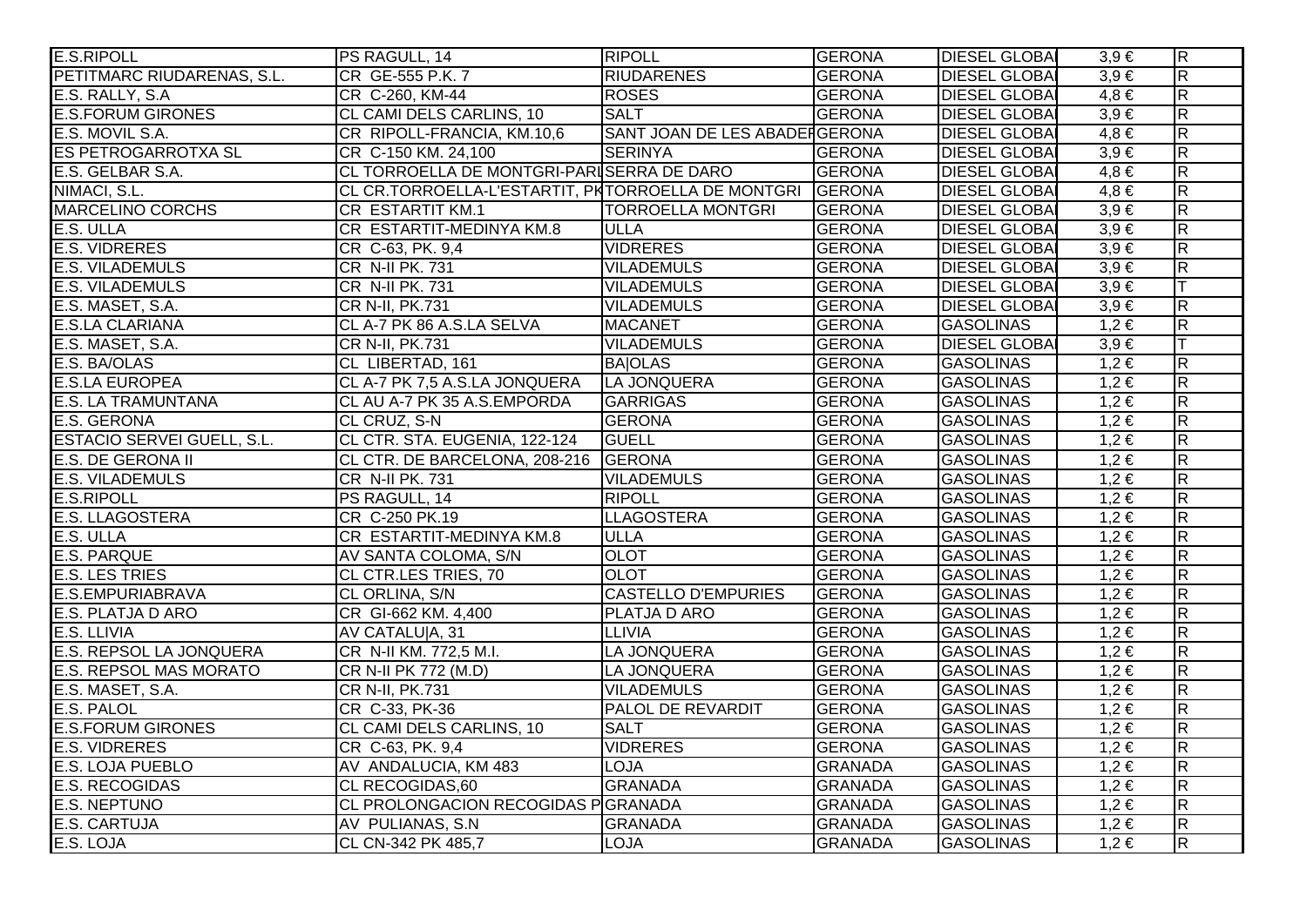| <b>E.S. DEIFONTES</b>           | CR BAILEN-MOTRIL P.K. 105,5M.I. DEIFONTES      |                              | <b>GRANADA</b> | <b>GASOLINAS</b>     | $1,2 \in$ | $\overline{\mathsf{R}}$ |
|---------------------------------|------------------------------------------------|------------------------------|----------------|----------------------|-----------|-------------------------|
| <b>E.S. SAN ISIDRO</b>          | CR A-330, PK 88.                               | <b>ALMACILES</b>             | <b>GRANADA</b> | <b>DIESEL GLOBAI</b> | $3,9 \in$ | $\overline{\mathsf{R}}$ |
| ARMILLA-E.S. SAN PABLO SL       | CL CC-340 PK.0,6                               | <b>ARMILLA</b>               | <b>GRANADA</b> | <b>DIESEL GLOBAI</b> | $4,8 \in$ | $\overline{R}$          |
| HNOS. BAYO ESTACIONES, S.L.     | CL CTR. A-92, PK-369                           | <b>CULLAR</b>                | <b>GRANADA</b> | <b>DIESEL GLOBAI</b> | $3,9 \in$ | $\overline{\mathsf{R}}$ |
| <b>E.S. DEIFONTES</b>           | CR BAILEN-MOTRIL P.K. 105,5M.I. DEIFONTES      |                              | <b>GRANADA</b> | <b>DIESEL GLOBAI</b> | $3,9 \in$ | $\overline{\mathsf{R}}$ |
| <b>E.S DIEZMA I</b>             | CL CR A-92, PK 279                             | <b>DIEZMA</b>                | <b>GRANADA</b> | <b>DIESEL GLOBAI</b> | $3,9 \in$ | $\overline{R}$          |
| <b>E.S DIEZMA I</b>             | CL CR A-92, PK 279                             | <b>DIEZMA</b>                | <b>GRANADA</b> | <b>DIESEL GLOBAI</b> | $3,9 \in$ | IТ                      |
| <b>E.S DIEZMA II</b>            | CL A-92 PK 279                                 | <b>DIEZMA</b>                | <b>GRANADA</b> | <b>DIESEL GLOBA</b>  | $3,9 \in$ | $\overline{R}$          |
| <b>E.S DIEZMA II</b>            | CL A-92 PK 279                                 | <b>DIEZMA</b>                | <b>GRANADA</b> | <b>DIESEL GLOBAI</b> | $3,9 \in$ | lΤ                      |
| <b>GASOLINERA MARCHENA, SL</b>  | CL BARRIADA MARCHENA S/N                       | <b>DURCAL</b>                | <b>GRANADA</b> | <b>DIESEL GLOBAI</b> | $4,8 \in$ | $\overline{R}$          |
| <b>E.S. EL PADUL</b>            | CL AUTOVIA A-44 PK 144                         | <b>EL PADUL</b>              | <b>GRANADA</b> | <b>DIESEL GLOBAI</b> | $3,9 \in$ | $\overline{R}$          |
| E.S. SAN JOSE                   | CR A-330 PK-21                                 | <b>GALERA</b>                | <b>GRANADA</b> | <b>DIESEL GLOBA</b>  | $4,8 \in$ | $\overline{\mathsf{R}}$ |
| <b>E.S. RECOGIDAS</b>           | CL RECOGIDAS, 60                               | <b>GRANADA</b>               | <b>GRANADA</b> | <b>DIESEL GLOBAI</b> | $3,9 \in$ | $\overline{\mathsf{R}}$ |
| <b>E.S. NEPTUNO</b>             | CL PROLONGACION RECOGIDAS PGRANADA             |                              | <b>GRANADA</b> | <b>DIESEL GLOBA</b>  | $3,9 \in$ | $\overline{R}$          |
| <b>E.S. CARTUJA</b>             | AV PULIANAS, S.N.                              | <b>GRANADA</b>               | <b>GRANADA</b> | <b>DIESEL GLOBAI</b> | $3,9 \in$ | $\overline{R}$          |
| E.S. ZAIDIN                     | AV DILAR, N19                                  | <b>GRANADA</b>               | <b>GRANADA</b> | <b>DIESEL GLOBAI</b> | $3,9 \in$ | $\overline{R}$          |
| E.S. LA VEGA                    | AV ANDALUCIA KM. 3                             | <b>GRANADA</b>               | <b>GRANADA</b> | <b>DIESEL GLOBAI</b> | $3,9 \in$ | $\overline{R}$          |
| <b>E.S. HUESCAR</b>             | <b>CL BARROETA</b>                             | <b>HUESCAR</b>               | <b>GRANADA</b> | <b>GASOLINAS</b>     | $1,2 \in$ | $\overline{\mathsf{R}}$ |
| E.S. LA VEGA ENTRADA            | AV ANDALUCIA S/N                               | <b>GRANADA</b>               | <b>GRANADA</b> | <b>DIESEL GLOBAI</b> | $3,9 \in$ | $\overline{\mathsf{R}}$ |
| <b>CRED AVDA. PULIANAS</b>      | AV DE PULIANAS, S/N                            | <b>GRANADA</b>               | <b>GRANADA</b> | <b>DIESEL GLOBAI</b> | $3,9 \in$ | $\overline{R}$          |
| E.S. GUADIX                     | AV MEDINA OLMOS, 50                            | <b>GUADIX</b>                | <b>GRANADA</b> | <b>DIESEL GLOBA</b>  | $3,9 \in$ | $\overline{\mathsf{R}}$ |
| <b>E.S. HUESCAR</b>             | CL BARROETA                                    | <b>HUESCAR</b>               | <b>GRANADA</b> | <b>DIESEL GLOBA</b>  | $3,9 \in$ | $\overline{R}$          |
| E.S.HUETOR TAJAR(CAMPSA)        | CL A-92 PK 200,3                               | <b>HUETOR TAJAR</b>          | <b>GRANADA</b> | <b>DIESEL GLOBAI</b> | $3,9 \in$ | $\overline{R}$          |
| <b>E.S.HUETOR TAJAR(CAMPSA)</b> | CL A-92 PK 200,3                               | <b>HUETOR TAJAR</b>          | <b>GRANADA</b> | <b>DIESEL GLOBAI</b> | $3,9 \in$ |                         |
| E.S. LA RAGUA                   | CL AUTOVIA A-92 SUR, PK-311                    | <b>LA CALAHORRA</b>          | <b>GRANADA</b> | <b>DIESEL GLOBAI</b> | $3,9 \in$ | $\overline{R}$          |
| E.S. LA ZUBIA                   | CR GRANADA-LA ZUBIA PK-2                       | <b>LA ZUBIA</b>              | <b>GRANADA</b> | <b>DIESEL GLOBA</b>  | $3,9 \in$ | $\overline{\mathsf{R}}$ |
| <b>E.S. LOJA PUEBLO</b>         | AV ANDALUCIA, KM 483                           | <b>LOJA</b>                  | <b>GRANADA</b> | <b>DIESEL GLOBA</b>  | $3,9 \in$ | $\overline{R}$          |
| E.S. LOJA                       | CL CN-342 PK 485,7                             | <b>LOJA</b>                  | <b>GRANADA</b> | <b>DIESEL GLOBA</b>  | $3,9 \in$ | $\overline{\mathsf{R}}$ |
| E. S. MARACENA                  | CL CAMINO ALBOLOTE, S-N                        | <b>MARACENA</b>              | <b>GRANADA</b> | <b>DIESEL GLOBAI</b> | $3,9 \in$ | $\overline{R}$          |
| E.S. HIPONOVA, C.B.             | CL CTR. CC-335, PK-26.8                        | MONTEFRIO                    | <b>GRANADA</b> | <b>DIESEL GLOBA</b>  | $4,8 \in$ | $\overline{\mathsf{R}}$ |
| <b>E.S. PARAISO MORALEDA</b>    | CL A-92, KM 212,7                              | MORALEDA DE ZAFAYONA GRANADA |                | <b>DIESEL GLOBA</b>  | $4,8 \in$ | $\overline{R}$          |
| <b>E.S. PARAISO MORALEDA</b>    | CL A-92, KM 212,7                              | MORALEDA DE ZAFAYONA GRANADA |                | <b>DIESEL GLOBAI</b> | $3,9 \in$ | IТ                      |
| E.S.MORALEDA                    | CL A-92 PK 211,2                               | MORALEDA DE ZAFAYONA GRANADA |                | <b>DIESEL GLOBA</b>  | $4,8 \in$ | $\overline{\mathsf{R}}$ |
| <b>E.S. EL PARAISO</b>          | CL AUTOVIA SEVILLA-GRANADA PMMORALEDA ZAFAYONA |                              | <b>GRANADA</b> | <b>DIESEL GLOBAI</b> | $4,8 \in$ | $\overline{\mathsf{R}}$ |
| <b>E.S. EL PARAISO</b>          | CL AUTOVIA SEVILLA-GRANADA PHMORALEDA ZAFAYONA |                              | <b>GRANADA</b> | <b>DIESEL GLOBAI</b> | $3,9 \in$ |                         |
| <b>E.S. LOS OGIJARES</b>        | <b>CR GR-32 SE PK 18</b>                       | <b>OGIJARES</b>              | <b>GRANADA</b> | <b>DIESEL GLOBA</b>  | $3,9 \in$ | $\overline{R}$          |
| <b>E.S.PELIGROS</b>             | CL A-44 PK 125                                 | <b>PELIGROS</b>              | <b>GRANADA</b> | <b>DIESEL GLOBA</b>  | $3,9 \in$ | $\overline{\mathsf{R}}$ |
| E.S. MARIBELO 63 S.L.           | CL VARIANTE DE SANTA FE, S/N                   | <b>SANTA FE</b>              | <b>GRANADA</b> | <b>DIESEL GLOBAI</b> | $4,8 \in$ | $\overline{\mathsf{R}}$ |
| E.S. ZAIDIN                     | AV DILAR, N19                                  | <b>GRANADA</b>               | <b>GRANADA</b> | <b>GASOLINAS</b>     | $1,2 \in$ | $\overline{\mathsf{R}}$ |
| E.S. LA VEGA                    | AV ANDALUCIA KM. 3                             | <b>GRANADA</b>               | <b>GRANADA</b> | <b>GASOLINAS</b>     | $1,2 \in$ | $\overline{R}$          |
| E. S. MARACENA                  | CL CAMINO ALBOLOTE, S-N                        | <b>MARACENA</b>              | <b>GRANADA</b> | <b>GASOLINAS</b>     | $1,2 \in$ | $\overline{\mathsf{R}}$ |
| E.S. GUADIX                     | AV MEDINA OLMOS, 50                            | <b>GUADIX</b>                | <b>GRANADA</b> | <b>GASOLINAS</b>     | $1,2 \in$ | $\overline{\mathsf{R}}$ |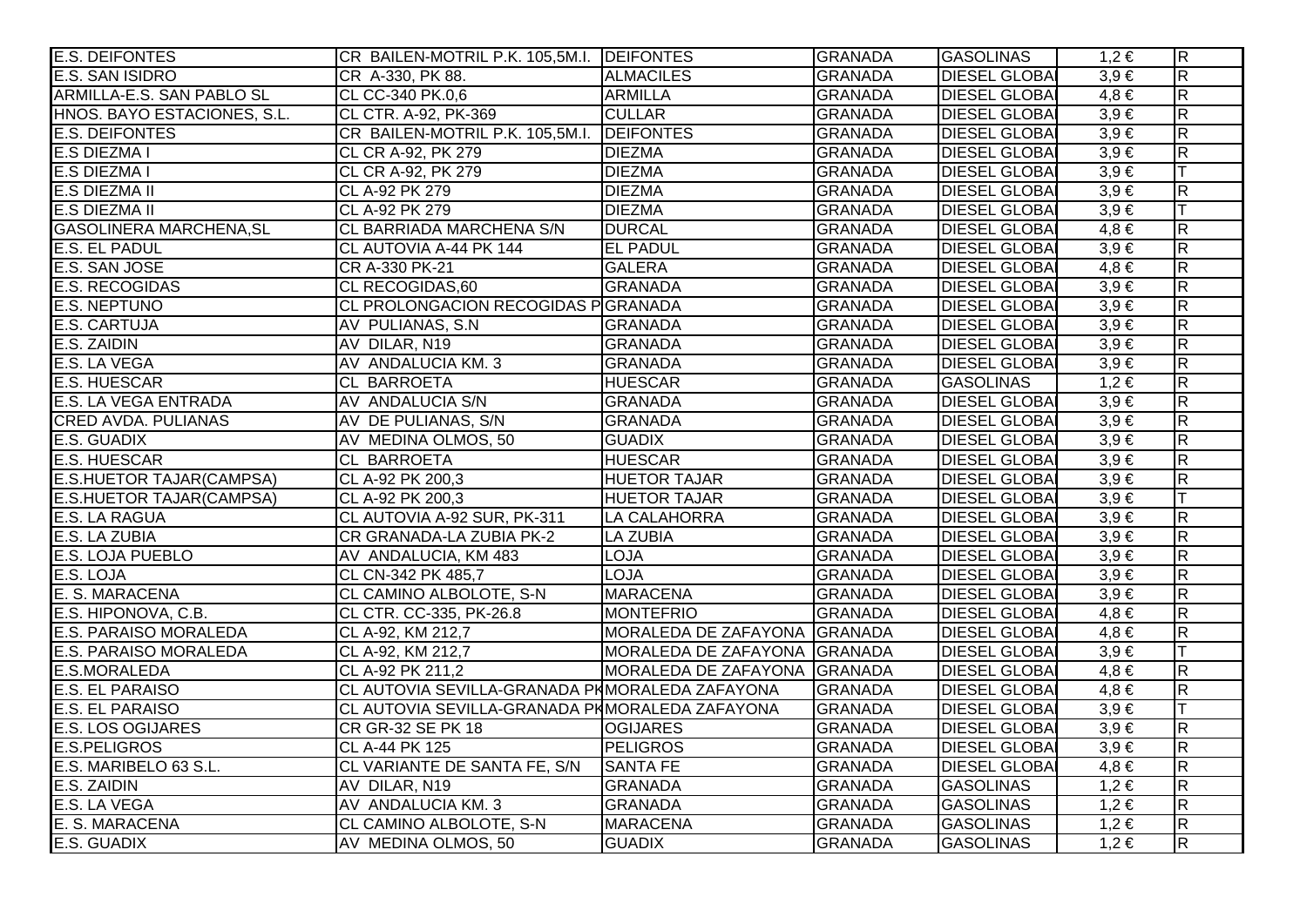| E.S. LA RAGUA                                                            | CL AUTOVIA A-92 SUR, PK-311             | LA CALAHORRA                | <b>GRANADA</b>                   | <b>GASOLINAS</b> | $1,2 \in$ | $\overline{R}$          |
|--------------------------------------------------------------------------|-----------------------------------------|-----------------------------|----------------------------------|------------------|-----------|-------------------------|
| E.S. LA ZUBIA                                                            | CR GRANADA-LA ZUBIA PK-2                | <b>LA ZUBIA</b>             | <b>GRANADA</b>                   | <b>GASOLINAS</b> | $1,2 \in$ | $\overline{\mathsf{R}}$ |
| <b>E.S.PELIGROS</b>                                                      | CL A-44 PK 125                          | <b>PELIGROS</b>             | <b>GRANADA</b>                   | <b>GASOLINAS</b> | $1,2 \in$ | $\overline{\mathsf{R}}$ |
| <b>E.S DIEZMA I</b>                                                      | CL CR A-92, PK 279                      | <b>DIEZMA</b>               | <b>GRANADA</b>                   | <b>GASOLINAS</b> | $1,2 \in$ | $\overline{\mathbf{z}}$ |
| E.S DIEZMA II                                                            | CL A-92 PK 279                          | <b>DIEZMA</b>               | <b>GRANADA</b>                   | <b>GASOLINAS</b> | $1,2 \in$ | $\overline{R}$          |
| <b>E.S. LOS OGIJARES</b>                                                 | <b>CR GR-32 SE PK 18</b>                | <b>OGIJARES</b>             | <b>GRANADA</b>                   | <b>GASOLINAS</b> | $1,2 \in$ | $\overline{\mathsf{R}}$ |
| <b>E.S. LA VEGA ENTRADA</b>                                              | AV ANDALUCIA S/N                        | <b>GRANADA</b>              | <b>GRANADA</b>                   | <b>GASOLINAS</b> | $1,2 \in$ | $\overline{\mathsf{R}}$ |
| HNOS. BAYO ESTACIONES, S.L.                                              | CL CTR. A-92, PK-369                    | <b>CULLAR</b>               | <b>GRANADA</b>                   | <b>GASOLINAS</b> | $1,2 \in$ | $\overline{\mathsf{R}}$ |
| E.S.HUETOR TAJAR(CAMPSA)                                                 | CL A-92 PK 200,3                        | <b>HUETOR TAJAR</b>         | <b>GRANADA</b>                   | <b>GASOLINAS</b> | $1,2 \in$ | $\overline{\mathsf{R}}$ |
| E.S. EL PADUL                                                            | CL AUTOVIA A-44 PK 144                  | <b>EL PADUL</b>             | <b>GRANADA</b>                   | <b>GASOLINAS</b> | $1,2 \in$ | $\overline{R}$          |
| <b>CRED AVDA. PULIANAS</b>                                               | AV DE PULIANAS, S/N                     | <b>GRANADA</b>              | <b>GRANADA</b>                   | <b>GASOLINAS</b> | $1,2 \in$ | $\overline{\mathbf{z}}$ |
| <b>E.S. ALOVERA</b>                                                      | CL N-II PK. 45,600 APTDO. CORRECALOVERA |                             | GUADALAJARA GASOLINAS            |                  | $1,2 \in$ | $\overline{\mathbf{R}}$ |
| E.S. AZUQUECA POLIGONO                                                   | AV DE ALCALA, S/N                       | AZUQUECA D HENARES          | GUADALAJARA GASOLINAS            |                  | $1,2 \in$ | $\overline{\mathbf{z}}$ |
| <b>E.S. CABANILLAS</b>                                                   | CR A. C-102 PK.4,022                    | <b>CABANILLAS</b>           | GUADALAJARA GASOLINAS            |                  | $1,2 \in$ | $\overline{R}$          |
| E.S. AZUQUECA                                                            | CL N-320 KM.289,7                       | A.DE HENARES                | <b>GUADALAJARA DIESEL GLOBAI</b> |                  | $3,9 \in$ | $\overline{\mathsf{R}}$ |
| PETROPINAR, S.L.                                                         | CR N-II, PK-135                         | <b>ALCOLEA DEL PINAR</b>    | <b>GUADALAJARA DIESEL GLOBAI</b> |                  | $4,8 \in$ | $\overline{\mathsf{R}}$ |
| <b>E.S. ALCOLEA PINAR</b>                                                | CR N-II PK 132,2                        | <b>ALCOLEA PINAR</b>        | <b>GUADALAJARA DIESEL GLOBA</b>  |                  | $3,9 \in$ | $\overline{\mathsf{R}}$ |
| E.S.SANTA CECILIA S.L.                                                   | CR MADRID-PASTRANA PK.81,900 ALMOGUERA  |                             | <b>GUADALAJARA DIESEL GLOBA</b>  |                  | $3,9 \in$ | $\overline{\mathsf{R}}$ |
| E.S. ALOVERA                                                             | CL N-II PK. 45,600 APTDO. CORRECALOVERA |                             | GUADALAJARA DIESEL GLOBAI        |                  | $3,9 \in$ | $\overline{\mathsf{R}}$ |
| E.S. ALOVERA                                                             | CL N-II PK. 45,600 APTDO. CORRECALOVERA |                             | GUADALAJARA DIESEL GLOBAI        |                  | $3,9 \in$ |                         |
| E.S. AZUQUECA POLIGONO                                                   | AV DE ALCALA, S/N                       | <b>AZUQUECA D HENARES</b>   | GUADALAJARA DIESEL GLOBAI        |                  | $3,9 \in$ | $\overline{\mathbf{z}}$ |
| <b>E.S. BERNINCHES</b>                                                   | CL N-320, PK-239.5                      | <b>BERNICHES</b>            | GUADALAJARA DIESEL GLOBAI        |                  | $3,9 \in$ | $\overline{R}$          |
| E.S. CABANILLAS                                                          | CR A. C-102 PK.4,022                    | <b>CABANILLAS</b>           | GUADALAJARA   DIESEL GLOBAI      |                  | $3,9 \in$ | $\overline{R}$          |
| E.S. SAN CRISTOBAL                                                       | CR N-II KM-49,800                       | <b>CABANILLAS DEL CAMPO</b> | <b>GUADALAJARA DIESEL GLOBAI</b> |                  | $2,4 \in$ | $\overline{\mathsf{R}}$ |
| <b>ESTACION LA MATA, S.L.</b>                                            | CL C/ FUENTE, N 2                       | <b>ESPINOSA DE HENARES</b>  | <b>GUADALAJARA DIESEL GLOBAI</b> |                  | $3,9 \in$ | $\overline{\mathbf{z}}$ |
| <b>ESTACION LA MATA, S.L.</b>                                            | CL C/ FUENTE, N 2                       | <b>ESPINOSA DE HENARES</b>  | GUADALAJARA DIESEL GLOBAI        |                  | $3,9 \in$ | IТ                      |
| E.S. GUADALAJARA                                                         | CL JULIAN BESTEIRO, S/N                 | <b>GUADALAJARA</b>          | <b>GUADALAJARA DIESEL GLOBA</b>  |                  | $3,9 \in$ | $\overline{\mathbf{z}}$ |
| MAQUINARIA AGRICOLA DAGANZO SACL P.I.DEL HENARES- PARCELA 10 GUADALAJARA |                                         |                             | <b>GUADALAJARA DIESEL GLOBAI</b> |                  | $3,9 \in$ | $\overline{\mathsf{R}}$ |
| <b>GESPEVESA GUADALAJARA</b>                                             | AV DE FRANCIA, SN                       | <b>GUADALAJARA</b>          | <b>GUADALAJARA DIESEL GLOBAI</b> |                  | $4.8 \in$ | $\overline{R}$          |
| <b>E.S. LEDANCA</b>                                                      | CR N-II PK 95                           | <b>LEDANCA</b>              | GUADALAJARA DIESEL GLOBAI        |                  | $3,9 \in$ | $\overline{\mathbf{z}}$ |
| A.S. MIRABUENO                                                           | <b>CL N-II PK. 107</b>                  | <b>MIRABUENO</b>            | <b>GUADALAJARA DIESEL GLOBA</b>  |                  | $3,9 \in$ | $\overline{R}$          |
| E.S. SANCHEZ, S.L.                                                       | CR PERALES KM. 69,600                   | <b>MONDEJAR</b>             | GUADALAJARA DIESEL GLOBAI        |                  | $3,9 \in$ | $\overline{\mathsf{R}}$ |
| <b>ES.SUMIN.Y SER.EL CRUCE SL</b>                                        | CL MAYOR, 26                            | POZO DE GUADALAJARA         | <b>GUADALAJARA DIESEL GLOBAI</b> |                  | $4,8 \in$ | $\overline{\mathsf{R}}$ |
| E.S. SACEDON, S.L.                                                       | CR N-320, PK-222                        | <b>SACEDON</b>              | <b>GUADALAJARA DIESEL GLOBAI</b> |                  | $4,8 \in$ | $\overline{\mathsf{R}}$ |
| E.S. SAUCA, S.L.                                                         | CR N-II P.K. 125                        | <b>SAUCA</b>                | <b>GUADALAJARA DIESEL GLOBA</b>  |                  | $3,9 \in$ | $\overline{\mathsf{R}}$ |
| E.S. SAUCA, S.L.                                                         | CR N-II P.K. 125                        | <b>SAUCA</b>                | <b>GUADALAJARA DIESEL GLOBAI</b> |                  | $3,9 \in$ |                         |
| E.S.VDA. E HIJOS DE A.MTNZ                                               | CR A. PASTRANA-SIGUENZA,. PK.11SIGUENZA |                             | GUADALAJARA   DIESEL GLOBAI      |                  | $3,9 \in$ | $\overline{\mathsf{R}}$ |
| E.S.NUEVA MAYPA, S.L.                                                    | <b>CL A-2 PK 73</b>                     | <b>TORIJA</b>               | <b>GUADALAJARA DIESEL GLOBAI</b> |                  | $4,8 \in$ | $\overline{\mathsf{R}}$ |
| E.S.NUEVA MAYPA, S.L.                                                    | <b>CL A-2 PK 73</b>                     | <b>TORIJA</b>               | <b>GUADALAJARA DIESEL GLOBA</b>  |                  | $3,9 \in$ |                         |
| E.S. MAYPA, S.L.                                                         | CR N-II PK.75,900                       | <b>TRIJUEQUE</b>            | <b>GUADALAJARA DIESEL GLOBAI</b> |                  | $4,8 \in$ | $\overline{\mathsf{R}}$ |
| E.S. LA ANTIGUA DEL CASAR                                                | CL CR.FONTANAR-TAMAJ PK12,5             | YUNQUERA DE HENARES         | <b>GUADALAJARA DIESEL GLOBA</b>  |                  | $2,4 \in$ | $\overline{\mathsf{R}}$ |
| E.S. LEDANCA                                                             | CR N-II PK 95                           | <b>LEDANCA</b>              | GUADALAJARA GASOLINAS            |                  | $1,2 \in$ | $\overline{R}$          |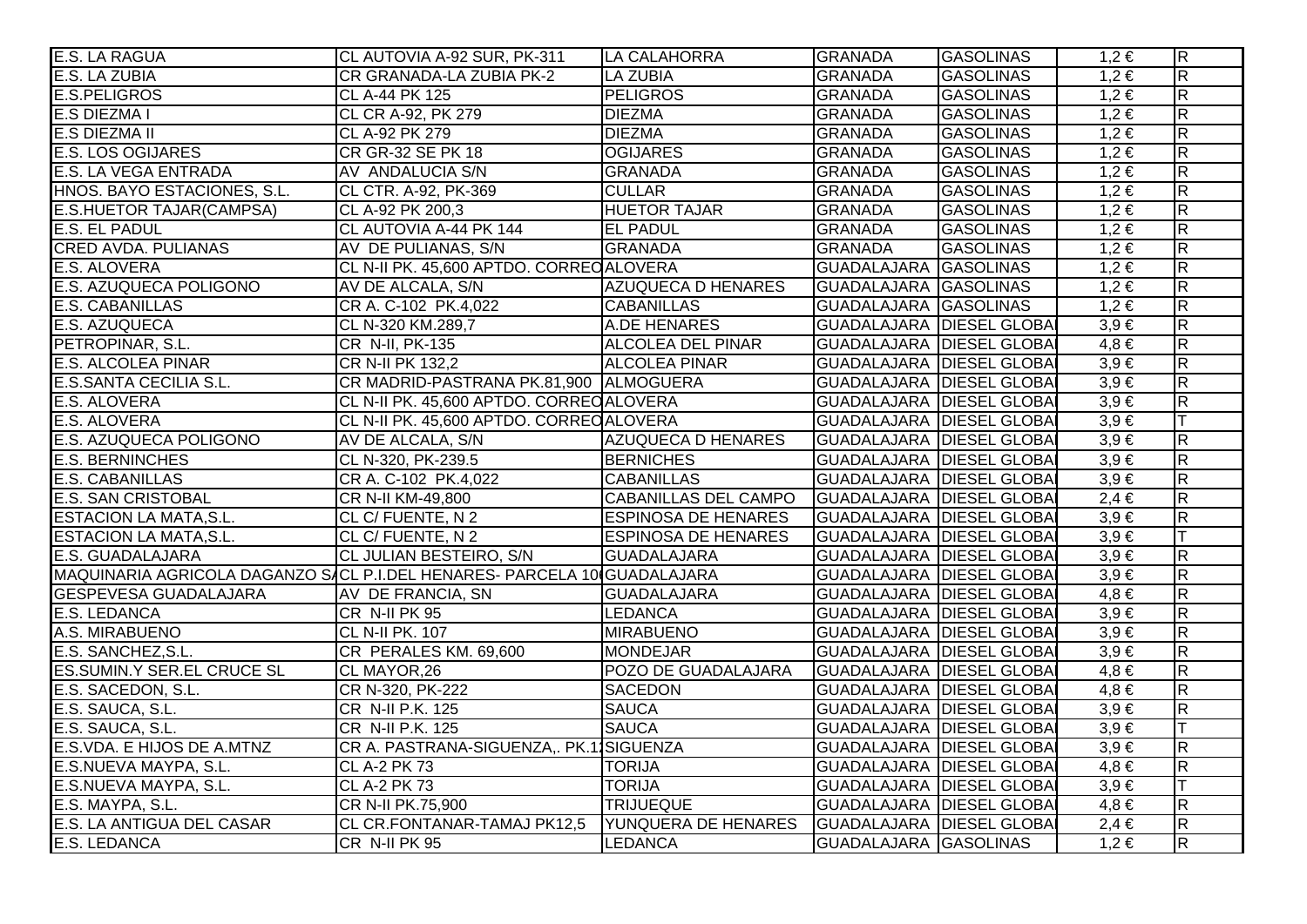| <b>ESTACION LA MATA, S.L.</b>                                            | CL C/ FUENTE, N 2                       | <b>ESPINOSA DE HENARES</b>       | <b>GUADALAJARA GASOLINAS</b> |                      | $1,2 \in$ | $\overline{R}$          |
|--------------------------------------------------------------------------|-----------------------------------------|----------------------------------|------------------------------|----------------------|-----------|-------------------------|
| <b>E.S. BERNINCHES</b>                                                   | CL N-320, PK-239.5                      | <b>BERNICHES</b>                 | GUADALAJARA GASOLINAS        |                      | $1,2 \in$ | $\overline{\mathsf{R}}$ |
| <b>E.S. AZUQUECA</b>                                                     | CL N-320 KM.289,7                       | A.DE HENARES                     | GUADALAJARA GASOLINAS        |                      | $1,2 \in$ | $\overline{R}$          |
| <b>E.S. ALCOLEA PINAR</b>                                                | CR N-II PK 132,2                        | <b>ALCOLEA PINAR</b>             | <b>GUADALAJARA GASOLINAS</b> |                      | $1,2 \in$ | $\overline{\mathbf{z}}$ |
| E.S. SAUCA, S.L.                                                         | CR N-II P.K. 125                        | <b>SAUCA</b>                     | GUADALAJARA GASOLINAS        |                      | $1,2 \in$ | $\overline{R}$          |
| <b>E.S. GUADALAJARA</b>                                                  | CL JULIAN BESTEIRO, S/N                 | <b>GUADALAJARA</b>               | GUADALAJARA GASOLINAS        |                      | $1,2 \in$ | $\overline{R}$          |
| MAQUINARIA AGRICOLA DAGANZO SACL P.I.DEL HENARES- PARCELA 10 GUADALAJARA |                                         |                                  | GUADALAJARA GASOLINAS        |                      | $1,2 \in$ | $\overline{\mathbf{z}}$ |
| <b>U.S. ONDARRETA</b>                                                    | AV SATRUSTEGI, SN                       | <b>SAN SEBASTIAN</b>             | <b>GUIPUZCOA</b>             | <b>GASOLINAS</b>     | $1,2 \in$ | $\overline{R}$          |
| <b>E.S. OIARTZUN</b>                                                     | CR N-I P.K. 469,1                       | <b>OIARTZUN</b>                  | <b>GUIPUZCOA</b>             | <b>GASOLINAS</b>     | $1,2 \in$ | $\overline{\mathbf{z}}$ |
| E.S. GROS                                                                | AV ZURRIOLA, 32                         | <b>SAN SEBASTIAN</b>             | <b>GUIPUZCOA</b>             | <b>GASOLINAS</b>     | $1,2 \in$ | $\overline{R}$          |
| <b>E.S.IRURA</b>                                                         | CR N-I PK 440,7                         | <b>VILLABONA</b>                 | <b>GUIPUZCOA</b>             | <b>GASOLINAS</b>     | $1,2 \in$ | $\overline{\mathbf{z}}$ |
| <b>E.S. MANTEROLA</b>                                                    | CR N-634, PK-5700                       | AGUINAGA-USURBIL                 | <b>GUIPUZCOA</b>             | <b>DIESEL GLOBA</b>  | $4,8 \in$ | $\overline{\mathsf{R}}$ |
| E.S. ZARAUTZ, S.A.-ALEGIA                                                | CL CR N-I PK 429-M.IZDO.                | <b>ALEGIA</b>                    | <b>GUIPUZCOA</b>             | <b>DIESEL GLOBAI</b> | $4.8 \in$ | $\overline{R}$          |
| E.S. MENDIGAIN, S.L.                                                     | CL PK. 1,000 GI-632 DRCH                | <b>BEASAIN</b>                   | <b>GUIPUZCOA</b>             | <b>DIESEL GLOBA</b>  | $4,8 \in$ | $\overline{\mathbf{z}}$ |
| E.S. BEASAIN                                                             | CR GI-632 P.K. 1,7                      | <b>BEASAIN</b>                   | <b>GUIPUZCOA</b>             | <b>DIESEL GLOBA</b>  | $3,9 \in$ | $\overline{R}$          |
| E.S. GUREGAS CARB., SL-BEASAIN                                           | CL CT.N-I, PK-419-M.DCHO.               | <b>BEASAIN</b>                   | <b>GUIPUZCOA</b>             | <b>DIESEL GLOBA</b>  | $4,8 \in$ | $\overline{\mathbf{z}}$ |
| E.S. GUREGAS CARB., SL-BEASAIN                                           | CL CT.N-I, PK-419-M.DCHO.               | <b>BEASAIN</b>                   | <b>GUIPUZCOA</b>             | <b>DIESEL GLOBAL</b> | $3,9 \in$ | T                       |
| <b>E.S. ESPINO LACABE</b>                                                | CL J. THALANAS LABANDIBAR, 18   BEHOBIA |                                  | <b>GUIPUZCOA</b>             | <b>DIESEL GLOBAI</b> | $4,8 \in$ | $\overline{\mathbf{z}}$ |
| E. S. BERGARA                                                            | CL POL. IND. DE SAN LORENZO             | <b>BERGARA</b>                   | <b>GUIPUZCOA</b>             | <b>DIESEL GLOBA</b>  | $3,9 \in$ | $\overline{R}$          |
| E.S. ARRONA S.L.                                                         | CR N-634 PK.31,700                      | <b>CESTONA</b>                   | <b>GUIPUZCOA</b>             | <b>DIESEL GLOBAI</b> | $4,8 \in$ | $\overline{\mathbf{z}}$ |
| <b>E.S. GUREGAS MIRAMON</b>                                              | CL POL.MIRAMON PK.1,2 GI-3401           | DONOSTIA-SAN SEBASTIAN GUIPUZCOA |                              | <b>DIESEL GLOBA</b>  | $4,8 \in$ | $\overline{\mathsf{R}}$ |
| E.S. AUT-.SERV.REZOLA,S.L                                                | CL DEBA KALEA,20                        | <b>ELGOIBAR</b>                  | <b>GUIPUZCOA</b>             | <b>DIESEL GLOBA</b>  | $4,8 \in$ | $\overline{\mathsf{R}}$ |
| AINGERU GASOLINDEGIA, S.L.                                               | CL AINGERU PASALEKUA, SN                | <b>ESKORIATZA</b>                | <b>GUIPUZCOA</b>             | <b>DIESEL GLOBA</b>  | $4,8 \in$ | $\overline{R}$          |
| E. S. JAIZKIBEL, S.A.                                                    | CR N-I, KM .- 483                       | <b>FUENTERRABIA</b>              | <b>GUIPUZCOA</b>             | <b>DIESEL GLOBA</b>  | $4,8 \in$ | $\overline{R}$          |
| E.S. REKALDE DCHO.                                                       | CL CTR. GI-2132, PK-0.4                 | <b>HERNANI</b>                   | <b>GUIPUZCOA</b>             | <b>DIESEL GLOBA</b>  | $3,9 \in$ | $\overline{\mathbf{z}}$ |
| <b>E.S.REKALDE IZDO</b>                                                  | CR GI-2132, PK 0,4                      | <b>HERNANI</b>                   | <b>GUIPUZCOA</b>             | <b>DIESEL GLOBA</b>  | $3,9 \in$ | $\overline{R}$          |
| E. S. BEHOBIA, S.L.                                                      | CL ENDARLAZA IRIBIDEA, S/N              | <b>IRUN</b>                      | <b>GUIPUZCOA</b>             | <b>DIESEL GLOBA</b>  | $4,8 \in$ | $\overline{\mathsf{R}}$ |
| E.S. ZAISA                                                               | CL TERMINAL DE ZAISA-BEHOBIA  IRUN      |                                  | <b>GUIPUZCOA</b>             | <b>DIESEL GLOBA</b>  | $4,8 \in$ | $\overline{\mathsf{R}}$ |
| E.S. ZAISA                                                               | CL TERMINAL DE ZAISA-BEHOBIA            | <b>IRUN</b>                      | <b>GUIPUZCOA</b>             | <b>DIESEL GLOBA</b>  | $3,9 \in$ |                         |
| E. S. PUNTXAS, S.L.                                                      | CL N-121 A P.K. 86,8                    | <b>IRUN</b>                      | <b>GUIPUZCOA</b>             | <b>DIESEL GLOBA</b>  | $4,8 \in$ | $\overline{R}$          |
| E.S. BIDASOA                                                             | AV DE IPARRALDE, 42                     | <b>IRUN</b>                      | <b>GUIPUZCOA</b>             | <b>DIESEL GLOBAL</b> | $3,9 \in$ | $\overline{\mathsf{R}}$ |
| <b>E.S. ESKORTZA</b>                                                     | AV DE LETXUMBORRO, SN                   | <b>IRUN</b>                      | <b>GUIPUZCOA</b>             | <b>DIESEL GLOBA</b>  | $3,9 \in$ | $\overline{\mathsf{R}}$ |
| E.S. BIDASOA IZQUIERDO                                                   | AV DE IPARRALDE, 42                     | <b>IRUN</b>                      | <b>GUIPUZCOA</b>             | <b>DIESEL GLOBA</b>  | $3,9 \in$ | $\overline{\mathsf{R}}$ |
| E.S. BIDASOA IZQUIERDO                                                   | AV DE IPARRALDE, 42                     | <b>IRUN</b>                      | <b>GUIPUZCOA</b>             | <b>DIESEL GLOBA</b>  | $3,9 \in$ |                         |
| E.S. ZAISA III                                                           | CL PG. ZAISA III, PAR-3                 | <b>IRUN</b>                      | <b>GUIPUZCOA</b>             | <b>DIESEL GLOBAI</b> | $3,9 \in$ | R                       |
| E.S. ZAISA III                                                           | CL PG. ZAISA III, PAR-3                 | <b>IRUN</b>                      | <b>GUIPUZCOA</b>             | <b>DIESEL GLOBAI</b> | $3,9 \in$ |                         |
| <b>E.S. LASARTE ORIA</b>                                                 | <b>CL CIRCUITO IBILBIDEA 8</b>          | <b>LASARTE ORIA</b>              | <b>GUIPUZCOA</b>             | <b>DIESEL GLOBA</b>  | $4,8 \in$ | $\overline{\mathsf{R}}$ |
| <b>GUREGAS CARB., SL-LEGORRETA</b>                                       | CL CTR. GI-2131, PK-5.100 DCHO.         | <b>LEGORRETA</b>                 | <b>GUIPUZCOA</b>             | <b>DIESEL GLOBA</b>  | $4,8 \in$ | $\overline{\mathsf{R}}$ |
| A.S.LEGORRETA, S.L.                                                      | CL N.I PK 425 (M.I)                     | <b>LEGORRETA</b>                 | <b>GUIPUZCOA</b>             | <b>DIESEL GLOBA</b>  | $4,8 \in$ | $\overline{\mathsf{R}}$ |
| A.S.LEGORRETA, S.L.                                                      | CL N.I PK 425 (M.I)                     | <b>LEGORRETA</b>                 | <b>GUIPUZCOA</b>             | <b>DIESEL GLOBA</b>  | $3,9 \in$ | lΤ                      |
| <b>E.S. MUSAKOLA</b>                                                     | AV GUIPUZCOA, 34                        | MONDRAGON                        | <b>GUIPUZCOA</b>             | <b>DIESEL GLOBA</b>  | $3,9 \in$ | $\overline{R}$          |
| E.S. MAGDALENA, C.B.                                                     | CL BARRIO SANTXOLOPETEGI                | <b>OIATE</b>                     | <b>GUIPUZCOA</b>             | <b>DIESEL GLOBA</b>  | $4,8 \in$ | $\overline{\mathbf{z}}$ |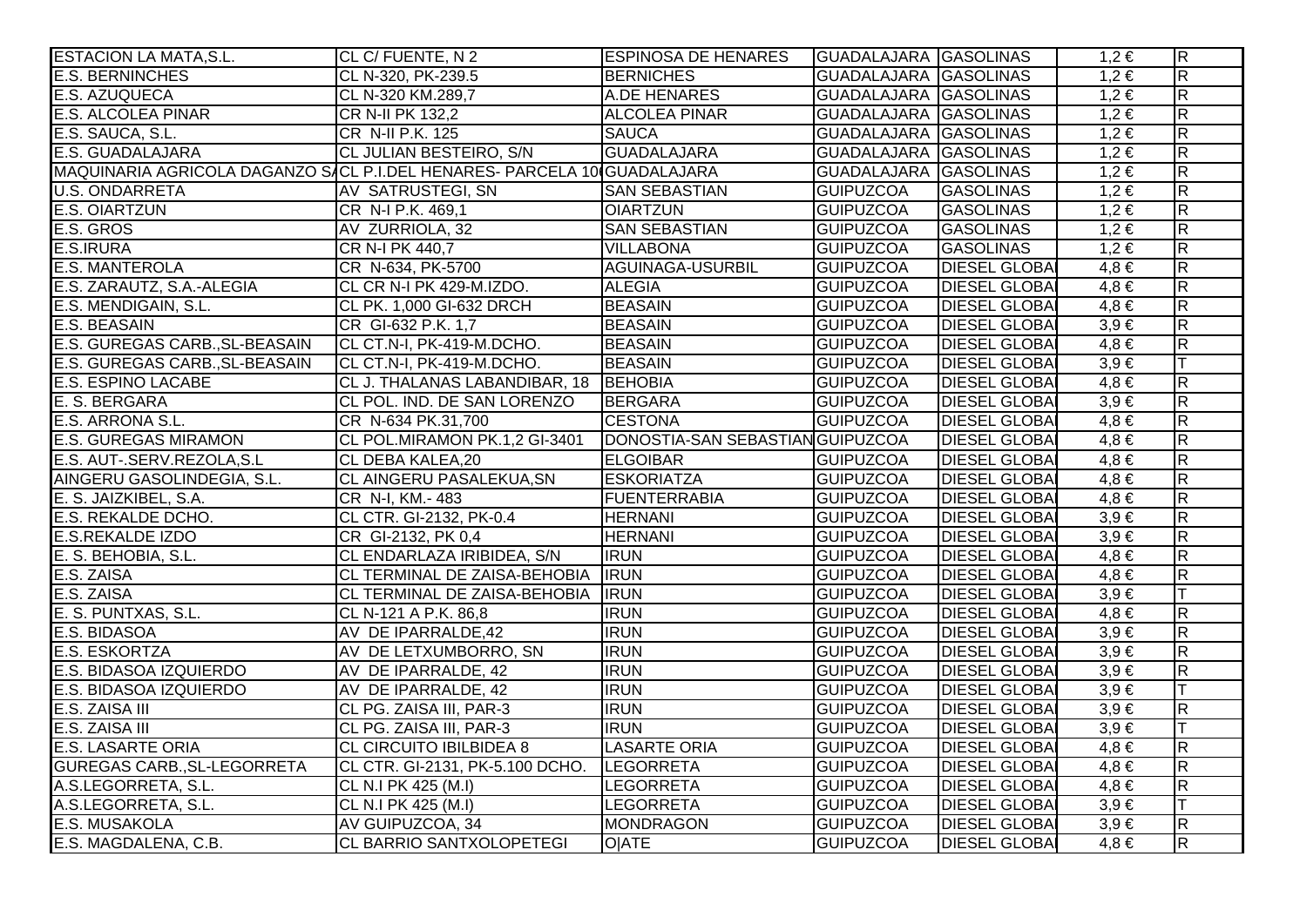| <b>E.S. OIARTZUN</b>                           | CR N-I P.K. 469,1                                   | <b>OIARTZUN</b>      | <b>GUIPUZCOA</b> | <b>DIESEL GLOBAI</b> | $3,9 \in$ | $\overline{R}$          |
|------------------------------------------------|-----------------------------------------------------|----------------------|------------------|----------------------|-----------|-------------------------|
| <b>E.S. OIARTZUN</b>                           | CR N-I P.K. 469,1                                   | <b>OIARTZUN</b>      | <b>GUIPUZCOA</b> | <b>DIESEL GLOBA</b>  | $3,9 \in$ | lΤ                      |
| <b>E.S. ITURRALDE</b>                          | CL ARANEDER BIDEA,1                                 | <b>OIARTZUN</b>      | <b>GUIPUZCOA</b> | <b>DIESEL GLOBA</b>  | $4,8 \in$ | $\overline{\mathsf{R}}$ |
| E.S. OARSO                                     | CR N-I PK 469.1                                     | <b>OIARTZUN</b>      | <b>GUIPUZCOA</b> | <b>DIESEL GLOBAL</b> | $3,9 \in$ | $\overline{\mathsf{R}}$ |
| E.S. OARSO                                     | CR N-I PK 469,1                                     | <b>OIARTZUN</b>      | <b>GUIPUZCOA</b> | <b>DIESEL GLOBA</b>  | $3,9 \in$ | lΤ                      |
| E.S. MUNIOLA, S.L.                             | CL PK.50,100 GI-627 B.OSINTXU S.NOSINTXU-BERGARA    |                      | <b>GUIPUZCOA</b> | <b>DIESEL GLOBAI</b> | $4,8 \in$ | $\overline{\mathsf{R}}$ |
| <b>U.S. ONDARRETA</b>                          | AV SATRUSTEGI, SN                                   | <b>SAN SEBASTIAN</b> | <b>GUIPUZCOA</b> | <b>DIESEL GLOBAI</b> | $3,9 \in$ | $\overline{\mathsf{R}}$ |
| E.S. GROS                                      | AV ZURRIOLA, 32                                     | <b>SAN SEBASTIAN</b> | <b>GUIPUZCOA</b> | <b>DIESEL GLOBA</b>  | $3,9 \in$ | $\overline{R}$          |
|                                                | AV SAN PEDRO, 3                                     | <b>SAN SEBASTIAN</b> | <b>GUIPUZCOA</b> | <b>DIESEL GLOBA</b>  | $4,8 \in$ | $\overline{\mathsf{R}}$ |
| E.S. BIDEBIETA S.L.<br>E. S. BIDEBIETA         | AV NIDA TOLOSA, 188                                 | <b>SAN SEBASTIAN</b> | <b>GUIPUZCOA</b> | <b>DIESEL GLOBA</b>  | $3,9 \in$ | $\overline{R}$          |
| E.S. ERRONDO, S.L.                             | PS ERRONDO, 7                                       | <b>SAN SEBASTIAN</b> | <b>GUIPUZCOA</b> | <b>DIESEL GLOBAI</b> | $4,8 \in$ | $\overline{\mathsf{R}}$ |
| E.S. IBAETA                                    | CL ZARAUTZ, 136                                     | <b>SAN SEBASTIAN</b> | <b>GUIPUZCOA</b> | <b>DIESEL GLOBA</b>  | $3,9 \in$ | $\overline{R}$          |
| <b>GUREGAS CARBURANTES, S.L.</b>               | CL PK. 437,2 N-I DCHA.                              | <b>TOLOSA</b>        | <b>GUIPUZCOA</b> | <b>DIESEL GLOBA</b>  | $4,8 \in$ | $\overline{\mathsf{R}}$ |
| E.S. TOLOSA                                    | CR N-I P.K. 432,5                                   | <b>TOLOSA</b>        | <b>GUIPUZCOA</b> | <b>DIESEL GLOBA</b>  | $3,9 \in$ | $\overline{\mathsf{R}}$ |
| E.S. TOLOSA                                    | CR N-I P.K. 432,5                                   | <b>TOLOSA</b>        | <b>GUIPUZCOA</b> | <b>DIESEL GLOBA</b>  | $3,9 \in$ | ΙT                      |
| <b>E.S. URNIETA</b>                            | CL CTR. GI-131, PK-4.5                              | <b>URNIETA</b>       | <b>GUIPUZCOA</b> | <b>DIESEL GLOBA</b>  | $3,9 \in$ | $\overline{R}$          |
| E.S. GUREGAS-AGUINAGA                          | CR N-634 P.K. 7,6                                   | <b>USURBIL</b>       | <b>GUIPUZCOA</b> | <b>DIESEL GLOBA</b>  | $4,8 \in$ | $\overline{R}$          |
|                                                | CR N-I, PK.- 445                                    | <b>VILLABONA</b>     | <b>GUIPUZCOA</b> | <b>DIESEL GLOBA</b>  | $4,8 \in$ | $\overline{\mathsf{R}}$ |
| E. S. VILLABONA, S.A.<br>E. S. VILLABONA, S.A. | CR N-I, PK.- 445                                    | <b>VILLABONA</b>     | <b>GUIPUZCOA</b> | <b>DIESEL GLOBA</b>  | $3,9 \in$ |                         |
| E.S.IRURA                                      | CR N-I PK 440,7                                     | <b>VILLABONA</b>     | <b>GUIPUZCOA</b> | <b>DIESEL GLOBA</b>  | $3,9 \in$ | $\overline{\mathsf{R}}$ |
| E.S.IRURA                                      | CR N-I PK 440,7                                     | <b>VILLABONA</b>     | <b>GUIPUZCOA</b> | <b>DIESEL GLOBA</b>  | $3,9 \in$ |                         |
| E. S. ZARAUTZ, S.A.                            | CL NAFARROA A KALEA, S/N                            | ZARAUTZ              | <b>GUIPUZCOA</b> | <b>DIESEL GLOBA</b>  | $4,8 \in$ | $\overline{R}$          |
| E.S. I/URRITZA, S.L.<br>E. S. BIDEBIETA        | CL ZUBIAURRE ZAHAR, S-N                             | ZARAUTZ              | <b>GUIPUZCOA</b> | <b>DIESEL GLOBA</b>  | $4,8 \in$ | $\overline{\mathsf{R}}$ |
|                                                | AV NIDA TOLOSA, 188                                 | <b>SAN SEBASTIAN</b> | <b>GUIPUZCOA</b> | <b>GASOLINAS</b>     | $1,2 \in$ | $\overline{\mathsf{R}}$ |
| E.S. MUSAKOLA                                  | AV GUIPUZCOA, 34                                    | <b>MONDRAGON</b>     | <b>GUIPUZCOA</b> | <b>GASOLINAS</b>     | $1,2 \in$ | $\overline{\mathsf{R}}$ |
| <b>E.S. URNIETA</b>                            | CL CTR. GI-131, PK-4.5                              | <b>URNIETA</b>       | <b>GUIPUZCOA</b> | <b>GASOLINAS</b>     | $1,2 \in$ | $\overline{R}$          |
| E.S. BIDASOA                                   | AV DE IPARRALDE, 42                                 | <b>IRUN</b>          | <b>GUIPUZCOA</b> | <b>GASOLINAS</b>     | $1,2 \in$ | $\overline{R}$          |
| E.S. REKALDE DCHO.                             | CL CTR. GI-2132, PK-0.4                             | <b>HERNANI</b>       | <b>GUIPUZCOA</b> | <b>GASOLINAS</b>     | $1,2 \in$ | $\overline{\mathsf{R}}$ |
| E. S. BERGARA                                  | CL POL. IND. DE SAN LORENZO                         | <b>BERGARA</b>       | <b>GUIPUZCOA</b> | <b>GASOLINAS</b>     | $1,2 \in$ | $\overline{R}$          |
| <b>E.S. ESKORTZA</b>                           | AV DE LETXUMBORRO, SN                               | <b>IRUN</b>          | <b>GUIPUZCOA</b> | <b>GASOLINAS</b>     | $1,2 \in$ | $\overline{\mathsf{R}}$ |
| E.S. TOLOSA                                    | CR N-I P.K. 432,5                                   | <b>TOLOSA</b>        | <b>GUIPUZCOA</b> | <b>GASOLINAS</b>     | $1,2 \in$ | R.                      |
| E.S. BEASAIN                                   | CR GI-632 P.K. 1,7                                  | <b>BEASAIN</b>       | <b>GUIPUZCOA</b> | <b>GASOLINAS</b>     | $1,2 \in$ | $\overline{\mathsf{R}}$ |
| E.S. OARSO                                     | CR N-I PK 469,1                                     | <b>OIARTZUN</b>      | <b>GUIPUZCOA</b> | <b>GASOLINAS</b>     | $1,2 \in$ | $\overline{R}$          |
| E.S. BIDASOA IZQUIERDO                         | AV DE IPARRALDE, 42                                 | <b>IRUN</b>          | <b>GUIPUZCOA</b> | <b>GASOLINAS</b>     | $1,2 \in$ | $\overline{\mathsf{R}}$ |
| E.S. IBAETA                                    | CL ZARAUTZ, 136                                     | <b>SAN SEBASTIAN</b> | <b>GUIPUZCOA</b> | <b>GASOLINAS</b>     | $1,2 \in$ | $\overline{\mathsf{R}}$ |
| E.S. ZAISA III                                 | CL PG. ZAISA III, PAR-3                             | <b>IRUN</b>          | <b>GUIPUZCOA</b> | <b>GASOLINAS</b>     | $1,2 \in$ | $\overline{\mathsf{R}}$ |
| <b>E.S.REKALDE IZDO</b>                        | CR GI-2132, PK 0,4                                  | <b>HERNANI</b>       | <b>GUIPUZCOA</b> | <b>GASOLINAS</b>     | $1,2 \in$ | $\overline{\mathsf{R}}$ |
| <b>E.S.L.DOMINGUEZ MORENO, SL</b>              | <b>CL CTR. A-494, PK-7</b>                          | <b>MOGUER</b>        | <b>HUELVA</b>    | <b>GASOLINAS</b>     | $1,2 \in$ | $\overline{\mathsf{R}}$ |
| <b>E.S. EL ROMPIDO</b>                         | CR HU-4111, PK-7,00                                 | <b>CARTAYA</b>       | <b>HUELVA</b>    | <b>GASOLINAS</b>     | $1,2 \in$ | $\overline{\mathsf{R}}$ |
| E.S. J. M. VELASCO PEDROSA                     | CL H-624 VARIANTE A PALOS DE F(PALOS DE LA FRONTERA |                      | <b>HUELVA</b>    | <b>GASOLINAS</b>     | $1,2 \in$ | $\overline{\mathsf{R}}$ |
| E.S. LA ORDEN                                  | CL BARRIADA DE LA ORDEN S/N                         | <b>HUELVA</b>        | <b>HUELVA</b>    | <b>GASOLINAS</b>     | $1,2 \in$ | $\overline{\mathsf{R}}$ |
| ES. ORQUIN GOMEZ, S.L                          | CL CR. N-433 PK 86,5                                | <b>ARACENA</b>       | <b>HUELVA</b>    | <b>DIESEL GLOBAI</b> | $4,8 \in$ | R.                      |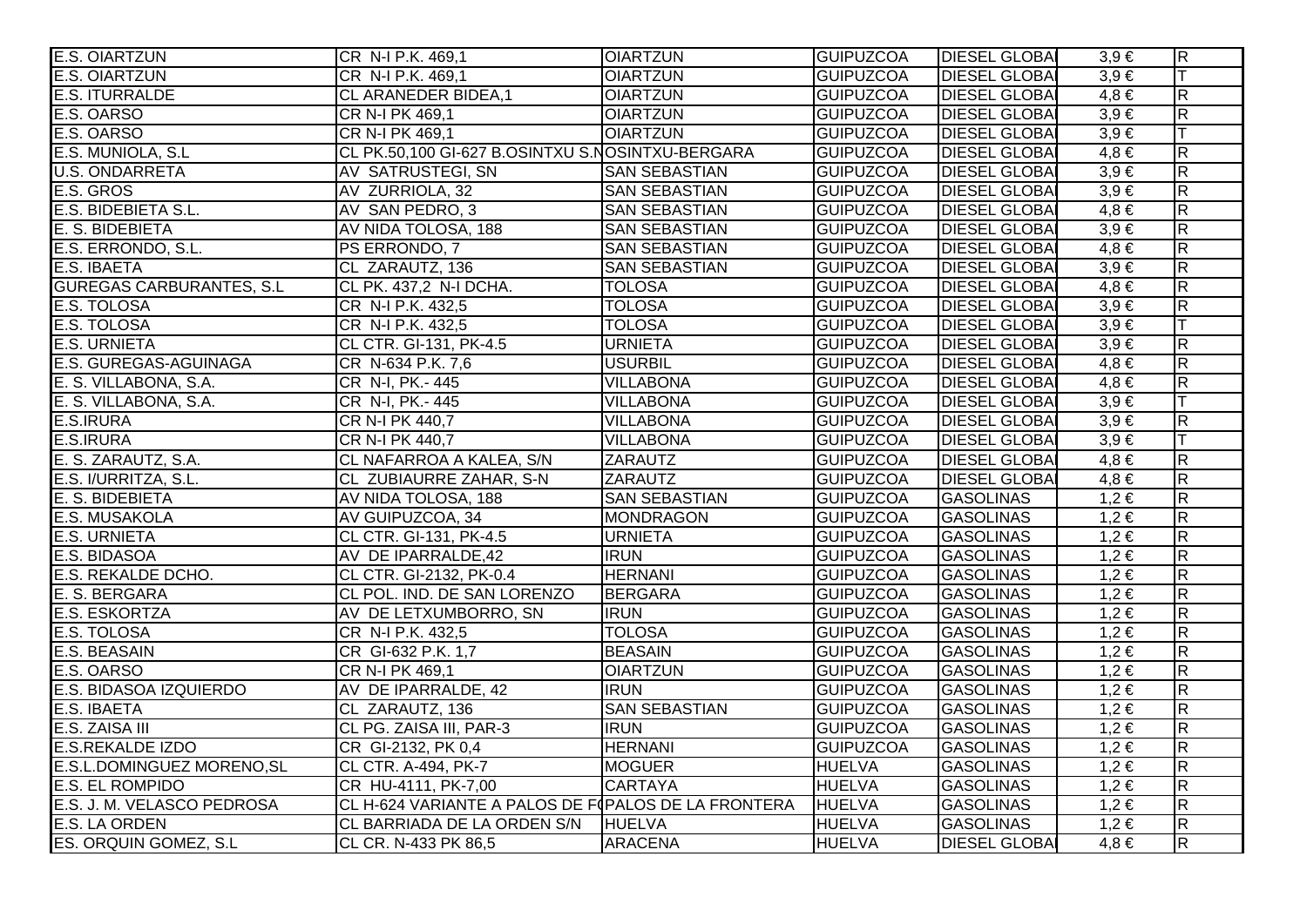| E.S. EL ROMPIDO                  | CR HU-4111, PK-7,00                                 | <b>CARTAYA</b>           | <b>HUELVA</b> | <b>DIESEL GLOBAL</b> | $3,9 \in$ | $\overline{R}$          |
|----------------------------------|-----------------------------------------------------|--------------------------|---------------|----------------------|-----------|-------------------------|
| <b>E.S.CARTAYA SIERRA</b>        | CL AU A-49 PK 102 MD                                | <b>CARTAYA</b>           | <b>HUELVA</b> | <b>DIESEL GLOBAI</b> | $3,9 \in$ | $\overline{\mathsf{R}}$ |
| <b>E.S.CARTAYA PLAYA</b>         | CL AU A-49 PK 102 MI                                | <b>CARTAYA</b>           | <b>HUELVA</b> | <b>DIESEL GLOBAI</b> | $3,9 \in$ | $\overline{R}$          |
| <b>E.S. CHUCENA NORTE</b>        | CL AU-A49 PK 36,7                                   | <b>CHUCENA</b>           | <b>HUELVA</b> | <b>DIESEL GLOBAI</b> | $3,9 \in$ | $\overline{R}$          |
| <b>E.S. CHUCENA NORTE</b>        | CL AU-A49 PK 36,7                                   | <b>CHUCENA</b>           | <b>HUELVA</b> | <b>DIESEL GLOBAL</b> | $3,9 \in$ | lΤ                      |
| <b>E.S.CHUCENA SUR</b>           | CL AU-A 49 PK 36,7                                  | <b>CHUCENA</b>           | <b>HUELVA</b> | <b>DIESEL GLOBAI</b> | $3,9 \in$ | $\overline{\mathsf{R}}$ |
| <b>E.S.CHUCENA SUR</b>           | CL AU-A 49 PK 36,7                                  | <b>CHUCENA</b>           | <b>HUELVA</b> | <b>DIESEL GLOBAI</b> | $3,9 \in$ | IТ                      |
| E.S. LA ORDEN                    | CL BARRIADA DE LA ORDEN S/N                         | <b>HUELVA</b>            | <b>HUELVA</b> | <b>DIESEL GLOBAI</b> | $3,9 \in$ | $\overline{\mathsf{R}}$ |
| E. S. HUELVA                     | AV FEDERICO MOLINA, SN                              | <b>HUELVA</b>            | <b>HUELVA</b> | <b>DIESEL GLOBAI</b> | $3,9 \in$ | $\overline{\mathsf{R}}$ |
| <b>E.S. PASEO MARITIMO</b>       | CL ALONSO DE OJEDA, SN                              | <b>HUELVA</b>            | <b>HUELVA</b> | <b>DIESEL GLOBAI</b> | $3,9 \in$ | $\overline{\mathsf{R}}$ |
| E.S. MATALASCA/AS, S.L.          | CL C.ALMONTE-MATALAS.KM.29                          | <b>MATALASCAIAS</b>      | <b>HUELVA</b> | <b>DIESEL GLOBAI</b> | $4,8 \in$ | $\overline{\mathsf{R}}$ |
| <b>E.S. RIOTINTO</b>             | CR COMARCAL, 421 KM.4,400                           | MINAS DE RIOTINTO        | <b>HUELVA</b> | <b>DIESEL GLOBAI</b> | $3,9 \in$ | $\overline{\mathsf{R}}$ |
| E.S.L.DOMINGUEZ MORENO, SL       | <b>CL CTR. A-494, PK-7</b>                          | <b>MOGUER</b>            | <b>HUELVA</b> | <b>DIESEL GLOBAI</b> | $3,9 \in$ | $\overline{R}$          |
| <b>E.S.LOS BERMEJALES</b>        | CL P.I.LOS BERMEJALES CA P8                         | <b>NIEBLA</b>            | <b>HUELVA</b> | <b>DIESEL GLOBA</b>  | $4,8 \in$ | $\overline{R}$          |
| E.S. J. M. VELASCO PEDROSA       | CL H-624 VARIANTE A PALOS DE F(PALOS DE LA FRONTERA |                          | <b>HUELVA</b> | <b>DIESEL GLOBAI</b> | $3,9 \in$ | $\overline{R}$          |
| <b>E.S. PUNTAUMBRIA</b>          | CR HUELVA-PUNTAUMBRIA                               | <b>PUNTAUMBRIA</b>       | <b>HUELVA</b> | <b>DIESEL GLOBAI</b> | $3,9 \in$ | $\overline{R}$          |
| E. S. VALVERDE                   | CR SAN JUAN DEL PUERTO-CACEIVALVERDE DEL CAMINO     |                          | <b>HUELVA</b> | <b>DIESEL GLOBAI</b> | $3,9 \in$ | $\overline{\mathsf{R}}$ |
| E.S. J.F. CASTELLANO GARCIA      | CL CTR. MU-6131, PK-4,2                             | VILLARRASA               | <b>HUELVA</b> | <b>DIESEL GLOBAI</b> | $3,9 \in$ | $\overline{\mathsf{R}}$ |
| E. S. HUELVA                     | AV FEDERICO MOLINA, SN                              | <b>HUELVA</b>            | <b>HUELVA</b> | <b>GASOLINAS</b>     | $1,2 \in$ | $\overline{\mathsf{R}}$ |
| E. S. VALVERDE                   | CR SAN JUAN DEL PUERTO-CACE VALVERDE DEL CAMINO     |                          | <b>HUELVA</b> | <b>GASOLINAS</b>     | $1,2 \in$ | $\overline{\mathsf{R}}$ |
| <b>E.S. RIOTINTO</b>             | CR COMARCAL, 421 KM.4,400                           | MINAS DE RIOTINTO        | <b>HUELVA</b> | <b>GASOLINAS</b>     | $1,2 \in$ | $\overline{\mathsf{R}}$ |
| <b>E.S. PUNTAUMBRIA</b>          | CR HUELVA-PUNTAUMBRIA                               | PUNTAUMBRIA              | <b>HUELVA</b> | <b>GASOLINAS</b>     | $1,2 \in$ | $\overline{R}$          |
| E.S. J.F. CASTELLANO GARCIA      | CL CTR. MU-6131, PK-4,2                             | <b>VILLARRASA</b>        | <b>HUELVA</b> | <b>GASOLINAS</b>     | $1,2 \in$ | $\overline{R}$          |
| <b>E.S. CHUCENA NORTE</b>        | <b>CL AU-A49 PK 36,7</b>                            | <b>CHUCENA</b>           | <b>HUELVA</b> | <b>GASOLINAS</b>     | $1,2 \in$ | $\overline{R}$          |
| <b>E.S.CHUCENA SUR</b>           | CL AU-A 49 PK 36,7                                  | <b>CHUCENA</b>           | <b>HUELVA</b> | <b>GASOLINAS</b>     | $1,2 \in$ | $\overline{R}$          |
| <b>E.S. PASEO MARITIMO</b>       | CL ALONSO DE OJEDA, SN                              | <b>HUELVA</b>            | <b>HUELVA</b> | <b>GASOLINAS</b>     | $1,2 \in$ | $\overline{\mathsf{R}}$ |
| <b>E.S.CARTAYA SIERRA</b>        | <b>CL AU A-49 PK 102 MD</b>                         | <b>CARTAYA</b>           | <b>HUELVA</b> | <b>GASOLINAS</b>     | $1,2 \in$ | $\overline{\mathsf{R}}$ |
| <b>E.S.CARTAYA PLAYA</b>         | CL AU A-49 PK 102 MI                                | <b>CARTAYA</b>           | <b>HUELVA</b> | <b>GASOLINAS</b>     | $1,2 \in$ | $\overline{R}$          |
| E.S. SABI#ANIGO                  | AV HUESCA, 22-24                                    | SABI#ANIGO               | <b>HUESCA</b> | <b>GASOLINAS</b>     | $1,2 \in$ | $\overline{\mathsf{R}}$ |
| <b>E.S. MARTINEZ VELASCO</b>     | AV MARTINEZ DE VELASCO, 53                          | <b>HUESCA</b>            | <b>HUESCA</b> | <b>GASOLINAS</b>     | $1,2 \in$ | $\overline{\mathsf{R}}$ |
| ALBERTO A.VAL MARZO              | CR N-240 KM.141.400                                 | <b>MONZON</b>            | <b>HUESCA</b> | <b>GASOLINAS</b>     | $1,2 \in$ | R                       |
| E.S. ALBERTO A.VAL MARZO         | CL CT. N-240, PK-156.5                              | PERALTILLA               | <b>HUESCA</b> | <b>GASOLINAS</b>     | $1,2 \in$ | $\overline{R}$          |
| <b>AYUNTAMIENTO DE ESTADILLA</b> | CR A-133 KM-26,600                                  | <b>ESTADILLA</b>         | <b>HUESCA</b> | <b>GASOLINAS</b>     | $1,2 \in$ | $\overline{\mathsf{R}}$ |
| E.S. HUESCA CTRA.                | CR C-1310 KM.2,70                                   | <b>HUESCA</b>            | <b>HUESCA</b> | <b>GASOLINAS</b>     | $1,2 \in$ | $\overline{\mathsf{R}}$ |
| <b>E.S. BARBASTRO</b>            | CR N-240 KM.162,500                                 | <b>BARBASTRO</b>         | <b>HUESCA</b> | <b>GASOLINAS</b>     | $1,2 \in$ | $\overline{\mathsf{R}}$ |
| <b>E.S. KILOMETRO TRES</b>       | CR N-330 KM.573,800                                 | <b>HUESCA</b>            | <b>HUESCA</b> | <b>GASOLINAS</b>     | $1,2 \in$ | $\overline{R}$          |
| E.S. SALINAS-JOSE M.BIELSA       | CL CR-HU-640 KM, 25,7                               | <b>SALINAS DE SIN</b>    | <b>HUESCA</b> | <b>GASOLINAS</b>     | $1,2 \in$ | $\overline{\mathsf{R}}$ |
| <b>E.S. CASTEJON DE SOS</b>      | CR N-260 KM-385,5                                   | <b>CASTEJON DE SOS</b>   | <b>HUESCA</b> | <b>GASOLINAS</b>     | $1,2 \in$ | $\overline{\mathsf{R}}$ |
| E.S. JAIME I S.L.                | <b>CL HU-872 PK.28</b>                              | <b>ALBALATE DE CINCA</b> | <b>HUESCA</b> | <b>DIESEL GLOBAI</b> | $4,8 \in$ | $\overline{\mathsf{R}}$ |
| <b>FERNANDO PELLICENA GIL</b>    | CL CTR. A-129, PK-162.8                             | <b>ALCUBIERRE</b>        | <b>HUESCA</b> | <b>DIESEL GLOBAI</b> | $3,9 \in$ | $\overline{\mathsf{R}}$ |
| <b>E.S. ALMUDEVAR</b>            | CR N-330 PK 552,8                                   | <b>ALMUDEVAR</b>         | <b>HUESCA</b> | <b>DIESEL GLOBAI</b> | $3,9 \in$ | $\overline{\mathsf{R}}$ |
| <b>E.S. ALMUDEVAR</b>            | CR N-330 PK 552,8                                   | <b>ALMUDEVAR</b>         | <b>HUESCA</b> | <b>DIESEL GLOBAI</b> | $3,9 \in$ | lΤ                      |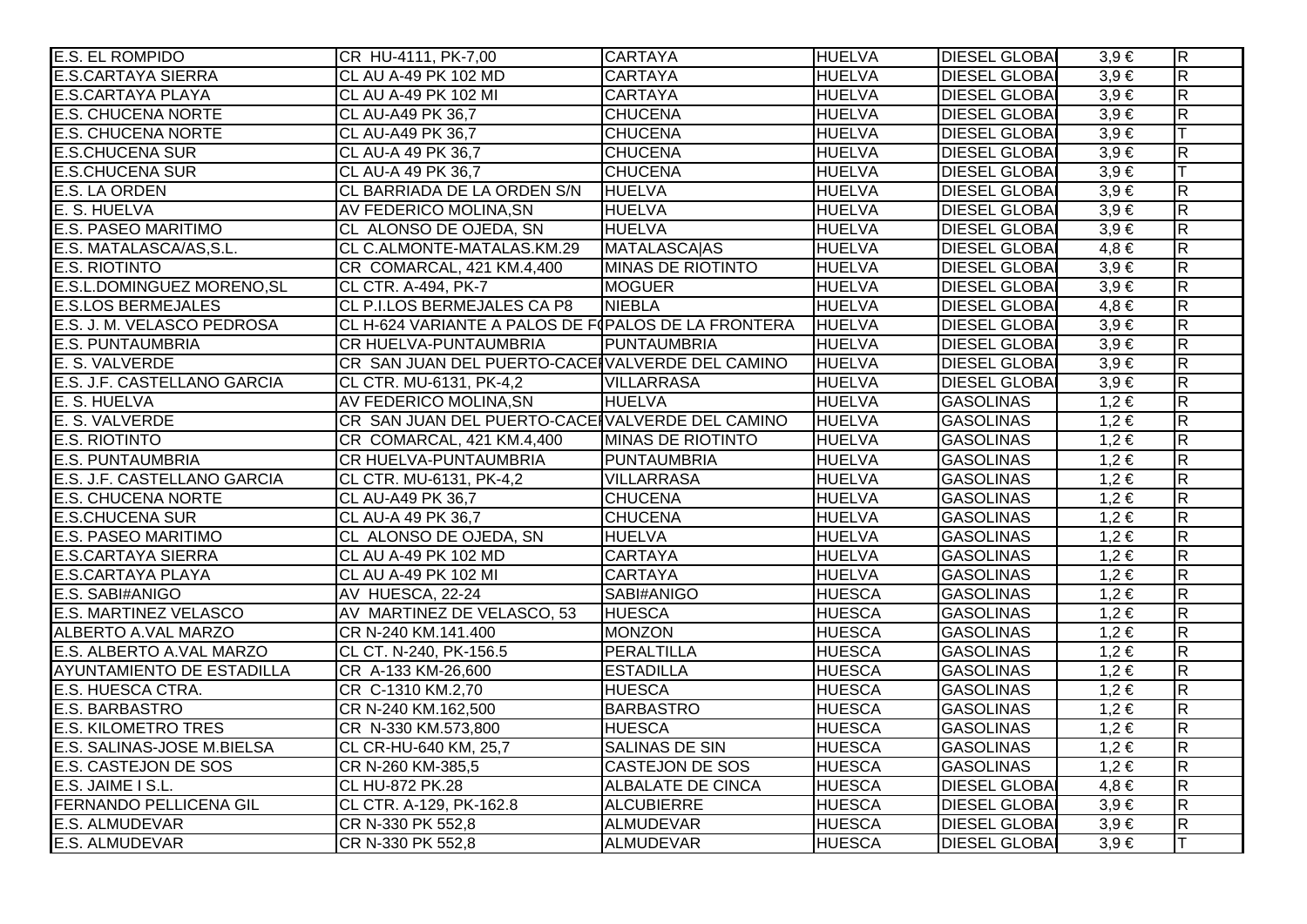| E.S. HERRERO, S.L.                | AV PIRINEOS, 27                        | <b>BARBASTRO</b>            | <b>HUESCA</b> | <b>DIESEL GLOBAI</b> | $4,8 \in$ | $ \mathsf{R} $          |
|-----------------------------------|----------------------------------------|-----------------------------|---------------|----------------------|-----------|-------------------------|
| E.S. BARBASTRO                    | CR N-240 KM.162,500                    | <b>BARBASTRO</b>            | <b>HUESCA</b> | <b>DIESEL GLOBA</b>  | $3,9 \in$ | $\overline{\mathsf{R}}$ |
| E.S. HERRERO, S.L.                | CL CORONA DE ARAGON, 52                | <b>BARBASTRO</b>            | <b>HUESCA</b> | <b>DIESEL GLOBA</b>  | $4,8 \in$ | $\overline{\mathsf{R}}$ |
| E.S. HERRERO, S.L                 | CR N-240, PK-156,3                     | <b>BARBASTRO</b>            | <b>HUESCA</b> | <b>DIESEL GLOBA</b>  | $4,8 \in$ | $\overline{\mathbf{z}}$ |
| <b>E.S. EL SISALLAR</b>           | CL CN-240 PK-129,800                   | <b>BINEFAR</b>              | <b>HUESCA</b> | <b>DIESEL GLOBAI</b> | $4,8 \in$ | $\overline{R}$          |
| <b>E.S. BINEFAR</b>               | CR N-240 KM.131,7                      | <b>BINEFAR</b>              | <b>HUESCA</b> | <b>DIESEL GLOBA</b>  | $3,9 \in$ | $\overline{R}$          |
| E.S. HNOS. GASQUET L., SL         | CL CTR. N-260, PK-405.2                | <b>CAMPO</b>                | <b>HUESCA</b> | <b>DIESEL GLOBA</b>  | $4,8 \in$ | $\overline{\mathbf{z}}$ |
| E.S. LA CRUZANZANA, SL            | CR N-II PK.412                         | <b>CANDASNOS</b>            | <b>HUESCA</b> | <b>DIESEL GLOBA</b>  | $3,9 \in$ | $\overline{R}$          |
| <b>ES.JORGE BALLARIN CABELLUD</b> | AV VILLARDELL                          | CASTEJON DE MONEGROS HUESCA |               | <b>DIESEL GLOBA</b>  | $4,8 \in$ | $\overline{\mathsf{R}}$ |
| <b>E.S. CASTEJON DE SOS</b>       | CR N-260 KM-385,5                      | <b>CASTEJON DE SOS</b>      | <b>HUESCA</b> | <b>DIESEL GLOBA</b>  | $3,9 \in$ | $\overline{R}$          |
| E.S. EL GRADO, S.L.               | CL CTR. A-138, PK-9.100                | <b>EL GRADO</b>             | <b>HUESCA</b> | <b>DIESEL GLOBA</b>  | $4,8 \in$ | $\overline{\mathbf{z}}$ |
| PETROSIF 2006, S.L.               | CR A-132, PK-14                        | <b>ESQUEDAS</b>             | <b>HUESCA</b> | <b>DIESEL GLOBA</b>  | $4.8 \in$ | $\overline{\mathbf{z}}$ |
| <b>AYUNTAMIENTO DE ESTADILLA</b>  | CR A-133 KM-26,600                     | <b>ESTADILLA</b>            | <b>HUESCA</b> | <b>DIESEL GLOBA</b>  | $3,9 \in$ | $\overline{\mathbf{z}}$ |
| MASACUAS VALDIVIACHAS, S.L.       | CL A-136 PK 94                         | <b>FORMIGAL</b>             | <b>HUESCA</b> | <b>DIESEL GLOBAI</b> | $4,8 \in$ | $\overline{\mathsf{R}}$ |
| E.S. POL. FCO. GARCIA, S.L.       | CR N II KM.441,400                     | <b>FRAGA</b>                | <b>HUESCA</b> | <b>DIESEL GLOBA</b>  | $4,8 \in$ | $\overline{\mathsf{R}}$ |
| E.S. POL. FCO. GARCIA, S.L        | CR N II KM.441,400                     | <b>FRAGA</b>                | <b>HUESCA</b> | <b>DIESEL GLOBA</b>  | $3,9 \in$ |                         |
| <b>E.S. VERA TREMS S.L.</b>       | AV ARAGON, 79                          | <b>FRAGA</b>                | <b>HUESCA</b> | <b>DIESEL GLOBAI</b> | $4,8 \in$ | $\overline{R}$          |
| E.S. VERA TREMS, II, S.L.         | CR N-II, PK-435,8                      | <b>FRAGA</b>                | <b>HUESCA</b> | <b>DIESEL GLOBAI</b> | $4,8 \in$ | $\overline{\mathsf{R}}$ |
| E.S.ESCARTIN, S.L.                | AV RAMON Y CAJAL, 4                    | GRA#EM                      | <b>HUESCA</b> | <b>DIESEL GLOBA</b>  | $3,9 \in$ | $\overline{\mathsf{R}}$ |
| E.S. AREA DE S.CANUHE             | CR A-23, PK-332.8 M.D.                 | <b>GURREA DE GALLEGO</b>    | <b>HUESCA</b> | <b>DIESEL GLOBA</b>  | $4,8 \in$ | $\overline{R}$          |
| E.S. AREA DE S.CANUHE             | CR A-23, PK-332.8 M.D.                 | <b>GURREA DE GALLEGO</b>    | <b>HUESCA</b> | <b>DIESEL GLOBA</b>  | $3,9 \in$ |                         |
| <b>E.S. MARTINEZ VELASCO</b>      | AV MARTINEZ DE VELASCO, 53             | <b>HUESCA</b>               | <b>HUESCA</b> | <b>DIESEL GLOBAI</b> | $3,9 \in$ | $\overline{R}$          |
| E.S. HUESCA CTRA.                 | CR C-1310 KM.2,70                      | <b>HUESCA</b>               | <b>HUESCA</b> | <b>DIESEL GLOBA</b>  | $3,9 \in$ | $\overline{\mathbf{z}}$ |
| <b>E.S. KILOMETRO TRES</b>        | CR N-330 KM.573,800                    | <b>HUESCA</b>               | <b>HUESCA</b> | <b>DIESEL GLOBA</b>  | $3,9 \in$ | $\overline{\mathbf{z}}$ |
| <b>E.S.HUESCA CIUDAD</b>          | AV MARTINEZ VELASCO, 53 (M.I)          | <b>HUESCA</b>               | <b>HUESCA</b> | <b>DIESEL GLOBA</b>  | $3,9 \in$ | $\overline{\mathbf{z}}$ |
| E. S. ABOS, S.A.                  | AV REGIMIENTO GALICIA, 10              | <b>JACA</b>                 | <b>HUESCA</b> | <b>DIESEL GLOBAI</b> | $4,8 \in$ | $\overline{\mathsf{R}}$ |
| E.S. JACA                         | CR N-330 P.K. 642.6                    | <b>JACA</b>                 | <b>HUESCA</b> | <b>DIESEL GLOBAI</b> | $3,9 \in$ | $\overline{\mathsf{R}}$ |
| <b>LUIS, GASCON SAN MARTIN</b>    | PS DE COMENGE, 13                      | <b>LALUEZA</b>              | <b>HUESCA</b> | <b>DIESEL GLOBA</b>  | $4,8 \in$ | $\overline{\mathbf{z}}$ |
| <b>LUIS GASCON SAN MARTIN</b>     | CL CTR. A-1210, PK-41                  | <b>LALUEZA</b>              | <b>HUESCA</b> | <b>DIESEL GLOBA</b>  | $4.8 \in$ | $\overline{\mathbf{z}}$ |
| <b>E.S. LOS MONEGROS</b>          | <b>CL LANAJA</b>                       | LANAJA                      | <b>HUESCA</b> | <b>DIESEL GLOBA</b>  | $3,9 \in$ | $\overline{\mathbf{z}}$ |
| ALBERTO A.VAL MARZO               | CR N-240 KM.141.400                    | <b>MONZON</b>               | <b>HUESCA</b> | <b>DIESEL GLOBAI</b> | $3,9 \in$ | $\overline{R}$          |
| <b>E.S MONZON</b>                 | CL N-240 PK-139.3                      | <b>MONZON</b>               | <b>HUESCA</b> | <b>DIESEL GLOBA</b>  | $4,8 \in$ | $\overline{\mathsf{R}}$ |
| E.S. JAIME I, S.A.                | AV LERIDA, 31                          | <b>MONZON</b>               | <b>HUESCA</b> | <b>DIESEL GLOBA</b>  | $4,8 \in$ | $\overline{\mathsf{R}}$ |
| E.S. JAIME I S.A.                 | AV LERIDA, 31                          | <b>MONZON</b>               | <b>HUESCA</b> | <b>DIESEL GLOBA</b>  | $4,8 \in$ | $\overline{\mathsf{R}}$ |
| E.S.SUKATUNING MOTOR, S.L.        | CL CT.HUESCA-FRAGA, PK-17 M.D. NOVALES |                             | <b>HUESCA</b> | <b>DIESEL GLOBAI</b> | $4,8 \in$ | $\overline{\mathsf{R}}$ |
| E.S. PE ALBA                      | CL CR. N.II PK.402M.I                  | <b>PE</b> ALBA              | <b>HUESCA</b> | <b>DIESEL GLOBA</b>  | $3,9 \in$ | $\overline{\mathsf{R}}$ |
| E.S. ALBERTO A.VAL MARZO          | CL CT. N-240, PK-156.5                 | PERALTILLA                  | <b>HUESCA</b> | <b>DIESEL GLOBA</b>  | $3,9 \in$ | $\overline{\mathsf{R}}$ |
| <b>E.S. JOSE CONTE BECANA</b>     | CR A-1214 P.K. 33,9                    | <b>ROBRES</b>               | <b>HUESCA</b> | <b>DIESEL GLOBA</b>  | $3,9 \in$ | $\overline{\mathsf{R}}$ |
| E.S. SABI#ANIGO                   | AV HUESCA, 22-24                       | SABI#ANIGO                  | <b>HUESCA</b> | <b>DIESEL GLOBA</b>  | $3,9 \in$ | R                       |
| <b>E.S. BAL DE TENA</b>           | CR N-260 KM 516                        | SABI#ANIGO                  | <b>HUESCA</b> | <b>DIESEL GLOBA</b>  | $3,9 \in$ | $\overline{\mathsf{R}}$ |
| E.S. SALINAS-JOSE M.BIELSA        | CL CR-HU-640 KM, 25,7                  | SALINAS DE SIN              | <b>HUESCA</b> | <b>DIESEL GLOBAI</b> | $3,9 \in$ | $\overline{R}$          |
| E.S.MASCUAS VALDIVIACHAS, SL      | CL CR. A-136, KM.11                    | <b>SALLEN DE GALLEGO</b>    | <b>HUESCA</b> | <b>DIESEL GLOBAI</b> | $4,8 \in$ | $\overline{R}$          |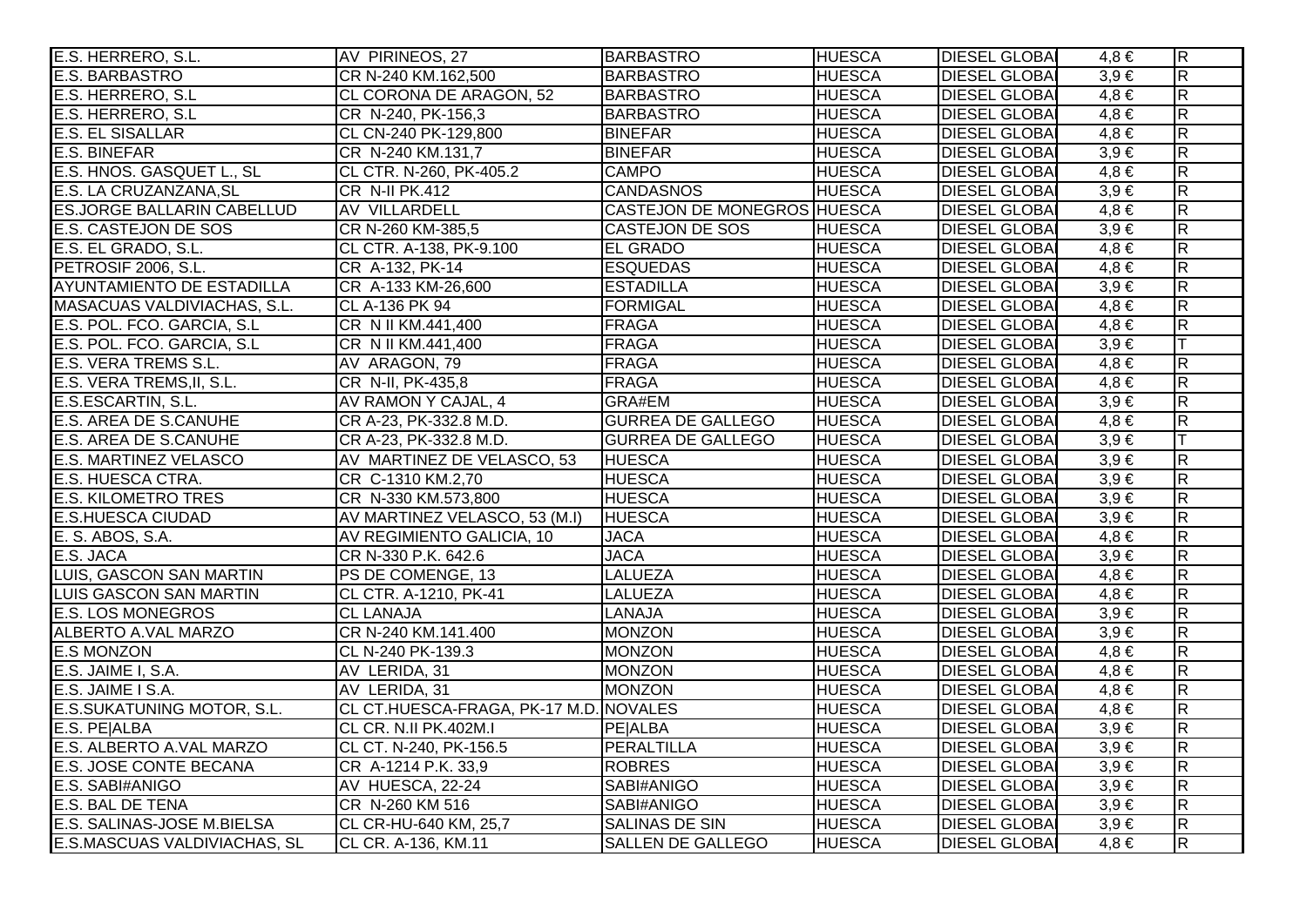| E.S. SARI/ENA, S.L.                                     | AV FRAGA, 21                                 | <b>SARIENA</b>              | <b>HUESCA</b> | <b>DIESEL GLOBAL</b> | $4,8 \in$ | $\overline{R}$          |
|---------------------------------------------------------|----------------------------------------------|-----------------------------|---------------|----------------------|-----------|-------------------------|
| <b>E.S. SIETAMO NORTE</b>                               | CL CTR. N-240, PK-196.5                      | <b>SIETAMO</b>              | <b>HUESCA</b> | <b>DIESEL GLOBAI</b> | $3,9 \in$ | $\overline{\mathsf{R}}$ |
| E.S. SAN CRISTOBAL, S.L.                                | CR A-140 P.K.13,5                            | <b>TAMARITE DE LITERA</b>   | <b>HUESCA</b> | <b>DIESEL GLOBAI</b> | $4,8 \in$ | $\overline{\mathsf{R}}$ |
| E.S. TARDIENTA, S.C.                                    | CR A.1211, PK.41                             | <b>TARDIENTA</b>            | <b>HUESCA</b> | <b>DIESEL GLOBAI</b> | $3,9 \in$ | $\overline{R}$          |
| <b>E.S. BINEFAR</b>                                     | CR N-240 KM.131,7                            | <b>BINEFAR</b>              | <b>HUESCA</b> | <b>GASOLINAS</b>     | $1,2 \in$ | $\overline{R}$          |
| E.S. PE ALBA                                            | CL CR. N.II PK.402M.I                        | <b>PE</b> ALBA              | <b>HUESCA</b> | <b>GASOLINAS</b>     | $1,2 \in$ | $\overline{R}$          |
| <b>E.S. BAL DE TENA</b>                                 | CR N-260 KM 516                              | SABI#ANIGO                  | <b>HUESCA</b> | <b>GASOLINAS</b>     | $1,2 \in$ | R.                      |
| E.S. JACA                                               | CR N-330 P.K. 642.6                          | <b>JACA</b>                 | <b>HUESCA</b> | <b>GASOLINAS</b>     | $1,2 \in$ | $\overline{\mathsf{R}}$ |
| E.S. ALMUDEVAR                                          | CR N-330 PK 552,8                            | <b>ALMUDEVAR</b>            | <b>HUESCA</b> | <b>GASOLINAS</b>     | $1,2 \in$ | $\overline{R}$          |
| <b>E.S.HUESCA CIUDAD</b>                                | AV MARTINEZ VELASCO, 53 (M.I)                | <b>HUESCA</b>               | <b>HUESCA</b> | <b>GASOLINAS</b>     | $1,2 \in$ | $\overline{\mathsf{R}}$ |
| <b>E.S. SIETAMO NORTE</b>                               | CL CTR. N-240, PK-196.5                      | <b>SIETAMO</b>              | <b>HUESCA</b> | <b>GASOLINAS</b>     | $1,2 \in$ | R.                      |
| <b>E.S. TORREDONJIMENO</b>                              | AV JAEN, 17                                  | <b>TPRREDONJIMENO</b>       | <b>JAEN</b>   | <b>GASOLINAS</b>     | $1,2 \in$ | $\overline{\mathsf{R}}$ |
| <b>CAMPSARED MARTOS</b>                                 | CL TENIENTE CHAMORRO MARTIN MARTOS           |                             | <b>JAEN</b>   | <b>GASOLINAS</b>     | $1,2 \in$ | $\overline{R}$          |
| <b>E.S.TORREPEROGIL</b>                                 | CL CRA.CORD-VALEN.PK 154                     | <b>TORREPEROGIL</b>         | <b>JAEN</b>   | <b>GASOLINAS</b>     | $1,2 \in$ | $\overline{R}$          |
| <b>E.S. SABIOTE</b>                                     | CR SABIOTE-UBEDA KM.6,200                    | <b>SABIOTE</b>              | <b>JAEN</b>   | <b>GASOLINAS</b>     | $1,2 \in$ | $\overline{R}$          |
| <b>E.S.MARMOLEJO II</b>                                 | <b>CL N-IV PK 335,5</b>                      | <b>MARMOLEJO</b>            | <b>JAEN</b>   | <b>GASOLINAS</b>     | $1,2 \in$ | $\overline{R}$          |
| <b>E.S. GUARROMAN II</b>                                | CR CN-IV PK 280                              | <b>GUARROMAN</b>            | <b>JAEN</b>   | <b>GASOLINAS</b>     | $1,2 \in$ | $\overline{\mathsf{R}}$ |
| <b>E.S. ANDUJAR</b>                                     | AV DE COLON, S.N.                            | <b>ANDUJAR</b>              | <b>JAEN</b>   | <b>GASOLINAS</b>     | $1,2 \in$ | $\overline{\mathsf{R}}$ |
| <b>E.S. ALCALA LA REAL</b>                              | AV DE ANDALUCIA S/N                          | <b>ALCALA LA REAL</b>       | <b>JAEN</b>   | <b>DIESEL GLOBAI</b> | $3,9 \in$ | $\overline{\mathsf{R}}$ |
| E.S. ALCAUNION, S.L.                                    | <b>CL ZAGALES S-N</b>                        | <b>ALCAUDETE</b>            | <b>JAEN</b>   | <b>DIESEL GLOBAI</b> | $4,8 \in$ | R                       |
| E.S. RIO SAN JUAN                                       | CL CT. N-432, PK-367.95                      | <b>ALCAUDETE</b>            | <b>JAEN</b>   | <b>DIESEL GLOBAI</b> | $4,8 \in$ | $\overline{\mathsf{R}}$ |
| <b>E.S. ANDUJAR</b>                                     | AV DE COLON, S.N.                            | <b>ANDUJAR</b>              | <b>JAEN</b>   | <b>DIESEL GLOBAI</b> | $3,9 \in$ | $\overline{R}$          |
| <b>GASOL.EL BALCON ANDALUCIA</b>                        | CL N-IV MADRID-CADIZK. 326                   | <b>ANDUJAR</b>              | <b>JAEN</b>   | <b>DIESEL GLOBAI</b> | $4,8 \in$ | $\overline{\mathsf{R}}$ |
| E.S.URGAVONA S.A.                                       | CR ANDUJAR-TORREDONJIMENO, HARJONA           |                             | <b>JAEN</b>   | <b>DIESEL GLOBAI</b> | $3,9 \in$ | $\overline{R}$          |
| E.S. F.J.LORITE RASCON                                  | CR C-312 PK-23,10                            | <b>ARQUILLOS</b>            | <b>JAEN</b>   | <b>DIESEL GLOBAI</b> | $4,8 \in$ | $\overline{R}$          |
| E.S. EL ARROYO                                          | CR N-322 KM. 215,6                           | ARROYO DEL OJANCO           | <b>JAEN</b>   | <b>DIESEL GLOBAI</b> | $4,8 \in$ | $\overline{R}$          |
| <b>BAEZA</b>                                            | AV PUCHE PARDO, SN                           | <b>BAEZA</b>                | <b>JAEN</b>   | <b>DIESEL GLOBAI</b> | $3,9 \in$ | $\overline{\mathsf{R}}$ |
| <b>E.S. BAILEN</b>                                      | CR N-IV, PK-296                              | <b>BAILEN</b>               | <b>JAEN</b>   | <b>DIESEL GLOBAI</b> | $3,9 \in$ | $\overline{\mathsf{R}}$ |
| E.S. OJEDA Y OJEDA, S.L.                                | CL CR LINARES ORCERA KM. 80,5 BEAS DE SEGURA |                             | <b>JAEN</b>   | <b>DIESEL GLOBAI</b> | $3,9 \in$ | $\overline{R}$          |
| M CARMEN JUSTICIA JUSTICIA                              | <b>CL HUERTAS, S/N</b>                       | CABRA DEL SANTO CRISTO JAEN |               | <b>DIESEL GLOBAI</b> | $4,8 \in$ | $\overline{\mathsf{R}}$ |
| <b>E.S. FRONTERA</b>                                    | CR N-323 PK.68,625                           | <b>CAMPILLO DE ARENAS</b>   | <b>JAEN</b>   | <b>DIESEL GLOBAI</b> | $4,8 \in$ | $\overline{R}$          |
| <b>E.S. FRONTERA</b>                                    | CR N-323 PK.68,625                           | <b>CAMPILLO DE ARENAS</b>   | <b>JAEN</b>   | <b>DIESEL GLOBAI</b> | $3,9 \in$ | IТ                      |
| <b>E.S. GUARROMAN II</b>                                | CR CN-IV PK 280                              | <b>GUARROMAN</b>            | <b>JAEN</b>   | <b>DIESEL GLOBAI</b> | $3,9 \in$ | $\overline{\mathsf{R}}$ |
| <b>E.S. GUARROMAN II</b>                                | CR CN-IV PK 280                              | <b>GUARROMAN</b>            | <b>JAEN</b>   | <b>DIESEL GLOBAI</b> | $3,9 \in$ |                         |
| <b>E.S. GUARROMAN</b>                                   | CL CN-IV AUTOV. ANDALUCIA PK-2 GUARROMAN     |                             | <b>JAEN</b>   | <b>DIESEL GLOBAI</b> | $3,9 \in$ | $\overline{\mathsf{R}}$ |
| <b>E.S. GUARROMAN</b>                                   | CL CN-IV AUTOV. ANDALUCIA PK-21GUARROMAN     |                             | <b>JAEN</b>   | <b>DIESEL GLOBAI</b> | $3,9 \in$ | lΤ                      |
| E.S. S.MORENO Y DOS, CB                                 | CL CTR. CO-ALMERIA, PK-158.2                 | <b>HUELMA</b>               | <b>JAEN</b>   | <b>DIESEL GLOBAI</b> | $4,8 \in$ | $\overline{\mathsf{R}}$ |
| E.S.L.ANTONAYA Y OTROS,CB                               | CL CR N-232 PK 128                           | <b>IBROS</b>                | <b>JAEN</b>   | <b>DIESEL GLOBAI</b> | $3,9 \in$ | $\overline{R}$          |
| E.S. LOS OLIVOS                                         | CR N-323 PK 11,9                             | <b>JABALQUINTO</b>          | <b>JAEN</b>   | <b>DIESEL GLOBAI</b> | $3,9 \in$ | $\overline{\mathsf{R}}$ |
| E.S. LOS OLIVOS                                         | CR N-323 PK 11,9                             | <b>JABALQUINTO</b>          | <b>JAEN</b>   | <b>DIESEL GLOBAI</b> | $3,9 \in$ | lΤ                      |
| <b>ES LAGARTO JAEN SL</b>                               | CL N-321 UBEDA-MALAG PK28,8                  | <b>JAEN</b>                 | <b>JAEN</b>   | <b>DIESEL GLOBAI</b> | $4,8 \in$ | $\overline{\mathsf{R}}$ |
| E.S.DIEGO JNEZ.FDEZ.ADMON JUDICICR UBEDA-MALAGA PK 60,3 |                                              | <b>JAEN</b>                 | <b>JAEN</b>   | <b>DIESEL GLOBAI</b> | $4,8 \in$ | $\overline{R}$          |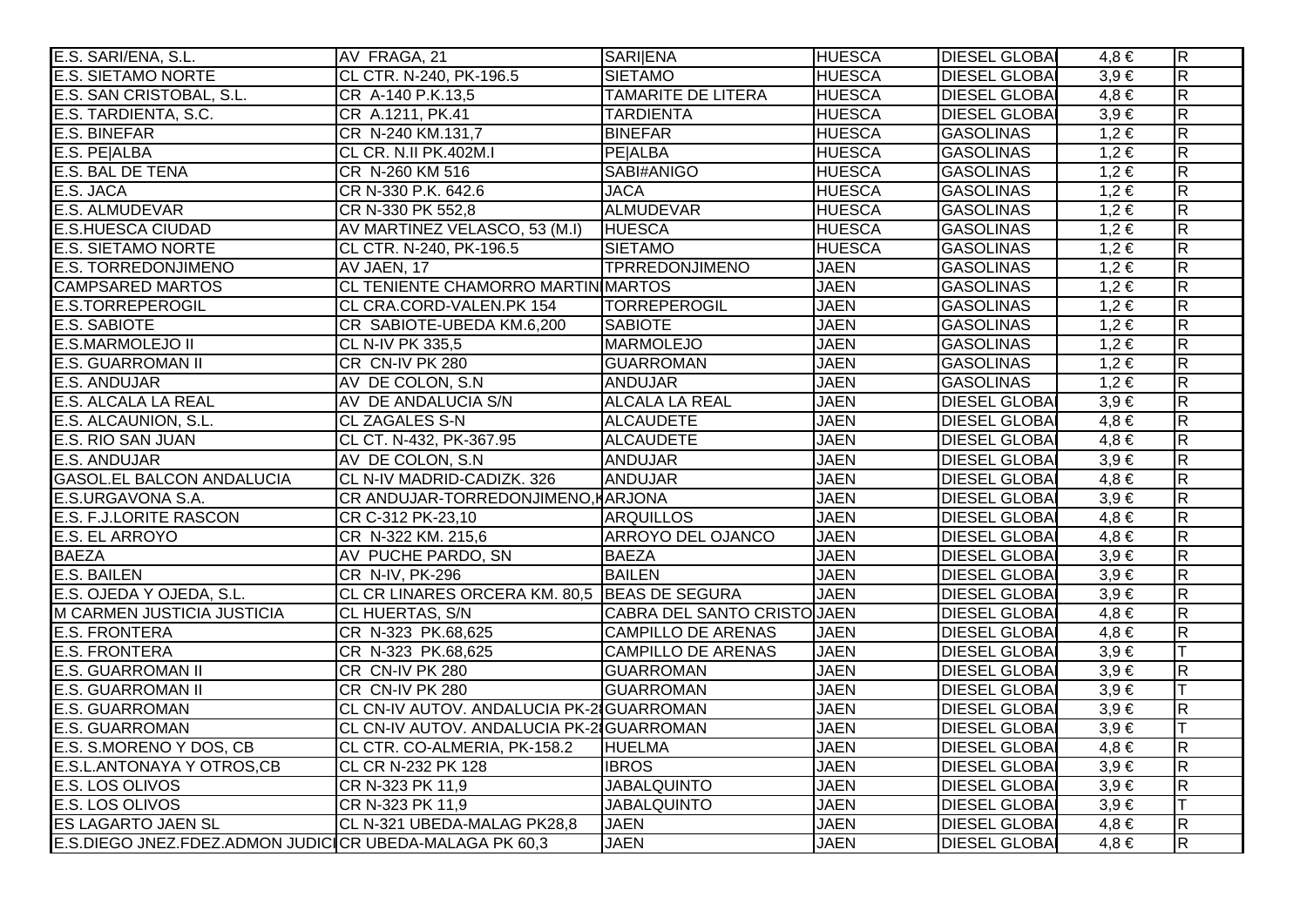| <b>E.S. SAN FRANCISCO</b>     | CL ERMITA VIEJA, S.N                      | <b>JODAR</b>                   | <b>JAEN</b>     | <b>DIESEL GLOBAI</b> | $4,8 \in$ | $\overline{R}$          |
|-------------------------------|-------------------------------------------|--------------------------------|-----------------|----------------------|-----------|-------------------------|
| E.S. LA CAROLINA, S.A.        | CR N-IV KM. 269                           | <b>LA CAROLINA</b>             | <b>JAEN</b>     | <b>DIESEL GLOBAI</b> | $4.8 \in$ | $\overline{\mathbf{z}}$ |
| E.S. LA NUEVA YUCA, S.L.      | CL CR.BAILEN-MOTRIL, PK.40,100 LA GUARDIA |                                | <b>JAEN</b>     | <b>DIESEL GLOBAI</b> | $4,8 \in$ | $\overline{\mathsf{R}}$ |
| F.LOPEZ GARCIA-E.S.CAMPSA     | CL AL. AUREA GALINDO, S.N.                | <b>LINARES</b>                 | <b>JAEN</b>     | <b>DIESEL GLOBAI</b> | $4,8 \in$ | $\overline{\mathbf{z}}$ |
| <b>E.S. LINARES</b>           | AV ESPA A, 3                              | <b>LINARES</b>                 | <b>JAEN</b>     | <b>DIESEL GLOBAI</b> | $3,9 \in$ | $\overline{\mathbf{z}}$ |
| <b>E.S. LOPERA</b>            | CL AUT. N-IV, PK-346.6.                   | <b>LOPERA</b>                  | <b>JAEN</b>     | <b>DIESEL GLOBAI</b> | $3,9 \in$ | $\overline{R}$          |
| E.S. LOS CABALLOS II          | CR N-IV PK 346,6 (MD)                     | <b>LOPERA</b>                  | <b>JAEN</b>     | <b>DIESEL GLOBAI</b> | $3,9 \in$ | $\overline{\mathbf{z}}$ |
| <b>E.S.MARMOLEJO II</b>       | <b>CL N-IV PK 335,5</b>                   | <b>MARMOLEJO</b>               | <b>JAEN</b>     | <b>DIESEL GLOBA</b>  | $3,9 \in$ | $\overline{\mathsf{R}}$ |
| <b>E.S. MARMOLEJO</b>         | CL CMNO. DE LA ESTACION, SN-M. MARMOLEJO  |                                | <b>JAEN</b>     | <b>DIESEL GLOBA</b>  | $3,9 \in$ | $\overline{R}$          |
| <b>CAMPSARED MARTOS</b>       | CL TENIENTE CHAMORRO MARTIN MARTOS        |                                | <b>JAEN</b>     | <b>DIESEL GLOBAI</b> | $3,9 \in$ | $\overline{\mathsf{R}}$ |
| E.S. EL ROSALEJO              | AV DE EUROPA N 1                          | <b>MARTOS</b>                  | <b>JAEN</b>     | <b>DIESEL GLOBAI</b> | $4,8 \in$ | $\overline{\mathbf{z}}$ |
| E.S. FAVIA, S.L.              | CL CTR. TORREPEROGIL, SN                  | <b>PEAL DE BECERRO</b>         | <b>JAEN</b>     | <b>DIESEL GLOBAI</b> | $3,9 \in$ | $\overline{R}$          |
| E.S. CAMPAYO Y SANCHEZ, S.L.  | CR CORDOBA-VALENCIA, S/N                  | <b>PUENTE GENAVE</b>           | <b>JAEN</b>     | <b>DIESEL GLOBAI</b> | $4,8 \in$ | $\overline{\mathbf{z}}$ |
| <b>E.S. SABIOTE</b>           | CR SABIOTE-UBEDA KM.6,200                 | <b>SABIOTE</b>                 | <b>JAEN</b>     | <b>DIESEL GLOBAI</b> | $3,9 \in$ | $\overline{\mathbf{z}}$ |
| GASOLEOS NOVA, S.L.           | AV ANDALUCIA, N 64                        | SANTIAGO DE LA ESPADA          | <b>JAEN</b>     | <b>DIESEL GLOBAI</b> | $4,8 \in$ | $\overline{R}$          |
| E.S. GARRIMARTI, S.L.         | CR LA PUERTA,56                           | <b>SILES</b>                   | <b>JAEN</b>     | <b>DIESEL GLOBA</b>  | $2,4 \in$ | $\overline{\mathbf{z}}$ |
| <b>E.S.TORREPEROGIL</b>       | CL CRA.CORD-VALEN.PK 154                  | <b>TORREPEROGIL</b>            | <b>JAEN</b>     | <b>DIESEL GLOBA</b>  | $3,9 \in$ | $\overline{R}$          |
| <b>E.S. TORREDONJIMENO</b>    | AV JAEN, 17                               | TPRREDONJIMENO                 | <b>JAEN</b>     | <b>DIESEL GLOBAI</b> | $3,9 \in$ | $\overline{\mathsf{R}}$ |
| <b>E.S. SAN MIGUEL</b>        | AV LA LIBERTAD, 76                        | <b>UBEDA</b>                   | <b>JAEN</b>     | <b>DIESEL GLOBAI</b> | $4,8 \in$ | $\overline{\mathsf{R}}$ |
| EE.SS. EL POLIGONO            | CR DE VILCHES, S/N                        | <b>UBEDA</b>                   | <b>JAEN</b>     | <b>DIESEL GLOBAI</b> | $4,8 \in$ | $\overline{R}$          |
| <b>E.S. VIRGEN CASTILLO</b>   | CR ALMERIA KM. 13,2                       | <b>VILCHES</b>                 | <b>JAEN</b>     | <b>DIESEL GLOBAI</b> | $4,8 \in$ | $\overline{\mathbf{z}}$ |
| <b>E.S. GUARROMAN</b>         | CL CN-IV AUTOV. ANDALUCIA PK-2 GUARROMAN  |                                | <b>JAEN</b>     | <b>GASOLINAS</b>     | $1,2 \in$ | $\overline{\mathbf{K}}$ |
| <b>BAEZA</b>                  | AV PUCHE PARDO, SN                        | <b>BAEZA</b>                   | <b>JAEN</b>     | <b>GASOLINAS</b>     | $1,2 \in$ | $\overline{\mathbf{z}}$ |
| <b>E.S. BAILEN</b>            | CR N-IV, PK-296                           | <b>BAILEN</b>                  | <b>JAEN</b>     | <b>GASOLINAS</b>     | $1,2 \in$ | $\overline{R}$          |
| <b>E.S. LOPERA</b>            | CL AUT. N-IV, PK-346.6.                   | <b>LOPERA</b>                  | <b>JAEN</b>     | <b>GASOLINAS</b>     | $1,2 \in$ | $\overline{\mathbf{z}}$ |
| E.S. MARMOLEJO                | CL CMNO. DE LA ESTACION, SN-M. MARMOLEJO  |                                | <b>JAEN</b>     | <b>GASOLINAS</b>     | $1,2 \in$ | $\overline{\mathbf{z}}$ |
| <b>E.S. LINARES</b>           | AV ESPA A, 3                              | <b>LINARES</b>                 | <b>JAEN</b>     | <b>GASOLINAS</b>     | $1,2 \in$ | $\overline{\mathbf{z}}$ |
| E.S. ALCALA LA REAL           | AV DE ANDALUCIA S/N                       | <b>ALCALA LA REAL</b>          | <b>JAEN</b>     | <b>GASOLINAS</b>     | $1,2 \in$ | $\overline{\mathsf{R}}$ |
| E.S.L. ANTONAYA Y OTROS, CB   | CL CR N-232 PK 128                        | <b>IBROS</b>                   | <b>JAEN</b>     | <b>GASOLINAS</b>     | $1,2 \in$ | $\overline{\mathsf{R}}$ |
| <b>E.S. LOS OLIVOS</b>        | CR N-323 PK 11,9                          | <b>JABALQUINTO</b>             | <b>JAEN</b>     | <b>GASOLINAS</b>     | $1,2 \in$ | $\overline{\mathbf{z}}$ |
| <b>E.S. LOS CABALLOS II</b>   | CR N-IV PK 346,6 (MD)                     | <b>LOPERA</b>                  | <b>JAEN</b>     | <b>GASOLINAS</b>     | $1,2 \in$ | R.                      |
| <b>U.S. VILLANUEVA</b>        | CL CTR.N-111, KM.290                      | VILLANUEVA DE CAMEROS LA RIOJA |                 | <b>GASOLINAS</b>     | $1,2 \in$ | $\overline{\mathsf{R}}$ |
| E.S. ALFARO                   | CR N-232 PK 337,8                         | <b>ALFARO</b>                  | <b>LA RIOJA</b> | <b>GASOLINAS</b>     | $1,2 \in$ | $\overline{\mathbf{z}}$ |
| E.S. SAN JUAN S.L.            | CL CTR.LOGR.-ZARAG.PK 14,500              | <b>AGONCILLO</b>               | <b>LA RIOJA</b> | <b>DIESEL GLOBAI</b> | $4.8 \in$ | $\overline{\mathsf{R}}$ |
| E.S.PETRO-ALFARO S.L.         | CR ZARAGOZA, 15                           | <b>ALFARO</b>                  | <b>LA RIOJA</b> | <b>DIESEL GLOBA</b>  | $4,8 \in$ | $\overline{\mathsf{R}}$ |
| E.S. ALFARO                   | CR N-232 PK 337,8                         | <b>ALFARO</b>                  | <b>LA RIOJA</b> | <b>DIESEL GLOBAI</b> | $3,9 \in$ | $\overline{\mathsf{R}}$ |
| E.S. CARMINA S.L.             | CL CTR LR-115, P.K. 26,5                  | <b>ARNEDO</b>                  | <b>LA RIOJA</b> | <b>DIESEL GLOBAI</b> | $4,8 \in$ | $\overline{\mathsf{R}}$ |
| <b>GASOLINERA AUTOL, S.L.</b> | CR LR-115 PK 35,4                         | <b>AUTOL</b>                   | <b>LA RIOJA</b> | <b>DIESEL GLOBAI</b> | $4,8 \in$ | $\overline{\mathsf{R}}$ |
| A.S CALAHORRA, S.A            | CL CTR. N-232 PK.353,700                  | <b>CALAHORRA</b>               | <b>LA RIOJA</b> | <b>DIESEL GLOBA</b>  | $4,8 \in$ | $\overline{\mathsf{R}}$ |
| A.S CALAHORRA, S.A            | CL CTR. N-232 PK.353,700                  | <b>CALAHORRA</b>               | <b>LA RIOJA</b> | <b>DIESEL GLOBAI</b> | $3,9 \in$ |                         |
| <b>E.S. CALAHORRA DERECHO</b> | CL A-68 PK.177 DIREC.B/Z                  | <b>CALAHORRA</b>               | LA RIOJA        | <b>DIESEL GLOBAI</b> | $3,9 \in$ | $\overline{\mathsf{R}}$ |
| E.S. SAN QUINTIN              | CL CR N-111 PK 335,2                      | LOGROIO                        | <b>LA RIOJA</b> | <b>GASOLINAS</b>     | $1,2 \in$ | $\overline{\mathbf{z}}$ |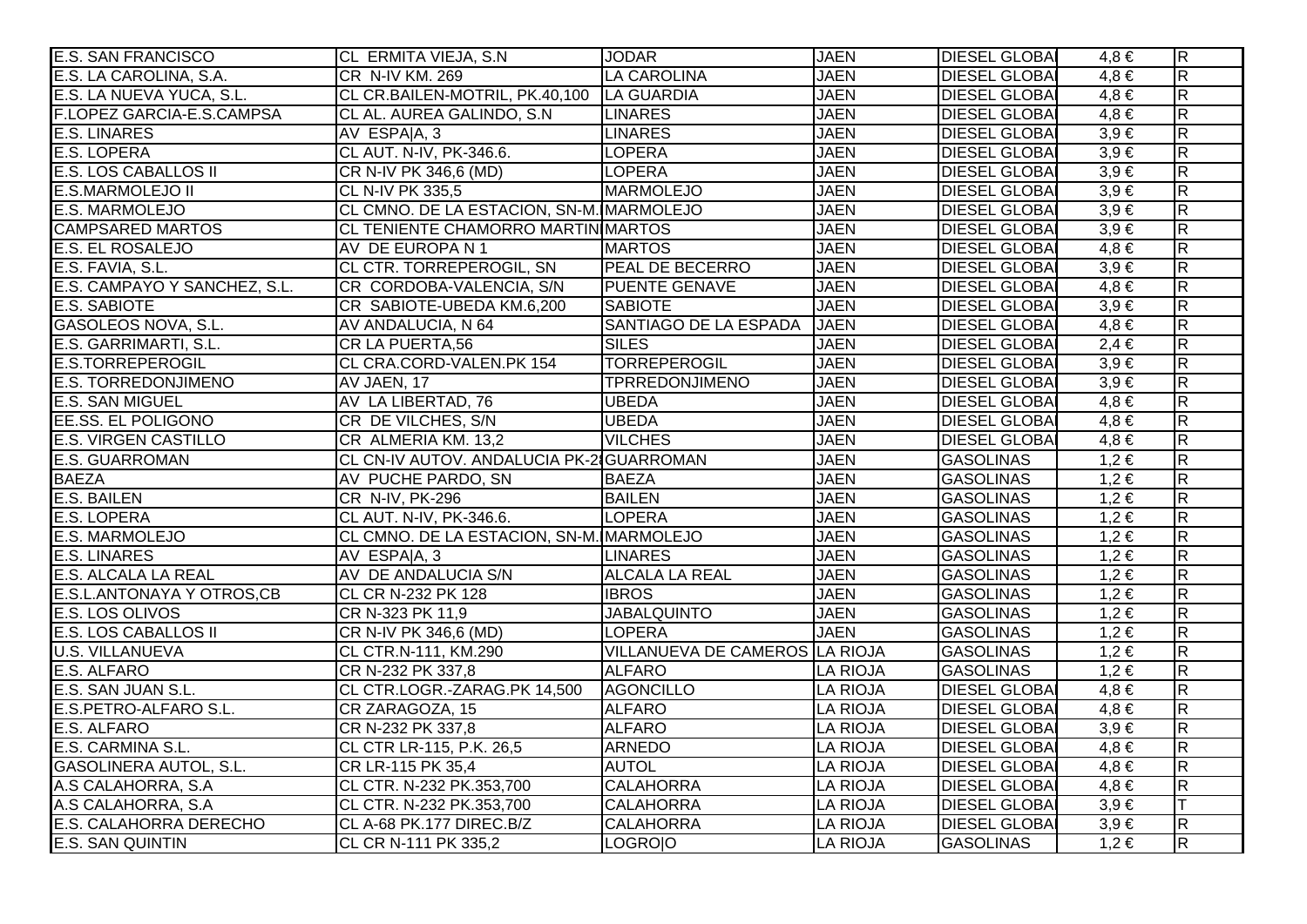| E.S. CALAHORRA IZQUIERDO         | CL A-68 PK.177 DIREC.Z/B            | <b>CALAHORRA</b>               | <b>LA RIOJA</b>   | <b>DIESEL GLOBAL</b> | $3,9 \in$ | $\overline{R}$          |
|----------------------------------|-------------------------------------|--------------------------------|-------------------|----------------------|-----------|-------------------------|
| <b>E.S. CENICERO</b>             | CL CR.N-232, PK.429,2               | <b>CENICERO</b>                | <b>LA RIOJA</b>   | <b>DIESEL GLOBAI</b> | $3,9 \in$ | $\overline{\mathsf{R}}$ |
| E. S. RUIZ, S.A.                 | CR N-232, KM.-458                   | <b>CUZCURRITA</b>              | <b>LA RIOJA</b>   | <b>DIESEL GLOBAI</b> | $4,8 \in$ | $\overline{R}$          |
| E.S. RUIZ S.A.                   | AV LA RIOJA, 4                      | <b>HARO</b>                    | <b>LA RIOJA</b>   | <b>DIESEL GLOBAI</b> | $4,8 \in$ | $\overline{R}$          |
| ES RUIZ, SA                      | CR N-124, KM.-41                    | <b>HARO</b>                    | <b>LA RIOJA</b>   | <b>DIESEL GLOBAI</b> | $4,8 \in$ | $\overline{\mathsf{R}}$ |
| PLACIDO RIAO, S.L.               | CL CTR. N-120, PK-38.141            | <b>HERVIAS</b>                 | <b>LA RIOJA</b>   | <b>DIESEL GLOBAI</b> | $4,8 \in$ | $\overline{R}$          |
| E.S.BENES PRO.PETROL., S.L.      | AV DE ARAGON, 7                     | LOGROIO                        | <b>LA RIOJA</b>   | <b>DIESEL GLOBAI</b> | $4,8 \in$ | $\overline{\mathsf{R}}$ |
| <b>E.S. SAN QUINTIN</b>          | CL CR N-111 PK 335,2                | LOGROIO                        | <b>LA RIOJA</b>   | <b>DIESEL GLOBAI</b> | $3,9 \in$ | $\overline{R}$          |
| E.S.LOGRO/O                      | CL A-68, PK. 136                    | LOGROIO                        | <b>LA RIOJA</b>   | <b>DIESEL GLOBAI</b> | $3,9 \in$ | $\overline{\mathsf{R}}$ |
| E.S. PRADO VIEJO                 | CL PRADOVIEJO-MANZANA, KM-3 LOGROJO |                                | <b>LA RIOJA</b>   | <b>DIESEL GLOBAI</b> | $3,9 \in$ | $\overline{\mathsf{R}}$ |
| E. S. LA GRAJERA                 | CR N-232, PK.- 413,05               | LOGROIO                        | <b>LA RIOJA</b>   | <b>DIESEL GLOBAI</b> | $3,9 \in$ | $\overline{\mathsf{R}}$ |
| E. S. LA GRAJERA                 | CR N-232, PK.- 413,05               | LOGROIO                        | <b>LA RIOJA</b>   | <b>DIESEL GLOBAI</b> | $3,9 \in$ |                         |
| <b>E.S. CASCAJOS</b>             | CL PIQUERAS, 22                     | LOGROIO                        | <b>LA RIOJA</b>   | <b>DIESEL GLOBAI</b> | $3,9 \in$ | R                       |
| E.S. LAS GAUNAS                  | AV DE MADRID, 25                    | <b>LOGRONO</b>                 | <b>LA RIOJA</b>   | <b>DIESEL GLOBAI</b> | $4,8 \in$ | $\overline{\mathsf{R}}$ |
| E.S.LAS GAUNAS S.A.              | CR N-111 KM.3185                    | <b>NALDA</b>                   | <b>LA RIOJA</b>   | <b>DIESEL GLOBAI</b> | $4,8 \in$ | $\overline{R}$          |
| E.S. SAN JUAN S.L.               | CR COMARCAL LO-640 PK 0,800         | PRADEJON                       | <b>LA RIOJA</b>   | <b>DIESEL GLOBAI</b> | $4,8 \in$ | $\overline{R}$          |
| <b>E.S. RINCON DE SOTO</b>       | CL CN-232 PK:346                    | <b>RINCON DE SOTO</b>          | <b>LA RIOJA</b>   | <b>DIESEL GLOBA</b>  | $3,9 \in$ | $\overline{\mathsf{R}}$ |
| <b>E.S.SAN ASENSIO IZQUIERDO</b> | CL A-68, PK. 100 DIREC. Z/B         | <b>SAN ASENSIO</b>             | <b>LA RIOJA</b>   | <b>DIESEL GLOBAI</b> | $3,9 \in$ | $\overline{\mathsf{R}}$ |
| <b>E.S.SAN ASENSIO DERECHO</b>   | CL A-68, PK. 100 DIREC. B/Z         | <b>SAN ASENSIO</b>             | <b>LA RIOJA</b>   | <b>DIESEL GLOBAI</b> | $3,9 \in$ | $\overline{\mathsf{R}}$ |
| <b>E.S. TRICIO</b>               | CL CN-120 KM. 23                    | <b>TRICIO</b>                  | <b>LA RIOJA</b>   | <b>DIESEL GLOBAI</b> | $3,9 \in$ | $\overline{R}$          |
| <b>E.S. TRICIO</b>               | CL CN-120 KM. 23                    | <b>TRICIO</b>                  | <b>LA RIOJA</b>   | <b>DIESEL GLOBAI</b> | $3,9 \in$ |                         |
| <b>U.S. VILLANUEVA</b>           | CL CTR.N-111, KM.290                | VILLANUEVA DE CAMEROS LA RIOJA |                   | <b>DIESEL GLOBAI</b> | $3,9 \in$ | R.                      |
| <b>E.S. CALAHORRA DERECHO</b>    | CL A-68 PK.177 DIREC.B/Z            | <b>CALAHORRA</b>               | <b>LA RIOJA</b>   | <b>GASOLINAS</b>     | $1,2 \in$ | $\overline{R}$          |
| E.S. CALAHORRA IZQUIERDO         | CL A-68 PK.177 DIREC.Z/B            | <b>CALAHORRA</b>               | <b>LA RIOJA</b>   | <b>GASOLINAS</b>     | $1,2 \in$ | $\overline{R}$          |
| E.S.SAN ASENSIO IZQUIERDO        | CL A-68, PK. 100 DIREC. Z/B         | <b>SAN ASENSIO</b>             | <b>LA RIOJA</b>   | <b>GASOLINAS</b>     | $1,2 \in$ | $\overline{R}$          |
| <b>E.S.SAN ASENSIO DERECHO</b>   | CL A-68, PK. 100 DIREC. B/Z         | <b>SAN ASENSIO</b>             | <b>LA RIOJA</b>   | <b>GASOLINAS</b>     | $1,2 \in$ | $\overline{\mathsf{R}}$ |
| E.S.LOGRO/O                      | CL A-68, PK. 136                    | LOGROIO                        | <b>LA RIOJA</b>   | <b>GASOLINAS</b>     | $1,2 \in$ | $\overline{\mathsf{R}}$ |
| <b>E.S. CENICERO</b>             | CL CR.N-232, PK.429,2               | <b>CENICERO</b>                | <b>LA RIOJA</b>   | <b>GASOLINAS</b>     | $1,2 \in$ | $\overline{R}$          |
| E.S. RINCON DE SOTO              | CL CN-232 PK:346                    | <b>RINCON DE SOTO</b>          | <b>LA RIOJA</b>   | <b>GASOLINAS</b>     | $1,2 \in$ | $\overline{\mathsf{R}}$ |
| E.S. PRADO VIEJO                 | CL PRADOVIEJO-MANZANA, KM-3         | LOGROIO                        | <b>LA RIOJA</b>   | <b>GASOLINAS</b>     | $1,2 \in$ | $\overline{R}$          |
| E. S. LA GRAJERA                 | CR N-232, PK.- 413,05               | LOGROIO                        | <b>LA RIOJA</b>   | <b>GASOLINAS</b>     | $1,2 \in$ | $\overline{\mathsf{R}}$ |
| E.S. CASCAJOS                    | CL PIQUERAS, 22                     | LOGROIO                        | <b>LA RIOJA</b>   | <b>GASOLINAS</b>     | $1,2 \in$ | $\overline{\mathsf{R}}$ |
| <b>E.S. TRICIO</b>               | CL CN-120 KM. 23                    | <b>TRICIO</b>                  | <b>LA RIOJA</b>   | <b>GASOLINAS</b>     | $1,2 \in$ | $\overline{\mathsf{R}}$ |
| E.S. ARINAGA                     | <b>CL CANAL DERECHO S/N</b>         | <b>ARINAGA</b>                 | <b>LAS PALMAS</b> | <b>DIESEL GLOBAI</b> | $3,9 \in$ | $\overline{\mathsf{R}}$ |
| <b>INVERSIONES SOSALA, S.L.</b>  | CM INSULAR DE LOS CASTILLOS ARUCAS  |                                | <b>LAS PALMAS</b> | <b>DIESEL GLOBAI</b> | $4,8 \in$ | $\overline{\mathsf{R}}$ |
| <b>CASILLAS DEL ANGEL</b>        | CL C/ CASILLAS DEL ANGEL, 132       | <b>FUERTEVENTURA</b>           | <b>LAS PALMAS</b> | <b>DIESEL GLOBA</b>  | $3,9 \in$ | $\overline{\mathsf{R}}$ |
| E.S. PTO.DEL ROSARIO             | CR FUERTE. KM 2 S/N                 | <b>FUERTEVENTURA</b>           | <b>LAS PALMAS</b> | <b>DIESEL GLOBAI</b> | $3,9 \in$ | $\overline{\mathsf{R}}$ |
| <b>E.S. CALETA FUSTE</b>         | CL CTR. FV-2, PK-11                 | LA CALETA DE FUSTE             | <b>LAS PALMAS</b> | <b>DIESEL GLOBAI</b> | $3,9 \in$ | $\overline{\mathsf{R}}$ |
| E.S. LA BALLENA                  | CL C/ GREGORIO MARA#ON, S/N         | <b>LAS PALMAS</b>              | <b>LAS PALMAS</b> | <b>DIESEL GLOBAI</b> | $3,9 \in$ | $\overline{\mathsf{R}}$ |
| <b>E.S. LAS HUESAS</b>           | CL VELAZQUEZ, 1                     | <b>TELDE</b>                   | <b>LAS PALMAS</b> | <b>DIESEL GLOBAI</b> | $3,9 \in$ | $\overline{\mathsf{R}}$ |
| <b>E.S. LA MARETA</b>            | CL AUT. GC-1, PK-8                  | <b>TELDE</b>                   | <b>LAS PALMAS</b> | <b>DIESEL GLOBAI</b> | $3,9 \in$ | $\overline{\mathsf{R}}$ |
| LA REMUDA                        | CL CTR. GC-10, PK-1.625             | <b>TELDE</b>                   | <b>LAS PALMAS</b> | <b>DIESEL GLOBAI</b> | $3,9 \in$ | $\overline{\mathsf{R}}$ |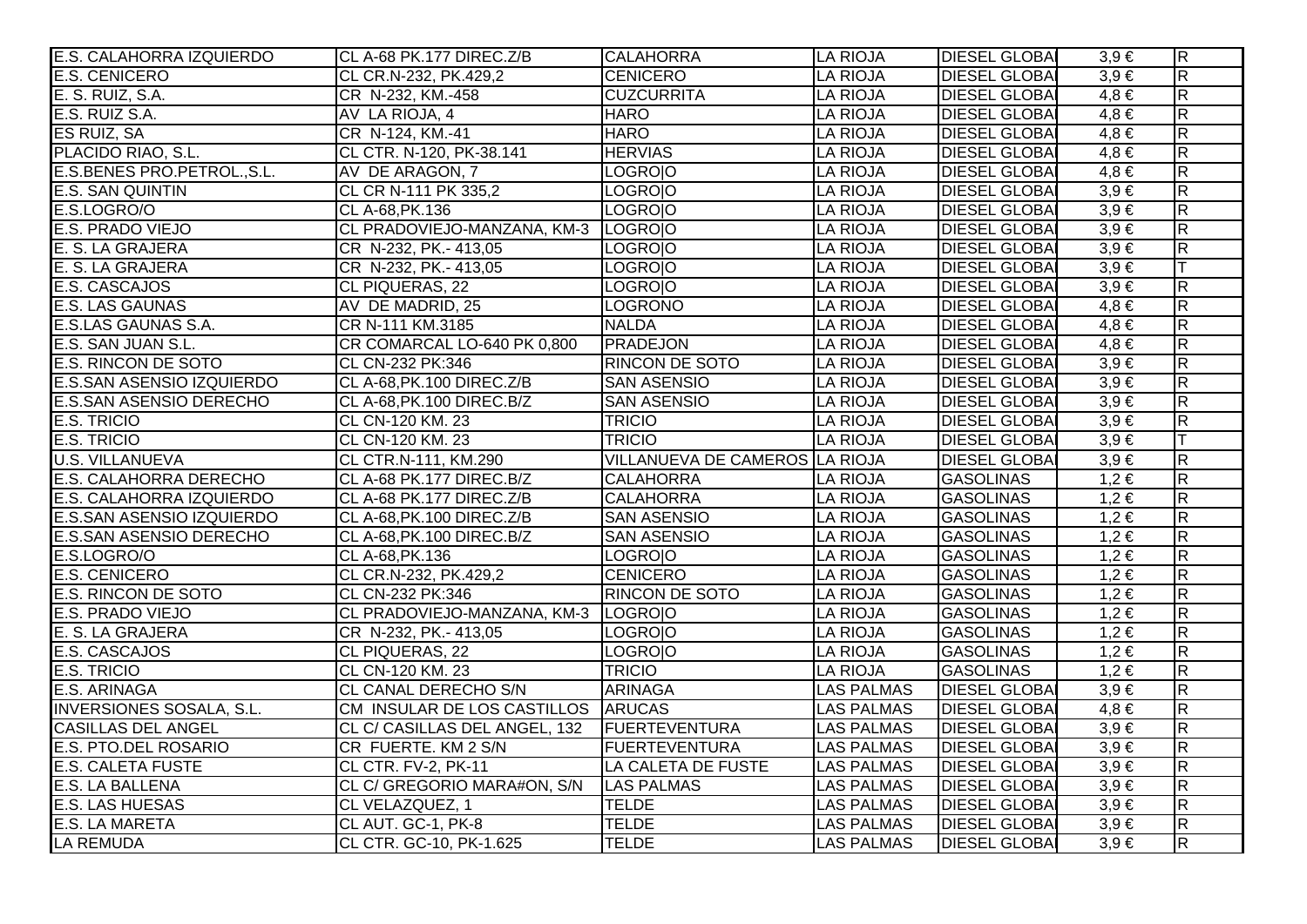| E.S. EL CARACOL (M.D.)      | CL C/OBISPO VERDUGO, N 24                     | <b>TELDE GRAN CANARIA</b>   | <b>LAS PALMAS</b> | <b>DIESEL GLOBAI</b> | $3,9 \in$ | $\overline{R}$          |
|-----------------------------|-----------------------------------------------|-----------------------------|-------------------|----------------------|-----------|-------------------------|
| <b>E.S. VECINDARIO</b>      | <b>CL RAMBLAS CIRC.BAJA</b>                   | <b>VECINDARIO</b>           | <b>LAS PALMAS</b> | <b>DIESEL GLOBA</b>  | $3,9 \in$ | $\overline{\mathsf{R}}$ |
| <b>E.S. LANZAROTE</b>       | CL CTR. L-22, PK-30.09                        | YAIZA                       | <b>LAS PALMAS</b> | <b>DIESEL GLOBAI</b> | $3,9 \in$ | $\overline{\mathsf{R}}$ |
| E.S. EL CARACOL (M.D.)      | CL C/OBISPO VERDUGO, N 24                     | <b>TELDE GRAN CANARIA</b>   | <b>LAS PALMAS</b> | <b>GASOLINAS</b>     | $1,2 \in$ | $\overline{\mathbf{z}}$ |
| <b>CASILLAS DEL ANGEL</b>   | CL C/ CASILLAS DEL ANGEL, 132                 | <b>FUERTEVENTURA</b>        | LAS PALMAS        | <b>GASOLINAS</b>     | $1,2 \in$ | $\overline{R}$          |
| E.S. PTO.DEL ROSARIO        | CR FUERTE. KM 2 S/N                           | <b>FUERTEVENTURA</b>        | <b>LAS PALMAS</b> | <b>GASOLINAS</b>     | $1,2 \in$ | $\overline{R}$          |
| <b>E.S. LAS HUESAS</b>      | CL VELAZQUEZ, 1                               | <b>TELDE</b>                | <b>LAS PALMAS</b> | <b>GASOLINAS</b>     | $1,2 \in$ | $\overline{\mathbf{z}}$ |
| <b>E.S. LA BALLENA</b>      | CL C/ GREGORIO MARA#ON, S/N                   | <b>LAS PALMAS</b>           | <b>LAS PALMAS</b> | <b>GASOLINAS</b>     | $1,2 \in$ | $\overline{R}$          |
| <b>E.S. VECINDARIO</b>      | <b>CL RAMBLAS CIRC.BAJA</b>                   | <b>VECINDARIO</b>           | <b>LAS PALMAS</b> | <b>GASOLINAS</b>     | $1,2 \in$ | $\overline{\mathsf{R}}$ |
| <b>E.S. LA MARETA</b>       | CL AUT. GC-1, PK-8                            | <b>TELDE</b>                | <b>LAS PALMAS</b> | <b>GASOLINAS</b>     | $1,2 \in$ | $\overline{R}$          |
| <b>LA REMUDA</b>            | CL CTR. GC-10, PK-1.625                       | <b>TELDE</b>                | <b>LAS PALMAS</b> | <b>GASOLINAS</b>     | $1,2 \in$ | $\overline{\mathbf{z}}$ |
| <b>E.S. CALETA FUSTE</b>    | CL CTR. FV-2, PK-11                           | LA CALETA DE FUSTE          | <b>LAS PALMAS</b> | <b>GASOLINAS</b>     | $1,2 \in$ | $\overline{\mathbf{R}}$ |
| <b>E.S. LANZAROTE</b>       | CL CTR. L-22, PK-30.09                        | YAIZA                       | <b>LAS PALMAS</b> | <b>GASOLINAS</b>     | $1,2 \in$ | $\overline{\mathbf{z}}$ |
| E.S. ARINAGA                | CL CANAL DERECHO S/N                          | <b>ARINAGA</b>              | <b>LAS PALMAS</b> | <b>GASOLINAS</b>     | $1,2 \in$ | $\overline{R}$          |
| <b>CISTIERNA</b>            | CL N-621 PK. 56,2                             | <b>CISTIERNA</b>            | <b>LEON</b>       | <b>GASOLINAS</b>     | $1,2 \in$ | $\overline{R}$          |
| <b>U.S. PADRE ISLA</b>      | <b>AV PADRES ISLA 19</b>                      | <b>LEON</b>                 | <b>LEON</b>       | <b>GASOLINAS</b>     | $1,2 \in$ | $\overline{\mathbf{z}}$ |
| <b>E.S. ASTORGA</b>         | <b>CL N VI KM. 325</b>                        | <b>ASTORGA</b>              | <b>LEON</b>       | <b>GASOLINAS</b>     | $1,2 \in$ | $\overline{R}$          |
| <b>U.S. SAN ANDRES</b>      | CR LEON-CARRIZO, PK 4.8                       | <b>S.ANDRES DE RABANEDO</b> | <b>LEON</b>       | <b>GASOLINAS</b>     | $1,2 \in$ | $\overline{\mathsf{R}}$ |
| <b>E.S. MONTEARENAS</b>     | AV MONTEARENAS, SN                            | <b>PONFERRADA</b>           | <b>LEON</b>       | <b>GASOLINAS</b>     | $1,2 \in$ | $\overline{R}$          |
| E.S. CAMPONARAYA            | CR N-VI P.K. 396,7                            | <b>CAMPONARAYA</b>          | <b>LEON</b>       | <b>GASOLINAS</b>     | $1,2 \in$ | $\overline{R}$          |
| E.S. SAN JUAN DE DIOS       | CR C-623 KM 3,400                             | <b>SAN ANDRES RABANEDO</b>  | <b>LEON</b>       | <b>GASOLINAS</b>     | $1,2 \in$ | $\overline{\mathbf{z}}$ |
| <b>E.S. VILLAQUILAMBRE</b>  | CR SANTANDER PK.4,600                         | VILLAQUILAMBRE              | <b>LEON</b>       | <b>GASOLINAS</b>     | $1,2 \in$ | $\overline{R}$          |
| E.S. CALDAS DE LUNA         | CL CALDAS DE LUNA, N-66, KM-62 CALDAS DE LUNA |                             | <b>LEON</b>       | <b>GASOLINAS</b>     | $1,2 \in$ | $\overline{\mathsf{R}}$ |
| <b>ES CRED RIOSECO II</b>   | CL AUTOPISTA A-6 CAMPOMANES-RIOSECO DE TAPIA  |                             | <b>LEON</b>       | <b>GASOLINAS</b>     | $1,2 \in$ | $\overline{\mathsf{R}}$ |
| <b>E.S. RIO SECO</b>        | CR N-66, KM-25                                | <b>RIO SECO DE TAPIA</b>    | <b>LEON</b>       | <b>GASOLINAS</b>     | $1,2 \in$ | $\overline{\mathbf{z}}$ |
| E.S. PRADOOLMO, S.L.        | CL N-601 PK 278                               | <b>ALBIRES</b>              | <b>LEON</b>       | <b>DIESEL GLOBA</b>  | $4,8 \in$ | $\overline{\mathsf{R}}$ |
| <b>E.S. VILLA ALDEA</b>     | CR N-625 PK-31,400                            | <b>ALDEA DEL PUENTE</b>     | LEON              | <b>DIESEL GLOBA</b>  | $4,8 \in$ | $\overline{\mathsf{R}}$ |
| <b>E.S ARBAS DEL PUERTO</b> | CL CR N-630 PK 89                             | <b>ARBAS DEL PUERTO</b>     | <b>LEON</b>       | <b>DIESEL GLOBAI</b> | $3,9 \in$ | $\overline{\mathsf{R}}$ |
| E.S. SARMIENTO FUERTES, SL  | CL CN-630 KM. 161,536 GIJON-SEVI ARDON        |                             | LEON              | <b>DIESEL GLOBAI</b> | $4.8 \in$ | $\overline{\mathbf{z}}$ |
| E.S. SARMIENTO FUERTES, SL  | CL CN-630 KM. 161,536 GIJON-SEVI ARDON        |                             | <b>LEON</b>       | <b>DIESEL GLOBA</b>  | $3,9 \in$ |                         |
| RIBERA DEL ORBIGO, S.L      | CR LE-420, PK-91,500                          | ARMELLADA                   | LEON              | <b>DIESEL GLOBAI</b> | $4,8 \in$ | $\overline{\mathbf{z}}$ |
| E. S. ARMUNIA               | CR N-630, KM.-149,3                           | <b>ARMUNIA</b>              | LEON              | <b>DIESEL GLOBAI</b> | $3,9 \in$ | $\overline{\mathsf{R}}$ |
| ARMUNIA (M.I)               | CL N-630 PK. 149                              | <b>ARMUNIA</b>              | LEON              | <b>DIESEL GLOBAI</b> | $3,9 \in$ | $\overline{\mathsf{R}}$ |
| <b>E.S. ASTORGA</b>         | <b>CL N VI KM. 325</b>                        | <b>ASTORGA</b>              | <b>LEON</b>       | <b>DIESEL GLOBAI</b> | $3,9 \in$ | $\overline{\mathsf{R}}$ |
| E.S. GOROSTIAGA MEDINA, SL  | CR LE-523 VILLANUEVA-PALANQUICABREROS DEL RIO |                             | LEON              | <b>DIESEL GLOBAI</b> | $4,8 \in$ | $\overline{\mathsf{R}}$ |
| <b>E.S. CALDAS DE LUNA</b>  | CL CALDAS DE LUNA, N-66, KM-62 CALDAS DE LUNA |                             | LEON              | <b>DIESEL GLOBA</b>  | $3,9 \in$ | $\overline{\mathsf{R}}$ |
| <b>E.S. CALDAS DE LUNA</b>  | CL CALDAS DE LUNA, N-66, KM-62 CALDAS DE LUNA |                             | LEON              | <b>DIESEL GLOBA</b>  | $3,9 \in$ |                         |
| E.S. CAMBIER, S.A.          | CL N-VI PK. 391,200                           | <b>CAMPONARAYA</b>          | LEON              | <b>DIESEL GLOBAI</b> | $4,8 \in$ | $\overline{\mathbf{z}}$ |
| E.S. CAMPONARAYA            | CR N-VI P.K. 396,7                            | <b>CAMPONARAYA</b>          | LEON              | <b>DIESEL GLOBAI</b> | $3,9 \in$ | $\overline{\mathsf{R}}$ |
| E.S.PETROJOISA, S.L.        | CL LA BA#EZA-CAMARZANA KM. 13 CASTROCALBON    |                             | LEON              | <b>DIESEL GLOBA</b>  | $4,8 \in$ | $\overline{\mathsf{R}}$ |
| <b>CISTIERNA</b>            | CL N-621 PK. 56,2                             | <b>CISTIERNA</b>            | LEON              | <b>DIESEL GLOBAI</b> | $3,9 \in$ | $\overline{\mathsf{R}}$ |
| E.S. EL TELENO, S.A.        | <b>CR N-VI, KM-335</b>                        | <b>COMBARROS</b>            | <b>LEON</b>       | <b>DIESEL GLOBAL</b> | $4.8 \in$ | $\overline{R}$          |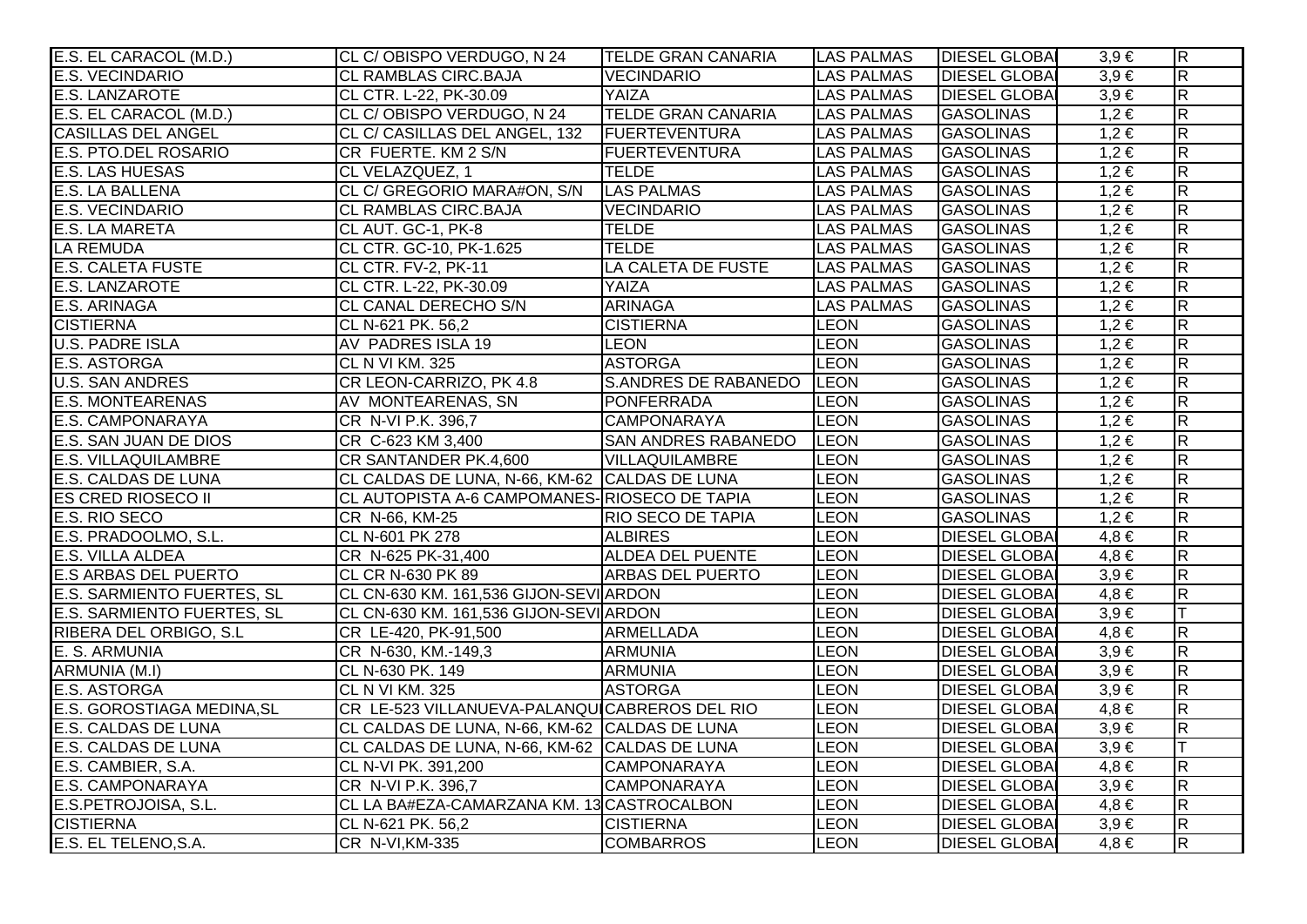| E.S. EL TELENO, S.A.                              | CR N-VI, KM-335                               | <b>COMBARROS</b>                   | <b>LEON</b>  | <b>DIESEL GLOBA</b>  | $3,9 \in$ | T                       |
|---------------------------------------------------|-----------------------------------------------|------------------------------------|--------------|----------------------|-----------|-------------------------|
| <b>E.S.CARBU.DE PONFERRADA</b>                    | <b>CL C-631 PK 8</b>                          | <b>CUBILLOS DEL SIL</b>            | <b>LEON</b>  | <b>DIESEL GLOBAI</b> | $4,8 \in$ | $\mathsf R$             |
| LA VAGUADA DE ESTEBANEZ                           | CL N-120 KM.342                               | <b>ESTEBANEZ DE LA CALZAD LEON</b> |              | <b>DIESEL GLOBAI</b> | $4,8 \in$ | $\overline{R}$          |
| <b>E.S.CARBURANTES FABERO SL</b>                  | CR CR-371 PK-4,9                              | <b>FABERO DEL BIERZO</b>           | <b>LEON</b>  | <b>DIESEL GLOBAI</b> | $4,8 \in$ | $\overline{\mathsf{R}}$ |
| E.S. PELLITERO, S.L.                              | CR C-622 PK 17                                | FONTECHA DEL PARAMO                | <b>LEON</b>  | <b>DIESEL GLOBAI</b> | $4,8 \in$ | $\overline{R}$          |
| E.S.TTES.INV.PEREZ FOJO, SL                       | CL CTR.CL-631, PK-13 M.DCHO.                  | <b>FRESNEDO DEL SIL</b>            | <b>LEON</b>  | <b>DIESEL GLOBAI</b> | $4,8 \in$ | $\overline{R}$          |
| E. S. EN CARRETERA, S.L.                          | CR N-630, KM .- 121,5                         | <b>LA ROBLA</b>                    | <b>LEON</b>  | <b>DIESEL GLOBAI</b> | $4,8 \in$ | R                       |
| E. S. EN CARRETERA, S.L.                          | CR N-630, KM .- 121,5                         | <b>LA ROBLA</b>                    | <b>LEON</b>  | <b>DIESEL GLOBAI</b> | $3,9 \in$ | T                       |
| <b>U.S. PADRE ISLA</b>                            | AV PADRES ISLA 19                             | <b>LEON</b>                        | LEON         | <b>DIESEL GLOBAI</b> | $3,9 \in$ | R                       |
| <b>E.S. PUENTE CASTRO</b>                         | CL ALCALDE MIGUEL CASTA O,92 LEON             |                                    | LEON         | <b>DIESEL GLOBAI</b> | $4,8 \in$ | $\mathsf{R}$            |
| <b>E.S. VILLAOBISPO</b>                           | CL N-621 PK 4,5                               | <b>LEON</b>                        | <b>LEON</b>  | <b>DIESEL GLOBAI</b> | $3,9 \in$ | $\overline{R}$          |
| E.S. MANSILLA S.L.                                | AV VALLADOLID, S.N.                           | MANSILLA DE LAS MULAS              | <b>LEON</b>  | <b>DIESEL GLOBAI</b> | $4,8 \in$ | $\overline{R}$          |
| GASOMANZANAL, S.L.                                | CL CN-VI, P.K. 345                            | MANZANAL DEL PUERTO                | <b>LEON</b>  | <b>DIESEL GLOBAI</b> | $3,9 \in$ | $\overline{\mathsf{R}}$ |
| GASOMANZANAL, S.L.                                | CL CN-VI, P.K. 345                            | MANZANAL DEL PUERTO                | <b>LEON</b>  | <b>DIESEL GLOBAI</b> | $3,9 \in$ | T                       |
| E.S. JOSE RDGUEZ HERVELLA                         | CR N-601, PK-29,1                             | MATALLA DE VALMADRIGALLEON         |              | <b>DIESEL GLOBAI</b> | $3.9 \in$ | $\overline{R}$          |
| E.S. GONZALEZ MONAR, S.L.                         | CL LA HUERGA 17/21                            | <b>NAVATEJERA</b>                  | <b>LEON</b>  | <b>DIESEL GLOBAI</b> | $4,8 \in$ | $\overline{R}$          |
| E.S. VILLAVIDEL IZQ.                              | CL A-231 KM.9 (MARG. IZQ.)                    | <b>ONZONILLA</b>                   | <b>LEON</b>  | <b>DIESEL GLOBAI</b> | $3,9 \in$ | $\overline{\mathsf{R}}$ |
| E.S.VILLAVIDEL DCH.                               | CL A-231 KM.9 (M. DCH.)                       | <b>ONZONILLA</b>                   | LEON         | <b>DIESEL GLOBAI</b> | $3,9 \in$ | R.                      |
| <b>E.S. MONTEARENAS</b>                           | AV MONTEARENAS, SN                            | <b>PONFERRADA</b>                  | LEON         | <b>DIESEL GLOBAI</b> | $3,9 \in$ | R                       |
| E.S. CARBURANTES PONFERRADA, SAV DE ASTURIAS, 137 |                                               | <b>PONFERRADA</b>                  | <b>LEON</b>  | <b>DIESEL GLOBAI</b> | $4,8 \in$ | $\overline{R}$          |
| <b>E.S. CUATRO VIENTOS</b>                        | AV DE GALICIA, 86                             | <b>PONFERRADA</b>                  | <b>LEON</b>  | <b>DIESEL GLOBAI</b> | $3,9 \in$ | $\overline{R}$          |
| $E.S.$ PP $3$                                     | AV DE LOS ESCRITORES SN                       | <b>PONFERRADA</b>                  | LEON         | <b>DIESEL GLOBAI</b> | $3,9 \in$ | $\overline{\mathsf{R}}$ |
| E.S. PONFERRADA M.DCHO.                           | CL CTR. A-6, PK-390,4                         | <b>PONFERRADA</b>                  | <b>LEON</b>  | <b>DIESEL GLOBAI</b> | $3,9 \in$ | R.                      |
| E.S. PONFERRADA M.DCHO.                           | CL CTR. A-6, PK-390,4                         | <b>PONFERRADA</b>                  | <b>LEON</b>  | <b>DIESEL GLOBAI</b> | $3.9 \in$ |                         |
| E.S. PONFERRADA M.IZDO.                           | CL CTR. A-6, PK-390,4                         | PONFERRADA                         | <b>LEON</b>  | <b>DIESEL GLOBAI</b> | $3,9 \in$ | R                       |
| E.S. PONFERRADA M.IZDO.                           | CL CTR. A-6, PK-390,4                         | <b>PONFERRADA</b>                  | <b>LEON</b>  | <b>DIESEL GLOBAI</b> | $3,9 \in$ | T                       |
| E.S.MARMA S.L.                                    | CR PEDROSA A ALMANZA                          | PUENTE ALMUHEY                     | <b>LEON</b>  | <b>DIESEL GLOBAI</b> | $4,8 \in$ | R                       |
| E.S. LA BAROSA, S.L                               | CL N-120 PK 435,5                             | PUENTE DGO. FLOREZ                 | <b>LEON</b>  | <b>DIESEL GLOBAI</b> | $4,8 \in$ | $\overline{R}$          |
| E.S. LA MEZQUITA, S.L.                            | CL ANT, N-VI, PK.33                           | PUENTE DOMINGO FLOREZ LEON         |              | <b>DIESEL GLOBAI</b> | $4,8 \in$ | $\overline{R}$          |
| <b>MIRAT COMBUSTIBLES SL</b>                      | <b>CL CR C-622 PK-4</b>                       | <b>RIBASECA</b>                    | <b>LEON</b>  | <b>DIESEL GLOBAI</b> | $4,8 \in$ | $\overline{R}$          |
| E.S. RIO SECO                                     | CR N-66, KM-25                                | <b>RIO SECO DE TAPIA</b>           | <b>LEON</b>  | <b>DIESEL GLOBAI</b> | $3,9 \in$ | $\overline{\mathsf{R}}$ |
| <b>ES CRED RIOSECO II</b>                         | CL AUTOPISTA A-6 CAMPOMANES- RIOSECO DE TAPIA |                                    | <b>LEON</b>  | <b>DIESEL GLOBAI</b> | $3,9 \in$ | $\overline{R}$          |
| <b>U.S. SAN ANDRES</b>                            | CR LEON-CARRIZO, PK 4.8                       | <b>S.ANDRES DE RABANEDO</b>        | <b>ILEON</b> | <b>DIESEL GLOBAI</b> | $3,9 \in$ | $\overline{R}$          |
| E.S. MORAGRAN S.L.                                | CL N-625, PK.40,5                             | SAHECHORES DE RUEDA                | <b>LEON</b>  | <b>DIESEL GLOBAI</b> | $4,8 \in$ | $\overline{R}$          |
| <b>E.S. VIRGEN DEL CAMINO</b>                     | CR N-120 KM.309                               | SAN ANDRES DE RABANED (LEON        |              | <b>DIESEL GLOBAI</b> | $3,9 \in$ | $\overline{\mathsf{R}}$ |
| E.S. LUFEMA, S.L.                                 | CL CTR. N-120, PK-308                         | SAN ANDRES DEL RABANELLEON         |              | <b>DIESEL GLOBAI</b> | $4,8 \in$ | $\overline{R}$          |
| E.S. SAN JUAN DE DIOS                             | CR C-623 KM 3,400                             | SAN ANDRES RABANEDO                | <b>LEON</b>  | <b>DIESEL GLOBAI</b> | $3,9 \in$ | $\overline{R}$          |
| E.S.NUEVO PARAMO S.A.                             | CL C-621 MAYORGA-AST.PK.46                    | SANTA MARIA DEL PARAMOLEON         |              | <b>DIESEL GLOBAI</b> | $4,8 \in$ | $\overline{R}$          |
| <b>E.S. SARMIENTO FUERTES</b>                     | CR N-630, KM-186                              | <b>TORAL DE LOS GUZMANES LEON</b>  |              | <b>DIESEL GLOBAI</b> | $4,8 \in$ | $\overline{\mathsf{R}}$ |
| <b>E.S. SARMIENTO FUERTES</b>                     | CR N-630, KM-186                              | <b>TORAL DE LOS GUZMANES LEON</b>  |              | <b>DIESEL GLOBAI</b> | $3,9 \in$ | T                       |
| E.S. NUEVO PARAMO, S.A.                           | CL N-601, PK-301                              | VALDELAFUENTE                      | <b>LEON</b>  | <b>DIESEL GLOBAI</b> | $4,8 \in$ | R                       |
| ES. RUTA DE LOS ANCARES, SL                       | AV RUTA DE LOS ANCARES.67                     | <b>VEGA DE ESPINAREDA</b>          | <b>LEON</b>  | <b>DIESEL GLOBAI</b> | $4.8 \in$ | $\overline{\mathsf{R}}$ |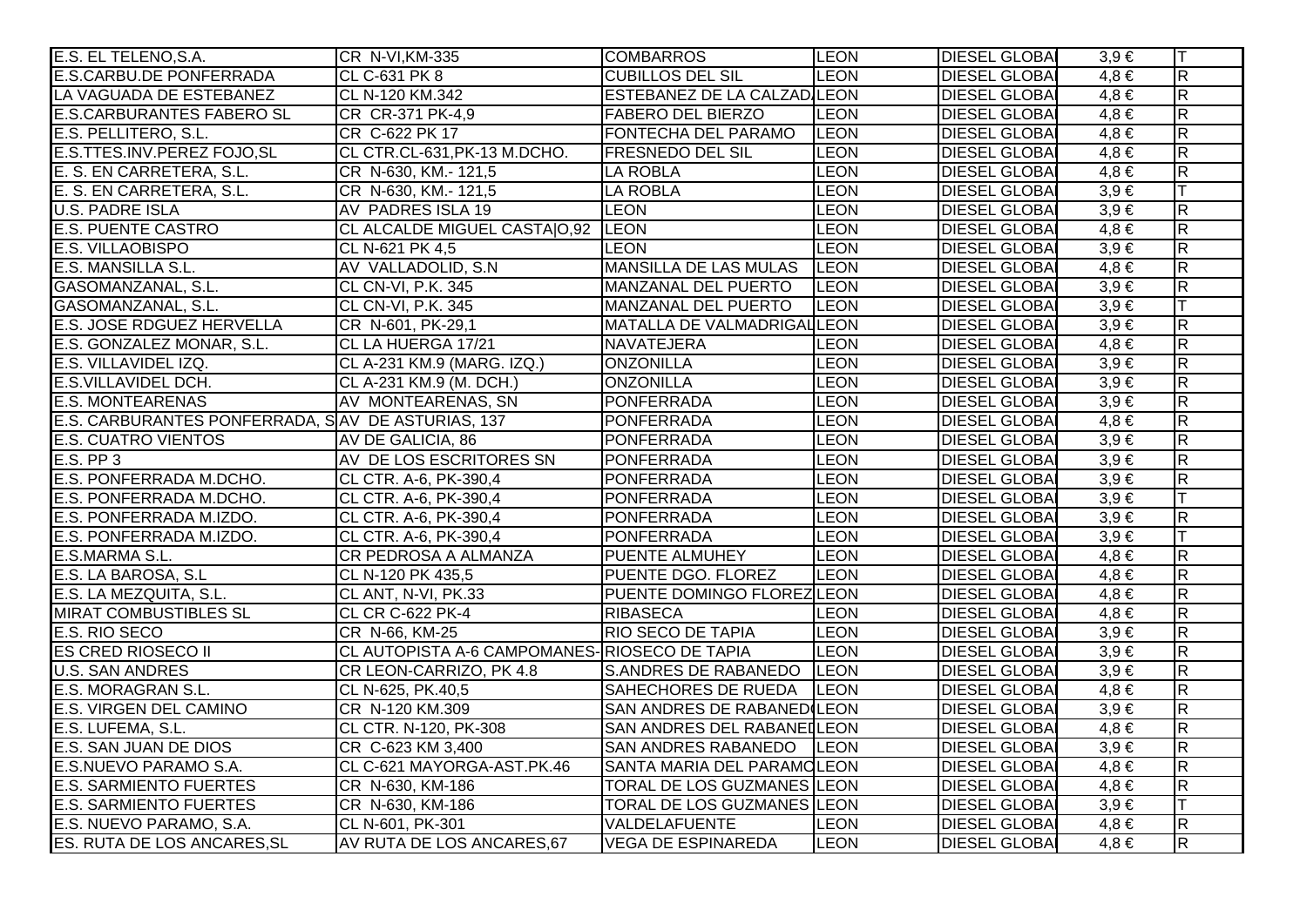| E.S. MORAGRAN, S.L.            | CL N-625 LEON-SANTANDER PK.57 VIDANES                      |                            | <b>LEON</b>   | <b>DIESEL GLOBAI</b> | $4,8 \in$ | $\overline{R}$          |
|--------------------------------|------------------------------------------------------------|----------------------------|---------------|----------------------|-----------|-------------------------|
| E.S. SARMIENTO FUERTES, S.L.   | CL N-630 GIJON-SEVILL PK 177                               | <b>VILLAMANAN</b>          | <b>LEON</b>   | <b>DIESEL GLOBAI</b> | $4,8 \in$ | $\overline{\mathsf{R}}$ |
| E.S LEONESA DE EE.SS. S.L.     | CL L-420, PK.72,300                                        | VILLAMEDIANA DE VEGA       | <b>LEON</b>   | <b>DIESEL GLOBAI</b> | $4,8 \in$ | $\overline{\mathsf{R}}$ |
| <b>E.S. VILLAQUILAMBRE</b>     | CR SANTANDER PK.4,600                                      | VILLAQUILAMBRE             | <b>LEON</b>   | <b>DIESEL GLOBAI</b> | $3,9 \in$ | $\overline{\mathsf{R}}$ |
| E. S. ARMUNIA                  | CR N-630, KM.-149,3                                        | <b>ARMUNIA</b>             | <b>LEON</b>   | <b>GASOLINAS</b>     | $1,2 \in$ | $\overline{R}$          |
| <b>E.S ARBAS DEL PUERTO</b>    | CL CR N-630 PK 89                                          | <b>ARBAS DEL PUERTO</b>    | <b>LEON</b>   | <b>GASOLINAS</b>     | $1,2 \in$ | $\overline{R}$          |
| <b>E.S. CUATRO VIENTOS</b>     | AV DE GALICIA, 86                                          | <b>PONFERRADA</b>          | <b>LEON</b>   | <b>GASOLINAS</b>     | $1,2 \in$ | $\overline{R}$          |
| E.S. VIRGEN DEL CAMINO         | CR N-120 KM.309                                            | SAN ANDRES DE RABANED LEON |               | <b>GASOLINAS</b>     | $1,2 \in$ | $\overline{\mathsf{R}}$ |
| GASOMANZANAL, S.L.             | CL CN-VI, P.K. 345                                         | MANZANAL DEL PUERTO        | <b>LEON</b>   | <b>GASOLINAS</b>     | $1,2 \in$ | $\overline{R}$          |
| <b>E.S. VILLAOBISPO</b>        | CL N-621 PK 4.5                                            | <b>LEON</b>                | <b>LEON</b>   | <b>GASOLINAS</b>     | $1,2 \in$ | $\overline{\mathsf{R}}$ |
| $E.S.$ PP $3$                  | AV DE LOS ESCRITORES SN                                    | <b>PONFERRADA</b>          | <b>LEON</b>   | <b>GASOLINAS</b>     | $1,2 \in$ | R.                      |
| ARMUNIA (M.I)                  | CL N-630 PK. 149                                           | <b>ARMUNIA</b>             | LEON          | <b>GASOLINAS</b>     | $1,2 \in$ | $\overline{\mathsf{R}}$ |
| E.S. VILLAVIDEL IZQ.           | CL A-231 KM.9 (MARG. IZQ.)                                 | <b>ONZONILLA</b>           | <b>LEON</b>   | <b>GASOLINAS</b>     | $1,2 \in$ | $\overline{R}$          |
| E.S.VILLAVIDEL DCH.            | CL A-231 KM.9 (M. DCH.)                                    | <b>ONZONILLA</b>           | LEON          | <b>GASOLINAS</b>     | $1,2 \in$ | $\overline{R}$          |
| E.S. PONFERRADA M.DCHO.        | CL CTR. A-6, PK-390,4                                      | <b>PONFERRADA</b>          | <b>LEON</b>   | <b>GASOLINAS</b>     | $1,2 \in$ | $\overline{\mathsf{R}}$ |
| E.S. PONFERRADA M.IZDO.        | CL CTR. A-6, PK-390,4                                      | <b>PONFERRADA</b>          | <b>LEON</b>   | <b>GASOLINAS</b>     | $1,2 \in$ | $\overline{R}$          |
| E.S. PUIGUELO RIBES, S.C.P.    | CL CTR. N-II, PK-447                                       | <b>SOSES</b>               | <b>LERIDA</b> | <b>GASOLINAS</b>     | $1,2 \in$ | $\overline{\mathsf{R}}$ |
| E.S.SOC.CAT. PETROLIS, SA      | CR C-13 PK 43,300                                          | <b>CAMARASA</b>            | <b>LERIDA</b> | <b>GASOLINAS</b>     | $1,2 \in$ | $\overline{\mathsf{R}}$ |
| <b>E.S. ADRIA SOLE GIRALT</b>  | CL L-4241 BERGA-SANT LLORENC ISANT LLORENC DE MORUN LERIDA |                            |               | <b>GASOLINAS</b>     | $1,2 \in$ | $\overline{\mathsf{R}}$ |
| <b>E.S. TORREFARRERA</b>       | CR N-230 KM. 16,50                                         | <b>TORREFARRERA</b>        | LERIDA        | <b>GASOLINAS</b>     | $1,2 \in$ | R.                      |
| SOC. CATALANA DE PETROLIS, SA  | CL CTR. C-16, PK-130.733                                   | <b>RIU DE CERDANYA</b>     | <b>LERIDA</b> | <b>GASOLINAS</b>     | $1,2 \in$ | $\overline{\mathsf{R}}$ |
| E.S. PUIGUELO RIBES, S.C.P.    | CL N-II PK-450                                             | <b>TORRES DE SEGRE</b>     | <b>LERIDA</b> | <b>GASOLINAS</b>     | $1,2 \in$ | $\overline{R}$          |
| <b>E.S. BAUSEN</b>             | CR N-230 KM. 186                                           | <b>BAUSEN</b>              | <b>LERIDA</b> | <b>GASOLINAS</b>     | $1,2 \in$ | $\overline{R}$          |
| E.S. AUTORENT A2T S.L.         | CR N-230 PK. 174,9                                         | <b>VILAMOS</b>             | <b>LERIDA</b> | <b>GASOLINAS</b>     | $1,2 \in$ | $\overline{R}$          |
| E.S. VIELHA                    | CL N-230 KM. 163,175                                       | <b>VIELHA</b>              | <b>LERIDA</b> | <b>GASOLINAS</b>     | $1,2 \in$ | $\overline{R}$          |
| E.S. PASTELLS MASIA, S.C.P.    | CR N-230 PK 6,1                                            | ALBATARREC                 | <b>LERIDA</b> | <b>DIESEL GLOBAI</b> | $3,9 \in$ | $\overline{R}$          |
| E.S. AUTOREN A2T, S.L.         | CL C-13 PK.14                                              | <b>ALCOLETGE</b>           | LERIDA        | <b>DIESEL GLOBA</b>  | $3,9 \in$ | $\overline{\mathsf{R}}$ |
| E.S. ESTEVE MIRET, S.L.        | AV LERIDA KM.79                                            | <b>ALFARRAS</b>            | LERIDA        | <b>DIESEL GLOBA</b>  | $2,4 \in$ | $\overline{\mathsf{R}}$ |
| <b>E.S. EMILIO GUIU SENTIS</b> | CR C-230 PK.127                                            | <b>ALFES</b>               | <b>LERIDA</b> | <b>DIESEL GLOBAI</b> | $4,8 \in$ | $\overline{\mathsf{R}}$ |
| <b>E.S. ADRIA SOLE GIRALT</b>  | CL CTR. N-230, PK-15                                       | <b>ALGUAIRE</b>            | <b>LERIDA</b> | <b>DIESEL GLOBAI</b> | $3,9 \in$ | $\overline{\mathsf{R}}$ |
| E.S. LA CERDERA S.A.           | CR N-240 KM. 101                                           | <b>ALPICAT</b>             | LERIDA        | <b>DIESEL GLOBAI</b> | $4,8 \in$ | $\overline{R}$          |
| <b>E.S. CARRER URGELL</b>      | CL URGELL, 11                                              | <b>BALAGUER</b>            | <b>LERIDA</b> | <b>DIESEL GLOBA</b>  | $3,9 \in$ | $\overline{\mathsf{R}}$ |
| <b>E.S. EMPALME</b>            | CR BALAGUER-TARREGA, KM-2                                  | BALAGUER                   | <b>LERIDA</b> | <b>DIESEL GLOBAI</b> | $3,9 \in$ | $\overline{\mathsf{R}}$ |
| E.S. SECA                      | CR C-148 KM.2                                              | <b>BALAGUER</b>            | <b>LERIDA</b> | <b>DIESEL GLOBAI</b> | $3,9 \in$ | $\overline{\mathsf{R}}$ |
| A.S. BASSELLA S.L.             | CL C-14 PK 134                                             | <b>BASSELLA</b>            | <b>LERIDA</b> | <b>DIESEL GLOBAI</b> | $4,8 \in$ | $\overline{\mathsf{R}}$ |
| <b>E.S. BAUSEN</b>             | CR N-230 KM. 186                                           | <b>BAUSEN</b>              | <b>LERIDA</b> | <b>DIESEL GLOBAI</b> | $3,9 \in$ | $\overline{\mathsf{R}}$ |
| CARBURANTES BELLCAIRE S.A.     | CR C-148 PK 20,500                                         | <b>BELLCAIRE DE URGELL</b> | <b>LERIDA</b> | <b>DIESEL GLOBAI</b> | $4,8 \in$ | $\overline{\mathsf{R}}$ |
| E.S. BOGASOL, S.A.             | CL CN-II PK. 478                                           | <b>BELL-LLOCH</b>          | <b>LERIDA</b> | <b>DIESEL GLOBAI</b> | $4,8 \in$ | $\overline{R}$          |
| E.S. ADRIA SOLE GIRALT         | CL CTR. N-230, PK-15                                       | <b>ALGUAIRE</b>            | <b>LERIDA</b> | <b>GASOLINAS</b>     | $1,2 \in$ | $\overline{\mathsf{R}}$ |
| <b>E.S. BELLPUIG</b>           | CR N-II KM. 495,5                                          | <b>BELLPUIG</b>            | <b>LERIDA</b> | <b>DIESEL GLOBAI</b> | $3,9 \in$ | $\overline{\mathsf{R}}$ |
| E.S.SOC.CAT. PETROLIS, SA      | CR C-13 PK 43,300                                          | <b>CAMARASA</b>            | LERIDA        | <b>DIESEL GLOBAI</b> | $3,9 \in$ | $\overline{\mathsf{R}}$ |
| E.S. BARGUES, S.L.             | CL N-II PK 484,5 M.                                        | <b>FONDARELLA</b>          | <b>LERIDA</b> | <b>DIESEL GLOBA</b>  | $3,9 \in$ | $\overline{\mathsf{R}}$ |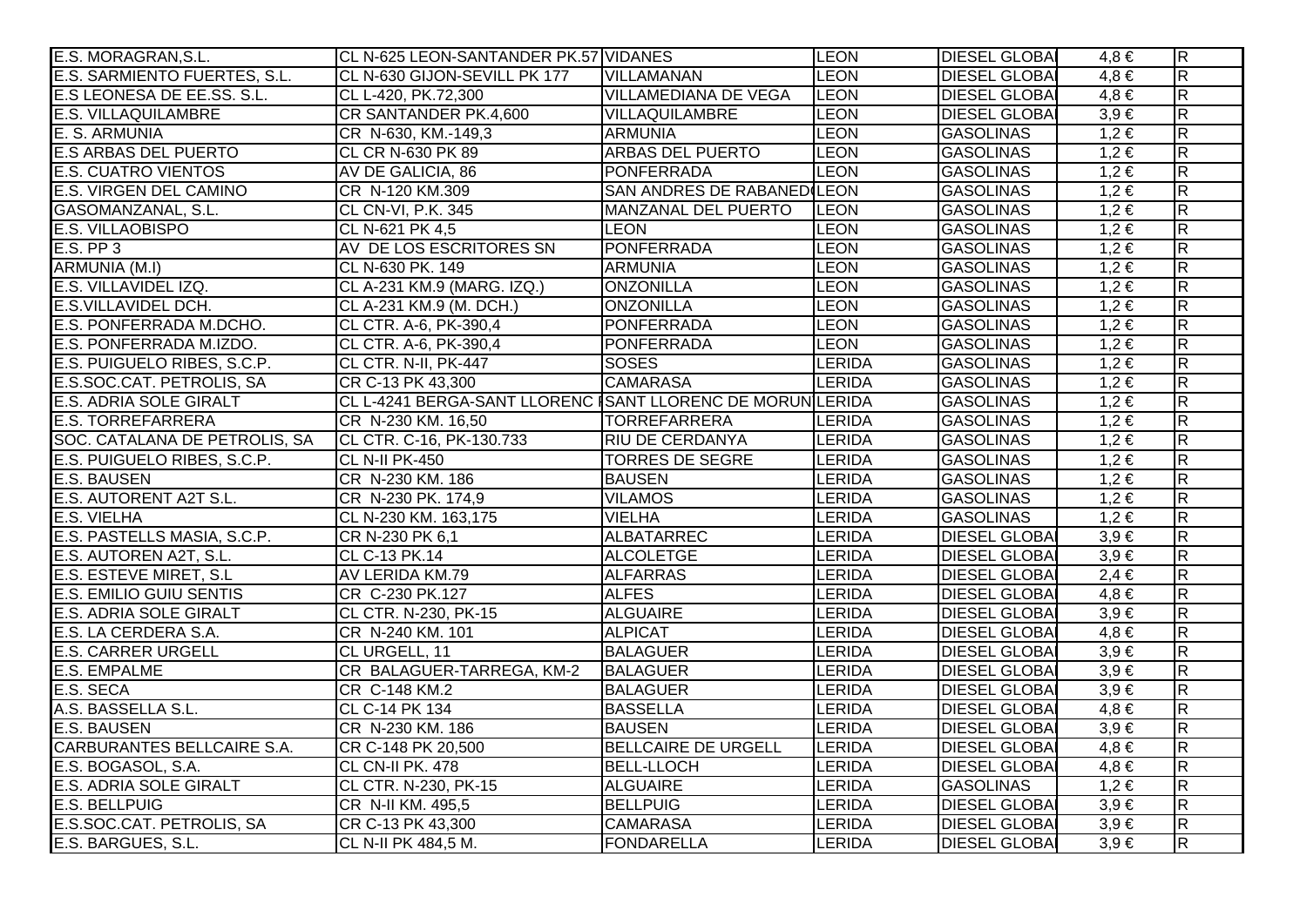| E.S. BARGUES, S.L.            | CL N-II PK 484,5 M.                                        | <b>FONDARELLA</b>      | <b>LERIDA</b> | <b>DIESEL GLOBAI</b> | $3,9 \in$ | IТ                      |
|-------------------------------|------------------------------------------------------------|------------------------|---------------|----------------------|-----------|-------------------------|
| <b>E.S. FONOLLERAS</b>        | CR N-II KM. 512                                            | <b>FONOLLERAS</b>      | <b>LERIDA</b> | <b>DIESEL GLOBA</b>  | $3,9 \in$ | R.                      |
| <b>E.S. FONOLLERAS</b>        | CR N-II KM. 512                                            | <b>FONOLLERAS</b>      | LERIDA        | <b>DIESEL GLOBAI</b> | $3,9 \in$ |                         |
| <b>E.S. MAGRANERS</b>         | CR LERIDA-TARRAGONA, PK.89                                 | LERIDA                 | <b>LERIDA</b> | <b>DIESEL GLOBAI</b> | $3,9 \in$ | $\overline{R}$          |
| <b>E.S. PARDINAS</b>          | CR LL-11 P.K.10                                            | <b>LERIDA</b>          | LERIDA        | <b>DIESEL GLOBAI</b> | $3,9 \in$ | $\overline{\mathbf{z}}$ |
| <b>E.S AVENIDA EJERCITO</b>   | AV EJERCITO, 2                                             | <b>LERIDA</b>          | <b>LERIDA</b> | <b>DIESEL GLOBAI</b> | $3,9 \in$ | $\overline{R}$          |
| <b>AUTOREN A2T, S.L.</b>      | CL C/ COGUL, S/N                                           | <b>LERIDA</b>          | <b>LERIDA</b> | <b>DIESEL GLOBAI</b> | $4,8 \in$ | $\overline{\mathbf{z}}$ |
| RP CENTRE LLEIDA, S.L.U.      | CL C/ COMERC, 2                                            | <b>LLEIDA</b>          | LERIDA        | <b>DIESEL GLOBA</b>  | $4,8 \in$ | $\overline{R}$          |
| UTGES, S.L TRES CARRETERAS    | CR LL-11, PK-9                                             | <b>LLEIDA</b>          | LERIDA        | <b>DIESEL GLOBA</b>  | $4,8 \in$ | $\overline{R}$          |
| E.S. SINVER, S.A.             | AV JAUME I-24                                              | <b>MOLLERUSA</b>       | LERIDA        | <b>DIESEL GLOBAI</b> | $4,8 \in$ | $\overline{\mathsf{R}}$ |
| E.S. VOLORIU, S.L.            | CL CR. C-14 PK-162                                         | <b>ORGANYA</b>         | <b>LERIDA</b> | <b>DIESEL GLOBAI</b> | $4,8 \in$ | $\overline{\mathbf{z}}$ |
| E.S. ONDINA DEL SEGRE S.L     | CR SEO DE URGEL, 95                                        | <b>PONTS</b>           | <b>LERIDA</b> | <b>DIESEL GLOBAI</b> | $4,8 \in$ | R.                      |
| SOC. CATALANA DE PETROLIS, SA | CL CTR. C-16, PK-130.733                                   | <b>RIU DE CERDANYA</b> | <b>LERIDA</b> | <b>DIESEL GLOBAI</b> | $3,9 \in$ | R.                      |
| SOC. CATALANA DE PETROLIS, SA | CL CTR. C-16, PK-130.733                                   | <b>RIU DE CERDANYA</b> | <b>LERIDA</b> | <b>DIESEL GLOBAI</b> | $3,9 \in$ | $\overline{R}$          |
| <b>E.S. ADRIA SOLE GIRALT</b> | CL L-4241 BERGA-SANT LLORENC ISANT LLORENC DE MORUN LERIDA |                        |               | <b>DIESEL GLOBA</b>  | $3,9 \in$ | $\overline{R}$          |
| APLICA, S.L.                  | CR A-11, PK.480,3                                          | <b>SIDAMON</b>         | <b>LERIDA</b> | <b>DIESEL GLOBAI</b> | $4,8 \in$ | $\overline{\mathbf{z}}$ |
| <b>E.S. SETELSIS S.L</b>      | CR.DE MANRESA, S/N                                         | <b>SOLSONA</b>         | <b>LERIDA</b> | <b>DIESEL GLOBA</b>  | $4,8 \in$ | $\overline{\mathsf{R}}$ |
| E.S. PUIGUELO RIBES, S.C.P.   | CL CTR. N-II, PK-447                                       | <b>SOSES</b>           | LERIDA        | <b>DIESEL GLOBA</b>  | $3,9 \in$ | $\overline{R}$          |
| E.S. PUIGUELO RIBES, S.C.P.   | CL CTR. N-II, PK-447                                       | <b>SOSES</b>           | <b>LERIDA</b> | <b>DIESEL GLOBA</b>  | $3,9 \in$ |                         |
| <b>ADRIA SOLE GIRALT</b>      | CL CTR. C-13, PK-87.600                                    | <b>TALARN</b>          | <b>LERIDA</b> | <b>DIESEL GLOBA</b>  | $3,9 \in$ | $\overline{\mathbf{z}}$ |
| E.S. TRANSRAID, S.L.          | <b>CL N-II 507</b>                                         | <b>TARREGA</b>         | <b>LERIDA</b> | <b>DIESEL GLOBAI</b> | $3,9 \in$ | $\overline{\mathsf{R}}$ |
| E.S. AUTOREN A2T, S.L.        | CR C-13, PK. 14                                            | TERMENS                | <b>LERIDA</b> | <b>DIESEL GLOBAI</b> | $3,9 \in$ | R.                      |
| <b>E.S. TORREFARRERA</b>      | CR N-230 KM. 16,50                                         | <b>TORREFARRERA</b>    | LERIDA        | <b>DIESEL GLOBAI</b> | $3,9 \in$ | $\overline{R}$          |
| E.S. PUIGUELO RIBES, S.C.P.   | CL N-II PK-450                                             | <b>TORRES DE SEGRE</b> | <b>LERIDA</b> | <b>DIESEL GLOBA</b>  | $3,9 \in$ | $\overline{R}$          |
| E.S. VIELHA                   | CL N-230 KM. 163,175                                       | <b>VIELHA</b>          | <b>LERIDA</b> | <b>DIESEL GLOBAI</b> | $3,9 \in$ | $\overline{\mathsf{R}}$ |
| E.S. MIJ ARAN                 | CL N-230 PK 164,1                                          | <b>VIELHA</b>          | <b>LERIDA</b> | <b>DIESEL GLOBA</b>  | $3,9 \in$ | $\overline{\mathsf{R}}$ |
| E.S.VILAGRASSA                | <b>CL N-II PK 504</b>                                      | <b>VILAGASSA</b>       | LERIDA        | <b>DIESEL GLOBA</b>  | $3,9 \in$ | $\overline{R}$          |
| E.S. CIERCO-CARRERA, S.L.     | CR N-230 PK. 129                                           | <b>VILALLER</b>        | LERIDA        | <b>DIESEL GLOBA</b>  | $3,9 \in$ | $\overline{\mathsf{R}}$ |
| E.S. AUTORENT A2T S.L.        | CR N-230 PK. 174,9                                         | <b>VILAMOS</b>         | LERIDA        | <b>DIESEL GLOBA</b>  | $3,9 \in$ | $\overline{\mathbf{z}}$ |
| <b>AREA DE VILASANA, S.L.</b> | CL AUTOVIA N-II PK.486,45                                  | <b>VILASANA</b>        | <b>LERIDA</b> | <b>DIESEL GLOBAI</b> | $4,8 \in$ | $\overline{\mathbf{R}}$ |
| AREA DE VILASANA, S.L         | CL AUTOVIA N-II PK.486,45                                  | <b>VILASANA</b>        | LERIDA        | <b>DIESEL GLOBAI</b> | $3,9 \in$ |                         |
| <b>ADRIA SOLE GIRALT</b>      | CL CTR. C-13, PK-87.600                                    | <b>TALARN</b>          | LERIDA        | <b>GASOLINAS</b>     | $1,2 \in$ | $\overline{\mathsf{R}}$ |
| E.S. PASTELLS MASIA, S.C.P.   | CR N-230 PK 6,1                                            | ALBATARREC             | <b>LERIDA</b> | <b>GASOLINAS</b>     | $1,2 \in$ | $\overline{\mathsf{R}}$ |
| E.S. AUTOREN A2T, S.L.        | CL C-13 PK.14                                              | <b>ALCOLETGE</b>       | <b>LERIDA</b> | <b>GASOLINAS</b>     | $1,2 \in$ | R                       |
| <b>E.S. BELLPUIG</b>          | CR N-II KM. 495,5                                          | <b>BELLPUIG</b>        | LERIDA        | <b>GASOLINAS</b>     | $1,2 \in$ | R                       |
| E.S.VILAGRASSA                | <b>CL N-II PK 504</b>                                      | <b>VILAGASSA</b>       | LERIDA        | <b>GASOLINAS</b>     | $1,2 \in$ | R                       |
| <b>E.S. CARRER URGELL</b>     | CL URGELL, 11                                              | <b>BALAGUER</b>        | LERIDA        | <b>GASOLINAS</b>     | $1,2 \in$ | $\overline{\mathsf{R}}$ |
| <b>E.S. EMPALME</b>           | CR BALAGUER-TARREGA, KM-2                                  | <b>BALAGUER</b>        | LERIDA        | <b>GASOLINAS</b>     | $1,2 \in$ | $\overline{\mathsf{R}}$ |
| E.S. CIERCO-CARRERA, S.L.     | CR N-230 PK. 129                                           | <b>VILALLER</b>        | LERIDA        | <b>GASOLINAS</b>     | $1,2 \in$ | $\overline{\mathsf{R}}$ |
| <b>E.S. MAGRANERS</b>         | CR LERIDA-TARRAGONA, PK.89                                 | <b>LERIDA</b>          | LERIDA        | <b>GASOLINAS</b>     | $1,2 \in$ | R                       |
| E.S. AUTOREN A2T, S.L.        | CR C-13, PK. 14                                            | <b>TERMENS</b>         | LERIDA        | <b>GASOLINAS</b>     | $1,2 \in$ | $\overline{R}$          |
| E.S. MIJ ARAN                 | CL N-230 PK 164,1                                          | <b>VIELHA</b>          | <b>LERIDA</b> | <b>GASOLINAS</b>     | $1,2 \in$ | $\overline{\mathbf{z}}$ |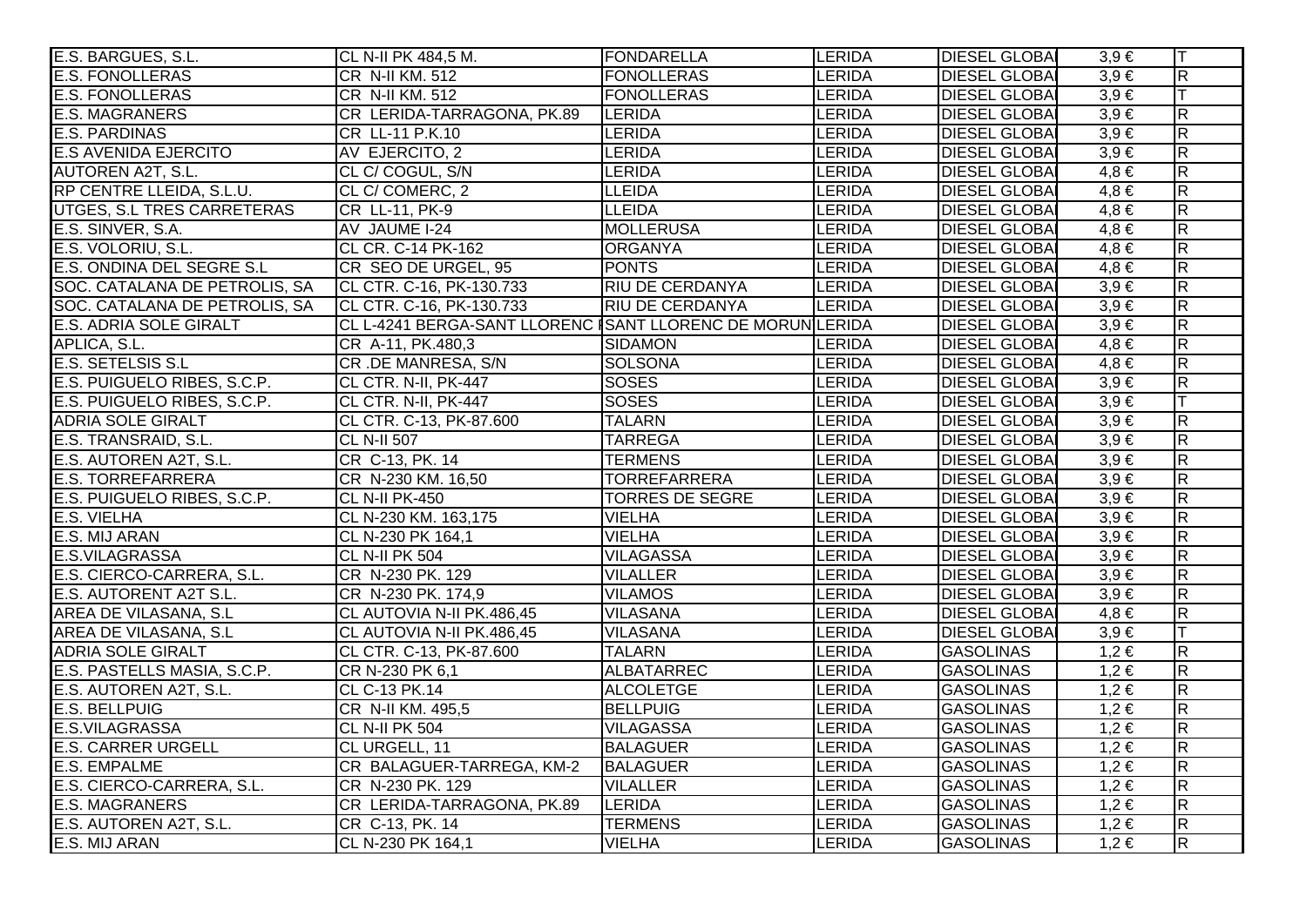| E.S. TRANSRAID, S.L.              | <b>CL N-II 507</b>                             | <b>TARREGA</b>         | <b>LERIDA</b> | <b>GASOLINAS</b>     | $1,2 \in$ | $\overline{R}$          |
|-----------------------------------|------------------------------------------------|------------------------|---------------|----------------------|-----------|-------------------------|
| <b>E.S. FONOLLERAS</b>            | CR N-II KM. 512                                | <b>FONOLLERAS</b>      | <b>LERIDA</b> | <b>GASOLINAS</b>     | $1,2 \in$ | $\overline{\mathsf{R}}$ |
| E.S. BARGUES, S.L.                | CL N-II PK 484,5 M.                            | <b>FONDARELLA</b>      | <b>LERIDA</b> | <b>GASOLINAS</b>     | $1,2 \in$ | $\overline{\mathsf{R}}$ |
| SOC. CATALANA DE PETROLIS, SA     | CL CTR. C-16, PK-130.733                       | <b>RIU DE CERDANYA</b> | <b>LERIDA</b> | <b>GASOLINAS</b>     | $1,2 \in$ | R.                      |
| <b>E.S. PARDINAS</b>              | CR LL-11 P.K.10                                | <b>LERIDA</b>          | <b>LERIDA</b> | <b>GASOLINAS</b>     | $1,2 \in$ | $\overline{\mathbf{z}}$ |
| <b>E.S AVENIDA EJERCITO</b>       | AV EJERCITO, 2                                 | <b>LERIDA</b>          | <b>LERIDA</b> | <b>GASOLINAS</b>     | $1,2 \in$ | $\overline{R}$          |
| <b>SAN RAFAEL</b>                 | AV DE LA CORUJA 310                            | <b>LUGO</b>            | <b>LUGO</b>   | <b>GASOLINAS</b>     | $1,2 \in$ | $\overline{\mathsf{R}}$ |
| <b>E.S.EL CASTILLO</b>            | AV GALICIA, 41                                 | MONFORTE DE LEMOS      | <b>LUGO</b>   | <b>GASOLINAS</b>     | $1,2 \in$ | $\overline{R}$          |
| <b>E.S. MONFORTE</b>              | CL DOCTOR CASARES, S-N                         | MONFORTE DE LEMOS      | <b>LUGO</b>   | <b>GASOLINAS</b>     | $1,2 \in$ | $\overline{R}$          |
| E.S. LA CAMPINA                   | CR N-640 PK.75,2                               | <b>MUJA</b>            | <b>LUGO</b>   | <b>GASOLINAS</b>     | $1,2 \in$ | $\overline{\mathsf{R}}$ |
| E.S. MACEDA                       | CR C-546 PK 11,9                               | <b>MACEDA</b>          | <b>LUGO</b>   | <b>GASOLINAS</b>     | $1,2 \in$ | $\overline{\mathbf{z}}$ |
| E.S. SARRIA                       | CL MATIAS LOPEZ, 97                            | <b>SARRIA</b>          | <b>LUGO</b>   | <b>GASOLINAS</b>     | $1,2 \in$ | R.                      |
| E.S.MUJA                          | CR N-640 PK. 87,475                            | LUGO                   | <b>LUGO</b>   | <b>GASOLINAS</b>     | $1,2 \in$ | $\overline{\mathbf{z}}$ |
| E.S. LUGO                         | CL RONDA LA MURALLA, 134                       | <b>LUGO</b>            | <b>LUGO</b>   | <b>GASOLINAS</b>     | $1,2 \in$ | $\overline{R}$          |
| E.S. VILLALBA                     | CL CAMPO DEL PUENTE                            | <b>VILLALVA</b>        | <b>LUGO</b>   | <b>GASOLINAS</b>     | $1,2 \in$ | $\overline{R}$          |
| E.S. RIO MINO                     | CL N-VI PK 498                                 | <b>LA TOLDA</b>        | <b>LUGO</b>   | <b>GASOLINAS</b>     | $1,2 \in$ | $\overline{\mathbf{z}}$ |
| <b>E.S.A DEVESA</b>               | CL N-634 PK 561,4                              | A DEVESA               | <b>LUGO</b>   | <b>DIESEL GLOBAI</b> | $3,9 \in$ | $\overline{\mathsf{R}}$ |
| <b>E.S. BARREIROS</b>             | CL N-634 PK 570,4                              | <b>BARREIROS</b>       | <b>LUGO</b>   | <b>DIESEL GLOBA</b>  | $3,9 \in$ | $\overline{R}$          |
| <b>PACIOS</b>                     | CL N-634 PK.638 (M.I)                          | <b>BEGONTE</b>         | <b>LUGO</b>   | <b>DIESEL GLOBA</b>  | $3,9 \in$ | $\overline{\mathsf{R}}$ |
| E.S. SERPREMIGA, S.L.             | CL CTR. C-546, PK-44                           | <b>BOVEDA</b>          | <b>LUGO</b>   | <b>DIESEL GLOBAI</b> | $3,9 \in$ | $\overline{\mathbf{z}}$ |
| <b>ES. VISTA ALEGRE BURELA SL</b> | CL ARCADIO PARDI AS, S-N                       | <b>BURELA</b>          | <b>LUGO</b>   | <b>DIESEL GLOBAI</b> | $4,8 \in$ | $\overline{\mathsf{R}}$ |
| ES.AUTOSERV. CANDAMIL, S.A.       | CL CARRETERA GENERAL S-N                       | <b>CANDAMIL</b>        | <b>LUGO</b>   | <b>DIESEL GLOBA</b>  | $4,8 \in$ | $\overline{\mathbf{z}}$ |
| E.S. CASTRO RIBERAS D LEA, SL     | AV TERRA CHA S/N                               | <b>CASTRO DE REY</b>   | <b>LUGO</b>   | <b>DIESEL GLOBAI</b> | $4,8 \in$ | $\overline{R}$          |
| A.S. CELEIRO, S.L.                | <b>CL LAVANDERIAS,2</b>                        | <b>CELEIRO-VIVEIRO</b> | <b>LUGO</b>   | <b>DIESEL GLOBAI</b> | $4,8 \in$ | $\overline{R}$          |
| E.S. OTERO VAZQUEZ S.L            | CR N-642 PK.423,850                            | <b>CERVO</b>           | <b>LUGO</b>   | <b>DIESEL GLOBA</b>  | $4,8 \in$ | $\overline{\mathsf{R}}$ |
| E.S. COSPEITO, S.L.               | AV GENERALISIMO, 59                            | <b>COSPEITO</b>        | <b>LUGO</b>   | <b>DIESEL GLOBA</b>  | $4,8 \in$ | $\overline{\mathsf{R}}$ |
| E. S. AMMNSA                      | CR ORENSE, SN                                  | <b>CHANTADA</b>        | <b>LUGO</b>   | <b>DIESEL GLOBA</b>  | $3,9 \in$ | $\overline{R}$          |
| E.S. CHANTADA S.L.                | CL CASTRO POUSADA, 10                          | <b>CHANTADA</b>        | <b>LUGO</b>   | <b>DIESEL GLOBA</b>  | $4,8 \in$ | $\overline{\mathsf{R}}$ |
| E.S. ESCAIRON, S.L.               | <b>CL PARDO BAZAN, S-N</b>                     | <b>ESCAIRON</b>        | <b>LUGO</b>   | <b>DIESEL GLOBA</b>  | $3,9 \in$ | $\overline{\mathbf{z}}$ |
| E.S. CARBALLERIRA S.L.            | CR C.630 KM.1 FONSAGRADA A LUFONSAGRADA        |                        | <b>LUGO</b>   | <b>DIESEL GLOBA</b>  | $4,8 \in$ | $\overline{\mathbf{z}}$ |
| E.S. FOZ, S.L.                    | CL CTR. N-642, MARZAN                          | <b>FOZ</b>             | <b>LUGO</b>   | <b>DIESEL GLOBA</b>  | $4,8 \in$ | $\overline{R}$          |
| E.S. GAS. VARELA LOPEZ, SL        | CR LU-232 PK.19,9                              | <b>FRIOL</b>           | <b>LUGO</b>   | <b>DIESEL GLOBAI</b> | $2,4 \in$ | $\overline{\mathsf{R}}$ |
| E.S. LENCE TORRES, S.L.           | CL A-6, PK-479 (CASTROVERDE) MD GOMEAN-O CORGO |                        | <b>LUGO</b>   | <b>DIESEL GLOBA</b>  | $4,8 \in$ | $\overline{\mathsf{R}}$ |
| E. S. GUITIRIZ, S.L.              | CR N-VI, PK.- 539,6                            | <b>GUITIRIZ</b>        | <b>LUGO</b>   | <b>DIESEL GLOBAI</b> | $4,8 \in$ | $\overline{\mathsf{R}}$ |
| E.S. CAMPOS, S.L.                 | CL CN-540, PK.65                               | LA BARRELA             | <b>LUGO</b>   | <b>DIESEL GLOBAI</b> | $4,8 \in$ | R                       |
| E.S. RIO MINO                     | CL N-VI PK 498                                 | <b>LA TOLDA</b>        | <b>LUGO</b>   | <b>DIESEL GLOBAI</b> | $3,9 \in$ | $\overline{\mathsf{R}}$ |
| LENCE TORRES, S.L.                | CL SAN ROQUE, 90-92                            | <b>LUGO</b>            | <b>LUGO</b>   | <b>DIESEL GLOBAI</b> | $4,8 \in$ | $\overline{\mathsf{R}}$ |
| <b>SAN RAFAEL</b>                 | AV DE LA CORUJA 310                            | <b>LUGO</b>            | <b>LUGO</b>   | <b>DIESEL GLOBAI</b> | $3,9 \in$ | $\overline{\mathsf{R}}$ |
| E.S.MUJA                          | CR N-640 PK. 87,475                            | <b>LUGO</b>            | <b>LUGO</b>   | <b>DIESEL GLOBA</b>  | $3,9 \in$ | $\overline{\mathsf{R}}$ |
| E.S. LUGO                         | CL RONDA LA MURALLA, 134                       | <b>LUGO</b>            | <b>LUGO</b>   | <b>DIESEL GLOBA</b>  | $3,9 \in$ | R                       |
| E.S. LENCE TORRES, S.L.           | AV BENICGNO RIBERA, 50-PG.CEA(LUGO             |                        | <b>LUGO</b>   | <b>DIESEL GLOBAI</b> | $4,8 \in$ | $\overline{R}$          |
| E.S. BARREIROS                    | CL N-634 PK 570,4                              | <b>BARREIROS</b>       | <b>LUGO</b>   | <b>GASOLINAS</b>     | $1,2 \in$ | $\overline{\mathbf{z}}$ |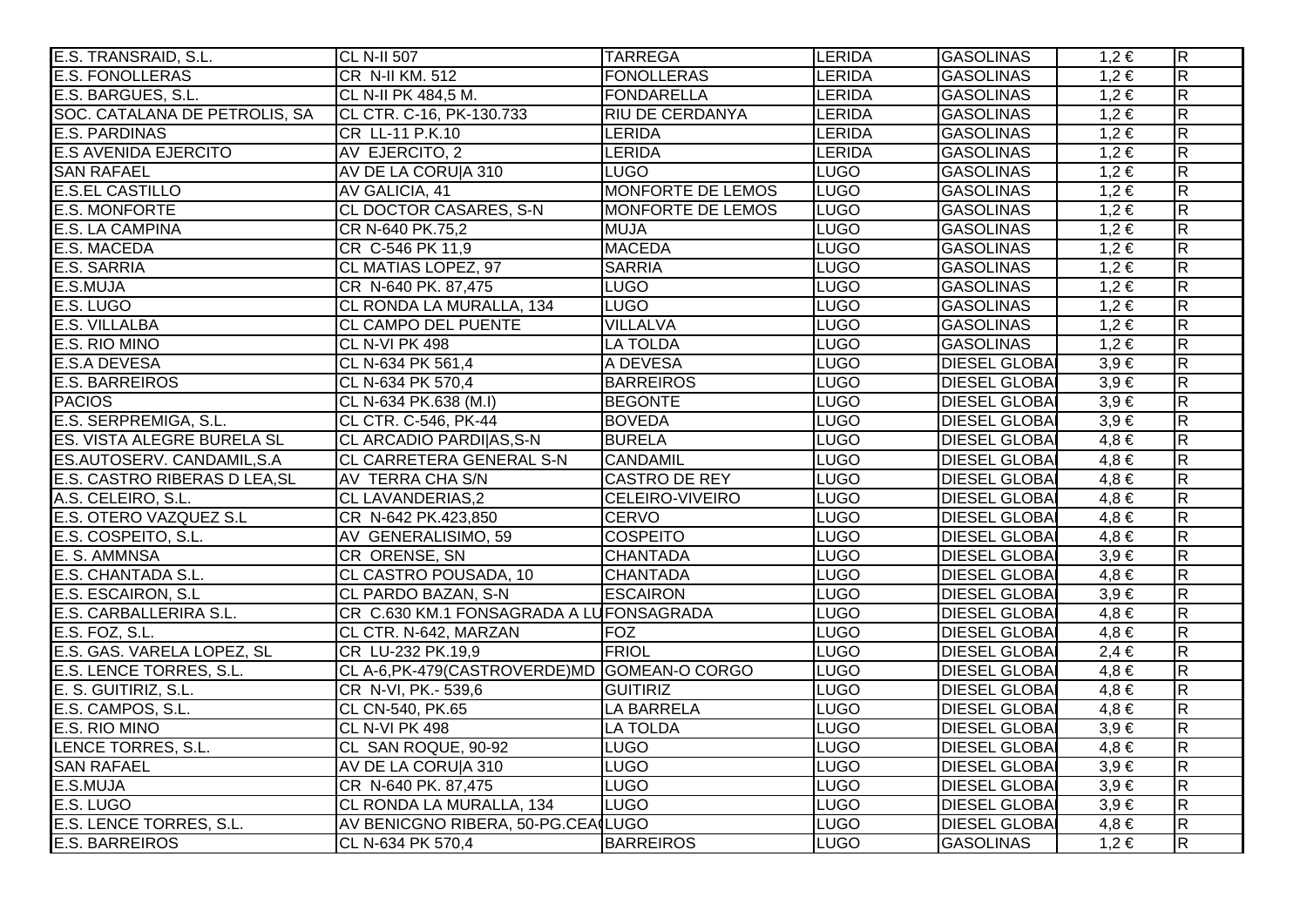| E.S. LENCE TORRES, S.L.             | AV BENIGNO RIBERA                       | <b>LUGO</b>                | <b>LUGO</b>   | <b>DIESEL GLOBAI</b> | 4.8 €     | $\overline{\mathsf{R}}$ |
|-------------------------------------|-----------------------------------------|----------------------------|---------------|----------------------|-----------|-------------------------|
| <b>E.S. MACEDA</b>                  | CR C-546 PK 11,9                        | <b>MACEDA</b>              | <b>LUGO</b>   | <b>DIESEL GLOBAI</b> | $3,9 \in$ | $\overline{R}$          |
| MONDO/EDO                           | AV ELADIO LORENZO 2                     | <b>MONDO EDO</b>           | <b>LUGO</b>   | <b>DIESEL GLOBA</b>  | $3,9 \in$ | $\overline{R}$          |
| <b>E.S.EL CASTILLO</b>              | AV GALICIA, 41                          | MONFORTE DE LEMOS          | <b>LUGO</b>   | <b>DIESEL GLOBA</b>  | $3,9 \in$ | R.                      |
| <b>E.S. MONFORTE</b>                | <b>CL DOCTOR CASARES, S-N</b>           | MONFORTE DE LEMOS          | <b>LUGO</b>   | <b>DIESEL GLOBAI</b> | $3,9 \in$ | $\overline{\mathsf{R}}$ |
| <b>COMBUSTIBLES AS FONTES, S.L.</b> | CL CTR. CHANTADA, SN                    | MONFORTE DE LEMOS          | <b>LUGO</b>   | <b>DIESEL GLOBAI</b> | $4,8 \in$ | $\overline{\mathbf{z}}$ |
| EL PICATO S.A.                      | CL C-540 PK.10                          | MONTE DE MEDA-O PICATOLUGO |               | <b>DIESEL GLOBAI</b> | $2,4 \in$ | $\overline{R}$          |
| <b>E.S.LAGAS DE MEIRA MUIMENTA</b>  | CL CR C-120 PK 20,8                     | <b>MUIMENTA</b>            | <b>LUGO</b>   | <b>DIESEL GLOBA</b>  | $4,8 \in$ | $\overline{\mathbf{z}}$ |
| <b>E.S. LA CAMPINA</b>              | CR N-640 PK.75,2                        | <b>MUJA</b>                | <b>LUGO</b>   | <b>DIESEL GLOBA</b>  | $3,9 \in$ | $\overline{R}$          |
| E.S. NADELA                         | CR N-VI PK.493,7                        | <b>NADELA</b>              | <b>LUGO</b>   | <b>DIESEL GLOBAI</b> | $3,9 \in$ | $\overline{R}$          |
| E.S. OURAL-EXGA, S.L.               | CR C-546 PK.33,7                        | <b>OURAL</b>               | <b>LUGO</b>   | <b>DIESEL GLOBAI</b> | $4,8 \in$ | $\overline{\mathsf{R}}$ |
| E. S. PARDO Y VALIN, S.L.           | CR N-VI, PK.- 433                       | PIEDRAFITA                 | <b>LUGO</b>   | <b>DIESEL GLOBA</b>  | $4,8 \in$ | $\overline{\mathsf{R}}$ |
| E.S.EXP.CARB.CANIDO, S.L.           | CR N-120 PK 511                         | PUEBLA DE BROLLON          | <b>LUGO</b>   | <b>DIESEL GLOBA</b>  | $4,8 \in$ | $\overline{R}$          |
| E.S. A PONTENOVA, S.L               | AV GENERALISIMO, S.N.                   | <b>PUENTENUEVO</b>         | <b>LUGO</b>   | <b>DIESEL GLOBAL</b> | $3,9 \in$ | $\overline{\mathbf{z}}$ |
| E.S. SAN MARTIN, S.L.               | CL C/ GENERAL FRANCO, 143               | <b>QUIROGA</b>             | <b>LUGO</b>   | <b>DIESEL GLOBAI</b> | $3,9 \in$ | $\overline{\mathbf{z}}$ |
| E.S. RABADE                         | AV DEL FERROL, 67                       | <b>RABADE</b>              | <b>LUGO</b>   | <b>DIESEL GLOBAI</b> | $3,9 \in$ | $\overline{\mathsf{R}}$ |
| E.S. EL JARDIN S.L.                 | CL N-642 PK.10,5                        | <b>RIBADEO</b>             | <b>LUGO</b>   | <b>DIESEL GLOBA</b>  | $4,8 \in$ | $\overline{R}$          |
| E.S. SARRIA                         | CL MATIAS LOPEZ, 97                     | <b>SARRIA</b>              | <b>LUGO</b>   | <b>DIESEL GLOBA</b>  | $3,9 \in$ | $\overline{R}$          |
| SARRIA (M.I)                        | CL MATIAS LOPEZ 97                      | <b>SARRIA</b>              | <b>LUGO</b>   | <b>DIESEL GLOBAI</b> | $3,9 \in$ | $\overline{\mathsf{R}}$ |
| E. S. ROMA, S.L.                    | CL CONDE PALLARES, 46-52                | <b>VILLALBA</b>            | <b>LUGO</b>   | <b>DIESEL GLOBAI</b> | $4,8 \in$ | $\overline{\mathsf{R}}$ |
| E.S.JOSE SANJURJO CONST., S.L.      | AV TERRA CHA, 164                       | <b>VILLALBA</b>            | <b>LUGO</b>   | <b>DIESEL GLOBAI</b> | $4.8 \in$ | $\overline{\mathsf{R}}$ |
| E.S. VILLALBA                       | <b>CL CAMPO DEL PUENTE</b>              | <b>VILLALVA</b>            | <b>LUGO</b>   | <b>DIESEL GLOBAI</b> | $3,9 \in$ | $\overline{\mathbf{z}}$ |
| E.S. VIVEIRO, S.L.                  | CL CR.C-640 PK4,1 MAGAZOS               | <b>VIVEIRO</b>             | <b>LUGO</b>   | <b>DIESEL GLOBAI</b> | $4,8 \in$ | $\overline{\mathbf{z}}$ |
| E.S. BUENAVISTA                     | CL RIO DOS FOLES, S.N.                  | <b>VIVERO</b>              | <b>LUGO</b>   | <b>DIESEL GLOBAI</b> | $4,8 \in$ | $\overline{R}$          |
| E.S. XOVE, S.L.                     | CR COSTA, S/N                           | <b>XOVE</b>                | <b>LUGO</b>   | <b>DIESEL GLOBAI</b> | $4.8 \in$ | $\overline{\mathbf{z}}$ |
| E.S. SERPREMIGA, S.L.               | CL CTR. C-546, PK-44                    | <b>BOVEDA</b>              | <b>LUGO</b>   | <b>GASOLINAS</b>     | $1,2 \in$ | $\overline{\mathsf{R}}$ |
| MONDO/EDO                           | AV ELADIO LORENZO 2                     | MONDO EDO                  | <b>LUGO</b>   | <b>GASOLINAS</b>     | $1,2 \in$ | $\overline{\mathsf{R}}$ |
| E.S. RABADE                         | AV DEL FERROL, 67                       | <b>RABADE</b>              | <b>LUGO</b>   | <b>GASOLINAS</b>     | $1,2 \in$ | $\overline{\mathsf{R}}$ |
| <b>E.S. NADELA</b>                  | CR N-VI PK.493,7                        | <b>NADELA</b>              | <b>LUGO</b>   | <b>GASOLINAS</b>     | $1,2 \in$ | $\overline{\mathbf{z}}$ |
| <b>E.S.A DEVESA</b>                 | CL N-634 PK 561,4                       | A DEVESA                   | <b>LUGO</b>   | <b>GASOLINAS</b>     | $1,2 \in$ | R.                      |
| <b>PACIOS</b>                       | CL N-634 PK.638 (M.I)                   | <b>BEGONTE</b>             | <b>LUGO</b>   | <b>GASOLINAS</b>     | $1,2 \in$ | $\overline{\mathbf{z}}$ |
| SARRIA (M.I)                        | CL MATIAS LOPEZ 97                      | <b>SARRIA</b>              | <b>LUGO</b>   | <b>GASOLINAS</b>     | $1,2 \in$ | R                       |
| E.S. LAS ROZAS                      | CR A-6 PK. 20,300 MARGEN DCHO LAS ROZAS |                            | <b>MADRID</b> | <b>GASOLINAS</b>     | $1,2 \in$ | $\overline{\mathsf{R}}$ |
| <b>E.S. SAN BLAS</b>                | CL C/ ALCALA, 510                       | <b>MADRID</b>              | <b>MADRID</b> | <b>GASOLINAS</b>     | $1,2 \in$ | $\overline{\mathsf{R}}$ |
| E.S. DR. ESQUERDO                   | CL C/DOCTOR ESQUERDO, 153               | <b>MADRID</b>              | <b>MADRID</b> | <b>GASOLINAS</b>     | $1,2 \in$ | $\overline{\mathsf{R}}$ |
| E.S. POL. VALLECAS                  | CL CT.VILLAVERDE-VALLECAS, PK-MADRID    |                            | <b>MADRID</b> | <b>GASOLINAS</b>     | $1,2 \in$ | R                       |
| <b>E.S.C.HERRERA ORIA</b>           | AV C.HERRERA ORIA                       | <b>MADRID</b>              | <b>MADRID</b> | <b>GASOLINAS</b>     | $1,2 \in$ | $\overline{\mathsf{R}}$ |
| <b>E.S. ARTURO SORIA</b>            | CL C/ ARTURO SORIA, 175                 | <b>MADRID</b>              | <b>MADRID</b> | <b>GASOLINAS</b>     | $1,2 \in$ | $\overline{\mathsf{R}}$ |
| <b>E.S.LOECHES</b>                  | CL M-300 PK 13                          | <b>LOECHES</b>             | <b>MADRID</b> | <b>GASOLINAS</b>     | $1,2 \in$ | $\overline{\mathsf{R}}$ |
| E.S. ILEA G-8                       | CR. M-501 PK 34,1                       | <b>COLMENAR DE ARROYO</b>  | <b>MADRID</b> | <b>GASOLINAS</b>     | $1,2 \in$ | R                       |
| E.S. MORATALAZ                      | PZ CORREGIDOR SANCHO CORDOMADRID        |                            | <b>MADRID</b> | <b>GASOLINAS</b>     | $1,2 \in$ | $\overline{\mathsf{R}}$ |
| E.S. LA FUENTE                      | CR DE TORRELODONES, 10                  | <b>GALAPAGAR</b>           | <b>MADRID</b> | <b>GASOLINAS</b>     | $1,2 \in$ | $\overline{\mathbf{z}}$ |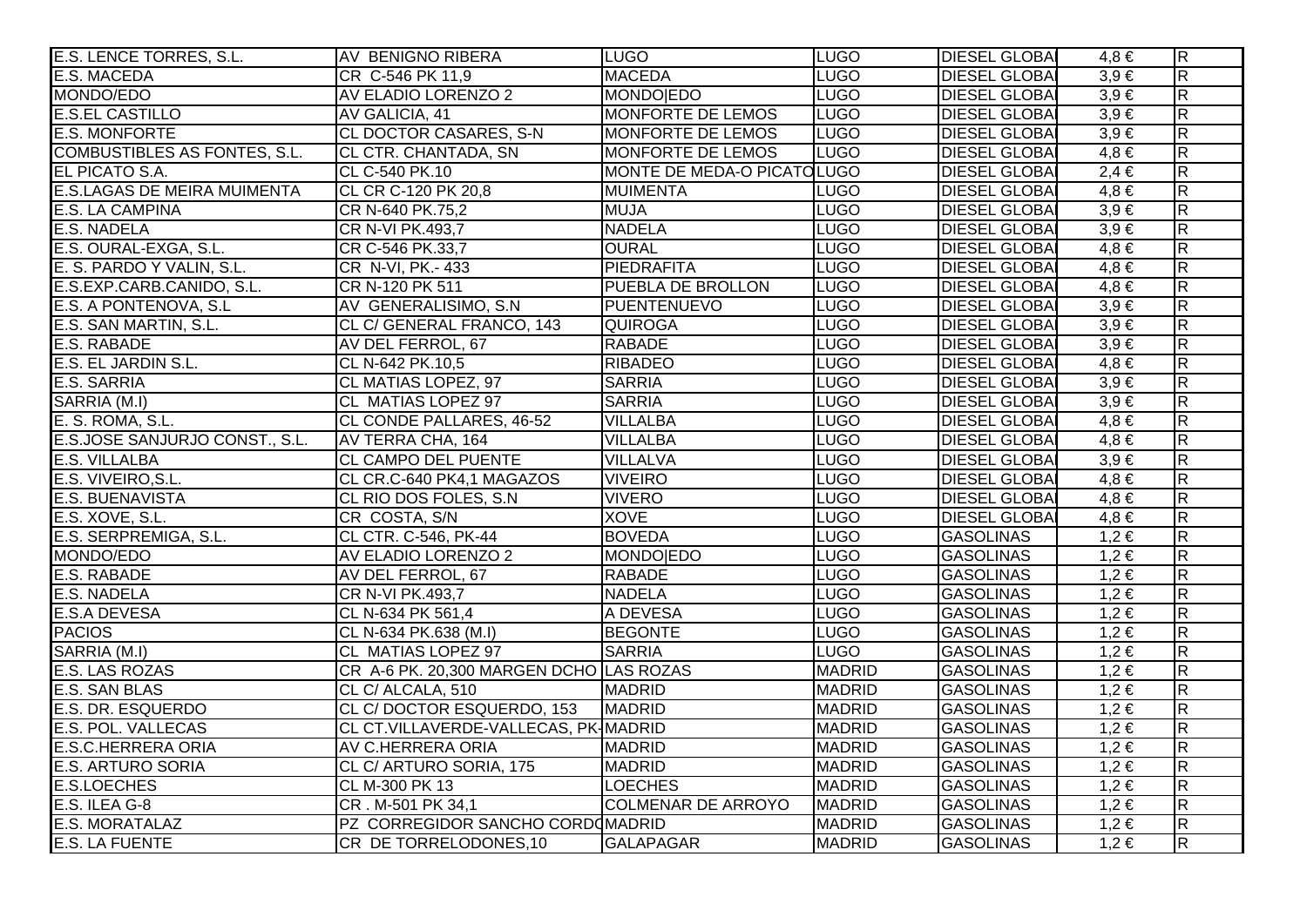| <b>E.S. COLMENAR VIEJO</b>       | CR M-607 KM. 28,200                                 | <b>COLMENAR VIEJO</b>              | <b>MADRID</b> | <b>GASOLINAS</b>     | $1,2 \in$ | $\overline{R}$          |
|----------------------------------|-----------------------------------------------------|------------------------------------|---------------|----------------------|-----------|-------------------------|
| <b>E.S. FUENLABRADA II</b>       | CL CTR.N-401 PK 18,7 M.I.                           | FUENLABRADA                        | <b>MADRID</b> | <b>GASOLINAS</b>     | $1,2 \in$ | $\overline{\mathbf{z}}$ |
| <b>E.S. VALDEMORILLO</b>         | CL C/ SAN JUAN, 38                                  | VALDEMORILLO                       | <b>MADRID</b> | <b>GASOLINAS</b>     | $1,2 \in$ | $\overline{\mathsf{R}}$ |
| ES ALTO CAMPOO, S.L.             | CL M-206, PK 6,4                                    | <b>MADRID</b>                      | <b>MADRID</b> | <b>GASOLINAS</b>     | $1,2 \in$ | $\overline{\mathbf{z}}$ |
| <b>E.S. COLMENAR VIEJO II</b>    | CR M-607, P.K. 28 (MI)                              | <b>COLMENAR VIEJO</b>              | <b>MADRID</b> | <b>GASOLINAS</b>     | $1,2 \in$ | $\overline{R}$          |
| E.S.VICALVARO                    | CL CT.M-214 PK 4,6 (M.D)                            | <b>VICALVARO</b>                   | <b>MADRID</b> | <b>GASOLINAS</b>     | $1,2 \in$ | $\overline{R}$          |
| <b>E.S.EL ESTUDIANTE</b>         | CL M-110 PK 4,7                                     | <b>ALCOBENDAS</b>                  | <b>MADRID</b> | <b>GASOLINAS</b>     | $1,2 \in$ | $\overline{\mathbf{z}}$ |
| E. S. HIPODROMO                  | CL PADRE HUIDOBRO KM 8                              | <b>MADRID</b>                      | <b>MADRID</b> | <b>GASOLINAS</b>     | $1,2 \in$ | $\overline{\mathsf{R}}$ |
| <b>E.S. ALBERTO AGUILERA</b>     | CL ALBERTO AGUILERA, 9                              | <b>MADRID</b>                      | <b>MADRID</b> | <b>GASOLINAS</b>     | $1,2 \in$ | $\overline{\mathsf{R}}$ |
| E.S. P DE LA HABANA              | PS DE LA HABANA, 168                                | <b>MADRID</b>                      | <b>MADRID</b> | <b>GASOLINAS</b>     | $1,2 \in$ | $\overline{R}$          |
| <b>E.S. EL ESCORIAL</b>          | AV DE FELIPE II,3                                   | <b>EL ESCORIAL</b>                 | <b>MADRID</b> | <b>GASOLINAS</b>     | $1,2 \in$ | $\overline{\mathbf{z}}$ |
| <b>E.S. PUENTE SAN FERNANDO</b>  | CR N-II KM. 16,300                                  | <b>SAN FERNANDO HENARES MADRID</b> |               | <b>GASOLINAS</b>     | $1,2 \in$ | $\overline{\mathbf{R}}$ |
| <b>E.S. LEGAZPI</b>              | PZ LEGAZPI, 9                                       | <b>MADRID</b>                      | <b>MADRID</b> | <b>GASOLINAS</b>     | $1,2 \in$ | $\overline{\mathbf{z}}$ |
| <b>E.S. FUENCARRAL</b>           | CL NTRA.SRA.DE VALVERDE                             | <b>MADRID</b>                      | <b>MADRID</b> | <b>GASOLINAS</b>     | $1,2 \in$ | $\overline{R}$          |
| <b>E.S. GUADALIX</b>             | CL CR.TORRELAGUNA, PK15,100                         | <b>GUADALIX DE LA SIERRA</b>       | <b>MADRID</b> | <b>GASOLINAS</b>     | $1,2 \in$ | $\overline{R}$          |
| <b>COBO CALLEJA</b>              | CL CTR. M-506, PK-21.900                            | FUENLABRADA                        | <b>MADRID</b> | <b>GASOLINAS</b>     | $1,2 \in$ | $\overline{\mathbf{z}}$ |
| SALVADOR CORBACHO CA/O           | CL CTR. N-400, KM-27                                | <b>CASTILLEJO DE YEPES</b>         | <b>MADRID</b> | <b>GASOLINAS</b>     | $1,2 \in$ | $\overline{\mathsf{R}}$ |
| <b>E.S. SAN MARTIN</b>           | CL C-501 PK 54,150                                  | S.M.VALDEIGLESIAS                  | <b>MADRID</b> | <b>GASOLINAS</b>     | $1,2 \in$ | $\overline{\mathsf{R}}$ |
| E.S. GESA CARBURANTES S.L.       | AV PUERTA DE MADRID, 20                             | <b>ALCALA DE HENARES</b>           | <b>MADRID</b> | <b>DIESEL GLOBA</b>  | $3,9 \in$ | $\overline{R}$          |
| <b>E.S. ALCALA DE HENARES</b>    | CL ANTIGUA N-II KM. 25,900 M.IZDA ALCALA DE HENARES |                                    | <b>MADRID</b> | <b>DIESEL GLOBA</b>  | $3,9 \in$ | $\overline{R}$          |
| <b>E.S. ONGI-ETORRI</b>          | CR N-I, KM. 16,600                                  | <b>ALCOBENDAS</b>                  | <b>MADRID</b> | <b>DIESEL GLOBA</b>  | $2,4 \in$ | $\overline{\mathbf{z}}$ |
| <b>E.S.EL ESTUDIANTE</b>         | CL M-110 PK 4,7                                     | <b>ALCOBENDAS</b>                  | <b>MADRID</b> | <b>DIESEL GLOBAI</b> | $3,9 \in$ | $\overline{R}$          |
| <b>E.S. ALCOBENDAS</b>           | AV ESPA/A, S/N                                      | <b>ALCOBENDAS</b>                  | <b>MADRID</b> | <b>DIESEL GLOBA</b>  | $3,9 \in$ | $\overline{\mathsf{R}}$ |
| <b>CTRA FUENCARRAL</b>           | CR M-603 PK 14,190                                  | <b>ALCOBENDAS</b>                  | <b>MADRID</b> | <b>DIESEL GLOBAI</b> | $3,9 \in$ | $\overline{\mathsf{R}}$ |
| E.S. ALCORCON, S.A.              | CL LAGUNA, 2                                        | <b>ALCORCON</b>                    | <b>MADRID</b> | <b>DIESEL GLOBAI</b> | $4,8 \in$ | $\overline{\mathbf{z}}$ |
| <b>E.S GESA CARBURANTES S.L.</b> | CL N-V PK.13                                        | <b>ALCORCON</b>                    | <b>MADRID</b> | <b>DIESEL GLOBA</b>  | $2,4 \in$ | $\overline{\mathsf{R}}$ |
| MENDEZ ALVARO-GASOLINERA         | CL MENDEZ ALVARO, 44                                | <b>MADRID</b>                      | <b>MADRID</b> | <b>GASOLINAS</b>     | $1,2 \in$ | $\overline{\mathsf{R}}$ |
| AREA 365 ALCORCON                | CL EBANISTAS, 1                                     | <b>ALCORCON</b>                    | <b>MADRID</b> | <b>DIESEL GLOBAI</b> | $4,8 \in$ | $\overline{\mathsf{R}}$ |
| <b>E.S. AV MONFORTE DE LEMOS</b> | AV MONFORTE DE LEMOS, 7                             | <b>MADRID</b>                      | <b>MADRID</b> | <b>GASOLINAS</b>     | $1,2 \in$ | $\overline{R}$          |
| $E.S. A-15$                      | AV S.MART.VALDEIGLES.S/N                            | ALCORCON                           | <b>MADRID</b> | <b>DIESEL GLOBAI</b> | $4,8 \in$ | $\overline{\mathbf{z}}$ |
| <b>E.S. ALCOBENDAS</b>           | AV ESPA/A, S/N                                      | <b>ALCOBENDAS</b>                  | <b>MADRID</b> | <b>GASOLINAS</b>     | $1,2 \in$ | $\overline{R}$          |
| E.S. ALGETEFUEL, S.L.            | CR N-106 ALGETE N-I PK 3,700                        | <b>ALGETE</b>                      | <b>MADRID</b> | <b>DIESEL GLOBAI</b> | $2,4 \in$ | $\overline{\mathsf{R}}$ |
| E.S. ALGETEFUEL, S.L.            | CR N-106 ALGETE N-I PL 3,700                        | <b>ALGETE</b>                      | <b>MADRID</b> | <b>DIESEL GLOBAI</b> | $2,4 \in$ | $\overline{\mathsf{R}}$ |
| <b>IBERVILNA, S.L.</b>           | CR M-832, PK.3,00                                   | <b>ARGANDA DEL REY</b>             | <b>MADRID</b> | <b>DIESEL GLOBAI</b> | $4,8 \in$ | $\overline{\mathsf{R}}$ |
| E.S. EAR S.L.                    | CL N-III, KM-23                                     | ARGANDA DEL REY                    | <b>MADRID</b> | <b>DIESEL GLOBAI</b> | $4,8 \in$ | $\overline{\mathsf{R}}$ |
| CARBURANTES Y SERV.JOVIPE, SL.   | CL PI VALDELAFUENTE-C/FRESAD ARROYO MOLINO          |                                    | <b>MADRID</b> | <b>DIESEL GLOBA</b>  | $4,8 \in$ | $\overline{\mathsf{R}}$ |
| <b>E.S. BARAJAS II</b>           | CR N-II KM. 12,600                                  | <b>BARAJAS</b>                     | <b>MADRID</b> | <b>DIESEL GLOBAI</b> | $3,9 \in$ | $\overline{\mathsf{R}}$ |
| <b>E.S. BARAJAS III</b>          | CL N-II PK.12,600                                   | <b>BARAJAS</b>                     | <b>MADRID</b> | <b>DIESEL GLOBAI</b> | $3,9 \in$ | $\overline{\mathsf{R}}$ |
| E.S. ARAMPE S.A.                 | AV DE MADRID, 10                                    | <b>BUITRAGO DE LOZOYA</b>          | <b>MADRID</b> | <b>DIESEL GLOBA</b>  | $2,4 \in$ | R                       |
| ES. SUMINISTROS I.C., S.L.       | CR M-417 PK.5                                       | <b>CASARRUBUELOS</b>               | <b>MADRID</b> | <b>DIESEL GLOBA</b>  | $4,8 \in$ | $\overline{\mathsf{R}}$ |
| SALVADOR CORBACHO CA/O           | CL CTR. N-400, KM-27                                | <b>CASTILLEJO DE YEPES</b>         | <b>MADRID</b> | <b>DIESEL GLOBAI</b> | $3,9 \in$ | $\overline{\mathsf{R}}$ |
| <b>E.S. CIEMPOZUELOS</b>         | CR N-IV P.K. 33 M.I.                                | <b>CIEMPOZUELOS</b>                | <b>MADRID</b> | <b>DIESEL GLOBAI</b> | $3,9 \in$ | $\overline{R}$          |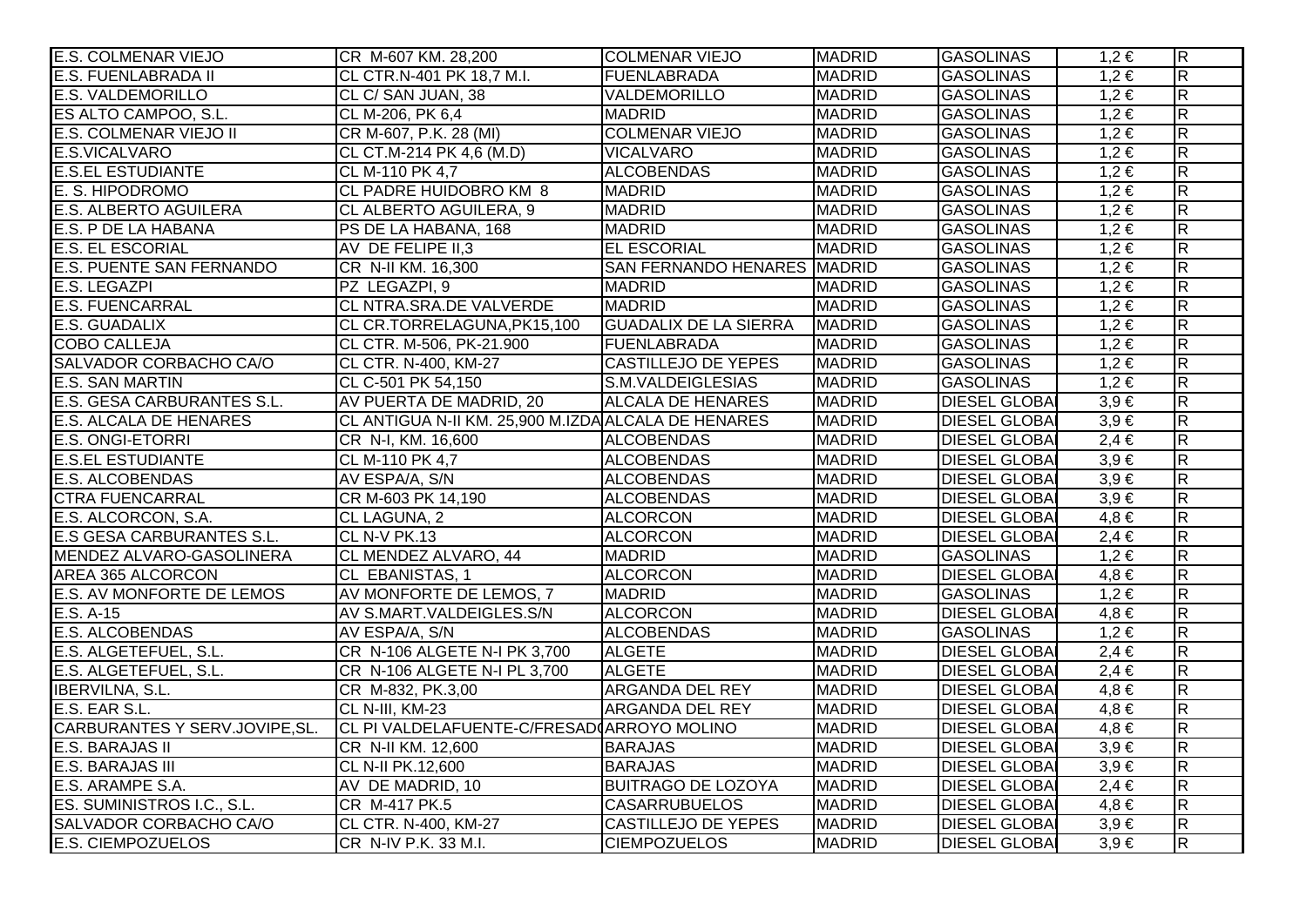| <b>E.S. CIEMPOZUELOS</b>          | CR N-IV P.K. 33 M.I.                    | <b>CIEMPOZUELOS</b>          | <b>MADRID</b> | <b>DIESEL GLOBAI</b> | $3.9 \in$ | IТ                      |
|-----------------------------------|-----------------------------------------|------------------------------|---------------|----------------------|-----------|-------------------------|
| E.S. ILEA G-8                     | CR. M-501 PK 34,1                       | <b>COLMENAR DE ARROYO</b>    | <b>MADRID</b> | <b>DIESEL GLOBA</b>  | $3,9 \in$ | $\overline{\mathbf{z}}$ |
| ILEA G-8, S.L.                    | CR M-501, PK-34.100                     | <b>COLMENAR DE ARROYO</b>    | <b>MADRID</b> | <b>DIESEL GLOBA</b>  | $4,8 \in$ | $\overline{\mathsf{R}}$ |
| <b>E.S.COLMENAR DE OREJA</b>      | CL M-303 PK 5                           | <b>COLMENAR DE OREJA</b>     | <b>MADRID</b> | <b>DIESEL GLOBA</b>  | $3,9 \in$ | $\overline{\mathbf{z}}$ |
| <b>E.S. COLMENAR VIEJO</b>        | CR M-607 KM. 28,200                     | <b>COLMENAR VIEJO</b>        | <b>MADRID</b> | <b>DIESEL GLOBA</b>  | $3,9 \in$ | $\overline{\mathbf{z}}$ |
| E.S. COLMENAR VIEJO II            | CR M-607, P.K. 28 (MI)                  | <b>COLMENAR VIEJO</b>        | <b>MADRID</b> | <b>DIESEL GLOBA</b>  | $3,9 \in$ | $\overline{R}$          |
| <b>E.S. GESA CARBURANTES S.L.</b> | AV DE LA LIBERTAD, 60                   | <b>COLMENAR VIEJO</b>        | <b>MADRID</b> | <b>DIESEL GLOBA</b>  | $3,9 \in$ | $\overline{\mathbf{z}}$ |
| <b>E.S.COLLADO VILLALBA</b>       | CR N-VI PK 40,7 (M.D)                   | <b>COLLADO VILLALBA</b>      | <b>MADRID</b> | <b>DIESEL GLOBAL</b> | $3,9 \in$ | $\overline{\mathsf{R}}$ |
| E. S. ODAYES, S.A.                | AV JOSE GARATE 2                        | <b>COSLADA</b>               | <b>MADRID</b> | <b>DIESEL GLOBAL</b> | $2,4 \in$ | $\overline{R}$          |
| E.S. COSLADA                      | AV CONSTITUCION, 3                      | <b>COSLADA</b>               | <b>MADRID</b> | <b>DIESEL GLOBA</b>  | $3,9 \in$ | $\overline{\mathsf{R}}$ |
| E.S. LUBEXPRES, S.A.              | AV SAN PABLO, 35                        | <b>COSLADA</b>               | <b>MADRID</b> | <b>DIESEL GLOBA</b>  | $2,4 \in$ | $\overline{\mathbf{z}}$ |
| <b>E.S. SAN PABLO</b>             | AV SAN PABLO, 32                        | <b>COSLADA</b>               | <b>MADRID</b> | <b>DIESEL GLOBA</b>  | $3,9 \in$ | $\overline{R}$          |
| <b>E.S. EL ESCORIAL</b>           | AV DE FELIPE II,3                       | <b>EL ESCORIAL</b>           | <b>MADRID</b> | <b>DIESEL GLOBA</b>  | $3,9 \in$ | $\overline{\mathbf{z}}$ |
| <b>EL ESCORIAL AGRUPACION</b>     | <b>CL AVENIDA FELIPE II</b>             | <b>EL ESCORIAL</b>           | <b>MADRID</b> | <b>DIESEL GLOBAI</b> | $3,9 \in$ | $\overline{\mathsf{R}}$ |
| E.S. EL MOLAR, S.A.               | CR MADRID-IRUN, PK-40,200               | <b>EL MOLAR</b>              | <b>MADRID</b> | <b>DIESEL GLOBAI</b> | $3,9 \in$ | $\overline{R}$          |
| E.S. EL MOLAR, S.A.               | CR MADRID-IRUN, PK-40,200               | <b>EL MOLAR</b>              | <b>MADRID</b> | <b>DIESEL GLOBA</b>  | $3,9 \in$ |                         |
| E.S. EL MOLAR                     | CL A-1, PK. 41 (M.IZQ.)                 | <b>EL MOLAR</b>              | <b>MADRID</b> | <b>DIESEL GLOBAI</b> | $3,9 \in$ | $\overline{\mathbf{z}}$ |
| <b>E.S. EL MOLAR</b>              | CL A-1, PK. 41 (M.IZQ.)                 | <b>EL MOLAR</b>              | <b>MADRID</b> | <b>DIESEL GLOBA</b>  | $3,9 \in$ | lΤ                      |
| <b>E.S. FUENLABRADA II</b>        | CL CTR.N-401 PK 18,7 M.I.               | <b>FUENLABRADA</b>           | <b>MADRID</b> | <b>DIESEL GLOBA</b>  | $3,9 \in$ | $\overline{\mathsf{R}}$ |
| <b>COBO CALLEJA</b>               | CL CTR. M-506, PK-21.900                | FUENLABRADA                  | <b>MADRID</b> | <b>DIESEL GLOBA</b>  | $3,9 \in$ | $\overline{\mathsf{R}}$ |
| <b>E.S. FUENLABRADA</b>           | CR M-506 KM. 15,600                     | FUENLABRADA                  | <b>MADRID</b> | <b>DIESEL GLOBA</b>  | $3,9 \in$ | R.                      |
| <b>E.S. FUENLABRADA</b>           | CR M-506 KM. 15,600                     | FUENLABRADA                  | <b>MADRID</b> | <b>DIESEL GLOBA</b>  | $3,9 \in$ |                         |
| E.S.FUENTIDUE#A DE TAJO           | CR VALENCIA, PK 62                      | <b>FUENTIDUE#A DE TAJO</b>   | <b>MADRID</b> | <b>DIESEL GLOBAI</b> | $3,9 \in$ | $\overline{R}$          |
| <b>E.S. LA FUENTE</b>             | CR DE TORRELODONES, 10                  | <b>GALAPAGAR</b>             | <b>MADRID</b> | <b>DIESEL GLOBA</b>  | $3,9 \in$ | $\overline{\mathsf{R}}$ |
| <b>E.S. GALAPAGAR</b>             | CR M-505 PK 17,4                        | <b>GALAPAGAR</b>             | <b>MADRID</b> | <b>DIESEL GLOBA</b>  | $3,9 \in$ | $\overline{\mathsf{R}}$ |
| <b>E.S. POLIGONO GALAPAGAR</b>    | CR M-510 P.K. 1.8                       | <b>GALAPAGAR</b>             | <b>MADRID</b> | <b>DIESEL GLOBA</b>  | $3,9 \in$ | $\overline{R}$          |
| E.S. GETAFE, S.L.                 | CL CR.MADRID-TOLEDO, KM.10              | <b>GETAFE</b>                | <b>MADRID</b> | <b>DIESEL GLOBA</b>  | $4,8 \in$ | $\overline{R}$          |
| E.S. LOES, S.A.                   | CR MADRID-CADIZ, 12,5                   | <b>GETAFE</b>                | <b>MADRID</b> | <b>DIESEL GLOBA</b>  | $4,8 \in$ | $\overline{\mathsf{R}}$ |
| <b>E.S. CLA ARROYO CULEBRO</b>    | CL PARCELA 13 CLA - CTRA.N-IV PIGETAFE  |                              | <b>MADRID</b> | <b>DIESEL GLOBA</b>  | $3,9 \in$ | $\overline{\mathbf{z}}$ |
| E.S. CLA ARROYO CULEBRO           | CL PARCELA 13 CLA - CTRA.N-IV PIGETAFE  |                              | <b>MADRID</b> | <b>DIESEL GLOBA</b>  | $3,9 \in$ |                         |
| E.S. GUADALIX                     | CL CR.TORRELAGUNA, PK15,100             | <b>GUADALIX DE LA SIERRA</b> | <b>MADRID</b> | <b>DIESEL GLOBA</b>  | $3,9 \in$ | $\overline{R}$          |
| <b>E.S.HUMANES</b>                | CL MADRID, 54                           | <b>HUMANES</b>               | <b>MADRID</b> | <b>DIESEL GLOBAI</b> | $3,9 \in$ | $\overline{\mathsf{R}}$ |
| E.S. HUMANES, S.L.                | AV DE LA INDUSTRIA, 23                  | <b>HUMANES</b>               | <b>MADRID</b> | <b>DIESEL GLOBAI</b> | $4,8 \in$ | $\overline{\mathsf{R}}$ |
| <b>E.S.GESLAMA HUMANES</b>        | AV DE LA INDUSTRIA, 46                  | <b>HUMANES</b>               | <b>MADRID</b> | <b>DIESEL GLOBA</b>  | $3,9 \in$ | $\overline{\mathsf{R}}$ |
| E.S. GESA CARBURANTES S.L.        | CR MADRID-IRUN, PK 58,100               | LA CABRERA                   | <b>MADRID</b> | <b>DIESEL GLOBA</b>  | $3,9 \in$ | $\overline{\mathbf{z}}$ |
| E.S. LAS ROZAS                    | CR A-6 PK. 20,300 MARGEN DCHO LAS ROZAS |                              | <b>MADRID</b> | <b>DIESEL GLOBAI</b> | $3,9 \in$ | $\overline{\mathsf{R}}$ |
| E.S. LAS ROZAS                    | CR A-6 PK. 20,300 MARGEN DCHO LAS ROZAS |                              | <b>MADRID</b> | <b>DIESEL GLOBA</b>  | $3,9 \in$ |                         |
| <b>E.S. CIUDAD DEL AUTOMOVIL</b>  | <b>CL CARLOS SAINZ</b>                  | <b>LEGANES</b>               | <b>MADRID</b> | <b>DIESEL GLOBA</b>  | $4,8 \in$ | $\overline{\mathsf{R}}$ |
| E.S. GESERVICIO, S.L.             | CL D.MENDIGUCHIA CARRICHE40 LEGANES     |                              | <b>MADRID</b> | <b>DIESEL GLOBA</b>  | $4.8 \in$ | $\overline{\mathsf{R}}$ |
| POLVORANCA IZDO.                  | CL CTR. R-5, KM-5.5 M.I.                | <b>LEGANES</b>               | <b>MADRID</b> | <b>DIESEL GLOBAI</b> | $3,9 \in$ | $\overline{\mathbf{z}}$ |
| POLVORANCA DCHO.                  | CL CTR. R-5, PK-5.5 M.D.                | <b>LEGANES</b>               | <b>MADRID</b> | <b>DIESEL GLOBA</b>  | $3,9 \in$ | $\overline{R}$          |
| E.S. MAVEL, S.L.                  | CL ARROYO DEL SOTO, 2 PG.LA LALEGANES   |                              | <b>MADRID</b> | <b>DIESEL GLOBAI</b> | $4,8 \in$ | $\overline{\mathbf{z}}$ |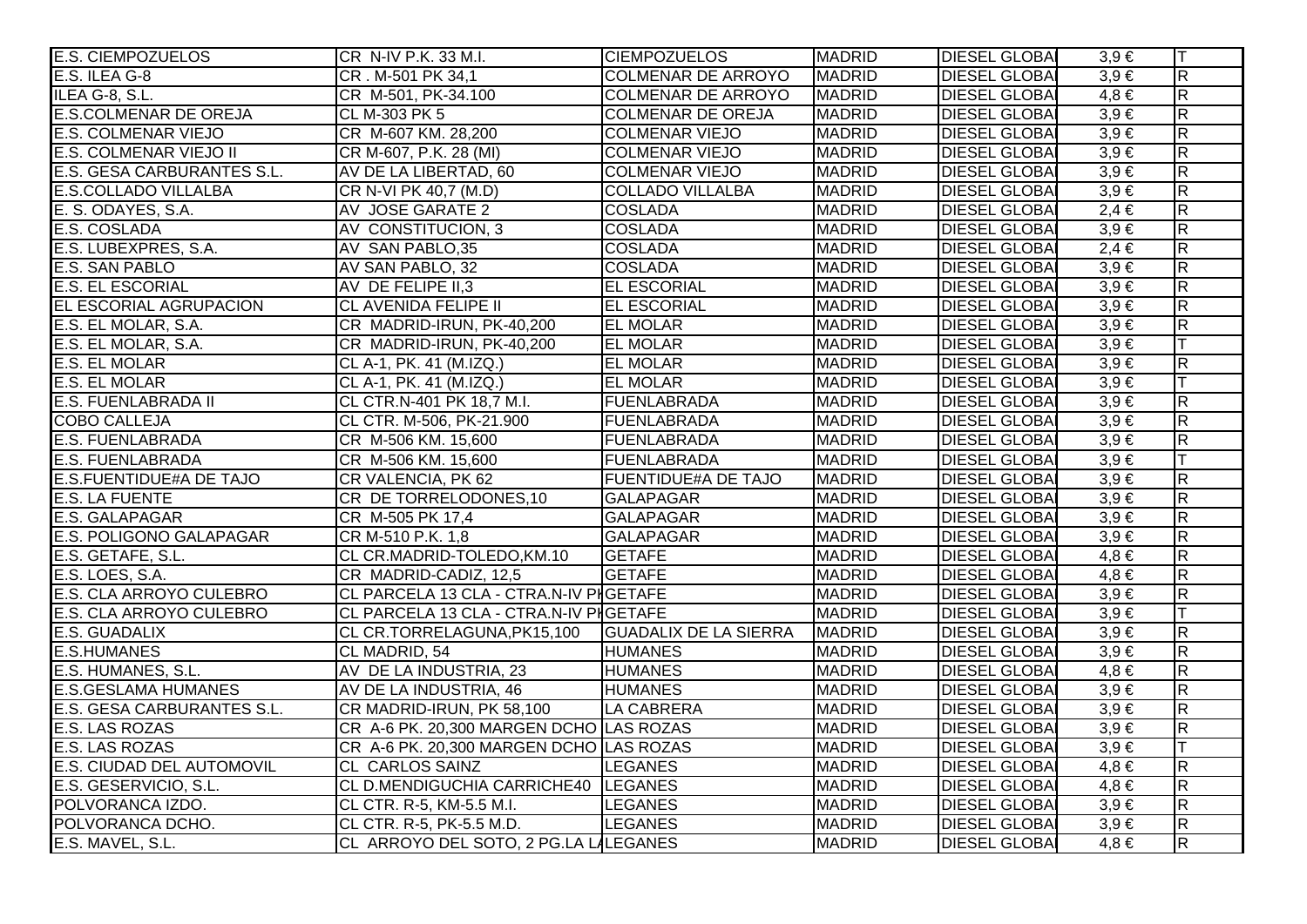| <b>E.S.LOECHES</b>                | CL M-300 PK 13                       | <b>LOECHES</b>                      | <b>MADRID</b> | <b>DIESEL GLOBAI</b> | $3,9 \in$ | $ \mathsf{R} $          |
|-----------------------------------|--------------------------------------|-------------------------------------|---------------|----------------------|-----------|-------------------------|
| TAMBORA IZDO.                     | CL CTR. R-3, KM-19.500 M.I.          | <b>LOECHES</b>                      | <b>MADRID</b> | <b>DIESEL GLOBAI</b> | $3,9 \in$ | $\overline{\mathsf{R}}$ |
| <b>TAMBORA DCHO</b>               | CL CTR. R-3, KM-19.500 M.D.          | <b>LOECHES</b>                      | <b>MADRID</b> | <b>DIESEL GLOBAI</b> | $3,9 \in$ | $\overline{\mathsf{R}}$ |
| E.S. LOZOYUELA                    | CR N-I, PK.64,440                    | LOZOYUELA                           | <b>MADRID</b> | <b>DIESEL GLOBA</b>  | $2,4 \in$ | $\overline{R}$          |
| E.S. A.VILLANUEVA Y CIA SA        | AV CIUDAD DE BARCELONA, 61           | <b>MADRID</b>                       | <b>MADRID</b> | <b>DIESEL GLOBAI</b> | $4,8 \in$ | $\overline{R}$          |
| E.S. LEMA, S.L.                   | AV PORTUGAL, 16                      | <b>MADRID</b>                       | <b>MADRID</b> | <b>DIESEL GLOBAI</b> | $4,8 \in$ | $\overline{R}$          |
| <b>E.S. LAS ACACIAS</b>           | PS DE LAS ACACIAS,8                  | <b>MADRID</b>                       | <b>MADRID</b> | <b>DIESEL GLOBA</b>  | $4,8 \in$ | $\overline{R}$          |
| E.S. GESLAMA-PER, S.L.            | CL VIRGEN DE LLUCH, 14               | <b>MADRID</b>                       | <b>MADRID</b> | <b>DIESEL GLOBAI</b> | $4,8 \in$ | $\overline{\mathsf{R}}$ |
| E.S. SAN BLAS                     | CL C/ ALCALA, 510                    | <b>MADRID</b>                       | <b>MADRID</b> | <b>DIESEL GLOBAI</b> | $3,9 \in$ | $\overline{R}$          |
| <b>E.S. DR. ESQUERDO</b>          | CL C/DOCTOR ESQUERDO, 153            | <b>MADRID</b>                       | <b>MADRID</b> | <b>DIESEL GLOBA</b>  | $3.9 \in$ | $\overline{R}$          |
| <b>E.S. POL. VALLECAS</b>         | CL CT.VILLAVERDE-VALLECAS, PK-MADRID |                                     | <b>MADRID</b> | <b>DIESEL GLOBAI</b> | $3,9 \in$ | R                       |
| <b>E.S.C.HERRERA ORIA</b>         | AV C.HERRERA ORIA                    | <b>MADRID</b>                       | <b>MADRID</b> | <b>DIESEL GLOBAI</b> | $3,9 \in$ | $\overline{\mathsf{R}}$ |
| E.S. DISCO S.L.                   | CR DE LA CORU A, KM.11,600           | <b>MADRID</b>                       | <b>MADRID</b> | <b>DIESEL GLOBAI</b> | $3,9 \in$ | $\overline{R}$          |
| <b>E.S. ARTURO SORIA</b>          | CL C/ ARTURO SORIA, 175              | <b>MADRID</b>                       | <b>MADRID</b> | <b>DIESEL GLOBAI</b> | $3,9 \in$ | $\overline{R}$          |
| E.S. EMILIO FERRARI S.A.          | <b>CL EMILIO FERRARI, 68</b>         | <b>MADRID</b>                       | <b>MADRID</b> | <b>DIESEL GLOBAI</b> | $4,8 \in$ | $\overline{\mathsf{R}}$ |
| <b>U.S.ENTREVIAS</b>              | AV DE ENTREVIAS, S/N                 | <b>MADRID</b>                       | <b>MADRID</b> | <b>DIESEL GLOBAI</b> | $4,8 \in$ | $\overline{R}$          |
| <b>E.S. CANILLAS</b>              | <b>CR CANILLAS 150</b>               | <b>MADRID</b>                       | <b>MADRID</b> | <b>GASOLINAS</b>     | $1,2 \in$ | $\overline{\mathsf{R}}$ |
| <b>E.S. MORATALAZ</b>             | PZ CORREGIDOR SANCHO CORDOMADRID     |                                     | <b>MADRID</b> | <b>DIESEL GLOBAI</b> | $3,9 \in$ | $\overline{\mathsf{R}}$ |
| <b>SETOR S.A.</b>                 | <b>CL ARTURO SORIA 29</b>            | <b>MADRID</b>                       | <b>MADRID</b> | <b>DIESEL GLOBAI</b> | $4,8 \in$ | $\overline{\mathsf{R}}$ |
| ES CERRO DE LA CABA/A             | CL N-III, KM-7,300                   | <b>MADRID</b>                       | <b>MADRID</b> | <b>DIESEL GLOBAI</b> | $4,8 \in$ | $\overline{\mathsf{R}}$ |
| <b>E.S.MONTEJANO AREA SERV.SL</b> | AV DE CARABANCHEL ALTO, 180 MADRID   |                                     | <b>MADRID</b> | <b>DIESEL GLOBAI</b> | $4,8 \in$ | $\overline{\mathsf{R}}$ |
| E.S. MAFA S.A.                    | CL MONTE IGUELDO, 108                | <b>MADRID</b>                       | <b>MADRID</b> | <b>DIESEL GLOBAI</b> | $2,4 \in$ | $\overline{\mathsf{R}}$ |
| E.S. BALDOMERO JAVEGA S.A.        | AV LOGRO O, 233                      | <b>MADRID</b>                       | <b>MADRID</b> | <b>DIESEL GLOBAI</b> | $4,8 \in$ | $\overline{R}$          |
| ES ALTO CAMPOO, S.L.              | CL M-206, PK 6,4                     | <b>MADRID</b>                       | <b>MADRID</b> | <b>DIESEL GLOBA</b>  | $3,9 \in$ | $\overline{R}$          |
| E.S. GUIBE, S.L.                  | AV ALBUFERA, 319                     | <b>MADRID</b>                       | <b>MADRID</b> | <b>DIESEL GLOBAI</b> | $4,8 \in$ | $\overline{R}$          |
| E.S. GARCIA NOBLEJAS, S.L.        | CL HNOS. GARCIA NOBLEJAS, 35 MADRID  |                                     | <b>MADRID</b> | <b>DIESEL GLOBAL</b> | $4,8 \in$ | $\overline{R}$          |
| E.S. CONCORDY, S.A.               | CR CORU A, PK-12                     | <b>MADRID</b>                       | <b>MADRID</b> | <b>DIESEL GLOBAI</b> | $4,8 \in$ | $\overline{\mathsf{R}}$ |
| E.S. ALCONERA S.A.                | CL POBLADURA DEL VALLE, 31           | <b>MADRID</b>                       | <b>MADRID</b> | <b>DIESEL GLOBAI</b> | $2,4 \in$ | $\overline{\mathsf{R}}$ |
| E. S. HIPODROMO                   | CL PADRE HUIDOBRO KM 8               | <b>MADRID</b>                       | <b>MADRID</b> | <b>DIESEL GLOBAI</b> | $3,9 \in$ | $\overline{R}$          |
| <b>E.S. ALBERTO AGUILERA</b>      | CL ALBERTO AGUILERA, 9               | <b>MADRID</b>                       | <b>MADRID</b> | <b>DIESEL GLOBAI</b> | $3,9 \in$ | $\overline{\mathsf{R}}$ |
| E.S. P DE LA HABANA               | PS DE LA HABANA, 168                 | <b>MADRID</b>                       | <b>MADRID</b> | <b>DIESEL GLOBAI</b> | $3,9 \in$ | $\overline{\mathsf{R}}$ |
| <b>E.S.GESA CARBURANTES S.L.</b>  | CL GOYA 24                           | <b>MADRID</b>                       | <b>MADRID</b> | <b>DIESEL GLOBAI</b> | $4,8 \in$ | $\overline{\mathsf{R}}$ |
| E.S. GESA CARBURANTES S.L.        | CL ALBERTO AGUILERA N 18             | <b>MADRID</b>                       | <b>MADRID</b> | <b>DIESEL GLOBAI</b> | $4,8 \in$ | $\overline{\mathsf{R}}$ |
| E.S. LEGAZPI                      | PZ LEGAZPI, 9                        | <b>MADRID</b>                       | <b>MADRID</b> | <b>DIESEL GLOBA</b>  | $3,9 \in$ | $\overline{\mathsf{R}}$ |
| E.S. RONDA DE SEGOVIA S.A.        | CL RONDA DE SEGOVIA, 37              | <b>MADRID</b>                       | <b>MADRID</b> | <b>DIESEL GLOBAL</b> | $4,8 \in$ | $\overline{\mathsf{R}}$ |
| E.S. CARABANCHEL AUTOM. SL        | CL ANTONIO LOPEZ, 244                | <b>MADRID</b>                       | <b>MADRID</b> | <b>DIESEL GLOBAI</b> | $4,8 \in$ | $\overline{\mathsf{R}}$ |
| <b>E.S. FUENCARRAL</b>            | CL NTRA.SRA.DE VALVERDE              | <b>MADRID</b>                       | <b>MADRID</b> | <b>DIESEL GLOBA</b>  | $3,9 \in$ | $\overline{\mathsf{R}}$ |
| MENDEZ ALVARO-GASOLINERA          | CL MENDEZ ALVARO, 44                 | <b>MADRID</b>                       | <b>MADRID</b> | <b>DIESEL GLOBAI</b> | $3,9 \in$ | $\overline{R}$          |
| <b>E.S. AV MONFORTE DE LEMOS</b>  | AV MONFORTE DE LEMOS, 7              | <b>MADRID</b>                       | <b>MADRID</b> | <b>DIESEL GLOBAI</b> | $3,9 \in$ | $\overline{\mathsf{R}}$ |
| <b>E.S. PARACUELLOS</b>           | CL CTR. M-111, PK-3.2                | <b>PARACUELLOS DEL JARAM/MADRID</b> |               | <b>GASOLINAS</b>     | $1,2 \in$ | $\overline{\mathsf{R}}$ |
| E.S. CANILLAS                     | CR CANILLAS 150                      | <b>MADRID</b>                       | <b>MADRID</b> | <b>DIESEL GLOBAI</b> | $3,9 \in$ | $\overline{\mathsf{R}}$ |
| <b>E.S. PASEO DE EXTREMADURA</b>  | PS DE EXTREMADURA, 543               | <b>MADRID</b>                       | <b>MADRID</b> | <b>DIESEL GLOBAI</b> | $3,9 \in$ | $\overline{\mathsf{R}}$ |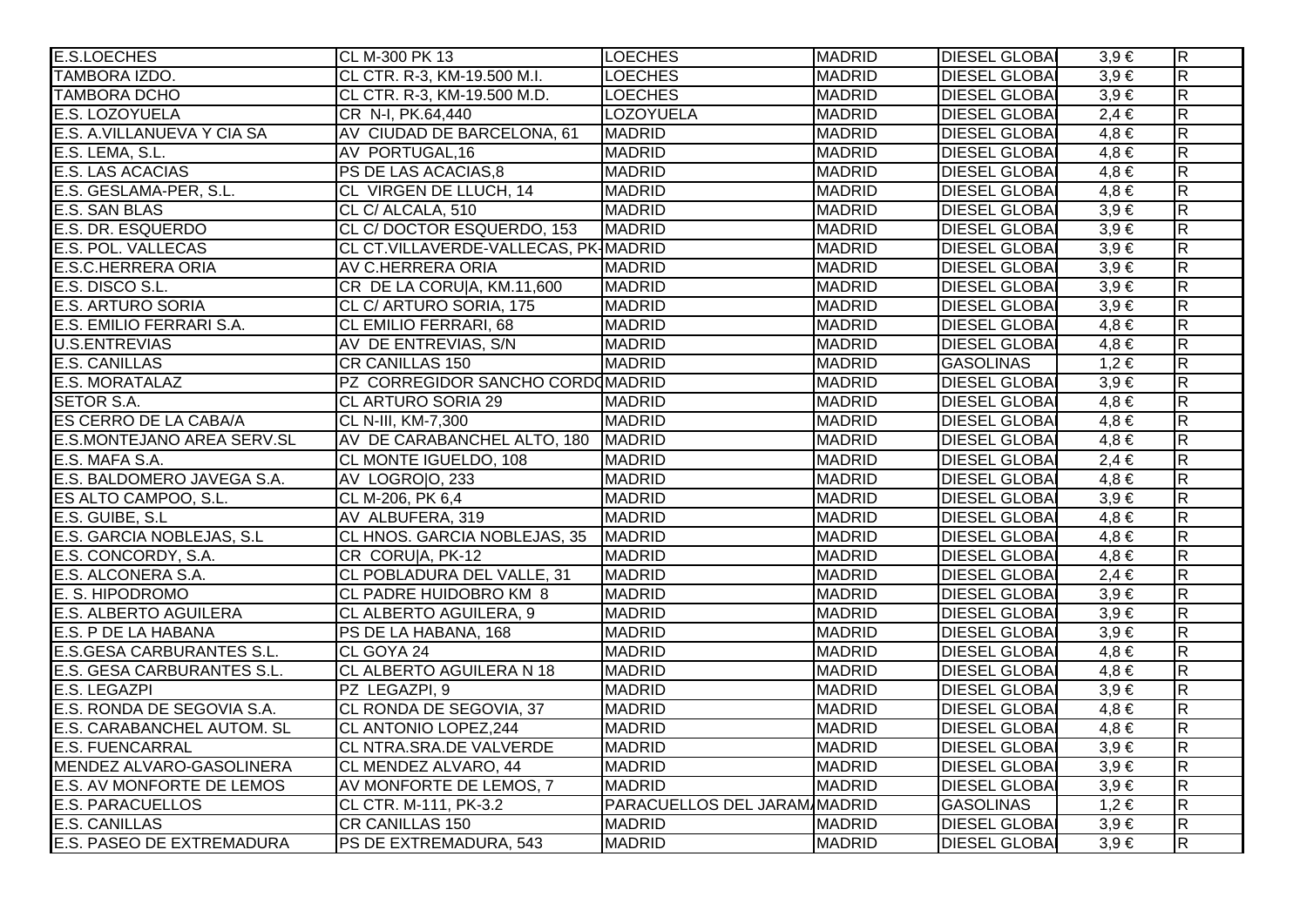| E.S. VERDEMONTE S.A.                                   | CL P.STA. M DE LA CABEZA 90           | <b>MADRID</b>                | <b>MADRID</b> | <b>DIESEL GLOBAI</b> | $4,8 \in$ | $\overline{R}$          |
|--------------------------------------------------------|---------------------------------------|------------------------------|---------------|----------------------|-----------|-------------------------|
| E.S. LORUSA S.L.                                       | CL P. SANTA MARIA DE LA CABEZA MADRID |                              | <b>MADRID</b> | <b>DIESEL GLOBAI</b> | $4,8 \in$ | $\overline{\mathsf{R}}$ |
| E.S. C T M                                             | CL CTR.VILLAV-VALLECAS KM.3,8 MADRID  |                              | <b>MADRID</b> | <b>DIESEL GLOBAI</b> | $3,9 \in$ | $\overline{\mathsf{R}}$ |
| E.S. CTM                                               | CL CTR.VILLAV-VALLECAS KM.3,8 MADRID  |                              | <b>MADRID</b> | <b>DIESEL GLOBAI</b> | $3,9 \in$ | lΤ                      |
| GESERVICIO, S.L.                                       | CL GTA.VALLE DE ORO, 10               | <b>MADRID</b>                | <b>MADRID</b> | <b>DIESEL GLOBAI</b> | $4,8 \in$ | $\overline{\mathsf{R}}$ |
| <b>E.S. MERCAMADRID</b>                                | CL P.I.MERCAMADRID NAVE D-3           | <b>MADRID</b>                | <b>MADRID</b> | <b>DIESEL GLOBAI</b> | $3,9 \in$ | $\overline{R}$          |
| E.S. MERCAMADRID                                       | CL P.I.MERCAMADRID NAVE D-3           | <b>MADRID</b>                | <b>MADRID</b> | <b>DIESEL GLOBAI</b> | $3,9 \in$ | IТ                      |
| <b>BUENOS AIRES, S.A.</b>                              | CL M-506 PK 19.5 M.D.                 | <b>MADRID</b>                | <b>MADRID</b> | <b>DIESEL GLOBAI</b> | $4,8 \in$ | $\overline{\mathsf{R}}$ |
| E.S. SANTA EUGENIA DERECHO                             | CR M-203 P.K. 0,28 M.D.               | <b>MADRID</b>                | <b>MADRID</b> | <b>DIESEL GLOBA</b>  | $3,9 \in$ | $\overline{R}$          |
| E.S. RIVASER, S.L.                                     | CL SILVANO, 88-90                     | <b>MADRID</b>                | <b>MADRID</b> | <b>DIESEL GLOBAI</b> | $4,8 \in$ | $\overline{\mathsf{R}}$ |
| E.S. SANTA EUGENIA I                                   | CR M-203 P.K. 0,28 M.I.               | <b>MADRID</b>                | <b>MADRID</b> | <b>DIESEL GLOBAI</b> | $3,9 \in$ | R.                      |
| <b>BARAJAS INDUSTRIAL</b>                              | CL VIA SERVICIO AEROPUERTO            | <b>MADRID</b>                | <b>MADRID</b> | <b>DIESEL GLOBAI</b> | $3,9 \in$ | $\overline{\mathsf{R}}$ |
| <b>E.S.FUENCARRAL DERECHO</b>                          | CL NTRA.SRA.VALVERDE                  | <b>MADRID</b>                | <b>MADRID</b> | <b>DIESEL GLOBA</b>  | $3,9 \in$ | $\overline{R}$          |
| E.S. VALDEMINGOMEZ                                     | CL CTR. M-50, PK-34                   | <b>MADRID</b>                | <b>MADRID</b> | <b>DIESEL GLOBAI</b> | $3,9 \in$ | $\overline{\mathsf{R}}$ |
| E.S. PASEO DE EXTREMADURA                              | PS DE EXTREMADURA, 543                | <b>MADRID</b>                | <b>MADRID</b> | <b>GASOLINAS</b>     | $1,2 \in$ | $\overline{R}$          |
| <b>E.S. VALDEMINGOMEZ HOTEL</b>                        | CL CTR.M-50, PK-34                    | <b>MADRID</b>                | <b>MADRID</b> | <b>DIESEL GLOBAI</b> | $3,9 \in$ | $\overline{R}$          |
| E.S. RIVAS                                             | CL CTR. N-III, PK-14.300              | <b>MADRID</b>                | <b>MADRID</b> | <b>DIESEL GLOBAI</b> | $3,9 \in$ | $\overline{\mathsf{R}}$ |
| <b>GESPEVESA ALFONSO XIII</b>                          | CL ALFONSO XIII ESQ.COSTA RICAMADRID  |                              | <b>MADRID</b> | <b>DIESEL GLOBA</b>  | $4,8 \in$ | $\overline{R}$          |
| <b>E.S.BARAJAS AIRE T2</b>                             | CL PL.AERO.BARAJAS T1,2.3             | <b>MADRID</b>                | <b>MADRID</b> | <b>DIESEL GLOBAI</b> | $3,9 \in$ | $\overline{\mathsf{R}}$ |
| <b>E.S.BARAJAS AIRE T2</b>                             | CL PL.AERO.BARAJAS T1,2.3             | <b>MADRID</b>                | <b>MADRID</b> | <b>DIESEL GLOBAI</b> | $3,9 \in$ |                         |
| <b>E.S.BARAJAS TIERRA T2</b>                           | CL AEROPUERTO BARAJAS T-2 SAIMADRID   |                              | <b>MADRID</b> | <b>DIESEL GLOBAI</b> | $3,9 \in$ | $\overline{\mathsf{R}}$ |
| E.S. T4 AIRE                                           | AV HISPANIDAD                         | <b>MADRID</b>                | <b>MADRID</b> | <b>DIESEL GLOBAI</b> | $3,9 \in$ | $\overline{R}$          |
| <b>E.S. T4 TIERRA</b>                                  | AV HISPANIDAD, 44                     | <b>MADRID</b>                | <b>MADRID</b> | <b>DIESEL GLOBAI</b> | $3,9 \in$ | $\overline{R}$          |
| <b>E.S. PAU CARABANCHEL</b>                            | AV DE LA PESETA, 6                    | <b>MADRID</b>                | <b>MADRID</b> | <b>DIESEL GLOBAI</b> | $3,9 \in$ | $\overline{R}$          |
| <b>CAMPSARED CENTRAL</b>                               | AV BURGOS 18                          | <b>MADRID</b>                | <b>MADRID</b> | <b>DIESEL GLOBAI</b> | $3,9 \in$ | $\overline{R}$          |
| <b>E.S.R2 AZUQUECA</b>                                 | CR.R2 PK 35,500 (MD)                  | <b>MECO</b>                  | <b>MADRID</b> | <b>DIESEL GLOBAI</b> | $3,9 \in$ | $\overline{R}$          |
| E.S.R2 MECO                                            | CR R2 PK 35,500 (MI)                  | <b>IMECO</b>                 | <b>MADRID</b> | <b>DIESEL GLOBAI</b> | $3,9 \in$ | $\overline{\mathsf{R}}$ |
| E.S. GESDEGAS, S.L.                                    | CR M-208PK-9.4                        | MEJORADA DEL CAMPO           | <b>MADRID</b> | <b>DIESEL GLOBAI</b> | $4,8 \in$ | $\overline{\mathsf{R}}$ |
| E.S. SAVICMASA, S.L.                                   | CL M-311 KM.4.900                     | <b>MORATA DE TAJUJA</b>      | <b>MADRID</b> | <b>DIESEL GLOBAI</b> | $4,8 \in$ | $\overline{R}$          |
| E.S. MOSTOLES IZQ.                                     | CL CT. DE EXTREMAD. KM.20,9           | <b>MOSTOLES</b>              | <b>MADRID</b> | <b>DIESEL GLOBAI</b> | $3,9 \in$ | $\overline{\mathsf{R}}$ |
| E.S. MOSTOLES IZQ.                                     | CL CT. DE EXTREMAD. KM.20,9           | <b>MOSTOLES</b>              | <b>MADRID</b> | <b>DIESEL GLOBAI</b> | $3,9 \in$ | lΤ                      |
| <b>E.S. MOSTOLES DRCHA.</b>                            | CL CT.DE EXTREMAD. KM.20,9            | <b>MOSTOLES</b>              | <b>MADRID</b> | <b>DIESEL GLOBA</b>  | $3,9 \in$ | $\overline{\mathsf{R}}$ |
| <b>E.S. CTR MOSTOLES</b>                               | CL CR M-856 ENTRE N-V Y N-501         | <b>MOSTOLES</b>              | <b>MADRID</b> | <b>DIESEL GLOBAI</b> | $3,9 \in$ | $\overline{\mathsf{R}}$ |
| E.S. SAJACARALES, S.L.                                 | CL CTR. M-600, PK-45.800              | NAVALCARNERO                 | <b>MADRID</b> | <b>DIESEL GLOBAI</b> | $4,8 \in$ | $\overline{R}$          |
| LOS VEGONES DCHO.                                      | CL CTR. R-5, KM-24.4 M.DCHO.          | NAVALCARNERO                 | <b>MADRID</b> | <b>DIESEL GLOBAI</b> | $3,9 \in$ | $\overline{\mathsf{R}}$ |
| LOS VEGONES IZDO.                                      | CR R-5, PK-24.4 M.I.                  | NAVALCARNERO                 | <b>MADRID</b> | <b>DIESEL GLOBAI</b> | $3,9 \in$ | $\overline{\mathsf{R}}$ |
| ALCAZAR ZARRAZOLA, S.L.                                | CL CTR.M-204, PK-14.7                 | <b>ORUSCO</b>                | <b>MADRID</b> | <b>DIESEL GLOBAI</b> | $4,8 \in$ | $\overline{\mathsf{R}}$ |
| <b>E.S. PARACUELLOS</b>                                | CL CTR. M-111, PK-3.2                 | PARACUELLOS DEL JARAM/MADRID |               | <b>DIESEL GLOBAI</b> | $3,9 \in$ | $\overline{R}$          |
| <b>PERALES</b>                                         | CL A-3, PK. 35,2                      | <b>PERALES DE TAJU#A</b>     | <b>MADRID</b> | <b>DIESEL GLOBAI</b> | $3,9 \in$ | $\overline{R}$          |
| E.S. MORATILLA ZONA DE SERV., S.L. CL CT. A-3, PK-39.2 |                                       | PERALES DE TAJUJA            | <b>MADRID</b> | <b>DIESEL GLOBAI</b> | $4,8 \in$ | $\overline{\mathsf{R}}$ |
| MORATILLA ZONA DE SERVICIO, SL CL CT. A-3, PK-37.8     |                                       | PERALES DE TAJU A            | <b>MADRID</b> | <b>DIESEL GLOBAI</b> | $4,8 \in$ | $\overline{\mathsf{R}}$ |
| MORATILLA ZONA DE SERVICIO, SL                         | CL CT. A-3, PK-37.8                   | PERALES DE TAJUJA            | <b>MADRID</b> | <b>DIESEL GLOBAI</b> | $3,9 \in$ | ΙT                      |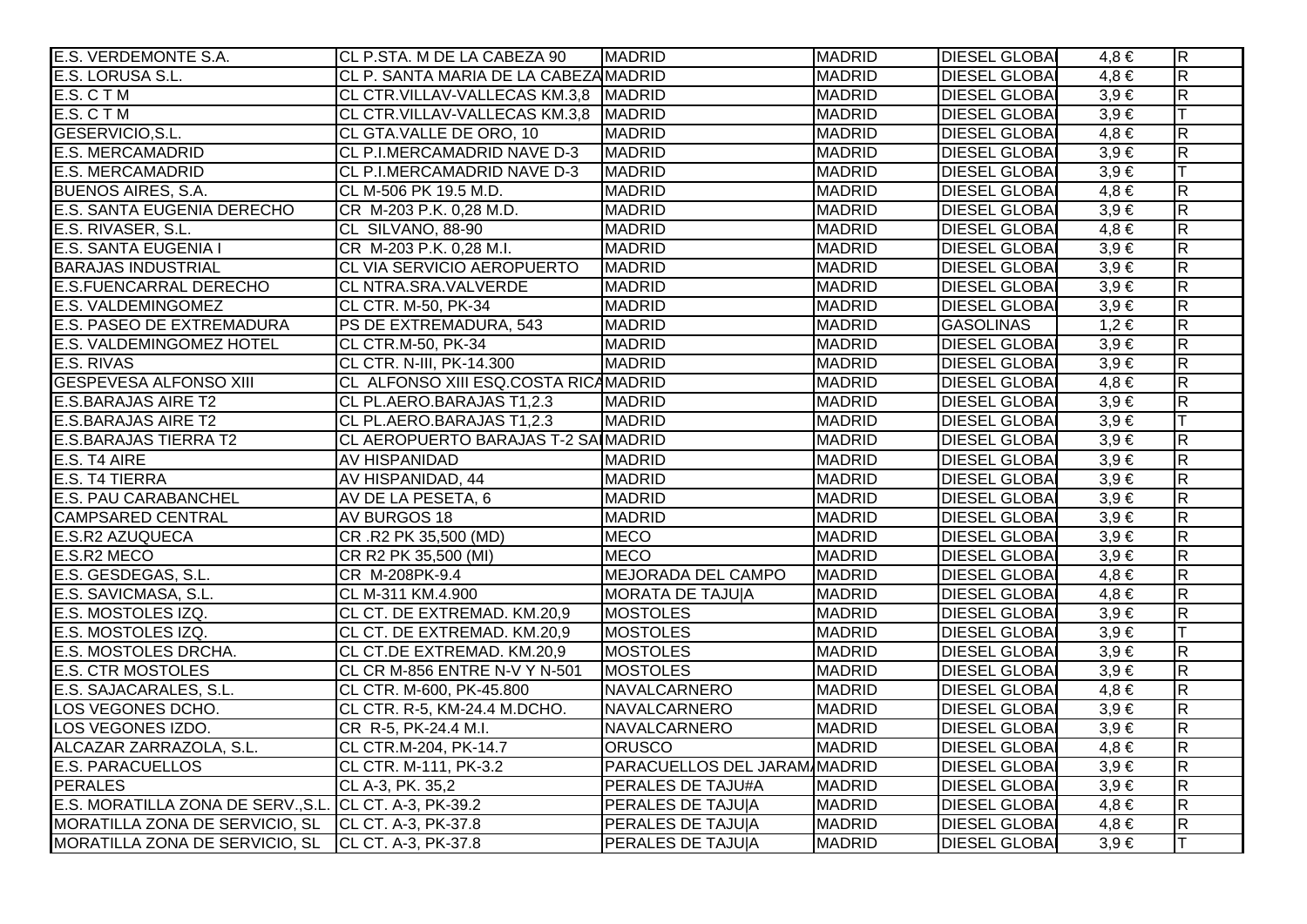| <b>E.S. ANDALUCIA</b>             | CR CN-IV KM 23,3                       | <b>FINTO</b>                  | <b>MADRID</b> | <b>DIESEL GLOBAI</b> | $3,9 \in$ | $ \mathsf{R} $          |
|-----------------------------------|----------------------------------------|-------------------------------|---------------|----------------------|-----------|-------------------------|
| <b>E.S. ANDALUCIA</b>             | CR CN-IV KM 23,3                       | <b>PINTO</b>                  | <b>MADRID</b> | <b>DIESEL GLOBAI</b> | $3,9 \in$ | lΤ                      |
| <b>E.S. PINTO AUTOVIA</b>         | CR N-IV, KM-20.200                     | <b>PINTO</b>                  | <b>MADRID</b> | <b>DIESEL GLOBAI</b> | $3,9 \in$ | $\overline{\mathsf{R}}$ |
| A.S. DO#ANA                       | CL COTO DE DO#ANA 1                    | <b>PINTO</b>                  | <b>MADRID</b> | <b>DIESEL GLOBAI</b> | $4,8 \in$ | $\overline{\mathsf{R}}$ |
| <b>E.S. PINTO IZQUIERDA</b>       | CL N-IV PK 20,200                      | <b>PINTO</b>                  | <b>MADRID</b> | <b>DIESEL GLOBAI</b> | $3,9 \in$ | $\overline{R}$          |
| E.S. ALFRESNO 23, S.A.            | CL BARLOVENTO, 1 C.C. ZOCO             | POZUELO DE ALARCON            | <b>MADRID</b> | <b>DIESEL GLOBAI</b> | $4,8 \in$ | $\overline{R}$          |
| E.S. GESA CARBURANTES S.L.        | CR N-3 PK.19,5                         | <b>RIVAS VACIAMADRID</b>      | <b>MADRID</b> | <b>DIESEL GLOBAI</b> | $3,9 \in$ | $\overline{R}$          |
| <b>E.S. INTERCISTER, S.L</b>      | AV LOS ALMENDROS, S.N.                 | RIVAS-VACIAMADRID             | <b>MADRID</b> | <b>DIESEL GLOBAI</b> | $4,8 \in$ | $\overline{\mathsf{R}}$ |
| E.S.ROBLEDO DE CHAVELA S.L.       | CR DE VALDEMAQUEDA, 2                  | ROBLEDO DE CHAVELA            | <b>MADRID</b> | <b>DIESEL GLOBAI</b> | $4,8 \in$ | $\overline{\mathsf{R}}$ |
| <b>E.S. SAN MARTIN</b>            | CL C-501 PK 54,150                     | S.M.VALDEIGLESIAS             | <b>MADRID</b> | <b>DIESEL GLOBA</b>  | $3,9 \in$ | $\overline{R}$          |
| S. Y L. S.S.DE LOS REYES, SA      | AV TENERIFE, 14 P.I. NORTE             | S.S. DE LOS REYES             | <b>MADRID</b> | <b>DIESEL GLOBAI</b> | $4,8 \in$ | $\overline{\mathsf{R}}$ |
| <b>E.S. AVENIDA EINSTEIN</b>      | AV EINSTEIN N5 P.IKEA                  | S.S.D LOS REYES               | <b>MADRID</b> | <b>DIESEL GLOBAI</b> | $3,9 \in$ | $\overline{\mathsf{R}}$ |
| <b>E.S. SANSE AUTOVIA</b>         | CL N-I PK 18,6 (M.D)                   | S.S.DE LOS REYES              | <b>MADRID</b> | <b>DIESEL GLOBAI</b> | $3,9 \in$ | $\overline{R}$          |
| SAN SEBASTIAN DE LOS REYES II     | CL REAL, 120                           | S.SEBASTIAN DE REYES          | <b>MADRID</b> | <b>DIESEL GLOBAI</b> | $3,9 \in$ | $\overline{R}$          |
| E.S. G. Y SERV.TORREJON SA        | AV DE CASTILLA, 43                     | SAN FERNANDO DE HENAR MADRID  |               | <b>DIESEL GLOBAI</b> | $4,8 \in$ | $\overline{R}$          |
| E.S. PUENTE SAN FERNANDO II       | CR N-II P.K. 16,3 M.I.                 | SAN FERNANDO DE HENAR MADRID  |               | <b>DIESEL GLOBAI</b> | $3,9 \in$ | $\overline{R}$          |
| <b>E.S. PUENTE SAN FERNANDO</b>   | CR N-II KM. 16,300                     | SAN FERNANDO HENARES MADRID   |               | <b>DIESEL GLOBAI</b> | $3,9 \in$ | $\overline{\mathsf{R}}$ |
| <b>E.S. SAN MARTIN DERECHO</b>    | CL M-501 PK 54,1                       | <b>SAN MARTIN</b>             | <b>MADRID</b> | <b>DIESEL GLOBAI</b> | $3,9 \in$ | $\overline{\mathsf{R}}$ |
| <b>E.S. AVDA. TENERIFE</b>        | AV TENERIFE, 18                        | SAN SEBASTIAN DE LO REYMADRID |               | <b>DIESEL GLOBA</b>  | $3,9 \in$ | $\overline{R}$          |
| E.S. SETOR, S.A.                  | CR N-1, PK-24,100                      | SAN SEBASTIAN DE LOS REMADRID |               | <b>DIESEL GLOBAI</b> | $3,9 \in$ | $\overline{\mathsf{R}}$ |
| <b>E.S. CARBURANT.TORREJON SL</b> | CL POZO DE LAS NIEVES, S-N             | TORREJON DE ARDOZ             | MADRID        | <b>DIESEL GLOBAI</b> | $4,8 \in$ | $\overline{\mathsf{R}}$ |
| <b>E.S. TORRELODONES</b>          | CR N-VI, KM.28,200                     | <b>TORRELODONES</b>           | <b>MADRID</b> | <b>DIESEL GLOBAI</b> | $3,9 \in$ | $\overline{R}$          |
| <b>E.S. TRES CANTOS</b>           | AV DE LA INDUSTRIA N 33                | <b>TRES CANTOS</b>            | <b>MADRID</b> | <b>DIESEL GLOBAI</b> | $3,9 \in$ | $\overline{R}$          |
| <b>E.S. VALDEMORILLO</b>          | CL C/ SAN JUAN, 38                     | VALDEMORILLO                  | <b>MADRID</b> | <b>DIESEL GLOBAI</b> | $3,9 \in$ | $\overline{R}$          |
| A.S. EL TORO                      | CL CN-IV PK. 28,200 M.D.               | VALDEMORO                     | <b>MADRID</b> | <b>DIESEL GLOBAI</b> | $4,8 \in$ | $\overline{R}$          |
| E.S. L.V.TOBAR E HIJOS, S.L.      | CL CTR. M-208, PK-3.800                | <b>VELILLA DE S.ANTONIO</b>   | <b>MADRID</b> | <b>DIESEL GLOBAL</b> | $4,8 \in$ | $\overline{\mathsf{R}}$ |
| E.S.VICALVARO                     | CL CT.M-214 PK 4,6 (M.D)               | <b>VICALVARO</b>              | <b>MADRID</b> | <b>DIESEL GLOBAI</b> | $3,9 \in$ | $\overline{\mathsf{R}}$ |
| E.S. LOS AVELLARES, S.L.          | CR VILLALBILLA PK 39,800               | <b>VILLABILLA</b>             | <b>MADRID</b> | <b>DIESEL GLOBAI</b> | $3,9 \in$ | $\overline{R}$          |
| LA ATALAYA M.I.                   | CR M-50, KM-66.5 M.I.                  | <b>VILLAVICIOSA DE ODON</b>   | <b>MADRID</b> | <b>DIESEL GLOBAI</b> | $3,9 \in$ | $\overline{\mathsf{R}}$ |
| LA ATALAYA M.D.                   | CL CTR. M-50, PK-66.5 M.DCHO.          | <b>VILLAVICIOSA DE ODON</b>   | <b>MADRID</b> | <b>DIESEL GLOBAI</b> | $3,9 \in$ | $\overline{\mathsf{R}}$ |
| <b>E.S. FUENLABRADA</b>           | CR M-506 KM. 15,600                    | <b>FUENLABRADA</b>            | <b>MADRID</b> | <b>GASOLINAS</b>     | $1,2 \in$ | $\overline{\mathsf{R}}$ |
| <b>CTRA FUENCARRAL</b>            | CR M-603 PK 14,190                     | <b>ALCOBENDAS</b>             | <b>MADRID</b> | <b>GASOLINAS</b>     | $1,2 \in$ | $\overline{\mathsf{R}}$ |
| E.S. MOSTOLES IZQ.                | CL CT. DE EXTREMAD. KM.20,9            | <b>MOSTOLES</b>               | <b>MADRID</b> | <b>GASOLINAS</b>     | $1,2 \in$ | $\overline{\mathsf{R}}$ |
| E.S. MOSTOLES DRCHA.              | CL CT.DE EXTREMAD. KM.20,9             | <b>MOSTOLES</b>               | <b>MADRID</b> | <b>GASOLINAS</b>     | $1,2 \in$ | $\overline{\mathsf{R}}$ |
| <b>E.S. BARAJAS II</b>            | CR N-II KM. 12,600                     | <b>BARAJAS</b>                | <b>MADRID</b> | <b>GASOLINAS</b>     | $1,2 \in$ | $\overline{R}$          |
| <b>E.S. TORRELODONES</b>          | CR N-VI, KM.28,200                     | <b>TORRELODONES</b>           | <b>MADRID</b> | <b>GASOLINAS</b>     | $1,2 \in$ | $\overline{R}$          |
| <b>E.S.FUENTIDUE#A DE TAJO</b>    | CR VALENCIA, PK 62                     | <b>FUENTIDUE#A DE TAJO</b>    | <b>MADRID</b> | <b>GASOLINAS</b>     | $1,2 \in$ | $\overline{\mathsf{R}}$ |
| E.S. CTM                          | CL CTR.VILLAV-VALLECAS KM.3,8   MADRID |                               | <b>MADRID</b> | <b>GASOLINAS</b>     | $1,2 \in$ | $\overline{\mathsf{R}}$ |
| <b>E.S. PINTO AUTOVIA</b>         | CR N-IV, KM-20.200                     | <b>PINTO</b>                  | <b>MADRID</b> | <b>GASOLINAS</b>     | $1,2 \in$ | $\overline{\mathsf{R}}$ |
| E.S. COSLADA                      | AV CONSTITUCION, 3                     | <b>COSLADA</b>                | <b>MADRID</b> | <b>GASOLINAS</b>     | $1,2 \in$ | $\overline{\mathsf{R}}$ |
| <b>E.S.COLMENAR DE OREJA</b>      | CL M-303 PK 5                          | <b>COLMENAR DE OREJA</b>      | <b>MADRID</b> | <b>GASOLINAS</b>     | $1,2 \in$ | $\overline{\mathsf{R}}$ |
| <b>E.S.HUMANES</b>                | CL MADRID, 54                          | <b>HUMANES</b>                | <b>MADRID</b> | <b>GASOLINAS</b>     | $1,2 \in$ | $\overline{\mathsf{R}}$ |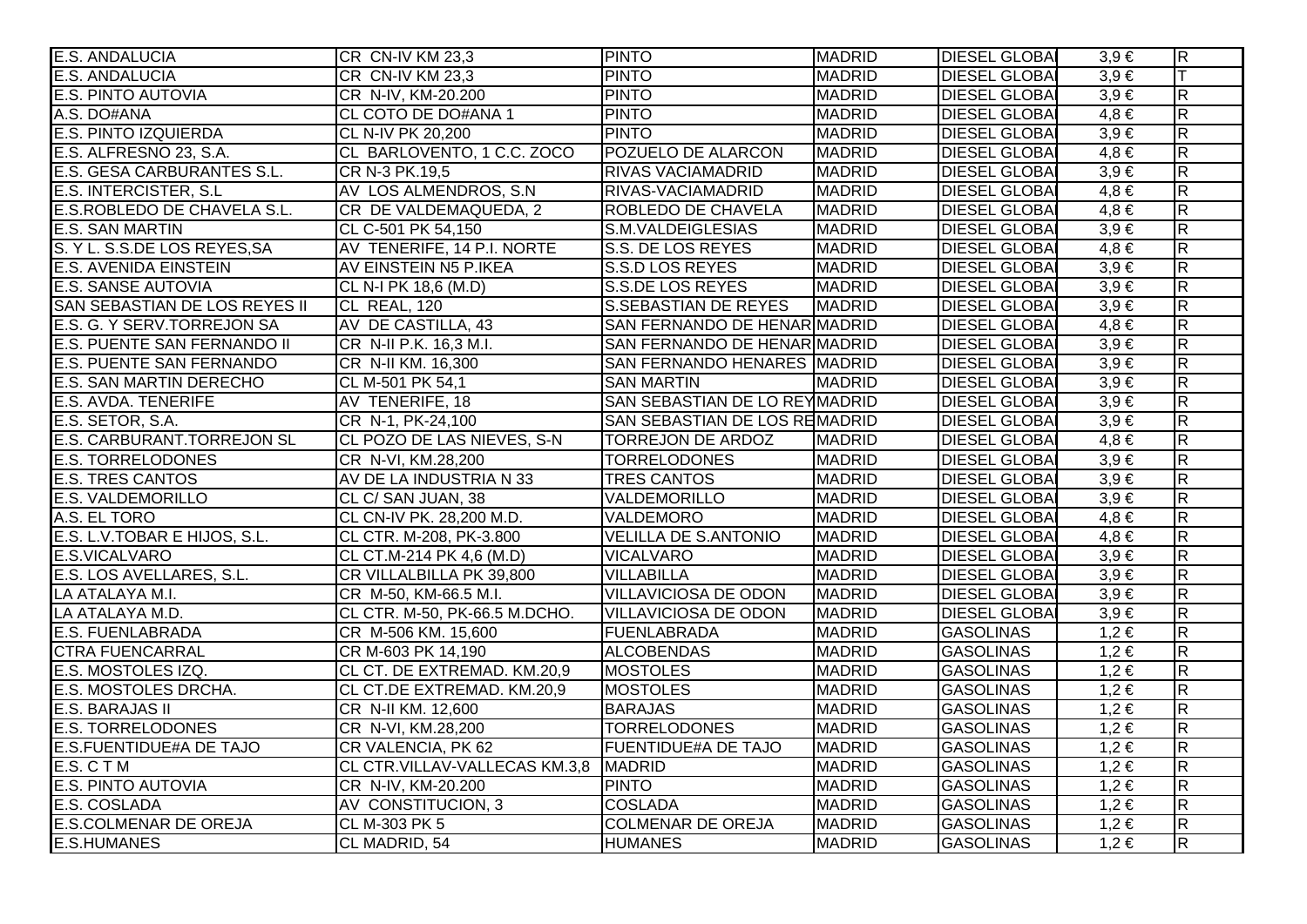| E.S. BARAJAS III                  | CL N-II PK.12,600                                   | <b>BARAJAS</b>                | <b>MADRID</b> | <b>GASOLINAS</b> | $1,2 \in$ | $\overline{R}$          |
|-----------------------------------|-----------------------------------------------------|-------------------------------|---------------|------------------|-----------|-------------------------|
| E.S. GALAPAGAR                    | CR M-505 PK 17,4                                    | GALAPAGAR                     | <b>MADRID</b> | <b>GASOLINAS</b> | $1,2 \in$ | $\overline{\mathsf{R}}$ |
| <b>E.S. MERCAMADRID</b>           | CL P.I.MERCAMADRID NAVE D-3                         | <b>MADRID</b>                 | <b>MADRID</b> | <b>GASOLINAS</b> | $1,2 \in$ | $\overline{\mathsf{R}}$ |
| <b>E.S. CLA ARROYO CULEBRO</b>    | CL PARCELA 13 CLA - CTRA.N-IV PIGETAFE              |                               | <b>MADRID</b> | <b>GASOLINAS</b> | $1,2 \in$ | $\overline{\mathsf{R}}$ |
| <b>E.S. SANSE AUTOVIA</b>         | CL N-I PK 18,6 (M.D)                                | S.S.DE LOS REYES              | <b>MADRID</b> | <b>GASOLINAS</b> | $1,2 \in$ | $\overline{R}$          |
| E.S. POLIGONO GALAPAGAR           | CR M-510 P.K. 1,8                                   | <b>GALAPAGAR</b>              | <b>MADRID</b> | <b>GASOLINAS</b> | $1,2 \in$ | $\overline{\mathsf{R}}$ |
| <b>E.S. SANTA EUGENIA DERECHO</b> | CR M-203 P.K. 0,28 M.D.                             | <b>MADRID</b>                 | <b>MADRID</b> | <b>GASOLINAS</b> | $1,2 \in$ | $\overline{R}$          |
| <b>E.S. CIEMPOZUELOS</b>          | CR N-IV P.K. 33 M.I.                                | <b>CIEMPOZUELOS</b>           | <b>MADRID</b> | <b>GASOLINAS</b> | $1,2 \in$ | $\overline{\mathsf{R}}$ |
| <b>E.S. ALCALA DE HENARES</b>     | CL ANTIGUA N-II KM. 25,900 M.IZDA ALCALA DE HENARES |                               | <b>MADRID</b> | <b>GASOLINAS</b> | $1,2 \in$ | $\overline{\mathsf{R}}$ |
| <b>E.S. AVENIDA EINSTEIN</b>      | AV EINSTEIN N5 P.IKEA                               | S.S.D LOS REYES               | <b>MADRID</b> | <b>GASOLINAS</b> | $1,2 \in$ | $\overline{\mathsf{R}}$ |
| E.S. SANTA EUGENIA I              | CR M-203 P.K. 0,28 M.I.                             | <b>MADRID</b>                 | <b>MADRID</b> | <b>GASOLINAS</b> | $1,2 \in$ | $\overline{\mathsf{R}}$ |
| SAN SEBASTIAN DE LOS REYES II     | CL REAL, 120                                        | <b>S.SEBASTIAN DE REYES</b>   | <b>MADRID</b> | <b>GASOLINAS</b> | $1,2 \in$ | $\overline{\mathsf{R}}$ |
| E.S. PUENTE SAN FERNANDO II       | CR N-II P.K. 16,3 M.I.                              | SAN FERNANDO DE HENAR MADRID  |               | <b>GASOLINAS</b> | $1,2 \in$ | $\overline{\mathsf{R}}$ |
| <b>E.S. TRES CANTOS</b>           | AV DE LA INDUSTRIA N 33                             | TRES CANTOS                   | <b>MADRID</b> | <b>GASOLINAS</b> | $1,2 \in$ | $\overline{R}$          |
| <b>E.S. AVDA. TENERIFE</b>        | AV TENERIFE, 18                                     | SAN SEBASTIAN DE LO REYMADRID |               | <b>GASOLINAS</b> | $1,2 \in$ | $\overline{R}$          |
| E.S. SAN PABLO                    | AV SAN PABLO, 32                                    | <b>COSLADA</b>                | <b>MADRID</b> | <b>GASOLINAS</b> | $1,2 \in$ | $\overline{R}$          |
| <b>E.S.GESLAMA HUMANES</b>        | AV DE LA INDUSTRIA, 46                              | <b>HUMANES</b>                | <b>MADRID</b> | <b>GASOLINAS</b> | $1,2 \in$ | $\overline{\mathsf{R}}$ |
| <b>E.S.COLLADO VILLALBA</b>       | CR N-VI PK 40,7 (M.D)                               | <b>COLLADO VILLALBA</b>       | <b>MADRID</b> | <b>GASOLINAS</b> | $1,2 \in$ | $\overline{\mathsf{R}}$ |
| EL ESCORIAL AGRUPACION            | <b>CL AVENIDA FELIPE II</b>                         | <b>EL ESCORIAL</b>            | <b>MADRID</b> | <b>GASOLINAS</b> | $1,2 \in$ | $\overline{\mathsf{R}}$ |
| <b>BARAJAS INDUSTRIAL</b>         | CL VIA SERVICIO AEROPUERTO                          | <b>MADRID</b>                 | <b>MADRID</b> | <b>GASOLINAS</b> | $1,2 \in$ | $\overline{\mathsf{R}}$ |
| <b>E.S.FUENCARRAL DERECHO</b>     | CL NTRA.SRA.VALVERDE                                | <b>MADRID</b>                 | <b>MADRID</b> | <b>GASOLINAS</b> | $1,2 \in$ | $\overline{\mathsf{R}}$ |
| <b>E.S. SAN MARTIN DERECHO</b>    | CL M-501 PK 54,1                                    | <b>SAN MARTIN</b>             | <b>MADRID</b> | <b>GASOLINAS</b> | $1,2 \in$ | R.                      |
| <b>E.S. PINTO IZQUIERDA</b>       | CL N-IV PK 20,200                                   | <b>PINTO</b>                  | <b>MADRID</b> | <b>GASOLINAS</b> | $1,2 \in$ | $\overline{R}$          |
| <b>E.S.R2 AZUQUECA</b>            | CR.R2 PK 35,500 (MD)                                | <b>MECO</b>                   | <b>MADRID</b> | <b>GASOLINAS</b> | $1,2 \in$ | $\overline{R}$          |
| E.S.R2 MECO                       | CR R2 PK 35,500 (MI)                                | <b>MECO</b>                   | <b>MADRID</b> | <b>GASOLINAS</b> | $1,2 \in$ | R                       |
| POLVORANCA IZDO.                  | CL CTR. R-5, KM-5.5 M.I.                            | <b>LEGANES</b>                | <b>MADRID</b> | <b>GASOLINAS</b> | $1,2 \in$ | $\overline{\mathsf{R}}$ |
| POLVORANCA DCHO.                  | CL CTR. R-5, PK-5.5 M.D.                            | <b>LEGANES</b>                | <b>MADRID</b> | <b>GASOLINAS</b> | $1,2 \in$ | $\overline{\mathsf{R}}$ |
| LOS VEGONES DCHO.                 | CL CTR. R-5, KM-24.4 M.DCHO.                        | NAVALCARNERO                  | <b>MADRID</b> | <b>GASOLINAS</b> | $1,2 \in$ | $\overline{R}$          |
| LOS VEGONES IZDO.                 | CR R-5, PK-24.4 M.I.                                | NAVALCARNERO                  | <b>MADRID</b> | <b>GASOLINAS</b> | $1,2 \in$ | $\overline{\mathsf{R}}$ |
| TAMBORA IZDO.                     | CL CTR. R-3, KM-19.500 M.I.                         | <b>LOECHES</b>                | <b>MADRID</b> | <b>GASOLINAS</b> | $1,2 \in$ | $\overline{\mathsf{R}}$ |
| <b>TAMBORA DCHO</b>               | CL CTR. R-3, KM-19.500 M.D.                         | <b>LOECHES</b>                | <b>MADRID</b> | <b>GASOLINAS</b> | $1,2 \in$ | R                       |
| LA ATALAYA M.I.                   | CR M-50, KM-66.5 M.I.                               | <b>VILLAVICIOSA DE ODON</b>   | <b>MADRID</b> | <b>GASOLINAS</b> | $1,2 \in$ | $\overline{R}$          |
| LA ATALAYA M.D.                   | CL CTR. M-50, PK-66.5 M.DCHO.                       | <b>VILLAVICIOSA DE ODON</b>   | <b>MADRID</b> | <b>GASOLINAS</b> | $1,2 \in$ | $\overline{\mathsf{R}}$ |
| <b>E.S. VALDEMINGOMEZ</b>         | CL CTR. M-50, PK-34                                 | <b>MADRID</b>                 | <b>MADRID</b> | <b>GASOLINAS</b> | $1,2 \in$ | $\overline{\mathsf{R}}$ |
| <b>E.S. VALDEMINGOMEZ HOTEL</b>   | <b>CL CTR.M-50, PK-34</b>                           | <b>MADRID</b>                 | <b>MADRID</b> | <b>GASOLINAS</b> | $1,2 \in$ | $\overline{\mathsf{R}}$ |
| E.S. RIVAS                        | CL CTR. N-III, PK-14.300                            | <b>MADRID</b>                 | <b>MADRID</b> | <b>GASOLINAS</b> | $1,2 \in$ | $\overline{R}$          |
| <b>E.S. CTR MOSTOLES</b>          | CL CR M-856 ENTRE N-V Y N-501                       | <b>MOSTOLES</b>               | <b>MADRID</b> | <b>GASOLINAS</b> | $1,2 \in$ | $\overline{\mathsf{R}}$ |
| <b>PERALES</b>                    | CL A-3, PK. 35,2                                    | <b>PERALES DE TAJU#A</b>      | <b>MADRID</b> | <b>GASOLINAS</b> | $1,2 \in$ | $\overline{\mathsf{R}}$ |
| <b>E.S.BARAJAS AIRE T2</b>        | CL PL.AERO.BARAJAS T1,2.3                           | <b>MADRID</b>                 | <b>MADRID</b> | <b>GASOLINAS</b> | $1,2 \in$ | $\overline{\mathsf{R}}$ |
| <b>E.S.BARAJAS TIERRA T2</b>      | CL AEROPUERTO BARAJAS T-2 SA MADRID                 |                               | <b>MADRID</b> | <b>GASOLINAS</b> | $1,2 \in$ | $\overline{\mathsf{R}}$ |
| E.S. T4 AIRE                      | AV HISPANIDAD                                       | <b>MADRID</b>                 | <b>MADRID</b> | <b>GASOLINAS</b> | $1,2 \in$ | $\overline{\mathsf{R}}$ |
| <b>E.S. T4 TIERRA</b>             | AV HISPANIDAD, 44                                   | <b>MADRID</b>                 | <b>MADRID</b> | <b>GASOLINAS</b> | $1,2 \in$ | $\overline{R}$          |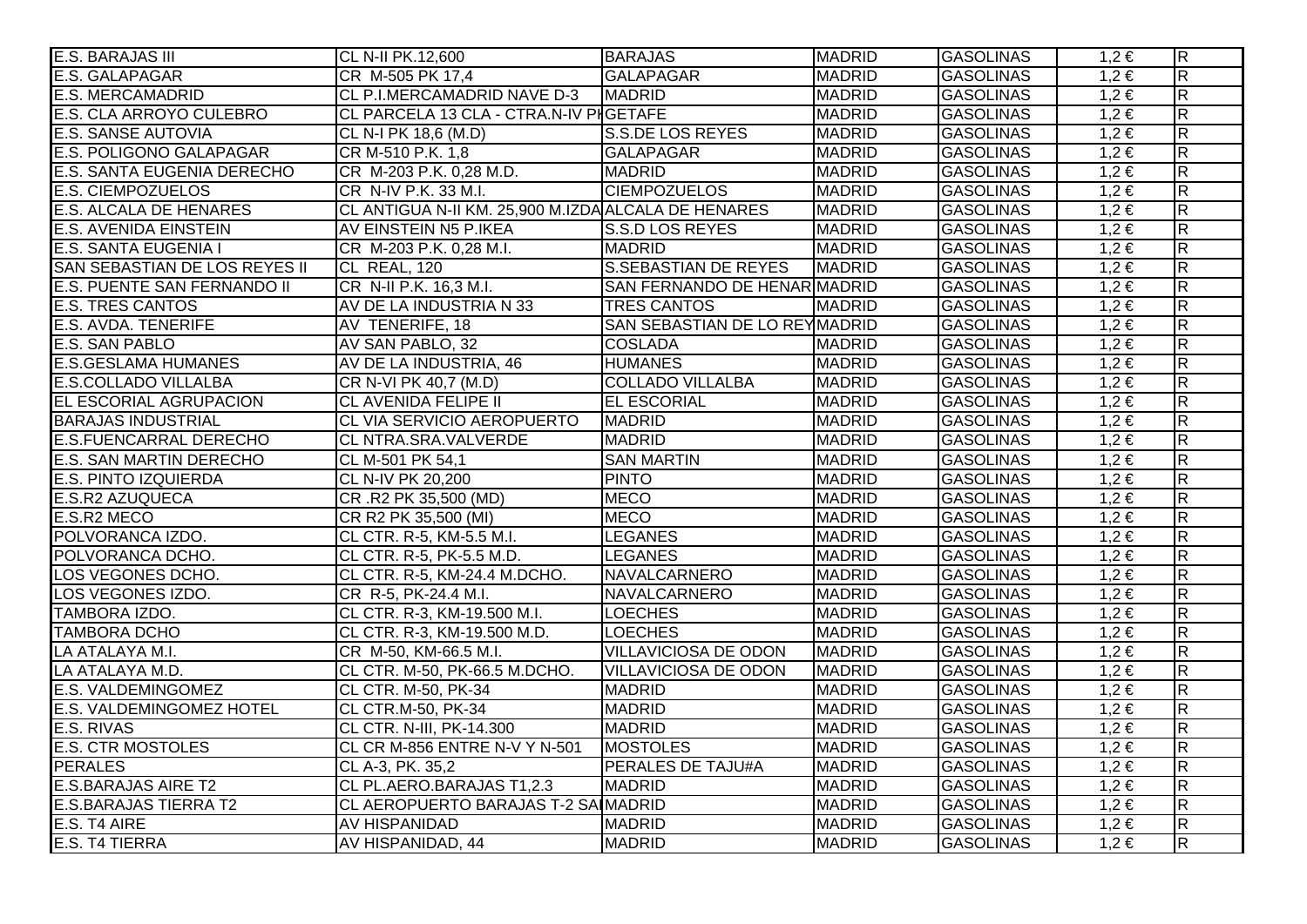| <b>E.S. PAU CARABANCHEL</b>    | AV DE LA PESETA, 6                      | <b>MADRID</b>             | <b>MADRID</b> | <b>GASOLINAS</b>     | $1,2 \in$ | $\overline{R}$          |
|--------------------------------|-----------------------------------------|---------------------------|---------------|----------------------|-----------|-------------------------|
| <b>E.S. EL MOLAR</b>           | CL A-1, PK. 41 (M.IZQ.)                 | <b>EL MOLAR</b>           | <b>MADRID</b> | <b>GASOLINAS</b>     | $1,2 \in$ | $\overline{\mathsf{R}}$ |
| <b>CAMPSARED CENTRAL</b>       | AV BURGOS 18                            | <b>MADRID</b>             | <b>MADRID</b> | <b>GASOLINAS</b>     | $1,2 \in$ | $\overline{\mathsf{R}}$ |
| <b>E.S. TORRE DEL MAR</b>      | AV ANDALUCIA, 169                       | <b>TORRE DEL MAR</b>      | <b>MALAGA</b> | <b>GASOLINAS</b>     | $1,2 \in$ | $\overline{\mathsf{R}}$ |
| E.S. LA YEDRA HH.DUARTE, SL    | CL CTR. A-45, PK-136.5                  | <b>ANTEQUERA</b>          | <b>MALAGA</b> | <b>GASOLINAS</b>     | $1,2 \in$ | $\overline{R}$          |
| <b>E.S. FUENGIROLA</b>         | AV RAMON Y CAJAL, 51                    | <b>FUENGIROLA</b>         | <b>MALAGA</b> | <b>GASOLINAS</b>     | $1,2 \in$ | $\overline{R}$          |
| E.S. EL VISO                   | AV ORTEGA Y GASSET, 234                 | <b>MALAGA</b>             | <b>MALAGA</b> | <b>GASOLINAS</b>     | $1,2 \in$ | $\overline{\mathsf{R}}$ |
| <b>E.S. LA SIERRA</b>          | CR N-331 PK.135,350                     | <b>ANTEQUERA</b>          | <b>MALAGA</b> | <b>GASOLINAS</b>     | $1,2 \in$ | $\overline{\mathsf{R}}$ |
| E.S. LA CA ADA                 | CL CTR. MA-409, PK-6.00 M.D.            | <b>FUENGIROLA</b>         | <b>MALAGA</b> | <b>GASOLINAS</b>     | $1,2 \in$ | $\overline{\mathsf{R}}$ |
| <b>E.S. BLANCA PALOMA</b>      | CL CTA. MA-476, KM.1                    | <b>MIJAS</b>              | <b>MALAGA</b> | <b>GASOLINAS</b>     | $1,2 \in$ | $\overline{R}$          |
| E.S. NERJA                     | CL N-340 PK.290,5                       | <b>NERJA</b>              | <b>MALAGA</b> | <b>GASOLINAS</b>     | $1,2 \in$ | $\overline{\mathsf{R}}$ |
| <b>E.S. MARBELLA CENTRO</b>    | AV RICARDO SORIANO, 51                  | <b>MARBELLA</b>           | <b>MALAGA</b> | <b>GASOLINAS</b>     | $1,2 \in$ | $\overline{R}$          |
| E.S. EL VISO                   | AV ORTEGA Y GASSET, 234                 | <b>MALAGA</b>             | <b>MALAGA</b> | <b>GASOLINAS</b>     | $1,2 \in$ | $\overline{\mathsf{R}}$ |
| E.S. ESTEPONA - CAMPSA-        | CR N-340, KM-166.6                      | <b>ESTEPONA</b>           | <b>MALAGA</b> | <b>GASOLINAS</b>     | $1,2 \in$ | $\overline{\mathsf{R}}$ |
| <b>E.S. VICTORIA</b>           | PZ FUENTE DE OLLETAS, SN                | <b>MALAGA</b>             | <b>MALAGA</b> | <b>GASOLINAS</b>     | $1,2 \in$ | $\overline{R}$          |
| <b>E.S. GUADALHORCE</b>        | CL P.GUADALHORCE PARC.V-6-2 MALAGA      |                           | <b>MALAGA</b> | <b>GASOLINAS</b>     | $1,2 \in$ | $\overline{R}$          |
| ALGARROBO COSTA                | CL AUTOVIA MALAGA-NERJA, PK-21ALGARROBO |                           | <b>MALAGA</b> | <b>DIESEL GLOBAI</b> | $3,9 \in$ | $\overline{R}$          |
| E.S. EL ALGARROBO              | CR N-340 PK 2778                        | ALGARROBO COSTA           | <b>MALAGA</b> | <b>DIESEL GLOBAI</b> | $3,9 \in$ | $\overline{\mathsf{R}}$ |
| E.S. ALORA                     | AV DE LA CONSTITUCION, S/N              | <b>ALORA</b>              | <b>MALAGA</b> | <b>DIESEL GLOBAI</b> | $2,4 \in$ | $\overline{R}$          |
| E.S. LA YEDRA HH.DUARTE, SL    | CL CTR. A-45, PK-136.5                  | <b>ANTEQUERA</b>          | <b>MALAGA</b> | <b>DIESEL GLOBAI</b> | $3,9 \in$ | $\overline{\mathsf{R}}$ |
| <b>E.S. EL POLIGONO</b>        | CL CN-334 KM. 160,600                   | <b>ANTEQUERA</b>          | <b>MALAGA</b> | <b>DIESEL GLOBAI</b> | $4,8 \in$ | $\overline{\mathsf{R}}$ |
| <b>E.S. EL POLIGONO</b>        | CL CN-334 KM. 160,600                   | <b>ANTEQUERA</b>          | <b>MALAGA</b> | <b>DIESEL GLOBAI</b> | $3,9 \in$ |                         |
| <b>E.S. LA SIERRA</b>          | CR N-331 PK.135,350                     | <b>ANTEQUERA</b>          | <b>MALAGA</b> | <b>DIESEL GLOBAI</b> | $3,9 \in$ | $\overline{\mathsf{R}}$ |
| <b>E.S. LA SIERRA</b>          | CR N-331 PK.135,350                     | <b>ANTEQUERA</b>          | <b>MALAGA</b> | <b>DIESEL GLOBAI</b> | $3,9 \in$ | lΤ                      |
| E.S. SAN JOSE                  | CR N-331, PK-114                        | <b>ANTEQUERA</b>          | <b>MALAGA</b> | <b>DIESEL GLOBAI</b> | $3.9 \in$ | $\overline{R}$          |
| E. S. LOS DOLMENES             | CR N-342, PK.- 162,100                  | <b>ANTEQUERA</b>          | <b>MALAGA</b> | <b>DIESEL GLOBAI</b> | $4,8 \in$ | $\overline{R}$          |
| A.S. SAN JAVIER                | CR N-331 PK.143,8 M.D                   | <b>ANTEQUERA</b>          | <b>MALAGA</b> | <b>DIESEL GLOBAI</b> | $4,8 \in$ | $\overline{R}$          |
| <b>SAN ANTONIO</b>             | AV PABLO PICASSO, 42                    | <b>ARCHIDONA</b>          | <b>MALAGA</b> | <b>DIESEL GLOBAI</b> | $4,8 \in$ | $\overline{\mathsf{R}}$ |
| AREA DE SERVICO LA PE A, S.L.  | CL ENLACE A-92 CTR. A-354               | <b>ARCHIDONA</b>          | <b>MALAGA</b> | <b>DIESEL GLOBAI</b> | $4,8 \in$ | $\overline{R}$          |
| E.S. FERANTO, S.L.             | CL A. GARCIA LORCA, C-2                 | <b>ARROYO DE LA MIEL</b>  | <b>MALAGA</b> | <b>DIESEL GLOBA</b>  | $2,4 \in$ | $\overline{\mathsf{R}}$ |
| E.S. ARROYO DE LA MIEL         | CL A.C.DEL SOL N340 PK224 MD            | <b>BENALMADENA</b>        | <b>MALAGA</b> | <b>DIESEL GLOBAI</b> | $3,9 \in$ | R.                      |
| E.S. ARROYO DE LA MIEL         | CL A.C.DEL SOL N340 PK224 MD            | BENALMADENA               | <b>MALAGA</b> | <b>DIESEL GLOBAI</b> | $3,9 \in$ |                         |
| E.S. ARROYO DE LA MIEL.        | CL A.C.DEL SOL N340 PK224 MI            | <b>BENALMADENA</b>        | <b>MALAGA</b> | <b>DIESEL GLOBAI</b> | $3,9 \in$ | $\overline{R}$          |
| E.S. ARROYO DE LA MIEL.        | CL A.C.DEL SOL N340 PK224 MI            | BENALMADENA               | <b>MALAGA</b> | <b>DIESEL GLOBAI</b> | $3.9 \in$ | T                       |
| E.S. ARPER DESAC S.L.          | AV ARROYO HONDO, SN                     | <b>BENALMADENA PUEBLO</b> | <b>MALAGA</b> | <b>DIESEL GLOBAI</b> | $4,8 \in$ | $\overline{\mathsf{R}}$ |
| E.S. DIPSA-EL TARAJAL          | AV ORTEGA Y GASSET, 484                 | <b>CAMPANILLAS</b>        | <b>MALAGA</b> | <b>DIESEL GLOBAI</b> | $3,9 \in$ | $\overline{\mathsf{R}}$ |
| <b>E.S. CAMPANILLAS</b>        | CR C-401, PK-9,158                      | <b>CAMPANILLAS</b>        | <b>MALAGA</b> | <b>DIESEL GLOBAI</b> | $2,4 \in$ | $\overline{\mathsf{R}}$ |
| <b>E.S. PARQUE TECNOLOGICO</b> | <b>CL GRAHAN BELL, S/N</b>              | <b>CAMPANILLAS</b>        | <b>MALAGA</b> | <b>DIESEL GLOBAI</b> | $3,9 \in$ | $\overline{\mathsf{R}}$ |
| E.S. SECADERO BARRIADA, S.L.   | CR C-514 P.K. 10,10                     | <b>CASARES</b>            | <b>MALAGA</b> | <b>DIESEL GLOBAI</b> | $2,4 \in$ | $\overline{\mathsf{R}}$ |
| E.S. FUENSANTA ROGEN S.L.      | AV REINA SOFIA, S/N                     | <b>COIN</b>               | <b>MALAGA</b> | <b>DIESEL GLOBAI</b> | $2,4 \in$ | $\overline{\mathsf{R}}$ |
| E.S. RODEO ESTACION, S.L.      | CL POLIGONO CANTARRANA PARCCOIN         |                           | <b>MALAGA</b> | <b>DIESEL GLOBAI</b> | $4,8 \in$ | $\overline{\mathsf{R}}$ |
| <b>E.S. GPV EL ATABAL</b>      | AV LOPE DE VEGA, SN                     | <b>EL ATABAL</b>          | <b>MALAGA</b> | <b>DIESEL GLOBAI</b> | $4,8 \in$ | R.                      |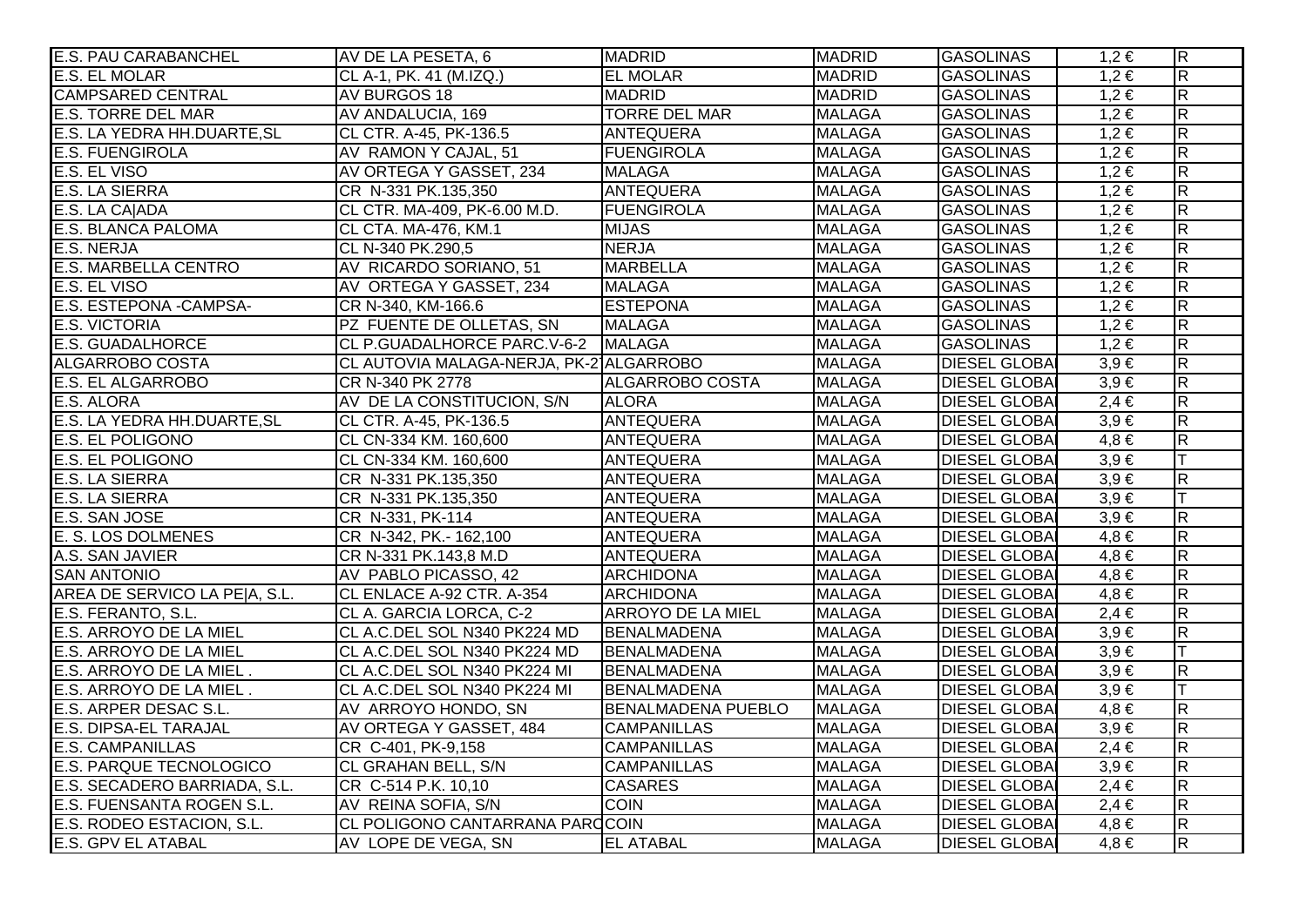| <b>E.S. BUENAS NOCHES</b>        | CL N-340 PK.147.9 C-TRANQUILA ESTEPONA |                   | <b>MALAGA</b> | <b>DIESEL GLOBAI</b> | $3,9 \in$ | $\overline{\mathsf{R}}$ |
|----------------------------------|----------------------------------------|-------------------|---------------|----------------------|-----------|-------------------------|
| E.S. ESTEPONA - CAMPSA-          | CR N-340, KM-166.6                     | <b>ESTEPONA</b>   | <b>MALAGA</b> | <b>DIESEL GLOBA</b>  | $3,9 \in$ | $\overline{\mathbf{z}}$ |
| E.S. RIO CASTOR II               | CL AUTOPISTA A-7 KM. 161 M.D.          | <b>ESTEPONA</b>   | <b>MALAGA</b> | <b>DIESEL GLOBAI</b> | $3,9 \in$ | $\overline{\mathsf{R}}$ |
| E.S. RIO CASTOR I                | CL AUTOPISTA A-7 KM.161 M.I.           | <b>ESTEPONA</b>   | <b>MALAGA</b> | <b>DIESEL GLOBA</b>  | $3,9 \in$ | $\overline{\mathsf{R}}$ |
| <b>E.S. ESTEPONA PLAYA</b>       | CL CTR. N-340, PK-163                  | <b>ESTEPONA</b>   | <b>MALAGA</b> | <b>DIESEL GLOBA</b>  | $3,9 \in$ | $\overline{R}$          |
| <b>E.S. FUENGIROLA</b>           | AV RAMON Y CAJAL, 51                   | <b>FUENGIROLA</b> | <b>MALAGA</b> | <b>DIESEL GLOBAI</b> | $3,9 \in$ | $\overline{\mathsf{R}}$ |
| E.S. LA CA ADA                   | CL CTR. MA-409, PK-6.00 M.D.           | <b>FUENGIROLA</b> | <b>MALAGA</b> | <b>DIESEL GLOBAI</b> | $3,9 \in$ | $\overline{R}$          |
| E.S. LOS BOLICHES                | AV LAS SALINAS-LOMA BAJA SN            | <b>FUENGIROLA</b> | <b>MALAGA</b> | <b>DIESEL GLOBA</b>  | $3,9 \in$ | $\overline{\mathsf{R}}$ |
| <b>E.S. SANTA ISABEL</b>         | CL A-369 KM 38.500                     | <b>GAUCIN</b>     | <b>MALAGA</b> | <b>DIESEL GLOBA</b>  | $4,8 \in$ | $\overline{\mathsf{R}}$ |
| E.S. LA CALA                     | AV CALA DEL MORAL                      | <b>LA CALA</b>    | <b>MALAGA</b> | <b>DIESEL GLOBA</b>  | $2,4 \in$ | $\overline{R}$          |
| E.S. EL CARMEN-OFE, S.A.         | AV PINTOR SOROLLA, 76                  | <b>MALAGA</b>     | <b>MALAGA</b> | <b>DIESEL GLOBA</b>  | $2,4 \in$ | $\overline{R}$          |
| E.S. VILLAROSA, S.A.             | CR CADIZ N-340 KM.236                  | <b>MALAGA</b>     | <b>MALAGA</b> | <b>DIESEL GLOBA</b>  | $3,9 \in$ | $\overline{\mathbf{z}}$ |
| E.S. SANTA JULIA                 | CL PL. CRUZ HUMILLADERO, S/N           | <b>MALAGA</b>     | <b>MALAGA</b> | <b>DIESEL GLOBAI</b> | $2,4 \in$ | $\overline{\mathsf{R}}$ |
| E.S. EL VISO                     | AV ORTEGA Y GASSET, 234                | <b>MALAGA</b>     | <b>MALAGA</b> | <b>DIESEL GLOBA</b>  | $3,9 \in$ | $\overline{\mathsf{R}}$ |
| E.S. CIUDAD JARDIN               | AV SANTIAGO RAMON Y CAJAL,1 MALAGA     |                   | <b>MALAGA</b> | <b>DIESEL GLOBAI</b> | $2,4 \in$ | $\overline{\mathsf{R}}$ |
| E.S. LA TANA                     | CR SAN JOSE, 107                       | <b>MALAGA</b>     | <b>MALAGA</b> | <b>DIESEL GLOBA</b>  | $4,8 \in$ | $\overline{\mathsf{R}}$ |
| E.S. HERSAN, S.L.                | CL CAMINO ANTEQUERA, 78                | <b>MALAGA</b>     | <b>MALAGA</b> | <b>DIESEL GLOBA</b>  | $2,4 \in$ | $\overline{\mathsf{R}}$ |
| <b>E.S. LAS PEDRIZAS</b>         | CL N-331 PK-163.5                      | <b>MALAGA</b>     | <b>MALAGA</b> | <b>DIESEL GLOBAL</b> | $3,9 \in$ | $\overline{\mathsf{R}}$ |
| E.S. AYALA                       | CL AYALA S/N                           | <b>MALAGA</b>     | <b>MALAGA</b> | <b>DIESEL GLOBA</b>  | $2,4 \in$ | $\overline{\mathsf{R}}$ |
| E.S. EL VISO                     | AV ORTEGA Y GASSET, 234                | <b>MALAGA</b>     | <b>MALAGA</b> | <b>DIESEL GLOBA</b>  | $3,9 \in$ | $\overline{R}$          |
| E.S. EL VISO                     | AV ORTEGA Y GASSET, 234                | <b>MALAGA</b>     | <b>MALAGA</b> | <b>DIESEL GLOBA</b>  | $3,9 \in$ |                         |
| <b>E.S. VICTORIA</b>             | PZ FUENTE DE OLLETAS, SN               | <b>MALAGA</b>     | <b>MALAGA</b> | <b>DIESEL GLOBA</b>  | $3,9 \in$ | $\overline{R}$          |
| <b>E.S. GUADALHORCE</b>          | CL P.GUADALHORCE PARC.V-6-2 MALAGA     |                   | <b>MALAGA</b> | <b>DIESEL GLOBA</b>  | $3,9 \in$ | $\overline{\mathbf{z}}$ |
| <b>E.S. GUADALHORCE</b>          | CL P.GUADALHORCE PARC.V-6-2 MALAGA     |                   | <b>MALAGA</b> | <b>DIESEL GLOBA</b>  | $3,9 \in$ | T                       |
| MALAGA SIERRA BLANCA, S.L.       | AV DE VELAZQUEZ, 208                   | <b>MALAGA</b>     | <b>MALAGA</b> | <b>DIESEL GLOBAI</b> | $4,8 \in$ | $\overline{R}$          |
| E.S.VILLANUEVA GOMEZ S.L.        | CR N-340 KM.247,6                      | <b>MALAGA</b>     | <b>MALAGA</b> | <b>DIESEL GLOBA</b>  | $4,8 \in$ | $\overline{R}$          |
| <b>SANTA BARBARA</b>             | <b>CL HNOS LUMIERE EQS FIDEAS</b>      | <b>MALAGA</b>     | <b>MALAGA</b> | <b>DIESEL GLOBAI</b> | $3,9 \in$ | $\overline{\mathsf{R}}$ |
| <b>E.S. INTELHORCE</b>           | CL GLORIETA C.ARENAL, SN               | <b>MALAGA</b>     | <b>MALAGA</b> | <b>DIESEL GLOBA</b>  | $3,9 \in$ | $\overline{\mathsf{R}}$ |
| <b>E.S. INTELHORCE</b>           | CL GLORIETA C.ARENAL, SN               | <b>MALAGA</b>     | <b>MALAGA</b> | <b>DIESEL GLOBA</b>  | $3,9 \in$ |                         |
| E.S. LA ROCA                     | AV VALLE INCLAN, SN                    | <b>MALAGA</b>     | <b>MALAGA</b> | <b>DIESEL GLOBA</b>  | $3,9 \in$ | $\overline{\mathbf{z}}$ |
| <b>E.S. CONSUL</b>               | CL DEMOSTENES, SN                      | <b>MALAGA</b>     | <b>MALAGA</b> | <b>DIESEL GLOBAI</b> | $3,9 \in$ | $\overline{\mathbf{z}}$ |
| <b>E.S. CIUDAD JARDIN</b>        | AV JACINTO BENAVENTE, S/N              | <b>MALAGA</b>     | <b>MALAGA</b> | <b>DIESEL GLOBAI</b> | $3,9 \in$ | $\overline{\mathsf{R}}$ |
| <b>E.S. DE MANILVA</b>           | CR N-340 PK. 144,7                     | <b>MANILVA</b>    | <b>MALAGA</b> | <b>DIESEL GLOBA</b>  | $2,4 \in$ | $\overline{\mathsf{R}}$ |
| E.S. ELVIRIA, S.L.               | CR N-340, PK-199,3                     | <b>MARBELLA</b>   | <b>MALAGA</b> | <b>DIESEL GLOBA</b>  | $2,4 \in$ | $\overline{\mathsf{R}}$ |
| <b>E.S. MARBELLA CENTRO</b>      | AV RICARDO SORIANO, 51                 | <b>MARBELLA</b>   | <b>MALAGA</b> | <b>DIESEL GLOBA</b>  | $3,9 \in$ | $\overline{\mathsf{R}}$ |
| <b>E.S. PINOMAR</b>              | CL N-340 PK-189,3                      | <b>MARBELLA</b>   | <b>MALAGA</b> | <b>DIESEL GLOBA</b>  | $3,9 \in$ | $\overline{\mathsf{R}}$ |
| <b>E.S. LA FUENTE S.L.</b>       | AV ARIAS DE VELASCO, 2                 | <b>MARBELLA</b>   | <b>MALAGA</b> | <b>DIESEL GLOBA</b>  | $2,4 \in$ | $\overline{\mathsf{R}}$ |
| <b>E.S. PUERTO BANUS</b>         | AV RIVERA, S.N.                        | <b>MARBELLA</b>   | <b>MALAGA</b> | <b>DIESEL GLOBA</b>  | $2,4 \in$ | $\overline{\mathsf{R}}$ |
| <b>E.S. ALTOS DE MARBELLA II</b> | CL AUTOPISTA A-7 KM. 187 M.D.          | <b>MARBELLA</b>   | <b>MALAGA</b> | <b>DIESEL GLOBA</b>  | $3,9 \in$ | $\overline{\mathsf{R}}$ |
| E.S. ALTOS DE MARBELLA I         | CL AUTOPISTA A-7 KM. 187 M.I.          | <b>MARBELLA</b>   | <b>MALAGA</b> | <b>DIESEL GLOBA</b>  | $3,9 \in$ | $\overline{\mathbf{z}}$ |
| <b>E.S.ELVIRIA II</b>            | CL N-340 PK 199,3                      | <b>MARBELLA</b>   | <b>MALAGA</b> | <b>DIESEL GLOBAI</b> | $2,4 \in$ | $\overline{R}$          |
| E.S. BLANCA PALOMA               | CL CTA. MA-476, KM.1                   | <b>MIJAS</b>      | <b>MALAGA</b> | <b>DIESEL GLOBAI</b> | $3,9 \in$ | $\overline{\mathbf{z}}$ |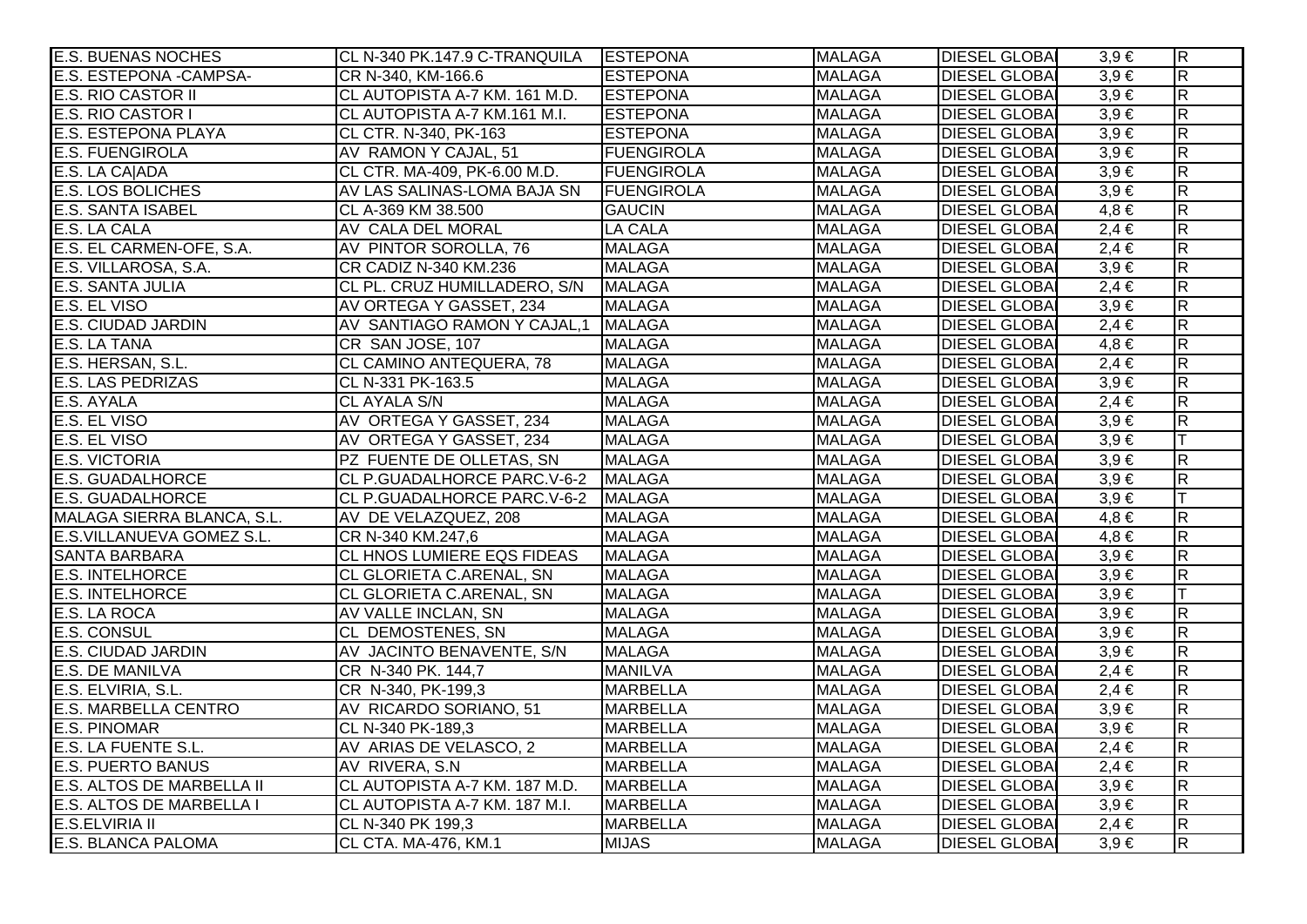| E.S. NERJA                     | CL N-340 PK.290,5                         | <b>NERJA</b>                  | <b>MALAGA</b> | <b>DIESEL GLOBAL</b> | $3,9 \in$ | $\overline{\mathsf{R}}$ |
|--------------------------------|-------------------------------------------|-------------------------------|---------------|----------------------|-----------|-------------------------|
| <b>E.S. RINCON VICTORIA</b>    | AV LA TORRE, 26                           | RINCON DE LA VICTORIA         | <b>MALAGA</b> | <b>DIESEL GLOBA</b>  | $3,9 \in$ | $\overline{\mathsf{R}}$ |
| <b>E.S. TORRE DEL MAR</b>      | AV ANDALUCIA, 169                         | <b>TORRE DEL MAR</b>          | <b>MALAGA</b> | <b>DIESEL GLOBAI</b> | $3,9 \in$ | $\overline{\mathsf{R}}$ |
| <b>E.S. TORRE DEL MAR</b>      | AV ANDALUCIA, 169                         | <b>TORRE DEL MAR</b>          | <b>MALAGA</b> | <b>DIESEL GLOBAI</b> | $3,9 \in$ | $\top$                  |
| <b>E.S.NUEVA TORRE DEL MAR</b> | AV ANDALUCIA, S/N                         | <b>TORRE DEL MAR</b>          | <b>MALAGA</b> | <b>DIESEL GLOBAI</b> | $3,9 \in$ | $\overline{\mathsf{R}}$ |
| <b>E.S. RINCON VICTORIA</b>    | AV LA TORRE, 26                           | RINCON DE LA VICTORIA         | <b>MALAGA</b> | <b>GASOLINAS</b>     | $1,2 \in$ | $\overline{R}$          |
| E.S. LOS ALAMOS, S.L.          | CR N-340, KM-228, 2                       | <b>TORREMOLINOS</b>           | <b>MALAGA</b> | <b>DIESEL GLOBAI</b> | $2,4 \in$ | $\overline{\mathsf{R}}$ |
| <b>E.S. LOS ROSALES</b>        | AV CARLOTA ALESSANDRI, 11                 | <b>TORREMOLINOS</b>           | <b>MALAGA</b> | <b>DIESEL GLOBAL</b> | $2,4 \in$ | $\overline{\mathsf{R}}$ |
| E.S. LA COLINA                 | CR N-340 PK.228                           | <b>TORREMOLINOS</b>           | <b>MALAGA</b> | <b>DIESEL GLOBAI</b> | $2,4 \in$ | $\overline{\mathsf{R}}$ |
| <b>E.S.LA COLINA</b>           | AV MANUEL FRAGA IRIBARNE, 9               | <b>TORREMOLINOS</b>           | <b>MALAGA</b> | <b>DIESEL GLOBAI</b> | $2,4 \in$ | $\overline{R}$          |
| <b>E.S. EL MORCHE</b>          | CR N-340, KM-282                          | <b>TORROX COSTA</b>           | <b>MALAGA</b> | <b>DIESEL GLOBAI</b> | $4,8 \in$ | $\overline{\mathsf{R}}$ |
| <b>E.S. LOS REMEDIOS</b>       | AV VIVAR TELLEZ, S/N                      | <b>VELEZ</b>                  | <b>MALAGA</b> | <b>DIESEL GLOBAI</b> | $4,8 \in$ | $\overline{\mathsf{R}}$ |
| E.S. VELEZ MALAGA              | CL ROTONDA MATA, SN.APT.512               | <b>VELEZ</b>                  | <b>MALAGA</b> | <b>DIESEL GLOBAI</b> | $3,9 \in$ | $\overline{R}$          |
| <b>E.S. VELEZ MALAGA</b>       | CL ROTONDA MATA, SN.APT.512               | <b>VELEZ</b>                  | <b>MALAGA</b> | <b>DIESEL GLOBA</b>  | $3,9 \in$ | lΤ                      |
| <b>E.S. SAN SEBASTIAN</b>      | CL C/ LAUREANO CASQUERO, S/N VELEZ MALAGA |                               | <b>MALAGA</b> | <b>DIESEL GLOBAI</b> | $4,8 \in$ | $\overline{R}$          |
| <b>E.S. LA INMACULADA</b>      | CL CTR. A-335, PK-1.300                   | <b>VELEZ MALAGA</b>           | <b>MALAGA</b> | <b>DIESEL GLOBAI</b> | $4,8 \in$ | $\overline{\mathsf{R}}$ |
| <b>E.S. EL TRAPICHE</b>        | CR A-352 PK.2,320                         | VELEZ-MALAGA                  | <b>MALAGA</b> | <b>DIESEL GLOBAI</b> | $2,4 \in$ | $\overline{R}$          |
| <b>E.S. LA TORRE</b>           | CR N-340 PK.272,245                       | VELEZ-MALAGA                  | <b>MALAGA</b> | <b>DIESEL GLOBAI</b> | $2,4 \in$ | $\overline{\mathsf{R}}$ |
| E.S. VILLANUEVA DEL ROSARIO    | CL CTR. A-359, PK-167                     | VILLANUEVA DEL ROSARIO MALAGA |               | <b>DIESEL GLOBAI</b> | $3,9 \in$ | $\overline{\mathsf{R}}$ |
| E.S. PANEQUE, S.L.             | CL AT A-92M - PK.8 MD                     | VILLANUEVA DEL TRABUCOMALAGA  |               | <b>DIESEL GLOBAI</b> | $4,8 \in$ | $\overline{\mathsf{R}}$ |
| <b>E.S. EL POLEAR</b>          | CL AUTOVIA A-92M, PK-8 M.I.               | VILLANUEVA DEL TRABUCOMALAGA  |               | <b>DIESEL GLOBAI</b> | $4,8 \in$ | $\overline{\mathsf{R}}$ |
| E.S. VILLANUEVA DEL ROSARIO    | CL CTR. A-359, PK-167                     | VILLANUEVA DEL ROSARIO MALAGA |               | <b>GASOLINAS</b>     | $1,2 \in$ | $\overline{R}$          |
| E.S. ARROYO DE LA MIEL         | CL A.C.DEL SOL N340 PK224 MD              | <b>BENALMADENA</b>            | <b>MALAGA</b> | <b>GASOLINAS</b>     | $1,2 \in$ | $\overline{R}$          |
| E.S. ARROYO DE LA MIEL.        | CL A.C.DEL SOL N340 PK224 MI              | BENALMADENA                   | <b>MALAGA</b> | <b>GASOLINAS</b>     | $1,2 \in$ | $\overline{R}$          |
| <b>E.S. RIO CASTOR II</b>      | CL AUTOPISTA A-7 KM. 161 M.D.             | <b>ESTEPONA</b>               | <b>MALAGA</b> | <b>GASOLINAS</b>     | $1,2 \in$ | $\overline{\mathsf{R}}$ |
| <b>E.S. RIO CASTOR I</b>       | CL AUTOPISTA A-7 KM.161 M.I.              | <b>ESTEPONA</b>               | <b>MALAGA</b> | <b>GASOLINAS</b>     | $1,2 \in$ | $\overline{\mathsf{R}}$ |
| E.S. ALTOS DE MARBELLA II      | CL AUTOPISTA A-7 KM. 187 M.D.             | <b>MARBELLA</b>               | <b>MALAGA</b> | <b>GASOLINAS</b>     | $1,2 \in$ | $\overline{R}$          |
| E.S. ALTOS DE MARBELLA I       | CL AUTOPISTA A-7 KM. 187 M.I.             | <b>MARBELLA</b>               | <b>MALAGA</b> | <b>GASOLINAS</b>     | $1,2 \in$ | $\overline{\mathsf{R}}$ |
| <b>E.S. EL ALGARROBO</b>       | CR N-340 PK 2778                          | ALGARROBO COSTA               | <b>MALAGA</b> | <b>GASOLINAS</b>     | $1,2 \in$ | $\overline{R}$          |
| <b>E.S. LOS BOLICHES</b>       | AV LAS SALINAS-LOMA BAJA SN               | FUENGIROLA                    | <b>MALAGA</b> | <b>GASOLINAS</b>     | $1,2 \in$ | $\overline{\mathsf{R}}$ |
| <b>E.S. PARQUE TECNOLOGICO</b> | CL GRAHAN BELL, S/N                       | <b>CAMPANILLAS</b>            | <b>MALAGA</b> | <b>GASOLINAS</b>     | $1,2 \in$ | $\overline{R}$          |
| <b>E.S. VELEZ MALAGA</b>       | CL ROTONDA MATA, SN. APT. 512             | <b>VELEZ</b>                  | <b>MALAGA</b> | <b>GASOLINAS</b>     | $1,2 \in$ | $\overline{R}$          |
| <b>E.S. ESTEPONA PLAYA</b>     | CL CTR. N-340, PK-163                     | <b>ESTEPONA</b>               | <b>MALAGA</b> | <b>GASOLINAS</b>     | $1,2 \in$ | $\overline{\mathsf{R}}$ |
| <b>SANTA BARBARA</b>           | CL HNOS LUMIERE EQS FIDEAS                | <b>MALAGA</b>                 | <b>MALAGA</b> | <b>GASOLINAS</b>     | $1,2 \in$ | $\overline{\mathsf{R}}$ |
| <b>E.S.NUEVA TORRE DEL MAR</b> | AV ANDALUCIA, S/N                         | <b>TORRE DEL MAR</b>          | <b>MALAGA</b> | <b>GASOLINAS</b>     | $1,2 \in$ | $\overline{\mathsf{R}}$ |
| <b>E.S. INTELHORCE</b>         | CL GLORIETA C.ARENAL, SN                  | <b>MALAGA</b>                 | <b>MALAGA</b> | <b>GASOLINAS</b>     | $1,2 \in$ | $\overline{\mathsf{R}}$ |
| E.S. LA ROCA                   | AV VALLE INCLAN, SN                       | <b>MALAGA</b>                 | <b>MALAGA</b> | <b>GASOLINAS</b>     | $1,2 \in$ | $\overline{\mathsf{R}}$ |
| <b>E.S. CONSUL</b>             | CL DEMOSTENES, SN                         | <b>MALAGA</b>                 | <b>MALAGA</b> | <b>GASOLINAS</b>     | $1,2 \in$ | $\overline{\mathsf{R}}$ |
| <b>E.S. CIUDAD JARDIN</b>      | AV JACINTO BENAVENTE, S/N                 | <b>MALAGA</b>                 | <b>MALAGA</b> | <b>GASOLINAS</b>     | $1,2 \in$ | $\overline{\mathsf{R}}$ |
| <b>ALGARROBO COSTA</b>         | CL AUTOVIA MALAGA-NERJA, PK-21ALGARROBO   |                               | <b>MALAGA</b> | <b>GASOLINAS</b>     | $1,2 \in$ | $\overline{\mathsf{R}}$ |
| <b>E.S. ALBARES</b>            | CL CT. N-301, PK-355                      | <b>CIEZA</b>                  | <b>MURCIA</b> | <b>GASOLINAS</b>     | $1,2 \in$ | $\overline{\mathsf{R}}$ |
| E.S. CASTILLITOS, S.L.         | CR N-301 PK.434,900                       | LOS DOLORES - CARTAGENMURCIA  |               | <b>GASOLINAS</b>     | $1,2 \in$ | $\overline{\mathsf{R}}$ |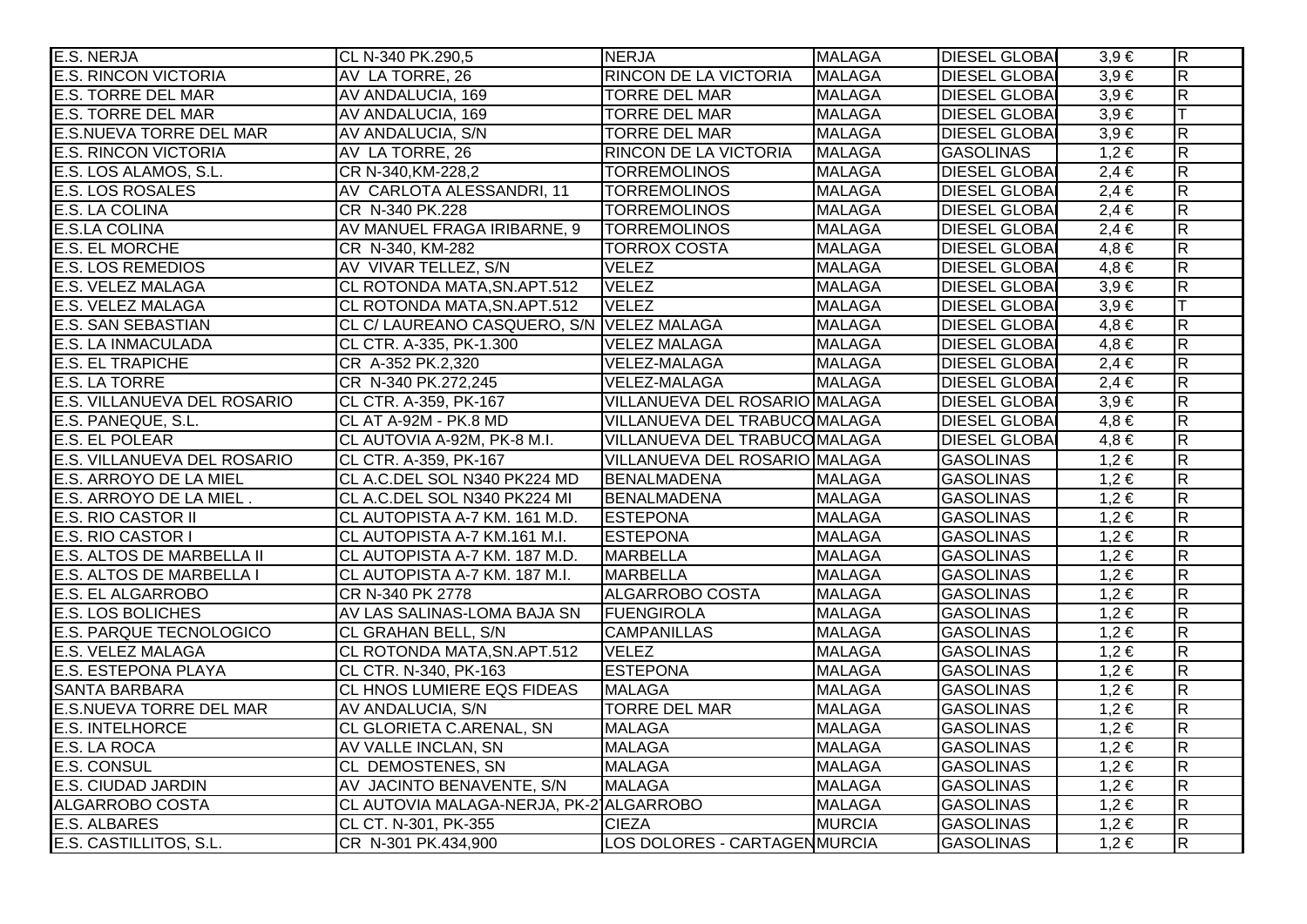| E.S. RONDA                   | AV RONDA LEVANTE, S/N                       | <b>MURCIA</b>             | <b>MURCIA</b> | <b>GASOLINAS</b>     | $1,2 \in$ | $\overline{\mathsf{R}}$ |
|------------------------------|---------------------------------------------|---------------------------|---------------|----------------------|-----------|-------------------------|
| <b>E.S. PUERTO LUMBRERAS</b> | CR N-340 KM. 578,2 M.D.                     | <b>PUERTO LUMBRERAS</b>   | <b>MURCIA</b> | <b>GASOLINAS</b>     | $1,2 \in$ | $\overline{\mathsf{R}}$ |
| <b>E.S. MAZARRON</b>         | AV CONSTITUCION, 154                        | <b>MAZARRON</b>           | <b>MURCIA</b> | <b>GASOLINAS</b>     | $1,2 \in$ | $\overline{\mathsf{R}}$ |
| <b>E.S. MOLINA SEGURA</b>    | CR N-301 KM. 384 M.I.                       | <b>MOLINA DE SEGURA</b>   | <b>MURCIA</b> | <b>GASOLINAS</b>     | $1,2 \in$ | $\overline{\mathsf{R}}$ |
| <b>E.S. LA PALOMA</b>        | AV 1 DE MAYO, 96                            | <b>EL PALMAR</b>          | <b>MURCIA</b> | <b>GASOLINAS</b>     | $1,2 \in$ | $\overline{\mathsf{R}}$ |
| E.S. SANTIAGO DE LA RIBERA   | AV DEL MAR MENOR, S/N                       | SANTIAGO DE LA RIBERA     | <b>MURCIA</b> | <b>GASOLINAS</b>     | $1,2 \in$ | $\overline{\mathsf{R}}$ |
| <b>E.S. BENIAJAN</b>         | CR SAN JAVIER KM. 4,800                     | <b>BENIAJAN</b>           | <b>MURCIA</b> | <b>GASOLINAS</b>     | $1,2 \in$ | $\overline{\mathsf{R}}$ |
| E.S. CABEZO CORTADO          | CL N-301 PK.382                             | <b>ESPINARDO</b>          | <b>MURCIA</b> | <b>GASOLINAS</b>     | $1,2 \in$ | $\overline{\mathsf{R}}$ |
| <b>E.S.TORRECIEGA</b>        | CL BERLIN S/N                               | <b>CARTAGENA</b>          | <b>MURCIA</b> | <b>GASOLINAS</b>     | $1,2 \in$ | $\overline{\mathsf{R}}$ |
| <b>E.S. ALCANTARILLA</b>     | CR TORRES DE COTILLAS KM. 0,20 ALCANTARILLA |                           | <b>MURCIA</b> | <b>GASOLINAS</b>     | $1,2 \in$ | $\overline{R}$          |
| <b>E.S. SAN GINES</b>        | CL POL.IND.OESTE C.429                      | <b>SAN GINES - MURCIA</b> | <b>MURCIA</b> | <b>GASOLINAS</b>     | $1,2 \in$ | $\overline{\mathsf{R}}$ |
| <b>E.S. TORRE COTILLAS</b>   | CR N-344 KM.4,2                             | <b>JAVALI NUEVO</b>       | <b>MURCIA</b> | <b>GASOLINAS</b>     | $1,2 \in$ | $\overline{R}$          |
| E.S.MUNUERA, S.L.            | CL P.I.SAPRELORCA, S/N                      | <b>LORCA</b>              | <b>MURCIA</b> | <b>GASOLINAS</b>     | $1,2 \in$ | $\overline{\mathsf{R}}$ |
| <b>E.S. PUERTO AUTOVIA</b>   | CR N-340 KM. 584 M.D.                       | <b>LORCA</b>              | <b>MURCIA</b> | <b>GASOLINAS</b>     | $1,2 \in$ | $\overline{R}$          |
| <b>CAMPSARED LIBRILLA</b>    | CR N-340 P.K. 639,7                         | <b>LIBRILLA</b>           | <b>MURCIA</b> | <b>GASOLINAS</b>     | $1,2 \in$ | $\overline{\mathsf{R}}$ |
| <b>E.S. EL ALAMILLO</b>      | CL CN-332 KM. 30,2                          | <b>MAZARRON</b>           | <b>MURCIA</b> | <b>GASOLINAS</b>     | $1,2 \in$ | $\overline{\mathsf{R}}$ |
| E.S. CIEZA                   | CL CTR. N-301A, PK-345                      | <b>CIEZA</b>              | <b>MURCIA</b> | <b>GASOLINAS</b>     | $1,2 \in$ | $\overline{R}$          |
| E.S. EL VALLE                | CR DE SANTA CATALINA, KM.1                  | <b>MURCIA</b>             | <b>MURCIA</b> | <b>GASOLINAS</b>     | $1,2 \in$ | $\overline{\mathsf{R}}$ |
| <b>E.S. BARRIO PERAL</b>     | CL JUAN FERNANDEZ, 20 B. PERAL CARTAGENA    |                           | <b>MURCIA</b> | <b>GASOLINAS</b>     | $1,2 \in$ | $\overline{R}$          |
| E.S. EL PASEO                | CL PROL. PASEO ALFONSO XIII, S/NCARTAGENA   |                           | <b>MURCIA</b> | <b>GASOLINAS</b>     | $1,2 \in$ | $\overline{R}$          |
| E.S. ESPINARDO PPAL.         | CL DESVIO DE ESPINARDO, SN                  | <b>ESPINARDO</b>          | <b>MURCIA</b> | <b>GASOLINAS</b>     | $1,2 \in$ | $\overline{R}$          |
| <b>E.S. JAVALI NUEVO</b>     | CR TORRE COTILLAS, KM-2                     | <b>ALCANTARILLA</b>       | <b>MURCIA</b> | <b>GASOLINAS</b>     | $1,2 \in$ | $\overline{\mathsf{R}}$ |
| E.S. CABO DE PALOS           | CL C. CABO PALOS-ALBUJON, KM-1CABO DE PALOS |                           | <b>MURCIA</b> | <b>GASOLINAS</b>     | $1,2 \in$ | $\overline{R}$          |
| E.S. JUAN ZAMORA AZNAR       | CR N-344, KM. 47,5                          | <b>JUMILLA</b>            | <b>MURCIA</b> | <b>GASOLINAS</b>     | $1,2 \in$ | $\overline{R}$          |
| <b>E.S. LAS PALMERAS</b>     | CR N-340, PK-599,5                          | <b>LORCA</b>              | <b>MURCIA</b> | <b>GASOLINAS</b>     | $1,2 \in$ | $\overline{\mathsf{R}}$ |
| <b>E.S. LAS TEJERAS</b>      | CR LA PALMA PK. 1,5                         | <b>CARTAGENA</b>          | <b>MURCIA</b> | <b>GASOLINAS</b>     | $1,2 \in$ | $\overline{\mathsf{R}}$ |
| E.S. LA MANGA                | CL GRAN VIA S/N                             | LA MANGA                  | <b>MURCIA</b> | <b>GASOLINAS</b>     | $1,2 \in$ | $\overline{\mathsf{R}}$ |
| <b>E.S.ANIBAL</b>            | CL REY CARLOS III, 31                       | <b>AGUILAS</b>            | <b>MURCIA</b> | <b>DIESEL GLOBAI</b> | $4,8 \in$ | $\overline{R}$          |
| <b>E.S. ANIBAL</b>           | CL CT. N-332, PK.- 3,37                     | <b>AGUILAS</b>            | <b>MURCIA</b> | <b>DIESEL GLOBA</b>  | $4,8 \in$ | $\overline{\mathsf{R}}$ |
| <b>E.S. ALCANTARILLA</b>     | CR TORRES DE COTILLAS KM. 0,20 ALCANTARILLA |                           | <b>MURCIA</b> | <b>DIESEL GLOBAI</b> | $3,9 \in$ | $\overline{R}$          |
| <b>E.S. JAVALI NUEVO</b>     | CR TORRE COTILLAS, KM-2                     | <b>ALCANTARILLA</b>       | <b>MURCIA</b> | <b>DIESEL GLOBAI</b> | $3,9 \in$ | $\overline{\mathsf{R}}$ |
| E.S. ALHAMA, S.A.            | CR N-340, KM-628,6                          | <b>ALHAMA DE MURCIA</b>   | <b>MURCIA</b> | <b>DIESEL GLOBA</b>  | $4,8 \in$ | $\overline{\mathsf{R}}$ |
| E.S. TOJEMAJU                | CR SANTOMERA A ALQUERIAS                    | <b>ALQUERIAS</b>          | <b>MURCIA</b> | <b>DIESEL GLOBAI</b> | $4,8 \in$ | $\overline{\mathsf{R}}$ |
| E.S. LAS CUMBRES S.L.        | CR N-301 PK 403                             | <b>BA#OS Y MENDIGO</b>    | <b>MURCIA</b> | <b>DIESEL GLOBA</b>  | $4,8 \in$ | $\overline{\mathsf{R}}$ |
| E.S. LAS CUMBRES, S.L.       | CL N-301 KM. 408,5                          | <b>BAIOS Y MENDIGO</b>    | <b>MURCIA</b> | <b>DIESEL GLOBAI</b> | $4,8 \in$ | $\overline{\mathsf{R}}$ |
| E.S. LAS CUMBRES, S.L.       | CL N-301 KM. 408,5                          | <b>BAIOS Y MENDIGO</b>    | <b>MURCIA</b> | <b>DIESEL GLOBAI</b> | $3,9 \in$ | lΤ                      |
| E.S. F. JIMENEZ CONESA       | CR MADRID-CARTAGENA                         | <b>BALSAPINTADA</b>       | <b>MURCIA</b> | <b>DIESEL GLOBA</b>  | $4,8 \in$ | $\overline{\mathsf{R}}$ |
| E.S. F. JIMENEZ CONESA       | CR MADRID-CARTAGENA                         | BALSAPINTADA              | <b>MURCIA</b> | <b>DIESEL GLOBAI</b> | $3,9 \in$ |                         |
| BAMAS 2000, S.L.             | CL CTR. C-3223, KM-27                       | <b>BARINAS</b>            | <b>MURCIA</b> | <b>DIESEL GLOBAI</b> | $3,9 \in$ | $\overline{\mathsf{R}}$ |
| <b>E.S. BENIAJAN</b>         | CR SAN JAVIER KM. 4,800                     | <b>BENIAJAN</b>           | <b>MURCIA</b> | <b>DIESEL GLOBAI</b> | $3,9 \in$ | $\overline{\mathsf{R}}$ |
| E.S. ALARCON, S.L            | AV CALVO SOTELO, 4                          | <b>BENIEL</b>             | <b>MURCIA</b> | <b>DIESEL GLOBAI</b> | $4,8 \in$ | $\overline{\mathsf{R}}$ |
| <b>E.S. SAN BARTOLOME</b>    | CL CTT.BENIEL-ZENETA PK 1,6                 | <b>BENIEL</b>             | <b>MURCIA</b> | <b>DIESEL GLOBAI</b> | $4,8 \in$ | $\overline{R}$          |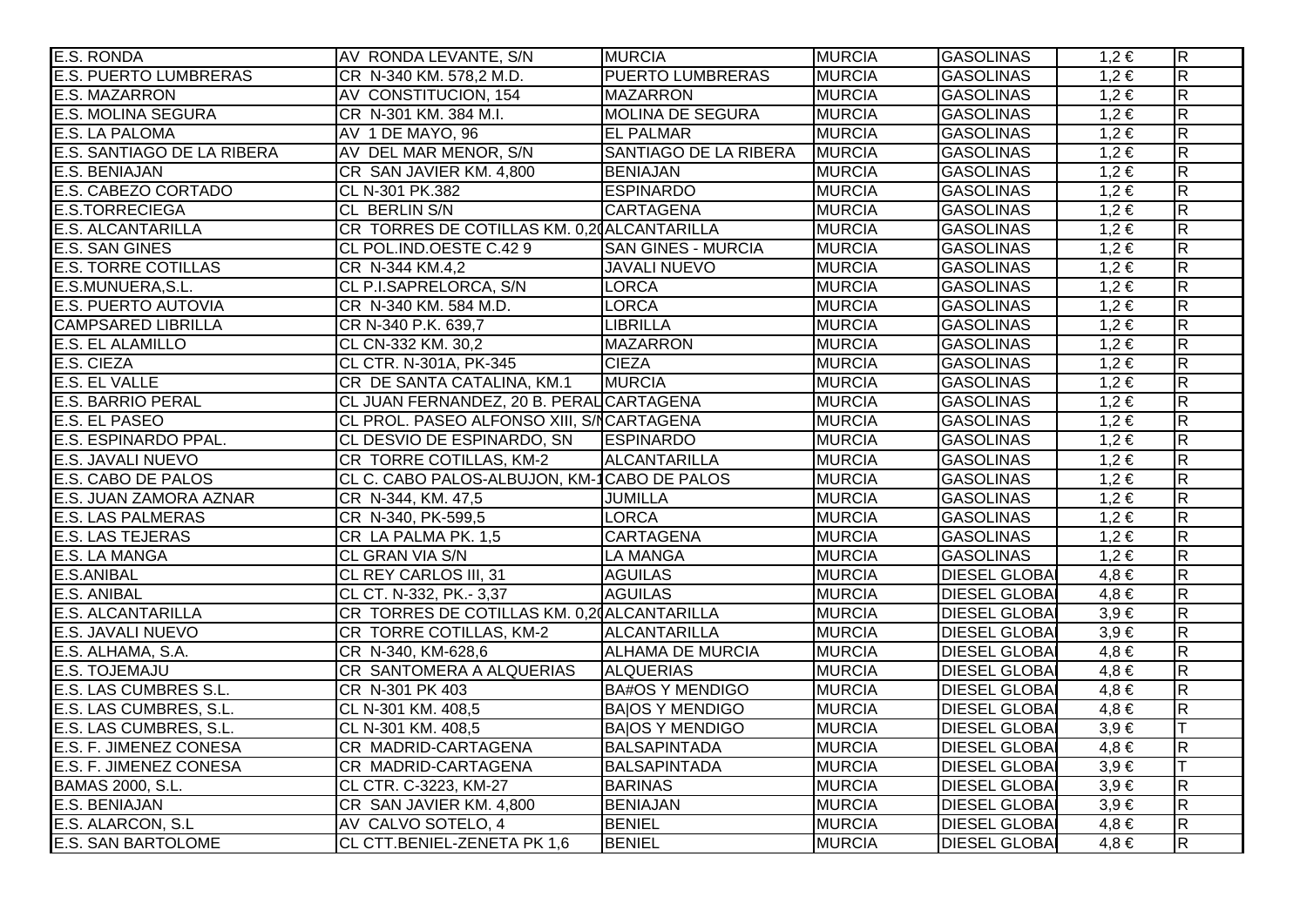| <b>E.S. BULLAS</b>                | CR MURCIA, PK. 43                           | <b>BULLAS</b>               | <b>MURCIA</b> | <b>DIESEL GLOBAI</b> | $3,9 \in$ | $\overline{\mathsf{R}}$ |
|-----------------------------------|---------------------------------------------|-----------------------------|---------------|----------------------|-----------|-------------------------|
| <b>E.S. LOS PINOS</b>             | CR MURCIA-SAN JAVIER, KM.18                 | CAJADAS DE SAN PEDRO        | <b>MURCIA</b> | <b>DIESEL GLOBAI</b> | $4,8 \in$ | $\overline{\mathsf{R}}$ |
| <b>E.S. CABO DE PALOS</b>         | CL C. CABO PALOS-ALBUJON, KM-1CABO DE PALOS |                             | <b>MURCIA</b> | <b>DIESEL GLOBAI</b> | $3,9 \in$ | $\overline{\mathsf{R}}$ |
| <b>ALFONSO LOPEZ MARIN</b>        | CL C-3314 PK.10,8                           | <b>CALASPARRA</b>           | <b>MURCIA</b> | <b>DIESEL GLOBAI</b> | $3,9 \in$ | $\overline{R}$          |
| <b>E.S. JUAN VALVERDE GARCIA</b>  | CR C-3314 KM. 12,5                          | <b>CALASPARRA</b>           | <b>MURCIA</b> | <b>DIESEL GLOBAI</b> | $4,8 \in$ | $\overline{R}$          |
| ES CAJADA HERMOSA S.A.L           | CL C415 ALCANTARI-MULA K12                  | <b>CANADA HERMOSA</b>       | <b>MURCIA</b> | <b>DIESEL GLOBAI</b> | $4,8 \in$ | $\overline{R}$          |
| E. S. PLAZA DE ESPANA, S.L.       | PZ DE ESPANA, S/N                           | <b>CARTAGENA</b>            | <b>MURCIA</b> | <b>DIESEL GLOBAI</b> | $4,8 \in$ | $\overline{R}$          |
| E.S. LOS PATOJOS, S.L.            | CR N-332                                    | <b>CARTAGENA</b>            | <b>MURCIA</b> | <b>DIESEL GLOBAI</b> | $4,8 \in$ | $\overline{R}$          |
| <b>E.S.TORRECIEGA</b>             | CL BERLIN S/N                               | <b>CARTAGENA</b>            | <b>MURCIA</b> | <b>DIESEL GLOBAI</b> | $3,9 \in$ | $\overline{\mathsf{R}}$ |
| <b>E.S. BARRIO PERAL</b>          | CL JUAN FERNANDEZ, 20 B. PERAL CARTAGENA    |                             | <b>MURCIA</b> | <b>DIESEL GLOBAI</b> | $3,9 \in$ | $\overline{R}$          |
| E.S. EL PASEO                     | CL PROL. PASEO ALFONSO XIII, S/NCARTAGENA   |                             | <b>MURCIA</b> | <b>DIESEL GLOBAI</b> | $3,9 \in$ | $\overline{\mathsf{R}}$ |
| <b>E.S. LAS TEJERAS</b>           | CR LA PALMA PK. 1,5                         | <b>CARTAGENA</b>            | <b>MURCIA</b> | <b>DIESEL GLOBAI</b> | $3,9 \in$ | $\overline{R}$          |
| <b>E.S. ANGEL BRUNA</b>           | CL ANGEL BRUNA-RONDA NORTE CARTAGENA        |                             | <b>MURCIA</b> | <b>DIESEL GLOBAI</b> | $3,9 \in$ | $\overline{R}$          |
| <b>E.S. PINTOR PORTELA</b>        | CL PINTOR PORTELA, 42                       | <b>CARTAGENA</b>            | <b>MURCIA</b> | <b>DIESEL GLOBA</b>  | $3,9 \in$ | $\overline{\mathsf{R}}$ |
| E.S. SAURA Y VILLENA, S.L.        | CR SAN JAVIER SN                            | <b>CARTAGENA-LA PUEBLA</b>  | <b>MURCIA</b> | <b>DIESEL GLOBAI</b> | $4,8 \in$ | $\overline{R}$          |
| E.S. ALBARES                      | CL CT. N-301, PK-355                        | <b>CIEZA</b>                | <b>MURCIA</b> | <b>DIESEL GLOBAI</b> | $3,9 \in$ | $\overline{R}$          |
| <b>E.S. VENTA DEL OLIVO</b>       | CL N-301 KM.347                             | <b>CIEZA</b>                | <b>MURCIA</b> | <b>DIESEL GLOBAI</b> | $4,8 \in$ | $\overline{R}$          |
| E.S. CIEZA                        | CL CTR. N-301A, PK-345                      | <b>CIEZA</b>                | <b>MURCIA</b> | <b>DIESEL GLOBAI</b> | $3,9 \in$ | $\overline{\mathsf{R}}$ |
| E.S.EL CISNE-J.A.GCIA.GCIA        | CL CT.FUENTA ALAMO-PTO CADENCORVERA         |                             | <b>MURCIA</b> | <b>DIESEL GLOBAI</b> | $4,8 \in$ | $\overline{R}$          |
| <b>ES.FDEZ.HENAREJOS HNOS, SL</b> | CR DOLORES A BALSICAS                       | DOLORES PACHECO             | <b>MURCIA</b> | <b>DIESEL GLOBAI</b> | $4,8 \in$ | $\overline{\mathsf{R}}$ |
| E.S. LA PALOMA                    | AV 1 DE MAYO, 96                            | <b>EL PALMAR</b>            | <b>MURCIA</b> | <b>DIESEL GLOBAI</b> | $3,9 \in$ | $\overline{\mathsf{R}}$ |
| AREA DE SERVICIOS ARRIXACA SL     | CR N 301 PK 401,2                           | <b>EL PALMAR</b>            | <b>MURCIA</b> | <b>DIESEL GLOBAI</b> | $4,8 \in$ | $\overline{R}$          |
| <b>E.S. EL PALMAR</b>             | CL CTR. MAZARRON, KM-2.1 M.I.               | <b>EL PALMAR</b>            | <b>MURCIA</b> | <b>DIESEL GLOBAI</b> | $3,9 \in$ | $\overline{\mathsf{R}}$ |
| E.S. PEDRI/ANES, S.L.             | CL CAMINO DEL BADEL KM.1,7                  | <b>ERA ALTA-MURCIA</b>      | <b>MURCIA</b> | <b>DIESEL GLOBAI</b> | $4,8 \in$ | $\overline{R}$          |
| E.S. PE#AS, S.L.                  | CR D-11 KM. 10                              | ESPARRAGAL-PTO.LUMBREMURCIA |               | <b>DIESEL GLOBAI</b> | $4,8 \in$ | $\overline{R}$          |
| E.S. CABEZO CORTADO               | CL N-301 PK.382                             | <b>ESPINARDO</b>            | <b>MURCIA</b> | <b>DIESEL GLOBAI</b> | $3,9 \in$ | $\overline{R}$          |
| E.S. ESPINARDO PPAL.              | CL DESVIO DE ESPINARDO, SN                  | <b>ESPINARDO</b>            | <b>MURCIA</b> | <b>DIESEL GLOBAI</b> | $3,9 \in$ | $\overline{R}$          |
| <b>E.S. ESPINARDO AGRUP.</b>      | CL DESVIO DE ESPINARDO, SN                  | <b>ESPINARDO</b>            | <b>MURCIA</b> | <b>DIESEL GLOBAI</b> | $3,9 \in$ | $\overline{\mathsf{R}}$ |
| <b>E.S.FCO.CHACON VICENTE</b>     | <b>CR ESPINARZO-LA NORA</b>                 | <b>GUADALUPE</b>            | <b>MURCIA</b> | <b>DIESEL GLOBAI</b> | $4,8 \in$ | $\overline{R}$          |
| <b>E.S. TORRE COTILLAS</b>        | CR N-344 KM.4,2                             | <b>JAVALI NUEVO</b>         | <b>MURCIA</b> | <b>DIESEL GLOBAI</b> | $3,9 \in$ | $\overline{\mathsf{R}}$ |
| HIJOS DE NAVARRO ROBLES, SL       | CR N-344, KM-73.3                           | <b>JUMILLA</b>              | <b>MURCIA</b> | <b>DIESEL GLOBAI</b> | $4,8 \in$ | R.                      |
| E.S. CASCALES, S.L                | CR N-344 PK. 58,600                         | <b>JUMILLA</b>              | <b>MURCIA</b> | <b>DIESEL GLOBAI</b> | $3,9 \in$ | $\overline{\mathsf{R}}$ |
| E.S. JUAN ZAMORA AZNAR            | CR N-344, KM. 47,5                          | JUMILLA                     | <b>MURCIA</b> | <b>DIESEL GLOBAI</b> | $3,9 \in$ | $\overline{R}$          |
| E.S.GAS SUR SERVICIOS, S.L.       | CR MU-602 PK 11,300                         | <b>LA ALJORRA</b>           | <b>MURCIA</b> | <b>DIESEL GLOBAI</b> | $4,8 \in$ | $\overline{\mathsf{R}}$ |
| E.S.GAS SUR SERVICIOS, S.L.       | CR MU-602 PK 11,300                         | <b>LA ALJORRA</b>           | <b>MURCIA</b> | <b>DIESEL GLOBAI</b> | $3,9 \in$ | lΤ                      |
| E.S. LA ALJORRA-PZA.ESPA A        | CL CR. MU-602, PK-9                         | LA ALJORRA-CARTAGENA        | <b>MURCIA</b> | <b>DIESEL GLOBAI</b> | $4,8 \in$ | $\overline{\mathsf{R}}$ |
| <b>E.S. JOSE SERRANO ESTRADA</b>  | CL CTR. N-344, PK-7.2                       | LA ESPERANZA-LA UNION       | <b>MURCIA</b> | <b>DIESEL GLOBAI</b> | $4,8 \in$ | $\overline{\mathsf{R}}$ |
| <b>E.S. LA MANGA</b>              | <b>CL GRAN VIA S/N</b>                      | <b>LA MANGA</b>             | <b>MURCIA</b> | <b>DIESEL GLOBAI</b> | $3,9 \in$ | $\overline{R}$          |
| <b>E.S. JOSE LOPEZ MOLINA</b>     | CR LORCA-CARAVACA, KM-32                    | LA PACA-LORCA               | <b>MURCIA</b> | <b>DIESEL GLOBAI</b> | $4,8 \in$ | $\overline{\mathsf{R}}$ |
| <b>VIRGEN DE LAS HUERTAS, S.L</b> | CR ALPORCHONES KM.10                        | LA PULGARA (LORCA)          | <b>MURCIA</b> | <b>DIESEL GLOBAI</b> | $4,8 \in$ | $\overline{\mathsf{R}}$ |
| <b>E.S. HERNANDEZ MOLINA</b>      | CR N-340 KM.611,2                           | LEBOR-TOTANA                | <b>MURCIA</b> | <b>DIESEL GLOBAI</b> | $4,8 \in$ | $\overline{\mathsf{R}}$ |
| <b>CAMPSARED LIBRILLA</b>         | CR N-340 P.K. 639,7                         | LIBRILLA                    | <b>MURCIA</b> | <b>DIESEL GLOBAI</b> | $3,9 \in$ | $\overline{R}$          |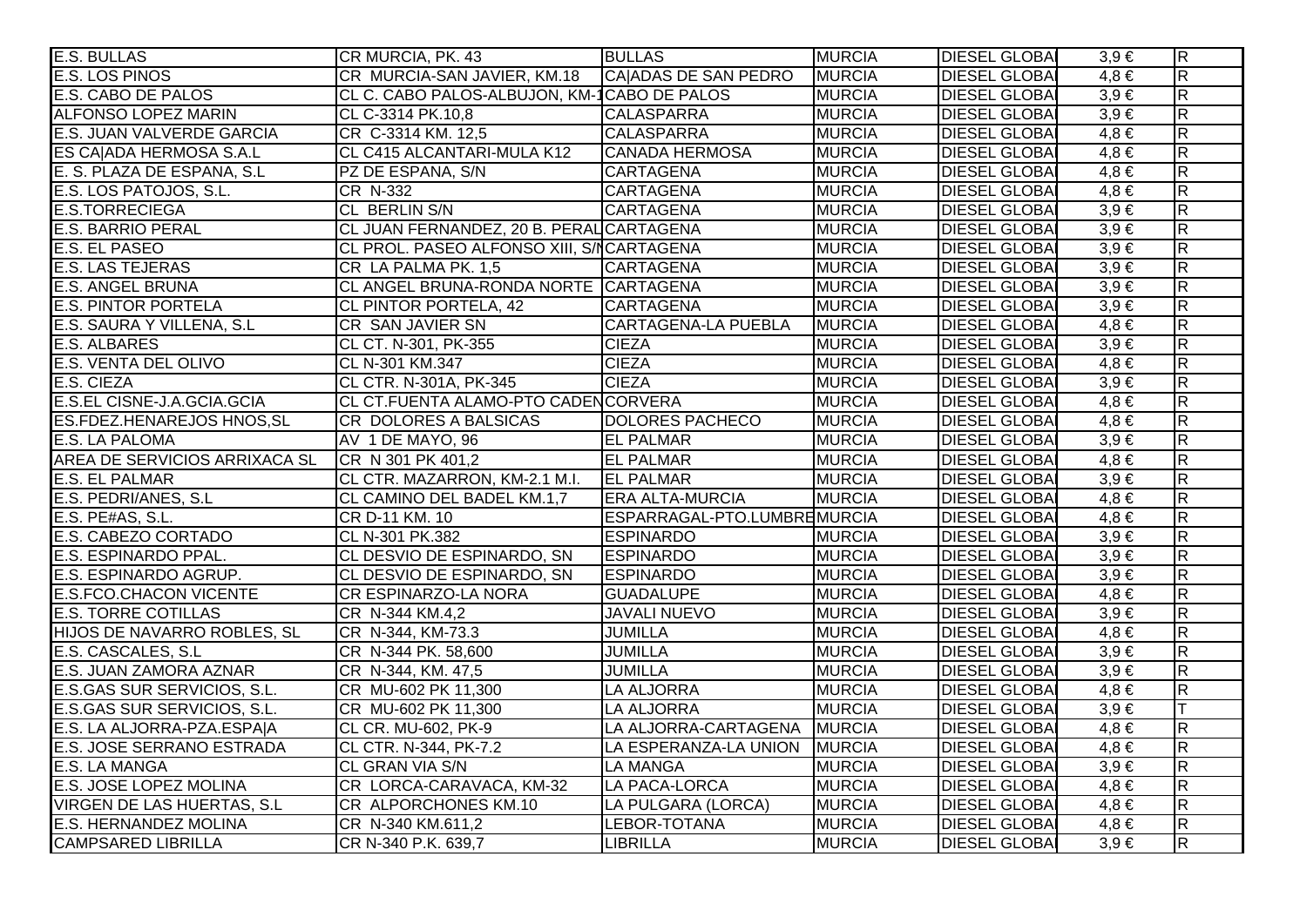| <b>CAMPSARED LIBRILLA</b>          | CR N-340 P.K. 639,7                           | <b>LIBRILLA</b>               | <b>MURCIA</b> | <b>DIESEL GLOBA</b>  | $3,9 \in$ | lΤ                      |
|------------------------------------|-----------------------------------------------|-------------------------------|---------------|----------------------|-----------|-------------------------|
| <b>E.S. CABECICOS BLANCOS</b>      | CL CR. A7 PK. 641 M.I.                        | <b>LIBRILLA</b>               | <b>MURCIA</b> | <b>DIESEL GLOBAI</b> | $3,9 \in$ | $\overline{\mathsf{R}}$ |
| <b>E.S. CABECICOS BLANCOS</b>      | CL CR. A7 PK. 641 M.I.                        | <b>LIBRILLA</b>               | <b>MURCIA</b> | <b>DIESEL GLOBAI</b> | $3,9 \in$ |                         |
| E.S. LAS CUMBRES, S.L.             | AV SANCHEZ MECA, S.N                          | LO CAMPANO                    | <b>MURCIA</b> | <b>DIESEL GLOBAI</b> | $4,8 \in$ | $\overline{\mathbf{z}}$ |
| E.S.MUNUERA, S.L.                  | CL P.I.SAPRELORCA, S/N                        | <b>LORCA</b>                  | <b>MURCIA</b> | <b>DIESEL GLOBAI</b> | $3,9 \in$ | $\overline{\mathsf{R}}$ |
| <b>E.S. PUERTO AUTOVIA</b>         | CR N-340 KM. 584 M.D.                         | <b>LORCA</b>                  | <b>MURCIA</b> | <b>DIESEL GLOBAI</b> | $3,9 \in$ | $\overline{\mathbf{z}}$ |
| <b>E.S. PUERTO AUTOVIA</b>         | CR N-340 KM. 584 M.D.                         | <b>LORCA</b>                  | <b>MURCIA</b> | <b>DIESEL GLOBAI</b> | $3,9 \in$ |                         |
| PETRA ROSA FRIAS, S.L.             | CL N-340 PK 585,4                             | <b>LORCA</b>                  | <b>MURCIA</b> | <b>DIESEL GLOBAI</b> | $3,9 \in$ |                         |
| E.S. MUNUERA, S.L.                 | CR AGUILAS-DP.CAMPILLO PK-64   LORCA          |                               | <b>MURCIA</b> | <b>DIESEL GLOBA</b>  | $4,8 \in$ | $\overline{R}$          |
| <b>E.S. LAS PALMERAS</b>           | CR N-340, PK-599,5                            | <b>LORCA</b>                  | <b>MURCIA</b> | <b>DIESEL GLOBAI</b> | $3,9 \in$ | $\overline{R}$          |
| E.S. MUNUERA, S.L.                 | CR AGUILAS-DIPUTACION CAMPEL LORCA            |                               | <b>MURCIA</b> | <b>DIESEL GLOBAI</b> | $4,8 \in$ | $\overline{\mathbf{z}}$ |
| <b>E.S. GUADALENTIN</b>            | CR DEL PANTANO, S/N                           | <b>LORCA</b>                  | <b>MURCIA</b> | <b>DIESEL GLOBA</b>  | $4,8 \in$ | $\overline{\mathbf{z}}$ |
| E.S. MIRAMAR, S.L                  | CR CARTAGENA-ALICANTE KM.23 LOS ALCAZARES     |                               | <b>MURCIA</b> | <b>DIESEL GLOBAI</b> | $4,8 \in$ | $\overline{\mathbf{z}}$ |
| <b>E.S. LOS BEATOS</b>             | CR CABO DE PALOS PK. 14                       | LOS BEATOS (CARTAGENA) MURCIA |               | <b>DIESEL GLOBAI</b> | $4,8 \in$ | $\overline{R}$          |
| E.S. CASTILLITOS, S.L.             | CR N-301 PK.434,900                           | LOS DOLORES - CARTAGENMURCIA  |               | <b>DIESEL GLOBAI</b> | $3,9 \in$ | $\overline{\mathsf{R}}$ |
| <b>E.S. EL SALAR</b>               | CL CT.MURCIA-EL RAAL, PK 6                    | LLANO DE BRUJAS               | <b>MURCIA</b> | <b>DIESEL GLOBAI</b> | $4,8 \in$ | $\overline{R}$          |
| <b>E.S. MAZARRON</b>               | AV CONSTITUCION, 154                          | <b>MAZARRON</b>               | <b>MURCIA</b> | <b>DIESEL GLOBA</b>  | $3,9 \in$ | $\overline{R}$          |
| <b>E.S. EL ALAMILLO</b>            | CL CN-332 KM. 30,2                            | <b>MAZARRON</b>               | <b>MURCIA</b> | <b>DIESEL GLOBAI</b> | $3,9 \in$ | $\overline{R}$          |
| <b>E.S. MOLINA SEGURA</b>          | CR N-301 KM. 384 M.I.                         | MOLINA DE SEGURA              | <b>MURCIA</b> | <b>DIESEL GLOBAI</b> | $3,9 \in$ | $\overline{\mathsf{R}}$ |
| A.S. LAS SALINAS                   | CL CR MOLINA-FORTUNA, R A-30 MOLINA DE SEGURA |                               | <b>MURCIA</b> | <b>DIESEL GLOBA</b>  | $4,8 \in$ | $\overline{\mathsf{R}}$ |
| <b>E.S. MONTE Y SOL</b>            | CR ALICANTE, KM. 6                            | <b>MONTEAGUDO</b>             | <b>MURCIA</b> | <b>DIESEL GLOBAI</b> | $4,8 \in$ | $\overline{\mathsf{R}}$ |
| ES.H.J.MARTINEZ MONREAL, SL        | CL C-3315 CIERA-MAZARRON PK.27 MULA           |                               | <b>MURCIA</b> | <b>DIESEL GLOBAI</b> | $4,8 \in$ | $\overline{\mathbf{z}}$ |
| ES.H.J.MARTINEZ MONREAL, SL        | CR C-415 KM.27,60                             | <b>MULA</b>                   | <b>MURCIA</b> | <b>DIESEL GLOBAI</b> | $4,8 \in$ | $\overline{\mathbf{z}}$ |
| E.S. RONDA                         | AV RONDA LEVANTE, S/N                         | <b>MURCIA</b>                 | <b>MURCIA</b> | <b>DIESEL GLOBAI</b> | $3,9 \in$ | $\overline{\mathbf{z}}$ |
| E.S. JUAN LECHUGA, S.A.            | CR DE ALICANTE PK.0,1                         | <b>MURCIA</b>                 | <b>MURCIA</b> | <b>DIESEL GLOBAI</b> | $4,8 \in$ | $\overline{R}$          |
| <b>E.S. BULLAS</b>                 | CR MURCIA, PK. 43                             | <b>BULLAS</b>                 | <b>MURCIA</b> | <b>GASOLINAS</b>     | $1,2 \in$ | $\overline{R}$          |
| <b>E.S. EL VALLE</b>               | CR DE SANTA CATALINA, KM.1                    | <b>MURCIA</b>                 | <b>MURCIA</b> | <b>DIESEL GLOBAI</b> | $3,9 \in$ | $\overline{R}$          |
| E.S. ZARAICHE                      | AV CICLISTA MARIANO ROJAS, 9 MURCIA           |                               | <b>MURCIA</b> | <b>DIESEL GLOBAI</b> | $3,9 \in$ | $\overline{R}$          |
| E.S. SAN JAVIER                    | CR BALSICAS N 64                              | <b>MURCIA</b>                 | <b>MURCIA</b> | <b>DIESEL GLOBAI</b> | $3,9 \in$ | $\overline{R}$          |
| <b>EXPANSION POZO ESTRECHO, SA</b> | PZ SURESTE, S.N.                              | POZO ESTRECHO-CARTAGIMURCIA   |               | <b>DIESEL GLOBA</b>  | $4,8 \in$ | $\overline{\mathsf{R}}$ |
| <b>E.S. SANTA GEMA</b>             | CR MURCIA-PUENTE TOCINOS                      | <b>PUENTE TOCINOS</b>         | <b>MURCIA</b> | <b>DIESEL GLOBA</b>  | $4,8 \in$ | $\overline{\mathbf{z}}$ |
| <b>E.S. PUERTO LUMBRERAS</b>       | CR N-340 KM. 578,2 M.D.                       | <b>PUERTO LUMBRERAS</b>       | <b>MURCIA</b> | <b>DIESEL GLOBAI</b> | $3,9 \in$ | $\overline{\mathsf{R}}$ |
| <b>E.S. TOCHE</b>                  | <b>CR MURCIA-RAAL</b>                         | <b>RAAL</b>                   | <b>MURCIA</b> | <b>DIESEL GLOBA</b>  | $4,8 \in$ | $\overline{\mathsf{R}}$ |
| E.S. EL SALTADOR, S.L.             | CR N-332 PK. 16,200                           | RAMONETE-LORCA                | <b>MURCIA</b> | <b>DIESEL GLOBA</b>  | $4,8 \in$ | $\overline{\mathbf{z}}$ |
| <b>E.S. SAN GINES</b>              | CL POL.IND.OESTE C.429                        | <b>SAN GINES - MURCIA</b>     | <b>MURCIA</b> | <b>DIESEL GLOBA</b>  | $3,9 \in$ | $\overline{\mathsf{R}}$ |
| SANTOS Y JOSE FDEZ MTNEZ, S.L.     | <b>CL N-340A PK 646</b>                       | SANGONERA LA SECA             | <b>MURCIA</b> | <b>DIESEL GLOBAI</b> | $4,8 \in$ | $\overline{\mathsf{R}}$ |
| <b>E.S. DULCENOMBRE II</b>         | CR MO-603 KM.5,18                             | SANGONERA LA VERDE            | <b>MURCIA</b> | <b>DIESEL GLOBAI</b> | $4,8 \in$ | $\overline{\mathsf{R}}$ |
| E.S. SANTIAGO DE LA RIBERA         | AV DEL MAR MENOR, S/N                         | SANTIAGO DE LA RIBERA         | <b>MURCIA</b> | <b>DIESEL GLOBAI</b> | $3,9 \in$ | $\overline{\mathsf{R}}$ |
| E.S. ALHAMA                        | CR ABANILLA, KM.6                             | <b>SANTOMERA</b>              | <b>MURCIA</b> | <b>DIESEL GLOBAI</b> | $4,8 \in$ | $\overline{\mathsf{R}}$ |
| E.S. SAT-PTO. DE LA GINETA         | CR SANTOMERA-ABANILLA KM.3.4 SANTOMERA        |                               | <b>MURCIA</b> | <b>DIESEL GLOBAI</b> | $4,8 \in$ | $\overline{\mathsf{R}}$ |
| IMPORT. COSTA CALIDA, S.L.         | CL MAESTRO FALLA, N 6                         | <b>SANTOMERA</b>              | <b>MURCIA</b> | <b>DIESEL GLOBAI</b> | $4,8 \in$ | $\overline{R}$          |
| E.S. ABANILLA                      | CL A-7 PK 750 (M.D)                           | <b>SANTOMERA</b>              | <b>MURCIA</b> | <b>DIESEL GLOBA</b>  | $3,9 \in$ | $\overline{\mathsf{R}}$ |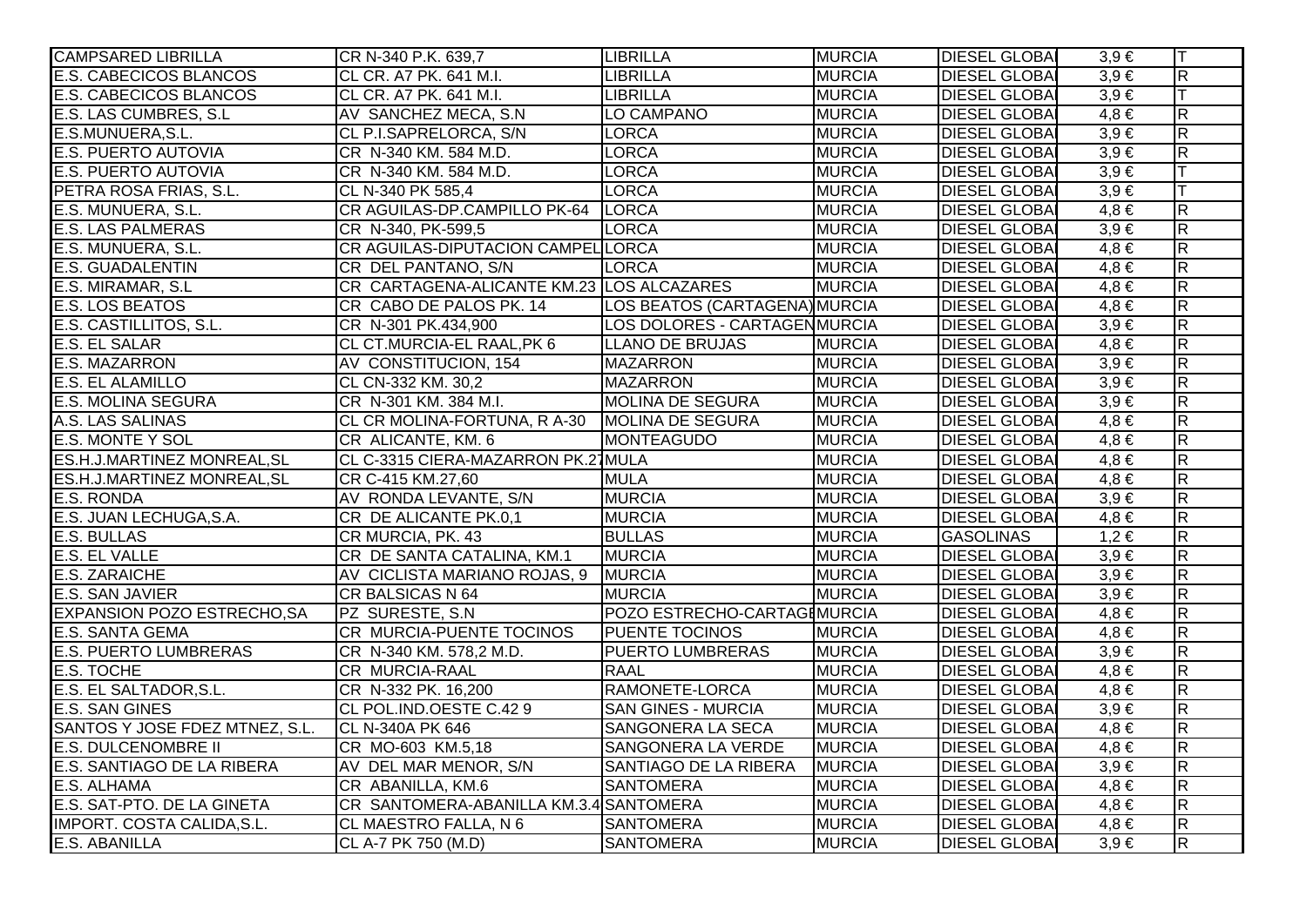| <b>E.S. SANTOMERA</b>                                                      | CL AUTOPISTA A-7 PK-750                                  | <b>SANTOMERA</b>         | <b>MURCIA</b>  | <b>DIESEL GLOBAI</b> | $3,9 \in$ | $\overline{R}$          |
|----------------------------------------------------------------------------|----------------------------------------------------------|--------------------------|----------------|----------------------|-----------|-------------------------|
| E.S. EL RETIRO-LA HITA                                                     | <b>CR LOS ALCAZARES, SN</b>                              | <b>TORRE PACHECO</b>     | <b>MURCIA</b>  | <b>DIESEL GLOBAI</b> | $4,8 \in$ | $\overline{\mathsf{R}}$ |
| E.S.GASOLINERA SAN BLAS, SL                                                | CR SAN JAVIER, 45                                        | <b>TORREAGUERA</b>       | <b>MURCIA</b>  | <b>DIESEL GLOBAI</b> | $4,8 \in$ | $\overline{\mathsf{R}}$ |
| E.S. FCO. GEA PERONA, S.A.                                                 | CR SAN JAVIER-CARTAGENA KM.2 TORRECIEGA-CARTAGENA MURCIA |                          |                | <b>DIESEL GLOBAI</b> | $3,9 \in$ | $\overline{\mathsf{R}}$ |
| EE.SS.LA HITA, S.L.-ROLDAN                                                 | AV MURCIA, 26                                            | <b>TORREPACHECO</b>      | <b>MURCIA</b>  | <b>DIESEL GLOBAI</b> | $4,8 \in$ | $\overline{R}$          |
| E.S. LA HITA                                                               | CR CARTAGENA, PK.1                                       | <b>TORREPACHECO</b>      | <b>MURCIA</b>  | <b>DIESEL GLOBAI</b> | $4,8 \in$ | $\overline{R}$          |
| E.S. EL PARETON, S.L.                                                      | CL CTR. MU-3315, PK-9                                    | <b>TOTANA-EL PARETON</b> | <b>MURCIA</b>  | <b>DIESEL GLOBAI</b> | $4,8 \in$ | $\overline{R}$          |
| E.S. ALTIPLANO, S.L.                                                       | CL POLIGONO URBAYECLA PARCE YECLA                        |                          | <b>MURCIA</b>  | <b>DIESEL GLOBAI</b> | $3,9 \in$ | $\overline{R}$          |
| <b>E.S. LAS BALSILLAS-I</b>                                                | CR PINOSO S-N                                            | <b>YECLA</b>             | <b>MURCIA</b>  | <b>DIESEL GLOBAI</b> | $4,8 \in$ | $\overline{R}$          |
| <b>E.S. ANGEL BRUNA</b>                                                    | CL ANGEL BRUNA-RONDA NORTE CARTAGENA                     |                          | <b>MURCIA</b>  | <b>GASOLINAS</b>     | $1,2 \in$ | $\overline{R}$          |
| <b>E.S. PINTOR PORTELA</b>                                                 | CL PINTOR PORTELA, 42                                    | <b>CARTAGENA</b>         | <b>MURCIA</b>  | <b>GASOLINAS</b>     | $1,2 \in$ | $\overline{R}$          |
| <b>E.S. ZARAICHE</b>                                                       | AV CICLISTA MARIANO ROJAS, 9 MURCIA                      |                          | <b>MURCIA</b>  | <b>GASOLINAS</b>     | $1,2 \in$ | $\overline{\mathsf{R}}$ |
| <b>E.S. SAN JAVIER</b>                                                     | CR BALSICAS N 64                                         | <b>MURCIA</b>            | <b>MURCIA</b>  | GASOLINAS            | $1,2 \in$ | $\overline{\mathsf{R}}$ |
| <b>E.S. ABANILLA</b>                                                       | CL A-7 PK 750 (M.D)                                      | <b>SANTOMERA</b>         | <b>MURCIA</b>  | GASOLINAS            | $1,2 \in$ | $\overline{R}$          |
| <b>E.S. SANTOMERA</b>                                                      | CL AUTOPISTA A-7 PK-750                                  | <b>SANTOMERA</b>         | <b>MURCIA</b>  | GASOLINAS            | $1,2 \in$ | $\overline{\mathsf{R}}$ |
| <b>E.S. CABECICOS BLANCOS</b>                                              | CL CR. A7 PK. 641 M.I.                                   | <b>LIBRILLA</b>          | <b>MURCIA</b>  | <b>GASOLINAS</b>     | $1,2 \in$ | $\overline{R}$          |
| E.S. ESPINARDO AGRUP.                                                      | CL DESVIO DE ESPINARDO, SN                               | <b>ESPINARDO</b>         | <b>MURCIA</b>  | <b>GASOLINAS</b>     | $1,2 \in$ | $\overline{\mathsf{R}}$ |
| E.S. NOAIN                                                                 | CR N-121 PK 4,5                                          | <b>NOAIN</b>             | <b>NAVARRA</b> | <b>GASOLINAS</b>     | $1,2 \in$ | $\overline{R}$          |
| <b>CARCAR</b>                                                              | CL CR. NA-122 PK-31                                      | <b>CARCAR</b>            | <b>NAVARRA</b> | <b>GASOLINAS</b>     | $1,2 \in$ | $\overline{\mathsf{R}}$ |
| <b>E.S. SAN ADRIAN</b>                                                     | CR N-134, KM. 51,7                                       | <b>SAN ADRIAN</b>        | <b>NAVARRA</b> | <b>GASOLINAS</b>     | $1,2 \in$ | $\overline{R}$          |
| E.S. ZUASTI                                                                | CL AUTOPISTA A-15 KM. 102,5                              | <b>SARASA</b>            | <b>NAVARRA</b> | <b>GASOLINAS</b>     | $1,2 \in$ | $\overline{\mathsf{R}}$ |
| <b>E.S. LANDABEN</b>                                                       | CL POL. INDUSTRIAL LANDABEN PAMPLONA                     |                          | <b>NAVARRA</b> | GASOLINAS            | $1,2 \in$ | $\overline{R}$          |
| E.S. IMARCOAIN MARGEN IZQUIERDOCL AUTOPISTA A-15 KM. 75,5 M.I.             |                                                          | <b>IMARCOAIN</b>         | <b>NAVARRA</b> | GASOLINAS            | $1,2 \in$ | $\overline{R}$          |
| E.S. IMARCOAIN MARGEN DERECHO CL AUTOPISTA A-15 KM. 75,5                   |                                                          | <b>IMARCOAIN</b>         | <b>NAVARRA</b> | <b>GASOLINAS</b>     | $1,2 \in$ | $\overline{R}$          |
| E.S. VALTIERRA MARGEN IZQUIERDOCL AUTOPISTA A-15 P.K.15,5 M.I.             |                                                          | <b>VALTIERRA</b>         | <b>NAVARRA</b> | <b>GASOLINAS</b>     | $1,2 \in$ | $\overline{R}$          |
| E.S. VALTIERRA MARGEN DERECHO CL AUTOPISTA A-15 KM. 15,5                   |                                                          | <b>VALTIERRA</b>         | <b>NAVARRA</b> | <b>GASOLINAS</b>     | $1,2 \in$ | $\overline{R}$          |
| <b>E.S. TUDELA NAVARRA</b>                                                 | CL A-68 BILBAO-ZARAGOZA, KM. 22 TUDELA                   |                          | <b>NAVARRA</b> | <b>GASOLINAS</b>     | $1,2 \in$ | $\overline{R}$          |
| E. S. CASCANTE                                                             | CR TUDELA-TARAZONA, S/N                                  | <b>CASCANTE</b>          | <b>NAVARRA</b> | <b>GASOLINAS</b>     | $1,2 \in$ | $\overline{\mathsf{R}}$ |
| E. S. CIPRES                                                               | CL C. VENTA DE JUDAS-CAPARROSAIBAR                       |                          | <b>NAVARRA</b> | <b>DIESEL GLOBAI</b> | $4,8 \in$ | $\overline{\mathsf{R}}$ |
| NASERMO, S.L                                                               | CL CR NA-7000 KM 5,3                                     | <b>ARAZURI</b>           | <b>NAVARRA</b> | <b>DIESEL GLOBA</b>  | $4,8 \in$ | $\overline{\mathsf{R}}$ |
| E.S. NASERMO, S.L.                                                         | CR N-121 PK 24                                           | <b>BARASOAIN</b>         | <b>NAVARRA</b> | <b>DIESEL GLOBAI</b> | $4,8 \in$ | $\overline{R}$          |
| <b>E.S. BERRIOZAR</b>                                                      | CR N-240 PK 4                                            | <b>BERRIOZAR</b>         | <b>NAVARRA</b> | <b>DIESEL GLOBA</b>  | $3,9 \in$ | $\overline{\mathsf{R}}$ |
| E.S. BU/UEL, S.L.                                                          | PS EBRO S/N                                              | <b>BUIUEL</b>            | <b>NAVARRA</b> | <b>DIESEL GLOBAI</b> | $4,8 \in$ | $\overline{\mathsf{R}}$ |
| <b>CARCAR</b>                                                              | <b>CL CR. NA-122 PK-31</b>                               | <b>CARCAR</b>            | <b>NAVARRA</b> | <b>DIESEL GLOBAI</b> | $3,9 \in$ | $\overline{R}$          |
| E. S. CASCANTE                                                             | CR TUDELA-TARAZONA, S/N                                  | <b>CASCANTE</b>          | <b>NAVARRA</b> | <b>DIESEL GLOBA</b>  | $3,9 \in$ | $\overline{\mathsf{R}}$ |
| <b>E.S.ADORACION HERCE S.L.</b>                                            | <b>CL FINAL CALLE SAN JOSE</b>                           | <b>CASTEJON</b>          | <b>NAVARRA</b> | <b>DIESEL GLOBAI</b> | $4,8 \in$ | $\overline{\mathsf{R}}$ |
| E.S. NASERMO, S.L.                                                         | CR N-232, PK.82                                          | <b>CASTEJON</b>          | <b>NAVARRA</b> | <b>DIESEL GLOBA</b>  | $3,9 \in$ |                         |
| <b>IRIGOYEN GARCIA, S.L.</b>                                               | <b>CL PG MERKATONDA P.4</b>                              | <b>ESTELLA</b>           | <b>NAVARRA</b> | <b>DIESEL GLOBAI</b> | $4,8 \in$ | $\overline{R}$          |
| <b>E.S. ETXARREN</b>                                                       | CL AUTOVIA LA BARRANCA N-240 METXARREN                   |                          | <b>NAVARRA</b> | <b>DIESEL GLOBA</b>  | $3,9 \in$ | $\overline{\mathsf{R}}$ |
| E.S. ELOMENDI, S.L.                                                        | CL POLIGONO ARETA, CR NA.2300 HUARTE                     |                          | <b>NAVARRA</b> | <b>DIESEL GLOBA</b>  | $4,8 \in$ | $\overline{\mathsf{R}}$ |
| E.S. IMARCOAIN MARGEN IZQUIERDOCL AUTOPISTA A-15 KM. 75,5 M.I.   IMARCOAIN |                                                          |                          | <b>NAVARRA</b> | <b>DIESEL GLOBAI</b> | $3,9 \in$ | $\overline{\mathsf{R}}$ |
| E.S. IMARCOAIN MARGEN IZQUIERDOCL AUTOPISTA A-15 KM. 75,5 M.I.   IMARCOAIN |                                                          |                          | <b>NAVARRA</b> | <b>DIESEL GLOBA</b>  | $3,9 \in$ | $\top$                  |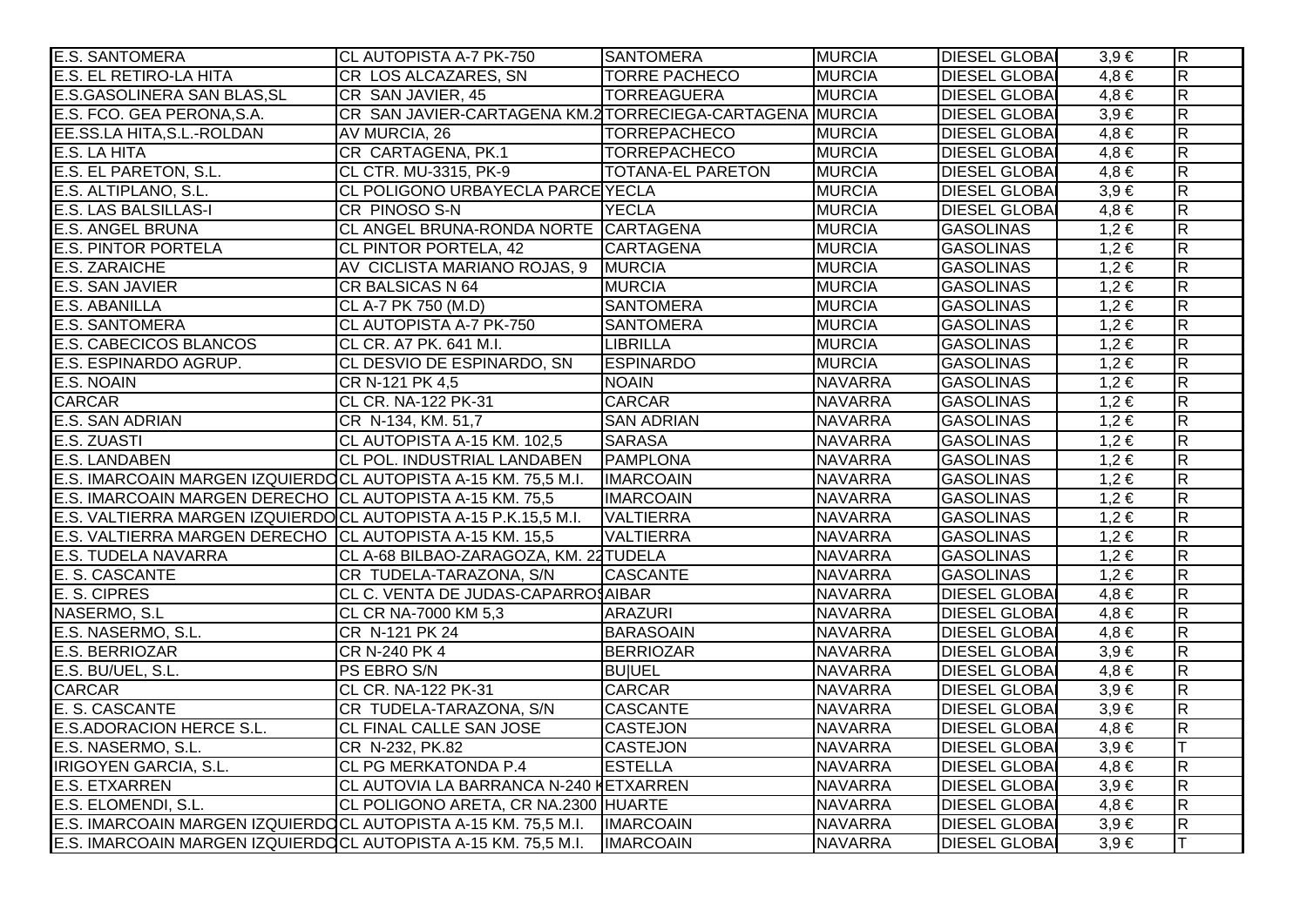| E.S. IMARCOAIN MARGEN DERECHO CL AUTOPISTA A-15 KM. 75,5                 |                                        | <b>IMARCOAIN</b>       | <b>NAVARRA</b> | <b>DIESEL GLOBAI</b> | $3,9 \in$ | $\overline{R}$          |
|--------------------------------------------------------------------------|----------------------------------------|------------------------|----------------|----------------------|-----------|-------------------------|
| E.S. IMARCOAIN MARGEN DERECHO CL AUTOPISTA A-15 KM. 75,5                 |                                        | <b>IMARCOAIN</b>       | <b>NAVARRA</b> | <b>DIESEL GLOBAI</b> | $3,9 \in$ | lΤ                      |
| E.S. DISTACA, S.L.                                                       | CR N-132, KM-18,3                      | <b>LARRAGA</b>         | <b>NAVARRA</b> | <b>DIESEL GLOBA</b>  | $4,8 \in$ | $\overline{\mathsf{R}}$ |
| E.S. LEGASA DCHO.                                                        | CL CTR. N-121A, PK-44.5                | LEGASA                 | <b>NAVARRA</b> | <b>DIESEL GLOBA</b>  | $3,9 \in$ | $\overline{\mathsf{R}}$ |
| E.S. LEGASA DCHO.                                                        | CL CTR. N-121A, PK-44.5                | LEGASA                 | <b>NAVARRA</b> | <b>DIESEL GLOBAI</b> | $3,9 \in$ | lΤ                      |
| E.S. LEGASA IZDO.                                                        | CL CTR. N-121A, PK-44.5                | <b>LEGASA</b>          | <b>NAVARRA</b> | <b>DIESEL GLOBAI</b> | $3,9 \in$ | $\overline{R}$          |
| E.S. LEGASA IZDO.                                                        | CL CTR. N-121A, PK-44.5                | <b>LEGASA</b>          | <b>NAVARRA</b> | <b>DIESEL GLOBAI</b> | $3,9 \in$ | Iт                      |
| E.S. ESERGAS, S.L.                                                       | CL CR. N-240 PK 41,000                 | LIEDENA                | <b>NAVARRA</b> | <b>DIESEL GLOBA</b>  | $4,8 \in$ | $\overline{\mathsf{R}}$ |
| E.S. ESERGAS, S.L.                                                       | CL CR. N-240 PK 41,000                 | LIEDENA                | <b>NAVARRA</b> | <b>DIESEL GLOBAI</b> | $3,9 \in$ | lT.                     |
| <b>E.S. MONREAL</b>                                                      | CR PAMPLONA-HUESCA                     | <b>MONREAL</b>         | <b>NAVARRA</b> | <b>DIESEL GLOBAI</b> | $4,8 \in$ | $\overline{R}$          |
| E.S. MUGAIRE, S.L.                                                       | AV MARTIN URRUTIA, S/N                 | <b>MUGAIRE</b>         | <b>NAVARRA</b> | <b>DIESEL GLOBAI</b> | $4,8 \in$ | $\overline{R}$          |
| E.S. NOAIN                                                               | CR N-121 PK 4,5                        | <b>NOAIN</b>           | <b>NAVARRA</b> | <b>DIESEL GLOBA</b>  | $3,9 \in$ | $\overline{\mathsf{R}}$ |
| E.S. NOAIN                                                               | CR N-121 PK 4,5                        | <b>NOAIN</b>           | <b>NAVARRA</b> | <b>DIESEL GLOBA</b>  | $3,9 \in$ | lΤ                      |
| <b>E.S.TALLUNCHE</b>                                                     | CL PI.DE TALLUNTXE CM,8                | <b>NOAIN</b>           | <b>NAVARRA</b> | <b>DIESEL GLOBA</b>  | $3,9 \in$ | $\overline{\mathsf{R}}$ |
| <b>E.S.TALLUNCHE</b>                                                     | <b>CL PI.DE TALLUNTXE CM,8</b>         | <b>NOAIN</b>           | <b>NAVARRA</b> | <b>DIESEL GLOBAI</b> | $3,9 \in$ | ΙT                      |
| E.S. BAZTAN, S.L.                                                        | CR PAMPLONA-IRUN, KM-12                | <b>OLAVE</b>           | <b>NAVARRA</b> | <b>DIESEL GLOBAI</b> | $4,8 \in$ | $\overline{R}$          |
| <b>E.S. LA MILAGROSA</b>                                                 | AV DE ZARAGOZA, 83                     | <b>PAMPLONA</b>        | <b>NAVARRA</b> | <b>DIESEL GLOBA</b>  | $4,8 \in$ | $\overline{\mathsf{R}}$ |
| <b>E.S. LANDABEN</b>                                                     | CL POL. INDUSTRIAL LANDABEN            | <b>PAMPLONA</b>        | <b>NAVARRA</b> | <b>DIESEL GLOBAI</b> | $3,9 \in$ | $\overline{R}$          |
| E.S. SAN ADRIAN                                                          | CR N-134, KM. 51,7                     | <b>SAN ADRIAN</b>      | <b>NAVARRA</b> | <b>DIESEL GLOBA</b>  | $3,9 \in$ | $\overline{\mathsf{R}}$ |
| E.S. ZUASTI                                                              | CL AUTOPISTA A-15 KM. 102,5            | <b>SARASA</b>          | <b>NAVARRA</b> | <b>DIESEL GLOBAI</b> | $3,9 \in$ | R                       |
| E.S. ZUASTI                                                              | CL AUTOPISTA A-15 KM. 102,5            | <b>SARASA</b>          | <b>NAVARRA</b> | <b>DIESEL GLOBA</b>  | $3,9 \in$ | T                       |
| E.S. BATEY EZCABA, S.L.                                                  | CR PAMPLONA-VITORIA N-240-A PISARASATE |                        | <b>NAVARRA</b> | <b>DIESEL GLOBA</b>  | $4,8 \in$ | $\overline{\mathsf{R}}$ |
| <b>E.S. VIRGEN DE NIEVAS</b>                                             | AV DE ALMUZA,23                        | <b>SESMA</b>           | <b>NAVARRA</b> | <b>DIESEL GLOBA</b>  | $2,4 \in$ | $\overline{R}$          |
| E.S. TAFALLA, S.L.                                                       | CR PAMPLONA-TUDELA, PK-38              | <b>TAFALLA</b>         | <b>NAVARRA</b> | <b>DIESEL GLOBAI</b> | $3,9 \in$ | $\overline{\mathsf{R}}$ |
| <b>E.S. NASERMO TIEBAS</b>                                               | CR N-121, PK13-M.D.                    | <b>TIEBAS</b>          | <b>NAVARRA</b> | <b>DIESEL GLOBAI</b> | $4,8 \in$ | $\overline{\mathsf{R}}$ |
| <b>SAN RAFAEL GESTION, S.L</b>                                           | AV ZARAGOZA, S/N                       | <b>TUDELA</b>          | <b>NAVARRA</b> | <b>DIESEL GLOBA</b>  | $4,8 \in$ | $\overline{R}$          |
| E.S.HNOS.SEGURA CASADO SL                                                | AV ZARAGOZA, 48                        | <b>TUDELA</b>          | <b>NAVARRA</b> | <b>DIESEL GLOBAI</b> | $4,8 \in$ | $\overline{R}$          |
| <b>E.S. TUDELA NAVARRA</b>                                               | CL A-68 BILBAO-ZARAGOZA, KM. 22 TUDELA |                        | <b>NAVARRA</b> | <b>DIESEL GLOBAI</b> | $3,9 \in$ | $\overline{\mathsf{R}}$ |
| <b>E.S. TUDELA NAVARRA</b>                                               | CL A-68 BILBAO-ZARAGOZA, KM. 22 TUDELA |                        | <b>NAVARRA</b> | <b>DIESEL GLOBAI</b> | $3,9 \in$ |                         |
| <b>DANTXARINEA</b>                                                       | CL CN-121 B, PK.79,5                   | <b>URDAX</b>           | <b>NAVARRA</b> | <b>DIESEL GLOBA</b>  | $3,9 \in$ | $\overline{\mathsf{R}}$ |
| <b>E.S.HIJOS DE MODESTO ARCE</b>                                         | CL PS DE LA RIBERA, 215                | <b>VALTIERRA</b>       | <b>NAVARRA</b> | <b>DIESEL GLOBAI</b> | $4,8 \in$ | $\overline{\mathsf{R}}$ |
| E.S. VALTIERRA MARGEN IZQUIERDOCL AUTOPISTA A-15 P.K.15,5 M.I. VALTIERRA |                                        |                        | <b>NAVARRA</b> | <b>DIESEL GLOBA</b>  | $3,9 \in$ | $\overline{\mathsf{R}}$ |
| E.S. VALTIERRA MARGEN IZQUIERDOCL AUTOPISTA A-15 P.K.15,5 M.I.           |                                        | <b>VALTIERRA</b>       | <b>NAVARRA</b> | <b>DIESEL GLOBAI</b> | $3,9 \in$ |                         |
| E.S. VALTIERRA MARGEN DERECHO CL AUTOPISTA A-15 KM. 15,5                 |                                        | <b>VALTIERRA</b>       | <b>NAVARRA</b> | <b>DIESEL GLOBAI</b> | $3,9 \in$ | $\overline{R}$          |
| E.S. VALTIERRA MARGEN DERECHO CL AUTOPISTA A-15 KM. 15,5                 |                                        | <b>VALTIERRA</b>       | <b>NAVARRA</b> | <b>DIESEL GLOBA</b>  | $3,9 \in$ | lΤ                      |
| E.S.URBICAIN, S.L.                                                       | CL CR.N-121 A PK 75                    | <b>VERA DE BIDASOA</b> | <b>NAVARRA</b> | <b>DIESEL GLOBAI</b> | $4,8 \in$ | $\overline{\mathsf{R}}$ |
| E.S.URBICAIN, S.L.                                                       | CL CR.N- 121 A PK 75                   | <b>VERA DE BIDASOA</b> | <b>NAVARRA</b> | <b>DIESEL GLOBA</b>  | $3,9 \in$ |                         |
| E.S. URBICAIN S.L.                                                       | CR PAMPLONA.BEHOBIA, KM.78             | <b>VERA DE BIDASOA</b> | <b>NAVARRA</b> | <b>DIESEL GLOBAI</b> | $4,8 \in$ | $\overline{R}$          |
| E.S. URBICAIN S.L.                                                       | CR PAMPLONA.BEHOBIA, KM.78             | <b>VERA DE BIDASOA</b> | <b>NAVARRA</b> | <b>DIESEL GLOBA</b>  | $3,9 \in$ |                         |
| E.S. H.LOS ARCOS ROBLES SL                                               | CL CR. PAMPLONA-LOGROO, KM.8 VIANA     |                        | <b>NAVARRA</b> | <b>DIESEL GLOBA</b>  | $4,8 \in$ | $\overline{\mathsf{R}}$ |
| E.S. ANAIZ EZCABA, S.L.                                                  | CR IRUN, KM 4                          | VILLAVA                | <b>NAVARRA</b> | <b>DIESEL GLOBAI</b> | $4,8 \in$ | $\overline{\mathsf{R}}$ |
| E.S. IRIGOYEN DE ZUDAIRE                                                 | CR NA-7185 PK 14                       | <b>ZUAIRE</b>          | <b>NAVARRA</b> | <b>DIESEL GLOBAI</b> | $4,8 \in$ | $\overline{R}$          |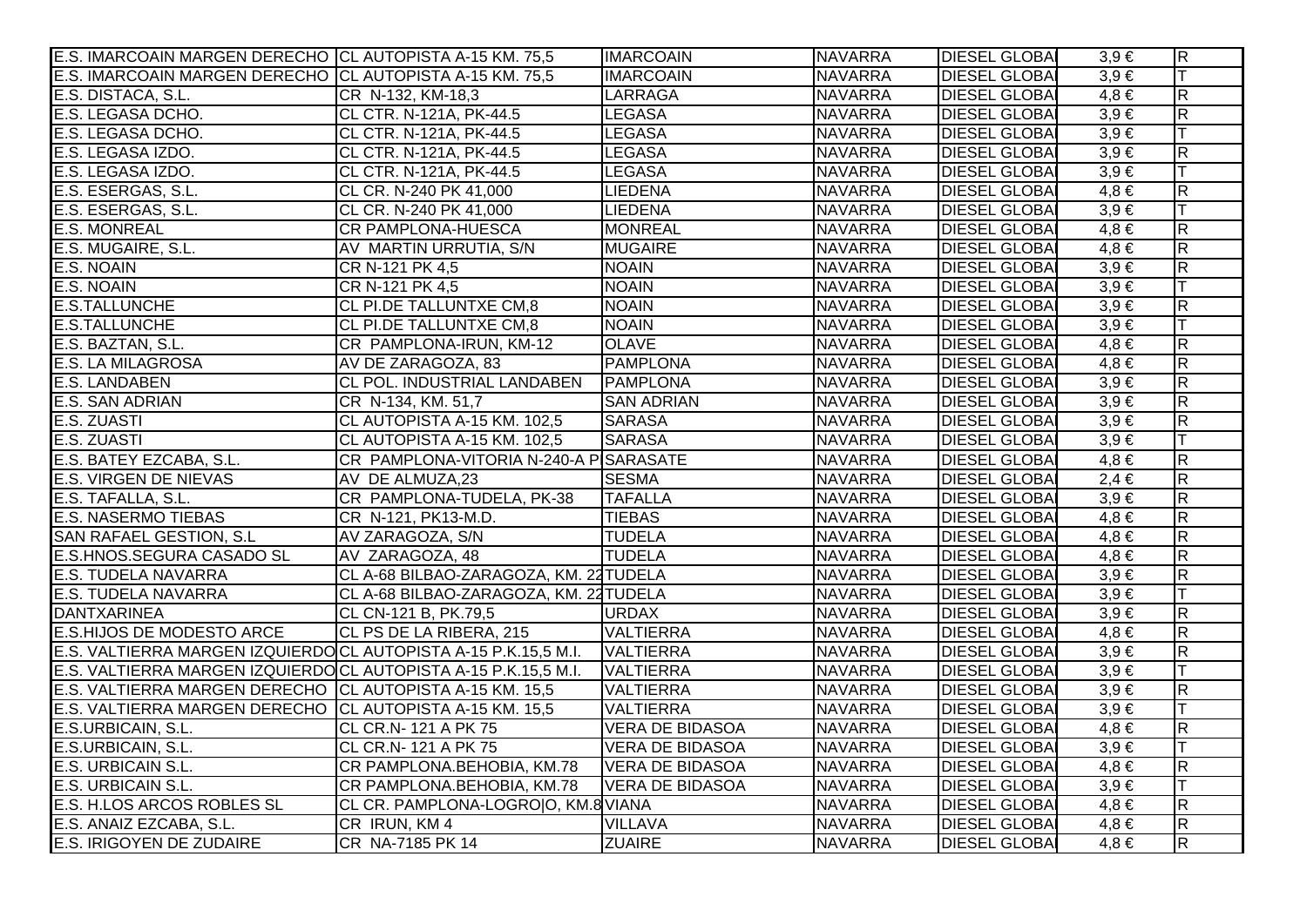| E.S. CABALLERO HERMANOS SL                  | CR PAMPLONA-FRANCIA PK.21                                        | <b>ZUBIRI-SALGOS</b>         | <b>NAVARRA</b> | <b>DIESEL GLOBAI</b> | 4.8 €     | $\overline{\mathsf{R}}$ |
|---------------------------------------------|------------------------------------------------------------------|------------------------------|----------------|----------------------|-----------|-------------------------|
| E.S. BERRIOZAR                              | CR N-240 PK 4                                                    | <b>BERRIOZAR</b>             | <b>NAVARRA</b> | GASOLINAS            | $1,2 \in$ | $\overline{\mathsf{R}}$ |
| E.S. ETXARREN                               | CL AUTOVIA LA BARRANCA N-240 KETXARREN                           |                              | <b>NAVARRA</b> | <b>GASOLINAS</b>     | $1,2 \in$ | $\overline{\mathsf{R}}$ |
| <b>E.S.TALLUNCHE</b>                        | CL PI.DE TALLUNTXE CM,8                                          | <b>NOAIN</b>                 | <b>NAVARRA</b> | <b>GASOLINAS</b>     | $1,2 \in$ | $\overline{\mathsf{R}}$ |
| E.S. LEGASA DCHO.                           | CL CTR. N-121A, PK-44.5                                          | <b>LEGASA</b>                | <b>NAVARRA</b> | <b>GASOLINAS</b>     | $1,2 \in$ | $\overline{R}$          |
| E.S. LEGASA IZDO.                           | CL CTR. N-121A, PK-44.5                                          | <b>LEGASA</b>                | <b>NAVARRA</b> | GASOLINAS            | $1,2 \in$ | $\overline{\mathsf{R}}$ |
| <b>DANTXARINEA</b>                          | CL CN-121 B, PK.79,5                                             | <b>URDAX</b>                 | <b>NAVARRA</b> | <b>GASOLINAS</b>     | $1,2 \in$ | $\overline{R}$          |
| E.S. RIVADABIA                              | CL CN-120 PK.595,96                                              | <b>RIBADAVIA</b>             | <b>ORENSE</b>  | <b>GASOLINAS</b>     | $1,2 \in$ | $\overline{\mathsf{R}}$ |
| E.S. LA RABAZA                              | CR C-536 P.K. 2                                                  | <b>LA RABAZA</b>             | ORENSE         | <b>GASOLINAS</b>     | $1,2 \in$ | $\overline{\mathsf{R}}$ |
| E.S. LA RUA, S.A.                           | <b>CL CIRCUNVALACION S-N</b>                                     | LA RUA DE VALDEORRAS         | ORENSE         | <b>GASOLINAS</b>     | $1,2 \in$ | $\overline{\mathsf{R}}$ |
| E.S. VELLE                                  | CL POBLADO DE VELLE, S/N                                         | <b>VELLE</b>                 | ORENSE         | <b>GASOLINAS</b>     | $1,2 \in$ | $\overline{R}$          |
| E.S. LOUZAREGOS, S.L.                       | CR N-525 P.K. 149,8                                              | <b>VENTAS DA BARREIRA</b>    | ORENSE         | <b>GASOLINAS</b>     | $1,2 \in$ | $\overline{\mathsf{R}}$ |
| E.S. MAFOAL, S.L.                           | CL LA CASETA, S/N                                                | <b>BANDE</b>                 | ORENSE         | <b>DIESEL GLOBAI</b> | $4,8 \in$ | $\overline{R}$          |
| E.S.CAMBEO, S.L.<br>E.S. DE CASTRO CALDELAS | CR N-525, PK-249,3                                               | <b>CAMBEO</b>                | <b>ORENSE</b>  | <b>DIESEL GLOBA</b>  | $4,8 \in$ | $\overline{\mathsf{R}}$ |
|                                             | CL C-536 ORENSE-LA RUA, PK.46,9 CASTRO CALDELAS                  |                              | ORENSE         | <b>DIESEL GLOBA</b>  | $3,9 \in$ | $\overline{\mathsf{R}}$ |
| E.S. CUALEDRO, S.L.                         | CL CR.001117 XINCO-CUALEDRO,11CUALEDRO                           |                              | ORENSE         | <b>DIESEL GLOBA</b>  | $4,8 \in$ | $\overline{\mathsf{R}}$ |
| <b>CEBLAN S.L.</b>                          | CL C-536 P.K. 7,9                                                | LA DERRASA-P.AGUIAR          | ORENSE         | <b>DIESEL GLOBA</b>  | $4,8 \in$ | $\overline{R}$          |
| E.S. VERIN, S.A.                            | CR N.525 PK 132,15                                               | <b>LA GUDI A</b>             | ORENSE         | <b>DIESEL GLOBA</b>  | $4,8 \in$ | $\overline{\mathsf{R}}$ |
| E.S. VERIN, S.A.                            | CR N.525 PK 132,15                                               | LA GUDI A                    | ORENSE         | <b>DIESEL GLOBA</b>  | $3,9 \in$ |                         |
| E.S. LA RABAZA                              | CR C-536 P.K. 2                                                  | <b>LA RABAZA</b>             | <b>ORENSE</b>  | <b>DIESEL GLOBA</b>  | $3,9 \in$ | $\overline{R}$          |
| E.S. LA RUA, S.A.                           | <b>CL CIRCUNVALACION S-N</b>                                     | LA RUA DE VALDEORRAS         | <b>ORENSE</b>  | <b>DIESEL GLOBA</b>  | $3,9 \in$ | $\overline{R}$          |
| E.S. O MESON                                | CL CTR. N-525, PK-137 (SALIDA-132 MESON DE EROSA-A GUDI  AORENSE |                              |                | <b>DIESEL GLOBA</b>  | $3,9 \in$ | $\overline{\mathsf{R}}$ |
| E.S. VEGAMOLINOS, S.L.                      | AV PORTUGAL, 2                                                   | O BARCO                      | <b>ORENSE</b>  | <b>DIESEL GLOBAI</b> | $4,8 \in$ | $\overline{R}$          |
| HERED.A.NOGUEROL PERNAS, CB                 | CL CT.N-120, PK-571.750                                          | ORENSE                       | ORENSE         | <b>DIESEL GLOBAI</b> | $3,9 \in$ | $\overline{R}$          |
| <b>ES.AREA SERVICIO TRIVES, SL</b>          | CR ORENSE, 20                                                    | <b>PUEBLA DE TRIVES</b>      | ORENSE         | <b>DIESEL GLOBAI</b> | $3,9 \in$ | $\overline{R}$          |
| <b>E.S. RANTE</b>                           | CR .INFESTA-RANTE A-52                                           | <b>RANTE</b>                 | <b>ORENSE</b>  | <b>DIESEL GLOBA</b>  | $3,9 \in$ | $\overline{R}$          |
| E.S. RANTE II                               | CL CTR.LOCAL INFESTA-RANTE, ENRANTE                              |                              | <b>ORENSE</b>  | <b>DIESEL GLOBA</b>  | $3,9 \in$ | $\overline{R}$          |
| ANPIAN, S.A.                                | CR OU-402 PK 3,8                                                 | <b>REZA-ORENSE</b>           | ORENSE         | <b>DIESEL GLOBA</b>  | $4,8 \in$ | $\overline{\mathsf{R}}$ |
| E.S. RIVADABIA                              | CL CN-120 PK.595,96                                              | <b>RIBADAVIA</b>             | ORENSE         | <b>DIESEL GLOBAI</b> | $3,9 \in$ | $\overline{R}$          |
| E.S.RIVADABIA IZQ.                          | CL N-120 PK 595,96                                               | <b>RIVADAVIA</b>             | <b>ORENSE</b>  | <b>DIESEL GLOBA</b>  | $3,9 \in$ | $\overline{\mathsf{R}}$ |
| A.S.O PI#EIRAL, S.L.                        | CL N-525 PK 234,3                                                | SAN CIBRAO DAS VI#AS         | <b>ORENSE</b>  | <b>DIESEL GLOBA</b>  | $4,8 \in$ | $\overline{R}$          |
| E.S. BERTLEZ SL                             | CL C/ PONTE SEVILLA, 18                                          | SAN CIPRIAN DAS VI AS        | <b>ORENSE</b>  | <b>DIESEL GLOBA</b>  | $4,8 \in$ | $\overline{\mathsf{R}}$ |
| CAMILO NOVOA LOSADA                         | CR N-525 PK.261                                                  | <b>SAN CRISTOBALDE CEA</b>   | <b>ORENSE</b>  | <b>DIESEL GLOBA</b>  | $4,8 \in$ | $\overline{\mathsf{R}}$ |
| E.S. SANTA CRUZ S.L.                        | CR N-120 KM.580                                                  | SANTA CRUZ DE ARRABALIORENSE |                | <b>DIESEL GLOBA</b>  | $3,9 \in$ | $\overline{\mathsf{R}}$ |
| E.S. LARTELLEIRA, S.L.                      | CL OR-105 P.K. 549,3                                             | <b>SEIXALVO</b>              | <b>ORENSE</b>  | <b>DIESEL GLOBA</b>  | $4,8 \in$ | $\overline{\mathsf{R}}$ |
| E.S. VERIN, S.A.                            | CL N-525 PK 186,8                                                | <b>TRASMIRAS</b>             | <b>ORENSE</b>  | <b>DIESEL GLOBA</b>  | $4,8 \in$ | $\overline{\mathsf{R}}$ |
| E.S. VELLE                                  | CL POBLADO DE VELLE, S/N                                         | <b>VELLE</b>                 | <b>ORENSE</b>  | <b>DIESEL GLOBA</b>  | $3,9 \in$ | $\overline{\mathsf{R}}$ |
| E.S. LOUZAREGOS, S.L.                       | CR N-525 P.K. 149,8                                              | <b>VENTAS DA BARREIRA</b>    | ORENSE         | <b>DIESEL GLOBAI</b> | $4,8 \in$ | $\overline{\mathsf{R}}$ |
| VERIN, S.A.                                 | CL SAN LAZARO,81                                                 | <b>VERIN</b>                 | <b>ORENSE</b>  | <b>DIESEL GLOBA</b>  | $4,8 \in$ | $\overline{\mathsf{R}}$ |
| E. S. VERIN, S.A.                           | CR N-525, PK.- 165                                               | <b>VERIN</b>                 | <b>ORENSE</b>  | <b>DIESEL GLOBA</b>  | $4,8 \in$ | $\overline{\mathsf{R}}$ |
|                                             | CR LA GUDI#A-LALIN N.61                                          | VIANA DO BOLO                | <b>ORENSE</b>  | <b>DIESEL GLOBAI</b> | $2,4 \in$ | $\overline{\mathsf{R}}$ |
| E.S. VIANA, S.L<br>E. S. OS PEPES, S.A.     | CL CTA. N-525, KM.- 199                                          | <b>XINZO DE LIMIA</b>        | ORENSE         | <b>DIESEL GLOBA</b>  | $2,4 \in$ | $\overline{\mathsf{R}}$ |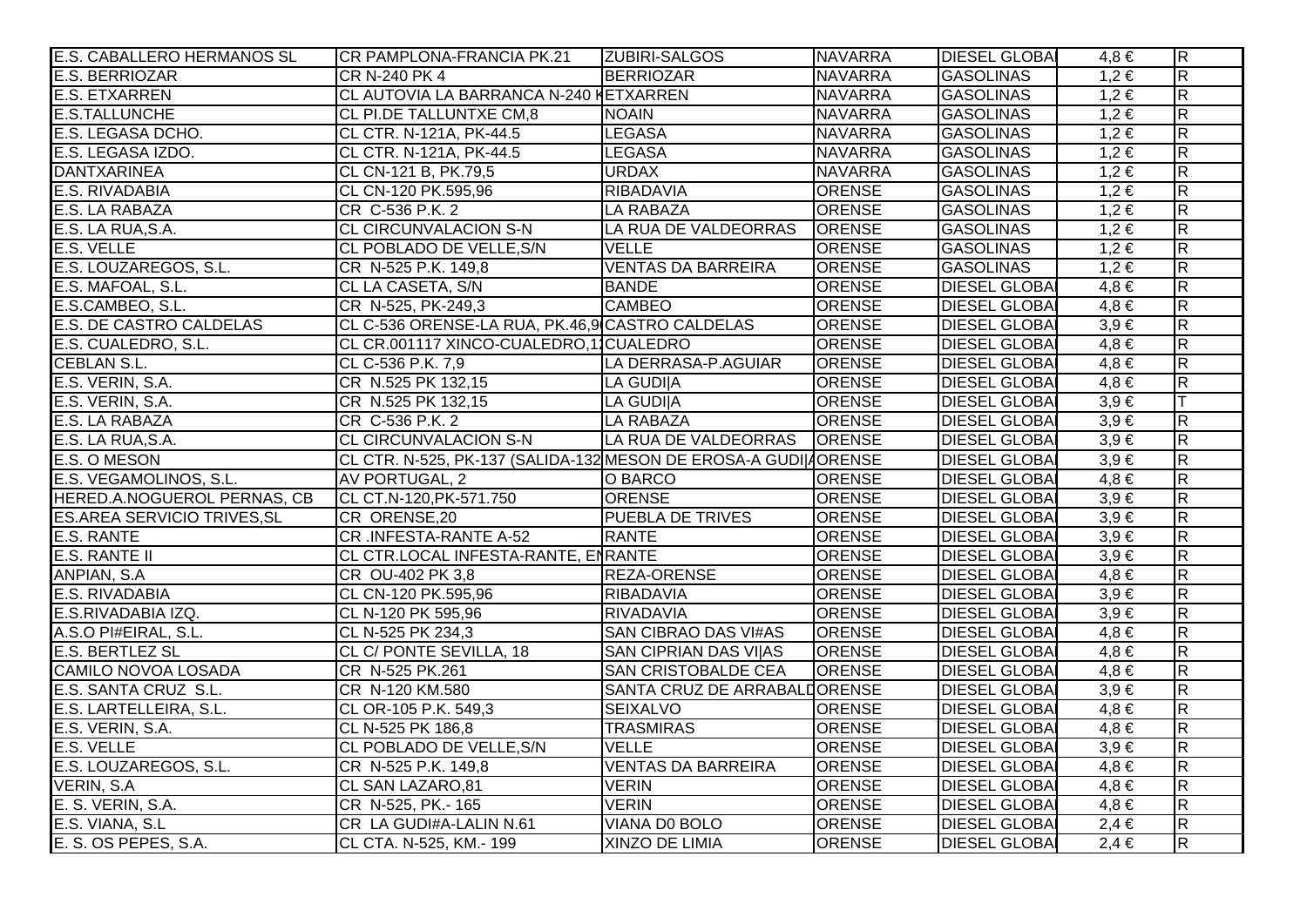| PETROLIMIA S.L.                   | CL A DEVESA S/N                                                  | XINZO DE LIMIA S/N              | <b>ORENSE</b>   | <b>DIESEL GLOBAI</b> | $4,8 \in$ | $\overline{R}$          |
|-----------------------------------|------------------------------------------------------------------|---------------------------------|-----------------|----------------------|-----------|-------------------------|
| E.S.RIVADABIA IZQ.                | CL N-120 PK 595,96                                               | RIVADAVIA                       | ORENSE          | <b>GASOLINAS</b>     | $1,2 \in$ | $\overline{\mathsf{R}}$ |
| <b>E.S. RANTE</b>                 | CR .INFESTA-RANTE A-52                                           | <b>RANTE</b>                    | <b>ORENSE</b>   | <b>GASOLINAS</b>     | $1,2 \in$ | $\overline{\mathsf{R}}$ |
| <b>E.S. RANTE II</b>              | CL CTR.LOCAL INFESTA-RANTE, ENRANTE                              |                                 | <b>ORENSE</b>   | <b>GASOLINAS</b>     | $1,2 \in$ | $\overline{\mathsf{R}}$ |
| E.S. O MESON                      | CL CTR. N-525, PK-137 (SALIDA-132 MESON DE EROSA-A GUDI  AORENSE |                                 |                 | <b>GASOLINAS</b>     | $1,2 \in$ | $\overline{\mathsf{R}}$ |
| AV. DE ASTURIAS                   | AV DE ASTURIAS, 38                                               | <b>PALENCIA</b>                 | <b>PALENCIA</b> | <b>GASOLINAS</b>     | $1,2 \in$ | $\overline{\mathsf{R}}$ |
| <b>E.S. HERRERA</b>               | CR N-611 PK. 80,6                                                | HERRERA DEL PISUERGA PALENCIA   |                 | <b>GASOLINAS</b>     | $1,2 \in$ | $\overline{R}$          |
| <b>E.S. AGUILAR</b>               | AV RONDA, 111                                                    | <b>AGUILAR DE CAMPO</b>         | <b>PALENCIA</b> | <b>GASOLINAS</b>     | $1,2 \in$ | $\overline{\mathsf{R}}$ |
| <b>E.S. TORQUEMADA I</b>          | CR N-620 PK.61,5                                                 | <b>TORQUEMADA</b>               | <b>PALENCIA</b> | <b>GASOLINAS</b>     | $1,2 \in$ | $\overline{\mathsf{R}}$ |
| E.S. ARADAN, C.B.                 | CL N-620 P.K. 69,950                                             | <b>TORQUEMADA</b>               | <b>PALENCIA</b> | <b>GASOLINAS</b>     | $1,2 \in$ | $\overline{\mathsf{R}}$ |
| E.S.EXP.RINCON SAN JOSE, S.L.     | CL N-620 PK.98,8                                                 | <b>DUEAS</b>                    | <b>PALENCIA</b> | <b>GASOLINAS</b>     | $1,2 \in$ | $\overline{R}$          |
| <b>E.S. AGUILAR</b>               | AV RONDA, 111                                                    | <b>AGUILAR DE CAMPO</b>         | <b>PALENCIA</b> | <b>DIESEL GLOBAI</b> | $3,9 \in$ | $\overline{\mathsf{R}}$ |
| E.S. MANUEL DIEZ SERRANO          | AV GENERALISIMO, 11                                              | <b>AGUILAR DE CAMPOO</b>        | <b>PALENCIA</b> | <b>DIESEL GLOBA</b>  | $4,8 \in$ | $\overline{\mathsf{R}}$ |
| E.S. EL CARMEN S.L.               | CR PALENCIA-SANTANDER KM.90 ALAR DEL REY                         |                                 | <b>PALENCIA</b> | <b>DIESEL GLOBAI</b> | $4,8 \in$ | $\overline{\mathsf{R}}$ |
| E.S. FUENTEPINO, S.L.             | CR C-619 PK 64                                                   | <b>BALTANAS</b>                 | <b>PALENCIA</b> | <b>DIESEL GLOBA</b>  | $4,8 \in$ | $\overline{R}$          |
| ES BECERRIL DEL CARPIO, SL        | CL CN-611 PALENCIA-SANTANDER BECERRIL DEL CARPIO                 |                                 | <b>PALENCIA</b> | <b>DIESEL GLOBAI</b> | $4,8 \in$ | $\overline{R}$          |
| E.S.HNOS TRECE/O C.B              | CL C-VILLASARRACINO A BUEN                                       | BUENAVISTA DE VALDAVIA PALENCIA |                 | <b>DIESEL GLOBAI</b> | $3,9 \in$ | $\overline{\mathsf{R}}$ |
| <b>E.S. CERRATO</b>               | CL C.CEVICO-HERMEDES PK.0,9                                      | <b>CEVICO DE LA TORRE</b>       | <b>PALENCIA</b> | <b>DIESEL GLOBAI</b> | $4,8 \in$ | $\overline{\mathsf{R}}$ |
| E.S. LOFER, S.A.                  | CR N-620, PK-87,500                                              | <b>DUE AS</b>                   | <b>PALENCIA</b> | <b>DIESEL GLOBAI</b> | $4,8 \in$ | $\overline{\mathsf{R}}$ |
| E.S. LOFER, S.A.                  | CR N-620, PK-87,500                                              | <b>DUE AS</b>                   | <b>PALENCIA</b> | <b>DIESEL GLOBAI</b> | $3,9 \in$ | $\top$                  |
| E.S.EXP.RINCON SAN JOSE, S.L.     | CL N-620 PK.98,8                                                 | <b>DUEAS</b>                    | <b>PALENCIA</b> | <b>DIESEL GLOBA</b>  | $3,9 \in$ | $\overline{\mathsf{R}}$ |
| <b>GASOLINERAS LOFER, S.A.</b>    | CL CR AG2 PK 88,9 M.I.                                           | <b>DUENAS</b>                   | <b>PALENCIA</b> | <b>DIESEL GLOBAI</b> | $4,8 \in$ | $\overline{\mathsf{R}}$ |
| GASOLINERAS LOFER, S.A.           | CL CR AG2 PK 88,9 M.I.                                           | <b>DUENAS</b>                   | <b>PALENCIA</b> | <b>DIESEL GLOBAI</b> | $3,9 \in$ | lΤ                      |
| <b>FACUNDO ORTIZ LEON</b>         | CL CTR. C-615, PK-83.1                                           | <b>FRESNO DEL RIO</b>           | <b>PALENCIA</b> | <b>DIESEL GLOBAI</b> | $4,8 \in$ | $\overline{\mathsf{R}}$ |
| <b>E.S. GU.AN.CARBURANTES SL</b>  | <b>CL FROMISTA N-611</b>                                         | <b>FROMISTA</b>                 | <b>PALENCIA</b> | <b>DIESEL GLOBA</b>  | $4,8 \in$ | $\overline{\mathsf{R}}$ |
| E.S. FRIF, S.L-GUARDO             | CL C-615 PALENCIA-RIA O PK.90                                    | <b>GUARDO</b>                   | <b>PALENCIA</b> | <b>DIESEL GLOBAI</b> | $4,8 \in$ | $\overline{R}$          |
| <b>E.S. HERRERA</b>               | CR N-611 PK. 80,6                                                | <b>HERRERA DEL PISUERGA</b>     | <b>PALENCIA</b> | <b>DIESEL GLOBAI</b> | $3,9 \in$ | $\overline{\mathsf{R}}$ |
| <b>JOSE M. ROMERO MARTINEZ</b>    | CR. C-615 P.K.50,6                                               | <b>LA SERNA</b>                 | <b>PALENCIA</b> | <b>DIESEL GLOBAI</b> | $4,8 \in$ | $\overline{R}$          |
| <b>ES.MAGAZ DE PISUERGA</b>       | CL N-620 PK.76                                                   | <b>MAGAZ DE PISUERGA</b>        | <b>PALENCIA</b> | <b>DIESEL GLOBAI</b> | $4,8 \in$ | $\overline{\mathsf{R}}$ |
| <b>E.S. LAURA VEGA MELENDRE</b>   | CL CTR. N-611, PK-11                                             | MONZON DE CAMPOS                | <b>PALENCIA</b> | <b>DIESEL GLOBA</b>  | $3,9 \in$ | $\overline{\mathsf{R}}$ |
| ES.JOAQUIN GOLDAR MTNEZ, SL       | AV CONCENTRACION PORCELARI OSORNO                                |                                 | <b>PALENCIA</b> | <b>DIESEL GLOBA</b>  | $4,8 \in$ | $\overline{\mathsf{R}}$ |
| <b>ES.JOAQUIN GOLDAR MTNEZ,SL</b> | AV CONCENTRACION PORCELARI OSORNO                                |                                 | <b>PALENCIA</b> | <b>DIESEL GLOBA</b>  | $3,9 \in$ | lΤ                      |
| <b>AV. DE ASTURIAS</b>            | AV DE ASTURIAS, 38                                               | <b>PALENCIA</b>                 | <b>PALENCIA</b> | <b>DIESEL GLOBAI</b> | $3,9 \in$ | $\overline{\mathsf{R}}$ |
| E.S. AUPASA, S.L.                 | AV MADRID, 2                                                     | <b>PALENCIA</b>                 | <b>PALENCIA</b> | <b>DIESEL GLOBAI</b> | $4,8 \in$ | $\overline{\mathsf{R}}$ |
| CEREADUEY, S.L. UNIPERSONAL       | CL FRANCIA, 52                                                   | <b>PALENCIA</b>                 | <b>PALENCIA</b> | <b>DIESEL GLOBAI</b> | $4,8 \in$ | $\overline{\mathsf{R}}$ |
| <b>E.S. BERRUGUETE</b>            | CL CT.CIRCUNV.C-613, PK-18.2                                     | <b>PAREDES DE NAVA</b>          | <b>PALENCIA</b> | <b>DIESEL GLOBAI</b> | $4,8 \in$ | $\overline{R}$          |
| E.S. MALLO                        | CR OSORNO,1                                                      | <b>SALDAIA</b>                  | <b>PALENCIA</b> | <b>DIESEL GLOBA</b>  | $3,9 \in$ | $\overline{\mathsf{R}}$ |
| E.S. MAZA DE LAS HERAS, S.L.      | CL CTR. DE LA MAGDALENA, SN                                      | SANTIBAIEZ DE LA PEJA           | <b>PALENCIA</b> | <b>DIESEL GLOBAI</b> | $3,9 \in$ | $\overline{\mathsf{R}}$ |
| <b>E.S. TORQUEMADA I</b>          | CR N-620 PK.61,5                                                 | <b>TORQUEMADA</b>               | <b>PALENCIA</b> | <b>DIESEL GLOBAI</b> | $3,9 \in$ | $\overline{R}$          |
| <b>E.S. TORQUEMADA I</b>          | CR N-620 PK.61,5                                                 | <b>TORQUEMADA</b>               | <b>PALENCIA</b> | <b>DIESEL GLOBAI</b> | $3,9 \in$ |                         |
| E.S. ARADAN, C.B.                 | CL N-620 P.K. 69,950                                             | <b>TORQUEMADA</b>               | <b>PALENCIA</b> | <b>DIESEL GLOBAI</b> | $3,9 \in$ | $\overline{R}$          |
| EE.SS. RENEGAS, S.L.              | CR DE BURGOS, 19                                                 | <b>VENTA DE BAJOS</b>           | <b>PALENCIA</b> | <b>DIESEL GLOBA</b>  | $4,8 \in$ | $\overline{\mathsf{R}}$ |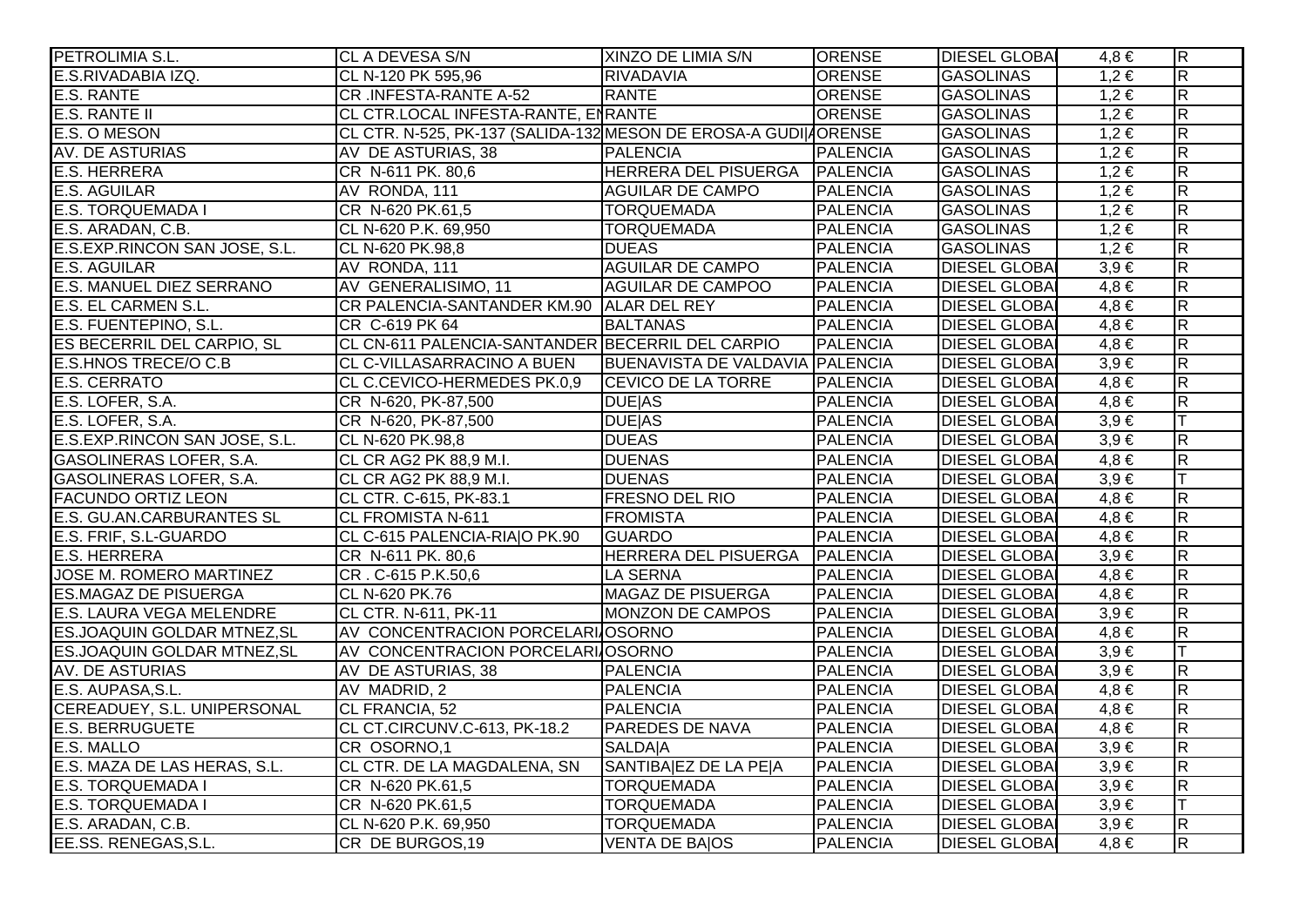| HOSTELERIA NORIEGA, S.L.         | CL A-231 PK 99 SALIDA 99                         | <b>VILLAHERREORS</b>            | <b>PALENCIA</b>                | <b>DIESEL GLOBAL</b> | $4,8 \in$ | $\overline{R}$          |
|----------------------------------|--------------------------------------------------|---------------------------------|--------------------------------|----------------------|-----------|-------------------------|
| HOSTELERIA NORIEGA, S.L.         | CL A-231 PK 99 SALIDA 99                         | <b>VILLAHERREORS</b>            | <b>PALENCIA</b>                | <b>DIESEL GLOBA</b>  | $3,9 \in$ | $\top$                  |
| E.S. RENEGAS, S.L.               | CR PAL-VILLAMURIEL PK 5                          | <b>VILLAMURIEL</b>              | <b>PALENCIA</b>                | <b>DIESEL GLOBAI</b> | $3,9 \in$ | $\overline{\mathsf{R}}$ |
| E.S. FRIF, S.L.-VILLAMURIEL      | CR L-610 PK. 5,5                                 | VILLAMURIEL DE CERRATO PALENCIA |                                | <b>DIESEL GLOBA</b>  | $4,8 \in$ | $\overline{\mathsf{R}}$ |
| E.S. L.M.TARTILAN GARCIA         | CL CTR.N-610, PK-32.4                            | VILLARRAMIEL                    | PALENCIA                       | <b>DIESEL GLOBAI</b> | $2,4 \in$ | $\overline{\mathsf{R}}$ |
| E.S. EL PANTANO                  | CR C-615, PK-28                                  | <b>VILLOLDO</b>                 | <b>PALENCIA</b>                | <b>DIESEL GLOBAI</b> | $4,8 \in$ | $\overline{\mathsf{R}}$ |
| <b>E.S. VILLAGARCIA</b>          | <b>CL SAN ROQUE S/N</b>                          | <b>VILLAGARCIA DE AROSA</b>     | PONTEVEDRA                     | <b>GASOLINAS</b>     | $1,2 \in$ | $\overline{\mathsf{R}}$ |
| <b>E.S. PONTEVEDRA</b>           | CL DOMINGO FONTAN, S-N - EL BU PONTEVEDRA        |                                 | PONTEVEDRA GASOLINAS           |                      | $1,2 \in$ | $\overline{\mathsf{R}}$ |
| <b>E.S. PONTEAREAS</b>           | CL CN-120 KM. 643,5                              | PONTEAREAS                      | PONTEVEDRA GASOLINAS           |                      | $1,2 \in$ | $\overline{\mathsf{R}}$ |
| <b>E.S. LA ESTRADA</b>           | CL SAN PELAYO, 71-73                             | <b>LA ESTRADA</b>               | PONTEVEDRA GASOLINAS           |                      | $1,2 \in$ | $\overline{R}$          |
| E.S. O GROVE IZDO.               | CL CT.316, PK-3.200-L. ARDIA                     | O GROVE                         | PONTEVEDRA GASOLINAS           |                      | $1,2 \in$ | $\overline{R}$          |
| E.S. SALCEDO II                  | CR N-550 CORU A-TUY PK.126,4 LA CARBALLA-SALCEDO |                                 | PONTEVEDRA GASOLINAS           |                      | $1,2 \in$ | $\overline{\mathsf{R}}$ |
| <b>E.S. CATOIRA</b>              | CR C-550, PK.10,150                              | <b>CATOIRA</b>                  | PONTEVEDRA GASOLINAS           |                      | $1,2 \in$ | $\overline{R}$          |
| <b>E.S. NIGRAN</b>               | CL C-550 PK.46,4                                 | <b>PRIEGUE-NIGRAN</b>           | PONTEVEDRA GASOLINAS           |                      | $1,2 \in$ | $\overline{R}$          |
| E.S. SAN SIMON I                 | CL A-9 SAN SIMON-VILABOA KM.14 VILABOA           |                                 | PONTEVEDRA GASOLINAS           |                      | $1,2 \in$ | $\overline{R}$          |
| E. S. VIGO                       | CL ARAGON, S-N                                   | VIGO                            | PONTEVEDRA GASOLINAS           |                      | $1,2 \in$ | $\overline{R}$          |
| E.S. SALCEDO I                   | CL N-550 PK.124                                  | CABALLA-SALCEDO                 | PONTEVEDRA GASOLINAS           |                      | $1,2 \in$ | $\overline{\mathsf{R}}$ |
| E.S. VIGO II                     | CL CT VIGO-VINCIOS KM.3,6                        | <b>VIGO</b>                     | PONTEVEDRA GASOLINAS           |                      | $1,2 \in$ | $\overline{\mathsf{R}}$ |
| E.S. RANDE                       | CL CABANAS, 5                                    | S.VICENTE DE TRASMAO            | PONTEVEDRA GASOLINAS           |                      | $1,2 \in$ | $\overline{R}$          |
| E.S. GALIGAS EUROPA, S.L.        | AV DEL AYUNTAMIENTO 1                            | <b>AGOLADA</b>                  | PONTEVEDRA DIESEL GLOBAI       |                      | $4,8 \in$ | $\overline{\mathsf{R}}$ |
| E.S. AS NEVES, S.L.              | CL LAREDO PO-400 PK.5,200                        | <b>AS NEVES</b>                 | PONTEVEDRA                     | <b>DIESEL GLOBA</b>  | $4,8 \in$ | $\overline{\mathsf{R}}$ |
| E.S.BAROSA 2000, S.L.            | CL LG SAN ANTONINO, BARRAS                       | <b>BARRO</b>                    | PONTEVEDRA   DIESEL GLOBAI     |                      | $4,8 \in$ | $\overline{R}$          |
| E.S. MONTE REAL S.L.             | AV SANTA MARTA, 10                               | <b>BAYONA</b>                   | PONTEVEDRA   DIESEL GLOBA      |                      | $4,8 \in$ | $\overline{\mathsf{R}}$ |
| E.S. SALCEDO I                   | CL N-550 PK.124                                  | CABALLA-SALCEDO                 | PONTEVEDRA   DIESEL GLOBA      |                      | $3,9 \in$ | $\overline{R}$          |
| E.S. XESTEIRA S.L.               | <b>CL CASTRELO</b>                               | <b>CAMBADOS</b>                 | PONTEVEDRA   DIESEL GLOBA      |                      | $4,8 \in$ | $\overline{R}$          |
| <b>E.S. CATOIRA</b>              | CR C-550, PK.10,150                              | <b>CATOIRA</b>                  | PONTEVEDRA   DIESEL GLOBA      |                      | $3,9 \in$ | $\overline{\mathsf{R}}$ |
| E.S. GALIGAS EUROPA, S.L.        | CR ORENSE-PONT. KM 65                            | <b>CERDEDO</b>                  | PONTEVEDRA   DIESEL GLOBA      |                      | $4,8 \in$ | $\overline{\mathsf{R}}$ |
| <b>ES MANU P.AMEIYEIRAS</b>      | CL CIRCUNVALACION, 17                            | <b>CUNTIS</b>                   | PONTEVEDRA   DIESEL GLOBA      |                      | $4,8 \in$ | $\overline{\mathsf{R}}$ |
| <b>E.S. SEQUEIROS</b>            | CR PONTEVEDRA-VILLAGARCIA, KCURRO                |                                 | PONTEVEDRA   DIESEL GLOBA      |                      | $4.8 \in$ | $\overline{\mathsf{R}}$ |
| E.S. CAMPOS, S.L.                | CL C/MEDICO F.MTNEZ IGLESIAS, SDOZON             |                                 | <b>PONTEVEDRA</b>              | <b>DIESEL GLOBA</b>  | $4,8 \in$ | $\overline{\mathsf{R}}$ |
| E.S. PORTELA DE LAMAS, S.L.      | CR N-541, PK-51,5                                | FORCAREY                        | PONTEVEDRA   DIESEL GLOBA      |                      | $4,8 \in$ | $\overline{R}$          |
| E.S MA#UFE, S.L.U                | CL CR RAMALLOSA-GONDOMAR PIGONDOMAR              |                                 | PONTEVEDRA   DIESEL GLOBA      |                      | $4,8 \in$ | $\overline{\mathsf{R}}$ |
| E.S. COMB. DEL NOROESTE SA       | CR C-331 P.K. 12                                 | <b>GONDOMAR</b>                 | PONTEVEDRA   DIESEL GLOBA      |                      | $4,8 \in$ | $\overline{R}$          |
| A.S. QUINTANS, S.L.              | CR LA CA#IZA-CRECIENTE P.K. 1 LA CA#IZA          |                                 | PONTEVEDRA   DIESEL GLOBA      |                      | $4,8 \in$ | $\overline{R}$          |
| A.S. QUINTANS, S.L.              | CR LA CA#IZA-CRECIENTE P.K. 1 LA CA#IZA          |                                 | PONTEVEDRA   DIESEL GLOBA      |                      | $3,9 \in$ | T                       |
| <b>E.S. FELIX PEREZ IGLESIAS</b> | CL PROGRESO S-N                                  | LA CA IZA                       | PONTEVEDRA   DIESEL GLOBA      |                      | $4,8 \in$ | $\overline{\mathsf{R}}$ |
| E.S.QUINTANS, S.L.               | CL N-120 PK 613,7                                | <b>LA CANIZA</b>                | PONTEVEDRA   DIESEL GLOBAI     |                      | $4.8 \in$ | $\overline{\mathsf{R}}$ |
| E.S. SALCEDO II                  | CR N-550 CORU A-TUY PK.126,4 LA CARBALLA-SALCEDO |                                 | <b>PONTEVEDRA DIESEL GLOBA</b> |                      | $3,9 \in$ | $\overline{R}$          |
| <b>E.S. LA ESTRADA</b>           | CL SAN PELAYO, 71-73                             | <b>LA ESTRADA</b>               | <b>PONTEVEDRA</b>              | <b>DIESEL GLOBAI</b> | $3,9 \in$ | $\overline{\mathsf{R}}$ |
| LOIMIL GAS S.L.                  | CR N-525 PK.316 - LOIMIL                         | LA ESTRADA                      | <b>PONTEVEDRA</b>              | <b>DIESEL GLOBA</b>  | $4,8 \in$ | $\overline{\mathsf{R}}$ |
| E.S. SAN ROQUE S.L.              | CL SAN ROQUE, 13                                 | LA GUARDIA                      | <b>PONTEVEDRA</b>              | <b>DIESEL GLOBAI</b> | $4,8 \in$ | $\overline{\mathsf{R}}$ |
| E.S. SAN ROQUE, S.L              | CL LOUZENZAS CTRA.C-550 PK.175LA GUARDIA         |                                 | PONTEVEDRA DIESEL GLOBA        |                      | $4,8 \in$ | $\overline{R}$          |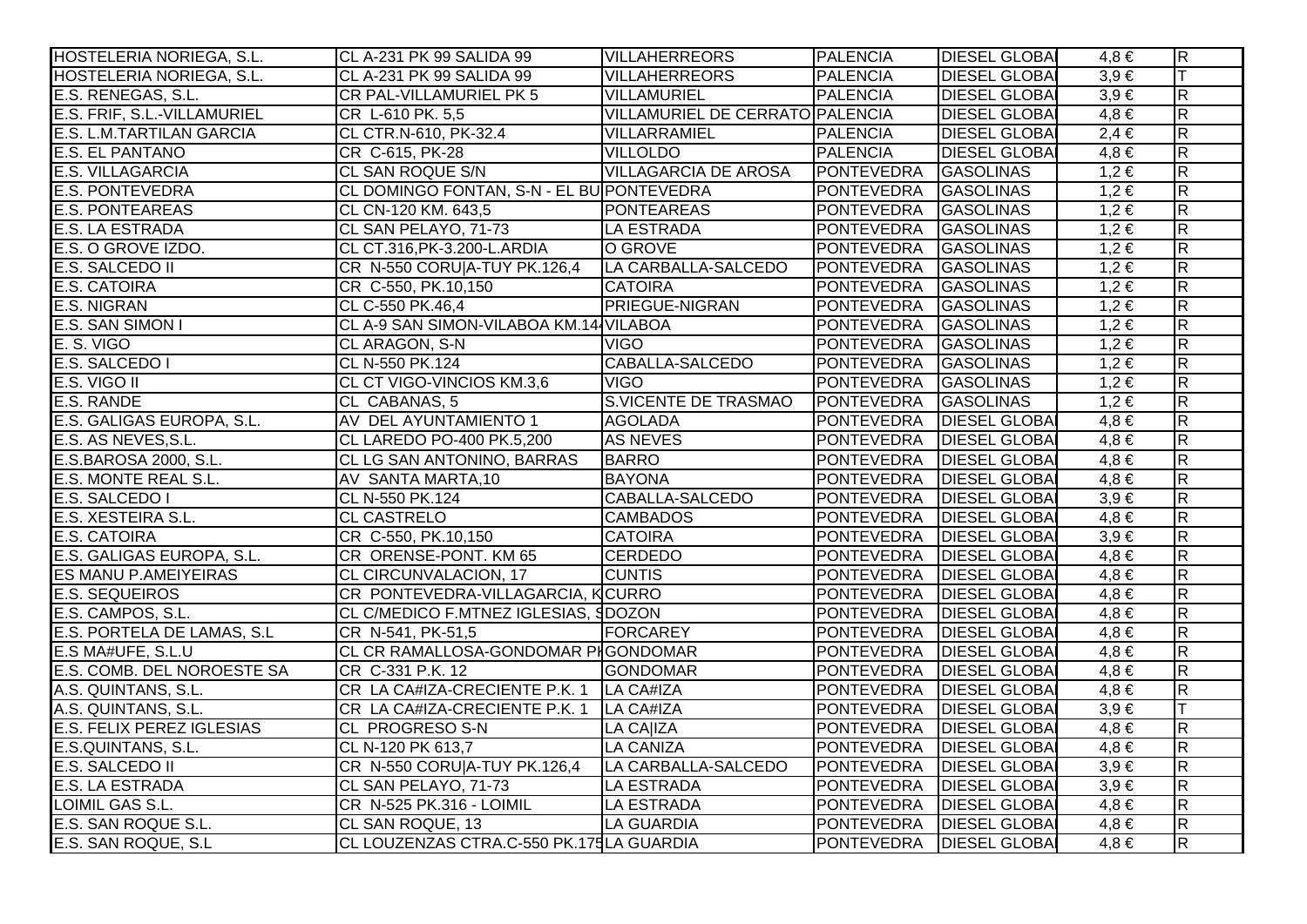| E.S. FERVI S.L.              | CL CORREDOIRA, 33                         | <b>LALIN</b>           | PONTEVEDRA   DIESEL GLOBAI |                      | $4,8 \in$ | $\overline{R}$          |
|------------------------------|-------------------------------------------|------------------------|----------------------------|----------------------|-----------|-------------------------|
| E.S. CAMPOS, S.L.            | AV BUENOS AIRES, SN                       | <b>LALIN</b>           | PONTEVEDRA   DIESEL GLOBAI |                      | $4.8 \in$ | R.                      |
| E.S.GALIGAS DIST.2008, S.L.  | CL P.I.LALIN 2000 CIUDAD DEL TRALALIN     |                        | <b>PONTEVEDRA</b>          | <b>DIESEL GLOBAI</b> | $4,8 \in$ | $\overline{\mathsf{R}}$ |
| E.S. FERVI, S.L.             | CL CENTRO COMERCIAL HALEY                 | <b>LALIN</b>           | PONTEVEDRA   DIESEL GLOBAI |                      | $4,8 \in$ | $\overline{R}$          |
| E.S. VERDECEDO 2, S.L.       | CL LUGAR HERMIDA, S/N                     | MARCON-PONTEVEDRA      | PONTEVEDRA   DIESEL GLOBAI |                      | $4,8 \in$ | $\overline{R}$          |
| E.S.FRESOGAS S.L.            | CL DOCTOR OTERO ULLOA, 1 SEIJ MARIN       |                        | PONTEVEDRA DIESEL GLOBAI   |                      | $4,8 \in$ | $\overline{\mathsf{R}}$ |
| E.S. FCO.J. CARRO PAREDES    | CL CONCEPCION ARENAL, 214                 | <b>MOA A</b>           | <b>PONTEVEDRA</b>          | <b>DIESEL GLOBAI</b> | $4,8 \in$ | R                       |
| E.S. RANDE S.L.              | <b>CL VERDIAL DOMAYO</b>                  | <b>MOA A</b>           | <b>PONTEVEDRA</b>          | <b>DIESEL GLOBAI</b> | $4,8 \in$ | $\overline{\mathsf{R}}$ |
| E.S. MONDARIZ, S.L.          | CL CONSTITUCION, S-N                      | MONDARIZ-BALNEARIO     | PONTEVEDRA   DIESEL GLOBAI |                      | $4,8 \in$ | $\overline{R}$          |
| E.S. GONZALEZ FERRO, S.L.    | CL RUA, 1 SANTA LUCIA                     | <b>MORAJA</b>          | PONTEVEDRA   DIESEL GLOBA  |                      | $4.8 \in$ | $\overline{\mathsf{R}}$ |
| E.S. EIROS                   | <b>CL EIROS-MOURENTE</b>                  | MOURENTE               | PONTEVEDRA   DIESEL GLOBAI |                      | $4,8 \in$ | R                       |
| E.S. O GROVE IZDO.           | CL CT.316, PK-3.200-L. ARDIA              | O GROVE                | <b>PONTEVEDRA</b>          | <b>DIESEL GLOBAI</b> | $3.9 \in$ | $\overline{\mathsf{R}}$ |
| E.S. O GROVE DCHO.           | CL CT.PO-316, PK-3.200-L. ARDIA           | O GROVE                | PONTEVEDRA   DIESEL GLOBAI |                      | $3,9 \in$ | R                       |
| E.S. POIO                    | CR C-550 PL 77,160                        | <b>POIO</b>            | PONTEVEDRA   DIESEL GLOBA  |                      | $4,8 \in$ | $\overline{R}$          |
| <b>E.S. PONTEAREAS</b>       | CL CN-120 KM. 643,5                       | <b>PONTEAREAS</b>      | PONTEVEDRA   DIESEL GLOBAI |                      | $3,9 \in$ | $\overline{\mathsf{R}}$ |
| <b>E.S.PONTEAREAS DRCHO.</b> | CL N-120 PK 643,5                         | <b>PONTEAREAS</b>      | PONTEVEDRA   DIESEL GLOBAI |                      | $3,9 \in$ | $\overline{R}$          |
| <b>E.S. PONTEVEDRA</b>       | CL DOMINGO FONTAN, S-N - EL BU PONTEVEDRA |                        | PONTEVEDRA   DIESEL GLOBAI |                      | $3,9 \in$ | $\overline{\mathsf{R}}$ |
| E.S. MOLLABAO, S.L.          | CL ROSALIA DE CASTRO 125                  | <b>PONTEVEDRA</b>      | PONTEVEDRA   DIESEL GLOBA  |                      | $4,8 \in$ | $\overline{R}$          |
| E.S. S.V.CERPONZONES S.L.    | CL SAN VICENTE CERPONZONES, FPONTEVEDRA   |                        | PONTEVEDRA   DIESEL GLOBA  |                      | $4.8 \in$ | $\overline{\mathsf{R}}$ |
| <b>E.S. RANDE DERECHO</b>    | CL CABANAS, 5                             | <b>PONTEVEDRA</b>      | PONTEVEDRA   DIESEL GLOBAI |                      | $3,9 \in$ | $\mathsf R$             |
| E.S. SIAL, S.A.              | CL P.I. A GRANXA                          | PORRI#O                | PONTEVEDRA                 | <b>DIESEL GLOBAI</b> | $4,8 \in$ | $\overline{\mathsf{R}}$ |
| E.S. SIAL, S.A.              | CL P.I. A GRANXA                          | PORRI#O                | PONTEVEDRA   DIESEL GLOBAI |                      | $3,9 \in$ | T                       |
| E.S. CHOUSAL, S.L.           | CR N-120 PK 620,3                         | PORRI/O                | PONTEVEDRA   DIESEL GLOBAI |                      | $4,8 \in$ | $\overline{\mathsf{R}}$ |
| E.S. ATIOS-LA GUIA, S.L.     | CR N-550 P.K. 158 (ATIOS)                 | PORRIJO                | PONTEVEDRA   DIESEL GLOBAI |                      | $4,8 \in$ | $\overline{\mathsf{R}}$ |
| E.S.HORMIGONES PORRINO, S.A. | CL CT.ATIOS-SALCEDA PK 1,26               | PORRINO                | PONTEVEDRA   DIESEL GLOBAI |                      | $4.8 \in$ | $\overline{R}$          |
| E.S. NIGRAN                  | CL C-550 PK.46,4                          | <b>PRIEGUE-NIGRAN</b>  | <b>PONTEVEDRA</b>          | <b>DIESEL GLOBAI</b> | $3,9 \in$ | $\overline{\mathsf{R}}$ |
| E.S. VERDECEDO, S.L.         | CL LUGAR DE PAZOS, SN                     | <b>PUENTE CALDELAS</b> | PONTEVEDRA   DIESEL GLOBAI |                      | $4.8 \in$ | $\overline{R}$          |
| E.S. PUENTECESURES OIL, S.L. | CL JOSE NOVO, SN                          | <b>PUENTECESURES</b>   | PONTEVEDRA   DIESEL GLOBAI |                      | $4,8 \in$ | $\overline{R}$          |
| E.S. PUXEIROS S.L.           | CR N-120 PK.663,500                       | <b>PUXEIROS</b>        | PONTEVEDRA DIESEL GLOBAI   |                      | $4,8 \in$ | $\overline{R}$          |
| E.S. PUXEIROS S.L.           | CR N-120 PK.663,500                       | <b>PUXEIROS</b>        | <b>PONTEVEDRA</b>          | <b>DIESEL GLOBA</b>  | $3,9 \in$ | $\top$                  |
| E.S. HEVAGO, S.A.            | AV STA. MARINA, 98                        | <b>REDONDELA</b>       | PONTEVEDRA   DIESEL GLOBA  |                      | $4,8 \in$ | $\overline{R}$          |
| E.S. RANDE                   | CL CABANAS, 5                             | S.VICENTE DE TRASMAO   | PONTEVEDRA DIESEL GLOBA    |                      | $3,9 \in$ | $\overline{\mathsf{R}}$ |
| ES INVERSI. FEBECO, S.L.     | CL CTR. PO-410, PK-6,1                    | <b>SALCEDA CASELAS</b> | PONTEVEDRA   DIESEL GLOBAI |                      | $4.8 \in$ | $\overline{\mathsf{R}}$ |
| E.S.VILLADESUSO,S.L.         | CL CR.PO-552 PK30,50                      | STA.M.DE OYA           | <b>PONTEVEDRA</b>          | <b>DIESEL GLOBAI</b> | $4,8 \in$ | $\overline{R}$          |
| E.S. CHOUSAL, S.L.           | AV RICARDO MELLA, PK.1,200                | <b>VIGO</b>            | <b>PONTEVEDRA</b>          | <b>DIESEL GLOBAI</b> | $4,8 \in$ | $\overline{\mathsf{R}}$ |
| E.S. TEIS                    | CL TRAVESIA DE VIGO,233                   | <b>VIGO</b>            | <b>PONTEVEDRA</b>          | <b>DIESEL GLOBAI</b> | $4,8 \in$ | $\overline{\mathsf{R}}$ |
| E. S. VIGO                   | CL ARAGON, S-N                            | <b>VIGO</b>            | PONTEVEDRA   DIESEL GLOBAI |                      | $3,9 \in$ | $\overline{\mathsf{R}}$ |
| E.S. ORILLAMAR, S.A.         | AV ORILLAMAR                              | <b>VIGO</b>            | PONTEVEDRA   DIESEL GLOBAI |                      | $4.8 \in$ | $\overline{R}$          |
| E.S. VIGO II                 | CL CT VIGO-VINCIOS KM.3,6                 | <b>VIGO</b>            | <b>PONTEVEDRA</b>          | <b>DIESEL GLOBAI</b> | $3,9 \in$ | $\overline{\mathsf{R}}$ |
| J.C. DE SANTIAGO, S.L.       | AV DE MADRID, 66                          | <b>VIGO</b>            | <b>PONTEVEDRA</b>          | <b>DIESEL GLOBAI</b> | $4,8 \in$ | $\overline{R}$          |
| E.S. AVELINO COUSELO, S.L.   | AV DE MADRID 139 CTRA. VILAR              | <b>VIGO</b>            | PONTEVEDRA   DIESEL GLOBAI |                      | $4,8 \in$ | $\overline{\mathsf{R}}$ |
| E.S. BOUZAS                  | <b>CL MUELLE DE BOUZAS</b>                | VIGO                   | PONTEVEDRA   DIESEL GLOBA  |                      | $3,9 \in$ | $\overline{\mathsf{R}}$ |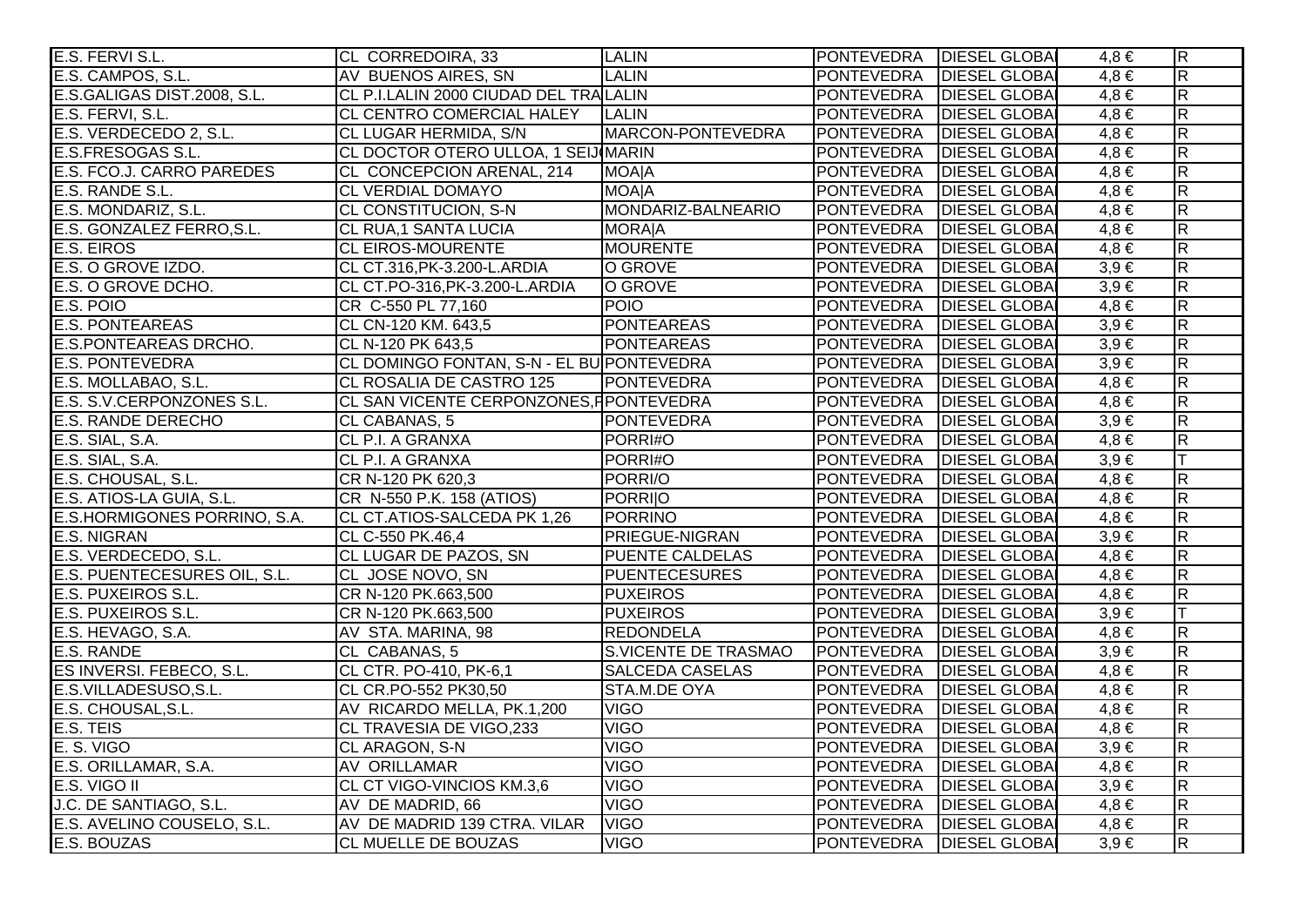| E.S. IGLESIAS, S.L.                          | CL VAZQUEZ, 39                                | <b>VILA DE CRUCES</b>            | PONTEVEDRA   DIESEL GLOBAI |                      | $4,8 \in$ | $\overline{R}$          |
|----------------------------------------------|-----------------------------------------------|----------------------------------|----------------------------|----------------------|-----------|-------------------------|
| E.S. IGLESIAS, S.L.                          | CL GRES, SN                                   | <b>VILA DE CRUCES</b>            | PONTEVEDRA   DIESEL GLOBA  |                      | $4.8 \in$ | $\overline{\mathbf{z}}$ |
| <b>E.S. SAN SIMON I</b>                      | CL A-9 SAN SIMON-VILABOA KM.14 VILABOA        |                                  | <b>PONTEVEDRA</b>          | <b>DIESEL GLOBA</b>  | $3,9 \in$ | $\overline{\mathsf{R}}$ |
| <b>E.S. VILLAGARCIA</b>                      | CL SAN ROQUE S/N                              | <b>VILLAGARCIA DE AROSA</b>      | PONTEVEDRA                 | <b>DIESEL GLOBA</b>  | $3,9 \in$ | $\overline{\mathbf{z}}$ |
| E.S. MARARNELAS S.L.                         | <b>CL PUENTEARNELAS</b>                       | VILLANUEVA DE AROSA              | PONTEVEDRA                 | <b>DIESEL GLOBA</b>  | $4,8 \in$ | $\overline{R}$          |
| E.S. SEQUEIROS, S.A.                         | CL C-550 PK.14,60                             | <b>VILLANUEVA DE AROSA</b>       | PONTEVEDRA                 | <b>DIESEL GLOBA</b>  | $4,8 \in$ | $\overline{R}$          |
| <b>E.S.PONTEAREAS DRCHO.</b>                 | CL N-120 PK 643,5                             | <b>PONTEAREAS</b>                | PONTEVEDRA                 | <b>GASOLINAS</b>     | $1,2 \in$ | $\overline{\mathbf{z}}$ |
| <b>E.S. RANDE DERECHO</b>                    | CL CABANAS, 5                                 | <b>PONTEVEDRA</b>                | <b>PONTEVEDRA</b>          | <b>GASOLINAS</b>     | $1,2 \in$ | $\overline{R}$          |
| <b>E.S. BOUZAS</b>                           | <b>CL MUELLE DE BOUZAS</b>                    | <b>VIGO</b>                      | PONTEVEDRA                 | <b>GASOLINAS</b>     | $1,2 \in$ | $\overline{\mathsf{R}}$ |
| E.S. O GROVE DCHO.                           | CL CT.PO-316, PK-3.200-L. ARDIA               | O GROVE                          | PONTEVEDRA                 | GASOLINAS            | $1,2 \in$ | $\overline{R}$          |
| <b>BEJARI</b>                                | CR SALAMANCA, 3                               | <b>BEJAR</b>                     | SALAMANCA                  | <b>GASOLINAS</b>     | $1,2 \in$ | $\overline{\mathbf{z}}$ |
| <b>E.S.AV R.BORGONA</b>                      | CL RAIMUNDO DE BORGONA, 48                    | <b>SALAMANCA</b>                 | <b>SALAMANCA</b>           | <b>GASOLINAS</b>     | $1,2 \in$ | $\overline{\mathbf{z}}$ |
| <b>E.S. SAN AGUSTIN</b>                      | AV SAN AGUSTIN, 78                            | <b>SALAMANCA</b>                 | SALAMANCA                  | <b>GASOLINAS</b>     | $1,2 \in$ | $\overline{\mathbf{z}}$ |
| <b>BEJAR II</b>                              | CL CTR. N-630, PK-412                         | <b>BEJAR</b>                     | <b>SALAMANCA</b>           | <b>GASOLINAS</b>     | $1,2 \in$ | $\overline{R}$          |
| CRTA.LEDESMA                                 | CR C-300 PK 5,45                              | <b>VILLAMAYOR</b>                | SALAMANCA                  | <b>GASOLINAS</b>     | $1,2 \in$ | $\overline{R}$          |
| E.S. ABEL FLORES ALBURQUERQUE AV MIRAT, 40   |                                               | <b>SALAMANCA</b>                 | <b>SALAMANCA</b>           | <b>GASOLINAS</b>     | $1,2 \in$ | $\overline{\mathbf{z}}$ |
| <b>E.S. VILLARES</b>                         | CR VALLADOLID, KM-2                           | <b>VILLARES DE LA REINA</b>      | SALAMANCA                  | <b>GASOLINAS</b>     | $1,2 \in$ | $\overline{R}$          |
| <b>MOZARBEZ</b>                              | CL N-630 PK.352,6                             | <b>MOZARBEZ</b>                  | <b>SALAMANCA</b>           | <b>GASOLINAS</b>     | $1,2 \in$ | $\overline{\mathsf{R}}$ |
| A.S. ALDEANUEVA DE FIGUEROA                  | CL AUT. A-62 PK-214 M.D.                      | ALDEANUEVA DE FIGUERO SALAMANCA  |                            | <b>DIESEL GLOBA</b>  | $4,8 \in$ | $\overline{\mathbf{z}}$ |
| A.S. ALDEANUEVA DE FIGUEROA                  | CL AUT. A-62 PK-214 M.D.                      | ALDEANUEVA DE FIGUERO SALAMANCA  |                            | <b>DIESEL GLOBA</b>  | $3,9 \in$ |                         |
| E.S. EL HELMANTICO, S.L.                     | CL CTR. N-630, PK-334                         | ALDEASECA DE LA ARMUJA SALAMANCA |                            | <b>DIESEL GLOBA</b>  | $4,8 \in$ | $\overline{\mathbf{z}}$ |
| <b>COMBUSTIBLES ARAPILES 2007</b>            | CL CTR. A-66, PK-348                          | <b>ARAPILES</b>                  | SALAMANCA                  | <b>DIESEL GLOBA</b>  | $4,8 \in$ | $\overline{R}$          |
| <b>COMBUSTIBLES ARAPILES 2007</b>            | CL CTR. A-66, PK-348                          | <b>ARAPILES</b>                  | <b>SALAMANCA</b>           | <b>DIESEL GLOBA</b>  | $3,9 \in$ | lΤ                      |
| E.S. ELADIO GOMEZ MARTIN                     | CL SA-105 VITIGUDINO-VILVESTRE BARRUECOPARDO  |                                  | <b>SALAMANCA</b>           | <b>DIESEL GLOBA</b>  | $4,8 \in$ | $\overline{\mathbf{z}}$ |
| <b>BEJARI</b>                                | CR SALAMANCA, 3                               | <b>BEJAR</b>                     | <b>SALAMANCA</b>           | <b>DIESEL GLOBAI</b> | $3,9 \in$ | $\overline{\mathbf{z}}$ |
| <b>BEJAR II</b>                              | CL CTR. N-630, PK-412                         | <b>BEJAR</b>                     | SALAMANCA                  | <b>DIESEL GLOBA</b>  | $3,9 \in$ | $\overline{\mathsf{R}}$ |
| E.S. CALVARRASA                              | CR N-501 P.K. 84                              | CALVARRASA DE ABAJO              | <b>SALAMANCA</b>           | <b>DIESEL GLOBA</b>  | $4,8 \in$ | $\overline{\mathbf{z}}$ |
| E.S.CARBAJOSA                                | CL C/SEGUNDA Y TERCERA, 9-4                   | CARBAJOSA DE LA SAGRA SALAMANCA  |                            | <b>DIESEL GLOBAI</b> | $4,8 \in$ | $\overline{\mathsf{R}}$ |
| CARB. Y SERVIC.AREVALO, IV                   | CL N-620 BURGOS-PORTUGAL KM. CIUDAD RODRIGO   |                                  | <b>SALAMANCA</b>           | <b>DIESEL GLOBA</b>  | $4,8 \in$ | $\overline{R}$          |
| E.S. 5 PEREZ SANTIAGO                        | CL N-501 MADRID-SALAMANCA PK ENCINAS DE ABAJO |                                  | <b>SALAMANCA</b>           | <b>DIESEL GLOBA</b>  | $4,8 \in$ | $\overline{\mathbf{z}}$ |
| E.S. PETRODIS, S.L.                          | CR N-630, PK-372                              | <b>FRESNO ALHANDIGA</b>          | <b>SALAMANCA</b>           | <b>DIESEL GLOBA</b>  | $4,8 \in$ | $\overline{R}$          |
| <b>ES LAS TORRES</b>                         | CR. N-630, PK 347                             | LAS TORRES (ARAPILES)            | <b>SALAMANCA</b>           | <b>DIESEL GLOBA</b>  | $4,8 \in$ | $\overline{\mathsf{R}}$ |
| E.S. 5 PEREZ SANTIAGO, S.L                   | CL CR. SALAMANCA-FREGENEDA MLUMBRALES         |                                  | <b>SALAMANCA</b>           | <b>DIESEL GLOBAI</b> | $4,8 \in$ | $\overline{\mathsf{R}}$ |
| E.S. SEVE E HIJOS S.A.                       | CR CA IZAL-PIEDRAHITA C-610 PK MACOTERA       |                                  | <b>SALAMANCA</b>           | <b>DIESEL GLOBA</b>  | $4,8 \in$ | $\overline{\mathsf{R}}$ |
| <b>MOZARBEZ</b>                              | CL N-630 PK.352,6                             | <b>MOZARBEZ</b>                  | <b>SALAMANCA</b>           | <b>DIESEL GLOBA</b>  | $3,9 \in$ | $\overline{\mathsf{R}}$ |
| <b>E.S.J.GARCIA REGALADO</b>                 | CL CT.N-620 PK-223                            | <b>PEDRO.EL RALO</b>             | <b>SALAMANCA</b>           | <b>DIESEL GLOBA</b>  | $4,8 \in$ | $\overline{\mathsf{R}}$ |
| E.S. SAMATE, S.L.                            | CL C-526 CORIA C.RODRIGO KM.90 ROBLEDA        |                                  | <b>SALAMANCA</b>           | <b>DIESEL GLOBAI</b> | $4,8 \in$ | $\overline{\mathsf{R}}$ |
| <b>E.S.AV R.BORGONA</b>                      | CL RAIMUNDO DE BORGONA, 48 SALAMANCA          |                                  | <b>SALAMANCA</b>           | <b>DIESEL GLOBA</b>  | $3,9 \in$ | $\overline{\mathsf{R}}$ |
| <b>E.S. SAN AGUSTIN</b>                      | AV SAN AGUSTIN, 78                            | <b>SALAMANCA</b>                 | <b>SALAMANCA</b>           | <b>DIESEL GLOBA</b>  | $3,9 \in$ | R                       |
| MIRAT COMBUSTIBLES, S.L.                     | AV DE LA ALDEHUELA, SN                        | <b>SALAMANCA</b>                 | <b>SALAMANCA</b>           | <b>DIESEL GLOBA</b>  | $2,4 \in$ | $\overline{\mathsf{R}}$ |
| E.S. ABEL FLORES ALBURQUERQUE   AV MIRAT, 40 |                                               | <b>SALAMANCA</b>                 | <b>SALAMANCA</b>           | <b>DIESEL GLOBAI</b> | $3,9 \in$ | $\overline{\mathsf{R}}$ |
| E.S. ESSERES JABEDA, S.L.                    | CL CTR. N-620, PK-244                         | <b>SALAMANCA</b>                 | <b>SALAMANCA</b>           | <b>DIESEL GLOBAL</b> | $4.8 \in$ | $\overline{R}$          |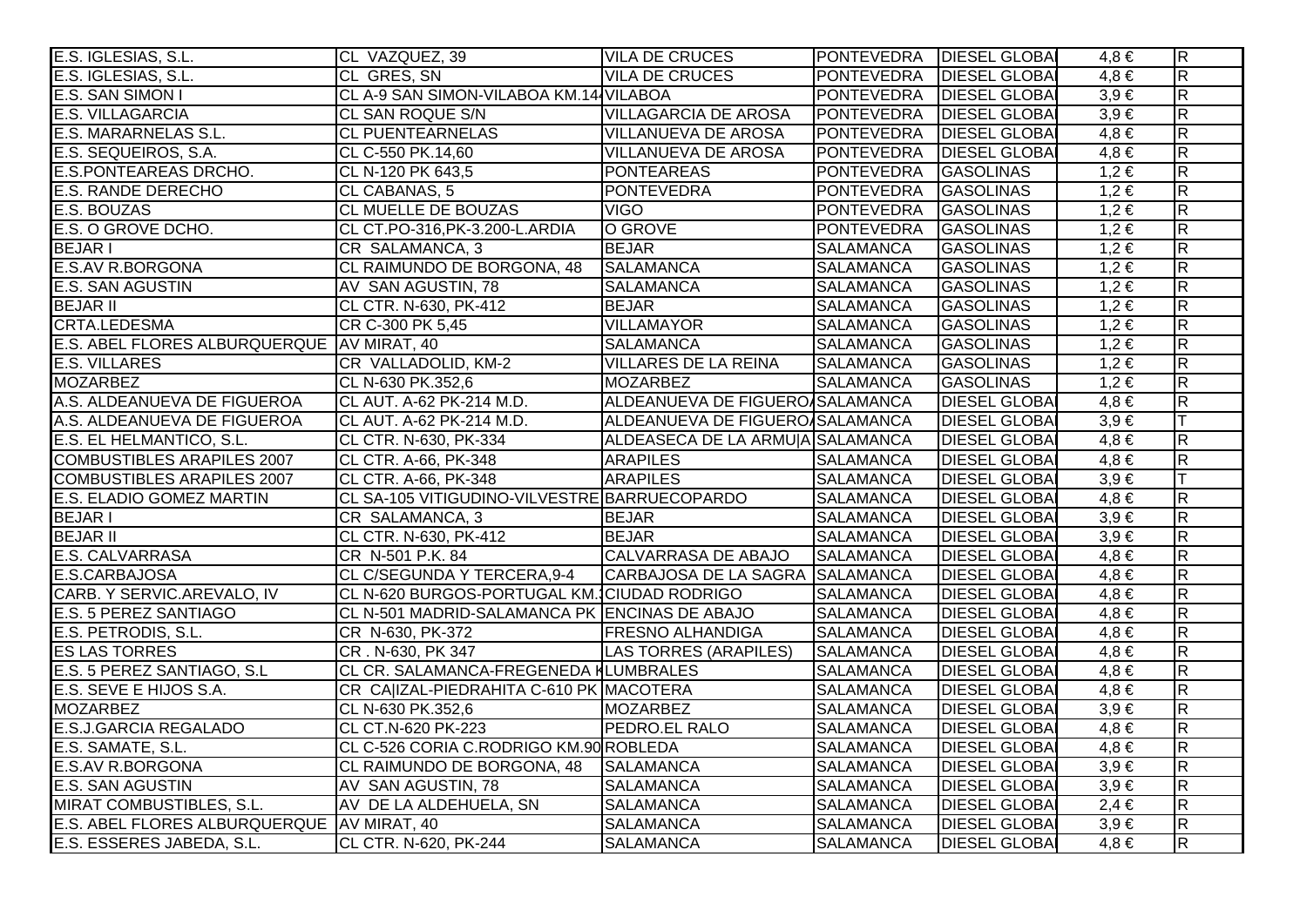| E.S. CTRA. BEJAR                                  | AV SAAVEDRA Y FAJARDO, 76                         | <b>SALAMANCA</b>                | <b>SALAMANCA</b> | <b>DIESEL GLOBAI</b> | $4,8 \in$ | $\overline{R}$          |
|---------------------------------------------------|---------------------------------------------------|---------------------------------|------------------|----------------------|-----------|-------------------------|
| <b>E.S. PUENTE NUEVO</b>                          | AV REYES DE ESPAIA, 26                            | <b>SALAMANCA</b>                | <b>SALAMANCA</b> | <b>DIESEL GLOBAI</b> | $4,8 \in$ | $\overline{\mathbf{z}}$ |
| E.S. CAR.SERV.AREVALO II, S.L.                    | CL CN-630 KM.338                                  | <b>SALAMANCA</b>                | <b>SALAMANCA</b> | <b>DIESEL GLOBAI</b> | $4,8 \in$ | $\overline{\mathsf{R}}$ |
| <b>E.S.AVELINO SANCHEZ TORRES</b>                 | CR CR.N-620 KM.307                                | <b>SANCTI SPIRITUS</b>          | <b>SALAMANCA</b> | <b>DIESEL GLOBA</b>  | $4,8 \in$ | $\overline{\mathbf{z}}$ |
| <b>E.S.SANCTI SPIRITUS</b>                        | CL AUTOVIA AP-62 PK 309                           | SANCTI SPIRITUS                 | <b>SALAMANCA</b> | <b>DIESEL GLOBAI</b> | $3,9 \in$ | $\overline{R}$          |
| E.S. 5 PEREZ SANTIAGO, SL.                        | CL N-501 PK. 89,400                               | SANTA MARTA DE TORMES SALAMANCA |                  | <b>DIESEL GLOBAI</b> | $4,8 \in$ | $\overline{R}$          |
| <b>E.S. RAFAEL MORIN E HIJOS</b>                  | CR FERMOSELLE A SEQUEROS, PITAMAMES               |                                 | <b>SALAMANCA</b> | <b>DIESEL GLOBAI</b> | $4,8 \in$ | $\overline{\mathbf{z}}$ |
| E.S. EUMOGAS S.L.                                 | AV LASALLE, 200                                   | <b>TEJARES</b>                  | <b>SALAMANCA</b> | <b>DIESEL GLOBA</b>  | $4,8 \in$ | $\overline{\mathsf{R}}$ |
| <b>E.S.GARMAR-LOS VILLARES</b>                    | CL CT.C-519 PK 3                                  | <b>V.DE LA REINA</b>            | <b>SALAMANCA</b> | <b>DIESEL GLOBA</b>  | $4,8 \in$ | $\overline{\mathsf{R}}$ |
| <b>E.S. VALDECARPINTEROS</b>                      | CL CTR. N-620, PK-313.3                           | <b>VALDECARPINTEROS</b>         | <b>SALAMANCA</b> | <b>DIESEL GLOBA</b>  | $3,9 \in$ | $\overline{R}$          |
| <b>E.S. VALDECARPINTEROS</b>                      | CL CTR. N-620, PK-313.3                           | VALDECARPINTEROS                | <b>SALAMANCA</b> | <b>DIESEL GLOBA</b>  | $3,9 \in$ |                         |
| CRTA.LEDESMA                                      | CR C-300 PK 5,45                                  | <b>VILLAMAYOR</b>               | <b>SALAMANCA</b> | <b>DIESEL GLOBAI</b> | $3,9 \in$ | $\overline{\mathbf{z}}$ |
| <b>E.S. VILLARES</b>                              | CR VALLADOLID, KM-2                               | <b>VILLARES DE LA REINA</b>     | <b>SALAMANCA</b> | <b>DIESEL GLOBA</b>  | $3,9 \in$ | $\overline{\mathbf{z}}$ |
| E.S. 5 PEREZ SANTIAGO S.L.                        | CR ENCINAS-CANTALAPIEDRA                          | <b>VILLORIA</b>                 | <b>SALAMANCA</b> | <b>DIESEL GLOBAI</b> | $4,8 \in$ | $\overline{R}$          |
| <b>E.S. VALDECARPINTEROS</b>                      | CL CTR. N-620, PK-313.3                           | <b>VALDECARPINTEROS</b>         | <b>SALAMANCA</b> | <b>GASOLINAS</b>     | $1,2 \in$ | $\overline{R}$          |
| <b>E.S.SANCTI SPIRITUS</b>                        | CL AUTOVIA AP-62 PK 309                           | <b>SANCTI SPIRITUS</b>          | <b>SALAMANCA</b> | <b>GASOLINAS</b>     | $1,2 \in$ | $\overline{R}$          |
| <b>E.S. LOS TERCIOS</b>                           | CR CL-601, KM-111                                 | <b>SEGOVIA</b>                  | <b>SEGOVIA</b>   | <b>GASOLINAS</b>     | $1,2 \in$ | $\overline{R}$          |
| <b>E.S. CUELLAR</b>                               | CR VALLADOLID-SEGOVIA C-601 K CUELLAR             |                                 | <b>SEGOVIA</b>   | <b>GASOLINAS</b>     | $1,2 \in$ | $\overline{\mathsf{R}}$ |
| <b>CAMPSARED - OTERO HERREROS</b>                 | CR N-603 KM. 74,5                                 | <b>OTERO DE HERREROS</b>        | <b>SEGOVIA</b>   | <b>GASOLINAS</b>     | $1,2 \in$ | $\overline{R}$          |
| <b>FELIX BUQUERIN, S.L.</b>                       | CL CR N-110 KM 97,8                               | <b>AYLLON</b>                   | <b>SEGOVIA</b>   | <b>DIESEL GLOBAI</b> | $3,9 \in$ | $\overline{R}$          |
| <b>E.S. BOCEGUILLAS</b>                           | CR N-I P.K. 116 M.D.                              | <b>BOVEGUILLAS</b>              | <b>SEGOVIA</b>   | <b>DIESEL GLOBAI</b> | $3,9 \in$ | $\overline{\mathbf{z}}$ |
| <b>E.S. BOCEGUILLAS</b>                           | CR N-I P.K. 116 M.D.                              | <b>BOVEGUILLAS</b>              | <b>SEGOVIA</b>   | <b>DIESEL GLOBA</b>  | $3,9 \in$ | ĪT                      |
| <b>FELIX BUQUERIN, S.L.</b>                       | CL CR. SG-9113.KM 2,4                             | <b>CAMPO SAN PEDRO</b>          | <b>SEGOVIA</b>   | <b>DIESEL GLOBA</b>  | $3,9 \in$ | $\overline{R}$          |
| E.S.GASOLEOS CANTALEJO, S.L.                      | CL C-603 PK.49,7                                  | <b>CANTALEJO</b>                | <b>SEGOVIA</b>   | <b>DIESEL GLOBAI</b> | $3,9 \in$ | $\overline{R}$          |
| E.S.EDUARDO LOPEZ REQUEJO                         | <b>CR N-I KM.130</b>                              | <b>CARABIAS</b>                 | <b>SEGOVIA</b>   | <b>DIESEL GLOBAI</b> | $4,8 \in$ | $\overline{R}$          |
| E.S. MARI GOMEZ DOMINGO                           | CL C. SEGOVIA-VALLADOLID KM. 8 CARBONERO EL MAYOR |                                 | <b>SEGOVIA</b>   | <b>DIESEL GLOBA</b>  | $3,9 \in$ | $\overline{\mathsf{R}}$ |
| E.S.HNOS.NAVAS AGUEDA SL.                         | CR N-I KM.107,400                                 | CASTILLEJO DE MESLEO            | <b>SEGOVIA</b>   | <b>DIESEL GLOBA</b>  | $4,8 \in$ | $\overline{R}$          |
| E.S.HNOS.NAVAS AGUEDA SL.                         | CR N-I KM.107,400                                 | <b>CASTILLEJO DE MESLEO</b>     | <b>SEGOVIA</b>   | <b>DIESEL GLOBAI</b> | $3,9 \in$ |                         |
| <b>E.S. LOS CEREZOS</b>                           | CL CTR. MADRID-IRUN, 102.700                      | <b>CEREZO DE ABAJO</b>          | <b>SEGOVIA</b>   | <b>DIESEL GLOBAI</b> | $4,8 \in$ | $\overline{R}$          |
| E.S. MARIGOMEZ TAPIA, S.L.                        | CR CUELLAR-ALDEANUEVA P.K. 32COCA                 |                                 | <b>SEGOVIA</b>   | <b>DIESEL GLOBA</b>  | $3,9 \in$ | $\overline{R}$          |
| E.S. DE SANTOS, S.L.                              | CL N-110 SORIA-PLASENCIA, KM. 1 COLLADO HERMOSO   |                                 | <b>SEGOVIA</b>   | <b>DIESEL GLOBAI</b> | $3,9 \in$ | $\overline{R}$          |
| <b>ES HNOS MEDINA SL</b>                          | CL SAN ANDRES 40                                  | <b>CUELLAR</b>                  | <b>SEGOVIA</b>   | <b>DIESEL GLOBAI</b> | $3,9 \in$ | $\overline{\mathsf{R}}$ |
| <b>ES HNOS MEDINA SL</b>                          | <b>CL SAN ANDRES 40</b>                           | <b>CUELLAR</b>                  | <b>SEGOVIA</b>   | <b>DIESEL GLOBAI</b> | $3,9 \in$ |                         |
| <b>E.S. CUELLAR</b>                               | CR VALLADOLID-SEGOVIA C-601 K CUELLAR             |                                 | <b>SEGOVIA</b>   | <b>DIESEL GLOBAI</b> | $3,9 \in$ | $\overline{\mathsf{R}}$ |
| E.S.J.C. BERNARDOS ZAMARRON                       | CL CTR.SG-333, PK-13.7                            | <b>CHAIE</b>                    | <b>SEGOVIA</b>   | <b>DIESEL GLOBAI</b> | $3,9 \in$ | $\overline{\mathsf{R}}$ |
| E.S. EL ESPINAR, S.L.                             | PS DE LAS PE ITAS S-N                             | <b>EL ESPINAR</b>               | <b>SEGOVIA</b>   | <b>DIESEL GLOBA</b>  | $3,9 \in$ | $\overline{\mathsf{R}}$ |
| <b>GEOT CARBURANTES, S.L</b>                      | CL 605 PK.14                                      | <b>GARCILLAN</b>                | <b>SEGOVIA</b>   | <b>DIESEL GLOBAI</b> | $3,9 \in$ | $\overline{\mathsf{R}}$ |
| EL PRADO DE GOMEZSERRACIN, S.L. CR L-601, KM-62,9 |                                                   | <b>GOMEZSERRACIN</b>            | <b>SEGOVIA</b>   | <b>DIESEL GLOBAI</b> | $4,8 \in$ | $\overline{\mathsf{R}}$ |
| <b>COMBUSTIBLES EDYCA, S.L.</b>                   | CR N-I P.K.121,5                                  | <b>GRAJERA</b>                  | <b>SEGOVIA</b>   | <b>DIESEL GLOBA</b>  | $4,8 \in$ | $\overline{\mathsf{R}}$ |
| HJS.DE ZACARIAS HERNADO, SL                       | CL CR L-211 CL-601 AGUILAFUENTIMOZONCILLO         |                                 | <b>SEGOVIA</b>   | <b>DIESEL GLOBA</b>  | $3,9 \in$ | $\overline{\mathsf{R}}$ |
| E.S. MARIGOMEZ TAPIA, S.L                         | CL SG341SANT MARI-NAV PK10                        | NAVA DE LA ASUNCION             | <b>SEGOVIA</b>   | <b>DIESEL GLOBAI</b> | $3,9 \in$ | $\overline{\mathsf{R}}$ |
| <b>CAMPSARED - OTERO HERREROS</b>                 | CR N-603 KM. 74,5                                 | <b>OTERO DE HERREROS</b>        | <b>SEGOVIA</b>   | <b>DIESEL GLOBAI</b> | $3,9 \in$ | $\overline{\mathsf{R}}$ |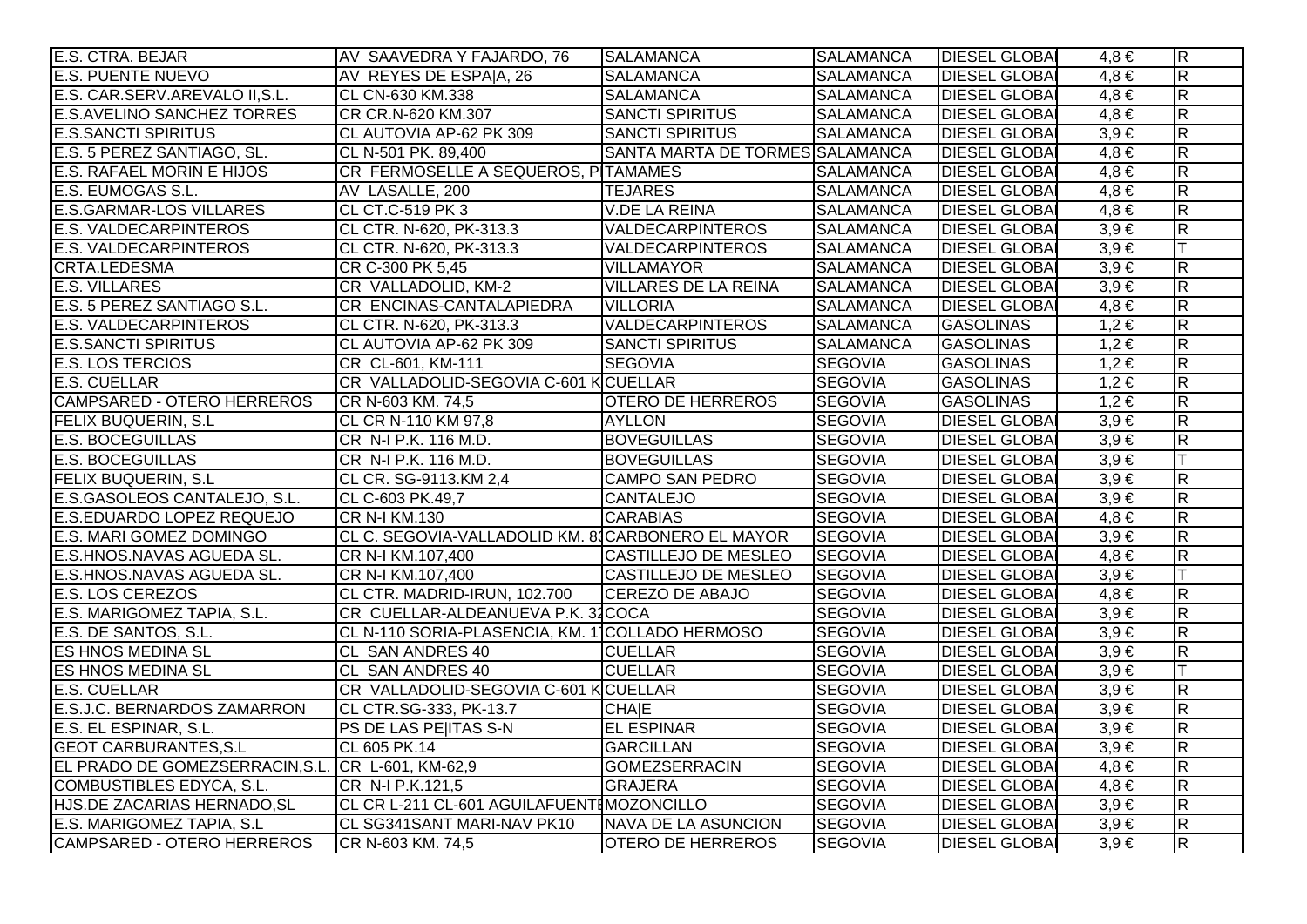| E.S. MARIGOMEZ DOMINGO SL                                | CL CR.C-603 SEGOVIA ARANDA-DU PINILLOS DE POLENDO |                             | <b>SEGOVIA</b> | <b>DIESEL GLOBAI</b> | $3,9 \in$ | $\overline{\mathsf{R}}$ |
|----------------------------------------------------------|---------------------------------------------------|-----------------------------|----------------|----------------------|-----------|-------------------------|
| E.S.LOPEZ HNOS. S.A.                                     | CL N-110 KM.145,500                               | PRADENA                     | <b>SEGOVIA</b> | <b>DIESEL GLOBAI</b> | $4.8 \in$ | R.                      |
| <b>FELIX BUQUERIN, S.L.</b>                              | CL CR N-110 KM 117,8                              | <b>RIAZA</b>                | <b>SEGOVIA</b> | <b>DIESEL GLOBAI</b> | $3,9 \in$ | $\overline{\mathsf{R}}$ |
| HROS. G. OTERO RASCON, C.B.                              | CL N-601, PK-120                                  | <b>SAN ILDEFONSO</b>        | <b>SEGOVIA</b> | <b>DIESEL GLOBAI</b> | $3,9 \in$ | $\mathsf R$             |
| CARBURANTES BRAVOIL, S.L.                                | CL C/ ARIAS DE MIRANDA, 22                        | <b>SAN MIGUEL DE BERNUY</b> | <b>SEGOVIA</b> | <b>DIESEL GLOBAI</b> | $4,8 \in$ | $\overline{R}$          |
| <b>GEOT CARBURANTES, SL</b>                              | CL P EZEQUIEL GONZALEZ,28                         | <b>SEGOVIA</b>              | <b>SEGOVIA</b> | <b>DIESEL GLOBAI</b> | $3,9 \in$ | $\overline{\mathsf{R}}$ |
| VERDEMONTE, S.A.                                         | CR N-603, PK.-93,600                              | <b>SEGOVIA</b>              | <b>SEGOVIA</b> | <b>DIESEL GLOBAI</b> | $4,8 \in$ | R.                      |
| <b>E.S. LOS TERCIOS</b>                                  | CR CL-601, KM-111                                 | <b>SEGOVIA</b>              | <b>SEGOVIA</b> | <b>DIESEL GLOBAI</b> | $3,9 \in$ | $\overline{R}$          |
| E.S. RANI, S.L.                                          | AV PADRE CLARET, 8                                | <b>SEGOVIA</b>              | <b>SEGOVIA</b> | <b>DIESEL GLOBAI</b> | $4,8 \in$ | R                       |
| E.S.M PENA CARRASCAL ALBARRAN CR SEPULVEDA-EL OLMO, PK.1 |                                                   | <b>SEPULVEDA</b>            | <b>SEGOVIA</b> | <b>DIESEL GLOBAI</b> | $3.9 \in$ | $\overline{\mathsf{R}}$ |
| E.S. POLO, S.L.                                          | CR C. 605 PK.30                                   | <b>STA. MARIA DE NIEVA</b>  | <b>SEGOVIA</b> | <b>DIESEL GLOBAI</b> | $3,9 \in$ | $\mathsf{R}$            |
| <b>E.S. TOLOCIRIO</b>                                    | CL CTR.N-601, PK-131                              | <b>TOLOCIRIO</b>            | <b>SEGOVIA</b> | <b>DIESEL GLOBAI</b> | $4.8 \in$ | $\overline{\mathsf{R}}$ |
| E.S. ZACARIAS HERNANDO, S.L                              | CL EMILIO ALVAREZ, 16                             | <b>TUREGANO</b>             | <b>SEGOVIA</b> | <b>DIESEL GLOBAI</b> | $3,9 \in$ | $\mathsf R$             |
| GASOLINERAS SAN MEDEL, SL                                | CL 601 PK 100,800                                 | <b>VALSECA</b>              | <b>SEGOVIA</b> | <b>DIESEL GLOBAI</b> | $4,8 \in$ | $\overline{R}$          |
| <b>J.L.SAN MIGUEL MARINERO</b>                           | CL C-112 PK.89,0                                  | VALLELADO                   | <b>SEGOVIA</b> | <b>DIESEL GLOBAI</b> | $3,9 \in$ | $\overline{R}$          |
| E.S. HERMANOS HUERTA C.B.                                | <b>CR N-VI, PK.-88</b>                            | <b>VILLACASTIN</b>          | <b>SEGOVIA</b> | <b>DIESEL GLOBAI</b> | $4,8 \in$ | $\overline{R}$          |
| E.S. HERMANOS HUERTA C.B.                                | CR N-VI, PK.-88                                   | <b>VILLACASTIN</b>          | <b>SEGOVIA</b> | <b>DIESEL GLOBAI</b> | $3,9 \in$ | T                       |
| <b>E.S.HNOS HUERTA BARAJAS CB</b>                        | CL CT. N-VI PK-88,2                               | <b>VILLACASTIN</b>          | <b>SEGOVIA</b> | <b>DIESEL GLOBAI</b> | $4,8 \in$ | $\overline{R}$          |
| <b>E.S.HNOS HUERTA BARAJAS CB</b>                        | CL CT. N-VI PK-88,2                               | <b>VILLACASTIN</b>          | <b>SEGOVIA</b> | <b>DIESEL GLOBAI</b> | $3,9 \in$ | T                       |
| <b>E.S. BOCEGUILLAS</b>                                  | CR N-I P.K. 116 M.D.                              | <b>BOVEGUILLAS</b>          | <b>SEGOVIA</b> | <b>GASOLINAS</b>     | $1,2 \in$ | ${\sf R}$               |
| E.S. ISMAEL MEJIAS GONZALEZ                              | CL CTR. SE-431, PK-89.100                         | <b>ALCOLEA DEL RIO</b>      | <b>SEVILLA</b> | <b>GASOLINAS</b>     | $1,2 \in$ | $\overline{R}$          |
| E.S. M. MEJIAS SOUSA II                                  | CL N-630 PK.799 (M.I)                             | <b>GUILLENA</b>             | <b>SEVILLA</b> | <b>GASOLINAS</b>     | $1,2 \in$ | R                       |
| E.S. SAN PABLO                                           | CR N-IV PK 537,6                                  | <b>SEVILLA</b>              | <b>SEVILLA</b> | <b>GASOLINAS</b>     | $1,2 \in$ | $\overline{R}$          |
| <b>E.S. LA LUISIANA</b>                                  | CR N-IV PK.465                                    | <b>LA LUISIANA</b>          | <b>SEVILLA</b> | <b>GASOLINAS</b>     | $1,2 \in$ | $\overline{R}$          |
| <b>E.S. VALENCINA</b>                                    | CR SE-510 KM. 3,860                               | <b>VALENCINA CONCEPCION</b> | <b>SEVILLA</b> | <b>GASOLINAS</b>     | $1,2 \in$ | $\overline{R}$          |
| <b>E.S. BORMUJOS</b>                                     | CR SE-620 KM. 0,8                                 | <b>BORMUJOS</b>             | <b>SEVILLA</b> | <b>GASOLINAS</b>     | 1,2€      | $\overline{R}$          |
| <b>E.S. ASTIGI IBERICA S.L.</b>                          | CR OSUNA KM. 1                                    | <b>ECIJA</b>                | <b>SEVILLA</b> | <b>GASOLINAS</b>     | $1,2 \in$ | $\overline{R}$          |
| <b>E.S.GUILLENA PUEBLO</b>                               | CR SE-180 PK 10,68 (M.I)                          | <b>GUILLENA</b>             | <b>SEVILLA</b> | <b>GASOLINAS</b>     | $1,2 \in$ | $\mathsf{R}$            |
| <b>E.S. TOMARES</b>                                      | CL CT BORMUJOS-TOMARES S/N SEVILLA                |                             | <b>SEVILLA</b> | <b>GASOLINAS</b>     | $1,2 \in$ | $\overline{R}$          |
| E.S. CARMONA-AUTOVIA                                     | CR N-IV, PK.519,600                               | <b>CARMONA</b>              | <b>SEVILLA</b> | <b>GASOLINAS</b>     | $1,2 \in$ | $\overline{R}$          |
| E.S. ALCALA DE GUADAIRA                                  | CR A-92 PK. 6,730                                 | <b>ALCALA DE GUADAIRA</b>   | <b>SEVILLA</b> | <b>GASOLINAS</b>     | $1,2 \in$ | $\overline{R}$          |
| E.S. CAMAS                                               | CR SE-610 PK.0,950                                | <b>CAMAS</b>                | <b>SEVILLA</b> | <b>GASOLINAS</b>     | $1,2 \in$ | $\overline{R}$          |
| <b>E.S. PINO MONTANO</b>                                 | CR SEV-BRENES C111 PK 1                           | <b>SEVILLA</b>              | <b>SEVILLA</b> | <b>GASOLINAS</b>     | $1,2 \in$ | $\overline{\mathsf{R}}$ |
| <b>E.S. ALCALA PUEBLO</b>                                | CR LLERENA-UTRERA KM. 156                         | <b>ALCALA DE GUADAIRA</b>   | <b>SEVILLA</b> | <b>GASOLINAS</b>     | $1,2 \in$ | $\overline{R}$          |
| <b>E.S. MAIRENA</b>                                      | CL CERVANTES, 110                                 | <b>MAIRENA DEL ALCOR</b>    | <b>SEVILLA</b> | <b>GASOLINAS</b>     | $1,2 \in$ | R                       |
| <b>E.S. ENRAMADILLA</b>                                  | AV RAMON Y CAJAL S.N.                             | <b>SEVILLA</b>              | <b>SEVILLA</b> | <b>GASOLINAS</b>     | $1,2 \in$ | $\overline{R}$          |
| E.S.ASTIGI IBERICA, S.L.                                 | <b>AV DOCTOR FLEMING, 45</b>                      | <b>ECIJA</b>                | <b>SEVILLA</b> | <b>GASOLINAS</b>     | $1,2 \in$ | $\overline{R}$          |
| <b>E.S. ARAHAL</b>                                       | CL A-92 PK-44                                     | <b>ARAHAL</b>               | <b>SEVILLA</b> | <b>GASOLINAS</b>     | $1,2 \in$ | $\overline{R}$          |
| <b>GASOL. Y LUBR.SAN MARCOS, SL</b>                      | CL CTR. N-334, PK-96.8                            | <b>AGUADULCE</b>            | <b>SEVILLA</b> | <b>GASOLINAS</b>     | $1,2 \in$ | $\overline{\mathsf{R}}$ |
| E.S.CASIMIRO FERNANDEZ LLACER                            | CR SE-118 PK 2,5                                  | <b>SAN JOSE</b>             | <b>SEVILLA</b> | <b>GASOLINAS</b>     | $1,2 \in$ | $\overline{R}$          |
| <b>E.S. CARMONA</b>                                      | CL SEVILLA, 82                                    | <b>CARMONA</b>              | <b>SEVILLA</b> | <b>GASOLINAS</b>     | $1,2 \in$ | $\overline{\mathsf{R}}$ |
| E.S. F. GONZALEZ CORONADO                                | CR SE-182 PK. 2,00                                | <b>LA ALGABA</b>            | <b>SEVILLA</b> | <b>GASOLINAS</b>     | $1,2 \in$ | $\overline{R}$          |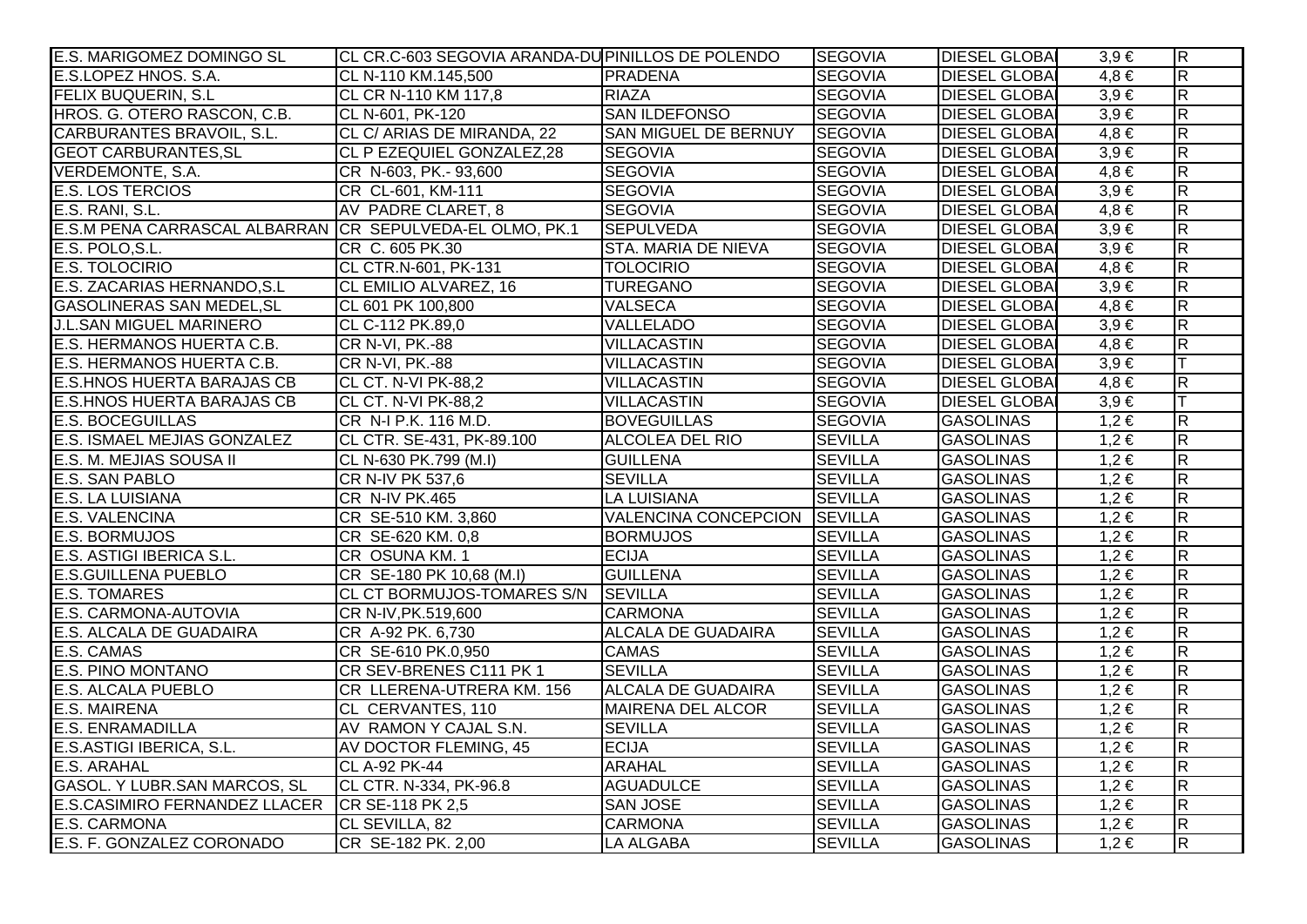| <b>E.S.VALDEZORRAS</b>              | CR SE-30 PK 0,1                                    | <b>SEVILLA</b>             | <b>SEVILLA</b> | <b>GASOLINAS</b>     | $1,2 \in$ | $\overline{\mathsf{R}}$ |
|-------------------------------------|----------------------------------------------------|----------------------------|----------------|----------------------|-----------|-------------------------|
| <b>FRANCISCO VILLALBA AVILA</b>     | CL CR. IV, PK-487 M.DCHO.                          | <b>LA CAMPANA</b>          | <b>SEVILLA</b> | <b>GASOLINAS</b>     | $1,2 \in$ | $\overline{R}$          |
| <b>GASOL. Y LUBR.SAN MARCOS, SL</b> | CL CTR. N-334, PK-96.8                             | <b>AGUADULCE</b>           | <b>SEVILLA</b> | <b>DIESEL GLOBAI</b> | $3,9 \in$ | $\overline{R}$          |
| E.S. ALCALA DE GUADAIRA             | CR A-92 PK. 6,730                                  | <b>ALCALA DE GUADAIRA</b>  | <b>SEVILLA</b> | <b>DIESEL GLOBAI</b> | $3,9 \in$ | $\overline{\mathsf{R}}$ |
| E.S. ALCALA DE GUADAIRA             | CR A-92 PK. 6,730                                  | <b>ALCALA DE GUADAIRA</b>  | <b>SEVILLA</b> | <b>DIESEL GLOBAI</b> | $3,9 \in$ | T                       |
| <b>E.S. ALCALA PUEBLO</b>           | CR LLERENA-UTRERA KM. 156                          | <b>ALCALA DE GUADAIRA</b>  | <b>SEVILLA</b> | <b>DIESEL GLOBAI</b> | $3,9 \in$ | $\overline{R}$          |
| E.S. LA RED III                     | CR SEVILLA-UTRERA PK-8,7                           | <b>ALCALA DE GUADAIRA</b>  | <b>SEVILLA</b> | <b>DIESEL GLOBAI</b> | $4,8 \in$ | R                       |
| E.S.GASOLINERA LA RED S.A.          | CR SEVILLA-MALAGA KM.9,200                         | ALCALA DE GUADAIRA         | <b>SEVILLA</b> | <b>DIESEL GLOBAI</b> | $4,8 \in$ | $\overline{\mathsf{R}}$ |
| <b>E.S. LA NEGRILLA</b>             | CR SE-021, PK-0.8                                  | <b>ALCALA DE GUADAIRA</b>  | <b>SEVILLA</b> | <b>DIESEL GLOBAI</b> | $3,9 \in$ | R.                      |
| <b>E.S. EL DRAGON</b>               | CL P.I. LA RED CALLE 17 PARCELA ALCALA DE GUADAIRA |                            | <b>SEVILLA</b> | <b>DIESEL GLOBAI</b> | $4,8 \in$ | $\mathsf{R}$            |
| E.S. ISMAEL MEJIAS GONZALEZ         | CL CTR. SE-431, PK-89.100                          | <b>ALCOLEA DEL RIO</b>     | <b>SEVILLA</b> | <b>DIESEL GLOBAI</b> | $3,9 \in$ | $\overline{R}$          |
| E.S. ARAHAL                         | <b>CL A-92 PK-44</b>                               | <b>ARAHAL</b>              | <b>SEVILLA</b> | <b>DIESEL GLOBAI</b> | $3,9 \in$ | $\overline{R}$          |
| <b>E.S.ARAHAL II</b>                | CL A-92 PK, 44 (M.I)                               | <b>ARAHAL</b>              | <b>SEVILLA</b> | <b>DIESEL GLOBAI</b> | $3,9 \in$ | $\overline{\mathsf{R}}$ |
| <b>E.S. BORMUJOS</b>                | CR SE-620 KM. 0,8                                  | <b>BORMUJOS</b>            | <b>SEVILLA</b> | <b>DIESEL GLOBAI</b> | $3,9 \in$ | R.                      |
| <b>CIUDAD UNIVERSITARIA</b>         | CL CTR. SE-625, PK-1.150 M.I.                      | <b>BORMUJOS</b>            | <b>SEVILLA</b> | <b>DIESEL GLOBAI</b> | $3.9 \in$ | $\overline{R}$          |
| <b>CORNISA DEL ALJARAFE SL</b>      | <b>CL N-IV PK 594,5</b>                            | <b>CABEZAS DE SAN JUAN</b> | <b>SEVILLA</b> | <b>DIESEL GLOBAI</b> | $3,9 \in$ | R.                      |
| <b>CORNISA DEL ALJARAFE SL</b>      | <b>CL N-IV PK 594,5</b>                            | CABEZAS DE SAN JUAN        | <b>SEVILLA</b> | <b>DIESEL GLOBAI</b> | $3,9 \in$ | T                       |
| E.S. CAMAS                          | CR SE-610 PK.0,950                                 | <b>CAMAS</b>               | <b>SEVILLA</b> | <b>DIESEL GLOBAI</b> | $3,9 \in$ | R.                      |
| E.S. CARMONA-AUTOVIA                | CR N-IV, PK.519,600                                | <b>CARMONA</b>             | <b>SEVILLA</b> | <b>DIESEL GLOBAI</b> | $3,9 \in$ | $\overline{\mathsf{R}}$ |
| E.S. CARMONA-AUTOVIA                | CR N-IV, PK.519,600                                | <b>CARMONA</b>             | <b>SEVILLA</b> | <b>DIESEL GLOBAI</b> | $3,9 \in$ |                         |
| E.S. CARMONA                        | CL SEVILLA, 82                                     | <b>CARMONA</b>             | <b>SEVILLA</b> | <b>DIESEL GLOBAI</b> | $3,9 \in$ | R                       |
| E.S. LOS LIRIOS, S,L,               | CL SE 751 SEVILLA-MALAGA                           | <b>CASARICHE</b>           | <b>SEVILLA</b> | <b>DIESEL GLOBAI</b> | $4,8 \in$ | $\overline{\mathsf{R}}$ |
| E.S. S. ENER. CORIANOS, SL          | AV BLAS INFANTE, 41                                | <b>CORIA DEL RIO</b>       | <b>SEVILLA</b> | <b>DIESEL GLOBAI</b> | $3,9 \in$ | $\overline{R}$          |
| <b>E.S VIRGEN DE LA MILAGROSA</b>   | CL COLON 9                                         | <b>CORONIL</b>             | <b>SEVILLA</b> | <b>DIESEL GLOBAI</b> | $4.8 \in$ | $\overline{R}$          |
| E.S. ASTIGI IBERICA S.L.            | CR OSUNA KM. 1                                     | <b>ECIJA</b>               | <b>SEVILLA</b> | <b>DIESEL GLOBAI</b> | $3,9 \in$ | R                       |
| E.S.ASTIGI IBERICA, S.L.            | AV DOCTOR FLEMING, 45                              | <b>ECIJA</b>               | <b>SEVILLA</b> | <b>DIESEL GLOBAI</b> | $3,9 \in$ | $\overline{\mathsf{R}}$ |
| <b>E.S. GENIL</b>                   | CR. A-364 PK 6,9                                   | <b>ECIJA</b>               | <b>SEVILLA</b> | <b>DIESEL GLOBAI</b> | $4,8 \in$ | R.                      |
| E.S. LA CHIMENEA                    | CL CTR. N-IV, KM-465.8                             | <b>ECIJA</b>               | <b>SEVILLA</b> | <b>DIESEL GLOBAI</b> | $3,9 \in$ | $\overline{R}$          |
| ES. CUADRADO ALISEDA, SL            | CR N-630 KM.781                                    | <b>EL GARROBO</b>          | <b>SEVILLA</b> | <b>DIESEL GLOBAI</b> | $3,9 \in$ | $\overline{R}$          |
| ES ESTEPE/A DE PETROLEOS            | CL A.S ESTEPA-AUTOV A-92 PK105 ESTEPA              |                            | <b>SEVILLA</b> | <b>DIESEL GLOBAI</b> | $4,8 \in$ | R                       |
| ES ESTEPE/A DE PETROLEOS            | CL A.S ESTEPA-AUTOV A-92 PK105 ESTEPA              |                            | <b>SEVILLA</b> | <b>DIESEL GLOBAI</b> | $3,9 \in$ | T                       |
| <b>ES ESTEPA/A PETROLEOS</b>        | CL A-SEVILLA-MALAGA-GRANADA HESTEPA                |                            | <b>SEVILLA</b> | <b>DIESEL GLOBAI</b> | $4,8 \in$ | R                       |
| <b>E.S. GINES</b>                   | CR 625 PK 0,750                                    | <b>GINES</b>               | <b>SEVILLA</b> | <b>DIESEL GLOBAI</b> | $3,9 \in$ | $\overline{\mathsf{R}}$ |
| E.S. M. MEJIAS SOUSA II             | CL N-630 PK.799 (M.I)                              | <b>GUILLENA</b>            | <b>SEVILLA</b> | <b>DIESEL GLOBAI</b> | $3,9 \in$ | $\overline{R}$          |
| <b>E.S.GUILLENA PUEBLO</b>          | CR SE-180 PK 10,68 (M.I)                           | <b>GUILLENA</b>            | <b>SEVILLA</b> | <b>DIESEL GLOBAI</b> | $3,9 \in$ | $\overline{\mathsf{R}}$ |
| E.S. S. FRANCISCO PAULA, SL         | CR C-3310 P.K. 25                                  | <b>HERRERA</b>             | <b>SEVILLA</b> | <b>DIESEL GLOBAI</b> | $4,8 \in$ | $\overline{R}$          |
| E.S. F. GONZALEZ CORONADO           | CR SE-182 PK. 2,00                                 | <b>LA ALGABA</b>           | <b>SEVILLA</b> | <b>DIESEL GLOBAI</b> | $3,9 \in$ | $\overline{R}$          |
| <b>LOS POTROS</b>                   | CL C.N. IV, PK. 487                                | <b>LA CAMPANA</b>          | <b>SEVILLA</b> | <b>DIESEL GLOBAI</b> | $3,9 \in$ |                         |
| <b>FRANCISCO VILLALBA AVILA</b>     | CL CR. IV, PK-487 M.DCHO.                          | <b>LA CAMPANA</b>          | <b>SEVILLA</b> | <b>DIESEL GLOBAI</b> | $3,9 \in$ | $\overline{\mathsf{R}}$ |
| <b>E.S. LA LUISIANA</b>             | <b>CR N-IV PK.465</b>                              | <b>LA LUISIANA</b>         | <b>SEVILLA</b> | <b>DIESEL GLOBAI</b> | $3,9 \in$ | $\overline{R}$          |
| E.S. CARBURANTES LA CATRIA, SL      | CL CTR. C-433, PK-6.1                              | LA RINCONADA               | <b>SEVILLA</b> | <b>DIESEL GLOBAI</b> | $4,8 \in$ | $\overline{\mathsf{R}}$ |
| FELIX GONZALEZ CORONADO             | CL CR.A-8002, PK.2                                 | LA RINCONADA               | <b>SEVILLA</b> | <b>DIESEL GLOBAI</b> | $3,9 \in$ | $\overline{\mathsf{R}}$ |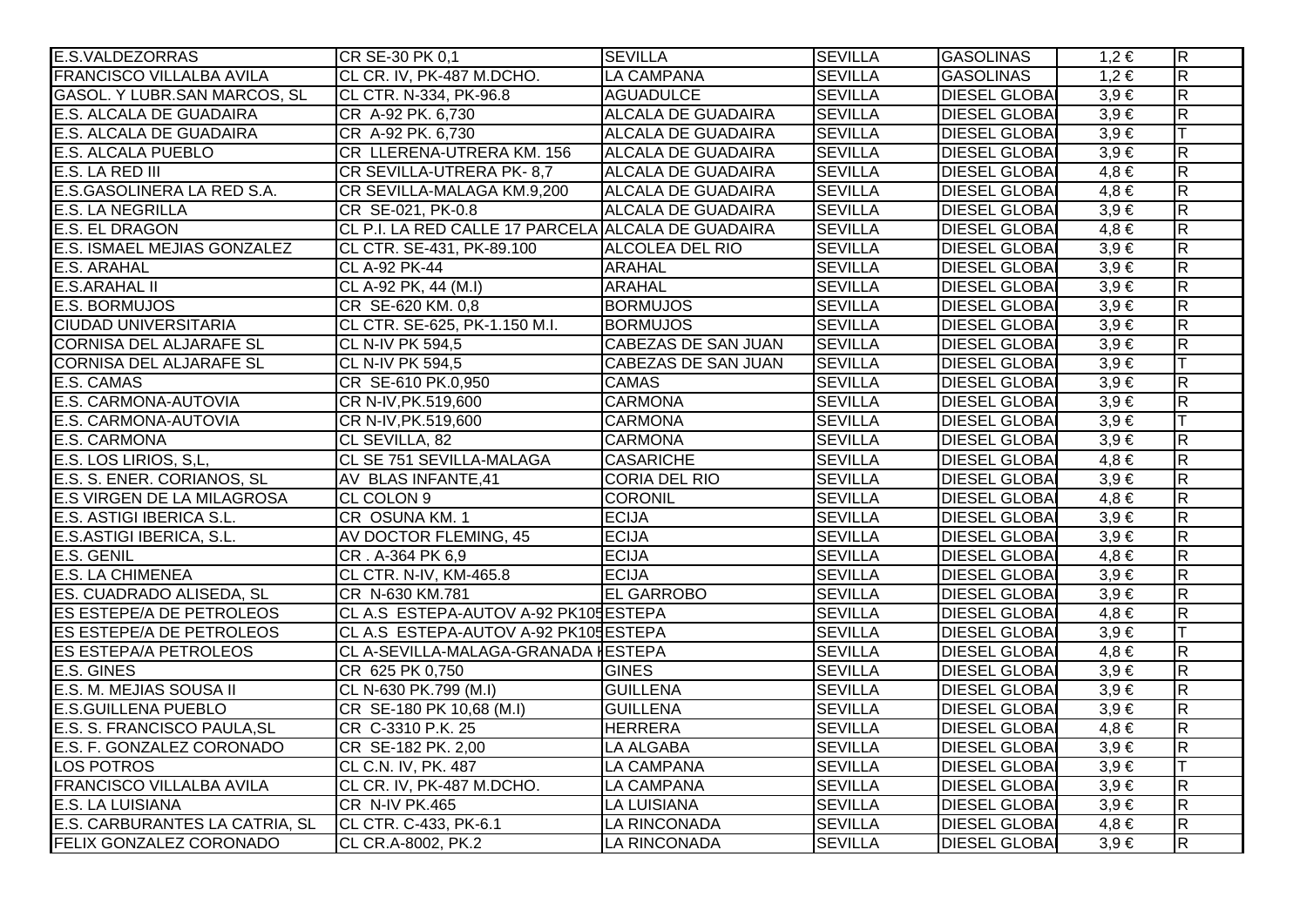| E.S. LA SOLEDAD                 | CR N-334 P.K. 124,8                   | LA RODA DE ANDALUCIA        | <b>SEVILLA</b> | <b>DIESEL GLOBA</b>  | $4,8 \in$ | $\overline{\mathsf{R}}$ |
|---------------------------------|---------------------------------------|-----------------------------|----------------|----------------------|-----------|-------------------------|
| <b>L.FDZ DE PE/ARANDA CONDE</b> | AV FUENTE ANDALUCIA, S.N.             | <b>LANTEJUELA</b>           | <b>SEVILLA</b> | <b>DIESEL GLOBAI</b> | $4,8 \in$ | $\overline{\mathsf{R}}$ |
| <b>E.S. M.AUXILIADORA</b>       | CR C-441 PK.27,9                      | LEBRIJA                     | <b>SEVILLA</b> | <b>DIESEL GLOBAI</b> | $4,8 \in$ | $\overline{R}$          |
| RICARDO RUIZ GONZALEZ           | AV CADIZ, 85                          | <b>LOS PALACIOS</b>         | <b>SEVILLA</b> | <b>DIESEL GLOBAI</b> | $3,9 \in$ | $\overline{R}$          |
| <b>E.S. MAIRENA</b>             | CL CERVANTES, 110                     | MAIRENA DEL ALCOR           | <b>SEVILLA</b> | <b>DIESEL GLOBAI</b> | $3,9 \in$ | $\overline{\mathbf{z}}$ |
| E.S. MAIRENA II                 | CL CERVANTES, 110                     | <b>MAIRENA DEL ALCOR</b>    | <b>SEVILLA</b> | <b>DIESEL GLOBAI</b> | $3,9 \in$ | $\overline{\mathsf{R}}$ |
| E.S. EL COLORADO                | <b>CL POLIGONO PISA</b>               | MAIRENA DEL ALJARAFE        | <b>SEVILLA</b> | <b>DIESEL GLOBAI</b> | $4,8 \in$ | $\overline{\mathsf{R}}$ |
| E.S. CAZALLA I                  | CL A-92 PK 69                         | <b>MARCHENA</b>             | <b>SEVILLA</b> | <b>DIESEL GLOBAI</b> | $3,9 \in$ | $\overline{\mathsf{R}}$ |
| E.S. CAZALLA II                 | CL A-92 PK 69                         | <b>MARCHENA</b>             | <b>SEVILLA</b> | <b>DIESEL GLOBAI</b> | $3,9 \in$ | $\overline{\mathbf{z}}$ |
| E.S. CAZALLA II                 | CL A-92 PK 69                         | <b>MARCHENA</b>             | <b>SEVILLA</b> | <b>DIESEL GLOBAI</b> | $3,9 \in$ |                         |
| E.S. HIDEGOMSA, S.L.            | AV ALFEREZ PROV.S/N                   | MORON DE LA FRONTERA        | <b>SEVILLA</b> | <b>DIESEL GLOBAI</b> | $4,8 \in$ | $\overline{\mathbf{z}}$ |
| <b>E.S. LAS VEGAS</b>           | CR N-334 P.K. 80,5                    | <b>OSUNA</b>                | <b>SEVILLA</b> | <b>DIESEL GLOBAI</b> | $4,8 \in$ | $\overline{\mathsf{R}}$ |
| E.S. N.S.VILLADIEGO             | CL CR. C-431, PK-62.6                 | <b>PE AFLOR</b>             | <b>SEVILLA</b> | <b>DIESEL GLOBAI</b> | $4,8 \in$ | $\overline{R}$          |
| GASOL. Y LUBR. MARCOS, SL       | CL CR. SE-491, PK-10.6                | PEDRERA                     | <b>SEVILLA</b> | <b>DIESEL GLOBAI</b> | $4,8 \in$ | $\overline{\mathsf{R}}$ |
| LOS VENTOLINES, S.L.            | CL CR PILAS-VILLAMANRIQUE, PK-1 PILAS |                             | <b>SEVILLA</b> | <b>DIESEL GLOBAI</b> | $4,8 \in$ | $\overline{R}$          |
| E.S.CASIMIRO FERNANDEZ LLACER   | CR SE-118 PK 2,5                      | <b>SAN JOSE</b>             | <b>SEVILLA</b> | <b>DIESEL GLOBAI</b> | $3,9 \in$ | $\overline{\mathsf{R}}$ |
| ESTACIONES CABENIN, S.L.U.      | CL A.SAN PABLO, KM.536,7              | <b>SEVILLA</b>              | <b>SEVILLA</b> | <b>DIESEL GLOBAI</b> | $3.9 \in$ | $\overline{\mathsf{R}}$ |
| E.S. PUENTE V CENTENARIO        | AV DE JEREZ, 24                       | <b>SEVILLA</b>              | <b>SEVILLA</b> | <b>DIESEL GLOBAI</b> | $3,9 \in$ | $\overline{R}$          |
| <b>E.S. PUENTE V CENTENARIO</b> | AV DE JEREZ, 24                       | <b>SEVILLA</b>              | <b>SEVILLA</b> | <b>DIESEL GLOBAI</b> | $3,9 \in$ |                         |
| <b>E.S. SAN PABLO</b>           | CR N-IV PK 537,6                      | <b>SEVILLA</b>              | <b>SEVILLA</b> | <b>DIESEL GLOBAI</b> | $3,9 \in$ | $\overline{\mathbf{z}}$ |
| <b>E.S. TOMARES</b>             | CL CT BORMUJOS-TOMARES S/N            | <b>SEVILLA</b>              | <b>SEVILLA</b> | <b>DIESEL GLOBAI</b> | $3,9 \in$ | $\overline{R}$          |
| <b>E.S. PINO MONTANO</b>        | CR SEV-BRENES C111 PK 1               | <b>SEVILLA</b>              | <b>SEVILLA</b> | <b>DIESEL GLOBAI</b> | $3,9 \in$ | $\overline{R}$          |
| FELIX GONZALEZ CORONADO         | CL CR.A-8002, PK.2                    | LA RINCONADA                | <b>SEVILLA</b> | <b>GASOLINAS</b>     | $1,2 \in$ | $\overline{\mathbf{z}}$ |
| <b>E.S. ENRAMADILLA</b>         | AV RAMON Y CAJAL S.N.                 | <b>SEVILLA</b>              | <b>SEVILLA</b> | <b>DIESEL GLOBAI</b> | $3,9 \in$ | $\overline{R}$          |
| <b>E.S. MERCASEVILLA</b>        | CL MERCASEVILLA, KM.-2                | <b>SEVILLA</b>              | <b>SEVILLA</b> | <b>DIESEL GLOBAI</b> | $3,9 \in$ | $\overline{\mathsf{R}}$ |
| <b>E.S. MERCASEVILLA</b>        | CL MERCASEVILLA, KM.-2                | <b>SEVILLA</b>              | <b>SEVILLA</b> | <b>DIESEL GLOBA</b>  | $3,9 \in$ | T                       |
| <b>E.S.VALDEZORRAS</b>          | CR SE-30 PK 0,1                       | <b>SEVILLA</b>              | <b>SEVILLA</b> | <b>DIESEL GLOBA</b>  | $3,9 \in$ | $\overline{\mathbf{z}}$ |
| E.S. VENTA BARTOLO, S.L.        | CR, N.IV, PK.531,5                    | <b>SEVILLA</b>              | <b>SEVILLA</b> | <b>DIESEL GLOBAI</b> | $4,8 \in$ | $\overline{\mathbf{z}}$ |
| <b>MONTESIERRA</b>              | AV MONTESIERRA, SN.                   | <b>SEVILLA</b>              | <b>SEVILLA</b> | <b>DIESEL GLOBAI</b> | $3,9 \in$ | $\overline{R}$          |
| <b>LOS BERMEJALES</b>           | AV DE JEREZ S/N                       | <b>SEVILLA</b>              | <b>SEVILLA</b> | <b>DIESEL GLOBAI</b> | $3,9 \in$ | $\overline{\mathbf{z}}$ |
| <b>E.S. SANTA CLARA</b>         | CR N.IV PK 537,6                      | <b>SEVILLA</b>              | <b>SEVILLA</b> | <b>DIESEL GLOBAI</b> | $3,9 \in$ | $\overline{R}$          |
| <b>E.S. VALENCINA</b>           | CR SE-510 KM. 3,860                   | <b>VALENCINA CONCEPCION</b> | <b>SEVILLA</b> | <b>DIESEL GLOBAI</b> | $3,9 \in$ | $\overline{\mathsf{R}}$ |
| <b>MONTESIERRA</b>              | AV MONTESIERRA, SN.                   | <b>SEVILLA</b>              | <b>SEVILLA</b> | <b>GASOLINAS</b>     | $1,2 \in$ | $\overline{\mathsf{R}}$ |
| E.S. GINES                      | CR 625 PK 0,750                       | <b>GINES</b>                | <b>SEVILLA</b> | <b>GASOLINAS</b>     | $1,2 \in$ | $\overline{\mathsf{R}}$ |
| <b>CIUDAD UNIVERSITARIA</b>     | CL CTR. SE-625, PK-1.150 M.I.         | <b>BORMUJOS</b>             | <b>SEVILLA</b> | <b>GASOLINAS</b>     | $1,2 \in$ | $\overline{\mathbf{z}}$ |
| <b>LOS BERMEJALES</b>           | AV DE JEREZ S/N                       | <b>SEVILLA</b>              | <b>SEVILLA</b> | <b>GASOLINAS</b>     | $1,2 \in$ | $\overline{\mathsf{R}}$ |
| <b>E.S. SANTA CLARA</b>         | CR N.IV PK 537,6                      | <b>SEVILLA</b>              | <b>SEVILLA</b> | <b>GASOLINAS</b>     | $1,2 \in$ | $\overline{\mathsf{R}}$ |
| <b>E.S. MAIRENA II</b>          | <b>CL CERVANTES, 110</b>              | <b>MAIRENA DEL ALCOR</b>    | <b>SEVILLA</b> | <b>GASOLINAS</b>     | $1,2 \in$ | $\overline{\mathsf{R}}$ |
| <b>E.S.ARAHAL II</b>            | CL A-92 PK, 44 (M.I)                  | <b>ARAHAL</b>               | <b>SEVILLA</b> | <b>GASOLINAS</b>     | $1,2 \in$ | $\overline{\mathsf{R}}$ |
| <b>E.S. LA CHIMENEA</b>         | CL CTR. N-IV, KM-465.8                | <b>ECIJA</b>                | <b>SEVILLA</b> | <b>GASOLINAS</b>     | $1,2 \in$ | $\overline{\mathbf{z}}$ |
| <b>E.S. LA NEGRILLA</b>         | CR SE-021, PK-0.8                     | <b>ALCALA DE GUADAIRA</b>   | <b>SEVILLA</b> | <b>GASOLINAS</b>     | $1,2 \in$ | $\overline{R}$          |
| ALMAZAN                         | CR MADRID-PAMPLONA PK 192             | <b>ALMAZAN</b>              | <b>SORIA</b>   | <b>GASOLINAS</b>     | $1,2 \in$ | $\overline{\mathbf{z}}$ |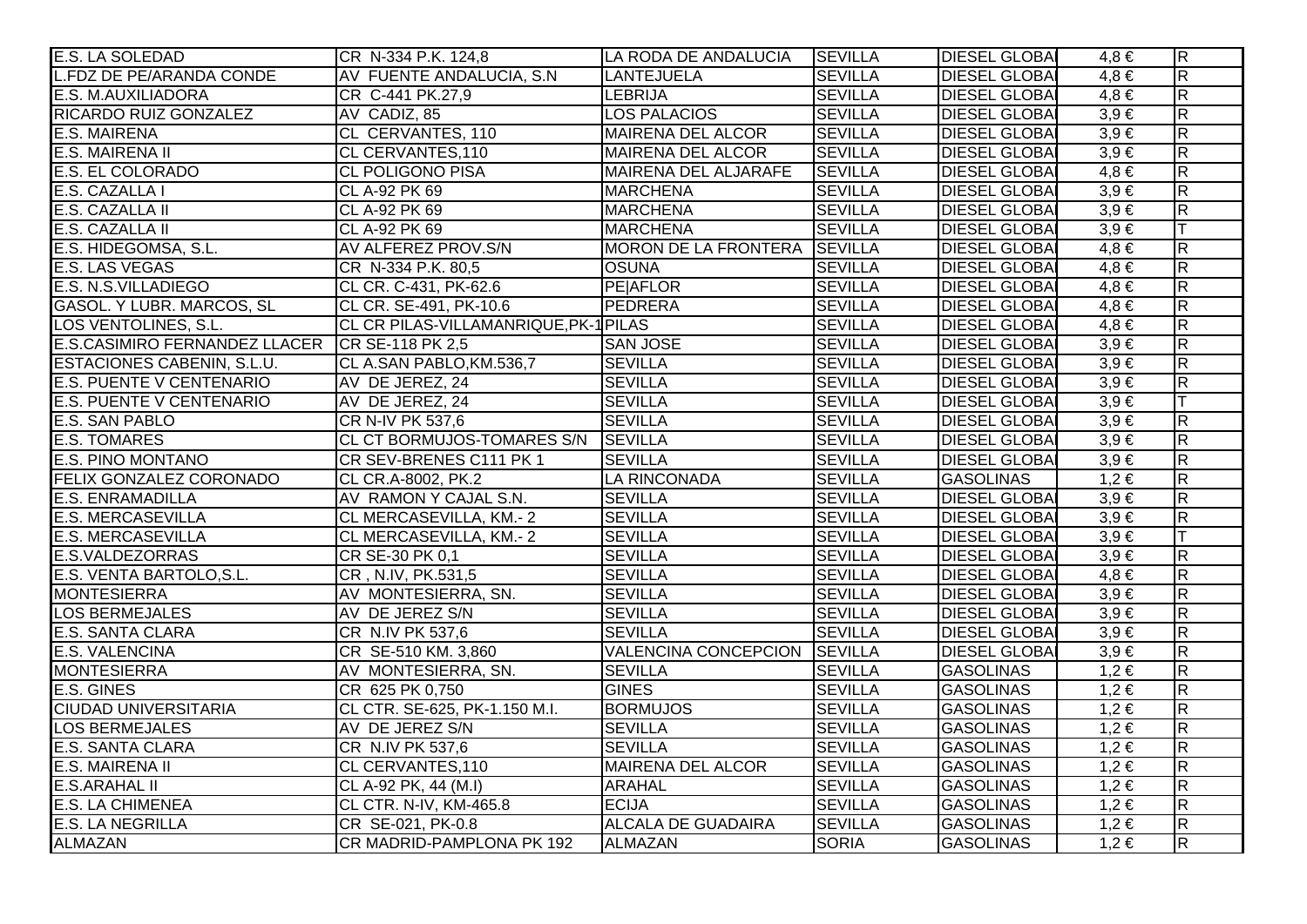| E.S. SORIA                                       | CR NAL-122 KM.147,4                                   | <b>SORIA</b>                 | <b>SORIA</b>     | <b>GASOLINAS</b>     | $1,2 \in$ | $\overline{\mathsf{R}}$ |
|--------------------------------------------------|-------------------------------------------------------|------------------------------|------------------|----------------------|-----------|-------------------------|
| E.S.PETROLEOS DEL MADERO, S.L.L CL N-122 KM. 112 |                                                       | <b>MATALEBRERAS</b>          | <b>SORIA</b>     | <b>GASOLINAS</b>     | $1,2 \in$ | $\overline{\mathsf{R}}$ |
| <b>E.S. SAN ESTEBAN</b>                          | CL N-122 KM.222                                       | <b>S.ESTEBAN DE GORMAZ</b>   | <b>SORIA</b>     | <b>GASOLINAS</b>     | $1,2 \in$ | $\overline{R}$          |
| E.S. BURGO DE OSMA                               | CL CN-122 PK. 210                                     | <b>BURGO DE OSMA</b>         | <b>SORIA</b>     | <b>GASOLINAS</b>     | $1,2 \in$ | $\overline{\mathsf{R}}$ |
| E.S. ABEJAR TORRE ROMERO, SL                     | CR SAGUNTO-BURGOS S-N                                 | <b>ABEJAR</b>                | <b>SORIA</b>     | <b>DIESEL GLOBAI</b> | $3,9 \in$ | $\overline{\mathsf{R}}$ |
| <b>ALMAZAN</b>                                   | CR MADRID-PAMPLONA PK 192                             | <b>ALMAZAN</b>               | <b>SORIA</b>     | <b>DIESEL GLOBAI</b> | $3,9 \in$ | $\overline{R}$          |
| <b>E.S. BURGO DE OSMA</b>                        | CL CN-122 PK. 210                                     | <b>BURGO DE OSMA</b>         | <b>SORIA</b>     | <b>DIESEL GLOBAI</b> | $3,9 \in$ | $\overline{R}$          |
| E.S. ANGEL SANZ GONZALO                          | CR SAGUNTO-BURGOS PK. 319                             | <b>CASTEJON DEL CAMPO</b>    | <b>SORIA</b>     | <b>DIESEL GLOBA</b>  | $4,8 \in$ | $\overline{R}$          |
| E.S.CASTILLO S.L.                                | CR GUADALAJARA-TAFALLA PK.10 GOMARA                   |                              | <b>SORIA</b>     | <b>DIESEL GLOBA</b>  | $3,9 \in$ | $\overline{\mathsf{R}}$ |
| <b>VILLAHUERTA, S.L.</b>                         | CR N-II PK 154,4                                      | <b>LODARES DE MEDINACELI</b> | <b>SORIA</b>     | <b>DIESEL GLOBAI</b> | $4,8 \in$ | $\overline{R}$          |
| VILLAHUERTA, S.L.                                | CR N-II PK 154,4                                      | LODARES DE MEDINACELI SORIA  |                  | <b>DIESEL GLOBAI</b> | $3,9 \in$ |                         |
| E.S.PETROLEOS DEL MADERO, S.L.L                  | CL N-122 KM. 112                                      | <b>MATALEBRERAS</b>          | <b>SORIA</b>     | <b>DIESEL GLOBAI</b> | $3,9 \in$ | $\overline{\mathsf{R}}$ |
| E.S. JACINTO                                     | CR N-II KM. 150                                       | <b>MEDINACELI</b>            | <b>SORIA</b>     | <b>DIESEL GLOBAI</b> | $4,8 \in$ | $\overline{\mathsf{R}}$ |
| <b>E.S. JACINTO</b>                              | CR N-II KM. 150                                       | <b>MEDINACELI</b>            | <b>SORIA</b>     | <b>DIESEL GLOBAI</b> | $3,9 \in$ |                         |
| <b>E.S. LAS LADERAS</b>                          | CL N-II PK.174,500                                    | <b>MONTUENGA</b>             | <b>SORIA</b>     | <b>DIESEL GLOBAI</b> | $4,8 \in$ | $\overline{R}$          |
| E.S. LAS LADERAS                                 | CL N-II PK.174,500                                    | <b>MONTUENGA</b>             | <b>SORIA</b>     | <b>DIESEL GLOBAI</b> | $3,9 \in$ |                         |
| <b>ES.TRANSPORTES MOLINERO SL</b>                | CR C-101 PK.200                                       | <b>OLVEGA</b>                | <b>SORIA</b>     | <b>DIESEL GLOBA</b>  | $4,8 \in$ | $\overline{R}$          |
| <b>E.S. SAN ESTEBAN</b>                          | CL N-122 KM.222                                       | <b>S.ESTEBAN DE GORMAZ</b>   | <b>SORIA</b>     | <b>DIESEL GLOBA</b>  | $3,9 \in$ | $\overline{\mathsf{R}}$ |
| E.S. POZA CASADO, S.L.                           | CL N-234 PK. 401                                      | SAN LEONARDO DE YAGUE SORIA  |                  | <b>DIESEL GLOBA</b>  | $2,4 \in$ | $\overline{\mathsf{R}}$ |
| E.S. VILLA HUERTA, S.L.                          | CL CTR.N-II, PK-180-DIR.ZARAGOZASANTA MARIA DE HUERTA |                              | SORIA            | <b>DIESEL GLOBAI</b> | $4,8 \in$ | $\overline{R}$          |
| E.S. VILLA HUERTA, S.L.                          | CL CTR.N-II, PK-180-DIR.ZARAGOZASANTA MARIA DE HUERTA |                              | <b>SORIA</b>     | <b>DIESEL GLOBAI</b> | $3,9 \in$ |                         |
| HNOS. NAVAS AGUEDA, S.L.                         | CL CN-122, PK.146                                     | <b>SORIA</b>                 | <b>SORIA</b>     | <b>DIESEL GLOBA</b>  | $4,8 \in$ | R                       |
| E.S. SORIA                                       | CR NAL-122 KM.147,4                                   | <b>SORIA</b>                 | <b>SORIA</b>     | <b>DIESEL GLOBA</b>  | $3,9 \in$ | $\overline{R}$          |
| E.S. SORIA                                       | CR NAL-122 KM.147,4                                   | <b>SORIA</b>                 | <b>SORIA</b>     | <b>DIESEL GLOBAI</b> | $3,9 \in$ |                         |
| E.S. RONDA REMEI, S.L.                           | AV RONDA REMEI                                        | <b>ALCANAR</b>               | <b>TARRAGONA</b> | <b>GASOLINAS</b>     | $1,2 \in$ | $\overline{R}$          |
| <b>E.S. AMPOSTA</b>                              | AV LA RAPITA, 141-149                                 | <b>AMPOSTA</b>               | <b>TARRAGONA</b> | <b>GASOLINAS</b>     | $1,2 \in$ | $\overline{\mathsf{R}}$ |
| E.S. GANDESA                                     | CL CN-420 KM. 4,4                                     | <b>GANDESA</b>               | <b>TARRAGONA</b> | <b>GASOLINAS</b>     | $1,2 \in$ | $\overline{\mathsf{R}}$ |
| E.S. TARRAGONA                                   | CR N-340 KM. 1.160                                    | <b>TARRAGONA</b>             | <b>TARRAGONA</b> | <b>GASOLINAS</b>     | $1,2 \in$ | $\overline{\mathsf{R}}$ |
| E.S. FCO. J. POYATOS MOLINA                      | CR N-240 PK. 8                                        | <b>PERAFORT</b>              | <b>TARRAGONA</b> | <b>GASOLINAS</b>     | $1,2 \in$ | $\mathsf{R}$            |
| E.S. E.MOLINA LORENTE                            | CL CT. C-51, PK-26.65                                 | <b>VILARRODONA</b>           | <b>TARRAGONA</b> | <b>GASOLINAS</b>     | $1,2 \in$ | $\overline{\mathsf{R}}$ |
| E.S. RIO EBRE                                    | AV SAN JAIME, S/N                                     | <b>AMPOSTA</b>               | <b>TARRAGONA</b> | <b>GASOLINAS</b>     | $1,2 \in$ | $\overline{R}$          |
| E.S. GERMAN NUEZ QUINTANA                        | CR TARRAGONA-VALLS, KM-1,9  LA POBLA DE MAFUMET       |                              | <b>TARRAGONA</b> | <b>GASOLINAS</b>     | $1,2 \in$ | $\overline{\mathsf{R}}$ |
| E.S. AMOROS ALMATO S.L.                          | CL SANT JOAN BOSCO 44-46                              | <b>DELTEBRE-LA CAVA</b>      | <b>TARRAGONA</b> | <b>GASOLINAS</b>     | $1,2 \in$ | $\overline{\mathsf{R}}$ |
| <b>E.S. TORTOSA</b>                              | CL POLG. IND. CAMPREDO, CALLE CAMPREDO-TORTOSA        |                              | <b>TARRAGONA</b> | <b>GASOLINAS</b>     | $1,2 \in$ | $\overline{\mathsf{R}}$ |
| <b>E.S. BELLVEY</b>                              | CL N-340 PK.1194,3                                    | <b>BELLVEI</b>               | <b>TARRAGONA</b> | <b>GASOLINAS</b>     | $1,2 \in$ | $\overline{\mathsf{R}}$ |
| E.S. RODA DE BERA                                | CL C/ VALLESPIR, 118-120                              | <b>RODA DE BERA</b>          | <b>TARRAGONA</b> | <b>GASOLINAS</b>     | $1,2 \in$ | $\overline{R}$          |
| E.S. VANDELLOS                                   | CL CN-340 PK.1128,2                                   | <b>VANDELLOS</b>             | <b>TARRAGONA</b> | <b>GASOLINAS</b>     | $1,2 \in$ | $\overline{\mathsf{R}}$ |
| E.S. CUNIT                                       | CR C-246 PK. 53,711                                   | <b>CUNIT</b>                 | <b>TARRAGONA</b> | <b>GASOLINAS</b>     | $1,2 \in$ | $\overline{\mathsf{R}}$ |
| E.S. BATEA                                       | CL CTR.C-221 PK-68,4 M.DCHO.                          | <b>BATEA</b>                 | <b>TARRAGONA</b> | <b>GASOLINAS</b>     | $1,2 \in$ | $\overline{\mathsf{R}}$ |
| <b>E.S. TORREFORTA</b>                           | CL C/ FRANCOLI, 75 B TORREFORT TARRAGONA              |                              | <b>TARRAGONA</b> | <b>GASOLINAS</b>     | $1,2 \in$ | $\overline{R}$          |
| E.S. EL DESCANS                                  | CL A-7 PK 208                                         | <b>S.JAUME DEL DOMENYS</b>   | <b>TARRAGONA</b> | <b>GASOLINAS</b>     | $1,2 \in$ | $\overline{\mathsf{R}}$ |
| E.S. ALTAFULLA                                   | CR VALENCIA, KM-260                                   | <b>ALTAFULLA</b>             | <b>TARRAGONA</b> | <b>GASOLINAS</b>     | $1,2 \in$ | $\overline{\mathsf{R}}$ |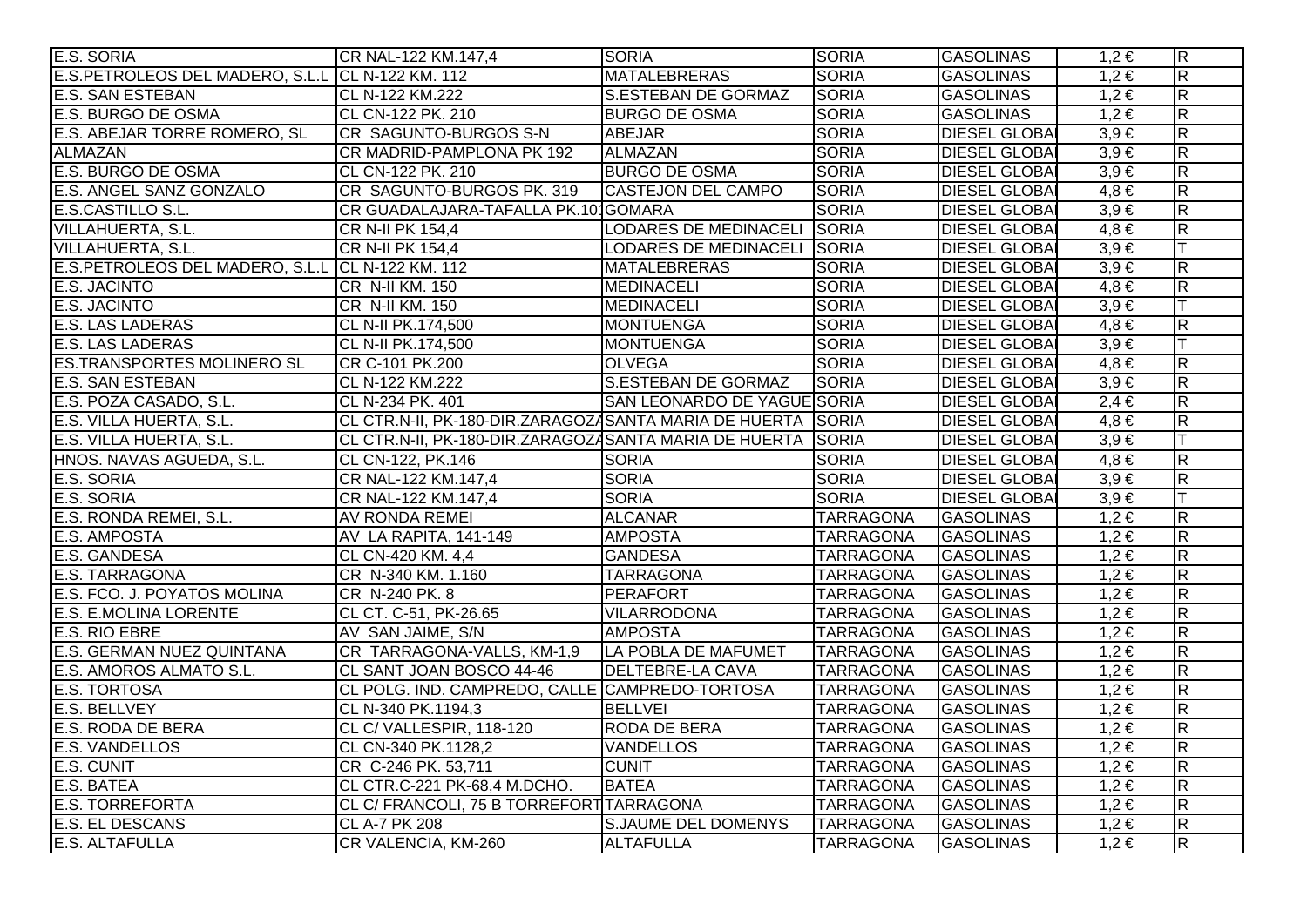| <b>E.S. CTRA.ALCOLEA</b>                 | CR N-420, PK-516                               | <b>REUS</b>                       | <b>TARRAGONA</b> | <b>GASOLINAS</b>     | $1,2 \in$ | $\overline{R}$          |
|------------------------------------------|------------------------------------------------|-----------------------------------|------------------|----------------------|-----------|-------------------------|
| E.S.SERVI OIL COMBUSTIBLES, S.L.         | AV MOMBLANC, 16                                | <b>REUS</b>                       | <b>TARRAGONA</b> | <b>GASOLINAS</b>     | $1,2 \in$ | $\overline{\mathsf{R}}$ |
| E.S.BORGES                               | CR N-420, PK-510                               | <b>BORJAS DEL CAMPO</b>           | <b>TARRAGONA</b> | <b>GASOLINAS</b>     | $1,2 \in$ | $\overline{R}$          |
| <b>E.S. FALSET</b>                       | CR N-420 PK 817                                | <b>FALSET</b>                     | <b>TARRAGONA</b> | <b>GASOLINAS</b>     | $1,2 \in$ | $\overline{R}$          |
| E.S. MONTBLANC                           | CR N-240, PK 36                                | <b>MONTBLANC</b>                  | <b>TARRAGONA</b> | <b>GASOLINAS</b>     | $1,2 \in$ | $\overline{R}$          |
| E.S. VIA ROMANA                          | CL CR.N-340 PK 247                             | <b>TARRAGONA</b>                  | <b>TARRAGONA</b> | <b>GASOLINAS</b>     | $1,2 \in$ | $\overline{\mathsf{R}}$ |
| ES S CARLOS RAPITA                       | CL FUNDADORS, 104                              | SAN CARLOS DE LA RAPITA TARRAGONA |                  | <b>GASOLINAS</b>     | $1,2 \in$ | $\overline{R}$          |
| E. S. MIAMI PLAYA                        | CR N-340, PK.- 219,7                           | MIAMI-PLAYA (MONTROIG) TARRAGONA  |                  | <b>GASOLINAS</b>     | $1,2 \in$ | $\overline{R}$          |
| E.S. SAN BERNAT II                       | AV SAN BERNAT CALVO, 51                        | <b>REUS</b>                       | <b>TARRAGONA</b> | <b>GASOLINAS</b>     | $1,2 \in$ | $\overline{\mathsf{R}}$ |
| <b>E.S.MIGUEL TEJEDOR MICOLAU</b>        | CL CR. TA-330 PK. 16,5                         | <b>HORTA DE SAN JUAN</b>          | <b>TARRAGONA</b> | <b>GASOLINAS</b>     | $1,2 \in$ | $\overline{R}$          |
| E.S. CASO MARTINEZ, S.L.                 | AV GENERALITAT, 44                             | <b>DELTEBRE</b>                   | <b>TARRAGONA</b> | <b>GASOLINAS</b>     | $1,2 \in$ | $\overline{\mathsf{R}}$ |
| <b>E.S. MEDITERRANEO</b>                 | CR N-340 PK.1167                               | <b>TARRAGONA</b>                  | <b>TARRAGONA</b> | <b>GASOLINAS</b>     | $1,2 \in$ | $\overline{R}$          |
| E.S. SABINOSA                            | CL N-340 PK.252                                | <b>TARRAGONA</b>                  | <b>TARRAGONA</b> | <b>GASOLINAS</b>     | $1,2 \in$ | $\overline{R}$          |
| E.S. CERVANTES                           | CL RONDA REUS, 31                              | <b>TORTOSA</b>                    | <b>TARRAGONA</b> | <b>GASOLINAS</b>     | $1,2 \in$ | $\overline{\mathsf{R}}$ |
| <b>E.S. MONTBRIO</b>                     | CR T-310 PK 8,6                                | <b>MONTBRIO</b>                   | <b>TARRAGONA</b> | <b>GASOLINAS</b>     | $1,2 \in$ | $\overline{\mathsf{R}}$ |
| E.S. BAIX EBRE                           | AV GENERALITAT, 140                            | <b>TORTOSA</b>                    | <b>TARRAGONA</b> | <b>GASOLINAS</b>     | $1,2 \in$ | $\overline{R}$          |
| MIFAMI IV GASOLINERAS, S.L.              | CL AUTOVIA A-7 PK-1148.1                       | <b>CAMBRILS</b>                   | <b>TARRAGONA</b> | <b>GASOLINAS</b>     | 1,2€      | $\overline{R}$          |
| E.S. LA BISBAL                           | CR T-240 P.K. 3,5                              | LA BISBAL DEL PENEDES             | <b>TARRAGONA</b> | <b>GASOLINAS</b>     | $1,2 \in$ | $\overline{R}$          |
| <b>E.S. CALAFELL</b>                     | CR C-246, PK-56,2                              | <b>CALAFELL</b>                   | <b>TARRAGONA</b> | <b>GASOLINAS</b>     | $1,2 \in$ | $\overline{R}$          |
| E.S. SAN SALVADOR                        | CR N-240 PK. 3                                 | <b>TARRAGONA</b>                  | <b>TARRAGONA</b> | <b>GASOLINAS</b>     | $1,2 \in$ | $\overline{\mathsf{R}}$ |
| E.S. SALOU                               | CL AUTOVIA AP-1 PK. 7,8                        | <b>SALOU</b>                      | <b>TARRAGONA</b> | <b>GASOLINAS</b>     | $1,2 \in$ | $\overline{\mathsf{R}}$ |
| E.S. S. BERNAT CALBO                     | AV SANT BERNAT CALBO, 26-28                    | <b>REUS</b>                       | <b>TARRAGONA</b> | <b>GASOLINAS</b>     | $1,2 \in$ | $\overline{R}$          |
|                                          | AV RONDA REMEI                                 | <b>ALCANAR</b>                    | <b>TARRAGONA</b> | <b>DIESEL GLOBAI</b> | $3,9 \in$ | $\overline{\mathsf{R}}$ |
| E.S. RONDA REMEI, S.L.<br>E.S. ALTAFULLA | CR VALENCIA, KM-260                            | <b>ALTAFULLA</b>                  | <b>TARRAGONA</b> | <b>DIESEL GLOBAI</b> | $3,9 \in$ | $\overline{R}$          |
| <b>E.S. ALTAFULLA</b>                    | CR VALENCIA, KM-260                            | <b>ALTAFULLA</b>                  | <b>TARRAGONA</b> | <b>DIESEL GLOBAI</b> | $3.9 \in$ | T                       |
| <b>E.S. AMPOSTA</b>                      | AV LA RAPITA, 141-149                          | <b>AMPOSTA</b>                    | <b>TARRAGONA</b> | <b>DIESEL GLOBAI</b> | $3,9 \in$ | $\overline{R}$          |
| <b>E.S. EL VENDRELL</b>                  | AV JAUME CARNER ESQ.C/ MAR 84EL VENDRELL       |                                   | <b>TARRAGONA</b> | <b>GASOLINAS</b>     | $1,2 \in$ | $\overline{\mathsf{R}}$ |
| <b>E.S. RIO EBRE</b>                     | AV SAN JAIME, S/N                              | <b>AMPOSTA</b>                    | <b>TARRAGONA</b> | <b>DIESEL GLOBAI</b> | $3,9 \in$ | $\overline{\mathsf{R}}$ |
| E.S. BATEA                               | CL CTR.C-221 PK-68,4 M.DCHO.                   | <b>BATEA</b>                      | <b>TARRAGONA</b> | <b>DIESEL GLOBAI</b> | $3,9 \in$ | $\overline{R}$          |
| E.S. BELLVEY                             | CL N-340 PK.1194,3                             | <b>BELLVEI</b>                    | <b>TARRAGONA</b> | <b>DIESEL GLOBA</b>  | $3,9 \in$ | $\overline{\mathsf{R}}$ |
| E.S.BORGES                               | CR N-420, PK-510                               | <b>BORJAS DEL CAMPO</b>           | <b>TARRAGONA</b> | <b>DIESEL GLOBAI</b> | $3,9 \in$ | $\overline{R}$          |
| <b>E.S. CALAFELL</b>                     | CR C-246, PK-56,2                              | <b>CALAFELL</b>                   | <b>TARRAGONA</b> | <b>DIESEL GLOBAI</b> | $3,9 \in$ | $\overline{\mathsf{R}}$ |
| MIFAMI IV GASOLINERAS, S.L.              | CL AUTOVIA A-7 PK-1148.1                       | <b>CAMBRILS</b>                   | <b>TARRAGONA</b> | <b>DIESEL GLOBAI</b> | $3,9 \in$ | $\overline{R}$          |
| <b>E.S. TORTOSA</b>                      | CL POLG. IND. CAMPREDO, CALLE CAMPREDO-TORTOSA |                                   | <b>TARRAGONA</b> | <b>DIESEL GLOBAI</b> | $3.9 \in$ | R                       |
| E.S. CUNIT                               | CR C-246 PK. 53,711                            | <b>CUNIT</b>                      | <b>TARRAGONA</b> | <b>DIESEL GLOBA</b>  | $3,9 \in$ | $\overline{\mathsf{R}}$ |
| E.S. CASO MARTINEZ, S.L.                 | AV GENERALITAT, 44                             | DELTEBRE                          | <b>TARRAGONA</b> | <b>DIESEL GLOBAI</b> | $3,9 \in$ | $\overline{\mathsf{R}}$ |
| E.S. AMOROS ALMATO S.L.                  | CL SANT JOAN BOSCO 44-46                       | <b>DELTEBRE-LA CAVA</b>           | <b>TARRAGONA</b> | <b>DIESEL GLOBAI</b> | $3,9 \in$ | $\overline{\mathsf{R}}$ |
| E.S. EL MORELL S.L.                      | AV LA PAU S-N                                  | <b>EL MORELL</b>                  | <b>TARRAGONA</b> | <b>DIESEL GLOBAI</b> | $4,8 \in$ | $\overline{\mathsf{R}}$ |
| <b>E.S. EL VENDRELL</b>                  | AV JAUME CARNER ESQ.C/ MAR 84 EL VENDRELL      |                                   | <b>TARRAGONA</b> | <b>DIESEL GLOBAI</b> | $3,9 \in$ | $\overline{\mathsf{R}}$ |
| <b>E.S ESPLUGA DE FRANCOLI</b>           | CL PZ SAN ISIDRO, 82                           | <b>ESPLUGA DE FRANCOLI</b>        | <b>TARRAGONA</b> | <b>DIESEL GLOBAI</b> | $4,8 \in$ | $\overline{\mathsf{R}}$ |
| <b>E.S. FALSET</b>                       | CR N-420 PK 817                                | <b>FALSET</b>                     | <b>TARRAGONA</b> | <b>DIESEL GLOBAI</b> | $3,9 \in$ | $\overline{\mathsf{R}}$ |
| E.S. GANDESA                             | CL CN-420 KM. 4,4                              | <b>GANDESA</b>                    | <b>TARRAGONA</b> | <b>DIESEL GLOBAI</b> | $3,9 \in$ | $\overline{R}$          |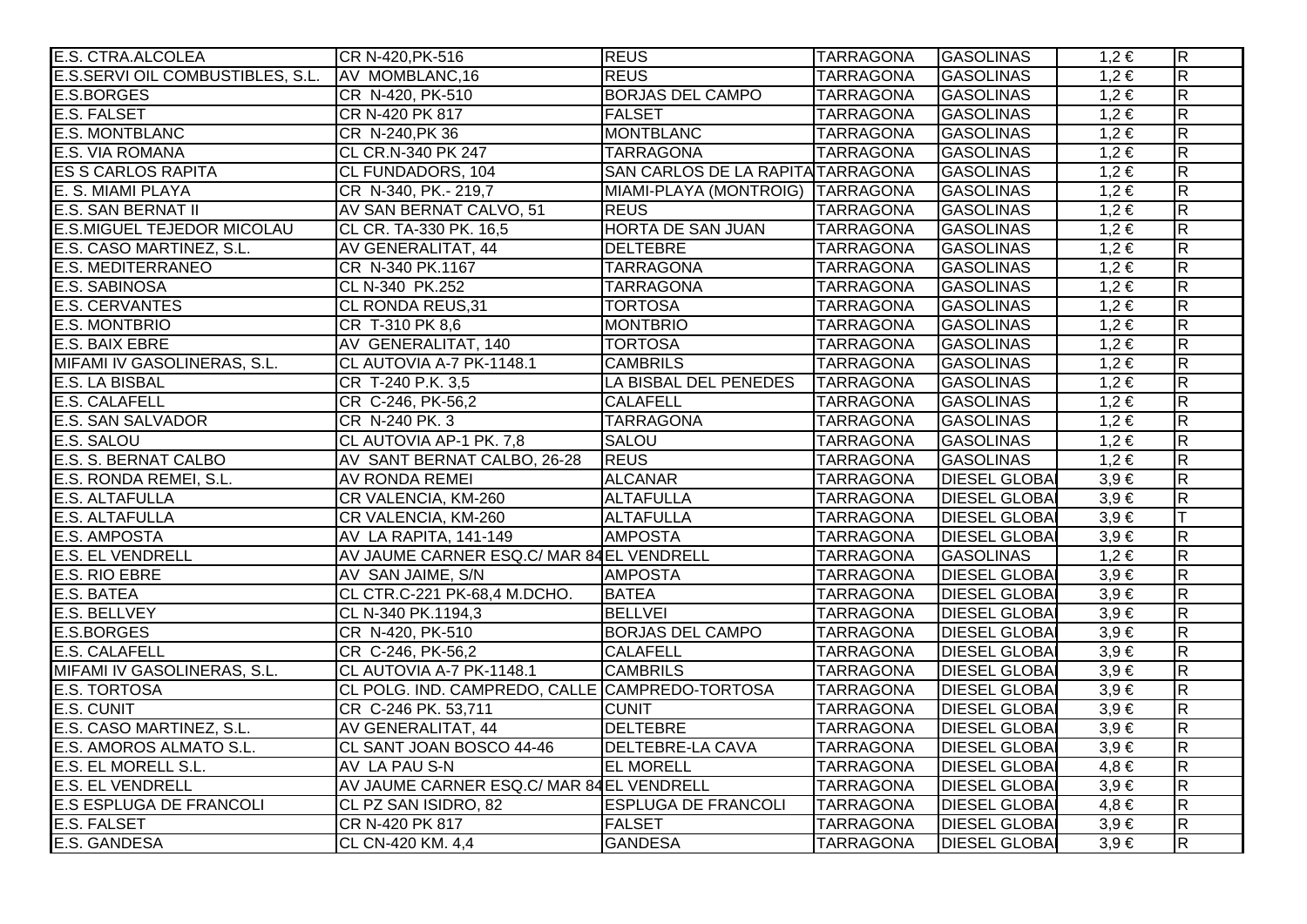| <b>E.S.MIGUEL TEJEDOR MICOLAU</b> | CL CR. TA-330 PK. 16,5                             | <b>HORTA DE SAN JUAN</b>          | <b>TARRAGONA</b> | <b>DIESEL GLOBAI</b> | $3,9 \in$ | $\overline{R}$          |
|-----------------------------------|----------------------------------------------------|-----------------------------------|------------------|----------------------|-----------|-------------------------|
| <b>E.S. LA BISBAL</b>             | CR T-240 P.K. 3,5                                  | LA BISBAL DEL PENEDES             | <b>TARRAGONA</b> | <b>DIESEL GLOBA</b>  | $3,9 \in$ | $\overline{\mathsf{R}}$ |
| <b>E.S. CAMPOSINES</b>            | CR N-420 PK.812,750                                | <b>LA FATARELLA</b>               | <b>TARRAGONA</b> | <b>DIESEL GLOBA</b>  | $3,9 \in$ | $\overline{R}$          |
| E.S. GERMAN NUEZ QUINTANA         | CR TARRAGONA-VALLS, KM-1,9                         | LA POBLA DE MAFUMET               | <b>TARRAGONA</b> | <b>DIESEL GLOBA</b>  | $3,9 \in$ | $\overline{\mathbf{z}}$ |
| E.S. LA SENIA, S.L.               | CL TARRAGONA,33                                    | <b>LA SENIA</b>                   | <b>TARRAGONA</b> | <b>DIESEL GLOBAI</b> | $3,9 \in$ | $\overline{\mathbf{z}}$ |
| E. S. MIAMI PLAYA                 | CR N-340, PK.- 219,7                               | MIAMI-PLAYA (MONTROIG) TARRAGONA  |                  | <b>DIESEL GLOBAI</b> | $3,9 \in$ | $\overline{\mathsf{R}}$ |
| <b>E.S. MONTBLANC</b>             | CR N-240, PK 36                                    | <b>MONTBLANC</b>                  | <b>TARRAGONA</b> | <b>DIESEL GLOBA</b>  | $3,9 \in$ | $\overline{R}$          |
| <b>E.S. MONTBRIO</b>              | CR T-310 PK 8,6                                    | <b>MONTBRIO</b>                   | <b>TARRAGONA</b> | <b>DIESEL GLOBA</b>  | $3,9 \in$ | $\overline{\mathsf{R}}$ |
| LES 4 RODES, S.L                  | CL CN-230 EJE EBRO PK.61,000                       | <b>MORA LA NOVA</b>               | <b>TARRAGONA</b> | <b>DIESEL GLOBA</b>  | $4,8 \in$ | $\overline{R}$          |
| E.S. LES 4 RODES, S.L.            | CR N-420, KM-467,10                                | <b>MORA LA NOVA</b>               | <b>TARRAGONA</b> | <b>DIESEL GLOBA</b>  | $4,8 \in$ | $\overline{\mathsf{R}}$ |
| E.S. FCO. J. POYATOS MOLINA       | CR N-240 PK. 8                                     | PERAFORT                          | <b>TARRAGONA</b> | <b>DIESEL GLOBA</b>  | $3,9 \in$ | $\overline{\mathbf{z}}$ |
| <b>ES.AREA SERVIC. FRANCAS SA</b> | CR N-240 KM.6                                      | PERAFORT                          | <b>TARRAGONA</b> | <b>DIESEL GLOBAI</b> | $4,8 \in$ | $\overline{R}$          |
| GARDON BIGORRA, S.A.              | CL C.DE VALLS IGUALADA KM9,85   PLA DE SANTA MARIA |                                   | <b>TARRAGONA</b> | <b>DIESEL GLOBA</b>  | $4,8 \in$ | $\overline{\mathbf{z}}$ |
| E.S. LES SORTS, S.L.              | CR C-230 KM. 50                                    | RASQUERA                          | <b>TARRAGONA</b> | <b>DIESEL GLOBAI</b> | $3,9 \in$ | $\overline{R}$          |
| <b>E.S. MAS MIQUEL</b>            | CL CTR. C-14, PK-13.20 A.M.                        | <b>REUS</b>                       | <b>TARRAGONA</b> | <b>DIESEL GLOBA</b>  | $4,8 \in$ | $\overline{R}$          |
| E.S. CTRA.ALCOLEA                 | CR N-420, PK-516                                   | <b>REUS</b>                       | <b>TARRAGONA</b> | <b>DIESEL GLOBA</b>  | $3,9 \in$ | $\overline{\mathsf{R}}$ |
| E.S.SERVI OIL COMBUSTIBLES, S.L.  | AV MOMBLANC, 16                                    | <b>REUS</b>                       | <b>TARRAGONA</b> | <b>DIESEL GLOBA</b>  | $3,9 \in$ | $\overline{R}$          |
| <b>E.S. SAN BERNAT II</b>         | AV SAN BERNAT CALVO, 51                            | <b>REUS</b>                       | <b>TARRAGONA</b> | <b>DIESEL GLOBA</b>  | $3,9 \in$ | $\overline{R}$          |
| <b>E.S. GESPEVESA REUS</b>        | AV MARIA FORTUNY, 57                               | <b>REUS</b>                       | <b>TARRAGONA</b> | <b>DIESEL GLOBA</b>  | $4,8 \in$ | $\overline{\mathsf{R}}$ |
| E.S. S. BERNAT CALBO              | AV SANT BERNAT CALBO, 26-28                        | <b>REUS</b>                       | <b>TARRAGONA</b> | <b>DIESEL GLOBA</b>  | $3,9 \in$ | $\overline{\mathbf{z}}$ |
| <b>E.S. LA ROUREDA</b>            | CL CN-420 PK.876,8                                 | <b>REUS</b>                       | <b>TARRAGONA</b> | <b>DIESEL GLOBAI</b> | $3,9 \in$ | $\overline{R}$          |
| <b>RODA DE BARA</b>               | AV HISPANO SUIZA, 33-35                            | RODA DE BARA                      | <b>TARRAGONA</b> | <b>DIESEL GLOBA</b>  | $3,9 \in$ | $\overline{\mathbf{z}}$ |
| E.S. RODA DE BERA                 | CL C/ VALLESPIR, 118-120                           | RODA DE BERA                      | <b>TARRAGONA</b> | <b>DIESEL GLOBAI</b> | $3,9 \in$ | $\overline{R}$          |
| <b>E.S.SERVEI RODONYA</b>         | CL C-51 PK.22                                      | <b>RODONYA</b>                    | <b>TARRAGONA</b> | <b>DIESEL GLOBA</b>  | $4,8 \in$ | $\overline{R}$          |
| <b>E.S. EL DESCANS</b>            | <b>CL A-7 PK 208</b>                               | <b>S.JAUME DEL DOMENYS</b>        | <b>TARRAGONA</b> | <b>DIESEL GLOBA</b>  | $3,9 \in$ | $\overline{\mathsf{R}}$ |
| E.S. EL DESCANS                   | <b>CL A-7 PK 208</b>                               | <b>S.JAUME DEL DOMENYS</b>        | <b>TARRAGONA</b> | <b>DIESEL GLOBA</b>  | $3,9 \in$ | lΤ                      |
| E.S. SALOU                        | CL AUTOVIA AP-1 PK. 7,8                            | <b>SALOU</b>                      | <b>TARRAGONA</b> | <b>DIESEL GLOBA</b>  | $3,9 \in$ | $\overline{\mathbf{z}}$ |
| <b>ES S CARLOS RAPITA</b>         | CL FUNDADORS, 104                                  | SAN CARLOS DE LA RAPITA TARRAGONA |                  | <b>DIESEL GLOBA</b>  | $3,9 \in$ | $\overline{\mathsf{R}}$ |
| <b>E.S. LA ROUREDA</b>            | CL CN-420 PK.876,8                                 | <b>REUS</b>                       | <b>TARRAGONA</b> | <b>GASOLINAS</b>     | $1,2 \in$ | $\overline{\mathbf{z}}$ |
| E.S. BARRANC DE LLEDO, S.L.       | CR T-331, PK.17,400                                | <b>SANTA BARBARA</b>              | <b>TARRAGONA</b> | <b>DIESEL GLOBAI</b> | $3,9 \in$ | $\overline{R}$          |
| <b>E.S. LA SEVILLANA S.C.P</b>    | CR DE ARTESA C-240                                 | <b>SOLIVELLA</b>                  | <b>TARRAGONA</b> | <b>DIESEL GLOBA</b>  | $4,8 \in$ | $\overline{\mathbf{z}}$ |
| <b>E.S. TARRAGONA</b>             | CR N-340 KM. 1.160                                 | <b>TARRAGONA</b>                  | <b>TARRAGONA</b> | <b>DIESEL GLOBA</b>  | $3,9 \in$ | $\overline{\mathsf{R}}$ |
| <b>E.S. TORREFORTA</b>            | CL C/ FRANCOLI, 75 B TORREFORT TARRAGONA           |                                   | <b>TARRAGONA</b> | <b>DIESEL GLOBA</b>  | $3,9 \in$ | $\overline{\mathsf{R}}$ |
| <b>E.S. VIA ROMANA</b>            | CL CR.N-340 PK 247                                 | <b>TARRAGONA</b>                  | <b>TARRAGONA</b> | <b>DIESEL GLOBA</b>  | $3,9 \in$ | $\overline{\mathsf{R}}$ |
| <b>E.S.RIU CLAR</b>               | CL PLGNO.INTRAL.RIU CLAR, SN                       | <b>TARRAGONA</b>                  | <b>TARRAGONA</b> | <b>DIESEL GLOBA</b>  | $4,8 \in$ | $\overline{\mathsf{R}}$ |
| <b>E.S. MEDITERRANEO</b>          | CR N-340 PK.1167                                   | <b>TARRAGONA</b>                  | <b>TARRAGONA</b> | <b>DIESEL GLOBA</b>  | $3,9 \in$ | $\overline{\mathsf{R}}$ |
| <b>E.S. SABINOSA</b>              | CL N-340 PK.252                                    | <b>TARRAGONA</b>                  | <b>TARRAGONA</b> | <b>DIESEL GLOBA</b>  | $3,9 \in$ | $\overline{\mathsf{R}}$ |
| <b>E.S. SAN SALVADOR</b>          | CR N-240 PK. 3                                     | <b>TARRAGONA</b>                  | <b>TARRAGONA</b> | <b>DIESEL GLOBA</b>  | $3,9 \in$ | $\overline{\mathsf{R}}$ |
| SDAD. CATALANA DE PETROLIS, SA    | CL CTR. AP-1, PK-0.3                               | <b>TARRAGONA</b>                  | <b>TARRAGONA</b> | <b>DIESEL GLOBA</b>  | $4.8 \in$ | $\overline{\mathsf{R}}$ |
| E.S. PUERTO (LUVIRR, S.A.)        | <b>CL MUELLE CASTILLA</b>                          | <b>TARRAGONA</b>                  | <b>TARRAGONA</b> | <b>DIESEL GLOBA</b>  | $4,8 \in$ | $\overline{\mathsf{R}}$ |
| E.S. LES 4 RODES, S.L.            | CL C-233 PK.20,200                                 | <b>TIVISSA</b>                    | <b>TARRAGONA</b> | <b>DIESEL GLOBA</b>  | $4,8 \in$ | $\overline{\mathsf{R}}$ |
| E.S. CERVANTES                    | CL RONDA REUS, 31                                  | <b>TORTOSA</b>                    | <b>TARRAGONA</b> | <b>DIESEL GLOBA</b>  | $3,9 \in$ | $\overline{R}$          |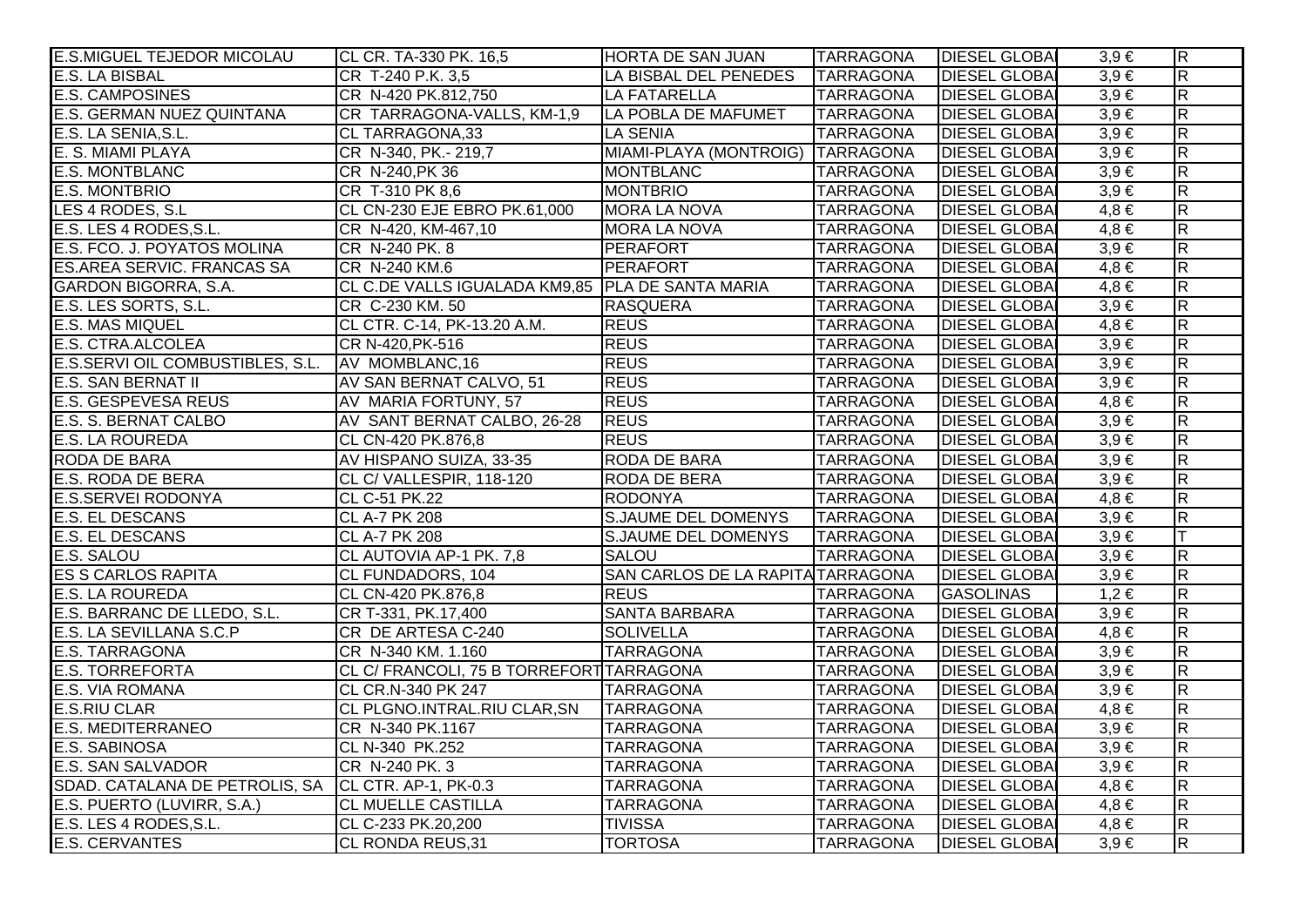| E.S. BAIX EBRE                    | AV GENERALITAT, 140                      | <b>TORTOSA</b>           | <b>TARRAGONA</b> | <b>DIESEL GLOBAI</b> | $3,9 \in$ | $\overline{R}$          |
|-----------------------------------|------------------------------------------|--------------------------|------------------|----------------------|-----------|-------------------------|
| E.S. VAZQUEZ, S.L.                | CR TARRAGONA,28                          | <b>VALLS</b>             | <b>TARRAGONA</b> | <b>DIESEL GLOBAI</b> | $4,8 \in$ | $\overline{\mathsf{R}}$ |
| GARDON BIGORRA, S.A.              | CR VALLS A IGUALADA, KM-2,5              | <b>VALLS</b>             | <b>TARRAGONA</b> | <b>DIESEL GLOBA</b>  | $4,8 \in$ | $\overline{R}$          |
| <b>GARDON BIGORRA, S.A.</b>       | CR VALLS-BARC. KM 8,850                  | <b>VALLS</b>             | <b>TARRAGONA</b> | <b>DIESEL GLOBA</b>  | $4,8 \in$ | $\overline{\mathsf{R}}$ |
| GARDON BIGORRA, S.A.              | CR TARR-LERIDA KM.19,500                 | <b>VALLS</b>             | <b>TARRAGONA</b> | <b>DIESEL GLOBA</b>  | $4,8 \in$ | $\overline{R}$          |
| <b>E.S. VANDELLOS</b>             | CL CN-340 PK.1128,2                      | <b>VANDELLOS</b>         | <b>TARRAGONA</b> | <b>DIESEL GLOBAI</b> | $3,9 \in$ | $\overline{\mathsf{R}}$ |
| <b>E.S. E.MOLINA LORENTE</b>      | CL CT. C-51, PK-26.65                    | <b>VILARRODONA</b>       | <b>TARRAGONA</b> | <b>DIESEL GLOBAI</b> | $3,9 \in$ | $\overline{\mathsf{R}}$ |
| <b>E.S. VILASECA</b>              | <b>CL VILA DEL COMU,8</b>                | <b>VILA-SECA</b>         | <b>TARRAGONA</b> | <b>DIESEL GLOBAI</b> | $3,9 \in$ | $\overline{R}$          |
| E.S. LES 4 RODES, S.L.            | CL CN-230, PK.31                         | <b>XERTA</b>             | <b>TARRAGONA</b> | <b>DIESEL GLOBAI</b> | $4,8 \in$ | $\overline{\mathsf{R}}$ |
| <b>E.S. VILASECA</b>              | <b>CL VILA DEL COMU,8</b>                | <b>VILA-SECA</b>         | <b>TARRAGONA</b> | <b>GASOLINAS</b>     | $1,2 \in$ | $\overline{R}$          |
| RODA DE BARA                      | AV HISPANO SUIZA, 33-35                  | <b>RODA DE BARA</b>      | <b>TARRAGONA</b> | <b>GASOLINAS</b>     | $1,2 \in$ | $\overline{\mathsf{R}}$ |
| <b>LAS CHUMBERAS</b>              | CL LIBERTAD, SN                          | CHUMBERAS-LAGUNA         | <b>TENERIFE</b>  | <b>GASOLINAS</b>     | $1,2 \in$ | $\overline{R}$          |
| <b>E.S. VALLEGUERRA</b>           | CR TACORONTE-VALLEGUERRA                 | LA LAGUNA                | <b>TENERIFE</b>  | <b>GASOLINAS</b>     | $1,2 \in$ | $\overline{\mathsf{R}}$ |
| <b>E.S. LA PERDOMA</b>            | CR LA PERDOMA, KM 2,5                    | LA OROTAVA               | <b>TENERIFE</b>  | <b>GASOLINAS</b>     | $1,2 \in$ | $\overline{\mathsf{R}}$ |
| E.S. ABADES                       | CL AU DEL SUR PK 44,200                  | <b>ARICO</b>             | <b>TENERIFE</b>  | <b>GASOLINAS</b>     | $1,2 \in$ | $\overline{R}$          |
| E.S. ADEJE                        | CL TF-6237 P.K. 2,7 MI                   | <b>ADEJE</b>             | <b>TENERIFE</b>  | <b>GASOLINAS</b>     | $1,2 \in$ | $\overline{R}$          |
| E.S. A/AZA                        | CL P.I. A#AZA, PARCELA 39                | <b>SANTA CRUZ</b>        | <b>TENERIFE</b>  | <b>GASOLINAS</b>     | $1,2 \in$ | $\overline{R}$          |
| <b>DARSENA PESQUERA</b>           | CL VIA INTERIOR D PUERTO, S/N            | <b>SANTA CRUZ</b>        | <b>TENERIFE</b>  | <b>GASOLINAS</b>     | $1,2 \in$ | $\overline{\mathsf{R}}$ |
| E.S. FASNIA                       | CR TF.1 PK 33                            | <b>FASNIA</b>            | <b>TENERIFE</b>  | <b>GASOLINAS</b>     | $1,2 \in$ | $\overline{R}$          |
| E.S. ADEJE                        | CL TF-6237 P.K. 2,7 MI                   | <b>ADEJE</b>             | <b>TENERIFE</b>  | <b>DIESEL GLOBAI</b> | $3,9 \in$ | $\overline{\mathsf{R}}$ |
| E.S. ABADES                       | CL AU DEL SUR PK 44,200                  | <b>ARICO</b>             | <b>TENERIFE</b>  | <b>DIESEL GLOBA</b>  | $3,9 \in$ | $\overline{\mathsf{R}}$ |
| <b>LAS CHUMBERAS</b>              | CL LIBERTAD, SN                          | CHUMBERAS-LAGUNA         | <b>TENERIFE</b>  | <b>DIESEL GLOBAI</b> | $3,9 \in$ | $\overline{R}$          |
| <b>E.S. FASNIA</b>                | CR TF.1 PK 33                            | <b>FASNIA</b>            | <b>TENERIFE</b>  | <b>DIESEL GLOBA</b>  | $3,9 \in$ | $\overline{\mathsf{R}}$ |
| <b>E.S. VALLEGUERRA</b>           | CR TACORONTE-VALLEGUERRA                 | LA LAGUNA                | <b>TENERIFE</b>  | <b>DIESEL GLOBA</b>  | $3,9 \in$ | $\overline{R}$          |
| <b>E.S. LA PERDOMA</b>            | CR LA PERDOMA, KM 2,5                    | LA OROTAVA               | <b>TENERIFE</b>  | <b>DIESEL GLOBA</b>  | $3.9 \in$ | $\overline{\mathsf{R}}$ |
| <b>E.S.FARRAIS REALEJOS II</b>    | CL CT. TF 324 PK 5                       | LOS REALEJOS             | <b>TENERIFE</b>  | <b>DIESEL GLOBAI</b> | $4,8 \in$ | $\overline{R}$          |
| E.S. A/AZA                        | CL P.I. A#AZA, PARCELA 39                | <b>SANTA CRUZ</b>        | <b>TENERIFE</b>  | <b>DIESEL GLOBAI</b> | $3,9 \in$ | $\overline{\mathsf{R}}$ |
| <b>DARSENA PESQUERA</b>           | CL VIA INTERIOR D PUERTO, S/N SANTA CRUZ |                          | <b>TENERIFE</b>  | <b>DIESEL GLOBAI</b> | $3,9 \in$ | $\overline{\mathsf{R}}$ |
| ELICER PEIRO BONAFONTE, SL        | CR N-234, KM-83                          | <b>SARRION</b>           | <b>TERUEL</b>    | <b>GASOLINAS</b>     | $1,2 \in$ | $\overline{R}$          |
| <b>E.S. CALAMOCHA</b>             | CR SAGUNTO-BURGOS KM. 190                | <b>CALAMOCHA</b>         | <b>TERUEL</b>    | <b>GASOLINAS</b>     | $1,2 \in$ | $\overline{\mathsf{R}}$ |
| E.S. TERUEL I (HOSTALES)          | CR SAGUNTO BURGOS KM.124                 | <b>TERUEL</b>            | <b>TERUEL</b>    | <b>GASOLINAS</b>     | $1,2 \in$ | R                       |
| <b>E.S. TERUEL II (PLANOS)</b>    | CL ANTIGUA CTRA.VALENCIA S/N TERUEL      |                          | <b>TERUEL</b>    | <b>GASOLINAS</b>     | $1,2 \in$ | $\overline{\mathsf{R}}$ |
| E. S. MONREAL                     | CL CR SAG-BUR, KM.174                    | <b>MONREAL D CAMPO</b>   | <b>TERUEL</b>    | <b>GASOLINAS</b>     | $1,2 \in$ | $\overline{R}$          |
| E.S. ALCORISA                     | CL ROYAL, 1                              | <b>ALCORISA</b>          | <b>TERUEL</b>    | <b>GASOLINAS</b>     | $1,2 \in$ | $\overline{\mathsf{R}}$ |
| E.S. MURRIA HNOS., S.L.           | CL CTR. ZARAGOZA, 100                    | ALCA#IZ                  | <b>TERUEL</b>    | <b>DIESEL GLOBAI</b> | $4,8 \in$ | $\overline{R}$          |
| E.S. MURRIA HNOS., S.L.           | CL CTR. ZARAGOZA, 100                    | ALCA#IZ                  | <b>TERUEL</b>    | <b>DIESEL GLOBAI</b> | $3,9 \in$ | IΤ                      |
| E.S. ALCORISA                     | CL ROYAL, 1                              | <b>ALCORISA</b>          | <b>TERUEL</b>    | <b>DIESEL GLOBA</b>  | $3,9 \in$ | $\overline{\mathsf{R}}$ |
| <b>ESTACION MAICAS PEIRO, SLU</b> | <b>CL CR CN-420 PK 604</b>               | <b>ALFAMBRA</b>          | <b>TERUEL</b>    | <b>DIESEL GLOBAI</b> | $4,8 \in$ | $\overline{\mathsf{R}}$ |
| <b>E.S. ANDORRA</b>               | AV ALBALATE, 7                           | <b>ANDORRA DE TERUEL</b> | <b>TERUEL</b>    | <b>DIESEL GLOBAI</b> | $3,9 \in$ | $\overline{\mathsf{R}}$ |
| E. S. BURBAGUENA                  | CR SAGUNTO-BURGOS, KM. 204   BURBAGUENA  |                          | <b>TERUEL</b>    | <b>DIESEL GLOBAI</b> | $4,8 \in$ | $\overline{\mathsf{R}}$ |
| <b>E.S. CALAMOCHA</b>             | CR SAGUNTO-BURGOS KM. 190                | <b>CALAMOCHA</b>         | <b>TERUEL</b>    | <b>DIESEL GLOBAI</b> | $3,9 \in$ | $\overline{\mathsf{R}}$ |
| <b>E.S. CALAMOCHA</b>             | CR SAGUNTO-BURGOS KM. 190                | <b>CALAMOCHA</b>         | <b>TERUEL</b>    | <b>DIESEL GLOBA</b>  | $3,9 \in$ | lΤ                      |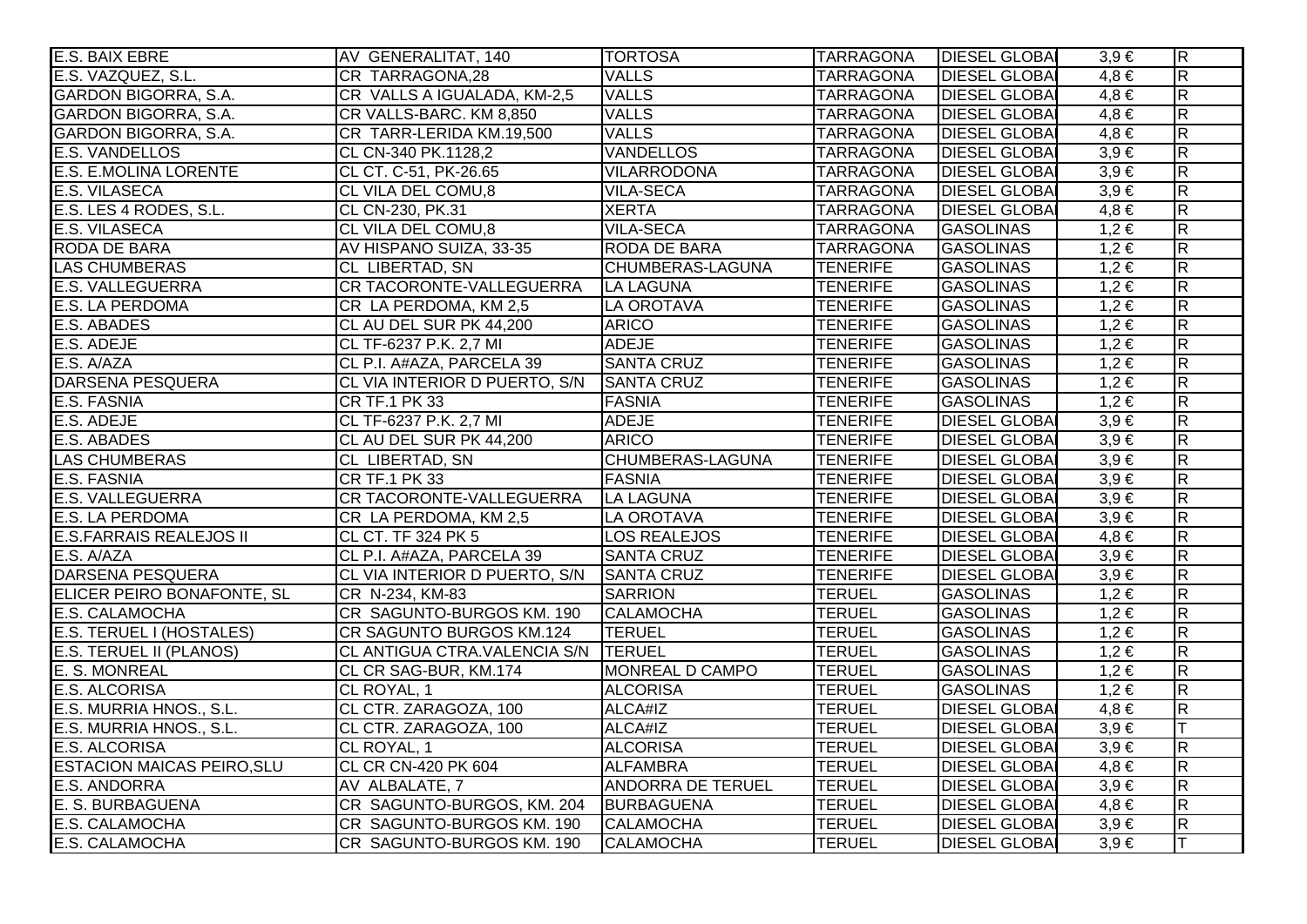| E. S. MONREAL                      | CL CR SAG-BUR, KM.174                      | MONREAL D CAMPO              | <b>TERUEL</b> | <b>DIESEL GLOBAL</b> | $3,9 \in$ | $\overline{\mathsf{R}}$ |
|------------------------------------|--------------------------------------------|------------------------------|---------------|----------------------|-----------|-------------------------|
| E.S. MONROYO, S.L.                 | CL CTR. ZARAGOZA, 10                       | MONROYO                      | <b>TERUEL</b> | <b>DIESEL GLOBAI</b> | $4,8 \in$ | $\overline{\mathsf{R}}$ |
| E.S. VENTA DEL BARRO, S.L.         | CR N.232 KM.170                            | <b>PUEBLA DE HIJAR</b>       | <b>TERUEL</b> | <b>DIESEL GLOBAI</b> | $4,8 \in$ | $\overline{\mathsf{R}}$ |
| ELICER PEIRO BONAFONTE, SL         | CR N-234, KM-83                            | <b>SARRION</b>               | <b>TERUEL</b> | <b>DIESEL GLOBA</b>  | $3,9 \in$ | $\overline{\mathsf{R}}$ |
| ELICER PEIRO BONAFONTE, SL         | CR N-234, KM-83                            | <b>SARRION</b>               | <b>TERUEL</b> | <b>DIESEL GLOBAI</b> | $3,9 \in$ |                         |
| E.S. CELIA MONTON, S.L.            | CR N-234 PK.150                            | <b>STA EULALIA</b>           | <b>TERUEL</b> | <b>DIESEL GLOBAI</b> | $4,8 \in$ | $\overline{R}$          |
| <b>ES.SANCHEZ GIMENEZ HJS, S.L</b> | CR ALCA/IZ,56                              | <b>TERUEL</b>                | <b>TERUEL</b> | <b>DIESEL GLOBAI</b> | $4,8 \in$ | $\overline{\mathsf{R}}$ |
| E.S. TERUEL I (HOSTALES)           | CR SAGUNTO BURGOS KM.124                   | <b>TERUEL</b>                | <b>TERUEL</b> | <b>DIESEL GLOBAI</b> | $3,9 \in$ | $\overline{R}$          |
| E.S. TERUEL I (HOSTALES)           | CR SAGUNTO BURGOS KM.124                   | <b>TERUEL</b>                | <b>TERUEL</b> | <b>DIESEL GLOBAI</b> | $3,9 \in$ | lΤ                      |
| E.S. TERUEL II (PLANOS)            | CL ANTIGUA CTRA.VALENCIA S/N               | <b>TERUEL</b>                | <b>TERUEL</b> | <b>DIESEL GLOBAI</b> | $3,9 \in$ | $\overline{\mathsf{R}}$ |
| <b>TERUEL IV LA PAZ</b>            | CL N-234 PK 123,5                          | <b>TERUEL</b>                | <b>TERUEL</b> | <b>DIESEL GLOBAI</b> | $3,9 \in$ | $\overline{\mathsf{R}}$ |
| TERUEL IV LA PAZ                   | CL N-234 PK 123,5                          | <b>TERUEL</b>                | <b>TERUEL</b> | <b>DIESEL GLOBAI</b> | $3,9 \in$ | Iт                      |
| E.S.M. BELTRAN E HIJOS, S.L        | CR N-420 PK.653,100                        | <b>UTRILLAS</b>              | <b>TERUEL</b> | <b>DIESEL GLOBAI</b> | $4,8 \in$ | $\overline{\mathsf{R}}$ |
| E.S.M. BELTRAN E HIJOS, S.L        | CR N-420 PK.653,100                        | <b>UTRILLAS</b>              | <b>TERUEL</b> | <b>DIESEL GLOBAI</b> | $3,9 \in$ | lΤ                      |
| <b>TERUEL IV LA PAZ</b>            | CL N-234 PK 123,5                          | <b>TERUEL</b>                | <b>TERUEL</b> | <b>GASOLINAS</b>     | $1,2 \in$ | $\overline{\mathsf{R}}$ |
| <b>U.S. TALAVERA</b>               | AV DE PORTUGAL, 6                          | TALAVERA DE LA REINA         | <b>TOLEDO</b> | <b>GASOLINAS</b>     | $1,2 \in$ | $\overline{\mathsf{R}}$ |
| <b>E.S. QUINTANAR</b>              | CR N-301 KM.122 M.I                        | QUINTANAR DE LA ORDEN TOLEDO |               | <b>GASOLINAS</b>     | $1,2 \in$ | $\overline{\mathsf{R}}$ |
| E.S. SESE#A DERECHO                | CL AU A-4 PK 36, 500                       | SESE#A                       | <b>TOLEDO</b> | <b>GASOLINAS</b>     | $1,2 \in$ | $\overline{\mathsf{R}}$ |
| E.S. OLIAS IZDO                    | CL CTR. A-42, PK-63.300                    | <b>OLIAS DEL REY</b>         | <b>TOLEDO</b> | <b>GASOLINAS</b>     | $1,2 \in$ | $\overline{\mathsf{R}}$ |
| <b>E.S. YUNCLER</b>                | CL CTR. A-42, PK-47.3                      | <b>YUNCLER</b>               | <b>TOLEDO</b> | <b>GASOLINAS</b>     | $1,2 \in$ | $\overline{\mathsf{R}}$ |
| <b>E.S. LOS CERRALBOS</b>          | CR N-V PK.91,850 MARGEN DERECLOS CERRALBOS |                              | <b>TOLEDO</b> | <b>GASOLINAS</b>     | $1,2 \in$ | $\overline{R}$          |
| <b>E.S. CAZALEGAS II</b>           | CR N-V KM. 103 M. DCHO                     | <b>CAZALEGAS</b>             | <b>TOLEDO</b> | <b>GASOLINAS</b>     | $1,2 \in$ | $\overline{\mathsf{R}}$ |
| E.S. CAZALEGAS I                   | CR N-V KM. 104 M. IZD                      | <b>CAZALEGAS</b>             | <b>TOLEDO</b> | <b>GASOLINAS</b>     | $1,2 \in$ | $\overline{R}$          |
| <b>ES LA OLIVILLA</b>              | CR NALVALPINO, 30                          | <b>TOLEDO</b>                | <b>TOLEDO</b> | <b>GASOLINAS</b>     | $1,2 \in$ | $\overline{\mathsf{R}}$ |
| E.S. TALAVERA II                   | CR CALERA KM.1                             | TALAVERA DE LA REINA         | <b>TOLEDO</b> | <b>GASOLINAS</b>     | $1,2 \in$ | $\overline{\mathsf{R}}$ |
| <b>E.S. CORRAL DE ALMAGUER</b>     | CL N-301 KM.99                             | <b>CORRAL DE ALMAGUER</b>    | <b>TOLEDO</b> | <b>GASOLINAS</b>     | $1,2 \in$ | $\overline{\mathsf{R}}$ |
| <b>E.S.DOS BARRIOS DERECHO</b>     | <b>CL A-4 PK 72</b>                        | <b>DOS BARRIOS</b>           | <b>TOLEDO</b> | <b>GASOLINAS</b>     | $1,2 \in$ | $\overline{\mathsf{R}}$ |
| <b>CAMPSARED LOS YEBENES</b>       | CL CTR. N-401, PK-134                      | <b>LOS YEBENES</b>           | <b>TOLEDO</b> | <b>GASOLINAS</b>     | $1,2 \in$ | $\overline{\mathsf{R}}$ |
| E. S. TOLEDO (POLIGONO)            | CL POLIGONO INDUSTRIAL - JARANTOLEDO       |                              | <b>TOLEDO</b> | <b>GASOLINAS</b>     | $1,2 \in$ | $\overline{\mathsf{R}}$ |
| E.S. CALZADA DE OROPESA            | CR A. N-V KM.159                           | <b>CALZADA DE OROPESA</b>    | <b>TOLEDO</b> | <b>GASOLINAS</b>     | $1,2 \in$ | $\overline{R}$          |
| <b>E.S.ILLESCAS</b>                | CR N-401 PK 32                             | <b>ILLESCAS</b>              | <b>TOLEDO</b> | <b>GASOLINAS</b>     | $1,2 \in$ | $\overline{R}$          |
| E.S. OLIVEA NUEVO GRUPO SL         | CL N-IV PK 33,7 (M.D)                      | SESE#A                       | <b>TOLEDO</b> | <b>GASOLINAS</b>     | $1,2 \in$ | $\overline{\mathsf{R}}$ |
| E.S. SAN ROQUE, S.L.               | <b>CR N-V PK.134</b>                       | <b>CALERA Y CHOZAS</b>       | <b>TOLEDO</b> | <b>DIESEL GLOBAI</b> | $3,9 \in$ | $\overline{\mathsf{R}}$ |
| E.S. CALZADA DE OROPESA            | CR A. N-V KM.159                           | <b>CALZADA DE OROPESA</b>    | <b>TOLEDO</b> | <b>DIESEL GLOBAI</b> | $3,9 \in$ | $\overline{R}$          |
| E.S. MANCHASOL, S.L.               | <b>CL N-IV PK.129.6</b>                    | <b>CAMAJAS</b>               | <b>TOLEDO</b> | <b>DIESEL GLOBAI</b> | $4,8 \in$ | $\overline{\mathsf{R}}$ |
| E.S. CAMUAS, C.B.                  | CR C-400, PK-75,350                        | <b>CAMU AS</b>               | <b>TOLEDO</b> | <b>DIESEL GLOBAI</b> | $3,9 \in$ | $\overline{\mathsf{R}}$ |
| E.S. NACINCO 47, S.L.              | CR N-V KM. 47,700                          | <b>CASARRUBIOS</b>           | <b>TOLEDO</b> | <b>DIESEL GLOBA</b>  | $4,8 \in$ | $\overline{\mathsf{R}}$ |
| E.S. NACINCO 47, S.L.              | CR N-V KM. 47,700                          | <b>CASARRUBIOS</b>           | <b>TOLEDO</b> | <b>DIESEL GLOBAI</b> | $3,9 \in$ |                         |
| <b>E.S. CAZALEGAS II</b>           | CR N-V KM. 103 M. DCHO                     | <b>CAZALEGAS</b>             | <b>TOLEDO</b> | <b>DIESEL GLOBAI</b> | $3,9 \in$ | $\overline{\mathsf{R}}$ |
| <b>E.S. CAZALEGAS II</b>           | CR N-V KM. 103 M. DCHO                     | <b>CAZALEGAS</b>             | <b>TOLEDO</b> | <b>DIESEL GLOBAI</b> | $3,9 \in$ | lΤ                      |
| E.S. CAZALEGAS I                   | CR N-V KM. 104 M. IZD                      | <b>CAZALEGAS</b>             | <b>TOLEDO</b> | <b>DIESEL GLOBAI</b> | $3,9 \in$ | $\overline{\mathsf{R}}$ |
| E.S. CAZALEGAS I                   | CR N-V KM. 104 M. IZD                      | <b>CAZALEGAS</b>             | <b>TOLEDO</b> | <b>DIESEL GLOBAI</b> | $3,9 \in$ | ΙT                      |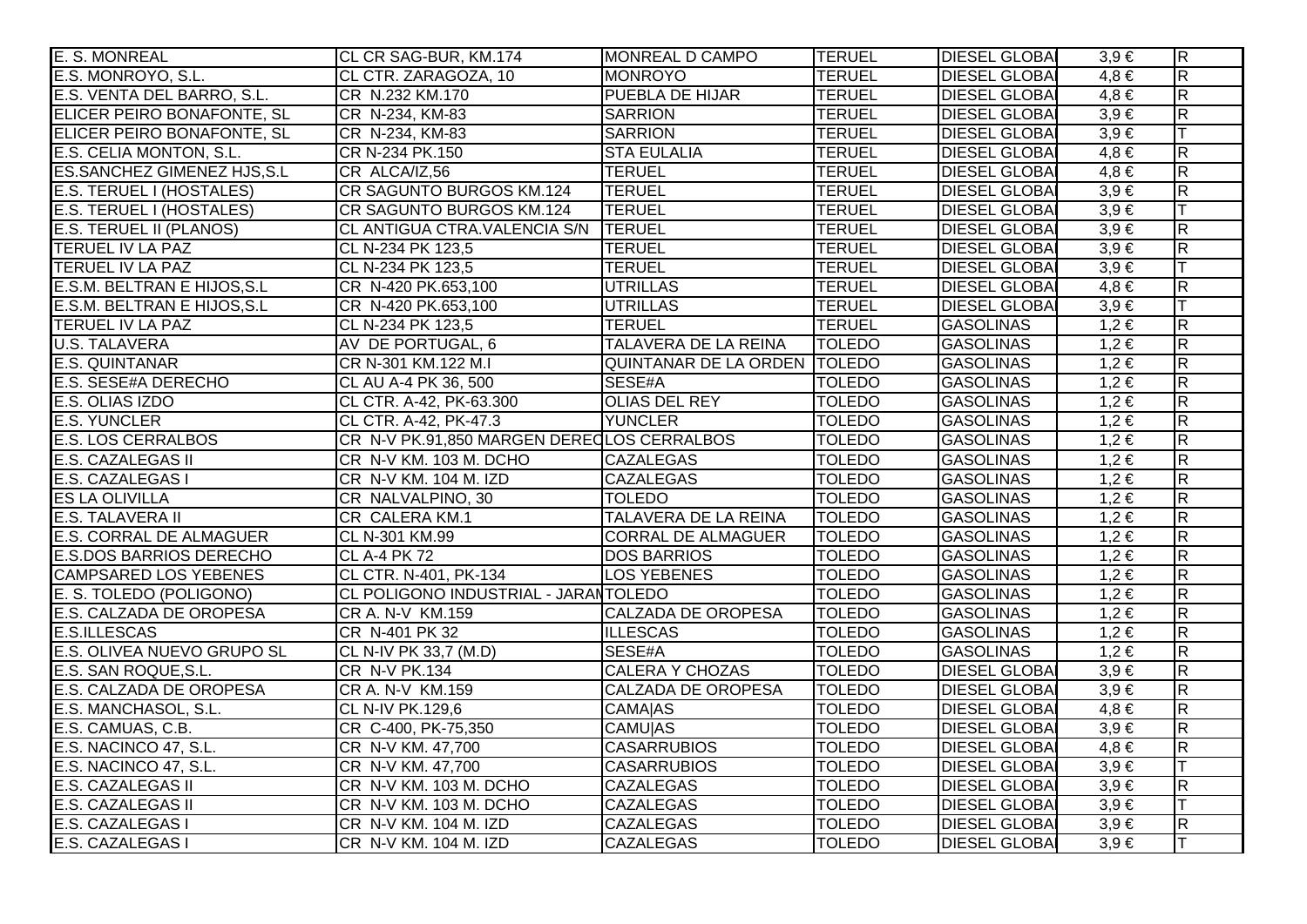| <b>E.S. CORRAL DE ALMAGUER</b>    | CL N-301 KM.99                              | <b>CORRAL DE ALMAGUER</b>      | <b>TOLEDO</b> | <b>DIESEL GLOBAL</b> | $3,9 \in$ | $\overline{R}$          |
|-----------------------------------|---------------------------------------------|--------------------------------|---------------|----------------------|-----------|-------------------------|
| <b>E.S CORRAL IZQUIERDO</b>       | CL N-301 PK 97,0                            | <b>CORRAL DE ALMAGUER</b>      | <b>TOLEDO</b> | <b>DIESEL GLOBAI</b> | $3,9 \in$ | $\overline{\mathsf{R}}$ |
| <b>E.S.DOS BARRIOS DERECHO</b>    | CL A-4 PK 72                                | <b>DOS BARRIOS</b>             | <b>TOLEDO</b> | <b>DIESEL GLOBAI</b> | $3,9 \in$ | $\overline{R}$          |
| E.S.DOS BARRIOS M.I.              | <b>CL CT MADRDI-CADIZ PK 72</b>             | <b>DOS BARRIOS</b>             | <b>TOLEDO</b> | <b>DIESEL GLOBAI</b> | $3,9 \in$ | $\overline{R}$          |
| <b>E.S.JOSE BALLESTERO LLAMAS</b> | CR A. PEDRO MU OZ, PK.10,000                | <b>EL TOBOSO</b>               | <b>TOLEDO</b> | <b>DIESEL GLOBAI</b> | $4,8 \in$ | $\overline{\mathsf{R}}$ |
| <b>E.S.ILLESCAS</b>               | CR N-401 PK 32                              | <b>ILLESCAS</b>                | <b>TOLEDO</b> | <b>DIESEL GLOBAI</b> | $3,9 \in$ | $\overline{R}$          |
| ES EL LLANO DE LA GUARDIA         | CR MADRID-CADIZ KM.83,300                   | <b>LA GUARDIA</b>              | <b>TOLEDO</b> | <b>DIESEL GLOBAI</b> | $4,8 \in$ | $\overline{R}$          |
| E.S. TORRESMANCHA, S.L.           | CL CTR. A-4, PK-84.7 M.I.                   | LA GUARDIA                     | <b>TOLEDO</b> | <b>DIESEL GLOBAI</b> | $4,8 \in$ | $\overline{R}$          |
| <b>E.S. LOS CERRALBOS</b>         | CR N-V PK.91,850 MARGEN DERECLOS CERRALBOS  |                                | <b>TOLEDO</b> | <b>DIESEL GLOBAI</b> | $3,9 \in$ | $\overline{\mathsf{R}}$ |
| <b>CAMPSARED LOS YEBENES</b>      | CL CTR. N-401, PK-134                       | <b>LOS YEBENES</b>             | <b>TOLEDO</b> | <b>DIESEL GLOBAI</b> | $3,9 \in$ | $\overline{\mathsf{R}}$ |
| <b>E.S. SONSECA-MARTIN</b>        | CL CR MADRID-CADIZ PK 112,8                 | <b>MADRIDEJOS</b>              | <b>TOLEDO</b> | <b>DIESEL GLOBAI</b> | $4,8 \in$ | $\overline{\mathsf{R}}$ |
| <b>E.S. SONSECA-MARTIN</b>        | CL CR MADRID-CADIZ PK 112,8                 | <b>MADRIDEJOS</b>              | <b>TOLEDO</b> | <b>DIESEL GLOBAI</b> | $3,9 \in$ |                         |
| <b>E.S. HNOS FERNANDEZ</b>        | CR TOLEDO KM.24,050                         | <b>MASCARAQUE</b>              | <b>TOLEDO</b> | <b>DIESEL GLOBAI</b> | $4,8 \in$ | R                       |
| E.S. MORA DCHO.                   | CL CT. CM-42, PK-21.3                       | MASCARAQUE                     | <b>TOLEDO</b> | <b>DIESEL GLOBAI</b> | $3,9 \in$ | $\overline{\mathsf{R}}$ |
| E.S. MORA IZDO.                   | CL CTR. CM-42, PK-21.5                      | <b>MASCARAQUE</b>              | <b>TOLEDO</b> | <b>DIESEL GLOBAI</b> | $3,9 \in$ | $\overline{R}$          |
| E.S. LA CAMARENA, S.L             | CR GALVEZ KM.5,500                          | <b>MENASALBAS</b>              | <b>TOLEDO</b> | <b>DIESEL GLOBAI</b> | $4,8 \in$ | $\overline{\mathsf{R}}$ |
| E.S. DE MOCEJON, S.L.             | CL CT.CM-4001, PK-11.3                      | <b>MOCEJON</b>                 | <b>TOLEDO</b> | <b>DIESEL GLOBAI</b> | $4,8 \in$ | $\overline{\mathsf{R}}$ |
| E.S. OCA A, S.A.                  | CL MANUEL ORTIZ, 23                         | <b>OCA A</b>                   | <b>TOLEDO</b> | <b>DIESEL GLOBAI</b> | $2,4 \in$ | R                       |
| E.S. OCA/A 70 S.L                 | CR N-301 PK.70,700                          | <b>OCAIA</b>                   | <b>TOLEDO</b> | <b>DIESEL GLOBAI</b> | $4,8 \in$ | $\overline{\mathsf{R}}$ |
| E.S. R4 OCANA DCHO.               | CL CTR. R-4, PK-44.5 M.DCHO                 | <b>OCANA</b>                   | <b>TOLEDO</b> | <b>DIESEL GLOBAI</b> | $3,9 \in$ | $\overline{R}$          |
| E.S. R-4 OCANA IZDO.              | CL CTR. R-4, PK-44.5-IZDO                   | <b>OCANA</b>                   | <b>TOLEDO</b> | <b>DIESEL GLOBAI</b> | $3,9 \in$ | $\overline{\mathsf{R}}$ |
| E.S. OLIAS IZDO                   | CL CTR. A-42, PK-63.300                     | <b>OLIAS DEL REY</b>           | <b>TOLEDO</b> | <b>DIESEL GLOBAI</b> | $3,9 \in$ | R.                      |
| E.S. OLIAS DEL REY DCHO.          | CL CTR. A-42, PK-63.3 M.DCHO                | OLIAS DEL REY                  | <b>TOLEDO</b> | <b>DIESEL GLOBAI</b> | $3,9 \in$ | $\overline{R}$          |
| E.S. QUINTANAR                    | CR N-301 KM.122 M.I                         | QUINTANAR DE LA ORDEN TOLEDO   |               | <b>DIESEL GLOBAI</b> | $3,9 \in$ | $\overline{R}$          |
| <b>E.S. YUNCOS</b>                | CL CTR N-401 PK 42,200                      | <b>YUNCOS</b>                  | <b>TOLEDO</b> | <b>GASOLINAS</b>     | $1,2 \in$ | $\overline{R}$          |
| <b>E.S. JOSE ZAPARDIEL</b>        | CL R.DE TO-4640, PK-8,340                   | <b>RECAS</b>                   | <b>TOLEDO</b> | <b>DIESEL GLOBAI</b> | $4,8 \in$ | $\overline{\mathsf{R}}$ |
| E.S. SESE#A DERECHO               | CL AU A-4 PK 36, 500                        | SESE#A                         | <b>TOLEDO</b> | <b>DIESEL GLOBAI</b> | $3,9 \in$ | $\overline{R}$          |
| E.S. OLIVEA NUEVO GRUPO SL        | CL N-IV PK 33,7 (M.D)                       | SESE#A                         | <b>TOLEDO</b> | <b>DIESEL GLOBAI</b> | $3,9 \in$ | $\overline{R}$          |
| E.S. SESENA M.I.                  | <b>CL A-4 PK 36</b>                         | SESE#A                         | <b>TOLEDO</b> | <b>DIESEL GLOBAI</b> | $3,9 \in$ | $\overline{R}$          |
| <b>U.S. TALAVERA</b>              | AV DE PORTUGAL, 6                           | TALAVERA DE LA REINA           | <b>TOLEDO</b> | <b>DIESEL GLOBAI</b> | $3,9 \in$ | $\overline{R}$          |
| E.S. EDAN S.A.                    | AV DE EXTREMADURA,25                        | TALAVERA DE LA REINA           | <b>TOLEDO</b> | <b>DIESEL GLOBAI</b> | $4,8 \in$ | $\overline{\mathsf{R}}$ |
| E.S. PEREZ CARVAJAL C.B.          | CR N-V KM. 123,7                            | TALAVERA DE LA REINA           | <b>TOLEDO</b> | <b>DIESEL GLOBAI</b> | $3,9 \in$ | $\overline{\mathsf{R}}$ |
| <b>E.S. TALAVERA II</b>           | <b>CR CALERA KM.1</b>                       | <b>TALAVERA DE LA REINA</b>    | <b>TOLEDO</b> | <b>DIESEL GLOBAI</b> | $3,9 \in$ | $\overline{\mathsf{R}}$ |
| <b>ODERGAS TALAVERA S.L.</b>      | CL AUTOVIA N-V PK 125,780                   | <b>TALAVERA DE LA REINA</b>    | <b>TOLEDO</b> | <b>DIESEL GLOBAI</b> | $4,8 \in$ | $\overline{\mathsf{R}}$ |
| E.S. DOS LUISES S.A.              | CR TOLEDO-AVILA, 2,5                        | <b>TOLEDO</b>                  | <b>TOLEDO</b> | <b>DIESEL GLOBAI</b> | $4,8 \in$ | $\overline{\mathsf{R}}$ |
| <b>ES LA OLIVILLA</b>             | CR NALVALPINO, 30                           | <b>TOLEDO</b>                  | <b>TOLEDO</b> | <b>DIESEL GLOBAI</b> | $3,9 \in$ | $\overline{\mathsf{R}}$ |
| E. S. TOLEDO (POLIGONO)           | CL POLIGONO INDUSTRIAL - JARANTOLEDO        |                                | <b>TOLEDO</b> | <b>DIESEL GLOBAI</b> | $3,9 \in$ | $\overline{\mathsf{R}}$ |
| E. S. TOLEDO (POLIGONO)           | <b>CL POLIGONO INDUSTRIAL - JARANTOLEDO</b> |                                | <b>TOLEDO</b> | <b>DIESEL GLOBAI</b> | $3,9 \in$ |                         |
| <b>ES.NTRA.SRA. DE CASTELLAR</b>  | CR TOLEDO-CUENCA KM. 62,300                 | VILLARRUBIA DE SANTIAGO TOLEDO |               | <b>DIESEL GLOBAI</b> | $4,8 \in$ | $\overline{R}$          |
| <b>E.S. YUNCLER</b>               | CL CTR. A-42, PK-47.3                       | <b>YUNCLER</b>                 | <b>TOLEDO</b> | <b>DIESEL GLOBAI</b> | $3,9 \in$ | $\overline{\mathsf{R}}$ |
| <b>E.S. YUNCOS</b>                | CL CTR N-401 PK 42,200                      | <b>YUNCOS</b>                  | <b>TOLEDO</b> | <b>DIESEL GLOBAI</b> | $3,9 \in$ | $\overline{\mathsf{R}}$ |
| <b>E.S. YUNCOS</b>                | CL CTR N-401 PK 42,200                      | <b>YUNCOS</b>                  | <b>TOLEDO</b> | <b>DIESEL GLOBAI</b> | $3,9 \in$ | lΤ                      |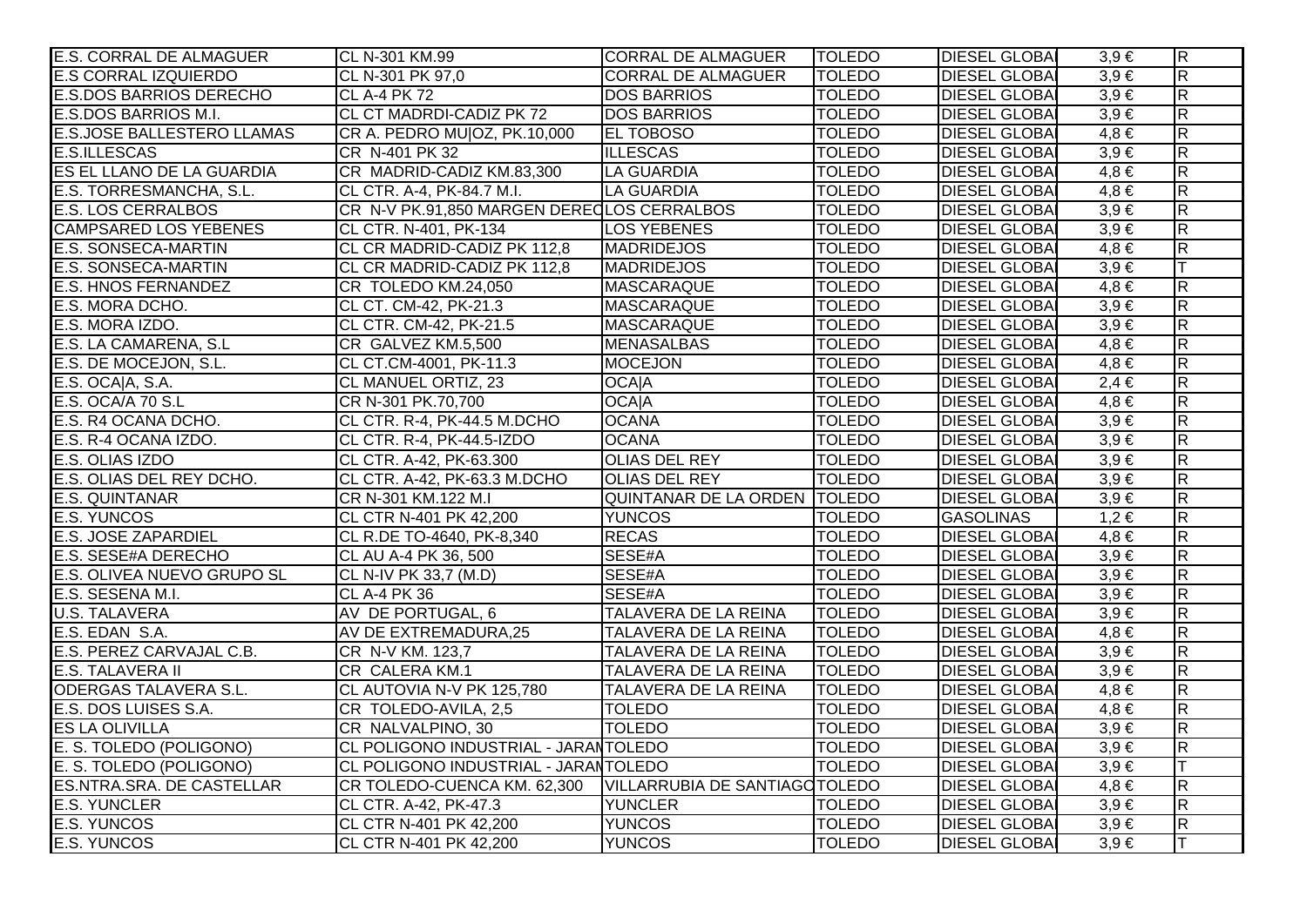| <b>E.S CORRAL IZQUIERDO</b>          | CL N-301 PK 97,0                             | <b>CORRAL DE ALMAGUER</b>    | <b>TOLEDO</b>   | <b>GASOLINAS</b> | $1,2 \in$ | $\overline{\mathsf{R}}$ |
|--------------------------------------|----------------------------------------------|------------------------------|-----------------|------------------|-----------|-------------------------|
| E.S. R4 OCANA DCHO.                  | CL CTR. R-4, PK-44.5 M.DCHO                  | <b>OCANA</b>                 | <b>TOLEDO</b>   | <b>GASOLINAS</b> | $1,2 \in$ | $\overline{\mathsf{R}}$ |
| E.S. R-4 OCANA IZDO.                 | CL CTR. R-4, PK-44.5-IZDO                    | <b>OCANA</b>                 | <b>TOLEDO</b>   | <b>GASOLINAS</b> | $1,2 \in$ | $\overline{R}$          |
| E.S. MORA DCHO.                      | CL CT. CM-42, PK-21.3                        | <b>MASCARAQUE</b>            | <b>TOLEDO</b>   | <b>GASOLINAS</b> | $1,2 \in$ | $\overline{\mathsf{R}}$ |
| E.S. MORA IZDO.                      | CL CTR. CM-42, PK-21.5                       | MASCARAQUE                   | <b>TOLEDO</b>   | <b>GASOLINAS</b> | $1,2 \in$ | $\overline{\mathsf{R}}$ |
| E.S. OLIAS DEL REY DCHO.             | CL CTR. A-42, PK-63.3 M.DCHO                 | <b>OLIAS DEL REY</b>         | <b>TOLEDO</b>   | <b>GASOLINAS</b> | $1,2 \in$ | $\overline{\mathsf{R}}$ |
| E.S. SESENA M.I.                     | CL A-4 PK 36                                 | SESE#A                       | <b>TOLEDO</b>   | <b>GASOLINAS</b> | $1,2 \in$ | $\overline{\mathsf{R}}$ |
| E.S.DOS BARRIOS M.I.                 | CL CT MADRDI-CADIZ PK 72                     | <b>DOS BARRIOS</b>           | <b>TOLEDO</b>   | <b>GASOLINAS</b> | $1,2 \in$ | $\overline{R}$          |
| E.S. L'ALCUDIA                       | AV CASTILLA, 6                               | <b>L'ALCUDIA DE CRESPINS</b> | <b>VALENCIA</b> | <b>GASOLINAS</b> | $1,2 \in$ | $\overline{\mathsf{R}}$ |
| E.S. PIO XII                         | AV PIO XII                                   | <b>VALENCIA</b>              | <b>VALENCIA</b> | <b>GASOLINAS</b> | $1,2 \in$ | $\overline{R}$          |
| <b>E.S. MOGENTE</b>                  | CL CASERIO CAMPILLO KM. 29                   | <b>MOGENTE</b>               | <b>VALENCIA</b> | <b>GASOLINAS</b> | $1,2 \in$ | $\overline{\mathsf{R}}$ |
| <b>E.S. AEROPUERTO MANISES</b>       | CL C/ SANTOS JUSTO Y PASTOR, 4 MANISES       |                              | <b>VALENCIA</b> | <b>GASOLINAS</b> | $1,2 \in$ | $\overline{R}$          |
| E.S. ADEMUZ                          | CL C-324 PK 9,7                              | <b>PATERNA</b>               | <b>VALENCIA</b> | <b>GASOLINAS</b> | $1,2 \in$ | $\overline{R}$          |
| <b>E.S. LA ELIANA</b>                | AV CAMP DEL TURIA, S/N                       | <b>LA ELIANA</b>             | <b>VALENCIA</b> | <b>GASOLINAS</b> | $1,2 \in$ | $\overline{R}$          |
| E.S.POBLA VALLBONA                   | CL CT.VAL-ADEMUZ PK.20,3                     | <b>PUE.VALLBONA</b>          | <b>VALENCIA</b> | <b>GASOLINAS</b> | $1,2 \in$ | $\overline{R}$          |
| <b>E.S. BENIMUSLEN</b>               | CL CTR.ALCIRA-ALBERIQUE, PK-1   BENIMUSLEN   |                              | <b>VALENCIA</b> | <b>GASOLINAS</b> | $1,2 \in$ | $\overline{\mathsf{R}}$ |
| <b>E.S. FUENTE DEL JARRO</b>         | CL CIUDAD DE LIRIA, 15-PGNO.                 | <b>PATERNA</b>               | <b>VALENCIA</b> | <b>GASOLINAS</b> | $1,2 \in$ | $\overline{R}$          |
| <b>JUAN ANTONIO MARTIN PRIETO</b>    | CL CR.VP-3067.PK.12,1                        | MONTSERRAT                   | <b>VALENCIA</b> | <b>GASOLINAS</b> | $1,2 \in$ | $\overline{R}$          |
| <b>E.S. MONTESA</b>                  | CL N-430 PK. 134                             | <b>MONTESA</b>               | <b>VALENCIA</b> | <b>GASOLINAS</b> | $1,2 \in$ | $\overline{R}$          |
| <b>E.S. OLLER</b>                    | CL OLLER, 1, PG.MUNIC.PATERNA PATERNA        |                              | <b>VALENCIA</b> | <b>GASOLINAS</b> | $1,2 \in$ | $\overline{\mathsf{R}}$ |
| JURUMAFELU, S.L.                     | <b>CL PS DE LAS CORTES VALENCIAN VALLADA</b> |                              | <b>VALENCIA</b> | <b>GASOLINAS</b> | $1,2 \in$ | $\overline{R}$          |
| <b>E.S. VARA DE QUART</b>            | CL TRAGINERS, 2                              | <b>VALENCIA</b>              | <b>VALENCIA</b> | <b>GASOLINAS</b> | $1,2 \in$ | $\overline{R}$          |
| <b>E.S. POBLA FARNALS</b>            | CL CM. V.MASSAMAGRELL, SN                    | <b>POBLA DE FARNALS</b>      | <b>VALENCIA</b> | <b>GASOLINAS</b> | $1,2 \in$ | $\overline{R}$          |
| <b>E.S. BUNOL PUEBLO</b>             | CR AVDA. BLASCO IBA EZ, SN                   | <b>BUJOL</b>                 | <b>VALENCIA</b> | <b>GASOLINAS</b> | $1,2 \in$ | $\overline{\mathsf{R}}$ |
| E.S. OLIVA                           | CL CN-332 PK.182,1                           | <b>OLIVA</b>                 | <b>VALENCIA</b> | <b>GASOLINAS</b> | $1,2 \in$ | $\overline{\mathsf{R}}$ |
| <b>ESQUINA QUART</b>                 | CL A-3, PK. 350,6                            | <b>QUART DE POBLET</b>       | <b>VALENCIA</b> | <b>GASOLINAS</b> | $1,2 \in$ | $\overline{R}$          |
| <b>E.S. BURJASOT</b>                 | CL CAMINO DEL PUENTE ROTO, S. BURJASOT       |                              | <b>VALENCIA</b> | <b>GASOLINAS</b> | $1,2 \in$ | $\overline{R}$          |
| E.S. CAMPANAR                        | AV VALLE DE LA BALLESTERA                    | <b>VALENCIA</b>              | <b>VALENCIA</b> | <b>GASOLINAS</b> | $1,2 \in$ | $\overline{R}$          |
| <b>E.S. PICANYA</b>                  | CR TORRENT-VALENCIA, S/N                     | <b>PICANYA</b>               | <b>VALENCIA</b> | <b>GASOLINAS</b> | $1,2 \in$ | $\overline{\mathsf{R}}$ |
| <b>E.S. TORRENTE</b>                 | CL PICANYA, 25                               | <b>TORRENTE</b>              | <b>VALENCIA</b> | <b>GASOLINAS</b> | $1,2 \in$ | $\overline{R}$          |
| E.S. CADIZ                           | CL CADIZ, 98                                 | <b>VALENCIA</b>              | <b>VALENCIA</b> | <b>GASOLINAS</b> | $1,2 \in$ | $\overline{R}$          |
| E.S. ALAS                            | CL CN-III KM 335,7                           | <b>QUART DE POBLET</b>       | <b>VALENCIA</b> | <b>GASOLINAS</b> | $1,2 \in$ | $\overline{\mathsf{R}}$ |
| E.S. SILLA                           | AV ALICANTE, 33                              | <b>SILLA</b>                 | <b>VALENCIA</b> | <b>GASOLINAS</b> | $1,2 \in$ | $\overline{\mathsf{R}}$ |
| E. S. LLIRIA                         | <b>CL LLANO DEL ARCO, S-N</b>                | <b>LLIRIA</b>                | <b>VALENCIA</b> | <b>GASOLINAS</b> | $1,2 \in$ | $\overline{R}$          |
| <b>E.S. MUSEROS</b>                  | CR N-340 KM. 9                               | <b>MUSEROS</b>               | <b>VALENCIA</b> | <b>GASOLINAS</b> | $1,2 \in$ | $\overline{\mathsf{R}}$ |
| <b>E.S. MANISES</b>                  | AV DEL AEROPUERTO, 19                        | <b>MANISES</b>               | <b>VALENCIA</b> | <b>GASOLINAS</b> | $1,2 \in$ | $\overline{\mathsf{R}}$ |
| E. S. MATEMAR                        | CR N-332, PK.- 228,8                         | <b>SUECA</b>                 | <b>VALENCIA</b> | <b>GASOLINAS</b> | $1,2 \in$ | $\overline{\mathsf{R}}$ |
| <b>E.S. BENIGANIM</b>                | CR VP-1022 KM 2,200                          | <b>BENIGANIM</b>             | <b>VALENCIA</b> | <b>GASOLINAS</b> | $1,2 \in$ | $\overline{R}$          |
| <b>MANUEL MARTINEZ SANCHIS</b>       | CL CTR. CV-333, PK-4                         | <b>CATARROJA</b>             | <b>VALENCIA</b> | <b>GASOLINAS</b> | $1,2 \in$ | $\overline{\mathsf{R}}$ |
| <b>E.S.COTANDA &amp; SILVESTR SL</b> | AV DE VALENCIA, 23                           | <b>GANDIA</b>                | <b>VALENCIA</b> | <b>GASOLINAS</b> | $1,2 \in$ | $\overline{\mathsf{R}}$ |
| <b>E.S. GANDIA PUERTO</b>            | CR NAZARET-OLIVA, S-N                        | <b>GRAO-GANDIA</b>           | <b>VALENCIA</b> | <b>GASOLINAS</b> | $1,2 \in$ | $\overline{\mathsf{R}}$ |
| <b>E.S. TERESA SIGNES SEGURA</b>     | CL CTR. ALMANSA-GANDIA, SN                   | <b>QUATRETONDA</b>           | <b>VALENCIA</b> | <b>GASOLINAS</b> | $1,2 \in$ | $\overline{\mathsf{R}}$ |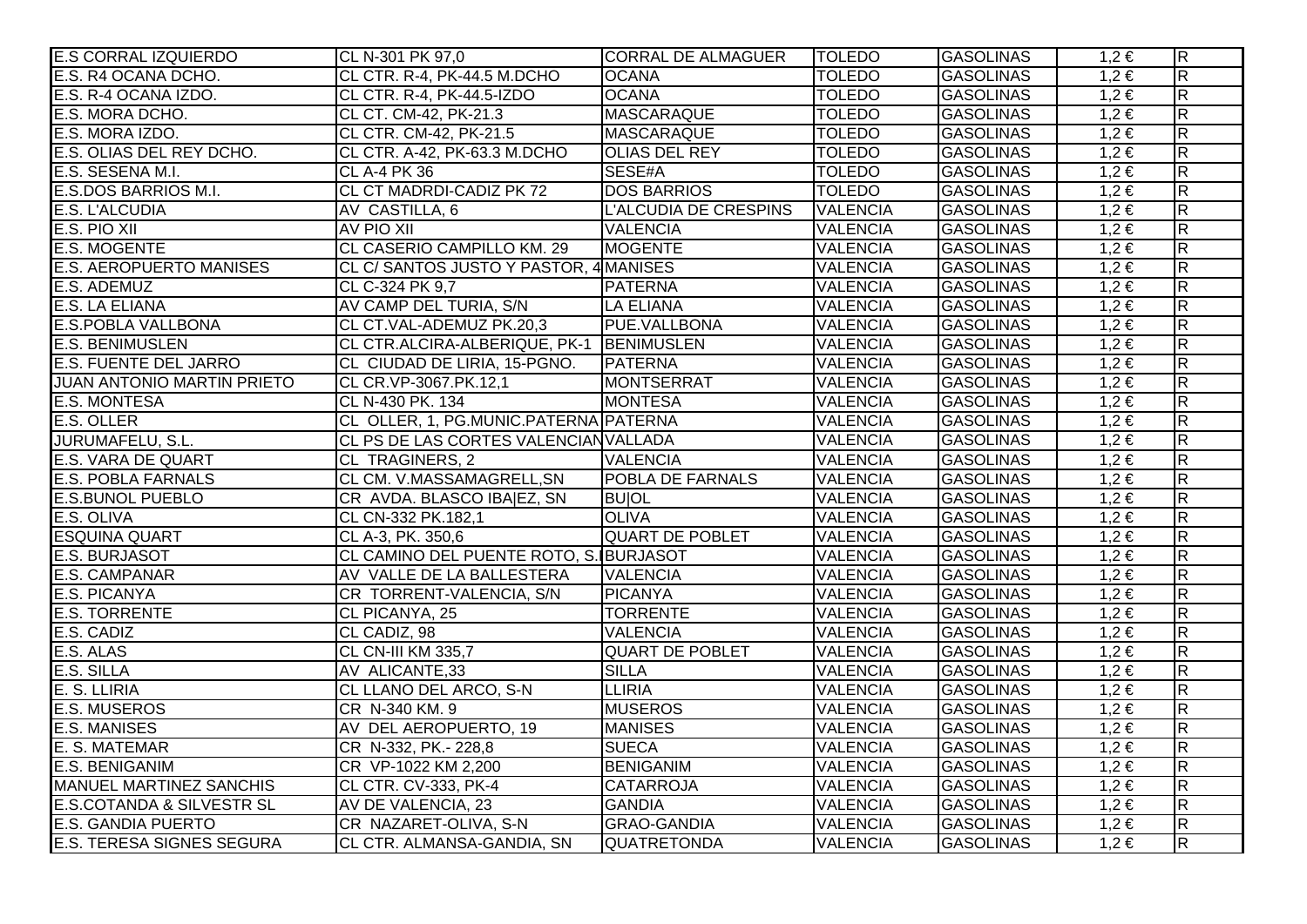| E.S. CANALS                     | AV CORTES VALENCIANAS S/N                    | <b>CANALS</b>                   | <b>VALENCIA</b> | <b>GASOLINAS</b>     | $1,2 \in$ | $ \mathsf{R} $          |
|---------------------------------|----------------------------------------------|---------------------------------|-----------------|----------------------|-----------|-------------------------|
| <b>E.S. LA TORRETA</b>          | CR CANALS-TORRECERDA VV2041CANALS            |                                 | <b>VALENCIA</b> | <b>GASOLINAS</b>     | $1,2 \in$ | $\overline{R}$          |
| E.S. AIELO                      | CL CR CV-40 PK 14                            | AIELO DE MALFERIT               | <b>VALENCIA</b> | <b>GASOLINAS</b>     | $1,2 \in$ | $\overline{\mathsf{R}}$ |
| E.S.RAFELBU#OL                  | CL CAMINO CEBOLLA, 45                        | RAFELBU#OL                      | <b>VALENCIA</b> | <b>GASOLINAS</b>     | $1,2 \in$ | R.                      |
| <b>E.S. ALFAFAR</b>             | CR N-332 PK-282,800                          | <b>ALFAFAR</b>                  | <b>VALENCIA</b> | <b>GASOLINAS</b>     | $1,2 \in$ | $\overline{\mathsf{R}}$ |
| E.S. CHIVA                      | CR A-III PK 337                              | <b>CHIVA</b>                    | <b>VALENCIA</b> | <b>GASOLINAS</b>     | $1,2 \in$ | $\overline{\mathsf{R}}$ |
| <b>J.A.MARQUEZ FERNANDEZ</b>    | CR N-332 PK 224,2                            | <b>GANDIA</b>                   | <b>VALENCIA</b> | <b>GASOLINAS</b>     | $1,2 \in$ | $\overline{\mathsf{R}}$ |
| E.S. CEMGAS, S.L.               | AV VALENCIA, S.N.                            | ADEMUZ                          | <b>VALENCIA</b> | <b>DIESEL GLOBA</b>  | $4,8 \in$ | $\overline{\mathsf{R}}$ |
| E.S. AIELO                      | CL CR CV-40 PK 14                            | <b>AIELO DE MALFERIT</b>        | <b>VALENCIA</b> | <b>DIESEL GLOBA</b>  | $3,9 \in$ | $\overline{\mathsf{R}}$ |
| E.S. ALBORACHE, S.L.            | CL CT.BU#OL-C.DE PALLAS, PK-4.9 ALBORACHE    |                                 | <b>VALENCIA</b> | <b>DIESEL GLOBA</b>  | $4,8 \in$ | $\overline{\mathsf{R}}$ |
| E.S. ALBORAYA S.L.              | CR ALBORAYA-TABERNES S/N                     | <b>ALBORAYA</b>                 | <b>VALENCIA</b> | <b>DIESEL GLOBAI</b> | $4,8 \in$ | $\overline{\mathsf{R}}$ |
| E.S.ALBORAYA                    | CL PARTIDA DE VERA 98                        | <b>ALBORAYA</b>                 | <b>VALENCIA</b> | <b>DIESEL GLOBAI</b> | $3,9 \in$ | R.                      |
| FCO. RIPOLL ALBUIXECH, S.L.     | AV DEL MEDITERRANEO ESQ. C.R ALBUIXECH       |                                 | <b>VALENCIA</b> | <b>DIESEL GLOBA</b>  | $4,8 \in$ | R.                      |
| E.S. M. CARMEN SIFRE RUBIO      | PZ ALICANTE, S.N.                            | <b>ALCIRA</b>                   | <b>VALENCIA</b> | <b>DIESEL GLOBAI</b> | $4,8 \in$ | $\overline{\mathsf{R}}$ |
| <b>E.S. ARCHIDUQUE CARLOS</b>   | CL ARCHIDUQUE CARLOS, 70                     | <b>VALENCIA</b>                 | <b>VALENCIA</b> | <b>GASOLINAS</b>     | $1,2 \in$ | $\overline{\mathsf{R}}$ |
| <b>E.S. VALMOTOR</b>            | CL C/ SAN ONOFRE S/N                         | <b>ALDAYA</b>                   | <b>VALENCIA</b> | <b>DIESEL GLOBAI</b> | $4,8 \in$ | $\overline{\mathsf{R}}$ |
| E.S. BAIXAULI, S.L.             | AV ALBUFERA,66                               | <b>ALFAFAR</b>                  | <b>VALENCIA</b> | <b>DIESEL GLOBA</b>  | $4,8 \in$ | $\overline{\mathsf{R}}$ |
| E.S. HERBAXAL S.L.              | AV ALBUFERA, 11                              | <b>ALFAFAR</b>                  | <b>VALENCIA</b> | <b>DIESEL GLOBA</b>  | $4,8 \in$ | $\overline{\mathsf{R}}$ |
| E.S. ALFAFAR                    | CR N-332 PK-282,800                          | <b>ALFAFAR</b>                  | <b>VALENCIA</b> | <b>DIESEL GLOBA</b>  | $3,9 \in$ | $\overline{\mathsf{R}}$ |
| E.S. RIBERA BAIXA, S.L.         | CL C.V. 42 KM 7 POL. IND. COTES ALGEMESI     |                                 | <b>VALENCIA</b> | <b>DIESEL GLOBAI</b> | $4,8 \in$ | $\overline{\mathsf{R}}$ |
| <b>COSTAVAL S.L.</b>            | CL CR ALGINET-ALGEM PK3,5                    | <b>ALGEMESI</b>                 | <b>VALENCIA</b> | <b>DIESEL GLOBAI</b> | $4,8 \in$ | $\overline{\mathsf{R}}$ |
| <b>E.S.LA SAFOR S.L.</b>        | CL CV 60 PK 29                               | <b>ALMISERAT</b>                | <b>VALENCIA</b> | <b>DIESEL GLOBA</b>  | $4,8 \in$ | R.                      |
| E.S. MEDINA Y VALERO S.L.       | CL VIRGEN DEL ROSARIO, S.N.                  | <b>AYORA</b>                    | <b>VALENCIA</b> | <b>DIESEL GLOBAI</b> | $4,8 \in$ | $\overline{\mathsf{R}}$ |
| E.S. ESBE S.L.                  | CR VV-6108 A BENISANO KM,5                   | BENAGUACIL                      | <b>VALENCIA</b> | <b>DIESEL GLOBA</b>  | $4,8 \in$ | $\overline{\mathsf{R}}$ |
| E.S. ESBE S.L.                  | CR VV-6108 A BENISANO KM,5                   | BENAGUACIL                      | <b>VALENCIA</b> | <b>DIESEL GLOBA</b>  | $3,9 \in$ | Iт                      |
| <b>E.S. BENIGANIM</b>           | CR VP-1022 KM 2,200                          | <b>BENIGANIM</b>                | <b>VALENCIA</b> | <b>DIESEL GLOBA</b>  | $3,9 \in$ | $\overline{\mathsf{R}}$ |
| <b>E.S. BENIMUSLEN</b>          | CL CTR.ALCIRA-ALBERIQUE, PK-1   BENIMUSLEN   |                                 | <b>VALENCIA</b> | <b>DIESEL GLOBA</b>  | $3,9 \in$ | $\overline{\mathsf{R}}$ |
| E.S. IVILARA, S.L.              | CL CN-340 PK. 232,900 V-302                  | BENIPARRELL                     | <b>VALENCIA</b> | <b>DIESEL GLOBA</b>  | $4,8 \in$ | $\overline{\mathsf{R}}$ |
| <b>E.S.BUNOL PUEBLO</b>         | CR AVDA. BLASCO IBA EZ, SN                   | <b>BUIOL</b>                    | <b>VALENCIA</b> | <b>DIESEL GLOBA</b>  | $3,9 \in$ | $\overline{\mathsf{R}}$ |
| AREA DE SERV. BU#OL, S.L.       | CL AUTOVIA A-3 KM. 322                       | <b>BUIOL</b>                    | <b>VALENCIA</b> | <b>DIESEL GLOBA</b>  | $4,8 \in$ | $\overline{\mathsf{R}}$ |
| AREA DE SERV. BU#OL, S.L.       | CL AUTOVIA A-3 KM. 322                       | <b>BUIOL</b>                    | <b>VALENCIA</b> | <b>DIESEL GLOBA</b>  | $3,9 \in$ | lΤ                      |
| <b>E.S. BURJASOT</b>            | CL CAMINO DEL PUENTE ROTO, S. BURJASOT       |                                 | <b>VALENCIA</b> | <b>DIESEL GLOBAI</b> | $3,9 \in$ | $\overline{\mathsf{R}}$ |
| E.S. CAMPORROBLES, S.L.         | CR DE MIRA, S/N                              | <b>CAMPORROBLES</b>             | <b>VALENCIA</b> | <b>DIESEL GLOBA</b>  | $4,8 \in$ | $\overline{\mathsf{R}}$ |
| <b>E.S. CANALS</b>              | AV CORTES VALENCIANAS S/N                    | <b>CANALS</b>                   | <b>VALENCIA</b> | <b>DIESEL GLOBA</b>  | $3,9 \in$ | $\overline{\mathsf{R}}$ |
| <b>E.S. LA TORRETA</b>          | CR CANALS-TORRECERDA VV2041CANALS            |                                 | <b>VALENCIA</b> | <b>DIESEL GLOBA</b>  | $3,9 \in$ | $\overline{\mathsf{R}}$ |
| E.S. CLIAUTO, S.A.              | <b>CL SANTA BARBARA, 1</b>                   | <b>CARCAIXENT</b>               | <b>VALENCIA</b> | <b>DIESEL GLOBA</b>  | $4,8 \in$ | $\overline{\mathsf{R}}$ |
| <b>E.S. PETROURBE</b>           | CL N-340 PK 4,2                              | <b>CASAS DE BARCENA</b>         | <b>VALENCIA</b> | <b>DIESEL GLOBA</b>  | $4,8 \in$ | $\overline{\mathsf{R}}$ |
| E.S. AMADO, S.L.                | CR C-234, KM-38                              | <b>CASINOS</b>                  | <b>VALENCIA</b> | <b>DIESEL GLOBA</b>  | $4,8 \in$ | $\overline{\mathsf{R}}$ |
| <b>U.S. GOMEZ MINGUEZ CESAR</b> | CL CN-330 KM.284 - MAS DE JACINT CASTIEFABIB |                                 | <b>VALENCIA</b> | <b>DIESEL GLOBA</b>  | $4,8 \in$ | $\overline{\mathsf{R}}$ |
| <b>MANUEL MARTINEZ SANCHIS</b>  | CL CTR. CV-333, PK-4                         | <b>CATARROJA</b>                | <b>VALENCIA</b> | <b>DIESEL GLOBA</b>  | $3,9 \in$ | $\overline{\mathsf{R}}$ |
| <b>VENTA DEL MORO</b>           | CR A-3, PK-266                               | CAUDETE DE LAS FUENTES VALENCIA |                 | <b>DIESEL GLOBAI</b> | $3,9 \in$ | $\overline{R}$          |
| <b>VENTA DEL MORO</b>           | CR A-3, PK-266                               | CAUDETE DE LAS FUENTES VALENCIA |                 | <b>DIESEL GLOBA</b>  | $3,9 \in$ | lT.                     |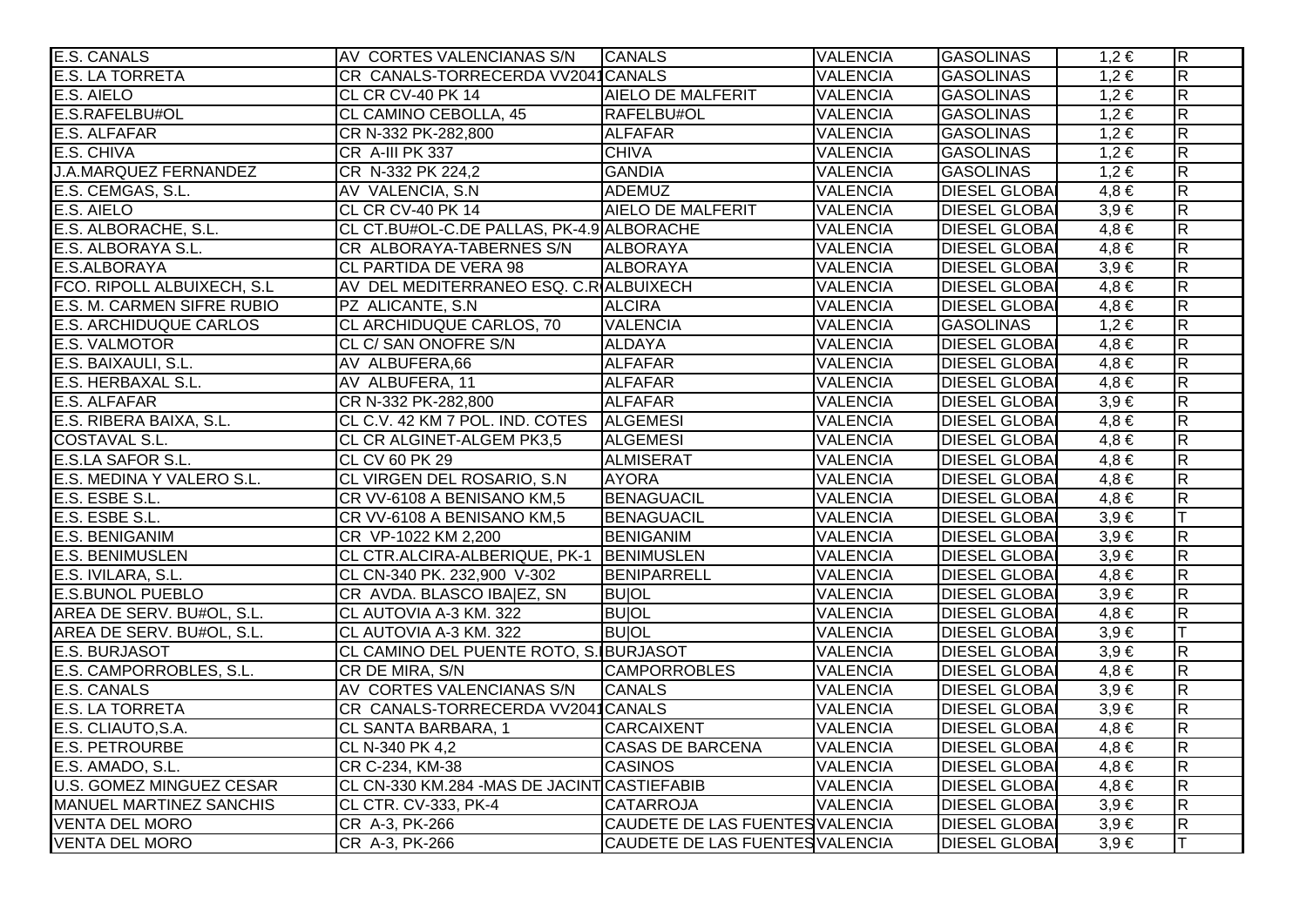| <b>MARIO GARCIA ROYO</b>                       | AV ALCIRA S/N                            | <b>CORBERA</b>        | <b>VALENCIA</b> | <b>DIESEL GLOBAI</b> | $4,8 \in$ | $\overline{R}$          |
|------------------------------------------------|------------------------------------------|-----------------------|-----------------|----------------------|-----------|-------------------------|
| <b>E.S. NOVA CULLERA</b>                       | CL EN PROYECTO, S/N                      | <b>CULLERA</b>        | <b>VALENCIA</b> | <b>DIESEL GLOBA</b>  | $3,9 \in$ | $\overline{\mathsf{R}}$ |
| E.S. HNOS.FRIGOLS LILA S.L                     | CR VV-3076 PK. 4,300                     | <b>CHELLA</b>         | <b>VALENCIA</b> | <b>DIESEL GLOBA</b>  | $4,8 \in$ | $\overline{\mathsf{R}}$ |
| E.S. HERMANOS ALBI/ANA, SL                     | CL CTR. CHESTE-VALENCIA, PK-0.4 CHESTE   |                       | <b>VALENCIA</b> | <b>DIESEL GLOBA</b>  | $3,9 \in$ | $\overline{\mathbf{z}}$ |
| <b>E.S. VIRGEN LA SALUD</b>                    | CL PLG.IND.VIRGEN SALUD CALLE CHIRIVELLA |                       | <b>VALENCIA</b> | <b>DIESEL GLOBA</b>  | $2,4 \in$ | $\overline{\mathbf{z}}$ |
| E.S. CHIVA, 1960                               | CR N-III, KM-311                         | <b>CHIVA</b>          | <b>VALENCIA</b> | <b>DIESEL GLOBA</b>  | $4,8 \in$ | $\overline{R}$          |
| <b>E.S. HELIOS</b>                             | CR VV-6104 P.K.6                         | <b>LA ELIANA</b>      | <b>VALENCIA</b> | <b>GASOLINAS</b>     | $1,2 \in$ | $\overline{\mathbf{z}}$ |
| E.S. CHIVA                                     | CR A-III PK 337                          | <b>CHIVA</b>          | <b>VALENCIA</b> | <b>DIESEL GLOBA</b>  | $3,9 \in$ | $\overline{\mathsf{R}}$ |
| I.D. INFR. Y DESARROLLO, SL                    | CL A-III PK.297                          | EL REBOLLAR-REQUENA   | <b>VALENCIA</b> | <b>DIESEL GLOBAI</b> | $4,8 \in$ | $\overline{R}$          |
| I.D. INFR. Y DESARROLLO, SL                    | CL A-III PK.297                          | EL REBOLLAR-REQUENA   | <b>VALENCIA</b> | <b>DIESEL GLOBAL</b> | $3,9 \in$ |                         |
| E.S. FERNANDO VERDU CATALA                     | AV LA VALL D'ALBAIDA, 55                 | <b>GANDIA</b>         | <b>VALENCIA</b> | <b>DIESEL GLOBA</b>  | $4,8 \in$ | $\overline{\mathbf{z}}$ |
| <b>E.S.COTANDA &amp; SILVESTR SL</b>           | AV DE VALENCIA, 23                       | <b>GANDIA</b>         | <b>VALENCIA</b> | <b>DIESEL GLOBA</b>  | $3,9 \in$ | $\overline{R}$          |
| <b>J.A.MARQUEZ FERNANDEZ</b>                   | CR N-332 PK 224,2                        | <b>GANDIA</b>         | <b>VALENCIA</b> | <b>DIESEL GLOBA</b>  | $3,9 \in$ | $\overline{\mathbf{z}}$ |
| <b>E.S. GANDIA PUERTO</b>                      | CR NAZARET-OLIVA, S-N                    | <b>GRAO-GANDIA</b>    | <b>VALENCIA</b> | <b>DIESEL GLOBAI</b> | $3,9 \in$ | $\overline{R}$          |
| E.S. LA ELIANA                                 | AV CAMP DEL TURIA, S/N                   | <b>LA ELIANA</b>      | <b>VALENCIA</b> | <b>DIESEL GLOBA</b>  | $3,9 \in$ | $\overline{R}$          |
| E.S. HELIOS                                    | CR VV-6104 P.K.6                         | <b>LA ELIANA</b>      | <b>VALENCIA</b> | <b>DIESEL GLOBA</b>  | $3,9 \in$ | $\overline{\mathsf{R}}$ |
| <b>E.S. L'ALCUDIA</b>                          | AV CASTILLA, 6                           | L'ALCUDIA DE CRESPINS | <b>VALENCIA</b> | <b>DIESEL GLOBAI</b> | $3,9 \in$ | $\overline{R}$          |
| E. S. LLIRIA                                   | CL LLANO DEL ARCO, S-N                   | <b>LLIRIA</b>         | <b>VALENCIA</b> | <b>DIESEL GLOBAI</b> | $3,9 \in$ | $\overline{\mathbf{z}}$ |
| <b>E.S. AEROPUERTO MANISES</b>                 | CL C/ SANTOS JUSTO Y PASTOR, 4 MANISES   |                       | <b>VALENCIA</b> | <b>DIESEL GLOBA</b>  | $3,9 \in$ | $\overline{\mathsf{R}}$ |
| RETANER, S.L.                                  | CL VP.6116, PK 6,8                       | <b>MANISES</b>        | <b>VALENCIA</b> | <b>DIESEL GLOBA</b>  | $2,4 \in$ | $\overline{\mathbf{z}}$ |
| <b>E.S. MANISES</b>                            | AV DEL AEROPUERTO, 19                    | <b>MANISES</b>        | <b>VALENCIA</b> | <b>DIESEL GLOBA</b>  | $3,9 \in$ | $\overline{R}$          |
| E.S. BA#ON Y VALERO, S.L.                      | <b>CL CAMINO DEL LLARI</b>               | MASAMAGRELL           | <b>VALENCIA</b> | <b>DIESEL GLOBAI</b> | $4,8 \in$ | $\overline{\mathbf{z}}$ |
| <b>E.S. MASSALAVES</b>                         | CL CTR.CN-340, PK-866.5-MD               | <b>MASSALAVES</b>     | <b>VALENCIA</b> | <b>DIESEL GLOBAL</b> | $3,9 \in$ | $\overline{R}$          |
| <b>E.S. ALBERIQUE</b>                          | CL CTR.CN-340, PK-866.5 M.I.             | <b>MASSALAVES</b>     | <b>VALENCIA</b> | <b>DIESEL GLOBA</b>  | $3,9 \in$ | $\overline{\mathsf{R}}$ |
| E.S.ALBORAYA                                   | <b>CL PARTIDA DE VERA 98</b>             | <b>ALBORAYA</b>       | <b>VALENCIA</b> | <b>GASOLINAS</b>     | $1,2 \in$ | $\overline{\mathsf{R}}$ |
| E.S. GASVAL, S.A.                              | CR N-III, KM.346                         | <b>MISLATA</b>        | <b>VALENCIA</b> | <b>DIESEL GLOBA</b>  | $4,8 \in$ | $\overline{\mathsf{R}}$ |
| <b>E.S. MOGENTE</b>                            | CL CASERIO CAMPILLO KM. 29               | <b>MOGENTE</b>        | <b>VALENCIA</b> | <b>DIESEL GLOBAI</b> | $3,9 \in$ | $\overline{R}$          |
| E.S. MONTESA                                   | CL N-430 PK. 134                         | <b>MONTESA</b>        | <b>VALENCIA</b> | <b>DIESEL GLOBAI</b> | $3,9 \in$ | $\overline{\mathsf{R}}$ |
| <b>E.S. MONTESA</b>                            | CL N-430 PK. 134                         | <b>MONTESA</b>        | <b>VALENCIA</b> | <b>DIESEL GLOBA</b>  | $3,9 \in$ |                         |
| <b>MONTESA AGRUPACION</b>                      | CL N-430 PK. 630,8                       | <b>MONTESA</b>        | <b>VALENCIA</b> | <b>DIESEL GLOBA</b>  | $3,9 \in$ | $\overline{\mathbf{R}}$ |
| <b>JUAN ANTONIO MARTIN PRIETO</b>              | CL CR.VP-3067.PK.12,1                    | MONTSERRAT            | <b>VALENCIA</b> | <b>DIESEL GLOBAI</b> | $3,9 \in$ | $\overline{\mathbf{z}}$ |
| <b>E.S. MUSEROS</b>                            | CR N-340 KM. 9                           | <b>MUSEROS</b>        | <b>VALENCIA</b> | <b>DIESEL GLOBAI</b> | $3,9 \in$ | $\overline{\mathsf{R}}$ |
| SUM. LEVANTINOS HIDROCARBURO, AV BARCELONA, 49 |                                          | <b>MUSEROS</b>        | <b>VALENCIA</b> | <b>DIESEL GLOBAI</b> | $4,8 \in$ | $\overline{\mathsf{R}}$ |
| E.S.FCO.FENOLLOSA MARTINEZ                     | AV BARCELONA, 107                        | <b>MUSEROS</b>        | <b>VALENCIA</b> | <b>DIESEL GLOBAI</b> | $4,8 \in$ | $\overline{\mathsf{R}}$ |
| E.S. OLIVA                                     | CL CN-332 PK.182,1                       | <b>OLIVA</b>          | <b>VALENCIA</b> | <b>DIESEL GLOBAI</b> | $3,9 \in$ | $\overline{\mathsf{R}}$ |
| E.S. OLIVA AGRUP.                              | CL N-332 PK 182,1                        | <b>OLIVA</b>          | <b>VALENCIA</b> | <b>DIESEL GLOBA</b>  | $3,9 \in$ | $\overline{\mathsf{R}}$ |
| E.S. GASOLPER, S.L.                            | AV DOS DE MAYO, 207                      | <b>ONTENIENTE</b>     | <b>VALENCIA</b> | <b>DIESEL GLOBA</b>  | $4,8 \in$ | $\overline{\mathsf{R}}$ |
| E.S. ADEMUZ                                    | CL C-324 PK 9,7                          | <b>PATERNA</b>        | <b>VALENCIA</b> | <b>DIESEL GLOBA</b>  | $3,9 \in$ | $\overline{\mathsf{R}}$ |
| <b>E.S. FUENTE DEL JARRO</b>                   | CL CIUDAD DE LIRIA, 15-PGNO.             | <b>PATERNA</b>        | <b>VALENCIA</b> | <b>DIESEL GLOBA</b>  | $3,9 \in$ | $\overline{\mathsf{R}}$ |
| E.S. OLLER                                     | CL OLLER, 1, PG.MUNIC.PATERNA PATERNA    |                       | <b>VALENCIA</b> | <b>DIESEL GLOBAI</b> | $3,9 \in$ | R                       |
| <b>E.S. CAMPOLIVAR</b>                         | CL CTR. CV-3103(C.O.KINEPOLIS) PATERNA   |                       | <b>VALENCIA</b> | <b>DIESEL GLOBAI</b> | $3,9 \in$ | $\overline{\mathsf{R}}$ |
| <b>FRANCISCA MARIA SORIANO</b>                 | CL CTR. VP-6116, PK-29.0                 | PEDRALBA              | <b>VALENCIA</b> | <b>DIESEL GLOBAI</b> | $4,8 \in$ | $\overline{\mathbf{z}}$ |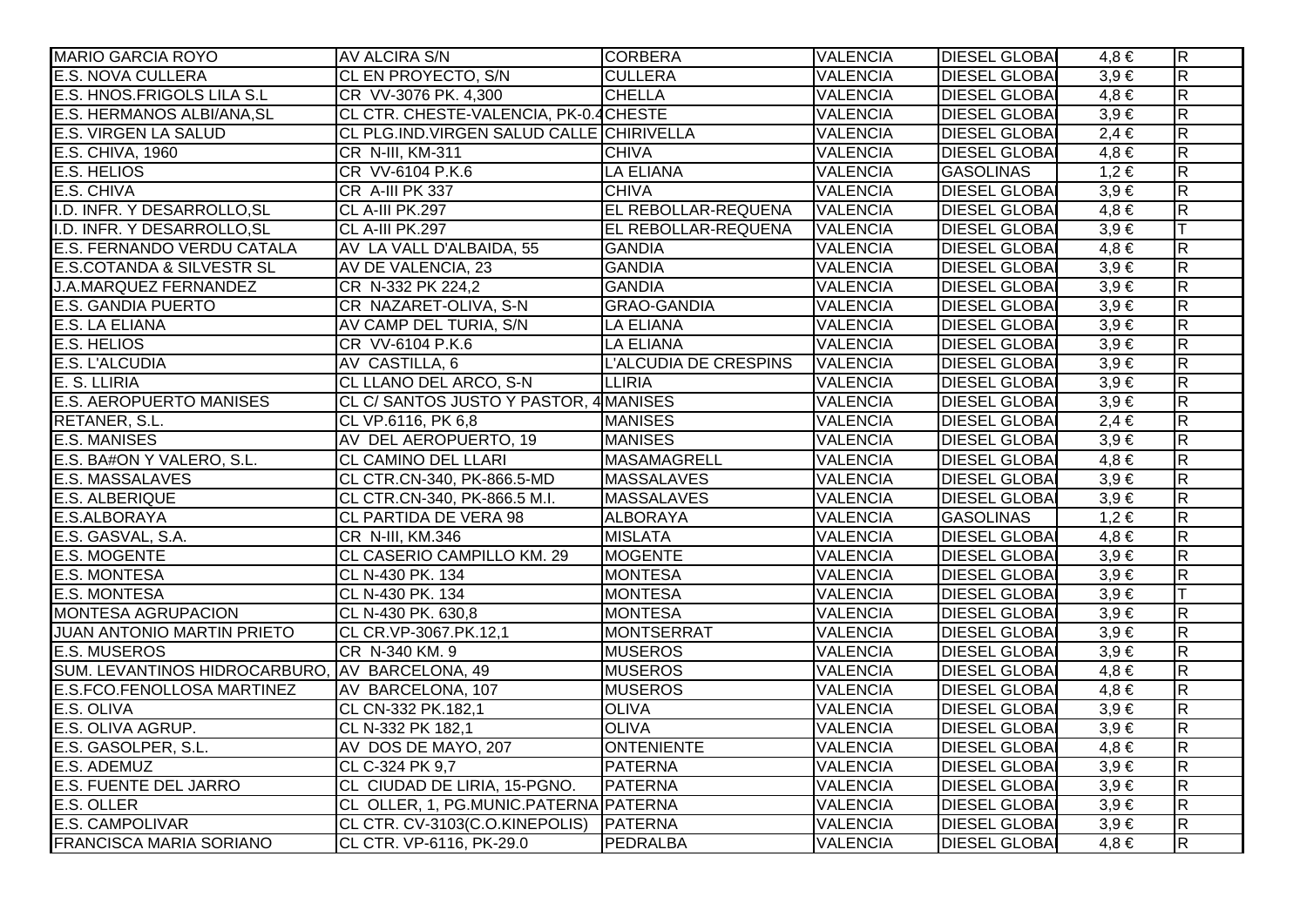| <b>E.S. PICANYA</b>                                 | CR TORRENT-VALENCIA, S/N                    | <b>PICANYA</b>            | <b>VALENCIA</b> | <b>DIESEL GLOBAI</b> | $3,9 \in$ | $\overline{\mathsf{R}}$ |
|-----------------------------------------------------|---------------------------------------------|---------------------------|-----------------|----------------------|-----------|-------------------------|
| E.S. ISABEL BELDA ESPI                              | CL C/ EL PALLETER, 10                       | PICASENT                  | <b>VALENCIA</b> | <b>DIESEL GLOBA</b>  | $4,8 \in$ | $\overline{\mathbf{z}}$ |
| <b>MONTESA AGRUPACION</b>                           | CL N-430 PK. 630,8                          | <b>MONTESA</b>            | <b>VALENCIA</b> | <b>GASOLINAS</b>     | $1,2 \in$ | $\overline{\mathsf{R}}$ |
| E.S.EXTR.GAS.DEL MEDIT. SL                          | PZ ABADIA, 13                               | PICASENT                  | <b>VALENCIA</b> | <b>DIESEL GLOBA</b>  | $4,8 \in$ | $\overline{\mathsf{R}}$ |
| <b>E.S. POBLA FARNALS</b>                           | CL CM. V.MASSAMAGRELL, SN                   | POBLA DE FARNALS          | <b>VALENCIA</b> | <b>DIESEL GLOBA</b>  | $3,9 \in$ | $\overline{\mathsf{R}}$ |
| <b>E.S.POBLA VALLBONA</b>                           | CL CT.VAL-ADEMUZ PK.20,3                    | PUE.VALLBONA              | <b>VALENCIA</b> | <b>DIESEL GLOBA</b>  | $3,9 \in$ | $\overline{\mathsf{R}}$ |
| E.S. GARCIA SANCHIS, S.L.                           | AV NUEVE DE OCTUBRE 44                      | <b>PUERTO DE SAGUNTO</b>  | <b>VALENCIA</b> | <b>DIESEL GLOBA</b>  | $4,8 \in$ | $\overline{R}$          |
| E.S. GARCIA SANCHIS, S.L.                           | CR V-7014 KM.3,800                          | <b>PUERTO SAGUNTO</b>     | <b>VALENCIA</b> | <b>DIESEL GLOBAL</b> | $4,8 \in$ | $\overline{\mathsf{R}}$ |
| <b>E.S.BIP BIP PUERTO SAGUNTO</b>                   | AV JUAN DE AUSTRIA, 2                       | <b>PUERTO SAGUNTO</b>     | <b>VALENCIA</b> | <b>DIESEL GLOBA</b>  | $4,8 \in$ | $\overline{R}$          |
| <b>ESQUINA QUART</b>                                | CL A-3, PK. 350,6                           | <b>QUART DE POBLET</b>    | <b>VALENCIA</b> | <b>DIESEL GLOBA</b>  | $3,9 \in$ | $\overline{R}$          |
| <b>ESQUINA QUART</b>                                | CL A-3, PK. 350,6                           | <b>QUART DE POBLET</b>    | <b>VALENCIA</b> | <b>DIESEL GLOBA</b>  | $3,9 \in$ |                         |
| E.S. ALAS                                           | CL CN-III KM 335,7                          | <b>QUART DE POBLET</b>    | <b>VALENCIA</b> | <b>DIESEL GLOBA</b>  | $3,9 \in$ | $\overline{\mathbf{z}}$ |
| E.S. ALAS                                           | CL CN-III KM 335,7                          | <b>QUART DE POBLET</b>    | <b>VALENCIA</b> | <b>DIESEL GLOBA</b>  | $3,9 \in$ | T                       |
| PETROALMIQ, S.L.                                    | AV REAL MONASTERIO 6                        | <b>QUART DE POBLET</b>    | <b>VALENCIA</b> | <b>DIESEL GLOBA</b>  | $4,8 \in$ | $\overline{\mathbf{z}}$ |
| <b>E.S. TERESA SIGNES SEGURA</b>                    | CL CTR. ALMANSA-GANDIA, SN                  | <b>QUATRETONDA</b>        | <b>VALENCIA</b> | <b>DIESEL GLOBA</b>  | $3,9 \in$ | $\overline{R}$          |
| E.S.RAFELBU#OL                                      | CL CAMINO CEBOLLA, 45                       | RAFELBU#OL                | <b>VALENCIA</b> | <b>DIESEL GLOBA</b>  | $3,9 \in$ | $\overline{R}$          |
| E.S. GRUPO MAICAS PEIRO, S.L                        | CL CTR.ANTIGUA DE BARCELONA, RAFELBUJOL     |                           | <b>VALENCIA</b> | <b>DIESEL GLOBAL</b> | $4,8 \in$ | $\overline{\mathsf{R}}$ |
| E.S. DISTRIBUCIONES VELENOIL, S.L. CR A-III KM. 281 |                                             | <b>REQUENA</b>            | <b>VALENCIA</b> | <b>DIESEL GLOBAL</b> | $4,8 \in$ | $\overline{R}$          |
| E.S. ALZ, S.L.                                      | <b>CL A-3 KM.341</b>                        | <b>RIBARROJA DE TURIA</b> | <b>VALENCIA</b> | <b>DIESEL GLOBA</b>  | $4,8 \in$ | $\overline{R}$          |
| E.S. ALZ, S.L.                                      | <b>CL A-3 KM.341</b>                        | RIBARROJA DE TURIA        | <b>VALENCIA</b> | <b>DIESEL GLOBA</b>  | $3,9 \in$ |                         |
| E.S. OLIVA AGRUP.                                   | CL N-332 PK 182,1                           | <b>OLIVA</b>              | <b>VALENCIA</b> | <b>GASOLINAS</b>     | $1,2 \in$ | $\overline{\mathbf{z}}$ |
| <b>ES.SAN ANT. BENAGEBER</b>                        | CL CTR VV-6042 PK 0,6 M.I.                  | S.ANTONIO BENAGEBER       | <b>VALENCIA</b> | <b>DIESEL GLOBA</b>  | $3,9 \in$ | $\overline{\mathsf{R}}$ |
| <b>E.S.SILLA AGRUPAMIENTO</b>                       | AV ALICANTE, 70                             | <b>SILLA</b>              | <b>VALENCIA</b> | <b>GASOLINAS</b>     | $1,2 \in$ | $\overline{\mathsf{R}}$ |
| CARBURANTE SAGUNTO, S.L.                            | CR VALENCIA-BARCELONA, PK.22 SAGUNTO        |                           | <b>VALENCIA</b> | <b>DIESEL GLOBAI</b> | $4,8 \in$ | $\overline{R}$          |
| E.S. GARDOAN 63, S.L.                               | CR N-3400, PK-927.474                       | <b>SAGUNTO</b>            | <b>VALENCIA</b> | <b>DIESEL GLOBA</b>  | $4,8 \in$ | $\overline{\mathsf{R}}$ |
| E.S. SERRA                                          | CL CTR.BURJASOT-TORRES, PK-21 SERRA         |                           | <b>VALENCIA</b> | <b>DIESEL GLOBAL</b> | $4,8 \in$ | $\overline{\mathsf{R}}$ |
| E.S. INF. Y DESARROLLO, SL                          | CL CTR. A-3, PK-306.5                       | <b>SIETE AGUAS</b>        | <b>VALENCIA</b> | <b>DIESEL GLOBA</b>  | $4,8 \in$ | $\overline{\mathbf{z}}$ |
| E.S. INF. Y DESARROLLO, SL                          | CL CTR. A-3, PK-306.5                       | <b>SIETE AGUAS</b>        | <b>VALENCIA</b> | <b>DIESEL GLOBAI</b> | $3,9 \in$ |                         |
| <b>E.S. LAS MORATILLAS, SL</b>                      | <b>CL A3 PK 304 MD</b>                      | <b>SIETE AGUAS</b>        | <b>VALENCIA</b> | <b>DIESEL GLOBA</b>  | $4,8 \in$ | $\overline{\mathbf{z}}$ |
| <b>E.S. LAS MORATILLAS, SL</b>                      | CL A3 PK 304 MD                             | <b>SIETE AGUAS</b>        | <b>VALENCIA</b> | <b>DIESEL GLOBA</b>  | $3,9 \in$ |                         |
| E.S. SILLA                                          | AV ALICANTE,33                              | <b>SILLA</b>              | <b>VALENCIA</b> | <b>DIESEL GLOBA</b>  | $3,9 \in$ | $\overline{\mathsf{R}}$ |
| E.S. RED AZUL, S.A.                                 | AV ESPIOCA,3                                | <b>SILLA</b>              | <b>VALENCIA</b> | <b>DIESEL GLOBA</b>  | $3,9 \in$ |                         |
| E.S. LA ROTONDA, S.L.                               | <b>CL PG.IND. VII SECTOR SUR PARCISILLA</b> |                           | <b>VALENCIA</b> | <b>DIESEL GLOBA</b>  | $4,8 \in$ | $\overline{\mathsf{R}}$ |
| E.S. LA ROTONDA, S.L.                               | <b>CL PG.IND. VII SECTOR SUR PARCESILLA</b> |                           | <b>VALENCIA</b> | <b>DIESEL GLOBA</b>  | $3,9 \in$ | lΤ                      |
| <b>E.S.SILLA AGRUPAMIENTO</b>                       | AV ALICANTE, 70                             | <b>SILLA</b>              | <b>VALENCIA</b> | <b>DIESEL GLOBA</b>  | $3,9 \in$ | $\overline{\mathsf{R}}$ |
| E. S. MATEMAR                                       | CR N-332, PK.- 228,8                        | <b>SUECA</b>              | <b>VALENCIA</b> | <b>DIESEL GLOBA</b>  | $3,9 \in$ | $\overline{\mathsf{R}}$ |
| E.S. DESMOND WHITE, S.L.                            | CL CR.N-332 PK.238                          | <b>TAV.DE VALLDIGNA</b>   | <b>VALENCIA</b> | <b>DIESEL GLOBA</b>  | $4,8 \in$ | $\overline{\mathsf{R}}$ |
| <b>E.S.NEMESIO S.L.</b>                             | CL C.TORRENT-PICANYA KM.1,200 TORRENT       |                           | <b>VALENCIA</b> | <b>DIESEL GLOBA</b>  | $4,8 \in$ | $\overline{\mathsf{R}}$ |
| <b>BANON Y VALERO S.L.</b>                          | CL C/ FERNANDO FURIO ROCA, 4   TORRENTE     |                           | <b>VALENCIA</b> | <b>DIESEL GLOBA</b>  | $4,8 \in$ | $\overline{\mathsf{R}}$ |
| <b>E.S. TORRENTE</b>                                | CL PICANYA, 25                              | <b>TORRENTE</b>           | <b>VALENCIA</b> | <b>DIESEL GLOBA</b>  | $3,9 \in$ | $\overline{\mathsf{R}}$ |
| E.S. EL TOLL, S.L.                                  | CR CV-405 PK.3,5 P.I.TOLL DE LA AITORRENTE  |                           | <b>VALENCIA</b> | <b>DIESEL GLOBAI</b> | $4,8 \in$ | $\overline{\mathsf{R}}$ |
| E.S. EL TOLL, S.L.                                  | CR CV-405 PK.3,5 P.I.TOLL DE LA A TORRENTE  |                           | <b>VALENCIA</b> | <b>DIESEL GLOBAI</b> | $3,9 \in$ | T                       |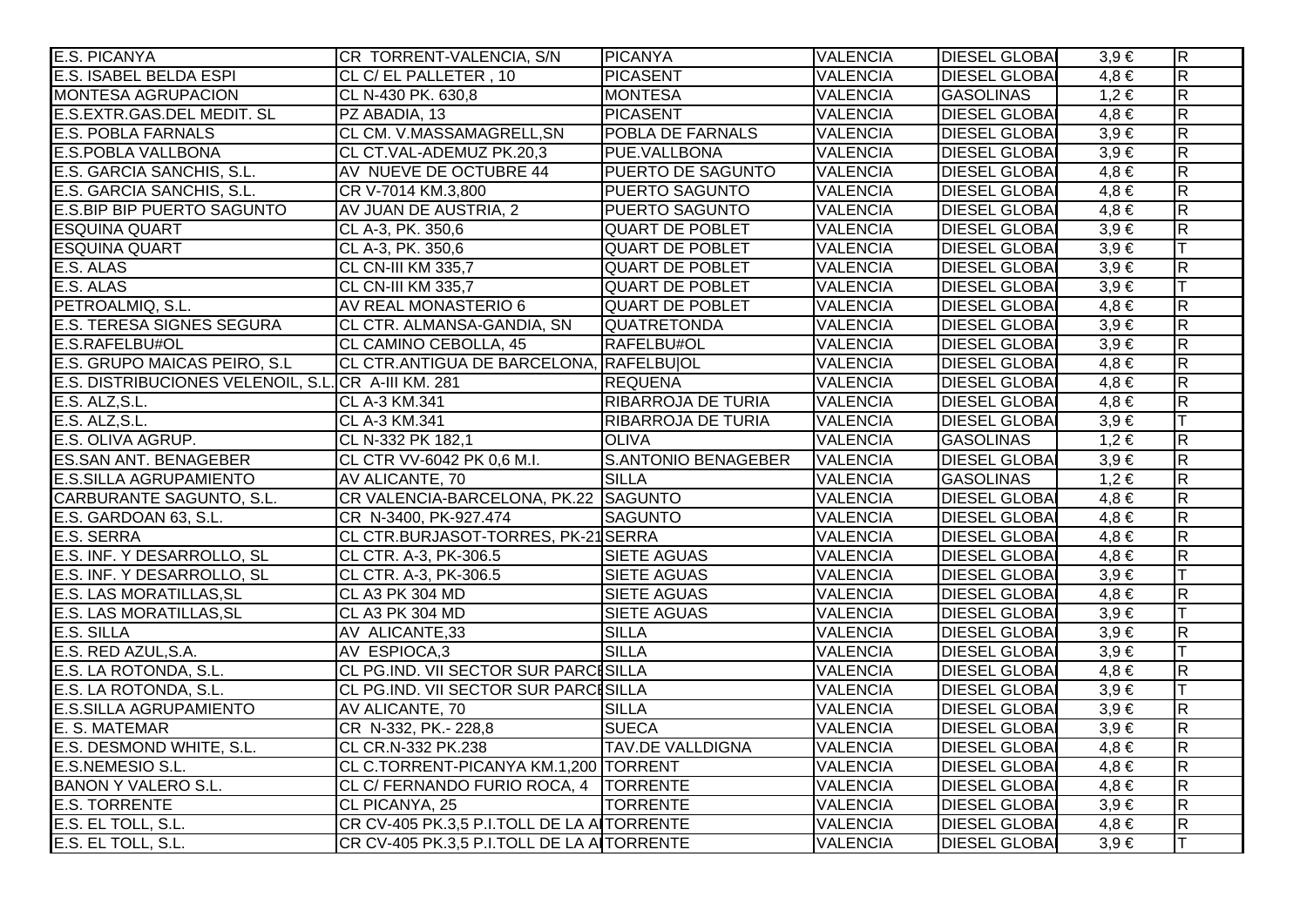| SUCESORES DAVER, S.L.           | CL CT.ALBORACHE-SILLA PK 9,4                      | <b>TURIS</b>                      | <b>VALENCIA</b>   | <b>DIESEL GLOBA</b>  | $3,9 \in$ | $\overline{\mathsf{R}}$ |
|---------------------------------|---------------------------------------------------|-----------------------------------|-------------------|----------------------|-----------|-------------------------|
| <b>E.S. AUTOSERVICIO ROMERO</b> | <b>CR N-III KM.262</b>                            | UTIEL                             | <b>VALENCIA</b>   | <b>DIESEL GLOBAI</b> | $4.8 \in$ | $\overline{\mathbf{z}}$ |
| E.S. AUTOSERVICIO ROMERO        | CR N-III KM.262                                   | <b>UTIEL</b>                      | <b>VALENCIA</b>   | <b>DIESEL GLOBAI</b> | $3,9 \in$ |                         |
| <b>E.S HIJOS D ANTONIO PONS</b> | CR N-III, KM-260                                  | <b>UTIEL</b>                      | <b>VALENCIA</b>   | <b>DIESEL GLOBA</b>  | $4,8 \in$ | $\overline{\mathbf{z}}$ |
| <b>E.S HIJOS D ANTONIO PONS</b> | CR N-III, KM-260                                  | <b>UTIEL</b>                      | <b>VALENCIA</b>   | <b>DIESEL GLOBAI</b> | $3,9 \in$ | lΤ                      |
| E.S. PIO XII                    | AV PIO XII                                        | <b>VALENCIA</b>                   | <b>VALENCIA</b>   | <b>DIESEL GLOBAI</b> | $3,9 \in$ | $\overline{\mathsf{R}}$ |
| E.S. BAUSET MONREAL, S.A.       | CL RIANO, 3                                       | <b>VALENCIA</b>                   | <b>VALENCIA</b>   | <b>DIESEL GLOBAI</b> | $4,8 \in$ | $\overline{\mathbf{z}}$ |
| E.S. PORTA, S.L.                | AV DEL PUERTO, 261-263                            | <b>VALENCIA</b>                   | <b>VALENCIA</b>   | <b>DIESEL GLOBA</b>  | $4,8 \in$ | $\overline{\mathsf{R}}$ |
| <b>E.S. VARA DE QUART</b>       | CL TRAGINERS, 2                                   | <b>VALENCIA</b>                   | <b>VALENCIA</b>   | <b>DIESEL GLOBA</b>  | $3,9 \in$ | $\overline{\mathsf{R}}$ |
| CADENA HOTELERA H-21, S.A       | CR D EN CORTS, 231                                | <b>VALENCIA</b>                   | <b>VALENCIA</b>   | <b>DIESEL GLOBA</b>  | $4,8 \in$ | $\overline{R}$          |
| E.S. CAMPANAR                   | AV VALLE DE LA BALLESTERA                         | <b>VALENCIA</b>                   | <b>VALENCIA</b>   | <b>DIESEL GLOBAI</b> | $3,9 \in$ | $\overline{\mathbf{z}}$ |
| E.S. CADIZ                      | CL CADIZ, 98                                      | <b>VALENCIA</b>                   | <b>VALENCIA</b>   | <b>DIESEL GLOBA</b>  | $3,9 \in$ | $\overline{\mathbf{z}}$ |
| E.S. TAYGRAD, S.L.              | CL IBIZA,31                                       | <b>VALENCIA</b>                   | <b>VALENCIA</b>   | <b>DIESEL GLOBAI</b> | $4,8 \in$ | $\overline{\mathbf{z}}$ |
| E.S. BANON Y VALERO, S.L.       | CL DOLORES MARQUES,50                             | <b>VALENCIA</b>                   | <b>VALENCIA</b>   | <b>DIESEL GLOBAI</b> | $4,8 \in$ | $\overline{R}$          |
| <b>E.S. ARCHIDUQUE CARLOS</b>   | CL ARCHIDUQUE CARLOS, 70                          | <b>VALENCIA</b>                   | <b>VALENCIA</b>   | <b>DIESEL GLOBAI</b> | $3,9 \in$ | $\overline{\mathsf{R}}$ |
| <b>E.S.MAESTRO RODRIGO</b>      | CL MAESTRO RODRIGO, S/N                           | <b>VALENCIA</b>                   | <b>VALENCIA</b>   | <b>DIESEL GLOBAI</b> | $4,8 \in$ | $\overline{R}$          |
| E.S. AVDA. DE ECUADOR           | CL CASTELLONET, SN                                | <b>VALENCIA</b>                   | <b>VALENCIA</b>   | <b>DIESEL GLOBA</b>  | $3,9 \in$ | $\overline{\mathsf{R}}$ |
| JURUMAFELU, S.L.                | CL PS DE LAS CORTES VALENCIAN VALLADA             |                                   | <b>VALENCIA</b>   | <b>DIESEL GLOBAI</b> | $3,9 \in$ | $\overline{R}$          |
| <b>E.S. EL GUERRER SL</b>       | CL CR A -35 PK 27                                 | <b>VALLADA</b>                    | <b>VALENCIA</b>   | <b>DIESEL GLOBAI</b> | $4,8 \in$ | $\overline{\mathsf{R}}$ |
| <b>E.S. AUTOVILLAMARCHANTE</b>  | CR C-3322 TABERNES-LIRIA                          | VILLAMARCHANTE                    | <b>VALENCIA</b>   | <b>DIESEL GLOBA</b>  | $4,8 \in$ | $\overline{R}$          |
| E.S. SUMIPETROL, S.L.           | CR LLOSA DE RANES, S-N                            | <b>XATIVA</b>                     | <b>VALENCIA</b>   | <b>DIESEL GLOBAI</b> | $4,8 \in$ | $\overline{\mathsf{R}}$ |
| <b>ES.SAN ANT. BENAGEBER</b>    | CL CTR VV-6042 PK 0,6 M.I.                        | S.ANTONIO BENAGEBER               | <b>VALENCIA</b>   | <b>GASOLINAS</b>     | $1,2 \in$ | $\overline{R}$          |
| <b>VENTA DEL MORO</b>           | CR A-3, PK-266                                    | CAUDETE DE LAS FUENTES VALENCIA   |                   | <b>GASOLINAS</b>     | $1,2 \in$ | $\overline{\mathbf{z}}$ |
| E.S. AVDA. DE ECUADOR           | CL CASTELLONET, SN                                | <b>VALENCIA</b>                   | <b>VALENCIA</b>   | <b>GASOLINAS</b>     | $1,2 \in$ | $\overline{\mathbf{z}}$ |
| E.S. MASSALAVES                 | CL CTR.CN-340, PK-866.5-MD                        | <b>MASSALAVES</b>                 | <b>VALENCIA</b>   | <b>GASOLINAS</b>     | $1,2 \in$ | $\overline{R}$          |
| <b>E.S. ALBERIQUE</b>           | CL CTR.CN-340, PK-866.5 M.I.                      | <b>MASSALAVES</b>                 | <b>VALENCIA</b>   | <b>GASOLINAS</b>     | $1,2 \in$ | $\overline{\mathsf{R}}$ |
| <b>E.S. CAMPOLIVAR</b>          | CL CTR. CV-3103(C.O.KINEPOLIS)                    | PATERNA                           | <b>VALENCIA</b>   | <b>GASOLINAS</b>     | $1,2 \in$ | $\overline{\mathsf{R}}$ |
| <b>E.S. NOVA CULLERA</b>        | CL EN PROYECTO, S/N                               | <b>CULLERA</b>                    | <b>VALENCIA</b>   | <b>GASOLINAS</b>     | $1,2 \in$ | $\overline{R}$          |
| <b>E.S RONDA ESTE</b>           | CL N-601 PK 187                                   | VALLADOLID                        | VALLADOLID        | <b>GASOLINAS</b>     | $1,2 \in$ | $\overline{R}$          |
| <b>ARACELI RENEDO SORDO</b>     | CR N-122 PK 329,10                                | QUINTANILLA DE ONESIMO VALLADOLID |                   | <b>GASOLINAS</b>     | $1,2 \in$ | $\overline{\mathsf{R}}$ |
| <b>E.S. ARRABLA DE PORTILLO</b> | CL 601 VALLADOLID-SEGOVIA KM. ARRABAL DE PORTILLO |                                   | VALLADOLID        | <b>GASOLINAS</b>     | $1,2 \in$ | $\overline{\mathbf{z}}$ |
| <b>E.S. SIMANCAS</b>            | CL CT N-620 PK 132,6 (M.I)                        | <b>SIMANCAS</b>                   | <b>VALLADOLID</b> | <b>GASOLINAS</b>     | $1,2 \in$ | $\overline{\mathsf{R}}$ |
| <b>E.S. LAS VILLAS</b>          | CL CAMINO VIEJO DE SIMANCAS, 4 VALLADOLID         |                                   | VALLADOLID        | <b>GASOLINAS</b>     | $1,2 \in$ | $\overline{\mathsf{R}}$ |
| <b>E.S. EL CARRO</b>            | CR N-620 KM. 142                                  | <b>VILLAMARCIEL</b>               | VALLADOLID        | <b>GASOLINAS</b>     | $1,2 \in$ | $\overline{\mathsf{R}}$ |
| E.S. EL CERRO                   | CL CTR. SEGOVIA CI-601, PK-19.2 VALLADOLID        |                                   | VALLADOLID        | <b>GASOLINAS</b>     | $1,2 \in$ | $\overline{R}$          |
| <b>E.S. VILLADEFRADES</b>       | CL CT.N-VI PK. 216 (M.I)                          | <b>VILLADEFRADES</b>              | VALLADOLID        | <b>GASOLINAS</b>     | $1,2 \in$ | $\overline{\mathsf{R}}$ |
| <b>E.S. ARCA REAL</b>           | <b>CL P ARCO LADRILLO, 63</b>                     | VALLADOLID                        | VALLADOLID        | <b>GASOLINAS</b>     | $1,2 \in$ | $\overline{\mathsf{R}}$ |
| <b>E.S. CABEZON DE PISUERGA</b> | CR BURGOS-PORTUGAL PK.112                         | <b>CABEZON DE PISUERGA</b>        | VALLADOLID        | <b>GASOLINAS</b>     | $1,2 \in$ | $\overline{\mathsf{R}}$ |
| <b>CAMPSARED EL CARMEN</b>      | AV SEGOVIA, 44                                    | VALLADOLID                        | VALLADOLID        | <b>GASOLINAS</b>     | $1,2 \in$ | $\overline{\mathsf{R}}$ |
| <b>C.E.S. MEDINA DEL CAMPO</b>  | CR N-6, PK-157,3                                  | <b>MEDINA DEL CAMPO</b>           | VALLADOLID        | <b>GASOLINAS</b>     | $1,2 \in$ | $\overline{\mathsf{R}}$ |
| <b>E.S. LA FLECHA</b>           | AV SALAMANCA, 34                                  | ARROYO DE LA ENCOMIENIVALLADOLID  |                   | <b>GASOLINAS</b>     | $1,2 \in$ | $\overline{\mathsf{R}}$ |
| E.S. MOJADOS                    | CL N-601 KM-167,3 MADRID-LEON MOJADOS             |                                   | VALLADOLID        | <b>GASOLINAS</b>     | $1,2 \in$ | $\overline{\mathsf{R}}$ |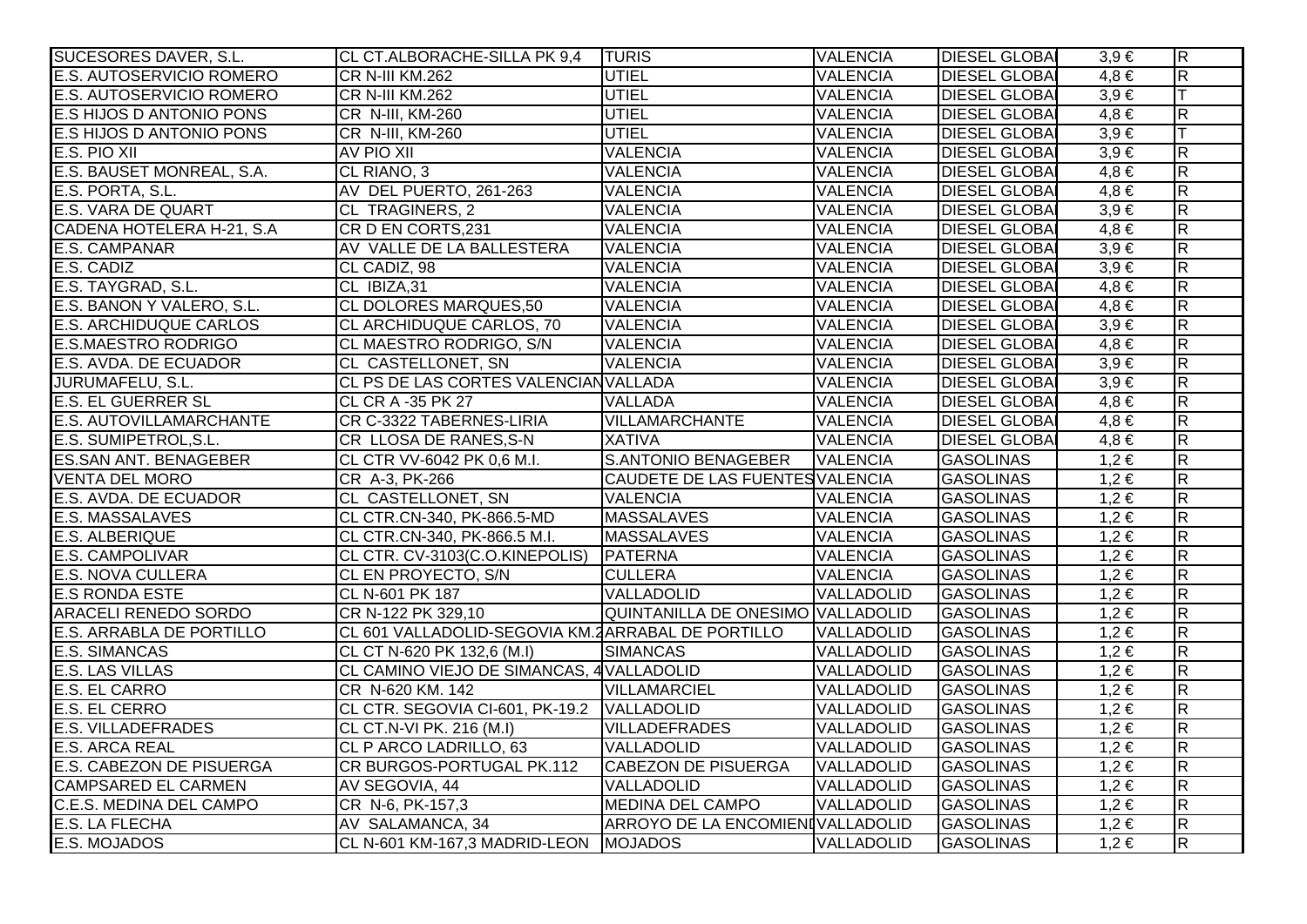| <b>E.S. COVATRA</b>               | AV BURGOS, 33                                                  | VALLADOLID                        | VALLADOLID        | <b>GASOLINAS</b>     | $1,2 \in$ | $\overline{R}$          |
|-----------------------------------|----------------------------------------------------------------|-----------------------------------|-------------------|----------------------|-----------|-------------------------|
| E.S. VALLADOLID                   | AV DE BURGOS, 100                                              | VALLADOLID                        | VALLADOLID        | <b>GASOLINAS</b>     | $1,2 \in$ | $\overline{\mathsf{R}}$ |
| E. S. ARGALES                     | CL POLIGONO INDUSTRIAL ARGAL ARGALES                           |                                   | VALLADOLID        | <b>GASOLINAS</b>     | $1,2 \in$ | $\overline{\mathsf{R}}$ |
| <b>E.S. ISCAR</b>                 | CL C-112 CUELLAR-OLMEDO, PK.21 ISCAR                           |                                   | VALLADOLID        | <b>GASOLINAS</b>     | $1,2 \in$ | $\overline{\mathsf{R}}$ |
| <b>E.S. CENTROLID</b>             | AV DEL EURO S/N                                                | VALLADOLID                        | <b>VALLADOLID</b> | <b>GASOLINAS</b>     | $1,2 \in$ | $\overline{R}$          |
| <b>E.S. CENTROLID</b>             | AV DEL EURO S/N                                                | VALLADOLID                        | VALLADOLID        | DIESEL e+            | $4,8 \in$ | lΤ                      |
| E.S. RICO MATEO, S.L              | CL N-601 KM 159,4                                              | ALCAZAREN                         | VALLADOLID        | <b>DIESEL GLOBAI</b> | $4,8 \in$ | $\overline{R}$          |
| E.S. RICO MATEO, S.L              | CL N-601 KM 159,4                                              | ALCAZAREN                         | VALLADOLID        | <b>DIESEL GLOBA</b>  | $3,9 \in$ | ΙT                      |
| E. S. ARGALES                     | CL POLIGONO INDUSTRIAL ARGAL ARGALES                           |                                   | VALLADOLID        | <b>DIESEL GLOBAI</b> | $4,8 \in$ | $\overline{\mathsf{R}}$ |
| <b>E.S. ARRABLA DE PORTILLO</b>   | CL 601 VALLADOLID-SEGOVIA KM.2 ARRABAL DE PORTILLO             |                                   | VALLADOLID        | <b>DIESEL GLOBAI</b> | $3,9 \in$ | $\overline{\mathsf{R}}$ |
| <b>E.S. LA FLECHA</b>             | AV SALAMANCA, 34                                               | ARROYO DE LA ENCOMIENIVALLADOLID  |                   | <b>DIESEL GLOBAI</b> | $3,9 \in$ | $\overline{R}$          |
| <b>E.S.HNOS.CALVO MARTIN CB</b>   | CL CR. N-VI MADRID-CORUIA, PK 14ATAQUINES                      |                                   | VALLADOLID        | <b>DIESEL GLOBAI</b> | $4,8 \in$ | $\overline{\mathsf{R}}$ |
| E.S. CABEZON DE PISUERGA          | CR BURGOS-PORTUGAL PK.112 CABEZON DE PISUERGA                  |                                   | VALLADOLID        | <b>DIESEL GLOBA</b>  | $3,9 \in$ | R                       |
| <b>GONZALO PEREZ OLPECERES</b>    | CL CR L-122 CAMPASPERO N-122 1COGECES DEL MONTE                |                                   | VALLADOLID        | <b>DIESEL GLOBAI</b> | $4,8 \in$ | $\overline{\mathsf{R}}$ |
| E.S. BERTRAN, S.A                 | CL N-620 BURGOS-PORTUGAL KM. CUBILLAS DE SANTA MART VALLADOLID |                                   |                   | <b>DIESEL GLOBAI</b> | $4,8 \in$ | $\overline{R}$          |
| E.S. ISCAR                        | CL C-112 CUELLAR-OLMEDO, PK.21 ISCAR                           |                                   | VALLADOLID        | <b>DIESEL GLOBA</b>  | $3,9 \in$ | $\overline{R}$          |
| E.S. PINOS DEL RASO, S.L.         | CL CN-601 MADRID-LEON PK.173,85LA PEDRAJA PORTILLO             |                                   | VALLADOLID        | <b>DIESEL GLOBA</b>  | $4,8 \in$ | $\overline{\mathsf{R}}$ |
| A.S.EL CA#UELO, S.A.              | <b>CL N-VI, PK.158</b>                                         | MEDINA DEL CAMPO                  | VALLADOLID        | <b>DIESEL GLOBAI</b> | $4,8 \in$ | $\overline{\mathsf{R}}$ |
| <b>E.S. GASOLINERAS LOFER</b>     | CL N-6 MADRID-LA CORU A PK. 154 MEDINA DEL CAMPO               |                                   | VALLADOLID        | <b>DIESEL GLOBAI</b> | $4,8 \in$ | $\overline{\mathsf{R}}$ |
| <b>E.S. GASOLINERAS LOFER</b>     | CL N-6 MADRID-LA CORU A PK. 154 MEDINA DEL CAMPO               |                                   | VALLADOLID        | <b>DIESEL GLOBAI</b> | $3,9 \in$ | lΤ                      |
| <b>C.E.S. MEDINA DEL CAMPO</b>    | CR N-6, PK-157,3                                               | MEDINA DEL CAMPO                  | VALLADOLID        | <b>DIESEL GLOBA</b>  | $3,9 \in$ | $\overline{\mathsf{R}}$ |
| E.S. LOFER, S.A.                  | CR N-VI, PK-159,200                                            | <b>MEDINA DEL CAMPO</b>           | VALLADOLID        | <b>DIESEL GLOBAI</b> | $4,8 \in$ | $\overline{\mathsf{R}}$ |
| E.S. MOJADOS                      | CL N-601 KM-167,3 MADRID-LEON MOJADOS                          |                                   | VALLADOLID        | <b>DIESEL GLOBA</b>  | $3,9 \in$ | $\overline{\mathsf{R}}$ |
| E.S. MOJADOS                      | CL N-601 KM-167,3 MADRID-LEON MOJADOS                          |                                   | VALLADOLID        | <b>DIESEL GLOBAI</b> | $3,9 \in$ | lΤ                      |
| <b>E.S. CARBURANTES YAGUE S.L</b> | CR A. N-VI MADRID-CORU A, KM.20 MOTA DEL MARQUES               |                                   | VALLADOLID        | <b>DIESEL GLOBAI</b> | $4,8 \in$ | $\overline{\mathsf{R}}$ |
| <b>E.S. HERMANO ANTONIO</b>       | CR C-112, KM-13,4                                              | NAVA DEL REY                      | VALLADOLID        | <b>DIESEL GLOBA</b>  | $4,8 \in$ | $\overline{R}$          |
| E.S. DISCARPE, S.L                | AV ESCALONA, 19                                                | <b>PE</b> AFIEL                   | VALLADOLID        | <b>DIESEL GLOBAI</b> | $2,4 \in$ | $\overline{\mathsf{R}}$ |
| A.S. LOS NOGALES, S.L.            | CL VP-6701 PK 0,5                                              | <b>PEDROSA DEL REY</b>            | VALLADOLID        | <b>DIESEL GLOBAI</b> | $4,8 \in$ | $\overline{\mathsf{R}}$ |
| <b>ARACELI RENEDO SORDO</b>       | CR N-122 PK 329,10                                             | QUINTANILLA DE ONESIMO VALLADOLID |                   | <b>DIESEL GLOBAI</b> | $3,9 \in$ | $\overline{\mathsf{R}}$ |
| E. S. MML                         | CR C-610 PK.26                                                 | <b>SERRADA</b>                    | VALLADOLID        | <b>DIESEL GLOBA</b>  | $2,4 \in$ | $\overline{R}$          |
| <b>E.S. SIMANCAS</b>              | CL CT N-620 PK 132,6 (M.I)                                     | <b>SIMANCAS</b>                   | VALLADOLID        | <b>DIESEL GLOBA</b>  | $3,9 \in$ | $\overline{\mathsf{R}}$ |
| <b>E.S. SIMANCAS</b>              | CL CT N-620 PK 132,6 (M.I)                                     | SIMANCAS                          | <b>VALLADOLID</b> | <b>DIESEL GLOBA</b>  | $3,9 \in$ | IТ                      |
| E.S.GASOLINERAS LOFER S.A.        | <b>CR N-VI KM. 186</b>                                         | <b>TORDESILLAS</b>                | <b>VALLADOLID</b> | <b>DIESEL GLOBA</b>  | $4,8 \in$ | $\overline{\mathsf{R}}$ |
| E.S. OLMOS SANZ, S.L.             | CR N-122 PK.349,6                                              | <b>TUDELA DE DUERO</b>            | VALLADOLID        | <b>DIESEL GLOBA</b>  | $2,4 \in$ | $\overline{\mathsf{R}}$ |
| <b>MONTE LAS ENCINAS, S.L.</b>    | CR MADRID-LA CORU A, PK.223                                    | <b>V.DE LOS CABALLEROS</b>        | VALLADOLID        | <b>DIESEL GLOBAI</b> | $4,8 \in$ | $\overline{\mathsf{R}}$ |
| <b>E.S RONDA ESTE</b>             | CL N-601 PK 187                                                | VALLADOLID                        | VALLADOLID        | <b>DIESEL GLOBAI</b> | $3,9 \in$ | $\overline{R}$          |
| <b>E.S. LAS VILLAS</b>            | CL CAMINO VIEJO DE SIMANCAS, 4 VALLADOLID                      |                                   | <b>VALLADOLID</b> | <b>DIESEL GLOBA</b>  | $4,5 \in$ | R                       |
| E.S. EL CERRO                     | CL CTR. SEGOVIA CI-601, PK-19.2 VALLADOLID                     |                                   | <b>VALLADOLID</b> | <b>DIESEL GLOBAI</b> | $3,9 \in$ | $\overline{\mathsf{R}}$ |
| E.S. ROA GOMEZ, S.L.              | AV PALENCIA, 35                                                | <b>VALLADOLID</b>                 | VALLADOLID        | <b>DIESEL GLOBAI</b> | $4,8 \in$ | $\overline{\mathsf{R}}$ |
| <b>E.S. ARCA REAL</b>             | CL P ARCO LADRILLO, 63                                         | VALLADOLID                        | VALLADOLID        | <b>DIESEL GLOBA</b>  | $3,9 \in$ | $\overline{\mathsf{R}}$ |
| <b>CAMPSARED EL CARMEN</b>        | AV SEGOVIA, 44                                                 | VALLADOLID                        | VALLADOLID        | <b>DIESEL GLOBAI</b> | $3,9 \in$ | $\overline{R}$          |
| E.S. LOFER, S.A.                  | CL PUENTE COLGANTE, 12                                         | VALLADOLID                        | VALLADOLID        | <b>DIESEL GLOBA</b>  | $4,8 \in$ | $\overline{\mathsf{R}}$ |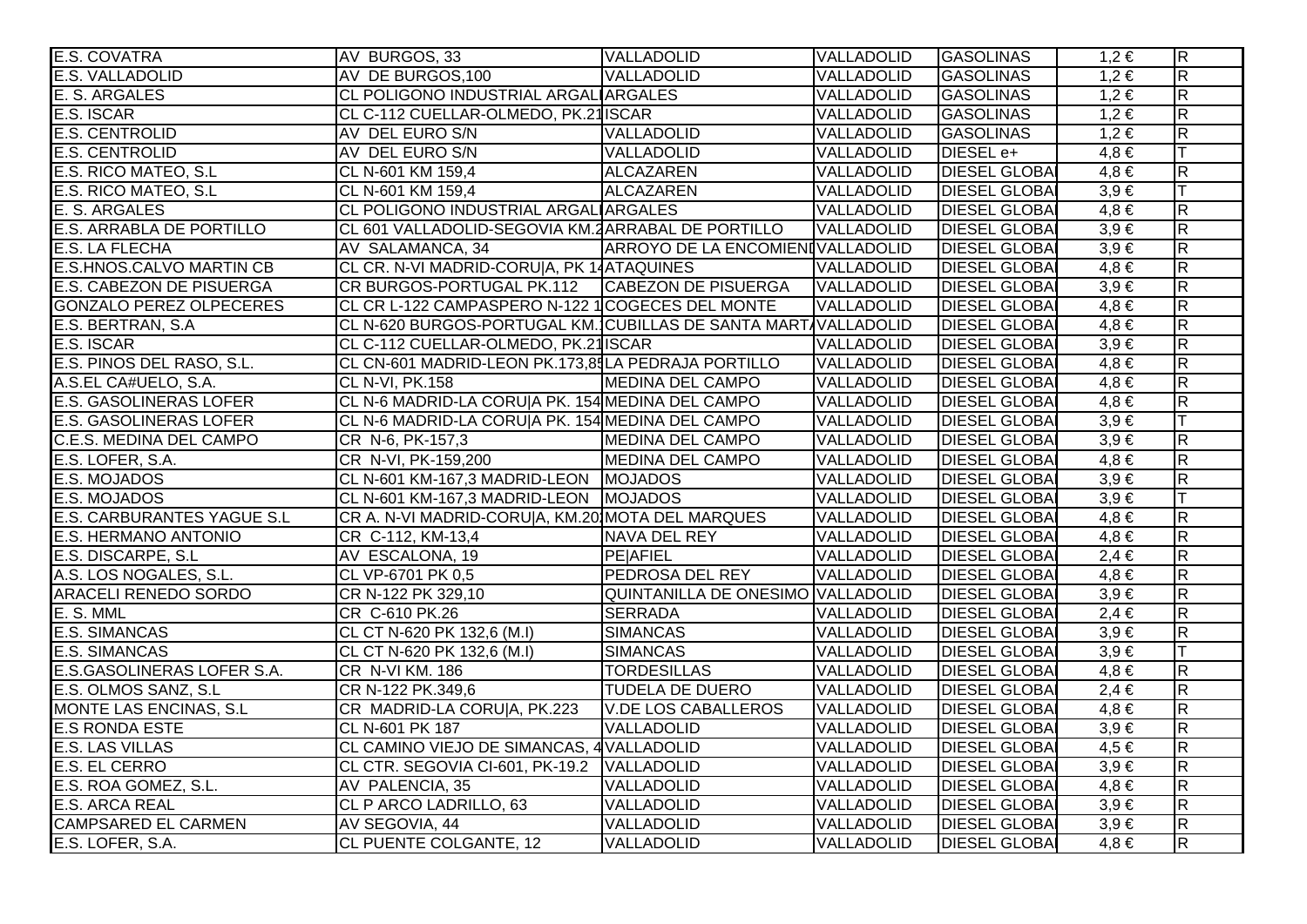| E.S. EL PINAR, S.L.                | CR C-610 P.K. 4,2                                  | VALLADOLID                       | VALLADOLID        | <b>DIESEL GLOBAL</b> | 4.8 €     | $\overline{R}$          |
|------------------------------------|----------------------------------------------------|----------------------------------|-------------------|----------------------|-----------|-------------------------|
| E.S. COVATRA                       | AV BURGOS, 33                                      | VALLADOLID                       | VALLADOLID        | <b>DIESEL GLOBAI</b> | $4,5 \in$ | $\overline{R}$          |
| <b>E.S. VALLADOLID</b>             | AV DE BURGOS, 100                                  | VALLADOLID                       | VALLADOLID        | <b>DIESEL GLOBAI</b> | $3,9 \in$ | $\overline{\mathsf{R}}$ |
| <b>E.S. CENTROLID</b>              | AV DEL EURO S/N                                    | VALLADOLID                       | VALLADOLID        | <b>DIESEL GLOBAI</b> | $4,8 \in$ | $\overline{\mathsf{R}}$ |
| E.S. CASASOLA                      | CL CT.VILLABANEZ ESQ.RONDA E. VALLADOLID           |                                  | VALLADOLID        | <b>DIESEL GLOBAI</b> | $3,9 \in$ | $\overline{R}$          |
| POLIGAS, S.L.                      | CL C/PLATA, C/COBALTO                              | VALLADOLID                       | VALLADOLID        | <b>DIESEL GLOBAI</b> | $4,8 \in$ | $\overline{\mathsf{R}}$ |
| <b>E.S.GASOLINERAS LOFER S.A.</b>  | CL N-VI MADRID-LA CORU A KM.193VEGA DE VALDETRONCO |                                  | <b>VALLADOLID</b> | <b>DIESEL GLOBAI</b> | $4,8 \in$ | $\overline{R}$          |
| E.S.GASOLINERAS LOFER S.A.         | CL N-VI MADRID-LA CORU A KM.193VEGA DE VALDETRONCO |                                  | VALLADOLID        | <b>DIESEL GLOBA</b>  | $3,9 \in$ | ΙT                      |
| <b>E.S. VILLADEFRADES</b>          | CL CT.N-VI PK. 216 (M.I)                           | <b>VILLADEFRADES</b>             | VALLADOLID        | <b>DIESEL GLOBAI</b> | $3,9 \in$ | R                       |
| <b>E.S. VILLADEFRADES</b>          | CL CT.N-VI PK. 216 (M.I)                           | <b>VILLADEFRADES</b>             | VALLADOLID        | <b>DIESEL GLOBAI</b> | $3,9 \in$ |                         |
| <b>MOURAD GHOULAM</b>              | CL CTR. N-610, PK-44.7                             | <b>VILLALON DE CAMPOS</b>        | VALLADOLID        | <b>DIESEL GLOBAI</b> | $2,4 \in$ | $\overline{\mathsf{R}}$ |
| <b>E.S. EL CARRO</b>               | CR N-620 KM. 142                                   | <b>VILLAMARCIEL</b>              | VALLADOLID        | <b>DIESEL GLOBAI</b> | $3,9 \in$ | $\overline{\mathsf{R}}$ |
| E.S. MONTE MANANTIAL, S.L          | CL CR. N-6 PK 224,66                               | VILLANUEVA CABALLEROS VALLADOLID |                   | <b>DIESEL GLOBAI</b> | $4,8 \in$ | R.                      |
| E.S. CASASOLA                      | CL CT.VILLABANEZ ESQ.RONDA E. VALLADOLID           |                                  | VALLADOLID        | <b>GASOLINAS</b>     | $1,2 \in$ | $\overline{\mathsf{R}}$ |
| E.S. GALDACANO                     | CL APERRIBAI, N 15                                 | <b>GALDACANO</b>                 | <b>VIZCAYA</b>    | <b>GASOLINAS</b>     | $1,2 \in$ | $\overline{R}$          |
| <b>E.S. MUNGUIA</b>                | CR BI-631 PK 15,6                                  | <b>MUNGUIA</b>                   | <b>VIZCAYA</b>    | GASOLINAS            | $1,2 \in$ | $\overline{R}$          |
| E.S. EL GALLO                      | CL CTR. N-634, PK-99.9                             | <b>GALDACANO</b>                 | <b>VIZCAYA</b>    | <b>GASOLINAS</b>     | $1,2 \in$ | $\overline{R}$          |
| <b>E.S. AMOREBIETA</b>             | CL N-634 PK.93 B.BOROA S/N                         | <b>AMOREBIETA</b>                | <b>VIZCAYA</b>    | <b>GASOLINAS</b>     | $1,2 \in$ | $\overline{R}$          |
| <b>E.S. CASAL</b>                  | CR 634 PK.127,2                                    | <b>ABANTO Y CIERVANA</b>         | <b>VIZCAYA</b>    | <b>GASOLINAS</b>     | $1,2 \in$ | $\overline{R}$          |
| <b>E.S. ARTXANDA</b>               | CL ALTO DE ENEKURI, PK.5                           | <b>ERANDIO</b>                   | <b>VIZCAYA</b>    | <b>GASOLINAS</b>     | $1,2 \in$ | $\overline{\mathsf{R}}$ |
| E.S. AXPE                          | CL RIBERA DE AXPE, 19                              | <b>ERANDIO</b>                   | <b>VIZCAYA</b>    | <b>GASOLINAS</b>     | $1,2 \in$ | $\overline{R}$          |
| E.S. ATEGORRI DCH.                 | CL CT BI-635 PK 20                                 | <b>AMOREBIETA</b>                | <b>VIZCAYA</b>    | <b>GASOLINAS</b>     | $1,2 \in$ | $\overline{R}$          |
| E.S. ASUA                          | CR ASUA-LOIU N 57                                  | <b>ERANDIO</b>                   | <b>VIZCAYA</b>    | <b>GASOLINAS</b>     | $1,2 \in$ | $\overline{R}$          |
| <b>E.S. GATIKA LANTEGUI BATUAK</b> | CR BI-3709, PK 5,6                                 | <b>GATIKA</b>                    | <b>VIZCAYA</b>    | <b>GASOLINAS</b>     | $1,2 \in$ | $\overline{R}$          |
| E.S.BERMEO                         | CR BI-631 PK. 32                                   | <b>BERMEO</b>                    | <b>VIZCAYA</b>    | <b>GASOLINAS</b>     | $1,2 \in$ | $\overline{R}$          |
| <b>E.S. MUNDAKA</b>                | CR BI-634 PK 48,50                                 | <b>MUNDAKA</b>                   | <b>VIZCAYA</b>    | <b>GASOLINAS</b>     | $1,2 \in$ | $\overline{R}$          |
| <b>E.S. ARTEBAKARRA</b>            | CR BI-631, PK 10                                   | <b>DERIO</b>                     | <b>VIZCAYA</b>    | <b>GASOLINAS</b>     | $1,2 \in$ | $\overline{R}$          |
| E.S.AMOREBIETA A-8 M.D.            | CL A-8, PK-100, 00                                 | <b>AMOREBIETA</b>                | <b>VIZCAYA</b>    | <b>GASOLINAS</b>     | $1,2 \in$ | $\overline{R}$          |
| E.S.AMOREBIETA A-8 M.I.            | CL A-8, PK-100, 00                                 | <b>AMOREBIETA</b>                | <b>VIZCAYA</b>    | <b>GASOLINAS</b>     | $1,2 \in$ | $\overline{R}$          |
| <b>E.S. ENEKURI</b>                | CR BILBAO-PLENCIA KM.55                            | <b>ERANDIO</b>                   | <b>VIZCAYA</b>    | <b>GASOLINAS</b>     | $1,2 \in$ | $\overline{\mathsf{R}}$ |
| <b>E.S. LEMONA</b>                 | CL CN-240 PK 16                                    | <b>LEMONA</b>                    | <b>VIZCAYA</b>    | <b>GASOLINAS</b>     | $1,2 \in$ | $\overline{R}$          |
| E.S. ARRIGORRIAGA IZQ              | CL A-68, PK.6 DIREC. Z/BI                          | <b>ARRIGORRIAGA</b>              | <b>VIZCAYA</b>    | <b>GASOLINAS</b>     | $1,2 \in$ | $\overline{R}$          |
| ARRIGORRIAGA DCHO.                 | CL A-68, KM-600 (M.D)                              | <b>ARRIGORRIAGA</b>              | <b>VIZCAYA</b>    | <b>GASOLINAS</b>     | $1,2 \in$ | $\overline{R}$          |
| <b>E.S.BUENAVISTA</b>              | AV MONTEVIDEO, 50                                  | <b>BILBAO</b>                    | <b>VIZCAYA</b>    | <b>GASOLINAS</b>     | $1,2 \in$ | $\overline{\mathsf{R}}$ |
| E.S. SODUPE                        | CR VI-636 PK 15,5                                  | <b>SODUPE</b>                    | <b>VIZCAYA</b>    | <b>GASOLINAS</b>     | $1,2 \in$ | $\overline{\mathsf{R}}$ |
| <b>E.S. IURRETA</b>                | CR N-634, PK.-81,7                                 | <b>IURRETA</b>                   | <b>VIZCAYA</b>    | <b>GASOLINAS</b>     | $1,2 \in$ | $\overline{\mathsf{R}}$ |
| <b>E.S. APARCABISA</b>             | CL BARRIO EL JUNCAL S/N APARC VALLE DE TRAPAGA     |                                  | <b>VIZCAYA</b>    | <b>GASOLINAS</b>     | $1,2 \in$ | $\overline{\mathsf{R}}$ |
| <b>E.S. MARKINA</b>                | CR BI-633 KM. 49,5                                 | <b>MARKINA</b>                   | <b>VIZCAYA</b>    | <b>GASOLINAS</b>     | $1,2 \in$ | $\overline{R}$          |
| <b>VARIANTE ESTE NORTE</b>         | CL VIADUCTO MIRAFLORES-LAR, 1 BILBAO               |                                  | <b>VIZCAYA</b>    | <b>GASOLINAS</b>     | $1,2 \in$ | $\overline{\mathsf{R}}$ |
| <b>E.S. URDULIZ-LANTEGI BATUAK</b> | CR BI-3121 P.K. 24,2                               | <b>URDULIZ</b>                   | <b>VIZCAYA</b>    | <b>GASOLINAS</b>     | $1,2 \in$ | $\overline{\mathsf{R}}$ |
| <b>E.S. VARIANTE ESTE SUR</b>      | CL VIADUCTO MIRAFL.-LARREA.                        | <b>BILBAO</b>                    | <b>VIZCAYA</b>    | <b>GASOLINAS</b>     | $1,2 \in$ | $\overline{\mathsf{R}}$ |
| E.S. UGALDEBIETA DRCHO.            | CL AUTOVIA A-8 PK 131                              | <b>ABANTO Y CIERVANA</b>         | <b>VIZCAYA</b>    | <b>GASOLINAS</b>     | $1,2 \in$ | R.                      |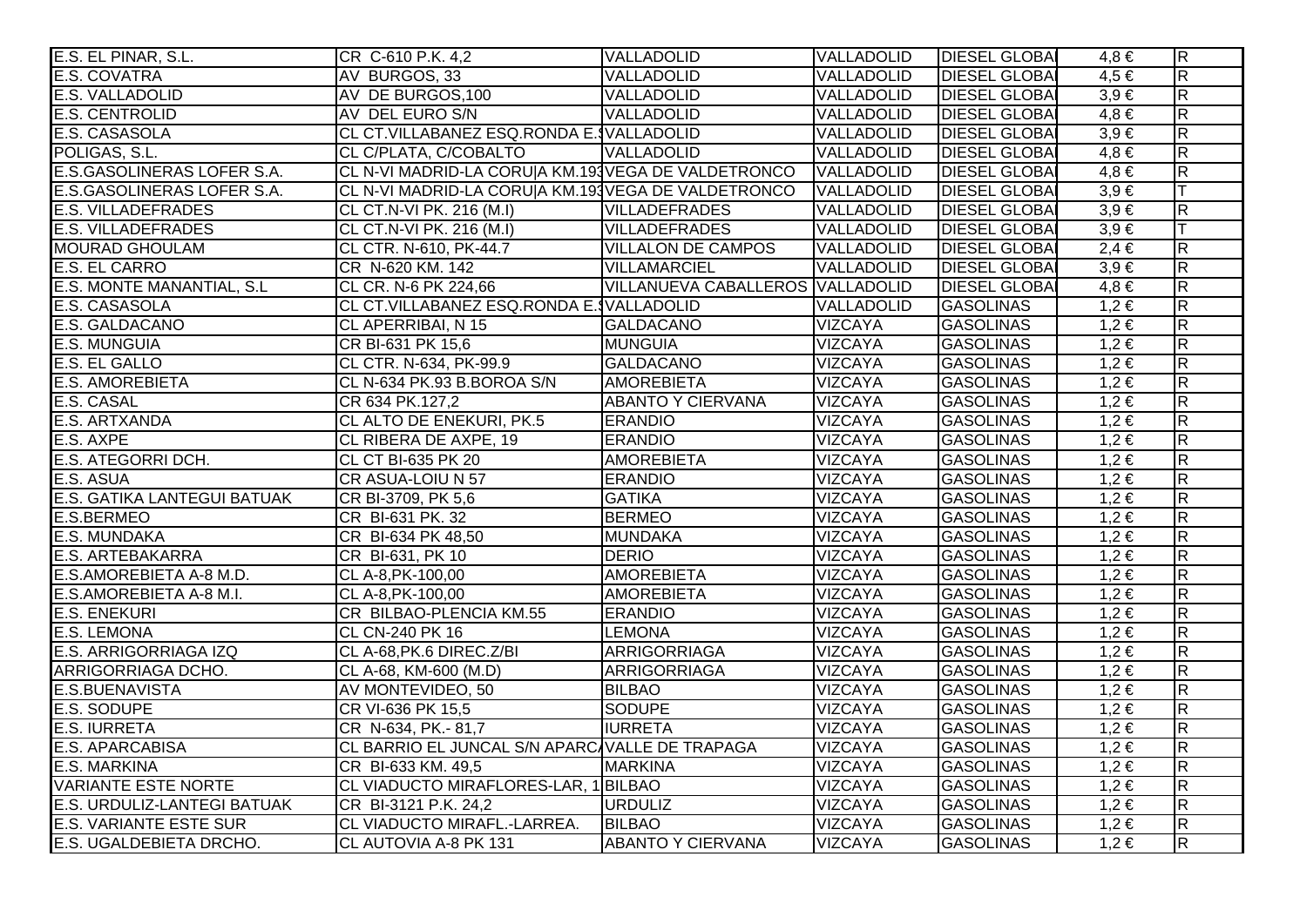| E.S. UGALDEBIETA IZD.         | <b>CL AUTOVIA A-8 PK 131</b>         | <b>ABANTO Y CIERVANA</b> | <b>VIZCAYA</b> | <b>GASOLINAS</b>     | $1.2 \in$ | $\overline{R}$          |
|-------------------------------|--------------------------------------|--------------------------|----------------|----------------------|-----------|-------------------------|
| <b>E.S. CRUCES</b>            | CL MUNOA S/N (M.I)                   | <b>BARACALDO</b>         | <b>VIZCAYA</b> | <b>GASOLINAS</b>     | $1,2 \in$ | $\overline{R}$          |
| E.S.ATEGORRI IZQ.             | CL CR.BI-635 PK 20 (M.I)             | <b>AMOREBIETA</b>        | <b>VIZCAYA</b> | <b>GASOLINAS</b>     | $1,2 \in$ | $\overline{\mathsf{R}}$ |
| E.S. LOIU                     | CR ASUA-LOIU PK 57                   | <b>ERANDIO</b>           | <b>VIZCAYA</b> | <b>GASOLINAS</b>     | $1,2 \in$ | $\overline{\mathsf{R}}$ |
| <b>E.S.ENEKURI DERECHO</b>    | CL CTR.BILBAO-PLENCIA PK 55          | <b>ERANDIO</b>           | <b>VIZCAYA</b> | <b>GASOLINAS</b>     | $1,2 \in$ | $\overline{\mathsf{R}}$ |
| <b>E.S.POZUETA</b>            | CL N-240 PK 16 (M.I)                 | <b>LEMONA</b>            | <b>VIZCAYA</b> | <b>GASOLINAS</b>     | $1,2 \in$ | $\overline{\mathsf{R}}$ |
| <b>E.S. CASAL</b>             | CR 634 PK.127,2                      | <b>ABANTO Y CIERVANA</b> | <b>VIZCAYA</b> | <b>DIESEL GLOBAI</b> | $3,9 \in$ | $\overline{R}$          |
| E.S. UGALDEBIETA DRCHO.       | CL AUTOVIA A-8 PK 131                | <b>ABANTO Y CIERVANA</b> | <b>VIZCAYA</b> | <b>DIESEL GLOBA</b>  | $3,9 \in$ | $\overline{\mathsf{R}}$ |
| E.S. UGALDEBIETA DRCHO.       | CL AUTOVIA A-8 PK 131                | <b>ABANTO Y CIERVANA</b> | <b>VIZCAYA</b> | <b>DIESEL GLOBAI</b> | $3,9 \in$ | lΤ                      |
| E.S. UGALDEBIETA IZD.         | CL AUTOVIA A-8 PK 131                | <b>ABANTO Y CIERVANA</b> | <b>VIZCAYA</b> | <b>DIESEL GLOBAI</b> | $3,9 \in$ | $\overline{\mathsf{R}}$ |
| E.S. UGALDEBIETA IZD.         | CL AUTOVIA A-8 PK 131                | <b>ABANTO Y CIERVANA</b> | <b>VIZCAYA</b> | <b>DIESEL GLOBAI</b> | $3,9 \in$ | lΤ                      |
| E.S. ALANGO/I, S.A.           | <b>CL ALGORTAKO ETORBIDEA</b>        | <b>ALGORTA</b>           | <b>VIZCAYA</b> | <b>DIESEL GLOBAI</b> | $4,8 \in$ | $\overline{\mathsf{R}}$ |
| <b>E.S. SURTIDOR CADAGUA</b>  | CR BILBAO-REINOSA                    | <b>ALONSOTEGUI</b>       | <b>VIZCAYA</b> | <b>DIESEL GLOBAI</b> | $4,8 \in$ | $\overline{R}$          |
| <b>E.S. AMOREBIETA</b>        | CL N-634 PK.93 B.BOROA S/N           | <b>AMOREBIETA</b>        | <b>VIZCAYA</b> | <b>DIESEL GLOBAI</b> | $3,9 \in$ | $\overline{\mathsf{R}}$ |
| <b>E.S. IBARRETA</b>          | CL DE LA RIBERA, 11                  | <b>BARACALDO</b>         | <b>VIZCAYA</b> | <b>GASOLINAS</b>     | $1,2 \in$ | $\overline{R}$          |
| <b>E.S. AMOREBIETA</b>        | CL N-634 PK.93 B.BOROA S/N           | <b>AMOREBIETA</b>        | <b>VIZCAYA</b> | <b>DIESEL GLOBAI</b> | $3,9 \in$ | Iт                      |
| E.S. ATEGORRI DCH.            | <b>CL CT BI-635 PK 20</b>            | <b>AMOREBIETA</b>        | <b>VIZCAYA</b> | <b>DIESEL GLOBAI</b> | $4,8 \in$ | $\overline{\mathsf{R}}$ |
| E.S.AMOREBIETA A-8 M.D.       | CL A-8, PK-100, 00                   | <b>AMOREBIETA</b>        | <b>VIZCAYA</b> | <b>DIESEL GLOBAI</b> | $3,9 \in$ | $\overline{\mathsf{R}}$ |
| E.S.AMOREBIETA A-8 M.D.       | CL A-8, PK-100, 00                   | <b>AMOREBIETA</b>        | <b>VIZCAYA</b> | <b>DIESEL GLOBAI</b> | $3,9 \in$ | $\top$                  |
| E.S.AMOREBIETA A-8 M.I.       | CL A-8, PK-100, 00                   | <b>AMOREBIETA</b>        | <b>VIZCAYA</b> | <b>DIESEL GLOBAI</b> | $3,9 \in$ | $\overline{R}$          |
| E.S.AMOREBIETA A-8 M.I.       | CL A-8, PK-100, 00                   | <b>AMOREBIETA</b>        | <b>VIZCAYA</b> | <b>DIESEL GLOBAI</b> | $3,9 \in$ |                         |
| E.S.ATEGORRI IZQ.             | CL CR.BI-635 PK 20 (M.I)             | <b>AMOREBIETA</b>        | <b>VIZCAYA</b> | <b>DIESEL GLOBAI</b> | $4,8 \in$ | R                       |
| E.S. ARKALDO, S.L.            | CR N-625 PK.373,400                  | ARRANKUDIAGA             | <b>VIZCAYA</b> | <b>DIESEL GLOBAI</b> | $4,8 \in$ | $\overline{R}$          |
| E.S. ARRIGORRIAGA IZQ         | CL A-68, PK.6 DIREC. Z/BI            | <b>ARRIGORRIAGA</b>      | <b>VIZCAYA</b> | <b>DIESEL GLOBAI</b> | $3,9 \in$ | $\overline{R}$          |
| E.S. ARRIGORRIAGA IZQ         | CL A-68, PK.6 DIREC. Z/BI            | <b>ARRIGORRIAGA</b>      | <b>VIZCAYA</b> | <b>DIESEL GLOBAI</b> | $3,9 \in$ | IТ                      |
| ARRIGORRIAGA DCHO.            | CL A-68, KM-600 (M.D)                | <b>ARRIGORRIAGA</b>      | <b>VIZCAYA</b> | <b>DIESEL GLOBAI</b> | $3,9 \in$ | $\overline{\mathsf{R}}$ |
| <b>E.S. CRUCES</b>            | CL MUNOA S/N (M.I)                   | <b>BARACALDO</b>         | <b>VIZCAYA</b> | <b>DIESEL GLOBAI</b> | $3,9 \in$ | $\overline{R}$          |
| <b>E.S. IBARRETA</b>          | CL DE LA RIBERA, 11                  | <b>BARACALDO</b>         | <b>VIZCAYA</b> | <b>DIESEL GLOBAI</b> | $3,9 \in$ | $\overline{\mathsf{R}}$ |
| <b>LANTEGUI BATUAK</b>        | <b>CL ZUMALACARREGI, SN</b>          | <b>BARAKALDO</b>         | <b>VIZCAYA</b> | <b>DIESEL GLOBAI</b> | $4,8 \in$ | R                       |
| E.S.BERMEO                    | CR BI-631 PK. 32                     | <b>BERMEO</b>            | <b>VIZCAYA</b> | <b>DIESEL GLOBAI</b> | $3,9 \in$ | $\overline{\mathsf{R}}$ |
| <b>E.S.BUENAVISTA</b>         | AV MONTEVIDEO, 50                    | <b>BILBAO</b>            | <b>VIZCAYA</b> | <b>DIESEL GLOBAI</b> | $3,9 \in$ | $\overline{R}$          |
| <b>VARIANTE ESTE NORTE</b>    | CL VIADUCTO MIRAFLORES-LAR, 1 BILBAO |                          | <b>VIZCAYA</b> | <b>DIESEL GLOBA</b>  | $3,9 \in$ | $\overline{\mathsf{R}}$ |
| <b>E.S. VARIANTE ESTE SUR</b> | CL VIADUCTO MIRAFL.-LARREA.          | <b>BILBAO</b>            | <b>VIZCAYA</b> | <b>DIESEL GLOBAI</b> | $3,9 \in$ | $\overline{\mathsf{R}}$ |
| <b>GASOLINERA BOLUETA</b>     | AV NIDA MIRAFLORES, 12               | <b>BIZKAIA</b>           | <b>VIZCAYA</b> | <b>DIESEL GLOBAI</b> | $3,9 \in$ | $\overline{R}$          |
| <b>E.S. ARTEBAKARRA</b>       | CR BI-631, PK 10                     | <b>DERIO</b>             | <b>VIZCAYA</b> | <b>DIESEL GLOBAI</b> | $3,9 \in$ | $\overline{\mathsf{R}}$ |
| E.S. ARTXANDA                 | CL ALTO DE ENEKURI, PK.5             | <b>ERANDIO</b>           | <b>VIZCAYA</b> | <b>DIESEL GLOBAI</b> | $3,9 \in$ | $\overline{\mathsf{R}}$ |
| E.S. AXPE                     | CL RIBERA DE AXPE, 19                | <b>ERANDIO</b>           | <b>VIZCAYA</b> | <b>DIESEL GLOBAI</b> | $3,9 \in$ | $\overline{\mathsf{R}}$ |
| E.S. ASUA                     | <b>CR ASUA-LOIU N 57</b>             | <b>ERANDIO</b>           | <b>VIZCAYA</b> | <b>DIESEL GLOBAI</b> | $3,9 \in$ | $\overline{\mathsf{R}}$ |
| <b>E.S. ENEKURI</b>           | CR BILBAO-PLENCIA KM.55              | <b>ERANDIO</b>           | <b>VIZCAYA</b> | <b>DIESEL GLOBAI</b> | $3,9 \in$ | $\overline{\mathsf{R}}$ |
| E.S. LOIU                     | CR ASUA-LOIU PK 57                   | <b>ERANDIO</b>           | <b>VIZCAYA</b> | <b>DIESEL GLOBAI</b> | $3,9 \in$ | $\overline{\mathsf{R}}$ |
| <b>E.S.ENEKURI DERECHO</b>    | CL CTR.BILBAO-PLENCIA PK 55          | <b>ERANDIO</b>           | <b>VIZCAYA</b> | <b>DIESEL GLOBAI</b> | $3,9 \in$ | $\overline{\mathsf{R}}$ |
| AUTO SERVICIO BILBAO, S.A     | CR N-634, KM-106,400                 | <b>ETXEBARRI</b>         | <b>VIZCAYA</b> | <b>DIESEL GLOBA</b>  | $4,8 \in$ | $\overline{R}$          |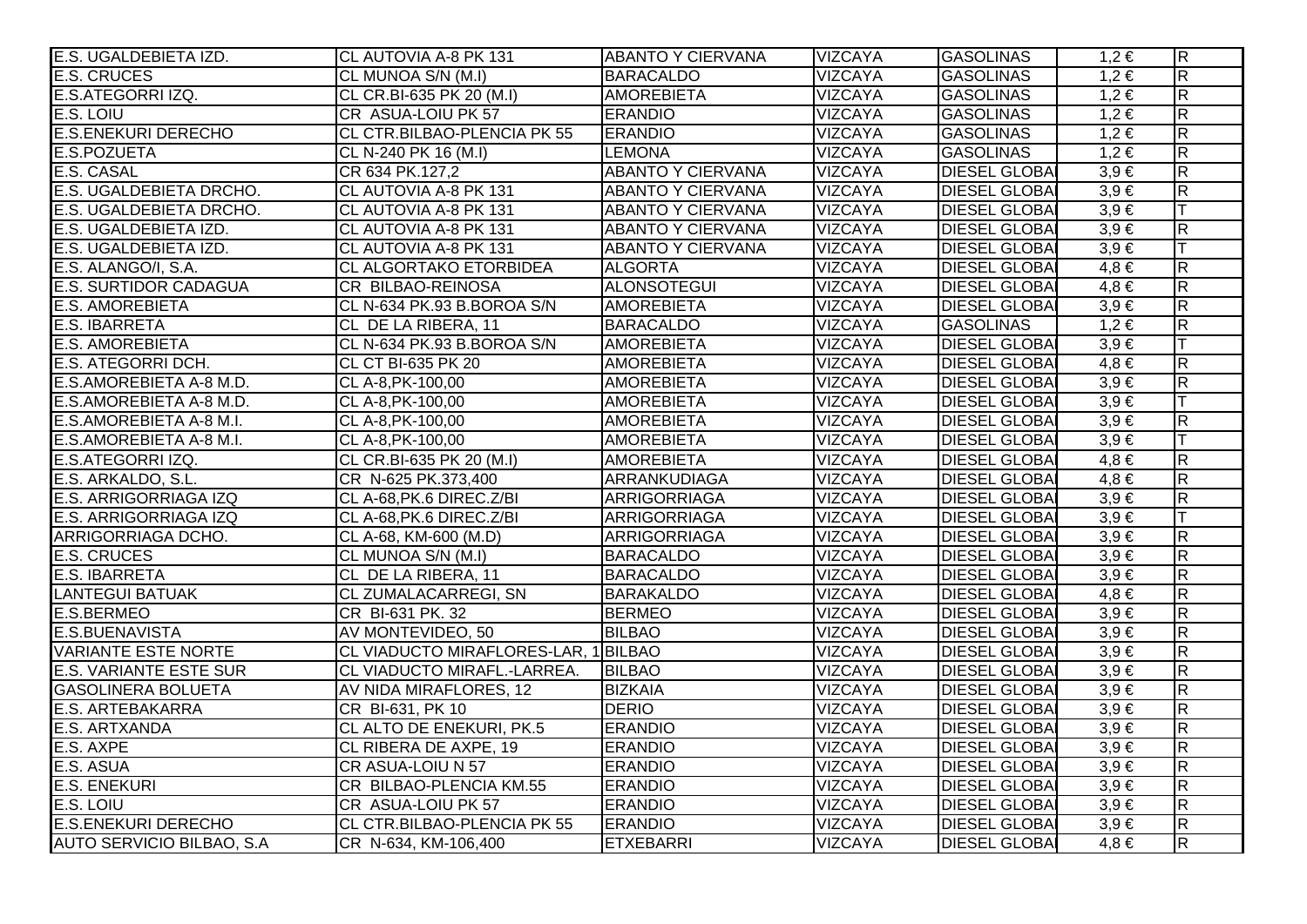| E.S. GALDACANO                     | CL APERRIBAI, N 15                             | <b>GALDACANO</b>             | <b>VIZCAYA</b> | <b>DIESEL GLOBAL</b> | $3,9 \in$ | $\overline{R}$          |
|------------------------------------|------------------------------------------------|------------------------------|----------------|----------------------|-----------|-------------------------|
| <b>E.S. EL GALLO</b>               | CL CTR. N-634, PK-99.9                         | <b>GALDACANO</b>             | <b>VIZCAYA</b> | <b>DIESEL GLOBAI</b> | $3,9 \in$ | $\overline{\mathsf{R}}$ |
| <b>E.S. LAN BIDE ZARRA</b>         | CL IRUBIDE, 13                                 | <b>GALDACANO</b>             | <b>VIZCAYA</b> | <b>DIESEL GLOBAI</b> | $4,8 \in$ | $\overline{R}$          |
| <b>E.S. GATIKA LANTEGUI BATUAK</b> | CR BI-3709, PK 5,6                             | <b>GATIKA</b>                | <b>VIZCAYA</b> | <b>DIESEL GLOBAI</b> | $4,8 \in$ | $\overline{\mathsf{R}}$ |
| E.S. EVITIME, S.A.                 | CR BILBAO-PLENCIA, KM.18                       | <b>GETXO</b>                 | <b>VIZCAYA</b> | <b>DIESEL GLOBAL</b> | $4,8 \in$ | $\overline{R}$          |
| <b>E.S. GUERNILAN</b>              | CL P.I. TXAPORTA, S/N                          | <b>GUERNIKA</b>              | <b>VIZCAYA</b> | <b>DIESEL GLOBAI</b> | $4,8 \in$ | $\overline{R}$          |
| <b>E.S. IURRETA</b>                | CR N-634, PK.-81,7                             | <b>IURRETA</b>               | <b>VIZCAYA</b> | <b>DIESEL GLOBAI</b> | $3,9 \in$ | $\overline{R}$          |
| E.S. BIDE BARRI, S.L.              | CL IPARAGUIRRE, 108                            | <b>LEJONA</b>                | VIZCAYA        | <b>DIESEL GLOBAI</b> | $4,8 \in$ | $\overline{\mathsf{R}}$ |
| <b>E.S. LEMONA</b>                 | CL CN-240 PK 16                                | <b>LEMONA</b>                | <b>VIZCAYA</b> | <b>DIESEL GLOBAI</b> | $3,9 \in$ | $\overline{R}$          |
| E.S.POZUETA                        | CL N-240 PK 16 (M.I)                           | <b>LEMONA</b>                | <b>VIZCAYA</b> | <b>DIESEL GLOBA</b>  | $3.9 \in$ | $\overline{R}$          |
| E.S. BEGA-ZAR, S.L.                | CL BARRIO ATXONDOA KM. 51                      | <b>MARKINA</b>               | <b>VIZCAYA</b> | <b>DIESEL GLOBAI</b> | $4,8 \in$ | $\overline{R}$          |
| E.S. MARKINA                       | CR BI-633 KM. 49,5                             | <b>MARKINA</b>               | <b>VIZCAYA</b> | <b>DIESEL GLOBAI</b> | $3.9 \in$ | $\overline{\mathsf{R}}$ |
| <b>E.S. MUNDAKA</b>                | CR BI-634 PK 48,50                             | <b>MUNDAKA</b>               | <b>VIZCAYA</b> | <b>DIESEL GLOBAI</b> | $3,9 \in$ | $\overline{\mathsf{R}}$ |
| <b>E.S. MUNGUIA</b>                | CR BI-631 PK 15,6                              | <b>MUNGUIA</b>               | <b>VIZCAYA</b> | <b>DIESEL GLOBAI</b> | $3,9 \in$ | $\overline{R}$          |
| <b>ES JOGONE SL</b>                | CR MUNGUIA-PLENCIA KM.18                       | MUNGUIA                      | <b>VIZCAYA</b> | <b>DIESEL GLOBA</b>  | $4,8 \in$ | $\overline{\mathsf{R}}$ |
| E.S. ARDANTZA S.A.                 | CR BI-110 PLENCIA-URDULIZ, 23                  | PLENCIA                      | <b>VIZCAYA</b> | <b>DIESEL GLOBAI</b> | $4,8 \in$ | $\overline{\mathsf{R}}$ |
| <b>E.S. SANTURCE</b>               | CL PG. BALPARDA EL ARBOL, 22-23 SANTURCE       |                              | <b>VIZCAYA</b> | <b>DIESEL GLOBAI</b> | $3,9 \in$ | $\overline{\mathsf{R}}$ |
| E.S. GALINDO                       | CR BARACALDO-TRAPAGARAN                        | <b>SESTAO</b>                | <b>VIZCAYA</b> | <b>DIESEL GLOBAI</b> | $4,8 \in$ | $\overline{R}$          |
| E.S GASOLINERA SESTAO, S.L.        | CL CHAVARRI, 115                               | <b>SESTAO</b>                | <b>VIZCAYA</b> | <b>DIESEL GLOBA</b>  | $4,8 \in$ | $\overline{R}$          |
| E.S. SODUPE                        | CR VI-636 PK 15,5                              | <b>SODUPE</b>                | <b>VIZCAYA</b> | <b>DIESEL GLOBAI</b> | $3,9 \in$ | R                       |
| E.S. URDULIZ-LANTEGI BATUAK        | CR BI-3121 P.K. 24,2                           | <b>URDULIZ</b>               | <b>VIZCAYA</b> | <b>DIESEL GLOBAI</b> | $4,8 \in$ | $\overline{\mathsf{R}}$ |
| <b>E.S. APARCABISA</b>             | CL BARRIO EL JUNCAL S/N APARC VALLE DE TRAPAGA |                              | <b>VIZCAYA</b> | <b>DIESEL GLOBAI</b> | $3,9 \in$ | $\overline{\mathsf{R}}$ |
| <b>E.S. SANTURCE</b>               | CL PG. BALPARDA EL ARBOL, 22-23 SANTURCE       |                              | <b>VIZCAYA</b> | <b>GASOLINAS</b>     | $1,2 \in$ | $\overline{R}$          |
| <b>E.S. BENAVENTE</b>              | CL N-VI PK.261,7                               | <b>BENAVENTE</b>             | <b>ZAMORA</b>  | <b>GASOLINAS</b>     | $1,2 \in$ | $\overline{R}$          |
| <b>E.S. SAN CARLOS</b>             | CL CTR. N-122 PK-453.8                         | <b>ZAMORA</b>                | <b>ZAMORA</b>  | <b>GASOLINAS</b>     | $1,2 \in$ | $\overline{R}$          |
| E.S. TORO                          | AV LUIS RODRIGUEZ DE MIGUEL, TORO              |                              | <b>ZAMORA</b>  | <b>GASOLINAS</b>     | $1,2 \in$ | $\overline{R}$          |
| <b>ES QUINTANILLA DE URZ</b>       | CL AUTOVIA, A-52 KM 15,40                      | QUINTANILLA DE URZ           | <b>ZAMORA</b>  | <b>GASOLINAS</b>     | $1,2 \in$ | $\overline{\mathsf{R}}$ |
| <b>E.S. TORRE VALLE I</b>          | CL CTR. A-6, PK-273. M.D.                      | <b>TORRE DEL VALLE</b>       | <b>ZAMORA</b>  | <b>GASOLINAS</b>     | $1,2 \in$ | $\overline{\mathsf{R}}$ |
| <b>E.S. TORRE VALLE II</b>         | CL CTR. A-6, PK-273                            | <b>TORRE DEL VALLE</b>       | <b>ZAMORA</b>  | <b>GASOLINAS</b>     | $1,2 \in$ | $\overline{\mathsf{R}}$ |
| <b>E.S. FERTOL SRL</b>             | CL N-122 PK.519                                | <b>ALCAIICES</b>             | <b>ZAMORA</b>  | <b>DIESEL GLOBAI</b> | $4,8 \in$ | $\overline{\mathsf{R}}$ |
| <b>E.S. BENAVENTE</b>              | CL N-VI PK.261,7                               | <b>BENAVENTE</b>             | <b>ZAMORA</b>  | <b>DIESEL GLOBAI</b> | $3,9 \in$ | $\overline{\mathsf{R}}$ |
| <b>E.S. BENAVENTE</b>              | CL N-VI PK.261,7                               | <b>BENAVENTE</b>             | <b>ZAMORA</b>  | <b>DIESEL GLOBA</b>  | $3,9 \in$ | lΤ                      |
| E.S. HERMANOS BLANCO, S.L.         | CR N-525 KM. 2,4                               | <b>BENAVENTE</b>             | <b>ZAMORA</b>  | <b>DIESEL GLOBAI</b> | $4,8 \in$ | $\overline{\mathsf{R}}$ |
| <b>CISTERTRAILER, S.L.V.</b>       | CL CN-525 BENAVENTE-ORENSE, FCAMARZANA DE TERA |                              | <b>ZAMORA</b>  | <b>DIESEL GLOBAI</b> | $4,8 \in$ | $\overline{\mathsf{R}}$ |
| E.S. COMBUSCYL, S.L.               | CR N-620, PK.207,7                             | <b>CANIZAL</b>               | <b>ZAMORA</b>  | <b>DIESEL GLOBAI</b> | $4,8 \in$ | $\overline{\mathsf{R}}$ |
| E.S. SAN JUAN                      | CR ZAMORA-SEGOVIA KM.7                         | CASASECA DE LAS CHANASZAMORA |                | <b>DIESEL GLOBAI</b> | $4,8 \in$ | $\overline{\mathsf{R}}$ |
| E. S. SCELS, S.A.                  | CR N-525, PK.-84,5                             | <b>CASTRO DE SANABRIA</b>    | <b>ZAMORA</b>  | <b>DIESEL GLOBA</b>  | $4,8 \in$ | $\overline{\mathsf{R}}$ |
| E. S. SCELS, S.A.                  | CR N-525, PK.-84,5                             | <b>CASTRO DE SANABRIA</b>    | <b>ZAMORA</b>  | <b>DIESEL GLOBAI</b> | $3,9 \in$ |                         |
| E.S. PETROLEOS ADAL S.L.           | CL N-630 GIJON-SEVILLA PK. 220.81 CASTROPEPE   |                              | <b>ZAMORA</b>  | <b>DIESEL GLOBAI</b> | $4,8 \in$ | $\overline{\mathsf{R}}$ |
| E.S. PETROLEOS ADAL S.L.           | CL N-630 GIJON-SEVILLA PK. 220.87 CASTROPEPE   |                              | <b>ZAMORA</b>  | <b>DIESEL GLOBAI</b> | $3,9 \in$ | lΤ                      |
| E.S. SEGUIN Y DIEGO, S.L.          | CR C-519 P.K. 35                               | <b>FUENTESAUCO</b>           | <b>ZAMORA</b>  | <b>DIESEL GLOBA</b>  | $4,8 \in$ | $\overline{\mathsf{R}}$ |
| E.S. PADORNELO S.A.                | CL N-525, PK-103                               | LUBIAN-PADORNELO             | <b>ZAMORA</b>  | <b>DIESEL GLOBAI</b> | $4,8 \in$ | $\overline{\mathsf{R}}$ |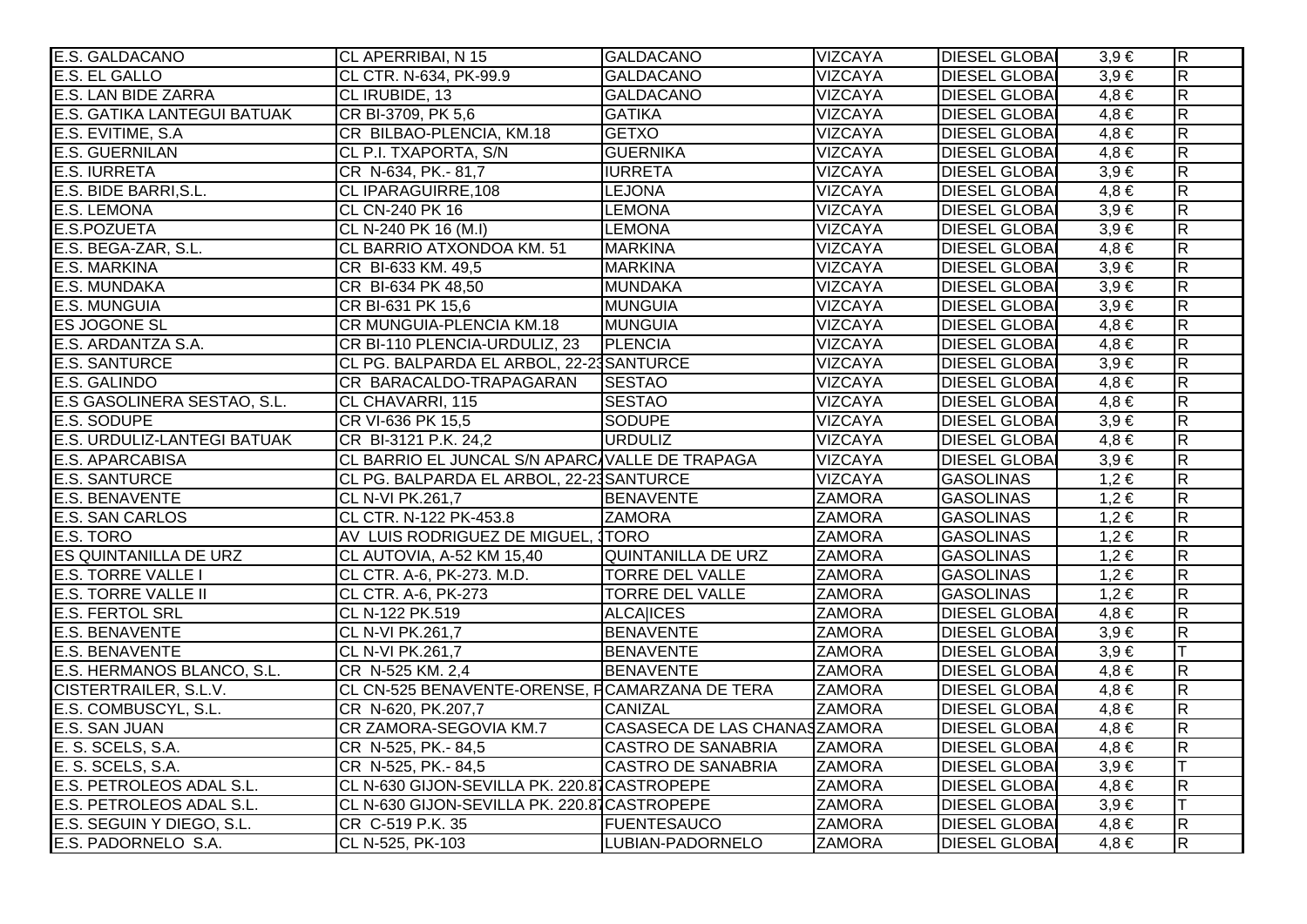| E.S. TRUCHA 3, S.L.                 | CR N-631 P.K. 43,600                             | <b>OTERO DE BODAS</b>           | <b>ZAMORA</b>   | <b>DIESEL GLOBAL</b> | $4,8 \in$ | $\overline{R}$          |
|-------------------------------------|--------------------------------------------------|---------------------------------|-----------------|----------------------|-----------|-------------------------|
| CAFESTORE, S.A.U.                   | CL CR.A-52 BENAVENTE-ORENSE, FQUINTANILLA DE URZ |                                 | <b>ZAMORA</b>   | <b>DIESEL GLOBAI</b> | $4,8 \in$ | $\overline{\mathsf{R}}$ |
| ES QUINTANILLA DE URZ               | CL AUTOVIA, A-52 KM 15,40                        | QUINTANILLA DE URZ              | <b>ZAMORA</b>   | <b>DIESEL GLOBAI</b> | $3,9 \in$ | $\overline{\mathsf{R}}$ |
| E.S. LOPEZ CIFUENTES 2002, S.L.     | CR ZA-110 PK 27                                  | <b>SANT.DE VIDRIALES</b>        | <b>ZAMORA</b>   | <b>DIESEL GLOBAI</b> | $4,8 \in$ | $\overline{\mathsf{R}}$ |
| E.S. TORO                           | AV LUIS RODRIGUEZ DE MIGUEL, 1TORO               |                                 | <b>ZAMORA</b>   | <b>DIESEL GLOBAI</b> | $3,9 \in$ | $\overline{R}$          |
| <b>E.S. TORRE VALLE I</b>           | CL CTR. A-6, PK-273. M.D.                        | <b>TORRE DEL VALLE</b>          | <b>ZAMORA</b>   | <b>DIESEL GLOBAI</b> | $3,9 \in$ | $\overline{R}$          |
| <b>E.S. TORRE VALLE II</b>          | CL CTR. A-6, PK-273                              | <b>TORRE DEL VALLE</b>          | <b>ZAMORA</b>   | <b>DIESEL GLOBAI</b> | $3,9 \in$ | $\overline{R}$          |
| SERVIAREAS 2000, S.L.               | CL CTR. ZAMORA-PALENCIA, PK-49 VILLALPANDO       |                                 | <b>ZAMORA</b>   | <b>DIESEL GLOBAI</b> | $4,8 \in$ | $\overline{R}$          |
| E.S. ALIVIO, S.L.                   | CL N122 ZARAG-PORTUG KM464                       | <b>ZAMORA</b>                   | <b>ZAMORA</b>   | <b>DIESEL GLOBA</b>  | $4,8 \in$ | $\overline{R}$          |
| <b>E.S. SAN CARLOS</b>              | CL CTR. N-122 PK-453.8                           | <b>ZAMORA</b>                   | <b>ZAMORA</b>   | <b>DIESEL GLOBA</b>  | $3,9 \in$ | $\overline{R}$          |
| E.S. PASEO DE LA MINA               | PS DE LA MINA, 12                                | <b>ZARAGOZA</b>                 | <b>ZARAGOZA</b> | <b>GASOLINAS</b>     | $1,2 \in$ | $\overline{R}$          |
| <b>U.S. BUJARALOZ</b>               | CL CTR.N-II, PK-390.1-M.D.                       | <b>BUJARALOZ</b>                | <b>ZARAGOZA</b> | <b>GASOLINAS</b>     | $1,2 \in$ | $\overline{\mathsf{R}}$ |
| E.S. CALATAYUD                      | CL RAMON Y CAJAL, S/N                            | <b>CALATAYUD</b>                | ZARAGOZA        | <b>GASOLINAS</b>     | $1,2 \in$ | $\overline{\mathsf{R}}$ |
| <b>E.S. TAUSTE</b>                  | AV CONSTITUCION, S/N                             | <b>TAUSTE</b>                   | ZARAGOZA        | <b>GASOLINAS</b>     | $1,2 \in$ | $\overline{\mathsf{R}}$ |
| E.S. DAROCA                         | CL CT.SAGUNTO-BURGOS, PK-220, 1DAROCA            |                                 | <b>ZARAGOZA</b> | <b>GASOLINAS</b>     | $1,2 \in$ | $\overline{\mathsf{R}}$ |
| E.S. BURGO DE EBRO                  | CR N-232 PK.225,5                                | <b>EL BURGO DE EBRO</b>         | <b>ZARAGOZA</b> | <b>GASOLINAS</b>     | $1,2 \in$ | $\overline{R}$          |
| A.S. IRAVEM, S.L                    | CR N-232, PK-276, 3 MD                           | <b>PEDROLA</b>                  | <b>ZARAGOZA</b> | <b>GASOLINAS</b>     | $1,2 \in$ | $\overline{\mathsf{R}}$ |
| <b>E.S. LONGARES</b>                | CR N-330 PK.454,2                                | <b>LONGARES</b>                 | ZARAGOZA        | <b>GASOLINAS</b>     | $1,2 \in$ | $\overline{R}$          |
| <b>E.S. MIGUEL SERVET</b>           | CL MIGUEL SERVET, 254                            | <b>ZARAGOZA</b>                 | <b>ZARAGOZA</b> | <b>GASOLINAS</b>     | $1,2 \in$ | $\overline{\mathsf{R}}$ |
| E.S. FRAY J. GARCES                 | CL FRAY JULIAN GARCES, 112                       | <b>ZARAGOZA</b>                 | <b>ZARAGOZA</b> | <b>GASOLINAS</b>     | $1,2 \in$ | $\overline{R}$          |
| E.S. COMPROMISO DE CASPE            | AV COMPROMISO CASPE, S.N.                        | <b>ZARAGOZA</b>                 | <b>ZARAGOZA</b> | <b>GASOLINAS</b>     | $1,2 \in$ | $\overline{\mathsf{R}}$ |
| <b>E.S. SAN ANTONIO</b>             | CR SAGUNTO-BURGOS KM.256                         | <b>CALATAYUD</b>                | ZARAGOZA        | <b>GASOLINAS</b>     | $1,2 \in$ | $\overline{R}$          |
| E. S. VIA AUGUSTA I                 | CL CTR. A-2, PK-328                              | <b>ZARAGOZA</b>                 | <b>ZARAGOZA</b> | <b>GASOLINAS</b>     | $1,2 \in$ | $\overline{R}$          |
| E.S.VIA AUGUSTA II                  | CL AUTOPISTA ALFAJARIN PK.6,30 ZARAGOZA          |                                 | <b>ZARAGOZA</b> | <b>GASOLINAS</b>     | $1,2 \in$ | $\overline{R}$          |
| <b>E.S. GALLUR IZQUIERDO</b>        | CL AP-68 PK-254 DIR.-Z/B                         | <b>GALLUR</b>                   | <b>ZARAGOZA</b> | <b>GASOLINAS</b>     | $1,2 \in$ | $\overline{R}$          |
| <b>E.S. GALLUR DERECHO</b>          | CL A-68 PK.254 DIREC.B/Z                         | <b>GALLUR</b>                   | <b>ZARAGOZA</b> | <b>GASOLINAS</b>     | $1,2 \in$ | $\overline{R}$          |
| E.S. SOBRADIEL DERECHO              | CL BI-ZARA.A-68 PK.283 D.B/Z                     | <b>SOBRADIEL</b>                | <b>ZARAGOZA</b> | <b>GASOLINAS</b>     | $1,2 \in$ | $\overline{R}$          |
| E.S. SOBRADIEL IZQUIERDO            | CL A-68 PK.283 DIREC.Z/B                         | <b>SOBRADIEL</b>                | <b>ZARAGOZA</b> | <b>GASOLINAS</b>     | $1,2 \in$ | $\overline{\mathsf{R}}$ |
| E.S. CASABLANCA ARAGON              | CL AUTOPISTA ALFAJARIN KM 12 PUEBLA DE ALFINDEN  |                                 | <b>ZARAGOZA</b> | <b>GASOLINAS</b>     | $1,2 \in$ | $\overline{R}$          |
| E.S. BUJARALOZ                      | CR N-II, KM-390 19.7                             | <b>BUJARALOZ</b>                | <b>ZARAGOZA</b> | <b>GASOLINAS</b>     | $1,2 \in$ | $\overline{\mathsf{R}}$ |
| <b>E.S. EUROPA</b>                  | CR N-232, PK-246                                 | <b>ZARAGOZA</b>                 | <b>ZARAGOZA</b> | <b>GASOLINAS</b>     | $1,2 \in$ | $\overline{R}$          |
| <b>E.S. SAN CRISTOBAL</b>           | <b>CL MARTIN BLESA</b>                           | EJEA DE LOS CABALLEROS ZARAGOZA |                 | <b>GASOLINAS</b>     | $1,2 \in$ | $\overline{\mathsf{R}}$ |
| E.S. P. DE MONEGROS                 | CL CTR.BARCELONA, KM-354                         | <b>OSERA DE EBRO</b>            | <b>ZARAGOZA</b> | <b>GASOLINAS</b>     | $1,2 \in$ | $\overline{\mathsf{R}}$ |
| E. S. VALDESPARTERA                 | CR VALENCIA, KM. 4,200                           | <b>ZARAGOZA</b>                 | <b>ZARAGOZA</b> | <b>GASOLINAS</b>     | $1,2 \in$ | $\overline{R}$          |
| E. S. EL CID                        | CR DE HUESCA KM. 506,5                           | ZARAGOZA                        | ZARAGOZA        | <b>GASOLINAS</b>     | $1,2 \in$ | $\overline{\mathsf{R}}$ |
| E.S. MUEL                           | CL N-330 PK 468 MI                               | <b>MUEL</b>                     | <b>ZARAGOZA</b> | <b>GASOLINAS</b>     | $1,2 \in$ | $\overline{\mathsf{R}}$ |
| E.S. QUINTO                         | CR N-232 PK-194-M.DCHO.                          | <b>QUINTO DE EBRO</b>           | <b>ZARAGOZA</b> | <b>GASOLINAS</b>     | $1,2 \in$ | $\overline{\mathsf{R}}$ |
| E.S. CASABLANCA I                   | CL VIA HISPANIDAD, 16                            | <b>ZARAGOZA</b>                 | <b>ZARAGOZA</b> | <b>GASOLINAS</b>     | $1,2 \in$ | $\overline{R}$          |
| E.S. GELSA                          | CR A-1105 KM 15                                  | <b>GELSA DE EBRO</b>            | <b>ZARAGOZA</b> | <b>GASOLINAS</b>     | $1,2 \in$ | $\overline{\mathsf{R}}$ |
| <b>E.S. PINSEQUE</b>                | CR N-232 PK 259,4                                | <b>PINSEQUE</b>                 | <b>ZARAGOZA</b> | <b>GASOLINAS</b>     | $1,2 \in$ | $\overline{\mathsf{R}}$ |
| <b>CASABLANCA NORTE</b>             | CL A-2 PK. 333,8                                 | LA PUEBLA DE ALFIDEN            | <b>ZARAGOZA</b> | <b>GASOLINAS</b>     | $1,2 \in$ | $\overline{\mathsf{R}}$ |
| <b>INVERSIONES VILLARRAPA, S.L.</b> | CL CTR. N-232, PK-276 M.I.                       | PEDROLA                         | <b>ZARAGOZA</b> | <b>GASOLINAS</b>     | $1,2 \in$ | $\overline{\mathsf{R}}$ |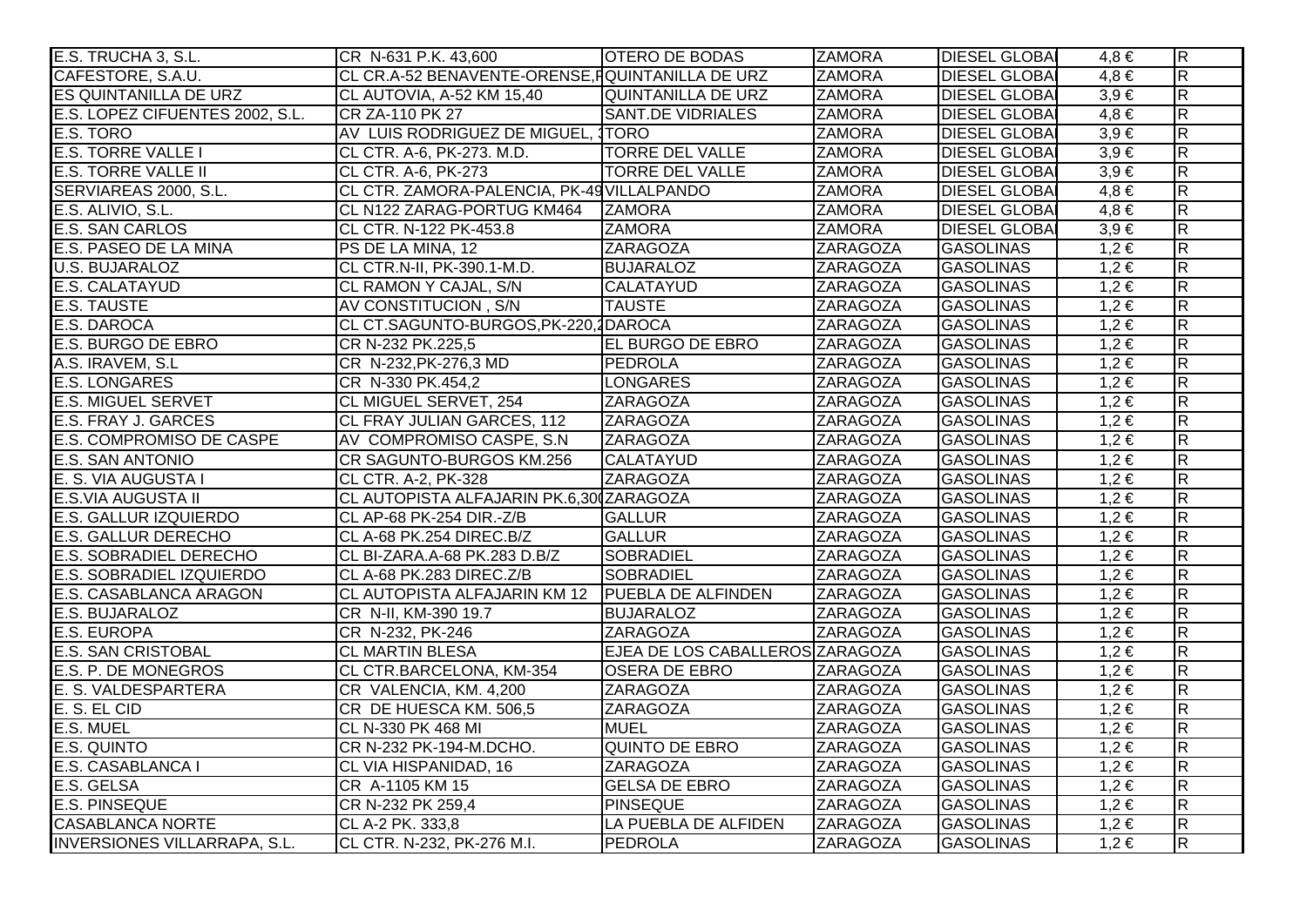| <b>E.S EUROPA POLIGONO</b>                        | CL N-232 PK 246                             | <b>ZARAGOZA</b>                 | ZARAGOZA        | <b>GASOLINAS</b>     | $1,2 \in$ | $\overline{R}$          |
|---------------------------------------------------|---------------------------------------------|---------------------------------|-----------------|----------------------|-----------|-------------------------|
| <b>E.S. PORTAL NORTE</b>                          | CL N-II PK 354,10                           | <b>OSERA</b>                    | <b>ZARAGOZA</b> | <b>GASOLINAS</b>     | $1,2 \in$ | $\overline{\mathsf{R}}$ |
| E.S. PLAZA                                        | AV DIAGONAL, N-9                            | <b>ZARAGOZA</b>                 | <b>ZARAGOZA</b> | <b>GASOLINAS</b>     | $1,2 \in$ | $\overline{\mathsf{R}}$ |
| E.S. PTO. CAVERO                                  | CL CTR. A-2, PK-239,750                     | <b>CALATAYUD</b>                | <b>ZARAGOZA</b> | <b>GASOLINAS</b>     | $1,2 \in$ | $\overline{\mathsf{R}}$ |
| <b>ECO ZARAGOZA</b>                               | AV CASABLANCA SN-VALDESPARTZARAGOZA         |                                 | <b>ZARAGOZA</b> | <b>GASOLINAS</b>     | $1,2 \in$ | $\overline{R}$          |
| <b>E.S. LA LAGUNA</b>                             | CL N-122 PK, 53,500                         | <b>AGON</b>                     | <b>ZARAGOZA</b> | <b>DIESEL GLOBAI</b> | $4,8 \in$ | $\overline{R}$          |
| E.S. MIRAVEGAS, S.A.                              | CR A-68, PK-265                             | <b>ALAGON</b>                   | <b>ZARAGOZA</b> | <b>DIESEL GLOBAI</b> | $4,8 \in$ | $\overline{\mathsf{R}}$ |
| E.S. MIRAVEGAS, S.A.                              | CR A-68, PK-265                             | <b>ALAGON</b>                   | <b>ZARAGOZA</b> | <b>DIESEL GLOBAI</b> | $3,9 \in$ | IТ                      |
| E.S. RAUSAN, S.A.                                 | CR N-II, PK-341                             | <b>ALFAJARIN</b>                | <b>ZARAGOZA</b> | <b>DIESEL GLOBAI</b> | $4,8 \in$ | $\overline{\mathsf{R}}$ |
| E.S. RAUSAN, S.A.                                 | CR N-II, PK-341                             | <b>ALFAJARIN</b>                | <b>ZARAGOZA</b> | <b>DIESEL GLOBAI</b> | $3,9 \in$ |                         |
| ES G.PUERTA CABA/AS SL                            | CR LONGARES KM-7,2                          | <b>ALFAMEN</b>                  | <b>ZARAGOZA</b> | <b>DIESEL GLOBAI</b> | $4,8 \in$ | $\overline{R}$          |
| E.S.G. PUERTA CABA\AS, SL                         | <b>CR N-II PK 272</b>                       | ALM.D GODINA                    | <b>ZARAGOZA</b> | <b>DIESEL GLOBAI</b> | $4,8 \in$ | $\overline{R}$          |
| E.S. NTRA. SRA. PUEYO, S.A.                       | CR AUTONOMICA A-222, PK-28,8                | <b>BELCHITE</b>                 | <b>ZARAGOZA</b> | <b>DIESEL GLOBAI</b> | $4,8 \in$ | $\overline{\mathsf{R}}$ |
| U.S. BUJARALOZ                                    | CL CTR.N-II, PK-390.1-M.D.                  | <b>BUJARALOZ</b>                | <b>ZARAGOZA</b> | <b>DIESEL GLOBA</b>  | $3,9 \in$ | $\overline{R}$          |
| E.S. BUJARALOZ                                    | CR N-II, KM-390 19.7                        | <b>BUJARALOZ</b>                | <b>ZARAGOZA</b> | <b>DIESEL GLOBAI</b> | $3,9 \in$ | $\overline{R}$          |
| E.S. CALATAYUD                                    | CL RAMON Y CAJAL, S/N                       | <b>CALATAYUD</b>                | <b>ZARAGOZA</b> | <b>DIESEL GLOBAI</b> | $3,9 \in$ | $\overline{R}$          |
| <b>E.S. SAN ANTONIO</b>                           | CR SAGUNTO-BURGOS KM.256                    | <b>CALATAYUD</b>                | <b>ZARAGOZA</b> | <b>DIESEL GLOBAI</b> | $3,9 \in$ | $\overline{\mathsf{R}}$ |
| E.S. PTO. CAVERO                                  | CL CTR. A-2, PK-239,750                     | <b>CALATAYUD</b>                | <b>ZARAGOZA</b> | <b>DIESEL GLOBAI</b> | $3,9 \in$ | $\overline{\mathsf{R}}$ |
| E.S. SERVIARAGON, SA-LAS VI#AS                    | CL CT. A-2, PK-281.6                        | <b>CALATORAO</b>                | <b>ZARAGOZA</b> | <b>DIESEL GLOBAI</b> | $4,8 \in$ | $\overline{R}$          |
| E.S. SERVIARAGON, SA-LAS VI#AS                    | CL CT. A-2, PK-281.6                        | <b>CALATORAO</b>                | <b>ZARAGOZA</b> | <b>DIESEL GLOBAI</b> | $3,9 \in$ |                         |
| E.S. SERVIARAGON, SA-LOS OLIVOS CR A-2 PK-280.1   |                                             | <b>CALATORAO</b>                | <b>ZARAGOZA</b> | <b>DIESEL GLOBAI</b> | $4,8 \in$ | $\overline{\mathsf{R}}$ |
| E.S. SERVIARAGON, SA-LOS OLIVOS CR A-2 PK-280.1   |                                             | <b>CALATORAO</b>                | <b>ZARAGOZA</b> | <b>DIESEL GLOBAI</b> | $3,9 \in$ | lΤ                      |
| <b>E.S. RINCON DE LA BARCA</b>                    | CR C-230 PK. 1,8                            | <b>CASPE</b>                    | <b>ZARAGOZA</b> | <b>DIESEL GLOBA</b>  | $4,8 \in$ | $\overline{R}$          |
| E. S. CELTIMA, S.L.                               | CR N-II, PK.- 202,2                         | <b>CETINA</b>                   | <b>ZARAGOZA</b> | <b>DIESEL GLOBAI</b> | $4,8 \in$ | $\overline{R}$          |
| E. S. CELTIMA, S.L.                               | CR N-II, PK.- 202,2                         | <b>CETINA</b>                   | <b>ZARAGOZA</b> | <b>DIESEL GLOBAI</b> | $3,9 \in$ | Iт                      |
| E.S. DAROCA                                       | CL CT.SAGUNTO-BURGOS, PK-220, 1DAROCA       |                                 | <b>ZARAGOZA</b> | <b>DIESEL GLOBAI</b> | $3,9 \in$ | $\overline{\mathsf{R}}$ |
| <b>E.S. SAN CRISTOBAL</b>                         | <b>CL MARTIN BLESA</b>                      | EJEA DE LOS CABALLEROS ZARAGOZA |                 | <b>DIESEL GLOBAI</b> | $3,9 \in$ | $\overline{\mathsf{R}}$ |
| E.S. BURGO DE EBRO                                | CR N-232 PK.225,5                           | <b>EL BURGO DE EBRO</b>         | <b>ZARAGOZA</b> | <b>DIESEL GLOBAI</b> | $3,9 \in$ | $\overline{R}$          |
| E. S. EL PISTOLO, S.L.                            | CL A-121 MAGALLON-LA ALMUNIA HFUENTEDEJALON |                                 | <b>ZARAGOZA</b> | <b>DIESEL GLOBAI</b> | $4,8 \in$ | $\overline{\mathsf{R}}$ |
| E.S. JOSE BLAS GARRIDO LAPUENTE PS DE JUSTICIA, 1 |                                             | <b>FUENTES DE EBRO</b>          | <b>ZARAGOZA</b> | <b>DIESEL GLOBAI</b> | $4,8 \in$ | $\overline{\mathsf{R}}$ |
| <b>E.S. GALLUR IZQUIERDO</b>                      | CL AP-68 PK-254 DIR.-Z/B                    | <b>GALLUR</b>                   | <b>ZARAGOZA</b> | <b>DIESEL GLOBAI</b> | $3,9 \in$ | $\overline{R}$          |
| <b>E.S. GALLUR DERECHO</b>                        | CL A-68 PK.254 DIREC.B/Z                    | <b>GALLUR</b>                   | <b>ZARAGOZA</b> | <b>DIESEL GLOBA</b>  | $3,9 \in$ | $\overline{\mathsf{R}}$ |
| E.S. GELSA                                        | CR A-1105 KM 15                             | <b>GELSA DE EBRO</b>            | <b>ZARAGOZA</b> | <b>DIESEL GLOBA</b>  | $3,9 \in$ | $\overline{\mathsf{R}}$ |
| E.S. LA ALMUNIA, S.L.                             | CR LA ALMUNIA-CARI ENA A-220 KLA ALMUNIA    |                                 | <b>ZARAGOZA</b> | <b>DIESEL GLOBA</b>  | $4,8 \in$ | $\overline{\mathsf{R}}$ |
| E.S. LA ALMUNIA, S.L.                             | CR LA ALMUNIA-CARI ENA A-220 KLA ALMUNIA    |                                 | <b>ZARAGOZA</b> | <b>DIESEL GLOBAI</b> | $3,9 \in$ |                         |
| <b>CASABLANCA NORTE</b>                           | CL A-2 PK. 333,8                            | LA PUEBLA DE ALFIDEN            | <b>ZARAGOZA</b> | <b>DIESEL GLOBAI</b> | $3,9 \in$ | $\overline{R}$          |
| <b>CASABLANCA NORTE</b>                           | CL A-2 PK. 333,8                            | LA PUEBLA DE ALFIDEN            | <b>ZARAGOZA</b> | <b>DIESEL GLOBA</b>  | $3,9 \in$ |                         |
| <b>E.S. LA PUEBLA</b>                             | <b>CR N-II PK 335</b>                       | LA PUEBLA DE ALFINDEN           | ZARAGOZA        | <b>DIESEL GLOBAI</b> | $4,8 \in$ | $\overline{\mathsf{R}}$ |
| <b>ES.M FUERTES VALERO</b>                        | CR A-211 PK.23                              | <b>LAS CUERLAS</b>              | <b>ZARAGOZA</b> | <b>DIESEL GLOBA</b>  | $4,8 \in$ | $\overline{\mathsf{R}}$ |
| <b>E.S. SAN CRISTOBAL</b>                         | CR A-222 P.K. 40,8 M.D.                     | <b>LECERA</b>                   | <b>ZARAGOZA</b> | <b>DIESEL GLOBA</b>  | $4,8 \in$ | $\overline{\mathsf{R}}$ |
| <b>E.S. LONGARES</b>                              | CR N-330 PK.454,2                           | <b>LONGARES</b>                 | <b>ZARAGOZA</b> | <b>DIESEL GLOBAI</b> | $3,9 \in$ | $\overline{\mathsf{R}}$ |
| E.S. CAMINO VIEJO                                 | CL N-232 PK. 291,250                        | <b>MALLEN</b>                   | <b>ZARAGOZA</b> | <b>DIESEL GLOBA</b>  | $4,8 \in$ | $\overline{\mathsf{R}}$ |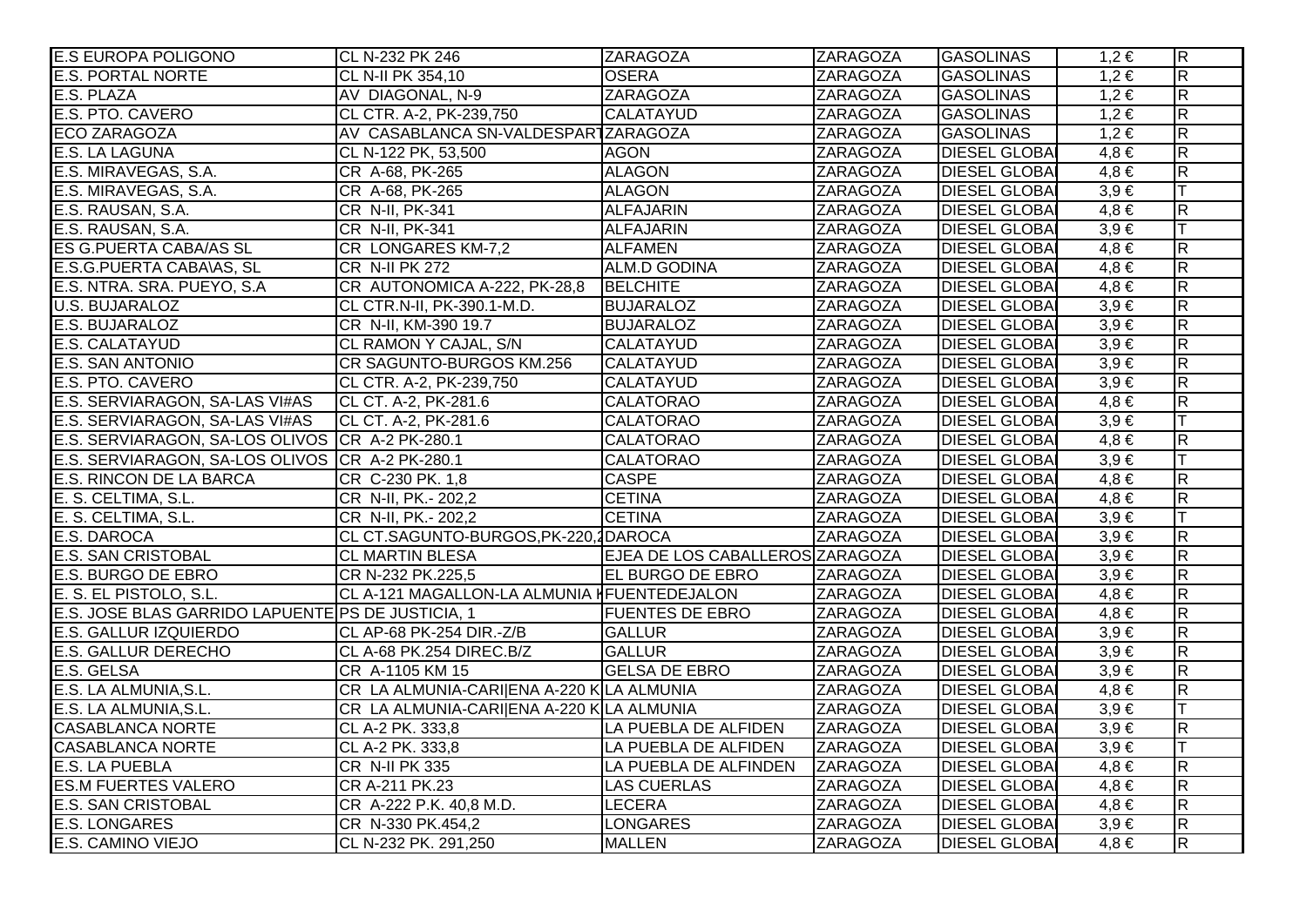| E.S. MARIA DE HUERVA, S.L.          | CR N-330, PK-480,3                                | <b>MARIA DE HUERVA</b>         | <b>ZARAGOZA</b> | <b>DIESEL GLOBA</b>  | $4,8 \in$ | $\overline{\mathsf{R}}$ |
|-------------------------------------|---------------------------------------------------|--------------------------------|-----------------|----------------------|-----------|-------------------------|
| E.S. MOYUELA, S.C.                  | CR Z-105 PK.54,8                                  | <b>MOYELA</b>                  | <b>ZARAGOZA</b> | <b>DIESEL GLOBAI</b> | $4,8 \in$ | $\overline{\mathsf{R}}$ |
| E.S. MUEL                           | CL N-330 PK 468 MI                                | <b>MUEL</b>                    | <b>ZARAGOZA</b> | <b>DIESEL GLOBAI</b> | $3,9 \in$ | $\overline{\mathsf{R}}$ |
| <b>E.S. PORTAL NORTE</b>            | CL N-II PK 354,10                                 | <b>OSERA</b>                   | <b>ZARAGOZA</b> | <b>DIESEL GLOBAI</b> | $3,9 \in$ | $\overline{\mathsf{R}}$ |
| <b>E.S. PORTAL NORTE</b>            | CL N-II PK 354,10                                 | <b>OSERA</b>                   | <b>ZARAGOZA</b> | <b>DIESEL GLOBAI</b> | $3,9 \in$ | lΤ                      |
| E.S. P. DE MONEGROS                 | CL CTR.BARCELONA, KM-354                          | <b>OSERA DE EBRO</b>           | <b>ZARAGOZA</b> | <b>DIESEL GLOBAI</b> | $3,9 \in$ | $\overline{R}$          |
| <b>E.S. P. DE MONEGROS</b>          | CL CTR.BARCELONA, KM-354                          | <b>OSERA DE EBRO</b>           | <b>ZARAGOZA</b> | <b>DIESEL GLOBAI</b> | $3,9 \in$ | IТ                      |
| <b>E.S.MIRADOR DEL EBRO</b>         | CL N-II PK 3516 DCHA                              | <b>OSERA DE EBRO</b>           | <b>ZARAGOZA</b> | <b>DIESEL GLOBA</b>  | $4,8 \in$ | $\overline{\mathsf{R}}$ |
| <b>E.S.MIRADOR DEL EBRO</b>         | CL N-II PK 3516 DCHA                              | <b>OSERA DE EBRO</b>           | <b>ZARAGOZA</b> | <b>DIESEL GLOBAI</b> | $3,9 \in$ | lT.                     |
| A.S. IRAVEM, S.L.                   | CR N-232, PK-276, 3 MD                            | <b>PEDROLA</b>                 | <b>ZARAGOZA</b> | <b>DIESEL GLOBAI</b> | $3,9 \in$ | $\overline{R}$          |
| A.S. IRAVEM, S.L.                   | CR N-232, PK-276, 3 MD                            | PEDROLA                        | <b>ZARAGOZA</b> | <b>DIESEL GLOBAI</b> | $3,9 \in$ |                         |
| <b>INVERSIONES VILLARRAPA, S.L.</b> | CL CTR. N-232, PK-276 M.I.                        | PEDROLA                        | <b>ZARAGOZA</b> | <b>DIESEL GLOBAI</b> | $3,9 \in$ | $\overline{\mathsf{R}}$ |
| <b>INVERSIONES VILLARRAPA, S.L.</b> | CL CTR. N-232, PK-276 M.I.                        | PEDROLA                        | ZARAGOZA        | <b>DIESEL GLOBAI</b> | $3,9 \in$ | ΙT                      |
| E.S.SERV.DEL OCTANAJE S.L.          | CL FERNANDO EL CATOLICO, 56                       | <b>PINA DE EBRO</b>            | ZARAGOZA        | <b>DIESEL GLOBA</b>  | $4,8 \in$ | $\overline{\mathsf{R}}$ |
| <b>E.S. PINSEQUE</b>                | CR N-232 PK 259,4                                 | PINSEQUE                       | <b>ZARAGOZA</b> | <b>DIESEL GLOBAI</b> | $3,9 \in$ | $\overline{R}$          |
| E.S. CASABLANCA ARAGON              | CL AUTOPISTA ALFAJARIN KM 12   PUEBLA DE ALFINDEN |                                | <b>ZARAGOZA</b> | <b>DIESEL GLOBAI</b> | $3,9 \in$ | $\overline{\mathsf{R}}$ |
| E.S. CASABLANCA ARAGON              | CL AUTOPISTA ALFAJARIN KM 12   PUEBLA DE ALFINDEN |                                | <b>ZARAGOZA</b> | <b>DIESEL GLOBA</b>  | $3,9 \in$ | lΤ                      |
| <b>E.S. QUINTO</b>                  | CR N-232 PK-194-M.DCHO.                           | QUINTO DE EBRO                 | <b>ZARAGOZA</b> | <b>DIESEL GLOBAI</b> | $3,9 \in$ | $\overline{\mathsf{R}}$ |
| E. S. NAVARRO TEJERO, S.A.          | CL A-126 ALAGON-TUDELA, KM. 9,7 REMOLINOS         |                                | <b>ZARAGOZA</b> | <b>DIESEL GLOBAI</b> | $4,8 \in$ | $\overline{\mathsf{R}}$ |
| LUSAN RICLA, S.L.                   | <b>CL CTR. MAGALLON, SN</b>                       | <b>RICLA</b>                   | <b>ZARAGOZA</b> | <b>DIESEL GLOBAI</b> | $4,8 \in$ | $\overline{\mathsf{R}}$ |
| <b>E.S. SOBRADIEL DERECHO</b>       | CL BI-ZARA.A-68 PK.283 D.B/Z                      | <b>SOBRADIEL</b>               | <b>ZARAGOZA</b> | <b>DIESEL GLOBAI</b> | $3,9 \in$ | $\overline{\mathsf{R}}$ |
| <b>E.S. SOBRADIEL IZQUIERDO</b>     | CL A-68 PK.283 DIREC.Z/B                          | <b>SOBRADIEL</b>               | ZARAGOZA        | <b>DIESEL GLOBA</b>  | $3,9 \in$ | $\overline{R}$          |
| E.S. J.M. SANCHEZ BUENO             | CL CTR.A-127, PK-89 M.DCHO                        | <b>SOS DEL REY CATOLICO</b>    | <b>ZARAGOZA</b> | <b>DIESEL GLOBAI</b> | $4,8 \in$ | $\overline{R}$          |
| <b>E.S. TAUSTE</b>                  | AV CONSTITUCION, S/N                              | <b>TAUSTE</b>                  | <b>ZARAGOZA</b> | <b>DIESEL GLOBAI</b> | $3,9 \in$ | $\overline{\mathsf{R}}$ |
| HIJOS DE V. LOBERA, S.C.            | CL A-122 PK.13,750                                | <b>URREA DE JALON</b>          | <b>ZARAGOZA</b> | <b>DIESEL GLOBAI</b> | $3,9 \in$ | IТ                      |
| E.S. VILLAFRANCA DEL EBRO           | CR N-II PK.346                                    | <b>VILLAFRANCA DE EBRO</b>     | <b>ZARAGOZA</b> | <b>DIESEL GLOBA</b>  | $4,8 \in$ | $\overline{\mathsf{R}}$ |
| E.S. ARIO SIGLO XXI, S.L.           | CR N-330 PK-513M.I.                               | VILLANUEVA DE GALLEGO ZARAGOZA |                 | <b>DIESEL GLOBAI</b> | $4,8 \in$ | $\overline{R}$          |
| <b>E.S. EL PORTAZGO</b>             | CL AUTOVIA LOGROO, KM. 0,300 ZARAGOZA             |                                | <b>ZARAGOZA</b> | <b>DIESEL GLOBA</b>  | $3,9 \in$ | $\overline{\mathsf{R}}$ |
| E.S. PASEO DE LA MINA               | PS DE LA MINA, 12                                 | <b>ZARAGOZA</b>                | <b>ZARAGOZA</b> | <b>DIESEL GLOBAI</b> | $3,9 \in$ | $\overline{R}$          |
| <b>E.S. EL CISNE</b>                | CL AUTOVIA MADRID, KM-309                         | <b>ZARAGOZA</b>                | <b>ZARAGOZA</b> | <b>DIESEL GLOBAI</b> | $4,8 \in$ | $\overline{\mathsf{R}}$ |
| <b>E.S. EL CISNE</b>                | CL AUTOVIA MADRID, KM-309                         | ZARAGOZA                       | ZARAGOZA        | <b>DIESEL GLOBA</b>  | $3,9 \in$ | lΤ                      |
| E.S.AGREDA AUTOMOVIL S.A.           | AV VALENCIA, 20                                   | <b>ZARAGOZA</b>                | <b>ZARAGOZA</b> | <b>DIESEL GLOBAI</b> | $4,8 \in$ | $\overline{\mathsf{R}}$ |
| <b>E.S. MIGUEL SERVET</b>           | <b>CL MIGUEL SERVET, 254</b>                      | <b>ZARAGOZA</b>                | ZARAGOZA        | <b>DIESEL GLOBA</b>  | $3,9 \in$ | $\overline{R}$          |
| <b>E.S. FRAY J. GARCES</b>          | <b>CL FRAY JULIAN GARCES, 112</b>                 | <b>ZARAGOZA</b>                | <b>ZARAGOZA</b> | <b>DIESEL GLOBAI</b> | $3,9 \in$ | $\overline{\mathsf{R}}$ |
| <b>E.S. COMPROMISO DE CASPE</b>     | AV COMPROMISO CASPE, S.N.                         | <b>ZARAGOZA</b>                | <b>ZARAGOZA</b> | <b>DIESEL GLOBA</b>  | $3,9 \in$ | $\overline{\mathsf{R}}$ |
| E. S. VIA AUGUSTA I                 | CL CTR. A-2, PK-328                               | <b>ZARAGOZA</b>                | <b>ZARAGOZA</b> | <b>DIESEL GLOBAI</b> | $3,9 \in$ | $\overline{\mathsf{R}}$ |
| <b>E.S.VIA AUGUSTA II</b>           | CL AUTOPISTA ALFAJARIN PK.6,300ZARAGOZA           |                                | <b>ZARAGOZA</b> | <b>DIESEL GLOBAI</b> | $3,9 \in$ | $\overline{\mathsf{R}}$ |
| <b>E.S.VIA AUGUSTA II</b>           | CL AUTOPISTA ALFAJARIN PK.6,300ZARAGOZA           |                                | <b>ZARAGOZA</b> | <b>DIESEL GLOBAI</b> | $3,9 \in$ |                         |
| <b>E.S. EUROPA</b>                  | CR N-232, PK-246                                  | <b>ZARAGOZA</b>                | <b>ZARAGOZA</b> | <b>DIESEL GLOBAI</b> | $3.9 \in$ | $\overline{\mathsf{R}}$ |
| <b>E.S. COGULLADA</b>               | AV ALCALDE CABALLERO 22                           | <b>ZARAGOZA</b>                | <b>ZARAGOZA</b> | <b>DIESEL GLOBA</b>  | $4,8 \in$ | $\overline{\mathsf{R}}$ |
| <b>E.S. MALPICA</b>                 | CL N-II KM.330,9                                  | <b>ZARAGOZA</b>                | <b>ZARAGOZA</b> | <b>DIESEL GLOBAI</b> | $4,8 \in$ | $\overline{\mathsf{R}}$ |
| <b>E.S. MALPICA</b>                 | CL N-II KM.330,9                                  | <b>ZARAGOZA</b>                | <b>ZARAGOZA</b> | <b>DIESEL GLOBA</b>  | $3,9 \in$ | lΤ                      |